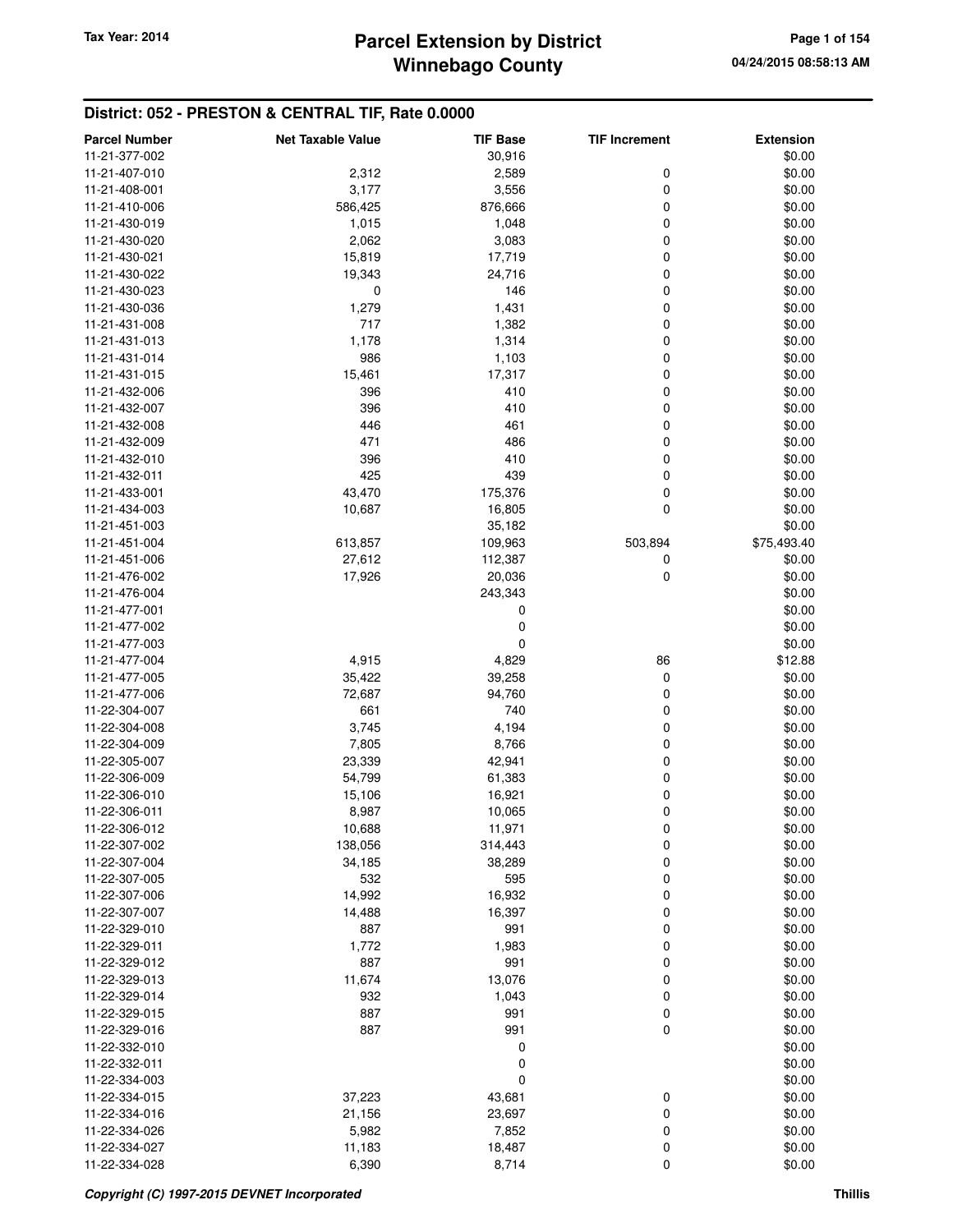#### **District: 052 - PRESTON & CENTRAL TIF, Rate 0.0000**

| <b>Parcel Number</b> | Net Taxable Value | <b>TIF Base</b> | <b>TIF Increment</b> | <b>Extension</b>  |
|----------------------|-------------------|-----------------|----------------------|-------------------|
| 11-22-352-002        |                   | 0               |                      | \$0.00            |
| 11-22-352-004        | 700               | 785             | 0                    | \$0.00            |
| 11-22-352-005        | 359               | 400             | 0                    | \$0.00            |
| 11-22-352-006        | 2,324             | 2,599           | 0                    | \$0.00            |
| 11-22-352-007        | 29,647            | 33,210          | 0                    | \$0.00            |
| 11-22-376-001        | 10,991            | 12,308          | 0                    | \$0.00            |
| 11-22-376-002        | 1.874             | 5,020           | 0                    | \$0.00            |
| 11-22-376-011        | 13.914            | 15.584          | 0                    | \$0.00            |
| 11-28-127-001        |                   | 0               |                      | \$0.00            |
| Totals for 052       | 1,965,932         | 2,573,581       | 503,980              | \$75,506.28       |
|                      |                   |                 |                      | <b>70 Parcels</b> |

#### **District: 063 - WESTSIDE TIF #2, Rate 0.0000**

| <b>Parcel Number</b> | <b>Net Taxable Value</b> | <b>TIF Base</b> | <b>TIF Increment</b> | <b>Extension</b> |
|----------------------|--------------------------|-----------------|----------------------|------------------|
| 11-22-479-002        | 11,565                   | 61,872          | 0                    | \$0.00           |
| 11-22-479-003        | 9,081                    | 10,442          | 0                    | \$0.00           |
| 11-22-479-009        | 10,880                   | 38,349          | 0                    | \$0.00           |
| 11-22-479-011        |                          | 0               |                      | \$0.00           |
| 11-22-479-012        |                          | 0               |                      | \$0.00           |
| 11-22-483-001        |                          | 0               |                      | \$0.00           |
| 11-22-483-021        | 47,405                   | 48,874          | 0                    | \$0.00           |
| 11-22-483-022        | 51,658                   | 79,220          | 0                    | \$0.00           |
| 11-22-484-001        | 799                      | 12,983          | 0                    | \$0.00           |
| 11-22-484-002        | 50,700                   | 70,583          | 0                    | \$0.00           |
| 11-22-485-002        | 6,528                    | 14,660          | 0                    | \$0.00           |
| 11-22-485-003        | 1,039                    | 2,325           | 0                    | \$0.00           |
| 11-22-486-001        | 17,689                   | 19,796          | 0                    | \$0.00           |
| 11-22-486-003        | 6,415                    | 15,275          | 0                    | \$0.00           |
| 11-22-487-001        |                          | 56,006          |                      | \$0.00           |
| 11-23-352-001        | 50,223                   | 146,464         | 0                    | \$0.00           |
| 11-23-352-002        | 30,379                   | 29,898          | 481                  | \$72.06          |
| 11-23-352-003        | 44,453                   | 43,761          | 692                  | \$103.68         |
| 11-23-353-003        |                          | 0               |                      | \$0.00           |
| 11-23-353-004        |                          | 0               |                      | \$0.00           |
| 11-23-353-005        | 3,010                    | 0               | 3,010                | \$450.96         |
| 11-23-354-001        |                          | 0               |                      | \$0.00           |
| 11-23-354-002        |                          | $\mathbf 0$     |                      | \$0.00           |
| 11-23-354-003        |                          | 0               |                      | \$0.00           |
| 11-23-354-004        |                          | 0               |                      | \$0.00           |
| 11-23-354-005        |                          | 0               |                      | \$0.00           |
| 11-23-354-006        |                          | 0               |                      | \$0.00           |
| 11-23-355-001        |                          | 1,769           |                      | \$0.00           |
| 11-23-355-002        |                          | 90,396          |                      | \$0.00           |
| 11-23-356-003        |                          | 0               |                      | \$0.00           |
| 11-23-357-005        |                          | $\mathbf 0$     |                      | \$0.00           |
| Totals for 063       | 341,824                  | 742,673         | 4,183                | \$626.70         |
|                      |                          |                 |                      | 31 Parcels       |

#### **District: 066 - EAST STATE & ALPINE TIF, Rate 0.0000**

| <b>Parcel Number</b> | <b>Net Taxable Value</b> | <b>TIF Base</b> | <b>TIF Increment</b> | <b>Extension</b> |
|----------------------|--------------------------|-----------------|----------------------|------------------|
| 12-19-478-038        |                          | 0               |                      | \$0.00           |
| 12-20-352-013        |                          | 0               |                      | \$0.00           |
| 12-20-379-007        | 21.024                   | 23,910          |                      | \$0.00           |
| 12-20-379-008        | 533,404                  | 22.504          | 510.900              | \$76,543.04      |
| 12-29-101-001        | 261,356                  | 739,371         |                      | \$0.00           |
| 12-29-101-009        | 134,033                  | 151,272         | 0                    | \$0.00           |
| 12-29-101-012        | 233,333                  | 292,379         | 0                    | \$0.00           |
| 12-29-101-013        | 38,644                   | 37.337          | 1.307                | \$195.82         |
| 12-29-101-014        | 136.430                  | 209,827         |                      | \$0.00           |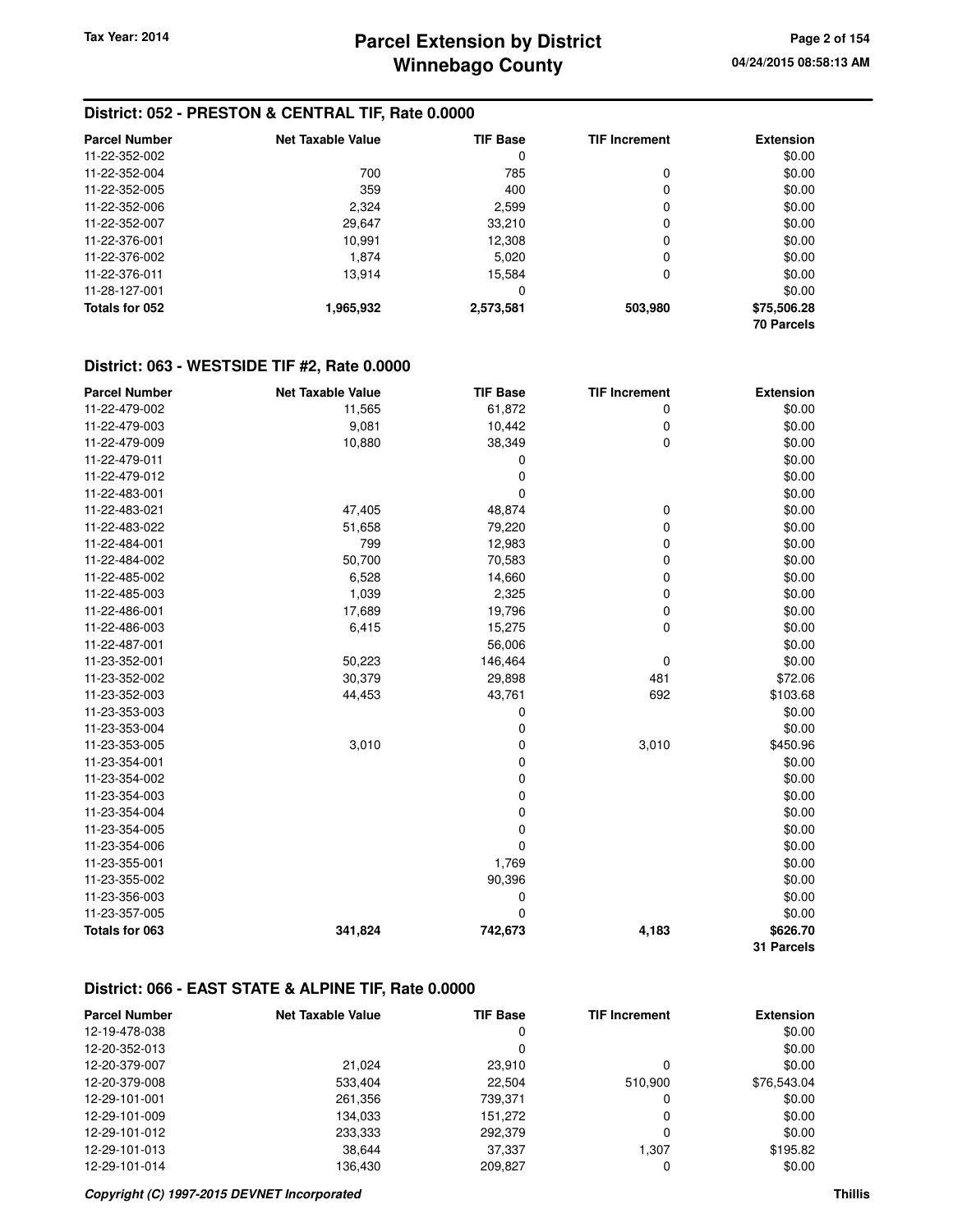#### **District: 066 - EAST STATE & ALPINE TIF, Rate 0.0000**

| <b>Parcel Number</b> | <b>Net Taxable Value</b> | <b>TIF Base</b> | <b>TIF Increment</b> | <b>Extension</b> |
|----------------------|--------------------------|-----------------|----------------------|------------------|
| 12-29-101-015        | 56,351                   | 77,465          | 0                    | \$0.00           |
| 12-29-101-016        | 279,288                  | 417,624         | 0                    | \$0.00           |
| 12-29-101-017        | 96,783                   | 200,475         | 0                    | \$0.00           |
| 12-29-101-018        | 562,708                  | 780,705         | 0                    | \$0.00           |
| 12-29-102-001        | 106,783                  | 139,388         | 0                    | \$0.00           |
| 12-29-102-002        | 196,739                  | 152,190         | 44,549               | \$6,674.34       |
| 12-29-102-003        | 606,023                  | 911,849         | 0                    | \$0.00           |
| 12-29-102-004        | 272,858                  | 352,858         | 0                    | \$0.00           |
| 12-29-102-006        | 236,680                  | 323,430         | 0                    | \$0.00           |
| 12-29-102-007        |                          | 0               |                      | \$0.00           |
| 12-29-102-008        | 83,420                   | 152,520         | 0                    | \$0.00           |
| 12-29-102-009        | 528,894                  | 464,001         | 64,893               | \$9,722.28       |
| 12-29-102-010        | 62,610                   | 68,977          | 0                    | \$0.00           |
| 12-29-128-003        | 222,763                  | 379,069         | 0                    | \$0.00           |
| 12-29-128-004        | 206,251                  | 273,477         | 0                    | \$0.00           |
| 12-29-128-005        | 705,214                  | 836,990         | 0                    | \$0.00           |
| 12-29-128-006        | 55,990                   | 80,210          | 0                    | \$0.00           |
| 12-29-128-007        | 15,640                   | 18,121          | 0                    | \$0.00           |
| 12-29-128-008        | 62,861                   | 127,584         | 0                    | \$0.00           |
| 12-29-128-010        | 104,448                  | 136,226         | 0                    | \$0.00           |
| 12-29-128-014        | 98,264                   | 136,864         | 0                    | \$0.00           |
| 12-29-128-017        | 256,667                  | 488,780         | 0                    | \$0.00           |
| 12-29-128-018        | 93,730                   | 130,426         | 0                    | \$0.00           |
| 12-29-128-019        | 150,608                  | 182,691         | 0                    | \$0.00           |
| 12-29-128-022        | 473,123                  | 589,974         | 0                    | \$0.00           |
| 12-29-129-003        | 115,822                  | 131,855         | 0                    | \$0.00           |
| 12-29-129-006        | 115,641                  | 216,665         | 0                    | \$0.00           |
| 12-29-129-007        | 38,184                   | 67,846          | 0                    | \$0.00           |
| 12-29-129-008        | 324,464                  | 356,598         | 0                    | \$0.00           |
| 12-29-129-011        | 94,130                   | 153,071         | 0                    | \$0.00           |
| 12-29-129-012        | 41,189                   | 123,985         | 0                    | \$0.00           |
| 12-29-129-013        | 237,375                  | 387,645         | 0                    | \$0.00           |
| 12-29-129-014        | 29,508                   | 9,586           | 19,922               | \$2,984.72       |
| 12-29-129-015        | 96,326                   | 302,009         | 0                    | \$0.00           |
| 12-29-204-001        | 48,847                   | 105,536         | 0                    | \$0.00           |
| 12-29-204-002        | 66,240                   | 83,473          | 0                    | \$0.00           |
| 12-29-204-004        | 71,912                   | 85,588          | 0                    | \$0.00           |
| 12-29-204-005        |                          | 0               |                      | \$0.00           |
| 12-29-204-014        | 7,526                    | 17,859          | 0                    | \$0.00           |
| 12-29-204-015        | 13,216                   | 13,329          | 0                    | \$0.00           |
| 12-29-204-016        | 18,865                   | 23,267          | 0                    | \$0.00           |
| 12-29-204-017        | 50,199                   | 69,822          | 0                    | \$0.00           |
| 12-29-205-010        | 56,879                   | 84,572          | 0                    | \$0.00           |
| 12-29-205-011        | 37,277                   | 44,583          | 0                    | \$0.00           |
| 12-29-205-012        | 11,717                   | 19,472          | 0                    | \$0.00           |
| 12-29-205-023        | 66,038                   | 97,221          | 0                    | \$0.00           |
| 12-29-205-024        | 63,131                   | 96,693          | 0                    | \$0.00           |
| 12-29-206-010        |                          | 0               |                      | \$0.00           |
| 12-29-206-028        | 51,271                   | 63,603          | 0                    | \$0.00           |
| 12-29-251-011        | 119,396                  | 425,597         | 0                    | \$0.00           |
| 12-29-251-015        | 462,538                  | 327,905         | 134,633              | \$20,170.72      |
| 12-30-204-001        | 84,403                   | 102,718         | 0                    | \$0.00           |
| 12-30-207-001        | 1,917                    | 2,174           | 0                    | \$0.00           |
| 12-30-207-002        | 110,398                  | 138,268         | 0                    | \$0.00           |
| 12-30-207-003        | 52,265                   | 71,312          | 0                    | \$0.00           |
| 12-30-226-006        | 113,311                  | 149,865         | 0                    | \$0.00           |
| 12-30-226-007        | 125,373                  | 143,819         | 0                    | \$0.00           |
| 12-30-226-008        | 86,667                   | 126,009         | 0                    | \$0.00           |
| 12-30-226-009        | 972,678                  | 1,266,954       | 0                    | \$0.00           |
| 12-30-227-001        | 10,635                   | 9,516           | 1,119                | \$167.66         |
| 12-30-227-002        | 106,703                  | 128,103         | 0                    | \$0.00           |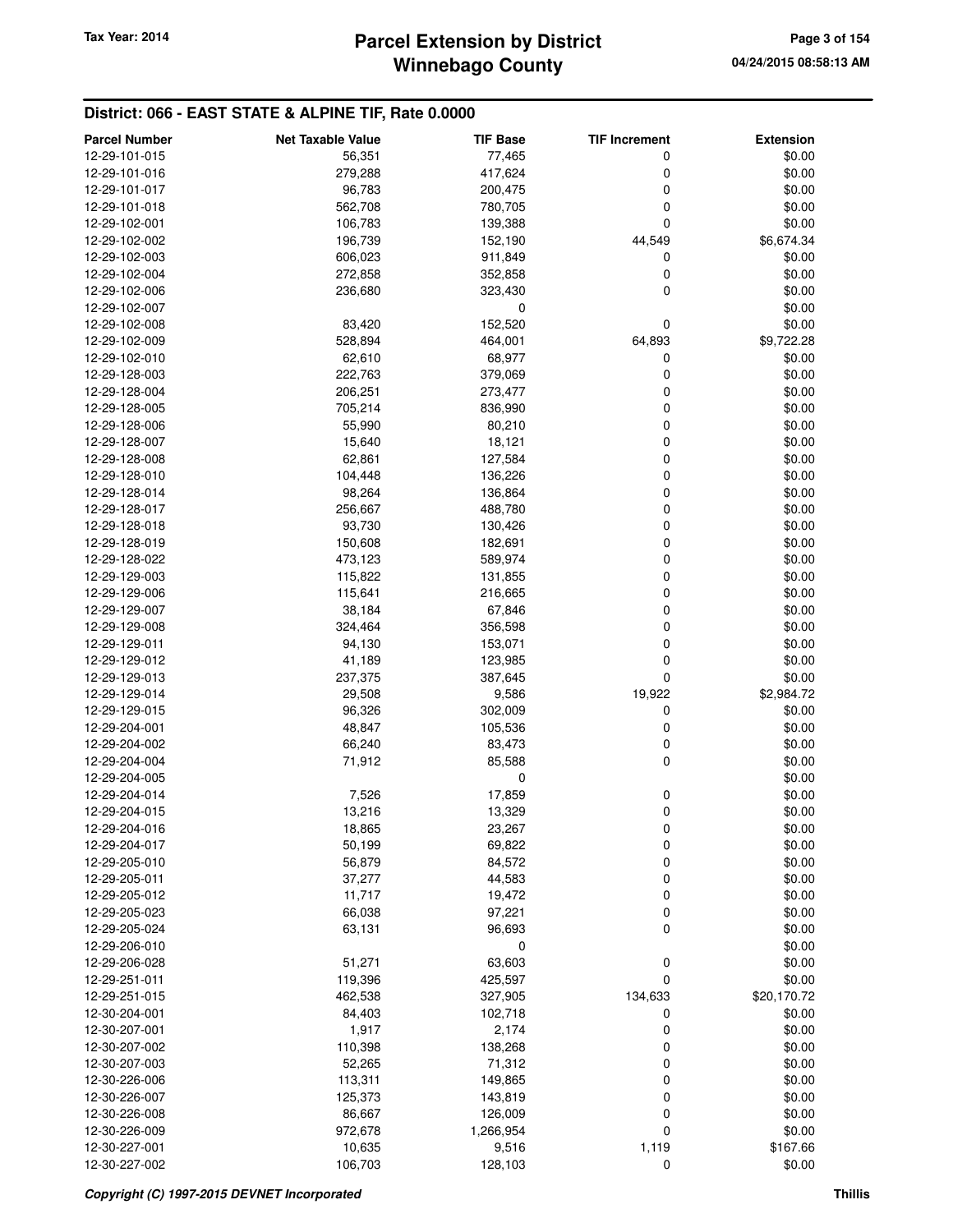#### **District: 066 - EAST STATE & ALPINE TIF, Rate 0.0000**

| <b>Parcel Number</b> | <b>Net Taxable Value</b> | <b>TIF Base</b> | <b>TIF Increment</b> | <b>Extension</b>  |
|----------------------|--------------------------|-----------------|----------------------|-------------------|
| 12-30-227-003        | 44.500                   | 115.894         | 0                    | \$0.00            |
| 12-30-227-004        | 104.442                  | 157.473         | 0                    | \$0.00            |
| 12-30-227-005        | 113,908                  | 157.525         | 0                    | \$0.00            |
| 12-30-227-006        | 27,473                   | 37.736          | 0                    | \$0.00            |
| 12-30-227-007        | 49.210                   | 74.370          | 0                    | \$0.00            |
| 12-30-227-008        | 136.699                  | 165.269         | 0                    | \$0.00            |
| 12-30-227-015        |                          | 0               |                      | \$0.00            |
| Totals for 066       | 11,271,193               | 15,053,279      | 777,323              | \$116,458.58      |
|                      |                          |                 |                      | <b>77 Parcels</b> |

| <b>Parcel Number</b> | <b>Net Taxable Value</b> | <b>TIF Base</b> | <b>TIF Increment</b> | <b>Extension</b> |
|----------------------|--------------------------|-----------------|----------------------|------------------|
| 11-15-355-024        |                          | 14,388          |                      | \$0.00           |
| 11-15-357-026        | 399                      | 9,032           | 0                    | \$0.00           |
| 11-15-357-027        | 3,783                    | 14,585          | 0                    | \$0.00           |
| 11-15-357-028        | 14,942                   | 25,729          | 0                    | \$0.00           |
| 11-15-357-029        | 5,508                    | 13,221          | 0                    | \$0.00           |
| 11-15-357-030        | 3,158                    | 13,126          | 0                    | \$0.00           |
| 11-15-357-031        | 7,298                    | 13,639          | 0                    | \$0.00           |
| 11-15-357-032        | 6,229                    | 6,127           | 102                  | \$15.28          |
| 11-21-101-001        |                          | 0               |                      | \$0.00           |
| 11-21-102-001        | 18,155                   | 21,963          | 0                    | \$0.00           |
| 11-21-102-004        | 444                      | 461             | $\mathbf 0$          | \$0.00           |
| 11-21-102-005        | 1,265                    | 1,208           | 57                   | \$8.54           |
| 11-21-102-006        | 7,037                    | 9,200           | 0                    | \$0.00           |
| 11-21-102-007        | 5,810                    | 8,478           | 0                    | \$0.00           |
| 11-21-102-008        | 489                      | 509             | 0                    | \$0.00           |
| 11-21-102-009        | 9,281                    | 18,665          | $\mathbf 0$          | \$0.00           |
| 11-21-102-010        | 4,492                    | 4,401           | 91                   | \$13.64          |
| 11-21-102-011        | 4,765                    | 6,533           | 0                    | \$0.00           |
| 11-21-102-012        | 489                      | 509             | 0                    | \$0.00           |
| 11-21-102-013        | 8,540                    | 9,334           | 0                    | \$0.00           |
| 11-21-102-014        | 489                      | 509             | 0                    | \$0.00           |
| 11-21-102-015        | 7,845                    | 15,407          | 0                    | \$0.00           |
| 11-21-102-016        | 6,489                    | 7,334           | 0                    | \$0.00           |
| 11-21-103-001        | 13,294                   | 15,073          | 0                    | \$0.00           |
| 11-21-103-002        | 454                      | 471             | 0                    | \$0.00           |
| 11-21-103-003        | 941                      | 10,161          | 0                    | \$0.00           |
| 11-21-103-004        | 2,066                    | 4,541           | 0                    | \$0.00           |
| 11-21-103-005        | 454                      | 471             | 0                    | \$0.00           |
| 11-21-103-006        | 454                      | 471             | 0                    | \$0.00           |
| 11-21-103-007        | 2,011                    | 8,590           | 0                    | \$0.00           |
| 11-21-103-008        | 597                      | 627             | 0                    | \$0.00           |
| 11-21-103-009        | 489                      | 509             | 0                    | \$0.00           |
| 11-21-103-010        | 5,113                    | 8,397           | 0                    | \$0.00           |
| 11-21-103-011        | 2,571                    | 2,772           | 0                    | \$0.00           |
| 11-21-103-012        | 4,767                    | 3,563           | 1,204                | \$180.38         |
| 11-21-103-013        | 3,660                    | 6,075           | 0                    | \$0.00           |
| 11-21-103-014        | 10,759                   | 16,188          | 0                    | \$0.00           |
| 11-21-104-001        | 1,017                    | 1,052           | 0                    | \$0.00           |
| 11-21-104-002        | 17,700                   | 21,872          | 0                    | \$0.00           |
| 11-21-104-005        | 8,786                    | 9,396           | 0                    | \$0.00           |
| 11-21-104-006        | 520                      | 536             | 0                    | \$0.00           |
| 11-21-104-007        | 6,222                    | 16,276          | 0                    | \$0.00           |
| 11-21-104-008        | 10,005                   | 14,237          | 0                    | \$0.00           |
| 11-21-104-009        | 6,636                    | 11,122          | 0                    | \$0.00           |
| 11-21-104-010        | 17,890                   | 16,096          | 1,794                | \$268.78         |
| 11-21-104-011        | 6,575                    | 10,068          | 0                    | \$0.00           |
| 11-21-104-012        | 8,134                    | 11,960          | 0                    | \$0.00           |
| 11-21-104-013        | 6,685                    | 15,654          | 0                    | \$0.00           |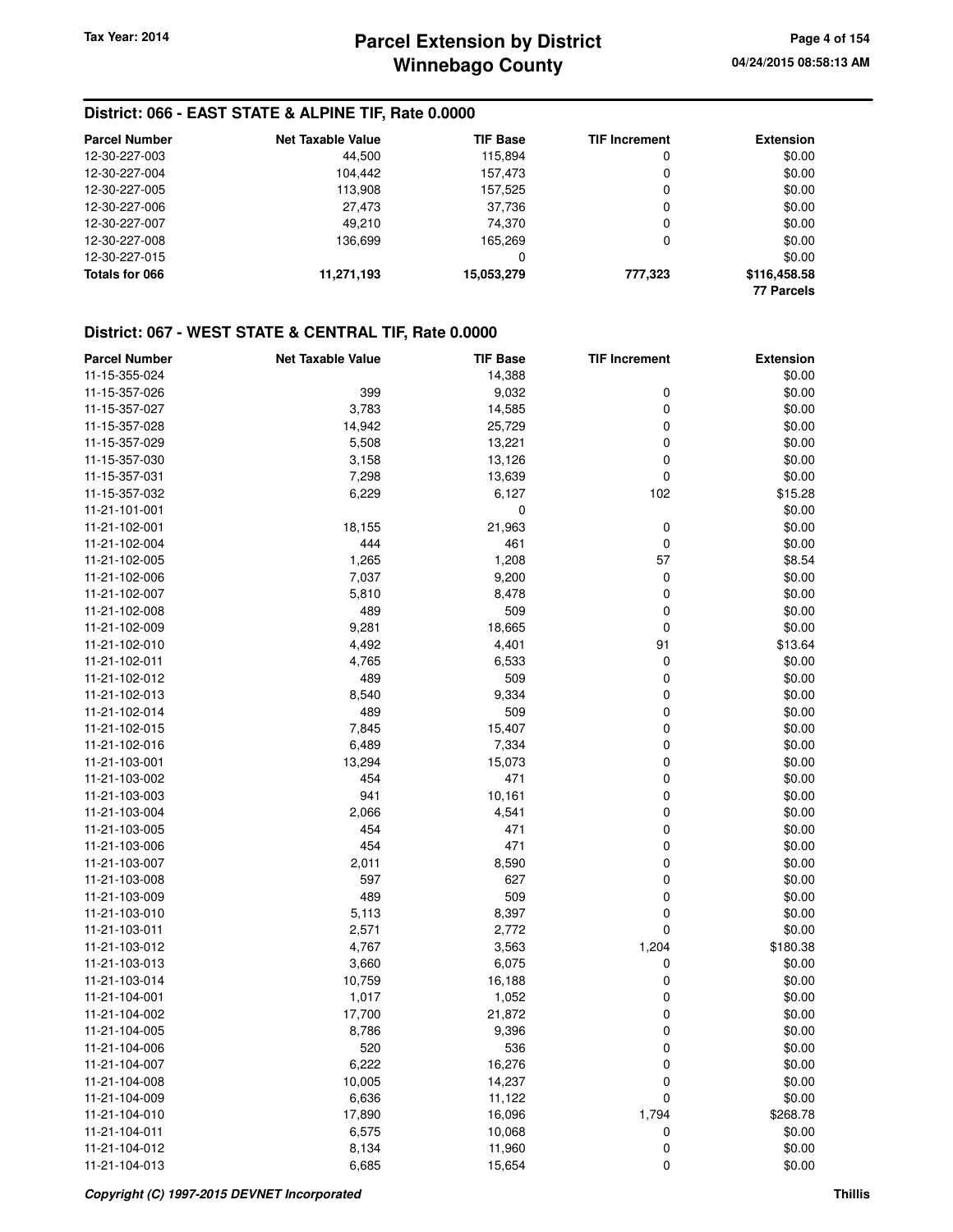## **Winnebago County** Tax Year: 2014 **Parcel Extension by District Tax Year: 2014** Page 5 of 154

| <b>Parcel Number</b> | <b>Net Taxable Value</b> | <b>TIF Base</b> | <b>TIF Increment</b> | <b>Extension</b> |
|----------------------|--------------------------|-----------------|----------------------|------------------|
| 11-21-105-001        | 5,648                    | 12,071          | 0                    | \$0.00           |
| 11-21-105-002        | 6,213                    | 10,123          | 0                    | \$0.00           |
| 11-21-105-003        | 5,227                    | 4,879           | 348                  | \$52.14          |
| 11-21-105-004        | 720                      | 6,846           | 0                    | \$0.00           |
| 11-21-105-005        | 2,470                    | 6,743           | 0                    | \$0.00           |
| 11-21-105-006        | 5,615                    | 14,039          | 0                    | \$0.00           |
| 11-21-105-007        | 6,136                    | 11,152          | 0                    | \$0.00           |
| 11-21-105-008        | 6,136                    | 12,289          | 0                    | \$0.00           |
| 11-21-105-009        | 9,809                    | 11,300          | 0                    | \$0.00           |
| 11-21-105-010        | 5,113                    | 10,768          | 0                    | \$0.00           |
| 11-21-105-012        | 4,443                    | 6,717           | 0                    | \$0.00           |
| 11-21-105-013        | 8,786                    | 9,331           | 0                    | \$0.00           |
| 11-21-105-014        | 9,607                    | 11,622          | 0                    | \$0.00           |
| 11-21-105-015        | 472                      | 489             | 0                    | \$0.00           |
| 11-21-105-016        | 10,351                   | 20,442          | 0                    | \$0.00           |
| 11-21-105-017        | 472                      | 489             | 0                    | \$0.00           |
| 11-21-105-018        | 9,105                    | 11,725          | 0                    | \$0.00           |
| 11-21-105-023        | 12,986                   | 15,487          | 0                    | \$0.00           |
| 11-21-105-025        | 7,796                    | 16,134          | 0                    | \$0.00           |
| 11-21-105-026        | 2,421                    | 11,431          | 0                    | \$0.00           |
| 11-21-106-001        |                          | 0               |                      | \$0.00           |
| 11-21-106-002        | 9,838                    | 10,532          | 0                    | \$0.00           |
| 11-21-106-003        | 831                      | 10,539          | 0                    | \$0.00           |
| 11-21-106-004        | 472                      | 489             | 0                    | \$0.00           |
| 11-21-106-005        | 472                      | 489             | 0                    | \$0.00           |
| 11-21-106-006        | 8,875                    | 10,822          | 0                    | \$0.00           |
| 11-21-106-007        | 3,487                    | 4,780           | 0                    | \$0.00           |
| 11-21-106-008        | 6,602                    | 16,280          | 0                    | \$0.00           |
| 11-21-106-009        | 5,880                    | 13,425          | 0                    | \$0.00           |
| 11-21-106-010        | 472                      | 489             | 0                    | \$0.00           |
| 11-21-106-011        | 12,304                   | 14,493          | 0                    | \$0.00           |
| 11-21-106-012        | $\mathbf 0$              | 6,390           | 0                    | \$0.00           |
| 11-21-106-013        | 5,313                    | 13,150          | 0                    | \$0.00           |
| 11-21-106-014        | 9,105                    | 6,477           | 2,628                | \$393.74         |
| 11-21-106-015        | 472                      | 489             | 0                    | \$0.00           |
| 11-21-106-016        | 8,460                    | 12,604          | 0                    | \$0.00           |
| 11-21-106-017        | 472                      | 489             | 0                    | \$0.00           |
| 11-21-106-018        | 7,003                    | 7,836           | 0                    | \$0.00           |
| 11-21-106-019        | 5,462                    | 11,588          | 0                    | \$0.00           |
| 11-21-106-022        | 12,096                   | 17,274          | 0                    | \$0.00           |
| 11-21-106-023        | 10,981                   | 5,381           | 5,600                | \$839.00         |
| 11-21-106-024        | 3,566                    | 9,425           | 0                    | \$0.00           |
| 11-21-107-001        | 8,112                    | 9,785           | 0                    | \$0.00           |
| 11-21-107-002        | 5,380                    | 11,035          | 0                    | \$0.00           |
| 11-21-107-003        | 472                      | 489             | 0                    | \$0.00           |
| 11-21-107-004        | 1,884                    | 12,201          | 0                    | \$0.00           |
| 11-21-107-005        | 472                      | 489             | 0                    | \$0.00           |
| 11-21-107-006        | 683                      | 720             | 0                    | \$0.00           |
| 11-21-107-007        | 472                      | 489             | 0                    | \$0.00           |
| 11-21-107-008        | 4,649                    | 10,200          | 0                    | \$0.00           |
| 11-21-107-009        | 4,927                    | 9,691           | 0                    | \$0.00           |
| 11-21-107-010        | 11,468                   | 12,783          | 0                    | \$0.00           |
| 11-21-107-011        | 5,467                    | 14,701          | 0                    | \$0.00           |
| 11-21-107-012        | 8,623                    | 11,844          | 0                    | \$0.00           |
| 11-21-107-013        | 5,903                    | 9,379           | 0                    | \$0.00           |
| 11-21-107-014        | 472                      | 489             | 0                    | \$0.00           |
| 11-21-107-015        | 6,899                    | 10,005          | 0                    | \$0.00           |
| 11-21-107-016        | 472                      | 489             | 0                    | \$0.00           |
| 11-21-107-017        | 4,232                    | 12,020          | 0                    | \$0.00           |
| 11-21-107-018        | 5,206                    | 9,778           | 0                    | \$0.00           |
| 11-21-107-019        | 1,077                    | 12,078          | 0                    | \$0.00           |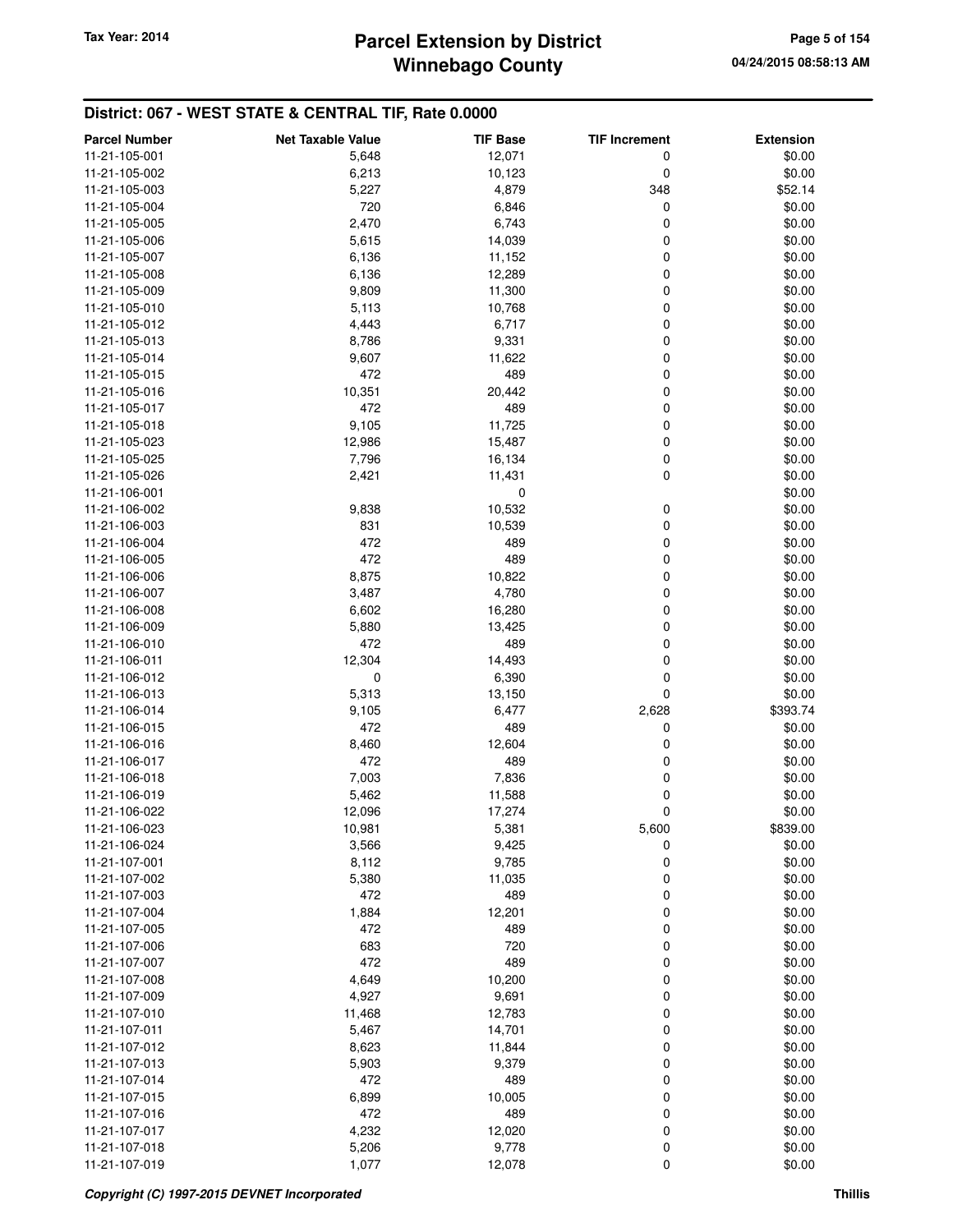# **Winnebago County** Tax Year: 2014 **Parcel Extension by District Tax Year: 2014 Page 6 of 154**

| <b>TIF Base</b><br><b>TIF Increment</b><br>11-21-107-020<br>3,158<br>12,327<br>0<br>11-21-107-021<br>5,947<br>13,620<br>0<br>0<br>11,861<br>11-21-107-022<br>13,819<br>12,269<br>13,731<br>0<br>11-21-107-023<br>0<br>11-21-107-024<br>7,699<br>15,993<br>11,839<br>11,930<br>0<br>11-21-108-001<br>14,549<br>17,564<br>0<br>11-21-108-002<br>14,548<br>0<br>11-21-108-003<br>11,863<br>5,293<br>4,925<br>368<br>11-21-108-004<br>3,200<br>0<br>11-21-108-005<br>11,618<br>5,632<br>13,628<br>0<br>11-21-108-006<br>6,449<br>12,506<br>0<br>11-21-108-007 | \$0.00<br>\$0.00<br>\$0.00<br>\$0.00<br>\$0.00<br>\$0.00<br>\$0.00<br>\$0.00<br>\$55.14<br>\$0.00<br>\$0.00<br>\$0.00<br>\$0.00 |
|-----------------------------------------------------------------------------------------------------------------------------------------------------------------------------------------------------------------------------------------------------------------------------------------------------------------------------------------------------------------------------------------------------------------------------------------------------------------------------------------------------------------------------------------------------------|---------------------------------------------------------------------------------------------------------------------------------|
|                                                                                                                                                                                                                                                                                                                                                                                                                                                                                                                                                           |                                                                                                                                 |
|                                                                                                                                                                                                                                                                                                                                                                                                                                                                                                                                                           |                                                                                                                                 |
|                                                                                                                                                                                                                                                                                                                                                                                                                                                                                                                                                           |                                                                                                                                 |
|                                                                                                                                                                                                                                                                                                                                                                                                                                                                                                                                                           |                                                                                                                                 |
|                                                                                                                                                                                                                                                                                                                                                                                                                                                                                                                                                           |                                                                                                                                 |
|                                                                                                                                                                                                                                                                                                                                                                                                                                                                                                                                                           |                                                                                                                                 |
|                                                                                                                                                                                                                                                                                                                                                                                                                                                                                                                                                           |                                                                                                                                 |
|                                                                                                                                                                                                                                                                                                                                                                                                                                                                                                                                                           |                                                                                                                                 |
|                                                                                                                                                                                                                                                                                                                                                                                                                                                                                                                                                           |                                                                                                                                 |
|                                                                                                                                                                                                                                                                                                                                                                                                                                                                                                                                                           |                                                                                                                                 |
|                                                                                                                                                                                                                                                                                                                                                                                                                                                                                                                                                           |                                                                                                                                 |
|                                                                                                                                                                                                                                                                                                                                                                                                                                                                                                                                                           |                                                                                                                                 |
| 5,462<br>9,802<br>0<br>11-21-108-008                                                                                                                                                                                                                                                                                                                                                                                                                                                                                                                      |                                                                                                                                 |
| 7,065<br>14,746<br>0<br>11-21-108-009                                                                                                                                                                                                                                                                                                                                                                                                                                                                                                                     | \$0.00                                                                                                                          |
| 12,221<br>0<br>11-21-108-010<br>18,552                                                                                                                                                                                                                                                                                                                                                                                                                                                                                                                    | \$0.00                                                                                                                          |
| 0<br>5,969<br>11-21-108-011<br>12,841                                                                                                                                                                                                                                                                                                                                                                                                                                                                                                                     | \$0.00                                                                                                                          |
| 11,750<br>7,069<br>4,681<br>11-21-108-012                                                                                                                                                                                                                                                                                                                                                                                                                                                                                                                 | \$701.32                                                                                                                        |
| 536<br>10,807<br>11-21-108-013<br>11,343                                                                                                                                                                                                                                                                                                                                                                                                                                                                                                                  | \$1,619.10                                                                                                                      |
| 11,343<br>4,221<br>7,122<br>11-21-108-014                                                                                                                                                                                                                                                                                                                                                                                                                                                                                                                 | \$1,067.02                                                                                                                      |
| 11-21-108-015<br>6,159<br>14,664<br>0                                                                                                                                                                                                                                                                                                                                                                                                                                                                                                                     | \$0.00                                                                                                                          |
| 6,194<br>12,574<br>0<br>11-21-108-016                                                                                                                                                                                                                                                                                                                                                                                                                                                                                                                     | \$0.00                                                                                                                          |
| 5,555<br>12,902<br>0<br>11-21-108-017                                                                                                                                                                                                                                                                                                                                                                                                                                                                                                                     | \$0.00                                                                                                                          |
| 2,408<br>0<br>11-21-108-018<br>18,771                                                                                                                                                                                                                                                                                                                                                                                                                                                                                                                     | \$0.00                                                                                                                          |
| 6,136<br>16,197<br>0<br>11-21-108-019                                                                                                                                                                                                                                                                                                                                                                                                                                                                                                                     | \$0.00                                                                                                                          |
| 0<br>11-21-108-020<br>7,298<br>14,529                                                                                                                                                                                                                                                                                                                                                                                                                                                                                                                     | \$0.00                                                                                                                          |
| 0<br>11-21-108-021<br>8,673<br>10,888                                                                                                                                                                                                                                                                                                                                                                                                                                                                                                                     | \$0.00                                                                                                                          |
| 414<br>14,567<br>0<br>11-21-108-022                                                                                                                                                                                                                                                                                                                                                                                                                                                                                                                       | \$0.00                                                                                                                          |
| 0<br>559<br>579<br>11-21-109-001                                                                                                                                                                                                                                                                                                                                                                                                                                                                                                                          | \$0.00                                                                                                                          |
| 5,733<br>5,017<br>716<br>11-21-109-002                                                                                                                                                                                                                                                                                                                                                                                                                                                                                                                    | \$107.28                                                                                                                        |
| 3,817<br>0<br>11-21-109-003<br>13,285                                                                                                                                                                                                                                                                                                                                                                                                                                                                                                                     | \$0.00                                                                                                                          |
| 0<br>0<br>11,896<br>11-21-109-006                                                                                                                                                                                                                                                                                                                                                                                                                                                                                                                         | \$0.00                                                                                                                          |
| 11-21-109-007<br>0                                                                                                                                                                                                                                                                                                                                                                                                                                                                                                                                        | \$0.00                                                                                                                          |
| 23,098<br>11-21-109-008                                                                                                                                                                                                                                                                                                                                                                                                                                                                                                                                   | \$0.00                                                                                                                          |
| 4,002<br>0<br>11-21-109-009<br>12,085                                                                                                                                                                                                                                                                                                                                                                                                                                                                                                                     | \$0.00                                                                                                                          |
| 0<br>11-21-110-001<br>5,857<br>12,670                                                                                                                                                                                                                                                                                                                                                                                                                                                                                                                     | \$0.00                                                                                                                          |
| 559<br>579<br>0<br>11-21-110-002                                                                                                                                                                                                                                                                                                                                                                                                                                                                                                                          | \$0.00                                                                                                                          |
| 5,509<br>4,655<br>854<br>11-21-110-003                                                                                                                                                                                                                                                                                                                                                                                                                                                                                                                    | \$127.96                                                                                                                        |
| 0<br>11-21-110-004<br>6,944<br>17,403                                                                                                                                                                                                                                                                                                                                                                                                                                                                                                                     | \$0.00                                                                                                                          |
| 8,387<br>11-21-110-005<br>5,113<br>0                                                                                                                                                                                                                                                                                                                                                                                                                                                                                                                      | \$0.00                                                                                                                          |
| 0<br>11-21-110-006<br>5,625<br>13,822                                                                                                                                                                                                                                                                                                                                                                                                                                                                                                                     | \$0.00                                                                                                                          |
| 5,838<br>11-21-110-007<br>529<br>0                                                                                                                                                                                                                                                                                                                                                                                                                                                                                                                        | \$0.00                                                                                                                          |
| 0<br>11-21-110-008<br>22,462<br>23,251                                                                                                                                                                                                                                                                                                                                                                                                                                                                                                                    | \$0.00                                                                                                                          |
| 0<br>11-21-110-009<br>2,149<br>2,420                                                                                                                                                                                                                                                                                                                                                                                                                                                                                                                      | \$0.00                                                                                                                          |
| 7,783<br>7,677<br>106<br>11-21-110-010                                                                                                                                                                                                                                                                                                                                                                                                                                                                                                                    | \$15.88                                                                                                                         |
| 0<br>11-21-111-001<br>3,985<br>13,586                                                                                                                                                                                                                                                                                                                                                                                                                                                                                                                     | \$0.00                                                                                                                          |
| 11-21-111-002<br>7,545<br>7,599<br>0                                                                                                                                                                                                                                                                                                                                                                                                                                                                                                                      | \$0.00                                                                                                                          |
| 204<br>4,911<br>11-21-111-003<br>0                                                                                                                                                                                                                                                                                                                                                                                                                                                                                                                        | \$0.00                                                                                                                          |
| 12,896<br>15,451<br>0<br>11-21-111-004                                                                                                                                                                                                                                                                                                                                                                                                                                                                                                                    | \$0.00                                                                                                                          |
| 6,449<br>12,846<br>0<br>11-21-111-005                                                                                                                                                                                                                                                                                                                                                                                                                                                                                                                     | \$0.00                                                                                                                          |
| 0<br>11-21-111-006<br>3,112<br>17,084                                                                                                                                                                                                                                                                                                                                                                                                                                                                                                                     | \$0.00                                                                                                                          |
| 0<br>11-21-111-007<br>7,108<br>11,855                                                                                                                                                                                                                                                                                                                                                                                                                                                                                                                     | \$0.00                                                                                                                          |
| 5,231<br>4,570<br>661<br>11-21-111-008                                                                                                                                                                                                                                                                                                                                                                                                                                                                                                                    | \$99.04                                                                                                                         |
| 622<br>7,994<br>7,372<br>11-21-111-009                                                                                                                                                                                                                                                                                                                                                                                                                                                                                                                    | \$93.20                                                                                                                         |
| 20,086<br>0<br>11-21-112-001<br>8,435                                                                                                                                                                                                                                                                                                                                                                                                                                                                                                                     | \$0.00                                                                                                                          |
| 0<br>11-21-112-002<br>2,937<br>13,790                                                                                                                                                                                                                                                                                                                                                                                                                                                                                                                     | \$0.00                                                                                                                          |
| 9,629<br>14,806<br>0<br>11-21-112-003                                                                                                                                                                                                                                                                                                                                                                                                                                                                                                                     | \$0.00                                                                                                                          |
| 11-21-112-004<br>8,421<br>12,200<br>0                                                                                                                                                                                                                                                                                                                                                                                                                                                                                                                     | \$0.00                                                                                                                          |
| 0<br>11-21-112-005<br>7,065<br>14,614                                                                                                                                                                                                                                                                                                                                                                                                                                                                                                                     | \$0.00                                                                                                                          |
| 7,065<br>14,271<br>0<br>11-21-112-006                                                                                                                                                                                                                                                                                                                                                                                                                                                                                                                     | \$0.00                                                                                                                          |
| 13,372<br>0<br>11-21-112-007<br>14,092                                                                                                                                                                                                                                                                                                                                                                                                                                                                                                                    | \$0.00                                                                                                                          |
| 14,766<br>0<br>11-21-112-008<br>19,067                                                                                                                                                                                                                                                                                                                                                                                                                                                                                                                    | \$0.00                                                                                                                          |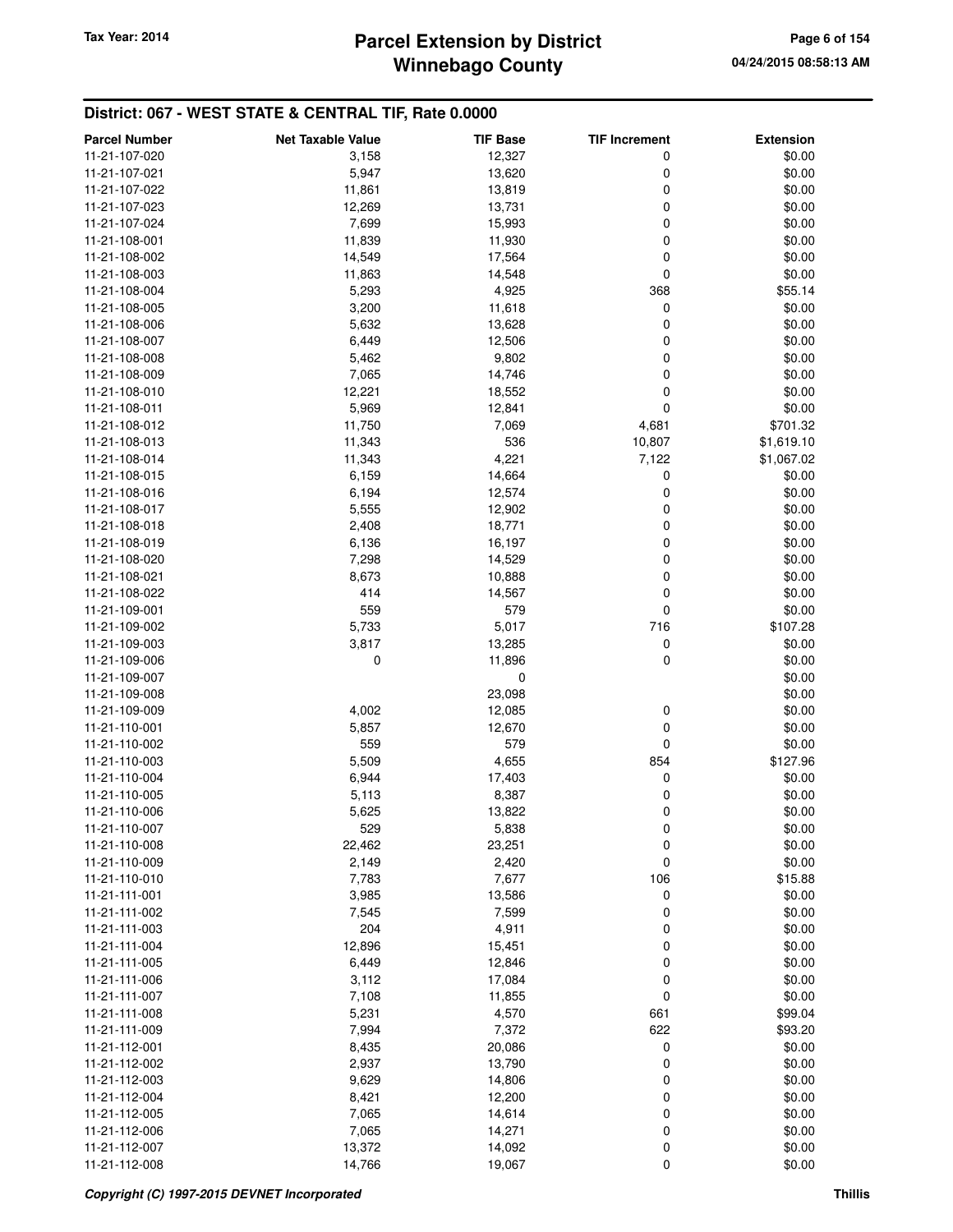# **Winnebago County** Tax Year: 2014 **Parcel Extension by District Tax Year: 2014 Page 7 of 154**

| <b>Parcel Number</b> | <b>Net Taxable Value</b> | <b>TIF Base</b> | <b>TIF Increment</b> | <b>Extension</b> |
|----------------------|--------------------------|-----------------|----------------------|------------------|
| 11-21-112-011        | 20,653                   | 21,939          | 0                    | \$0.00           |
| 11-21-126-001        | 5,810                    | 10,091          | 0                    | \$0.00           |
| 11-21-126-002        | 497                      | 514             | 0                    | \$0.00           |
| 11-21-126-003        | 2,460                    | 15,707          | 0                    | \$0.00           |
| 11-21-126-004        | 29,846                   | 34,937          | 0                    | \$0.00           |
| 11-21-126-005        | 4,671                    | 7,505           | 0                    | \$0.00           |
|                      |                          |                 |                      |                  |
| 11-21-126-006        | 7,112                    | 11,659          | 0                    | \$0.00           |
| 11-21-126-007        | 520                      | 536             | 0                    | \$0.00           |
| 11-21-126-008        | 6,588                    | 13,707          | 0                    | \$0.00           |
| 11-21-126-010        | 9,790                    | 17,199          | 0                    | \$0.00           |
| 11-21-126-011        | 8,364                    | 16,922          | 0                    | \$0.00           |
| 11-21-126-012        | 371                      | 292             | 79                   | \$11.84          |
| 11-21-126-013        | 8,726                    | 12,330          | 0                    | \$0.00           |
| 11-21-127-001        | 7,077                    | 11,071          | 0                    | \$0.00           |
| 11-21-127-002        | 10,075                   | 17,541          | 0                    | \$0.00           |
| 11-21-127-003        | 8,885                    | 17,436          | 0                    | \$0.00           |
| 11-21-127-004        | 13,562                   | 22,215          | 0                    | \$0.00           |
| 11-21-127-005        | 10,105                   | 20,000          | 0                    | \$0.00           |
| 11-21-127-006        | 10,232                   | 19,615          | 0                    | \$0.00           |
| 11-21-127-007        | 7,974                    | 12,085          | 0                    | \$0.00           |
| 11-21-127-008        | 8,856                    | 16,023          | 0                    | \$0.00           |
| 11-21-127-009        | 9,293                    | 17,771          | 0                    | \$0.00           |
| 11-21-127-010        | 5,842                    | 20,176          | 0                    | \$0.00           |
| 11-21-127-011        | 2,646                    | 17,131          | 0                    | \$0.00           |
| 11-21-127-014        | 10,948                   | 22,452          | 0                    | \$0.00           |
| 11-21-128-001        | 11,830                   | 16,817          | 0                    | \$0.00           |
| 11-21-128-002        | 13,967                   | 14,038          | 0                    | \$0.00           |
| 11-21-128-003        | 7,205                    | 10,070          | 0                    | \$0.00           |
| 11-21-128-004        | 7,810                    | 14,902          | 0                    | \$0.00           |
| 11-21-128-005        | 507                      | 15,978          | 0                    | \$0.00           |
| 11-21-128-006        | 11,643                   | 21,332          | 0                    | \$0.00           |
| 11-21-128-007        | 14,797                   | 20,497          | 0                    | \$0.00           |
| 11-21-128-008        | 9,237                    | 9,820           | 0                    | \$0.00           |
| 11-21-128-009        | 3,994                    | 15,156          | 0                    | \$0.00           |
| 11-21-128-010        | 3,994                    | 17,378          | 0                    | \$0.00           |
| 11-21-128-011        | 10,536                   | 10,809          | 0                    | \$0.00           |
| 11-21-128-012        | 505                      | 525             | 0                    | \$0.00           |
| 11-21-128-013        | 6,421                    | 5,000           | 1,421                | \$212.90         |
| 11-21-128-014        | 8,285                    | 9,396           | 0                    | \$0.00           |
| 11-21-129-001        | 8,890                    | 11,698          | 0                    | \$0.00           |
| 11-21-129-002        | 7,693                    | 12,543          |                      | \$0.00           |
| 11-21-129-003        | 4,833                    | 16,467          | O                    | \$0.00           |
| 11-21-129-004        | 6,854                    | 15,872          | 0<br>0               | \$0.00           |
|                      |                          | 16,683          |                      |                  |
| 11-21-129-005        | 12,837                   |                 | 0                    | \$0.00           |
| 11-21-129-006        | 4,290                    | 13,641          | 0                    | \$0.00           |
| 11-21-129-007        | 8,533                    | 9,119           | 0                    | \$0.00           |
| 11-21-129-008        | 9,727                    | 22,639          | 0                    | \$0.00           |
| 11-21-129-009        | 8,146                    | 12,059          | 0                    | \$0.00           |
| 11-21-129-010        | 8,994                    | 14,757          | 0                    | \$0.00           |
| 11-21-129-011        | 6,822                    | 12,332          | 0                    | \$0.00           |
| 11-21-129-012        | 12,838                   | 16,623          | 0                    | \$0.00           |
| 11-21-129-013        | 4,366                    | 16,451          | 0                    | \$0.00           |
| 11-21-129-014        | 8,629                    | 19,365          | 0                    | \$0.00           |
| 11-21-129-015        | 10,610                   | 12,331          | 0                    | \$0.00           |
| 11-21-129-016        | 8,042                    | 13,993          | 0                    | \$0.00           |
| 11-21-130-001        | 13,142                   | 15,358          | 0                    | \$0.00           |
| 11-21-130-002        | 4,779                    | 14,164          | 0                    | \$0.00           |
| 11-21-130-003        | 1,981                    | 15,253          | 0                    | \$0.00           |
| 11-21-130-004        | 12,377                   | 17,710          | 0                    | \$0.00           |
| 11-21-130-005        | 12,337                   | 17,092          | 0                    | \$0.00           |
| 11-21-130-006        | 2,601                    | 13,684          | 0                    | \$0.00           |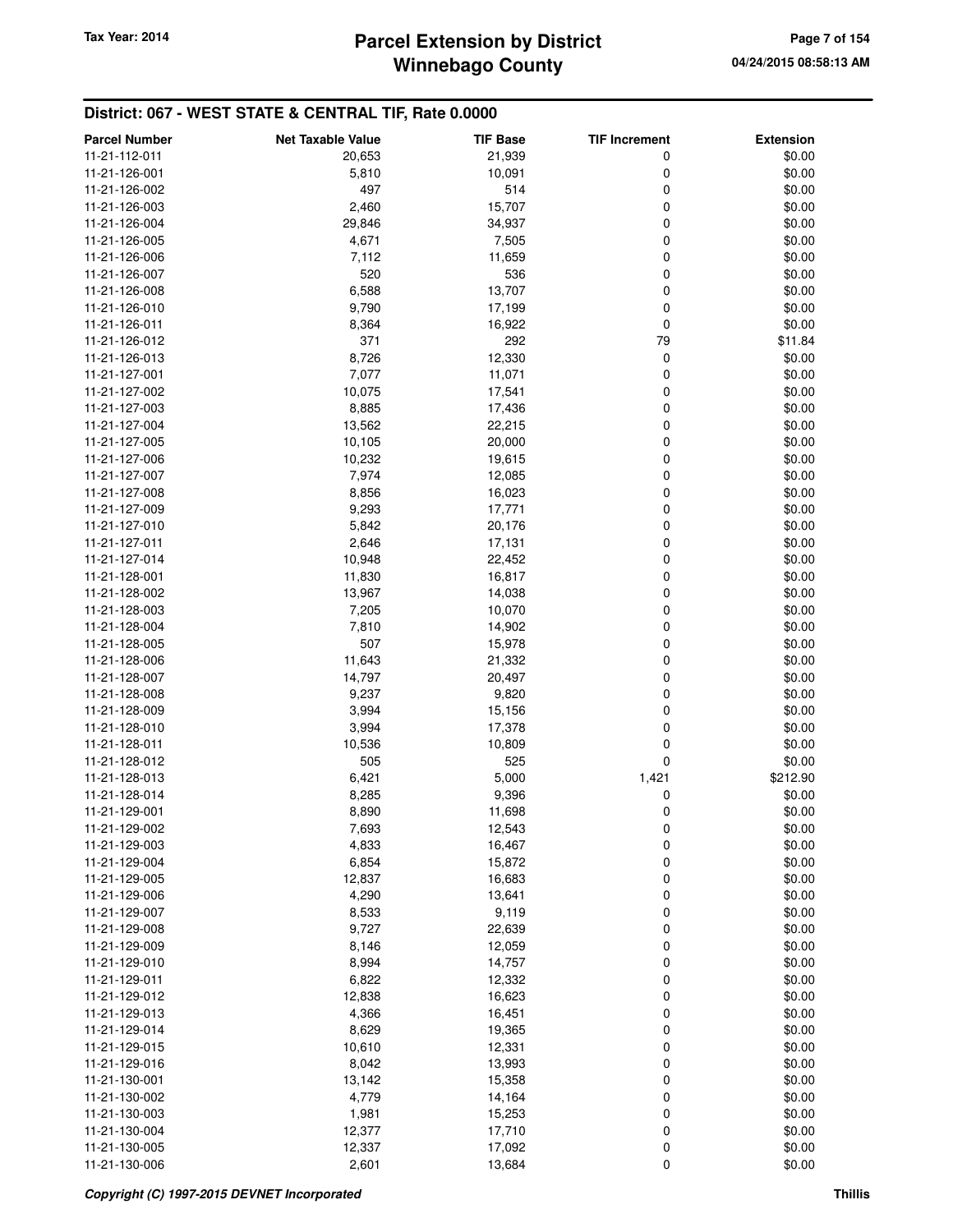## **Winnebago County** Tax Year: 2014 **Parcel Extension by District Tax Year: 2014** Page 8 of 154

| <b>Parcel Number</b> | <b>Net Taxable Value</b> | <b>TIF Base</b> | <b>TIF Increment</b> | <b>Extension</b> |
|----------------------|--------------------------|-----------------|----------------------|------------------|
| 11-21-130-007        | 7,588                    | 14,909          | 0                    | \$0.00           |
| 11-21-130-008        | 7,925                    | 14,403          | 0                    | \$0.00           |
| 11-21-130-009        | 0                        | 16,478          | $\mathbf 0$          | \$0.00           |
| 11-21-130-010        | 6,089                    | 13,087          | $\mathbf 0$          | \$0.00           |
| 11-21-130-011        | 9,169                    | 17,525          | 0                    | \$0.00           |
| 11-21-130-012        |                          | 0               |                      | \$0.00           |
| 11-21-130-013        | 8,389                    | 10,090          | 0                    | \$0.00           |
| 11-21-130-014        | 11,373                   | 14,616          | $\mathbf 0$          | \$0.00           |
| 11-21-130-015        | 658                      | 12,158          | 0                    | \$0.00           |
| 11-21-130-016        | 2,217                    | 14,102          | 0                    | \$0.00           |
| 11-21-130-017        | 1,426                    | 12,984          | 0                    | \$0.00           |
| 11-21-130-018        | 4,496                    | 12,312          | $\mathbf 0$          | \$0.00           |
| 11-21-130-019        | 6,066                    | 12,583          | $\mathbf 0$          | \$0.00           |
| 11-21-130-020        | 5,880                    | 4,683           | 1,197                | \$179.34         |
|                      |                          |                 |                      |                  |
| 11-21-130-021        | 1,720                    | 8,552           | 0                    | \$0.00           |
| 11-21-130-022        | 13,618                   | 23,672          | 0                    | \$0.00           |
| 11-21-130-023        | 7,103                    | 8,650           | 0                    | \$0.00           |
| 11-21-130-024        | 520                      | 13,390          | 0                    | \$0.00           |
| 11-21-130-025        | 9,449                    | 9,399           | 50                   | \$7.50           |
| 11-21-131-001        | 9,529                    | 12,300          | 0                    | \$0.00           |
| 11-21-131-002        | 11,078                   | 13,107          | 0                    | \$0.00           |
| 11-21-131-003        | 6,584                    | 11,395          | $\mathbf 0$          | \$0.00           |
| 11-21-131-004        | 10,271                   | 12,152          | $\mathbf 0$          | \$0.00           |
| 11-21-131-005        | 5,787                    | 13,244          | $\mathbf 0$          | \$0.00           |
| 11-21-131-006        | 6,008                    | 14,177          | 0                    | \$0.00           |
| 11-21-131-007        | 4,765                    | 11,915          | 0                    | \$0.00           |
| 11-21-131-008        | 329                      | 341             | 0                    | \$0.00           |
| 11-21-131-009        | 14,243                   | 17,584          | $\mathbf 0$          | \$0.00           |
| 11-21-131-010        | 10,909                   | 12,667          | $\mathbf 0$          | \$0.00           |
| 11-21-131-011        | 11,613                   | 13,269          | 0                    | \$0.00           |
| 11-21-131-012        | 8,684                    | 11,084          | 0                    | \$0.00           |
| 11-21-131-013        | 9,087                    | 15,936          | 0                    | \$0.00           |
| 11-21-131-014        | 7,585                    | 9,625           | $\mathbf 0$          | \$0.00           |
| 11-21-131-015        | 4,254                    | 8,767           | 0                    | \$0.00           |
| 11-21-132-001        | 506                      | 10,486          | 0                    | \$0.00           |
| 11-21-132-002        | 2,795                    | 16,051          | 0                    | \$0.00           |
| 11-21-132-003        | 13,983                   | 16,379          | 0                    | \$0.00           |
| 11-21-132-004        | 7,857                    | 8,036           | 0                    | \$0.00           |
| 11-21-132-005        | 12,853                   | 14,776          | 0                    | \$0.00           |
| 11-21-132-006        | 13,255                   | 15,210          | 0                    | \$0.00           |
| 11-21-132-007        | 13,125                   | 15,081          | 0                    | \$0.00           |
| 11-21-132-008        | 4,926                    | 13,494          | $\boldsymbol{0}$     | \$0.00           |
| 11-21-132-009        | 7,303                    | 10,205          | $\boldsymbol{0}$     | \$0.00           |
| 11-21-132-010        | 3,495                    | 17,754          | 0                    | \$0.00           |
| 11-21-132-011        | 8,410                    | 16,805          | 0                    | \$0.00           |
| 11-21-132-012        | 14,038                   | 17,175          | 0                    | \$0.00           |
| 11-21-132-013        | 961                      | 14,653          | 0                    | \$0.00           |
| 11-21-132-014        | 7,784                    | 15,960          | $\mathbf 0$          | \$0.00           |
| 11-21-132-015        | 506                      | 4,546           | 0                    | \$0.00           |
| 11-21-133-001        | 10,752                   | 12,272          | 0                    | \$0.00           |
| 11-21-133-002        | 6,332                    | 12,077          | 0                    | \$0.00           |
| 11-21-133-003        | 4,939                    | 6,405           | 0                    | \$0.00           |
| 11-21-133-004        | 6,415                    | 8,947           | 0                    | \$0.00           |
| 11-21-133-005        | 6,473                    | 10,414          | 0                    | \$0.00           |
| 11-21-133-006        | 5,985                    | 12,111          | 0                    | \$0.00           |
| 11-21-133-007        | 7,949                    | 11,135          | 0                    | \$0.00           |
| 11-21-133-008        | 6,915                    | 13,398          | 0                    | \$0.00           |
| 11-21-133-009        | 5,636                    | 13,583          | $\mathbf 0$          | \$0.00           |
| 11-21-133-010        | 503                      | 519             | $\mathbf 0$          | \$0.00           |
| 11-21-133-011        | 0                        | 8,542           | 0                    | \$0.00           |
| 11-21-133-012        | 10,293                   | 11,341          | $\mathbf 0$          | \$0.00           |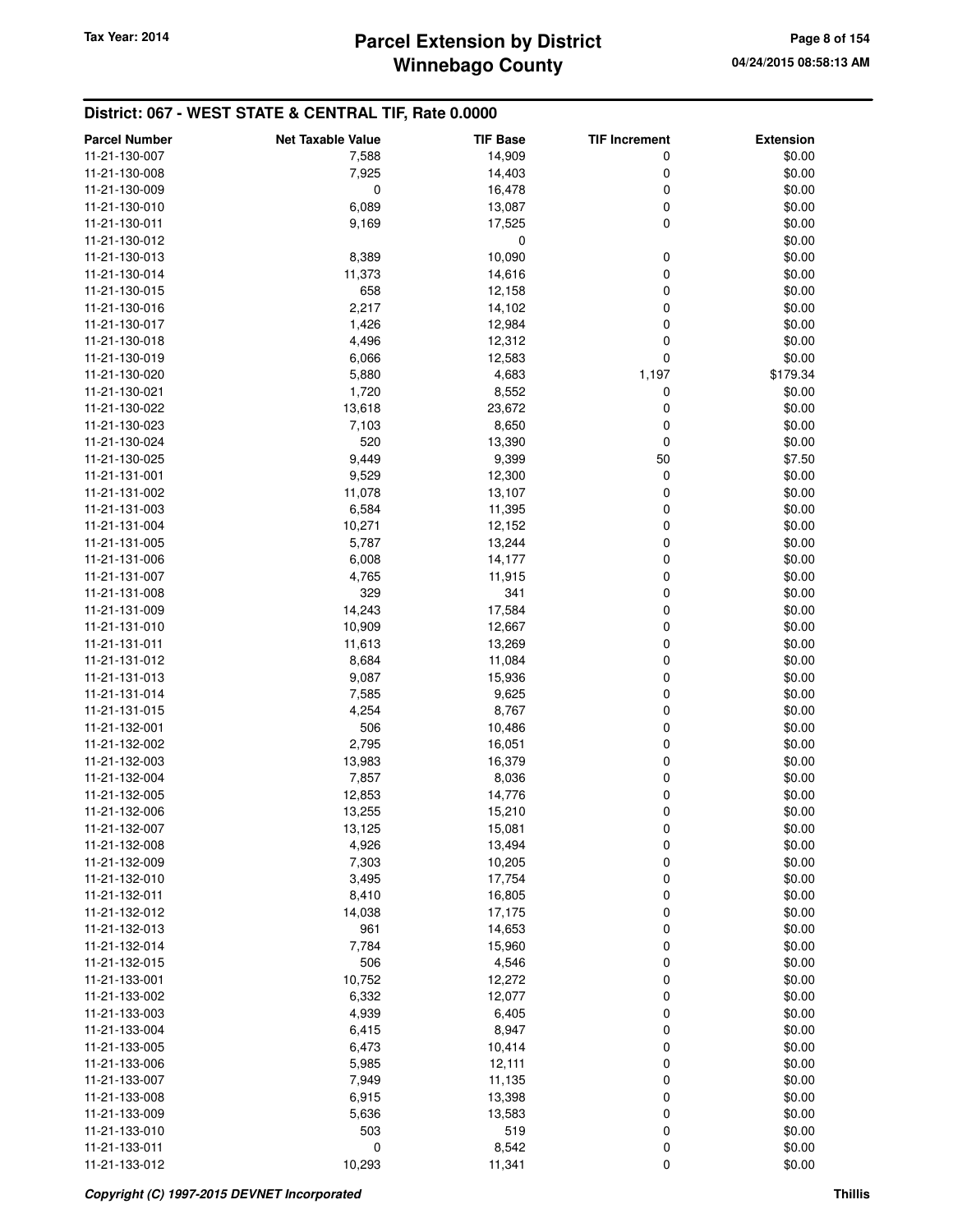## **Winnebago County Parcel Extension by District Tax Year: 2014 Page 9 of 154**

| <b>Parcel Number</b> | <b>Net Taxable Value</b> | <b>TIF Base</b> | <b>TIF Increment</b> | <b>Extension</b> |
|----------------------|--------------------------|-----------------|----------------------|------------------|
| 11-21-133-013        | 5,450                    | 7,433           | 0                    | \$0.00           |
| 11-21-133-014        | 3,603                    | 12,169          | 0                    | \$0.00           |
| 11-21-133-015        | 6,683                    | 17,215          | 0                    | \$0.00           |
| 11-21-134-001        | 8,495                    | 13,757          | 0                    | \$0.00           |
| 11-21-134-002        | 11,840                   | 9,389           | 2,451                | \$367.22         |
| 11-21-134-003        | 14,701                   | 17,339          | 0                    | \$0.00           |
| 11-21-134-004        | 6,081                    | 17,708          | 0                    | \$0.00           |
| 11-21-134-005        | 4,755                    | 9,510           | 0                    | \$0.00           |
|                      |                          |                 |                      |                  |
| 11-21-134-006        | 531                      | 13,448          | 0                    | \$0.00           |
| 11-21-134-007        | 4,957                    | 12,267          | 0                    | \$0.00           |
| 11-21-134-008        | 1,937                    | 11,455          | 0                    | \$0.00           |
| 11-21-135-001        | 7,065                    | 13,090          | 0                    | \$0.00           |
| 11-21-135-002        | 6,972                    | 14,064          | 0                    | \$0.00           |
| 11-21-135-003        | 6,566                    | 8,640           | 0                    | \$0.00           |
| 11-21-135-004        | 6,822                    | 13,836          | 0                    | \$0.00           |
| 11-21-135-005        | 7,344                    | 10,357          | 0                    | \$0.00           |
| 11-21-135-006        | 390                      | 0               | 390                  | \$58.44          |
| 11-21-135-007        | 3,087                    | 18,461          | 0                    | \$0.00           |
| 11-21-135-008        | 5,810                    | 15,172          | 0                    | \$0.00           |
| 11-21-135-009        | 5,834                    | 6,597           | 0                    | \$0.00           |
| 11-21-135-010        | 6,658                    | 14,119          | 0                    | \$0.00           |
| 11-21-135-011        | 1,055                    | 14,305          | 0                    | \$0.00           |
| 11-21-136-001        |                          | 0               |                      | \$0.00           |
| 11-21-137-001        |                          | 0               |                      | \$0.00           |
| 11-21-137-002        | 12,597                   | 16,242          | 0                    | \$0.00           |
| 11-21-137-003        | 725                      | 750             | 0                    | \$0.00           |
| 11-21-137-004        | 5,764                    | 11,064          | 0                    | \$0.00           |
| 11-21-137-006        | 5,646                    | 4,860           | 786                  | \$117.76         |
| 11-21-137-007        | 1,391                    | 872             | 519                  | \$77.76          |
| 11-21-137-008        | 7,494                    | 7,719           | 0                    | \$0.00           |
| 11-21-138-001        | 6,449                    | 13,524          | 0                    | \$0.00           |
| 11-21-138-002        | 5,753                    | 12,188          | 0                    | \$0.00           |
| 11-21-138-003        | 3,333                    | 10,149          | 0                    | \$0.00           |
| 11-21-138-004        | 7,182                    | 12,841          | 0                    | \$0.00           |
|                      |                          |                 |                      |                  |
| 11-21-138-005        | 9,040                    | 11,565          | 0                    | \$0.00           |
| 11-21-138-006        | 6,119                    | 6,556           | 0                    | \$0.00           |
| 11-21-138-008        | 19,091                   | 20,235          | 0                    | \$0.00           |
| 11-21-138-009        |                          | 0               |                      | \$0.00           |
| 11-21-138-011        | 5,535                    | 5,232           | 303                  | \$45.40          |
| 11-21-138-012        | 6,576                    | 6,376           | 200                  | \$29.96          |
| 11-21-139-001        | 6,000                    | 17,701          | 0                    | \$0.00           |
| 11-21-139-002        | 6,658                    | 7,476           | 0                    | \$0.00           |
| 11-21-139-003        | 7,810                    | 10,382          | 0                    | \$0.00           |
| 11-21-139-004        | 7,285                    | 11,592          | 0                    | \$0.00           |
| 11-21-139-005        | 0                        | 117             | 0                    | \$0.00           |
| 11-21-139-006        | 4,834                    | 12,146          | 0                    | \$0.00           |
| 11-21-139-007        | 3,905                    | 8,891           | 0                    | \$0.00           |
| 11-21-139-008        |                          | 13,117          |                      | \$0.00           |
| 11-21-139-009        | 8,516                    | 9,145           | $\mathbf 0$          | \$0.00           |
| 11-21-139-010        |                          | 8,836           |                      | \$0.00           |
| 11-21-139-011        | 6,892                    | 13,322          | 0                    | \$0.00           |
| 11-21-139-012        | 707                      | 732             | 0                    | \$0.00           |
| 11-21-139-013        | 1,840                    | 5,422           | 0                    | \$0.00           |
| 11-21-139-014        |                          | 0               |                      | \$0.00           |
| 11-21-139-016        | 2,168                    | 10,016          | $\mathbf 0$          | \$0.00           |
| 11-21-139-017        |                          | 9,433           |                      | \$0.00           |
| 11-21-140-001        | 8,897                    | 10,700          | 0                    | \$0.00           |
| 11-21-140-002        | 9,163                    | 11,814          | 0                    | \$0.00           |
| 11-21-140-003        | 4,902                    | 5,488           | 0                    | \$0.00           |
| 11-21-140-004        | 204                      | 12,207          | 0                    | \$0.00           |
| 11-21-140-005        | 11,988                   | 9,018           | 2,970                | \$444.98         |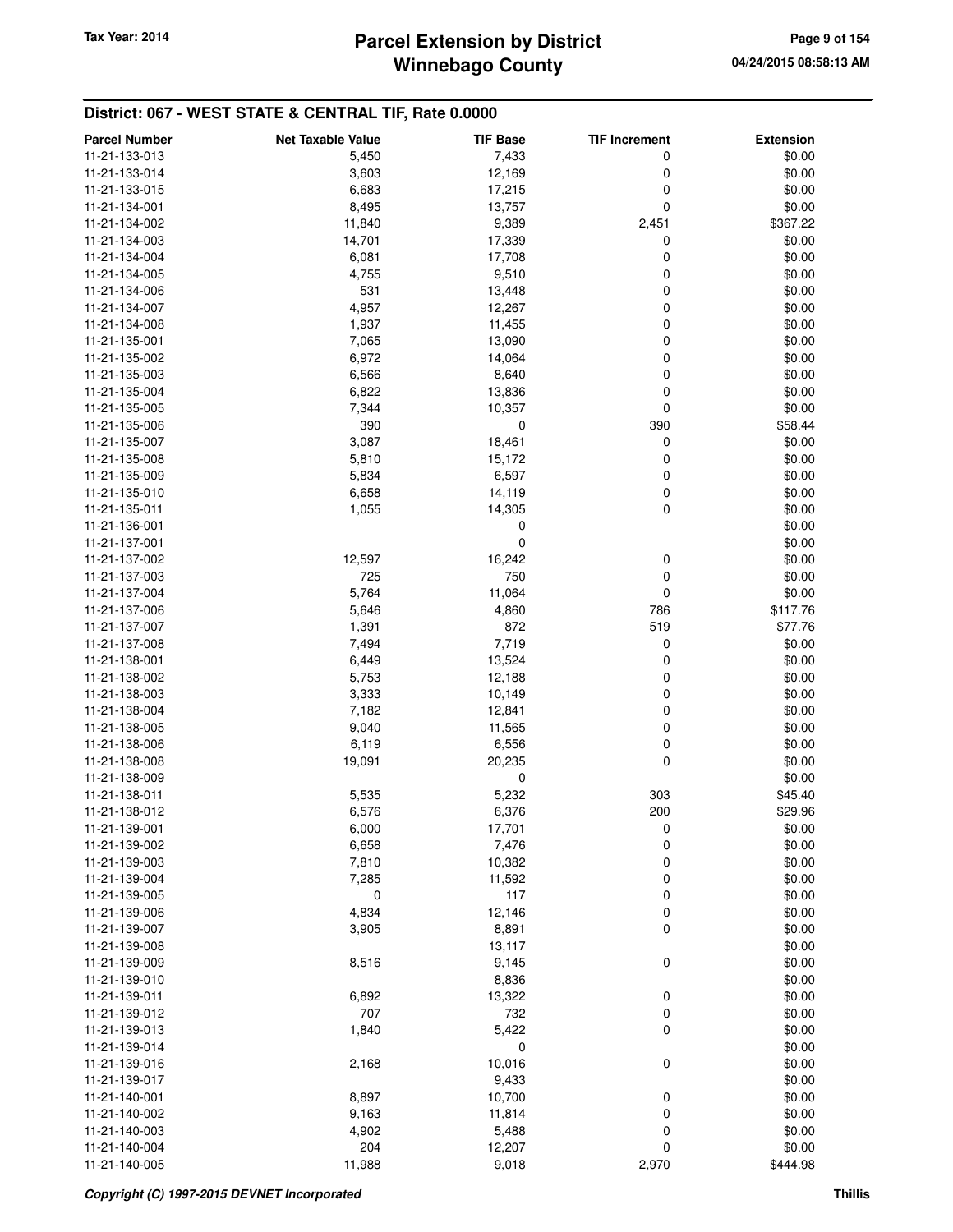## **Winnebago County** Tax Year: 2014 **Parcel Extension by District Page 10 of 154**

| <b>Parcel Number</b> | <b>Net Taxable Value</b> | <b>TIF Base</b> | <b>TIF Increment</b> | <b>Extension</b> |
|----------------------|--------------------------|-----------------|----------------------|------------------|
| 11-21-140-006        | 2,422                    | 18,104          | 0                    | \$0.00           |
| 11-21-140-007        | 6,915                    | 1,839           | 5,076                | \$760.50         |
| 11-21-140-008        | 2,810                    | 13,431          | 0                    | \$0.00           |
| 11-21-140-009        | 497                      | 515             | 0                    | \$0.00           |
| 11-21-140-010        | 10,671                   | 12,733          | 0                    | \$0.00           |
| 11-21-140-011        |                          | 0               |                      | \$0.00           |
| 11-21-140-012        | 7,969                    | 4,537           | 3,432                | \$514.18         |
| 11-21-140-013        | 1,314                    | 8,936           | 0                    | \$0.00           |
| 11-21-151-001        | 32,356                   | 36,238          | 0                    | \$0.00           |
| 11-21-151-002        | 2,749                    | 4,286           | 0                    | \$0.00           |
| 11-21-151-003        | 9,589                    | 11,552          | 0                    | \$0.00           |
| 11-21-151-005        | 9,574                    | 10,725          | 0                    | \$0.00           |
| 11-21-151-006        | 39,472                   | 44,513          | 0                    | \$0.00           |
| 11-21-151-007        |                          | 0               |                      | \$0.00           |
| 11-21-151-008        | 4,104                    | 10,307          | 0                    | \$0.00           |
|                      |                          |                 | 0                    |                  |
| 11-21-152-001        | 6,383                    | 8,408           |                      | \$0.00           |
| 11-21-152-002        | 3,214                    | 5,002           | 0<br>0               | \$0.00           |
| 11-21-152-003        | 6,642                    | 7,269           |                      | \$0.00           |
| 11-21-152-004        | 3,054                    | 3,381           | 0                    | \$0.00           |
| 11-21-152-005        | 7,629                    | 8,168           | 0                    | \$0.00           |
| 11-21-152-006        | 872                      | 482             | 390                  | \$58.44          |
| 11-21-152-007        | 872                      | 482             | 390                  | \$58.44          |
| 11-21-152-008        | 9,749                    | 10,141          | $\mathbf 0$          | \$0.00           |
| 11-21-152-009        | 13,122                   | 1,057           | 12,065               | \$1,807.58       |
| 11-21-152-010        | 918                      | 16,573          | 0                    | \$0.00           |
| 11-21-152-011        | 918                      | 1,441           | 0                    | \$0.00           |
| 11-21-152-012        | 826                      | 1,325           | 0                    | \$0.00           |
| 11-21-152-013        | 826                      | 1,325           | 0                    | \$0.00           |
| 11-21-152-014        | 826                      | 1,515           | 0                    | \$0.00           |
| 11-21-153-001        | 57,075                   | 74,044          | 0                    | \$0.00           |
| 11-21-153-002        | 28,789                   | 29,722          | 0                    | \$0.00           |
| 11-21-153-006        |                          | 0               |                      | \$0.00           |
| 11-21-153-007        | 7,232                    | 9,407           | 0                    | \$0.00           |
| 11-21-153-008        | 5,426                    | 6,066           | 0                    | \$0.00           |
| 11-21-153-009        | 3,328                    | 3,723           | 0                    | \$0.00           |
| 11-21-153-011        | 286                      | 295             | 0                    | \$0.00           |
| 11-21-153-012        | 286                      | 295             | 0                    | \$0.00           |
| 11-21-153-013        | $\mathbf 0$              | 10,158          | 0                    | \$0.00           |
| 11-21-153-014        | 6,006                    | 5,609           | 397                  | \$59.48          |
| 11-21-153-015        |                          | 6,497           |                      | \$0.00           |
| 11-21-154-004        | 1,011                    | 1,048           | 0                    | \$0.00           |
| 11-21-154-005        | 6,924                    | 7,390           | 0                    | \$0.00           |
| 11-21-154-006        |                          | 0               |                      | \$0.00           |
| 11-21-157-001        | 254                      | 489             | 0                    | \$0.00           |
| 11-21-157-002        | 505                      | 976             | 0                    | \$0.00           |
| 11-21-157-006        | 10,151                   | 11,672          | $\mathbf 0$          | \$0.00           |
| 11-21-176-001        | 5,992                    | 7,393           | 0                    | \$0.00           |
| 11-21-176-002        |                          | 1,196           |                      | \$0.00           |
| 11-21-176-003        |                          | 8,633           |                      | \$0.00           |
| 11-21-176-007        | 1,032                    | 11,425          | 0                    | \$0.00           |
| 11-21-176-008        | 5,636                    | 9,073           | $\mathbf 0$          | \$0.00           |
| 11-21-176-009        | 3,200                    | 14,993          | 0                    | \$0.00           |
| 11-21-176-010        | 274                      | 284             | 0                    | \$0.00           |
| 11-21-176-011        | 8,916                    | 8,375           | 541                  | \$81.06          |
| 11-21-176-012        | 4,684                    | 4,306           | 378                  | \$56.64          |
| 11-21-176-013        | 5,877                    | 9,629           | 0                    | \$0.00           |
| 11-21-176-014        | 6,252                    | 13,071          | 0                    | \$0.00           |
| 11-21-176-015        | 5,299                    | 10,773          | 0                    | \$0.00           |
| 11-21-176-016        | 5,973                    | 9,834           | 0                    | \$0.00           |
| 11-21-176-017        | 10,384                   | 11,327          | 0                    | \$0.00           |
| 11-21-177-001        | 10,749                   | 9,121           | 1,628                | \$243.92         |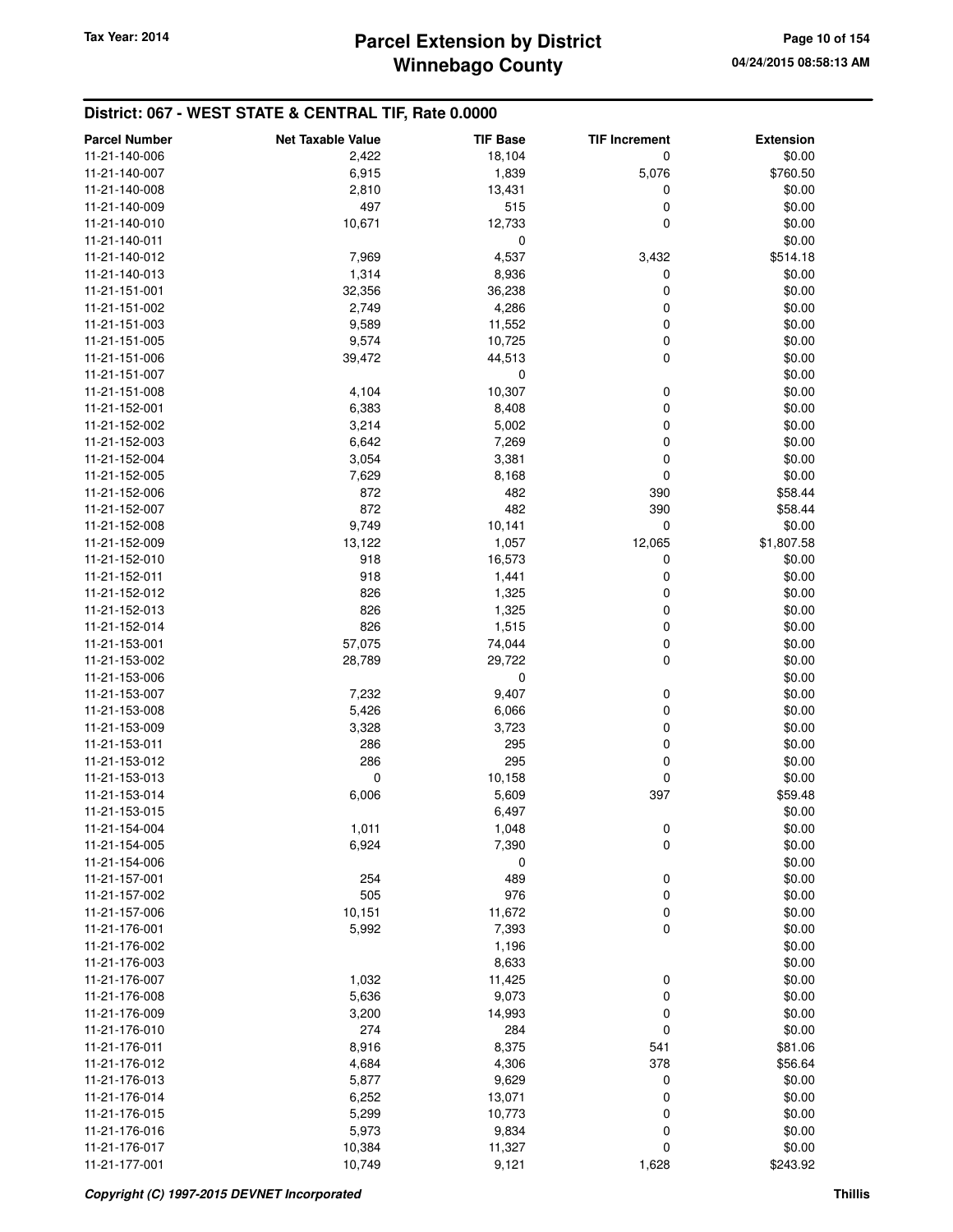## **Winnebago County** Tax Year: 2014 **Parcel Extension by District Page 11 of 154**

| 11-21-177-002<br>19,758<br>12,632<br>0    | <b>Extension</b> |
|-------------------------------------------|------------------|
|                                           | \$0.00           |
| 11-21-177-003<br>10,188<br>13,224<br>0    | \$0.00           |
| 2,252<br>11,461<br>0<br>11-21-177-004     | \$0.00           |
| 5,684<br>5,250<br>434<br>11-21-177-005    | \$65.02          |
| 8,521<br>10,556<br>0<br>11-21-177-006     | \$0.00           |
| 0<br>11-21-177-007<br>514<br>5,581        | \$0.00           |
| 1,182<br>10,348<br>0<br>11-21-177-008     | \$0.00           |
| 9,261<br>10,996<br>0<br>11-21-177-009     | \$0.00           |
| 9,622<br>18,726<br>0<br>11-21-177-010     | \$0.00           |
| 11-21-177-011<br>0<br>12,100<br>14,184    | \$0.00           |
| 11-21-177-012<br>5,177<br>4,793<br>384    | \$57.54          |
| 11-21-177-013<br>8,935<br>11,352<br>0     | \$0.00           |
| 6,159<br>15,232<br>0<br>11-21-177-014     | \$0.00           |
| 8,312<br>10,236<br>0<br>11-21-178-004     | \$0.00           |
| 0<br>11-21-178-005<br>1,298<br>12,386     | \$0.00           |
| 1,494<br>11-21-178-006                    | \$0.00           |
| 0<br>13,941<br>14,448<br>11-21-178-007    | \$0.00           |
| 0<br>11-21-178-008                        | \$0.00           |
| 13,657<br>9,070<br>4,587<br>11-21-179-006 | \$687.22         |
| 11-21-179-007<br>4,593<br>17,304<br>0     | \$0.00           |
| 11-21-179-008<br>405<br>418<br>0          | \$0.00           |
| 11-21-179-009<br>2,562<br>16,053<br>0     | \$0.00           |
| 0<br>405<br>418<br>11-21-179-010          | \$0.00           |
| 405<br>11,049<br>0<br>11-21-179-011       | \$0.00           |
| 405<br>418<br>0<br>11-21-179-012          | \$0.00           |
| 4,277<br>9,599<br>0<br>11-21-180-001      | \$0.00           |
| 232<br>10,724<br>0<br>11-21-180-002       | \$0.00           |
| 0<br>5,849<br>9,662<br>11-21-180-003      | \$0.00           |
| 405<br>418<br>0<br>11-21-180-004          | \$0.00           |
| 418<br>405<br>0<br>11-21-180-005          | \$0.00           |
| 0<br>7,287<br>10,209<br>11-21-180-006     | \$0.00           |
| 418<br>0<br>405<br>11-21-180-007          | \$0.00           |
| 0<br>11-21-180-008                        | \$0.00           |
| 6,569<br>15,056<br>0<br>11-21-180-009     | \$0.00           |
| 6,591<br>0<br>11-21-180-010<br>3,615      | \$0.00           |
| 0<br>903<br>6,099<br>11-21-180-011        | \$0.00           |
| 0<br>3,564<br>9,319<br>11-21-180-012      | \$0.00           |
| 0<br>18,011<br>11-21-180-013<br>5,764     | \$0.00           |
| 11-21-181-001<br>0                        | \$0.00           |
| 3,384<br>0<br>11-21-181-002<br>2,001      | \$0.00           |
| 1,277<br>9,636<br>0<br>11-21-181-003      | \$0.00           |
| 0<br>8,182<br>12,383<br>11-21-181-004     | \$0.00           |
| 0<br>409<br>14,835<br>11-21-181-005       | \$0.00           |
| 10,509<br>13,430<br>0<br>11-21-181-006    | \$0.00           |
| 296<br>304<br>0<br>11-21-181-007          | \$0.00           |
| 12,533<br>13,512<br>0<br>11-21-181-008    | \$0.00           |
| 5,320<br>20,223<br>0<br>11-21-181-009     | \$0.00           |
| 11,907<br>0<br>11-21-181-010<br>5,299     | \$0.00           |
| 225<br>0<br>11-21-181-011<br>216          | \$0.00           |
| 296<br>304<br>0<br>11-21-181-012          | \$0.00           |
| 9,228<br>11,669<br>0<br>11-21-181-013     | \$0.00           |
| 3,604<br>4,029<br>0<br>11-21-182-001      | \$0.00           |
| 374<br>0<br>11-21-182-002<br>361          | \$0.00           |
| 361<br>374<br>0<br>11-21-182-003          | \$0.00           |
| 8,233<br>361<br>0<br>11-21-182-004        | \$0.00           |
| 0<br>4,090<br>15,614<br>11-21-182-007     | \$0.00           |
| 4,326<br>4,271<br>55<br>11-21-182-008     | \$8.24           |
| 5,627<br>0<br>11-21-182-009<br>3,579      | \$0.00           |
| 361<br>374<br>0<br>11-21-182-010          | \$0.00           |
| 0<br>14,121<br>0<br>11-21-182-013         | \$0.00           |
| 9,132<br>0<br>11-21-182-014<br>12,881     | \$0.00           |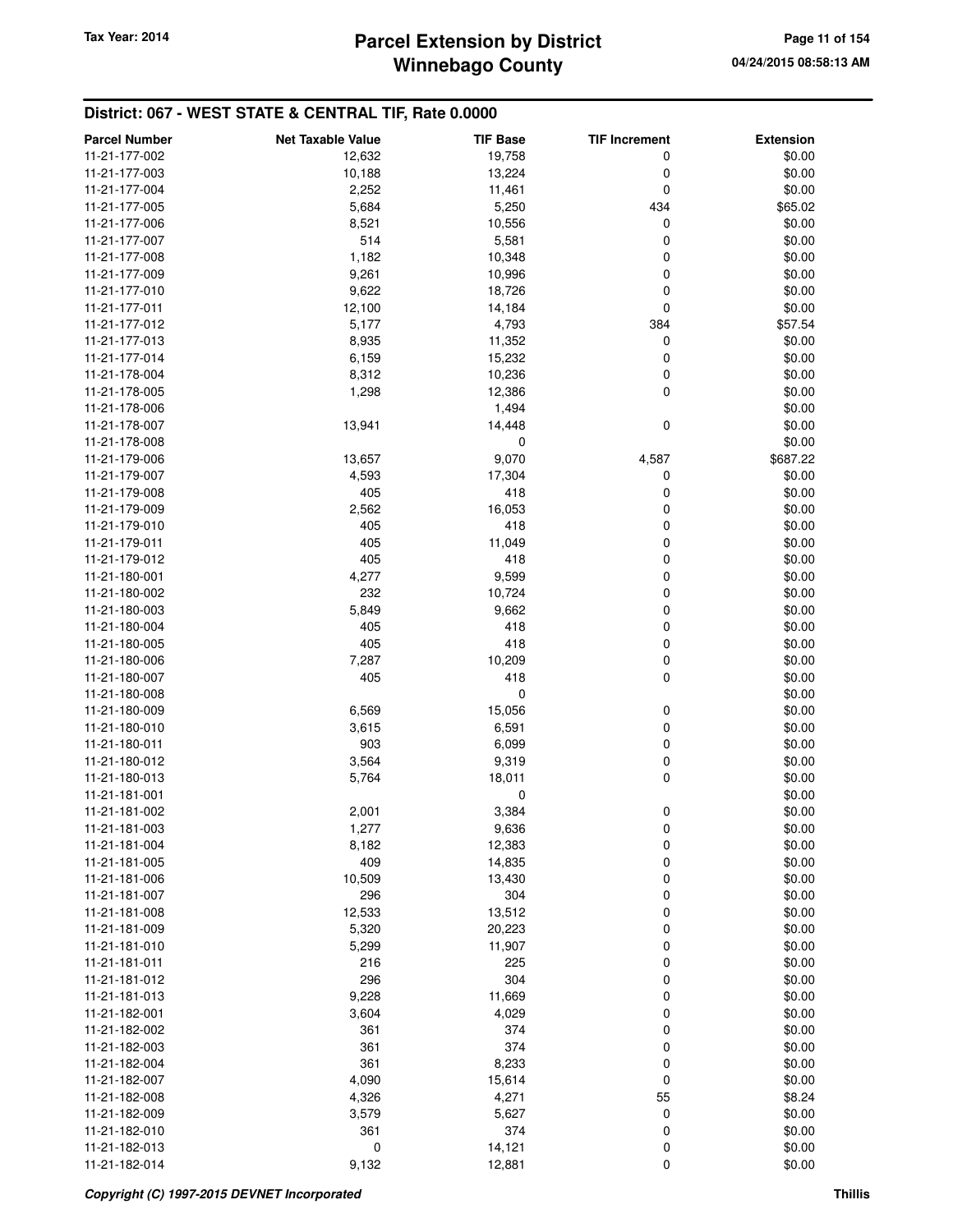| <b>Parcel Number</b>           | <b>Net Taxable Value</b> | <b>TIF Base</b> | <b>TIF Increment</b> | <b>Extension</b> |
|--------------------------------|--------------------------|-----------------|----------------------|------------------|
| 11-21-183-001                  | 346                      | 12,999          | 0                    | \$0.00           |
| 11-21-183-002                  | 361                      | 374             | 0                    | \$0.00           |
| 11-21-183-003                  | 10,640                   | 25,940          | 0                    | \$0.00           |
| 11-21-183-004                  | 10,319                   | 25,415          | 0                    | \$0.00           |
| 11-21-183-005                  | 361                      | 374             | 0                    | \$0.00           |
| 11-21-183-007                  | 4,939                    | 8,429           | 0                    | \$0.00           |
| 11-21-183-008                  | 1,258                    | 6,584           | 0                    | \$0.00           |
| 11-21-183-009                  | 7,252                    | 6,848           | 404                  | \$60.54          |
| 11-21-183-010                  | 7,461                    | 6,097           | 1,364                | \$204.36         |
| 11-21-183-011                  | 0                        | 9,023           | 0                    | \$0.00           |
| 11-21-183-012                  | 278                      | 286             | 0                    | \$0.00           |
| 11-21-183-013                  | 4,834                    | 9,279           | 0                    | \$0.00           |
| 11-21-183-014                  | 537                      | 555             | 0                    | \$0.00           |
| 11-21-184-001                  | 6,647                    | 11,456          | 0                    | \$0.00           |
| 11-21-184-002                  | 116                      | 6,304           | 0                    | \$0.00           |
| 11-21-184-003                  | 7,951                    | 8,992           | 0                    | \$0.00           |
| 11-21-184-004                  | 4,970                    | 15,877          | 0                    | \$0.00           |
| 11-21-184-005                  | 7,690                    | 9,366           | 0                    | \$0.00           |
| 11-21-184-006                  | 5,011                    | 12,707          | 0                    | \$0.00           |
| 11-21-184-007                  | 0                        | 5,657           | 0                    | \$0.00           |
| 11-21-184-008                  | 268                      | 278             | 0                    | \$0.00           |
| 11-21-184-009                  |                          |                 | 0                    | \$0.00           |
| 11-21-184-010                  | 11,358<br>9,306          | 15,308<br>9,783 | 0                    | \$0.00           |
|                                |                          |                 | 0                    |                  |
| 11-21-184-011                  | 1,674                    | 15,401          |                      | \$0.00<br>\$0.00 |
| 11-21-184-012                  | 9,448                    | 12,086          | 0                    |                  |
| 11-21-184-013                  | 9,329                    | 11,679          | 0<br>0               | \$0.00           |
| 11-21-184-014                  | 7,407                    | 9,683           |                      | \$0.00           |
| 11-21-201-001                  | 10,670                   | 14,571          | 0<br>0               | \$0.00           |
| 11-21-201-002<br>11-21-201-003 | 7,504                    | 10,703          |                      | \$0.00<br>\$0.00 |
|                                | 6,679                    | 16,550          | 0                    |                  |
| 11-21-201-004                  | 2,900                    | 16,890          | 0                    | \$0.00           |
| 11-21-201-005                  | 7,693                    | 19,207          | 0                    | \$0.00           |
| 11-21-201-006                  | 6,286                    | 18,207          | 0                    | \$0.00           |
| 11-21-201-007                  | 10,793                   | 12,576          | 0                    | \$0.00           |
| 11-21-201-008                  | 6,742                    | 9,624           | 0                    | \$0.00           |
| 11-21-201-009                  | 6,426                    | 14,023          | 0                    | \$0.00           |
| 11-21-201-010                  | 4,926                    | 10,595          | 0                    | \$0.00           |
| 11-21-201-011                  | 398                      | 12,339          | 0                    | \$0.00           |
| 11-21-201-012                  | 3,362                    | 15,761          | 0                    | \$0.00           |
| 11-21-201-013                  | 9,634                    | 19,165          | 0                    | \$0.00           |
| 11-21-201-014                  | 0                        | 54              | 0                    | \$0.00           |
| 11-21-201-015                  | 5,620                    | 12,225          | 0                    | \$0.00           |
| 11-21-201-016                  | 5,508                    | 11,297          | 0                    | \$0.00           |
| 11-21-201-017                  | 9,179                    | 10,713          | 0                    | \$0.00           |
| 11-21-202-001                  | 9,240                    | 15,419          | 0                    | \$0.00           |
| 11-21-202-002                  | 13,036                   | 17,256          | 0                    | \$0.00           |
| 11-21-202-003                  | 8,483                    | 16,976          | 0                    | \$0.00           |
| 11-21-202-004                  | 10,216                   | 19,686          | 0                    | \$0.00           |
| 11-21-202-005                  | 11,201                   | 13,212          | 0                    | \$0.00           |
| 11-21-202-006                  | 10,049                   | 9,379           | 670                  | \$100.38         |
| 11-21-202-007                  | 6,508                    | 12,476          | 0                    | \$0.00           |
| 11-21-202-008                  | 7,880                    | 11,476          | 0                    | \$0.00           |
| 11-21-202-009                  | 2,807                    | 7,424           | 0                    | \$0.00           |
| 11-21-202-010                  | 7,461                    | 11,108          | 0                    | \$0.00           |
| 11-21-202-011                  | 7,751                    | 11,599          | 0                    | \$0.00           |
| 11-21-202-012                  | 7,792                    | 3,764           | 4,028                | \$603.48         |
| 11-21-202-013                  | 12,217                   | 14,320          | 0                    | \$0.00           |
| 11-21-202-014                  | 11,878                   | 14,053          | 0                    | \$0.00           |
| 11-21-202-015                  | 7,719                    | 13,907          | 0                    | \$0.00           |
| 11-21-202-016                  | 11,103                   | 13,360          | 0                    | \$0.00           |
| 11-21-202-017                  | 4,210                    | 11,795          | 0                    | \$0.00           |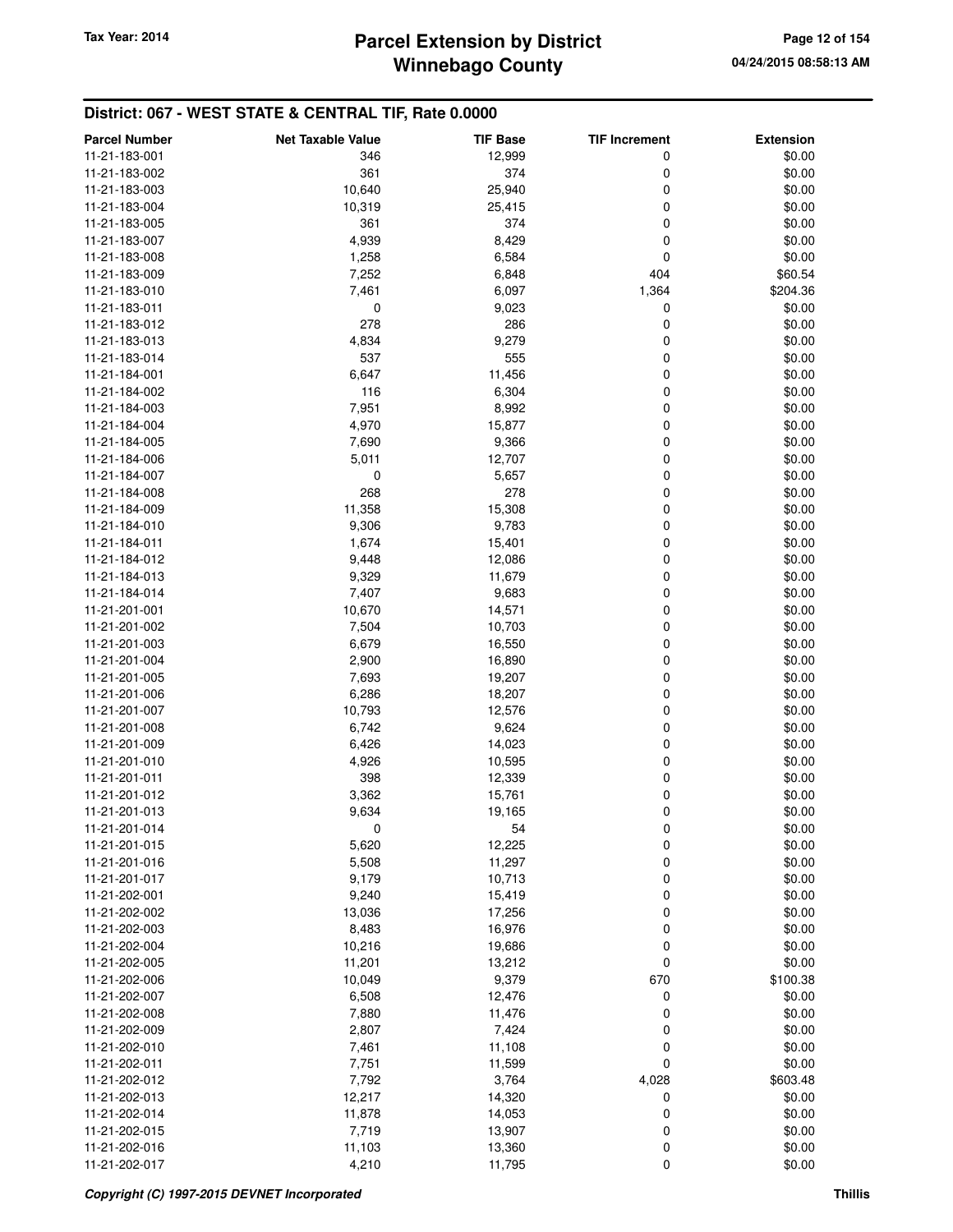#### **Winnebago County Parcel Extension by District Tax Year: 2014 Page 13 of 154**

| <b>Parcel Number</b>           | <b>Net Taxable Value</b> | <b>TIF Base</b> | <b>TIF Increment</b> | <b>Extension</b> |
|--------------------------------|--------------------------|-----------------|----------------------|------------------|
| 11-21-203-001                  | 6,945                    | 13,561          | 0                    | \$0.00           |
| 11-21-203-002                  | 9,700                    | 13,099          | 0                    | \$0.00           |
| 11-21-203-003                  | 466                      | 481             | $\mathbf 0$          | \$0.00           |
| 11-21-203-004                  | 5,917                    | 13,311          | 0                    | \$0.00           |
| 11-21-203-005                  | 517                      | 543             | 0                    | \$0.00           |
| 11-21-203-006                  | 10,514                   | 13,142          | 0                    | \$0.00           |
| 11-21-203-007                  | 6,833                    | 12,922          | 0                    | \$0.00           |
| 11-21-203-008                  | 9,884                    | 11,821          | 0                    | \$0.00           |
| 11-21-203-009                  | 9,875                    | 12,825          | 0                    | \$0.00           |
| 11-21-203-010                  | 8,448                    | 12,729          | 0                    | \$0.00           |
| 11-21-203-011                  | 8,518                    | 10,466          | 0                    | \$0.00           |
| 11-21-203-012                  | 8,146                    | 14,200          | 0                    | \$0.00           |
| 11-21-203-013                  | 12,208                   | 16,886          | 0                    | \$0.00           |
| 11-21-203-014                  | 6,645                    | 15,249          | 0                    | \$0.00           |
| 11-21-203-015                  | 2,411                    | 8,862           | $\mathbf 0$          | \$0.00           |
| 11-21-203-016                  | 4,622                    | 12,956          | 0                    | \$0.00           |
| 11-21-204-001                  | 7,995                    | 18,481          | 0                    | \$0.00           |
| 11-21-204-002                  | 6,159                    | 16,270          | 0                    | \$0.00           |
| 11-21-204-003                  | 6,647                    | 14,252          | 0                    | \$0.00           |
|                                |                          |                 | $\mathbf 0$          |                  |
| 11-21-204-004<br>11-21-204-005 | 5,877                    | 9,446           |                      | \$0.00           |
|                                | 4,211                    | 14,286          | 0                    | \$0.00           |
| 11-21-204-006                  | 7,805                    | 9,936           | 0<br>0               | \$0.00           |
| 11-21-204-007                  | 7,670                    | 9,748           |                      | \$0.00           |
| 11-21-204-008                  | 9,552                    | 13,151          | 0                    | \$0.00           |
| 11-21-204-009                  | 13,271                   | 17,168          | $\mathbf 0$          | \$0.00           |
| 11-21-204-010                  | 0                        | 14,918          | 0                    | \$0.00           |
| 11-21-204-011                  | 7,740                    | 15,502          | 0                    | \$0.00           |
| 11-21-204-012                  | 8,134                    | 15,933          | 0                    | \$0.00           |
| 11-21-204-013                  | 7,720                    | 15,538          | 0                    | \$0.00           |
| 11-21-204-014                  | 497                      | 16,777          | $\mathbf 0$          | \$0.00           |
| 11-21-204-015                  | 5,311                    | 8,229           | 0                    | \$0.00           |
| 11-21-204-016                  | 7,195                    | 14,563          | 0                    | \$0.00           |
| 11-21-204-017                  | 3,765                    | 14,733          | 0                    | \$0.00           |
| 11-21-205-001                  | 5,810                    | 11,073          | 0                    | \$0.00           |
| 11-21-205-002                  | 10,473                   | 14,627          | 0                    | \$0.00           |
| 11-21-205-003                  | 606                      | 11,740          | 0                    | \$0.00           |
| 11-21-205-004                  | 2,933                    | 15,876          | 0                    | \$0.00           |
| 11-21-205-005                  | 11,544                   | 14,052          | 0                    | \$0.00           |
| 11-21-205-006                  |                          | 0               |                      | \$0.00           |
| 11-21-205-007                  | 5,834                    | 12,734          | 0                    | \$0.00           |
| 11-21-205-008                  | 181                      | 11,076          | 0                    | \$0.00           |
| 11-21-205-009                  | 6,894                    | 9,395           | 0                    | \$0.00           |
| 11-21-205-010                  | 7,670                    | 15,009          | $\mathbf 0$          | \$0.00           |
| 11-21-205-011                  | 2,903                    | 16,218          | 0                    | \$0.00           |
| 11-21-205-012                  | 4,681                    | 13,225          | 0                    | \$0.00           |
| 11-21-205-013                  | 8,291                    | 10,537          | 0                    | \$0.00           |
| 11-21-205-014                  | 2,065                    | 13,805          | 0                    | \$0.00           |
| 11-21-205-015                  | 4,854                    | 18,395          | 0                    | \$0.00           |
| 11-21-205-016                  | 8,523                    | 17,468          | 0                    | \$0.00           |
| 11-21-206-003                  | 3,137                    | 9,187           | 0                    | \$0.00           |
| 11-21-206-004                  | 4,475                    | 4,830           | 0                    | \$0.00           |
| 11-21-206-005                  | 8,346                    | 11,392          | 0                    | \$0.00           |
| 11-21-206-006                  | 5,484                    | 6,838           | 0                    | \$0.00           |
| 11-21-206-007                  | 5,462                    | 12,705          | 0                    | \$0.00           |
| 11-21-206-008                  | 7,609                    | 9,767           | 0                    | \$0.00           |
| 11-21-206-009                  | 7,546                    | 7,640           | 0                    | \$0.00           |
| 11-21-206-010                  | 9,229                    | 9,618           | 0                    | \$0.00           |
| 11-21-206-011                  | 2,499                    | 6,402           | 0                    | \$0.00           |
| 11-21-206-012                  | 7,590                    | 10,552          | 0                    | \$0.00           |
| 11-21-206-013                  | 6,020                    | 13,383          | 0                    | \$0.00           |
| 11-21-206-014                  | 8,917                    | 11,326          | 0                    | \$0.00           |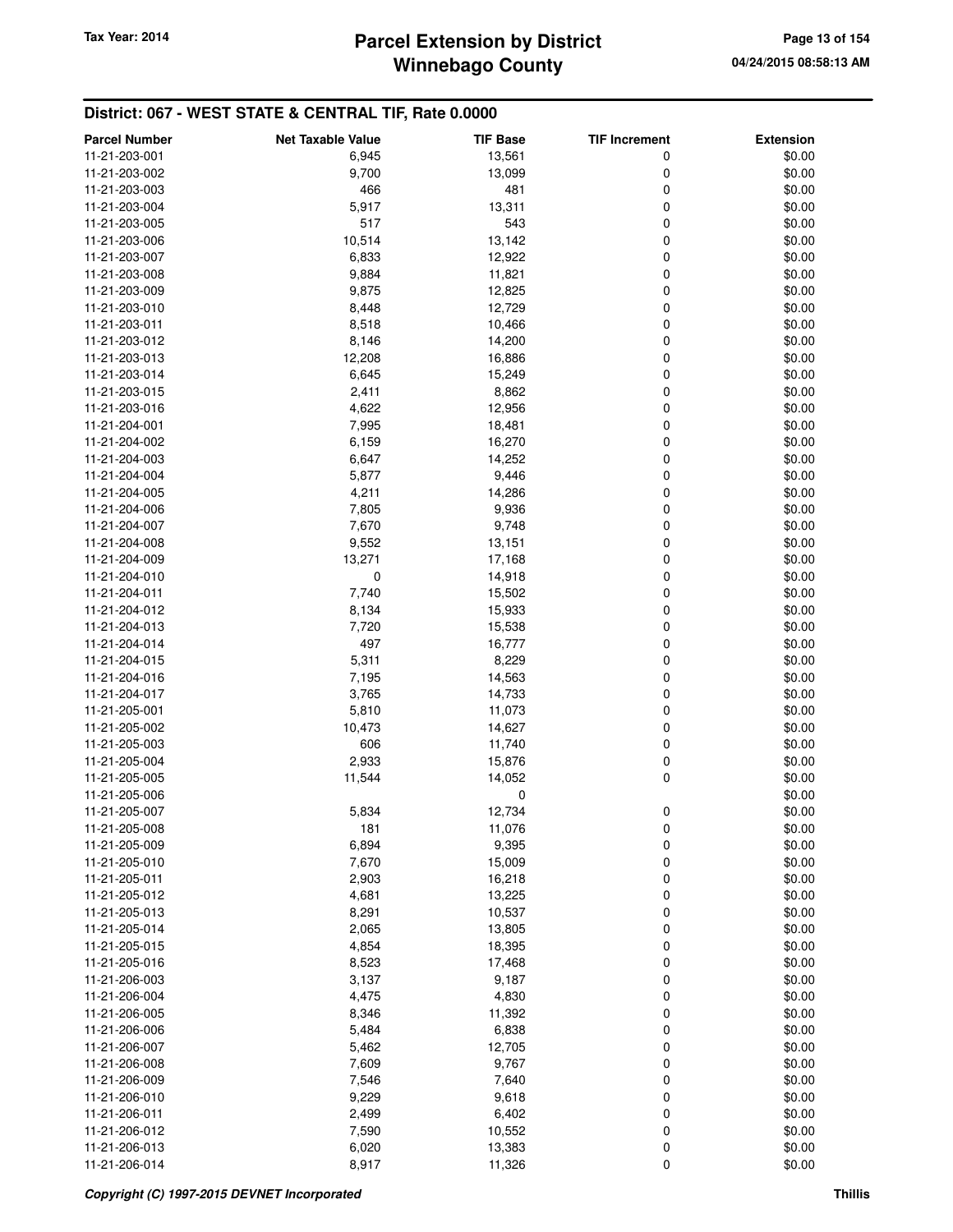## **Winnebago County** Tax Year: 2014 **Parcel Extension by District Page 14 of 154**

| <b>Parcel Number</b>           | <b>Net Taxable Value</b> | <b>TIF Base</b> | <b>TIF Increment</b> | <b>Extension</b>  |
|--------------------------------|--------------------------|-----------------|----------------------|-------------------|
| 11-21-206-015                  | 10,610                   | 12,766          | 0                    | \$0.00            |
| 11-21-206-016                  | 7,438                    | 6,980           | 458                  | \$68.62           |
| 11-21-206-017                  | 9,033                    | 11,032          | 0                    | \$0.00            |
| 11-21-207-001                  | 5,647                    | 15,631          | 0                    | \$0.00            |
| 11-21-207-002                  | 571                      | 592             | 0                    | \$0.00            |
| 11-21-207-003                  | 6,915                    | 14,838          | 0                    | \$0.00            |
| 11-21-207-004                  | 7,309                    | 14,326          | 0                    | \$0.00            |
| 11-21-207-005                  | 10,268                   | 12,253          | 0                    | \$0.00            |
| 11-21-207-006                  | 3,317                    | 17,406          | 0                    | \$0.00            |
| 11-21-207-007                  | 10,492                   | 12,721          | 0                    | \$0.00            |
| 11-21-207-008                  | 7,158                    | 10,281          | 0                    | \$0.00            |
| 11-21-207-009                  | 7,716                    | 11,234          | 0                    | \$0.00            |
| 11-21-207-010                  | 12,356                   | 17,567          | 0                    | \$0.00            |
| 11-21-207-011                  | 1,903                    | 10,831          | 0                    | \$0.00            |
| 11-21-207-012                  | 8,343                    | 17,204          | 0                    | \$0.00            |
| 11-21-207-013                  | 6,519                    | 10,268          | 0                    | \$0.00            |
| 11-21-207-014                  | 5,753                    | 11,466          | 0                    | \$0.00            |
| 11-21-207-015                  | 13,025                   | 16,331          | 0                    | \$0.00            |
| 11-21-208-001                  | 6,611                    | 11,972          | 0                    | \$0.00            |
| 11-21-208-002                  | 5,961                    | 12,895          | 0                    | \$0.00            |
| 11-21-208-003                  | 7,344                    | 15,428          | 0                    | \$0.00            |
| 11-21-208-004                  | 2,995                    | 16,144          | 0                    | \$0.00            |
| 11-21-208-005                  | 4,406                    | 19,278          | 0                    | \$0.00            |
| 11-21-208-006                  | 7,158                    | 11,465          | 0                    | \$0.00            |
| 11-21-208-007                  | 8,403                    | 14,149          | 0                    | \$0.00            |
| 11-21-208-008                  | 0                        | 13,783          | 0                    | \$0.00            |
| 11-21-208-009                  | 8,644                    | 13,235          | 0                    | \$0.00            |
| 11-21-208-010                  | 497                      | 514             | 0                    | \$0.00            |
| 11-21-208-011                  | 5,089                    | 15,066          | 0                    | \$0.00            |
| 11-21-208-012                  |                          | 0               |                      | \$0.00            |
| 11-21-208-013                  | 13,233                   | 15,396          | 0                    | \$0.00            |
| 11-21-208-014                  | 13,514                   | 10,597          | 2,917                | \$437.02          |
| 11-21-209-001                  | 7,801                    | 12,875          | 0                    | \$0.00            |
| 11-21-209-002                  | 4,154                    | 9,569           | 0                    | \$0.00            |
| 11-21-209-003                  | 3,927                    | 12,279          | 0                    | \$0.00            |
| 11-21-209-004                  | 1,264                    | 4,499           | 0                    | \$0.00            |
| 11-21-209-005                  |                          | 0               |                      | \$0.00            |
| 11-21-209-006                  | 2,657                    | 14,314          | 0                    | \$0.00            |
| 11-21-209-007                  | 6,415                    | 14,443          | 0                    | \$0.00            |
| 11-21-209-008                  | 6,508                    | 13,137          | 0                    | \$0.00            |
| 11-21-209-009                  | 10,502                   | 12,588          | 0                    | \$0.00            |
| 11-21-209-010                  | 6,519                    | 13,193          | 0                    | \$0.00            |
| 11-21-209-011                  | 0                        | 6,635           | 0                    | \$0.00            |
| 11-21-209-012                  | 2,612                    | 12,100          | 0                    | \$0.00            |
| 11-21-209-013                  | 5,880                    | 11,045          | 0                    | \$0.00            |
| 11-21-209-014                  | 7,907                    | 3,494           | 4,413                | \$661.16          |
| 11-21-210-001                  | 7,612                    | 12,901          | 0                    | \$0.00            |
| 11-21-210-002                  | 7,065                    | 16,852          | 0                    | \$0.00            |
| 11-21-210-003                  | 10,794                   | 10,265          | 529                  | \$79.26           |
| 11-21-210-004                  | 3,333                    | 14,579          | 0                    | \$0.00            |
| 11-21-210-008                  | 7,932                    | 10,099          | 0                    | \$0.00            |
| 11-21-210-009                  | 10,173                   | 9,945           | 228                  | \$34.16           |
| 11-21-210-010                  | 13,068                   | 12,915          | 153                  | \$22.92           |
| 11-21-210-011                  | 4,995                    | 10,264          | 0                    | \$0.00            |
| 11-21-210-012                  | 9,538                    | 15,039          | 0                    | \$0.00            |
| 11-21-210-013                  | 2,666                    | 11,859          | 0                    | \$0.00            |
| 11-21-210-014                  | 4,644                    | 11,742          | 0                    | \$0.00            |
| 11-21-210-015                  | 7,612                    | 10,103          | 0                    | \$0.00            |
| 11-21-210-016                  | 3,782                    | 10,422          | 0                    | \$0.00            |
| 11-21-210-017<br>11-21-210-018 | 7,025<br>8,590           | 6,669<br>8,711  | 356<br>$\mathbf 0$   | \$53.34<br>\$0.00 |
|                                |                          |                 |                      |                   |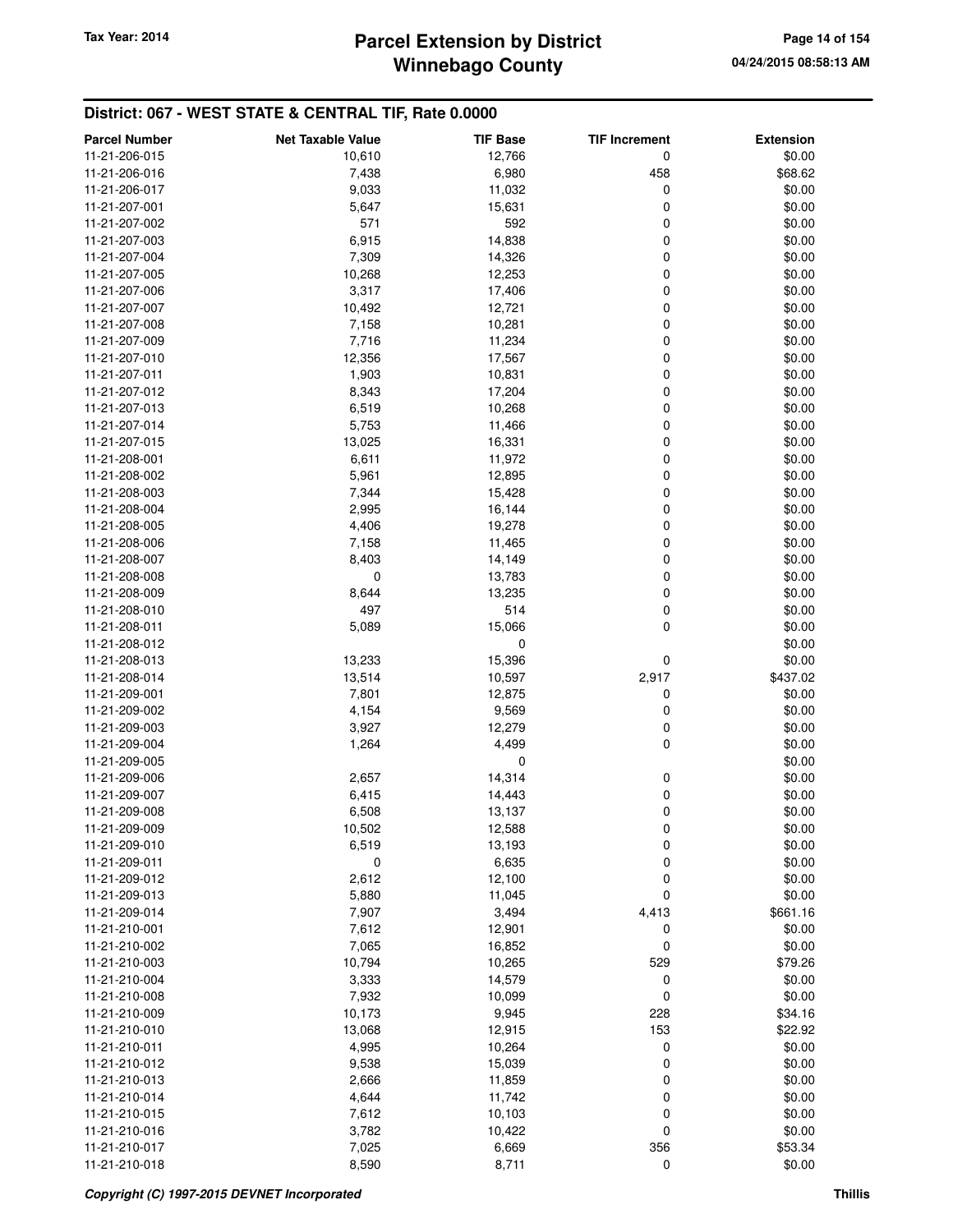## **Winnebago County** Tax Year: 2014 **Parcel Extension by District Page 15 of 154**

| <b>Parcel Number</b>           | <b>Net Taxable Value</b> | <b>TIF Base</b> | <b>TIF Increment</b> | <b>Extension</b> |
|--------------------------------|--------------------------|-----------------|----------------------|------------------|
| 11-21-210-019                  | 0                        | 15,115          | 0                    | \$0.00           |
| 11-21-210-020                  | 418                      | 433             | 0                    | \$0.00           |
| 11-21-211-001                  | 3,666                    | 12,727          | 0                    | \$0.00           |
| 11-21-211-002                  | 6,311                    | 12,341          | 0                    | \$0.00           |
| 11-21-211-003                  | 3,705                    | 10,233          | 0                    | \$0.00           |
| 11-21-211-004                  | 4,982                    | 16,980          | 0                    | \$0.00           |
| 11-21-211-005                  | 14,265                   | 17,181          | 0                    | \$0.00           |
| 11-21-211-006                  | 6,901                    | 15,426          | 0                    | \$0.00           |
| 11-21-211-007                  | 578                      | 4,898           | 0                    | \$0.00           |
| 11-21-211-008                  | 8,402                    | 10,841          | 0                    | \$0.00           |
| 11-21-211-009                  | 5,350                    | 15,030          | 0                    | \$0.00           |
| 11-21-211-010                  | 6,118                    | 10,549          | 0                    | \$0.00           |
| 11-21-211-011                  | 6,460                    | 9,470           | 0                    | \$0.00           |
| 11-21-211-012                  | 9,438                    | 15,352          | 0                    | \$0.00           |
| 11-21-211-013                  | 7,185                    | 6,146           | 1,039                | \$155.66         |
| 11-21-211-014                  | 3,367                    | 6,128           | 0                    | \$0.00           |
| 11-21-211-015                  | 8,146                    | 17,196          | 0                    | \$0.00           |
| 11-21-212-001                  | 4,960                    | 16,655          | 0                    | \$0.00           |
| 11-21-212-002                  | 5,200                    | 12,005          | 0                    | \$0.00           |
| 11-21-212-003                  | 10,969                   | 11,726          | 0                    | \$0.00           |
| 11-21-212-004                  | 9,736                    | 13,003          | 0                    | \$0.00           |
| 11-21-212-005                  | 7,097                    | 16,413          | 0                    | \$0.00           |
| 11-21-212-006                  | 8,285                    | 5,807           | 2,478                | \$371.26         |
| 11-21-212-007                  | 8,964                    | 12,906          | 0                    | \$0.00           |
| 11-21-212-008                  | 11,335                   |                 | 0                    | \$0.00           |
| 11-21-212-009                  | 319                      | 15,621<br>7,284 | 0                    | \$0.00           |
| 11-21-212-010                  | 6,856                    | 11,331          | 0                    | \$0.00           |
| 11-21-212-011                  | 7,065                    | 18,010          | 0                    | \$0.00           |
| 11-21-212-012                  | 5,170                    | 11,972          | 0                    | \$0.00           |
| 11-21-212-013                  | 6,466                    | 8,289           | 0                    | \$0.00           |
| 11-21-212-014                  | 3,903                    | 11,699          | 0                    | \$0.00           |
| 11-21-212-015                  | 7,263                    | 12,791          | 0                    | \$0.00           |
| 11-21-212-016                  | 5,439                    | 10,450          | 0                    | \$0.00           |
| 11-21-212-017                  | 8,701                    | 8,872           | 0                    | \$0.00           |
| 11-21-226-001                  | 6,706                    |                 | 1,137                | \$170.36         |
| 11-21-226-002                  | 8,772                    | 5,569<br>12,566 | 0                    | \$0.00           |
| 11-21-226-003                  | 466                      | 13,512          | 0                    | \$0.00           |
| 11-21-226-004                  | 10,748                   | 14,492          | 0                    | \$0.00           |
| 11-21-226-005                  | 5,570                    | 14,147          | 0                    | \$0.00           |
| 11-21-226-006                  | 8,658                    | 12,008          | 0                    | \$0.00           |
| 11-21-226-007                  | 7,171                    | 21,876          | 0                    | \$0.00           |
| 11-21-226-008                  | 11,801                   | 15,665          |                      | \$0.00           |
| 11-21-226-009                  | 11,158                   | 17,327          | 0<br>0               | \$0.00           |
| 11-21-226-010                  | 6,738                    | 14,027          | 0                    | \$0.00           |
| 11-21-226-011                  |                          |                 |                      | \$0.00           |
| 11-21-226-012                  | 497                      | 5,863<br>514    | 0                    | \$0.00           |
| 11-21-226-013                  | 8,944                    | 10,329          | 0                    | \$0.00           |
| 11-21-226-014                  | 9,837                    | 13,226          | 0                    | \$0.00           |
|                                |                          |                 |                      |                  |
| 11-21-226-015<br>11-21-227-001 | 9,233                    | 14,169          | 0<br>0               | \$0.00           |
| 11-21-227-002                  | 5,884                    | 12,039          | 0                    | \$0.00           |
| 11-21-227-003                  | 4,801                    | 12,479          | 0                    | \$0.00           |
|                                | 4,589                    | 12,459          |                      | \$0.00           |
| 11-21-227-004                  | 6,379                    | 17,861          | 0                    | \$0.00           |
| 11-21-227-005                  | 6,488                    | 14,539          | 0                    | \$0.00           |
| 11-21-227-006                  | 7,274                    | 16,741          | 0                    | \$0.00           |
| 11-21-227-007                  | 5,648                    | 14,855          | 0                    | \$0.00           |
| 11-21-227-008                  | 6,588                    | 13,035          | 0                    | \$0.00           |
| 11-21-227-009                  | 2,042                    | 13,311          | 0                    | \$0.00           |
| 11-21-227-010                  | 3,721                    | 10,249          | 0                    | \$0.00           |
| 11-21-227-011                  | 381                      | 395             | 0                    | \$0.00           |
| 11-21-227-012                  | 4,185                    | 3,869           | 316                  | \$47.34          |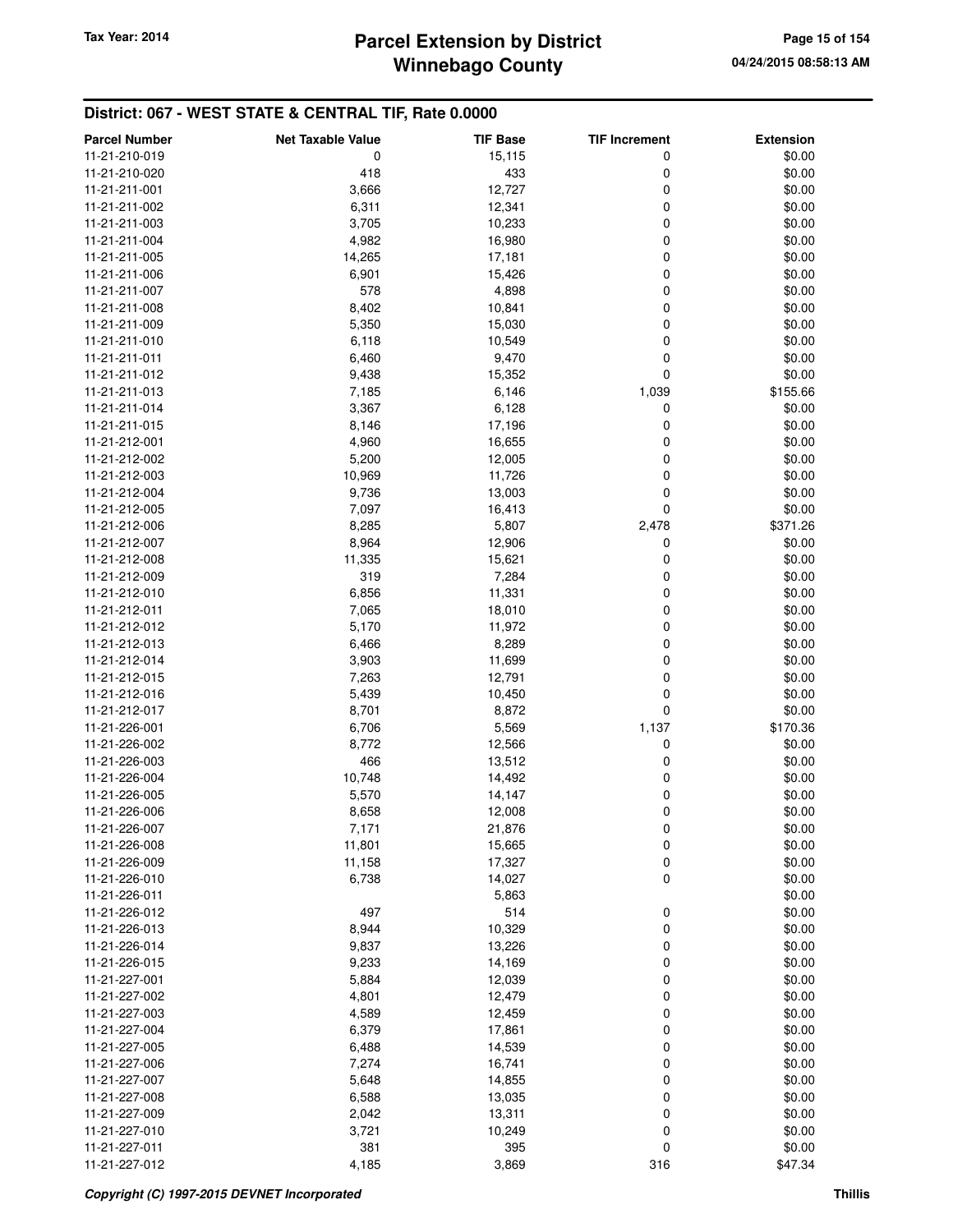## **Winnebago County** Tax Year: 2014 **Parcel Extension by District Page 16 of 154 Page 16 of 154**

| <b>Parcel Number</b>           | <b>Net Taxable Value</b> | <b>TIF Base</b> | <b>TIF Increment</b> | <b>Extension</b> |
|--------------------------------|--------------------------|-----------------|----------------------|------------------|
| 11-21-227-013                  | 6,182                    | 6,072           | 110                  | \$16.48          |
| 11-21-227-014                  | 8,769                    | 5,995           | 2,774                | \$415.60         |
| 11-21-227-015                  | 11,559                   | 15,819          | 0                    | \$0.00           |
| 11-21-227-016                  | 7,156                    | 15,213          | 0                    | \$0.00           |
| 11-21-227-017                  | 6,892                    | 10,109          | 0                    | \$0.00           |
| 11-21-228-001                  | 1,350                    | 1,509           | 0                    | \$0.00           |
| 11-21-228-002                  | 5,641                    | 5,276           | 365                  | \$54.68          |
| 11-21-228-003                  | 3,415                    | 16,348          | 0                    | \$0.00           |
| 11-21-228-004                  | 13,793                   | 16,155          | 0                    | \$0.00           |
| 11-21-228-005                  | 6,170                    | 9,618           | 0                    | \$0.00           |
| 11-21-228-006                  | 5,296                    | 4,950           | 346                  | \$51.84          |
| 11-21-228-007                  | 0                        | 12,776          | 0                    | \$0.00           |
| 11-21-228-008                  |                          | 0               |                      | \$0.00           |
| 11-21-228-009                  | 487                      | 503             | 0                    | \$0.00           |
| 11-21-228-010                  | 2,666                    | 17,317          | 0                    | \$0.00           |
| 11-21-228-011                  | 5,662                    | 18,541          | 0                    | \$0.00           |
| 11-21-228-012                  | 11,462                   | 18,863          | 0                    | \$0.00           |
| 11-21-228-013                  | 14,064                   | 18,056          | 0                    | \$0.00           |
| 11-21-228-014                  | 7,903                    | 19,711          | 0                    | \$0.00           |
| 11-21-228-015                  | 9,193                    | 14,650          | 0                    | \$0.00           |
| 11-21-229-001                  | 6,391                    | 13,625          | 0                    | \$0.00           |
| 11-21-229-002                  | 5,648                    | 12,284          | 0                    | \$0.00           |
| 11-21-229-003                  | 6,481                    | 12,266          | 0                    | \$0.00           |
| 11-21-229-004                  | 9,931                    | 9,750           | 181                  | \$27.12          |
| 11-21-229-005                  | 8,401                    | 13,180          | 0                    | \$0.00           |
| 11-21-229-006                  | 0                        | 11,766          | 0                    | \$0.00           |
| 11-21-229-007                  | 7,112                    | 16,037          | 0                    | \$0.00           |
| 11-21-229-008                  |                          | 5,907           |                      | \$0.00           |
| 11-21-229-009                  | 1,532                    | 9,527           | 0                    | \$0.00           |
| 11-21-229-010                  | 13,017                   | 15,541          | 0                    | \$0.00           |
| 11-21-229-011                  | 6,027                    | 4,998           | 1,029                | \$154.16         |
| 11-21-229-012                  | 6,638                    | 17,304          | 0                    | \$0.00           |
| 11-21-229-013                  | 2,472                    | 15,536          | 0                    | \$0.00           |
| 11-21-229-014                  | 6,892                    | 14,987          | 0                    | \$0.00           |
| 11-21-229-015                  | 6,475                    | 6,830           | 0                    | \$0.00           |
| 11-21-230-001                  | 5,961                    | 10,795          | 0                    | \$0.00           |
| 11-21-230-002                  | 12,250                   | 12,473          | 0                    | \$0.00           |
| 11-21-230-003                  | 4,861                    | 9,443           | 0                    | \$0.00           |
| 11-21-230-004<br>11-21-230-005 | 3,137                    | 17,378          | 0                    | \$0.00           |
|                                | 4,531                    | 8,527           | 0                    | \$0.00           |
| 11-21-230-006<br>11-21-230-007 | 5,996<br>3,904           | 6,637<br>12,048 | 0<br>0               | \$0.00<br>\$0.00 |
| 11-21-230-008                  | 6,972                    | 12,479          | 0                    | \$0.00           |
| 11-21-230-009                  | 6,391                    | 15,120          | 0                    | \$0.00           |
| 11-21-230-010                  | 7,861                    | 9,926           | 0                    | \$0.00           |
| 11-21-230-011                  | 6,822                    | 12,549          | 0                    | \$0.00           |
| 11-21-230-012                  | 10,634                   | 14,359          | 0                    | \$0.00           |
| 11-21-230-013                  | 7,461                    | 10,530          | 0                    | \$0.00           |
| 11-21-230-014                  | 8,680                    | 11,107          | 0                    | \$0.00           |
| 11-21-230-015                  | 8,421                    | 14,122          | 0                    | \$0.00           |
| 11-21-231-001                  | 5,776                    | 6,598           | 0                    | \$0.00           |
| 11-21-231-002                  | 4,857                    | 3,892           | 965                  | \$144.58         |
| 11-21-231-003                  | 11                       | 3,590           | 0                    | \$0.00           |
| 11-21-231-004                  | 8,922                    | 12,086          | 0                    | \$0.00           |
| 11-21-231-005                  | 5,072                    | 4,685           | 387                  | \$57.98          |
| 11-21-231-006                  | 6,217                    | 10,209          | 0                    | \$0.00           |
| 11-21-231-007                  | 10,799                   | 12,005          | 0                    | \$0.00           |
| 11-21-231-008                  | 6,473                    | 11,059          | 0                    | \$0.00           |
| 11-21-231-009                  | 5,786                    | 10,235          | 0                    | \$0.00           |
| 11-21-231-010                  | 9,470                    | 12,510          | 0                    | \$0.00           |
| 11-21-231-011                  | 1,159                    | 11,643          | 0                    | \$0.00           |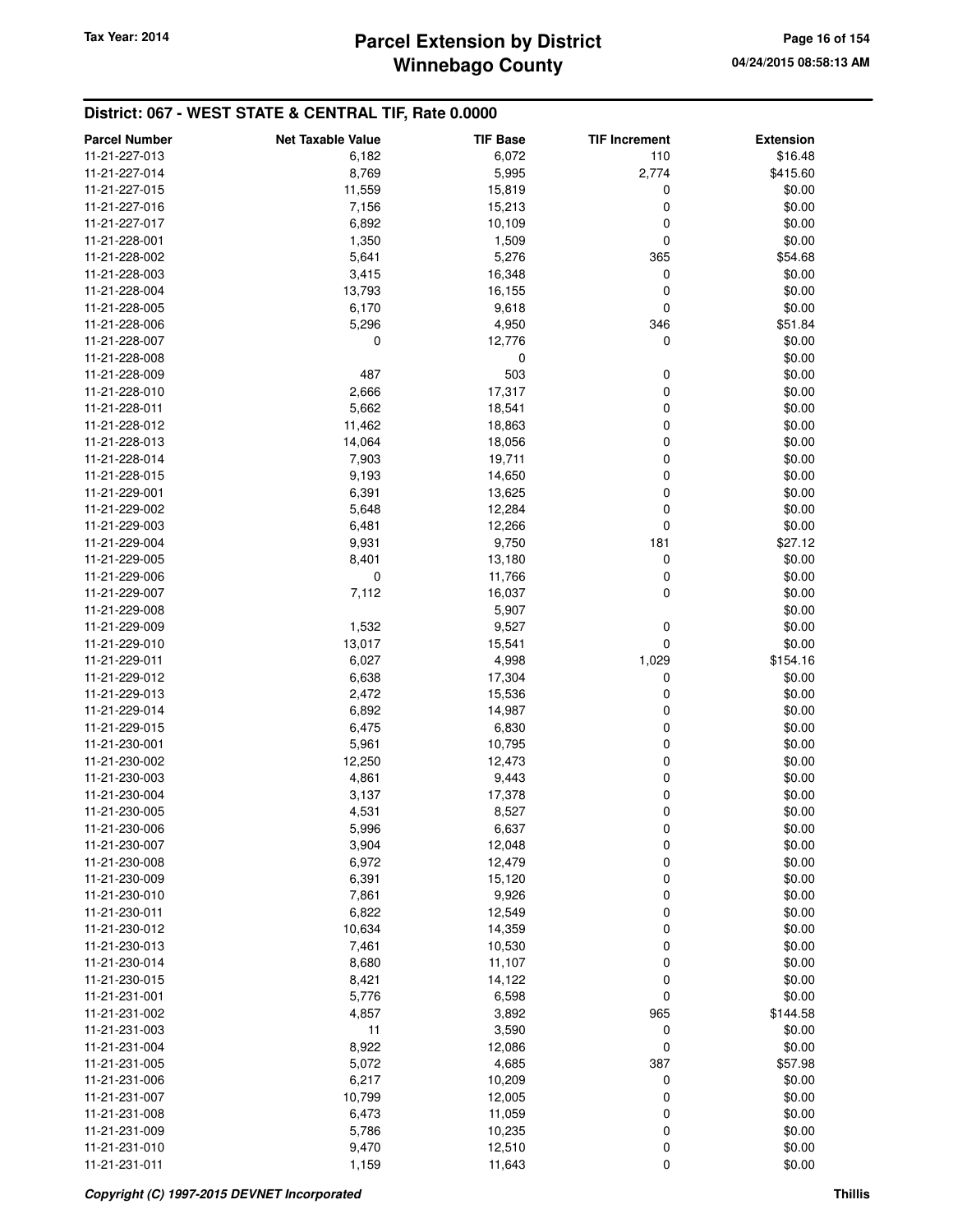## **Winnebago County** Tax Year: 2014 **Parcel Extension by District Page 17 of 154**

| <b>Parcel Number</b>           | <b>Net Taxable Value</b> | <b>TIF Base</b> | <b>TIF Increment</b> | <b>Extension</b>   |
|--------------------------------|--------------------------|-----------------|----------------------|--------------------|
| 11-21-231-012                  | 5,523                    | 11,376          | 0                    | \$0.00             |
| 11-21-231-013                  | 11,820                   | 16,005          | 0                    | \$0.00             |
| 11-21-231-014                  | 16,138                   | 18,999          | 0                    | \$0.00             |
| 11-21-231-015                  | 9,250                    | 2,028           | 7,222                | \$1,082.00         |
| 11-21-231-016                  | 7,786                    | 12,427          | 0                    | \$0.00             |
| 11-21-231-017                  | 7,553                    | 9,624           | 0                    | \$0.00             |
| 11-21-232-001                  | 0                        | 11,944          | 0                    | \$0.00             |
| 11-21-232-002                  | 3,733                    | 14,896          | 0                    | \$0.00             |
| 11-21-232-003                  | 0                        | 5,352           | 0                    | \$0.00             |
| 11-21-232-004                  | 9,465                    | 12,183          | 0                    | \$0.00             |
| 11-21-232-005                  | 838                      | 5,443           | 0                    | \$0.00             |
| 11-21-232-006                  | 2,923                    | 3,166           | 0                    | \$0.00             |
| 11-21-232-007                  | 7,896                    | 11,532          | 0                    | \$0.00             |
| 11-21-232-008                  | 487                      | 503             | 0                    | \$0.00             |
| 11-21-232-009                  | 6,790                    | 5,182           | 1,608                | \$240.92           |
| 11-21-232-010                  | 8,868                    | 11,383          | 0                    | \$0.00             |
| 11-21-232-011                  | 9,023                    | 11,501          | 0                    | \$0.00             |
| 11-21-232-012                  | 7,407                    | 7,249           | 158                  | \$23.68            |
| 11-21-232-013                  | 0                        | 11,338          | 0                    | \$0.00             |
| 11-21-232-014                  | 433                      | 14,832          | 0                    | \$0.00             |
| 11-21-232-015                  | 4,549                    | 21,964          | 0                    | \$0.00             |
| 11-21-233-001                  |                          | 12,659          |                      | \$0.00             |
| 11-21-233-002                  | 5,415                    | 12,777          | 0                    | \$0.00             |
| 11-21-233-003                  | 8,166                    | 11,904          | 0                    | \$0.00             |
| 11-21-233-004                  | 1,892                    | 12,940          | 0                    | \$0.00             |
| 11-21-233-005                  | 1,624                    | 11,010          | 0                    | \$0.00             |
| 11-21-233-006                  | 8,974                    | 16,291          | 0                    | \$0.00             |
| 11-21-233-007                  | 7,792                    | 6,743           | 1,049                | \$157.16           |
| 11-21-233-008                  | 11,272                   | 15,163          | 0                    | \$0.00             |
| 11-21-233-009                  | 7,846                    | 10,791          | 0                    | \$0.00             |
| 11-21-233-010                  | 8,576                    | 16,961          | 0                    | \$0.00             |
| 11-21-233-011                  | 4,068                    | 8,199           | 0                    | \$0.00             |
| 11-21-233-012                  | 13,226                   | 11,738          | 1,488                | \$222.94           |
| 11-21-233-013                  | 7,553                    | 16,745          | 0                    | \$0.00             |
| 11-21-233-014                  | 2,633                    | 9,805           | 0                    | \$0.00             |
| 11-21-233-015                  | 8,134                    | 14,939          | 0                    | \$0.00             |
| 11-21-233-016                  | 9,525                    | 7,243           | 2,282                | \$341.90           |
| 11-21-234-001                  | 9,581                    | 8,355           | 1,226                | \$183.68           |
| 11-21-234-002                  | 7,169                    | 13,796          | 0                    | \$0.00             |
| 11-21-234-003                  | 10,899                   | 7,422           | 3,477                | \$520.92           |
| 11-21-234-004                  | 10,668                   | 5,148           | 5,520                | \$827.02           |
| 11-21-234-005                  | 6,827                    | 11,495          | 0                    | \$0.00             |
| 11-21-234-006                  | 9,083                    | 6,495           | 2,588                | \$387.74           |
| 11-21-234-007                  | 3,545                    | 2,619           | 926                  | \$138.74           |
| 11-21-234-008                  | 2,107                    | 14,766          | 0                    | \$0.00             |
| 11-21-234-009                  | 6,972                    | 15,991          | 0                    | \$0.00             |
| 11-21-234-010                  | 9,069                    | 11,015          | 0                    | \$0.00             |
| 11-21-234-011                  | 497                      | 514             | 0                    | \$0.00             |
| 11-21-234-012                  | 10,069                   | 12,897          | 0                    | \$0.00             |
| 11-21-234-013                  | 8,137                    | 18,721          | 0                    | \$0.00             |
| 11-21-234-014                  | 2,353                    | 15,467          | 0                    | \$0.00             |
| 11-21-234-015                  | 3,287                    | 11,463          | 0<br>489             | \$0.00             |
| 11-21-234-016                  | 8,738                    | 8,249<br>4,691  | 95                   | \$73.26<br>\$14.24 |
| 11-21-234-017<br>11-21-235-001 | 4,786                    |                 |                      |                    |
| 11-21-235-002                  |                          | 0               |                      | \$0.00<br>\$0.00   |
| 11-21-235-003                  |                          | 0<br>0          |                      | \$0.00             |
| 11-21-235-004                  |                          | 0               |                      | \$0.00             |
| 11-21-235-005                  |                          | 0               |                      | \$0.00             |
| 11-21-235-006                  |                          | 0               |                      | \$0.00             |
| 11-21-235-007                  |                          | 0               |                      | \$0.00             |
|                                |                          |                 |                      |                    |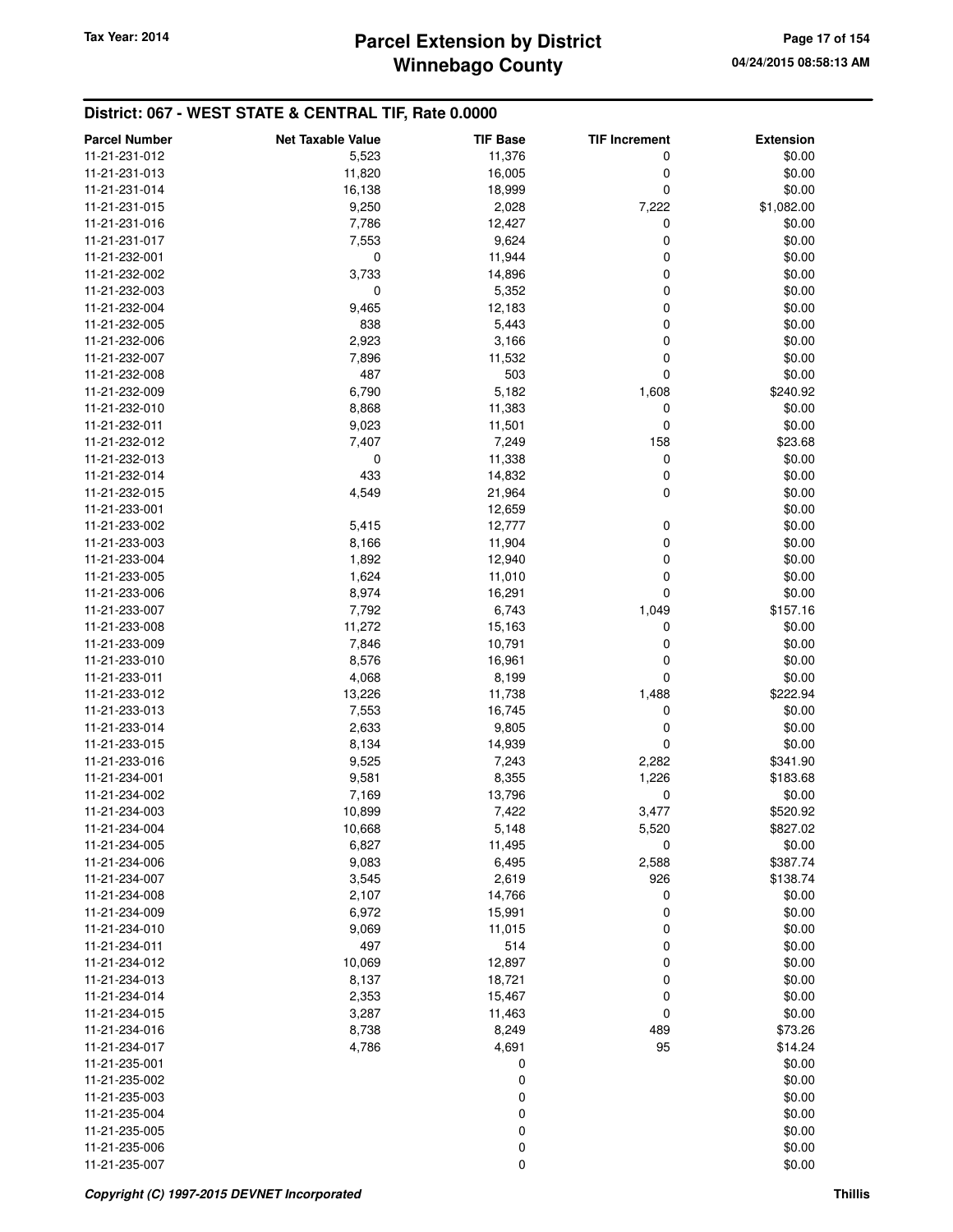| 13,692<br>\$0.00<br>11-21-236-001<br>9,597<br>0<br>0<br>11-21-236-002<br>\$0.00<br>5,323<br>\$0.00<br>3,397<br>0<br>11-21-236-003<br>7,892<br>$\mathbf 0$<br>\$0.00<br>6,126<br>11-21-236-004<br>$\mathbf 0$<br>14,728<br>\$0.00<br>11-21-236-005<br>6,184<br>11-21-236-008<br>7,631<br>4,523<br>\$465.64<br>3,108<br>11,599<br>5,377<br>6,222<br>\$932.18<br>11-21-236-009<br>9,608<br>13,902<br>0<br>\$0.00<br>11-21-236-010<br>0<br>10,062<br>10,609<br>\$0.00<br>11-21-236-011<br>6,276<br>0<br>\$0.00<br>11-21-236-016<br>11,238<br>\$0.00<br>11-21-236-017<br>11,842<br>15,961<br>0<br>487<br>9,845<br>0<br>\$0.00<br>11-21-236-018<br>0<br>\$0.00<br>302<br>9,846<br>11-21-236-019<br>0<br>\$0.00<br>438<br>9,845<br>11-21-236-020<br>0<br>0<br>\$0.00<br>11-21-236-023<br>6,196<br>3,697<br>13,860<br>0<br>\$0.00<br>11-21-236-024<br>1,837<br>2,213<br>0<br>\$0.00<br>11-21-236-025<br>$\mathbf 0$<br>1,868<br>\$0.00<br>11-21-236-026<br>12,143<br>$\mathbf 0$<br>\$0.00<br>1,848<br>16,804<br>11-21-236-027<br>2,620<br>880<br>\$131.84<br>11-21-251-002<br>3,500<br>6,531<br>775<br>11-21-251-003<br>7,306<br>\$116.12<br>53,991<br>57,503<br>0<br>\$0.00<br>11-21-251-004<br>0<br>6,820<br>8,993<br>\$0.00<br>11-21-251-005<br>5,973<br>13,319<br>0<br>\$0.00<br>11-21-251-006<br>5,740<br>12,583<br>0<br>\$0.00<br>11-21-251-007<br>11-21-251-008<br>4,000<br>13,485<br>0<br>\$0.00<br>7,756<br>16,207<br>0<br>\$0.00<br>11-21-251-009<br>0<br>0<br>84<br>\$0.00<br>11-21-251-010<br>5,612<br>13,622<br>0<br>\$0.00<br>11-21-251-011<br>0<br>102<br>0<br>\$0.00<br>11-21-251-012<br>11-21-251-013<br>7,017<br>17,585<br>0<br>\$0.00<br>8,781<br>12,754<br>0<br>\$0.00<br>11-21-251-014<br>\$149.08<br>5,918<br>4,923<br>995<br>11-21-251-015<br>8,656<br>11,147<br>0<br>\$0.00<br>11-21-251-016<br>5,927<br>353<br>\$52.90<br>11-21-251-017<br>6,280<br>$\mathbf 0$<br>15,154<br>\$0.00<br>11-21-251-018<br>6,043<br>9,233<br>7,022<br>2,211<br>\$331.26<br>11-21-251-019<br>0<br>\$0.00<br>11-21-251-020<br>7,612<br>11,757<br>$\mathbf 0$<br>11-21-251-021<br>6,786<br>\$0.00<br>14,239<br>11-21-251-022<br>5,078<br>5,384<br>0<br>\$0.00<br>11-21-251-023<br>1,426<br>916<br>510<br>\$76.42<br>2,385<br>11-21-251-025<br>2,389<br>0<br>\$0.00<br>$\mathbf 0$<br>\$0.00<br>18,604<br>20,393<br>11-21-251-026<br>11-21-251-027<br>2,090<br>1,333<br>757<br>\$113.42<br>11-21-251-028<br>909<br>9,313<br>0<br>\$0.00<br>11-21-251-029<br>5,785<br>5,232<br>553<br>\$82.86<br>0<br>\$0.00<br>11-21-251-032<br>0<br>\$0.00<br>11-21-251-033<br>\$0.00<br>11-21-251-034<br>6,219<br>10,117<br>0<br>8,487<br>\$0.00<br>11-21-251-035<br>11-21-251-036<br>6,938<br>9,567<br>0<br>\$0.00<br>6,242<br>0<br>\$0.00<br>11-21-251-037<br>3,898<br>$\mathbf 0$<br>437<br>453<br>\$0.00<br>11-21-251-038<br>0<br>\$0.00<br>11-21-251-039<br>487<br>4,884<br>0<br>\$0.00<br>11-21-251-040<br>\$0.00<br>11-21-251-041<br>6,892<br>11,305<br>0<br>11-21-251-042<br>7,337<br>5,740<br>1,597<br>\$239.26<br>\$0.00<br>11-21-251-043<br>0<br>0<br>\$0.00<br>11-21-251-044 | <b>Parcel Number</b><br>11-21-235-008 | <b>Net Taxable Value</b> | <b>TIF Base</b><br>0 | <b>TIF Increment</b> | <b>Extension</b><br>\$0.00 |
|-----------------------------------------------------------------------------------------------------------------------------------------------------------------------------------------------------------------------------------------------------------------------------------------------------------------------------------------------------------------------------------------------------------------------------------------------------------------------------------------------------------------------------------------------------------------------------------------------------------------------------------------------------------------------------------------------------------------------------------------------------------------------------------------------------------------------------------------------------------------------------------------------------------------------------------------------------------------------------------------------------------------------------------------------------------------------------------------------------------------------------------------------------------------------------------------------------------------------------------------------------------------------------------------------------------------------------------------------------------------------------------------------------------------------------------------------------------------------------------------------------------------------------------------------------------------------------------------------------------------------------------------------------------------------------------------------------------------------------------------------------------------------------------------------------------------------------------------------------------------------------------------------------------------------------------------------------------------------------------------------------------------------------------------------------------------------------------------------------------------------------------------------------------------------------------------------------------------------------------------------------------------------------------------------------------------------------------------------------------------------------------------------------------------------------------------------------------------------------------------------------------------------------------------------------------------------------------------------------------------------------------------------------------------------------------------------------------------------------------------------------------------------------------------------------------------------------------------------------------------------------------------------------------------------------------------------------------------------------------------------------------------------------------------------------------------------|---------------------------------------|--------------------------|----------------------|----------------------|----------------------------|
|                                                                                                                                                                                                                                                                                                                                                                                                                                                                                                                                                                                                                                                                                                                                                                                                                                                                                                                                                                                                                                                                                                                                                                                                                                                                                                                                                                                                                                                                                                                                                                                                                                                                                                                                                                                                                                                                                                                                                                                                                                                                                                                                                                                                                                                                                                                                                                                                                                                                                                                                                                                                                                                                                                                                                                                                                                                                                                                                                                                                                                                                       |                                       |                          |                      |                      |                            |
|                                                                                                                                                                                                                                                                                                                                                                                                                                                                                                                                                                                                                                                                                                                                                                                                                                                                                                                                                                                                                                                                                                                                                                                                                                                                                                                                                                                                                                                                                                                                                                                                                                                                                                                                                                                                                                                                                                                                                                                                                                                                                                                                                                                                                                                                                                                                                                                                                                                                                                                                                                                                                                                                                                                                                                                                                                                                                                                                                                                                                                                                       |                                       |                          |                      |                      |                            |
|                                                                                                                                                                                                                                                                                                                                                                                                                                                                                                                                                                                                                                                                                                                                                                                                                                                                                                                                                                                                                                                                                                                                                                                                                                                                                                                                                                                                                                                                                                                                                                                                                                                                                                                                                                                                                                                                                                                                                                                                                                                                                                                                                                                                                                                                                                                                                                                                                                                                                                                                                                                                                                                                                                                                                                                                                                                                                                                                                                                                                                                                       |                                       |                          |                      |                      |                            |
|                                                                                                                                                                                                                                                                                                                                                                                                                                                                                                                                                                                                                                                                                                                                                                                                                                                                                                                                                                                                                                                                                                                                                                                                                                                                                                                                                                                                                                                                                                                                                                                                                                                                                                                                                                                                                                                                                                                                                                                                                                                                                                                                                                                                                                                                                                                                                                                                                                                                                                                                                                                                                                                                                                                                                                                                                                                                                                                                                                                                                                                                       |                                       |                          |                      |                      |                            |
|                                                                                                                                                                                                                                                                                                                                                                                                                                                                                                                                                                                                                                                                                                                                                                                                                                                                                                                                                                                                                                                                                                                                                                                                                                                                                                                                                                                                                                                                                                                                                                                                                                                                                                                                                                                                                                                                                                                                                                                                                                                                                                                                                                                                                                                                                                                                                                                                                                                                                                                                                                                                                                                                                                                                                                                                                                                                                                                                                                                                                                                                       |                                       |                          |                      |                      |                            |
|                                                                                                                                                                                                                                                                                                                                                                                                                                                                                                                                                                                                                                                                                                                                                                                                                                                                                                                                                                                                                                                                                                                                                                                                                                                                                                                                                                                                                                                                                                                                                                                                                                                                                                                                                                                                                                                                                                                                                                                                                                                                                                                                                                                                                                                                                                                                                                                                                                                                                                                                                                                                                                                                                                                                                                                                                                                                                                                                                                                                                                                                       |                                       |                          |                      |                      |                            |
|                                                                                                                                                                                                                                                                                                                                                                                                                                                                                                                                                                                                                                                                                                                                                                                                                                                                                                                                                                                                                                                                                                                                                                                                                                                                                                                                                                                                                                                                                                                                                                                                                                                                                                                                                                                                                                                                                                                                                                                                                                                                                                                                                                                                                                                                                                                                                                                                                                                                                                                                                                                                                                                                                                                                                                                                                                                                                                                                                                                                                                                                       |                                       |                          |                      |                      |                            |
|                                                                                                                                                                                                                                                                                                                                                                                                                                                                                                                                                                                                                                                                                                                                                                                                                                                                                                                                                                                                                                                                                                                                                                                                                                                                                                                                                                                                                                                                                                                                                                                                                                                                                                                                                                                                                                                                                                                                                                                                                                                                                                                                                                                                                                                                                                                                                                                                                                                                                                                                                                                                                                                                                                                                                                                                                                                                                                                                                                                                                                                                       |                                       |                          |                      |                      |                            |
|                                                                                                                                                                                                                                                                                                                                                                                                                                                                                                                                                                                                                                                                                                                                                                                                                                                                                                                                                                                                                                                                                                                                                                                                                                                                                                                                                                                                                                                                                                                                                                                                                                                                                                                                                                                                                                                                                                                                                                                                                                                                                                                                                                                                                                                                                                                                                                                                                                                                                                                                                                                                                                                                                                                                                                                                                                                                                                                                                                                                                                                                       |                                       |                          |                      |                      |                            |
|                                                                                                                                                                                                                                                                                                                                                                                                                                                                                                                                                                                                                                                                                                                                                                                                                                                                                                                                                                                                                                                                                                                                                                                                                                                                                                                                                                                                                                                                                                                                                                                                                                                                                                                                                                                                                                                                                                                                                                                                                                                                                                                                                                                                                                                                                                                                                                                                                                                                                                                                                                                                                                                                                                                                                                                                                                                                                                                                                                                                                                                                       |                                       |                          |                      |                      |                            |
|                                                                                                                                                                                                                                                                                                                                                                                                                                                                                                                                                                                                                                                                                                                                                                                                                                                                                                                                                                                                                                                                                                                                                                                                                                                                                                                                                                                                                                                                                                                                                                                                                                                                                                                                                                                                                                                                                                                                                                                                                                                                                                                                                                                                                                                                                                                                                                                                                                                                                                                                                                                                                                                                                                                                                                                                                                                                                                                                                                                                                                                                       |                                       |                          |                      |                      |                            |
|                                                                                                                                                                                                                                                                                                                                                                                                                                                                                                                                                                                                                                                                                                                                                                                                                                                                                                                                                                                                                                                                                                                                                                                                                                                                                                                                                                                                                                                                                                                                                                                                                                                                                                                                                                                                                                                                                                                                                                                                                                                                                                                                                                                                                                                                                                                                                                                                                                                                                                                                                                                                                                                                                                                                                                                                                                                                                                                                                                                                                                                                       |                                       |                          |                      |                      |                            |
|                                                                                                                                                                                                                                                                                                                                                                                                                                                                                                                                                                                                                                                                                                                                                                                                                                                                                                                                                                                                                                                                                                                                                                                                                                                                                                                                                                                                                                                                                                                                                                                                                                                                                                                                                                                                                                                                                                                                                                                                                                                                                                                                                                                                                                                                                                                                                                                                                                                                                                                                                                                                                                                                                                                                                                                                                                                                                                                                                                                                                                                                       |                                       |                          |                      |                      |                            |
|                                                                                                                                                                                                                                                                                                                                                                                                                                                                                                                                                                                                                                                                                                                                                                                                                                                                                                                                                                                                                                                                                                                                                                                                                                                                                                                                                                                                                                                                                                                                                                                                                                                                                                                                                                                                                                                                                                                                                                                                                                                                                                                                                                                                                                                                                                                                                                                                                                                                                                                                                                                                                                                                                                                                                                                                                                                                                                                                                                                                                                                                       |                                       |                          |                      |                      |                            |
|                                                                                                                                                                                                                                                                                                                                                                                                                                                                                                                                                                                                                                                                                                                                                                                                                                                                                                                                                                                                                                                                                                                                                                                                                                                                                                                                                                                                                                                                                                                                                                                                                                                                                                                                                                                                                                                                                                                                                                                                                                                                                                                                                                                                                                                                                                                                                                                                                                                                                                                                                                                                                                                                                                                                                                                                                                                                                                                                                                                                                                                                       |                                       |                          |                      |                      |                            |
|                                                                                                                                                                                                                                                                                                                                                                                                                                                                                                                                                                                                                                                                                                                                                                                                                                                                                                                                                                                                                                                                                                                                                                                                                                                                                                                                                                                                                                                                                                                                                                                                                                                                                                                                                                                                                                                                                                                                                                                                                                                                                                                                                                                                                                                                                                                                                                                                                                                                                                                                                                                                                                                                                                                                                                                                                                                                                                                                                                                                                                                                       |                                       |                          |                      |                      |                            |
|                                                                                                                                                                                                                                                                                                                                                                                                                                                                                                                                                                                                                                                                                                                                                                                                                                                                                                                                                                                                                                                                                                                                                                                                                                                                                                                                                                                                                                                                                                                                                                                                                                                                                                                                                                                                                                                                                                                                                                                                                                                                                                                                                                                                                                                                                                                                                                                                                                                                                                                                                                                                                                                                                                                                                                                                                                                                                                                                                                                                                                                                       |                                       |                          |                      |                      |                            |
|                                                                                                                                                                                                                                                                                                                                                                                                                                                                                                                                                                                                                                                                                                                                                                                                                                                                                                                                                                                                                                                                                                                                                                                                                                                                                                                                                                                                                                                                                                                                                                                                                                                                                                                                                                                                                                                                                                                                                                                                                                                                                                                                                                                                                                                                                                                                                                                                                                                                                                                                                                                                                                                                                                                                                                                                                                                                                                                                                                                                                                                                       |                                       |                          |                      |                      |                            |
|                                                                                                                                                                                                                                                                                                                                                                                                                                                                                                                                                                                                                                                                                                                                                                                                                                                                                                                                                                                                                                                                                                                                                                                                                                                                                                                                                                                                                                                                                                                                                                                                                                                                                                                                                                                                                                                                                                                                                                                                                                                                                                                                                                                                                                                                                                                                                                                                                                                                                                                                                                                                                                                                                                                                                                                                                                                                                                                                                                                                                                                                       |                                       |                          |                      |                      |                            |
|                                                                                                                                                                                                                                                                                                                                                                                                                                                                                                                                                                                                                                                                                                                                                                                                                                                                                                                                                                                                                                                                                                                                                                                                                                                                                                                                                                                                                                                                                                                                                                                                                                                                                                                                                                                                                                                                                                                                                                                                                                                                                                                                                                                                                                                                                                                                                                                                                                                                                                                                                                                                                                                                                                                                                                                                                                                                                                                                                                                                                                                                       |                                       |                          |                      |                      |                            |
|                                                                                                                                                                                                                                                                                                                                                                                                                                                                                                                                                                                                                                                                                                                                                                                                                                                                                                                                                                                                                                                                                                                                                                                                                                                                                                                                                                                                                                                                                                                                                                                                                                                                                                                                                                                                                                                                                                                                                                                                                                                                                                                                                                                                                                                                                                                                                                                                                                                                                                                                                                                                                                                                                                                                                                                                                                                                                                                                                                                                                                                                       |                                       |                          |                      |                      |                            |
|                                                                                                                                                                                                                                                                                                                                                                                                                                                                                                                                                                                                                                                                                                                                                                                                                                                                                                                                                                                                                                                                                                                                                                                                                                                                                                                                                                                                                                                                                                                                                                                                                                                                                                                                                                                                                                                                                                                                                                                                                                                                                                                                                                                                                                                                                                                                                                                                                                                                                                                                                                                                                                                                                                                                                                                                                                                                                                                                                                                                                                                                       |                                       |                          |                      |                      |                            |
|                                                                                                                                                                                                                                                                                                                                                                                                                                                                                                                                                                                                                                                                                                                                                                                                                                                                                                                                                                                                                                                                                                                                                                                                                                                                                                                                                                                                                                                                                                                                                                                                                                                                                                                                                                                                                                                                                                                                                                                                                                                                                                                                                                                                                                                                                                                                                                                                                                                                                                                                                                                                                                                                                                                                                                                                                                                                                                                                                                                                                                                                       |                                       |                          |                      |                      |                            |
|                                                                                                                                                                                                                                                                                                                                                                                                                                                                                                                                                                                                                                                                                                                                                                                                                                                                                                                                                                                                                                                                                                                                                                                                                                                                                                                                                                                                                                                                                                                                                                                                                                                                                                                                                                                                                                                                                                                                                                                                                                                                                                                                                                                                                                                                                                                                                                                                                                                                                                                                                                                                                                                                                                                                                                                                                                                                                                                                                                                                                                                                       |                                       |                          |                      |                      |                            |
|                                                                                                                                                                                                                                                                                                                                                                                                                                                                                                                                                                                                                                                                                                                                                                                                                                                                                                                                                                                                                                                                                                                                                                                                                                                                                                                                                                                                                                                                                                                                                                                                                                                                                                                                                                                                                                                                                                                                                                                                                                                                                                                                                                                                                                                                                                                                                                                                                                                                                                                                                                                                                                                                                                                                                                                                                                                                                                                                                                                                                                                                       |                                       |                          |                      |                      |                            |
|                                                                                                                                                                                                                                                                                                                                                                                                                                                                                                                                                                                                                                                                                                                                                                                                                                                                                                                                                                                                                                                                                                                                                                                                                                                                                                                                                                                                                                                                                                                                                                                                                                                                                                                                                                                                                                                                                                                                                                                                                                                                                                                                                                                                                                                                                                                                                                                                                                                                                                                                                                                                                                                                                                                                                                                                                                                                                                                                                                                                                                                                       |                                       |                          |                      |                      |                            |
|                                                                                                                                                                                                                                                                                                                                                                                                                                                                                                                                                                                                                                                                                                                                                                                                                                                                                                                                                                                                                                                                                                                                                                                                                                                                                                                                                                                                                                                                                                                                                                                                                                                                                                                                                                                                                                                                                                                                                                                                                                                                                                                                                                                                                                                                                                                                                                                                                                                                                                                                                                                                                                                                                                                                                                                                                                                                                                                                                                                                                                                                       |                                       |                          |                      |                      |                            |
|                                                                                                                                                                                                                                                                                                                                                                                                                                                                                                                                                                                                                                                                                                                                                                                                                                                                                                                                                                                                                                                                                                                                                                                                                                                                                                                                                                                                                                                                                                                                                                                                                                                                                                                                                                                                                                                                                                                                                                                                                                                                                                                                                                                                                                                                                                                                                                                                                                                                                                                                                                                                                                                                                                                                                                                                                                                                                                                                                                                                                                                                       |                                       |                          |                      |                      |                            |
|                                                                                                                                                                                                                                                                                                                                                                                                                                                                                                                                                                                                                                                                                                                                                                                                                                                                                                                                                                                                                                                                                                                                                                                                                                                                                                                                                                                                                                                                                                                                                                                                                                                                                                                                                                                                                                                                                                                                                                                                                                                                                                                                                                                                                                                                                                                                                                                                                                                                                                                                                                                                                                                                                                                                                                                                                                                                                                                                                                                                                                                                       |                                       |                          |                      |                      |                            |
|                                                                                                                                                                                                                                                                                                                                                                                                                                                                                                                                                                                                                                                                                                                                                                                                                                                                                                                                                                                                                                                                                                                                                                                                                                                                                                                                                                                                                                                                                                                                                                                                                                                                                                                                                                                                                                                                                                                                                                                                                                                                                                                                                                                                                                                                                                                                                                                                                                                                                                                                                                                                                                                                                                                                                                                                                                                                                                                                                                                                                                                                       |                                       |                          |                      |                      |                            |
|                                                                                                                                                                                                                                                                                                                                                                                                                                                                                                                                                                                                                                                                                                                                                                                                                                                                                                                                                                                                                                                                                                                                                                                                                                                                                                                                                                                                                                                                                                                                                                                                                                                                                                                                                                                                                                                                                                                                                                                                                                                                                                                                                                                                                                                                                                                                                                                                                                                                                                                                                                                                                                                                                                                                                                                                                                                                                                                                                                                                                                                                       |                                       |                          |                      |                      |                            |
|                                                                                                                                                                                                                                                                                                                                                                                                                                                                                                                                                                                                                                                                                                                                                                                                                                                                                                                                                                                                                                                                                                                                                                                                                                                                                                                                                                                                                                                                                                                                                                                                                                                                                                                                                                                                                                                                                                                                                                                                                                                                                                                                                                                                                                                                                                                                                                                                                                                                                                                                                                                                                                                                                                                                                                                                                                                                                                                                                                                                                                                                       |                                       |                          |                      |                      |                            |
|                                                                                                                                                                                                                                                                                                                                                                                                                                                                                                                                                                                                                                                                                                                                                                                                                                                                                                                                                                                                                                                                                                                                                                                                                                                                                                                                                                                                                                                                                                                                                                                                                                                                                                                                                                                                                                                                                                                                                                                                                                                                                                                                                                                                                                                                                                                                                                                                                                                                                                                                                                                                                                                                                                                                                                                                                                                                                                                                                                                                                                                                       |                                       |                          |                      |                      |                            |
|                                                                                                                                                                                                                                                                                                                                                                                                                                                                                                                                                                                                                                                                                                                                                                                                                                                                                                                                                                                                                                                                                                                                                                                                                                                                                                                                                                                                                                                                                                                                                                                                                                                                                                                                                                                                                                                                                                                                                                                                                                                                                                                                                                                                                                                                                                                                                                                                                                                                                                                                                                                                                                                                                                                                                                                                                                                                                                                                                                                                                                                                       |                                       |                          |                      |                      |                            |
|                                                                                                                                                                                                                                                                                                                                                                                                                                                                                                                                                                                                                                                                                                                                                                                                                                                                                                                                                                                                                                                                                                                                                                                                                                                                                                                                                                                                                                                                                                                                                                                                                                                                                                                                                                                                                                                                                                                                                                                                                                                                                                                                                                                                                                                                                                                                                                                                                                                                                                                                                                                                                                                                                                                                                                                                                                                                                                                                                                                                                                                                       |                                       |                          |                      |                      |                            |
|                                                                                                                                                                                                                                                                                                                                                                                                                                                                                                                                                                                                                                                                                                                                                                                                                                                                                                                                                                                                                                                                                                                                                                                                                                                                                                                                                                                                                                                                                                                                                                                                                                                                                                                                                                                                                                                                                                                                                                                                                                                                                                                                                                                                                                                                                                                                                                                                                                                                                                                                                                                                                                                                                                                                                                                                                                                                                                                                                                                                                                                                       |                                       |                          |                      |                      |                            |
|                                                                                                                                                                                                                                                                                                                                                                                                                                                                                                                                                                                                                                                                                                                                                                                                                                                                                                                                                                                                                                                                                                                                                                                                                                                                                                                                                                                                                                                                                                                                                                                                                                                                                                                                                                                                                                                                                                                                                                                                                                                                                                                                                                                                                                                                                                                                                                                                                                                                                                                                                                                                                                                                                                                                                                                                                                                                                                                                                                                                                                                                       |                                       |                          |                      |                      |                            |
|                                                                                                                                                                                                                                                                                                                                                                                                                                                                                                                                                                                                                                                                                                                                                                                                                                                                                                                                                                                                                                                                                                                                                                                                                                                                                                                                                                                                                                                                                                                                                                                                                                                                                                                                                                                                                                                                                                                                                                                                                                                                                                                                                                                                                                                                                                                                                                                                                                                                                                                                                                                                                                                                                                                                                                                                                                                                                                                                                                                                                                                                       |                                       |                          |                      |                      |                            |
|                                                                                                                                                                                                                                                                                                                                                                                                                                                                                                                                                                                                                                                                                                                                                                                                                                                                                                                                                                                                                                                                                                                                                                                                                                                                                                                                                                                                                                                                                                                                                                                                                                                                                                                                                                                                                                                                                                                                                                                                                                                                                                                                                                                                                                                                                                                                                                                                                                                                                                                                                                                                                                                                                                                                                                                                                                                                                                                                                                                                                                                                       |                                       |                          |                      |                      |                            |
|                                                                                                                                                                                                                                                                                                                                                                                                                                                                                                                                                                                                                                                                                                                                                                                                                                                                                                                                                                                                                                                                                                                                                                                                                                                                                                                                                                                                                                                                                                                                                                                                                                                                                                                                                                                                                                                                                                                                                                                                                                                                                                                                                                                                                                                                                                                                                                                                                                                                                                                                                                                                                                                                                                                                                                                                                                                                                                                                                                                                                                                                       |                                       |                          |                      |                      |                            |
|                                                                                                                                                                                                                                                                                                                                                                                                                                                                                                                                                                                                                                                                                                                                                                                                                                                                                                                                                                                                                                                                                                                                                                                                                                                                                                                                                                                                                                                                                                                                                                                                                                                                                                                                                                                                                                                                                                                                                                                                                                                                                                                                                                                                                                                                                                                                                                                                                                                                                                                                                                                                                                                                                                                                                                                                                                                                                                                                                                                                                                                                       |                                       |                          |                      |                      |                            |
|                                                                                                                                                                                                                                                                                                                                                                                                                                                                                                                                                                                                                                                                                                                                                                                                                                                                                                                                                                                                                                                                                                                                                                                                                                                                                                                                                                                                                                                                                                                                                                                                                                                                                                                                                                                                                                                                                                                                                                                                                                                                                                                                                                                                                                                                                                                                                                                                                                                                                                                                                                                                                                                                                                                                                                                                                                                                                                                                                                                                                                                                       |                                       |                          |                      |                      |                            |
|                                                                                                                                                                                                                                                                                                                                                                                                                                                                                                                                                                                                                                                                                                                                                                                                                                                                                                                                                                                                                                                                                                                                                                                                                                                                                                                                                                                                                                                                                                                                                                                                                                                                                                                                                                                                                                                                                                                                                                                                                                                                                                                                                                                                                                                                                                                                                                                                                                                                                                                                                                                                                                                                                                                                                                                                                                                                                                                                                                                                                                                                       |                                       |                          |                      |                      |                            |
|                                                                                                                                                                                                                                                                                                                                                                                                                                                                                                                                                                                                                                                                                                                                                                                                                                                                                                                                                                                                                                                                                                                                                                                                                                                                                                                                                                                                                                                                                                                                                                                                                                                                                                                                                                                                                                                                                                                                                                                                                                                                                                                                                                                                                                                                                                                                                                                                                                                                                                                                                                                                                                                                                                                                                                                                                                                                                                                                                                                                                                                                       |                                       |                          |                      |                      |                            |
|                                                                                                                                                                                                                                                                                                                                                                                                                                                                                                                                                                                                                                                                                                                                                                                                                                                                                                                                                                                                                                                                                                                                                                                                                                                                                                                                                                                                                                                                                                                                                                                                                                                                                                                                                                                                                                                                                                                                                                                                                                                                                                                                                                                                                                                                                                                                                                                                                                                                                                                                                                                                                                                                                                                                                                                                                                                                                                                                                                                                                                                                       |                                       |                          |                      |                      |                            |
|                                                                                                                                                                                                                                                                                                                                                                                                                                                                                                                                                                                                                                                                                                                                                                                                                                                                                                                                                                                                                                                                                                                                                                                                                                                                                                                                                                                                                                                                                                                                                                                                                                                                                                                                                                                                                                                                                                                                                                                                                                                                                                                                                                                                                                                                                                                                                                                                                                                                                                                                                                                                                                                                                                                                                                                                                                                                                                                                                                                                                                                                       |                                       |                          |                      |                      |                            |
|                                                                                                                                                                                                                                                                                                                                                                                                                                                                                                                                                                                                                                                                                                                                                                                                                                                                                                                                                                                                                                                                                                                                                                                                                                                                                                                                                                                                                                                                                                                                                                                                                                                                                                                                                                                                                                                                                                                                                                                                                                                                                                                                                                                                                                                                                                                                                                                                                                                                                                                                                                                                                                                                                                                                                                                                                                                                                                                                                                                                                                                                       |                                       |                          |                      |                      |                            |
|                                                                                                                                                                                                                                                                                                                                                                                                                                                                                                                                                                                                                                                                                                                                                                                                                                                                                                                                                                                                                                                                                                                                                                                                                                                                                                                                                                                                                                                                                                                                                                                                                                                                                                                                                                                                                                                                                                                                                                                                                                                                                                                                                                                                                                                                                                                                                                                                                                                                                                                                                                                                                                                                                                                                                                                                                                                                                                                                                                                                                                                                       |                                       |                          |                      |                      |                            |
|                                                                                                                                                                                                                                                                                                                                                                                                                                                                                                                                                                                                                                                                                                                                                                                                                                                                                                                                                                                                                                                                                                                                                                                                                                                                                                                                                                                                                                                                                                                                                                                                                                                                                                                                                                                                                                                                                                                                                                                                                                                                                                                                                                                                                                                                                                                                                                                                                                                                                                                                                                                                                                                                                                                                                                                                                                                                                                                                                                                                                                                                       |                                       |                          |                      |                      |                            |
|                                                                                                                                                                                                                                                                                                                                                                                                                                                                                                                                                                                                                                                                                                                                                                                                                                                                                                                                                                                                                                                                                                                                                                                                                                                                                                                                                                                                                                                                                                                                                                                                                                                                                                                                                                                                                                                                                                                                                                                                                                                                                                                                                                                                                                                                                                                                                                                                                                                                                                                                                                                                                                                                                                                                                                                                                                                                                                                                                                                                                                                                       |                                       |                          |                      |                      |                            |
|                                                                                                                                                                                                                                                                                                                                                                                                                                                                                                                                                                                                                                                                                                                                                                                                                                                                                                                                                                                                                                                                                                                                                                                                                                                                                                                                                                                                                                                                                                                                                                                                                                                                                                                                                                                                                                                                                                                                                                                                                                                                                                                                                                                                                                                                                                                                                                                                                                                                                                                                                                                                                                                                                                                                                                                                                                                                                                                                                                                                                                                                       |                                       |                          |                      |                      |                            |
|                                                                                                                                                                                                                                                                                                                                                                                                                                                                                                                                                                                                                                                                                                                                                                                                                                                                                                                                                                                                                                                                                                                                                                                                                                                                                                                                                                                                                                                                                                                                                                                                                                                                                                                                                                                                                                                                                                                                                                                                                                                                                                                                                                                                                                                                                                                                                                                                                                                                                                                                                                                                                                                                                                                                                                                                                                                                                                                                                                                                                                                                       |                                       |                          |                      |                      |                            |
|                                                                                                                                                                                                                                                                                                                                                                                                                                                                                                                                                                                                                                                                                                                                                                                                                                                                                                                                                                                                                                                                                                                                                                                                                                                                                                                                                                                                                                                                                                                                                                                                                                                                                                                                                                                                                                                                                                                                                                                                                                                                                                                                                                                                                                                                                                                                                                                                                                                                                                                                                                                                                                                                                                                                                                                                                                                                                                                                                                                                                                                                       |                                       |                          |                      |                      |                            |
|                                                                                                                                                                                                                                                                                                                                                                                                                                                                                                                                                                                                                                                                                                                                                                                                                                                                                                                                                                                                                                                                                                                                                                                                                                                                                                                                                                                                                                                                                                                                                                                                                                                                                                                                                                                                                                                                                                                                                                                                                                                                                                                                                                                                                                                                                                                                                                                                                                                                                                                                                                                                                                                                                                                                                                                                                                                                                                                                                                                                                                                                       |                                       |                          |                      |                      |                            |
|                                                                                                                                                                                                                                                                                                                                                                                                                                                                                                                                                                                                                                                                                                                                                                                                                                                                                                                                                                                                                                                                                                                                                                                                                                                                                                                                                                                                                                                                                                                                                                                                                                                                                                                                                                                                                                                                                                                                                                                                                                                                                                                                                                                                                                                                                                                                                                                                                                                                                                                                                                                                                                                                                                                                                                                                                                                                                                                                                                                                                                                                       |                                       |                          |                      |                      |                            |
|                                                                                                                                                                                                                                                                                                                                                                                                                                                                                                                                                                                                                                                                                                                                                                                                                                                                                                                                                                                                                                                                                                                                                                                                                                                                                                                                                                                                                                                                                                                                                                                                                                                                                                                                                                                                                                                                                                                                                                                                                                                                                                                                                                                                                                                                                                                                                                                                                                                                                                                                                                                                                                                                                                                                                                                                                                                                                                                                                                                                                                                                       |                                       |                          |                      |                      |                            |
|                                                                                                                                                                                                                                                                                                                                                                                                                                                                                                                                                                                                                                                                                                                                                                                                                                                                                                                                                                                                                                                                                                                                                                                                                                                                                                                                                                                                                                                                                                                                                                                                                                                                                                                                                                                                                                                                                                                                                                                                                                                                                                                                                                                                                                                                                                                                                                                                                                                                                                                                                                                                                                                                                                                                                                                                                                                                                                                                                                                                                                                                       |                                       |                          |                      |                      |                            |
|                                                                                                                                                                                                                                                                                                                                                                                                                                                                                                                                                                                                                                                                                                                                                                                                                                                                                                                                                                                                                                                                                                                                                                                                                                                                                                                                                                                                                                                                                                                                                                                                                                                                                                                                                                                                                                                                                                                                                                                                                                                                                                                                                                                                                                                                                                                                                                                                                                                                                                                                                                                                                                                                                                                                                                                                                                                                                                                                                                                                                                                                       |                                       |                          |                      |                      |                            |
|                                                                                                                                                                                                                                                                                                                                                                                                                                                                                                                                                                                                                                                                                                                                                                                                                                                                                                                                                                                                                                                                                                                                                                                                                                                                                                                                                                                                                                                                                                                                                                                                                                                                                                                                                                                                                                                                                                                                                                                                                                                                                                                                                                                                                                                                                                                                                                                                                                                                                                                                                                                                                                                                                                                                                                                                                                                                                                                                                                                                                                                                       |                                       |                          |                      |                      |                            |
| 0<br>\$0.00                                                                                                                                                                                                                                                                                                                                                                                                                                                                                                                                                                                                                                                                                                                                                                                                                                                                                                                                                                                                                                                                                                                                                                                                                                                                                                                                                                                                                                                                                                                                                                                                                                                                                                                                                                                                                                                                                                                                                                                                                                                                                                                                                                                                                                                                                                                                                                                                                                                                                                                                                                                                                                                                                                                                                                                                                                                                                                                                                                                                                                                           | 11-21-251-045                         |                          |                      |                      |                            |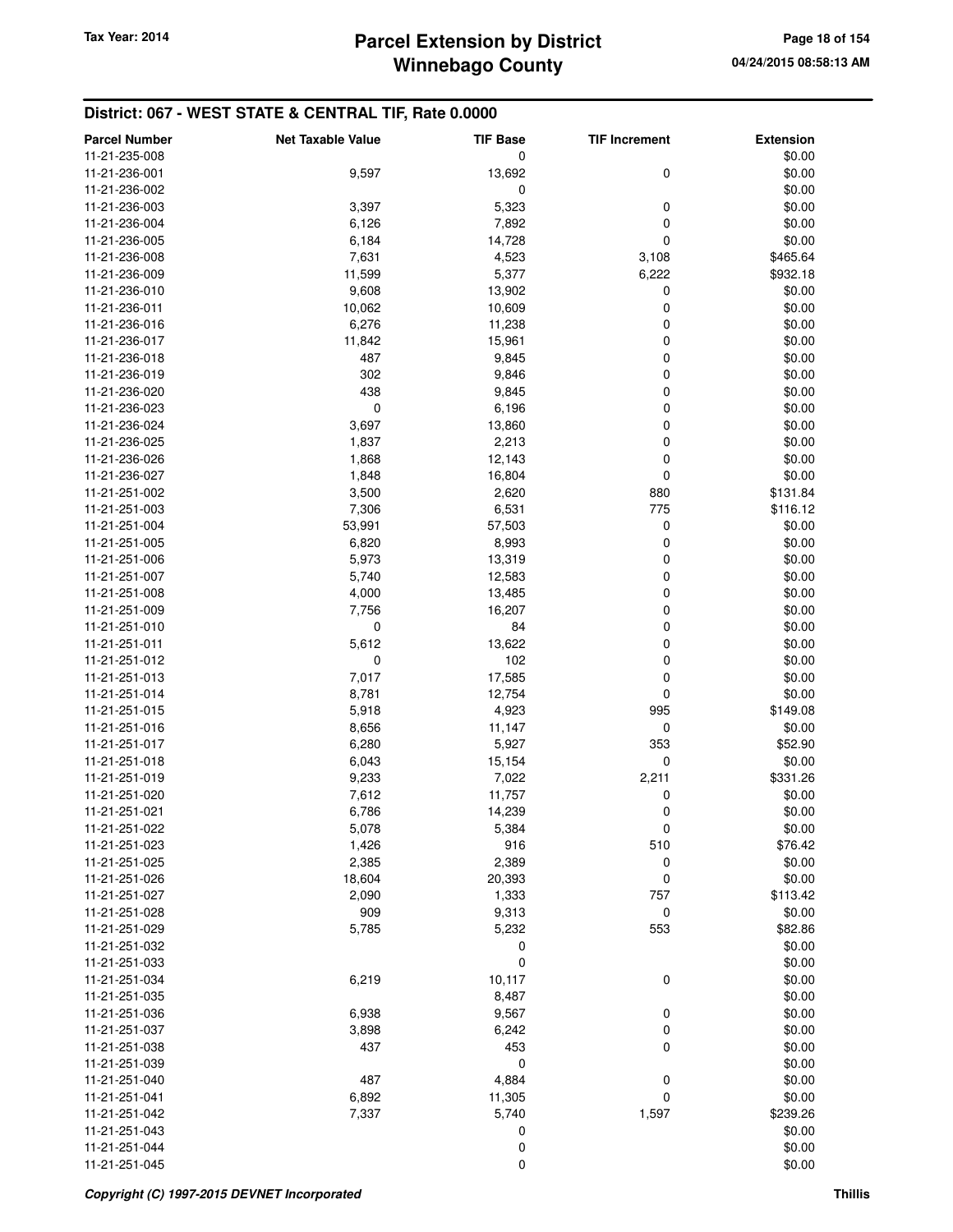| <b>Parcel Number</b> | <b>Net Taxable Value</b> | <b>TIF Base</b> | <b>TIF Increment</b> | <b>Extension</b> |
|----------------------|--------------------------|-----------------|----------------------|------------------|
| 11-21-251-046        | 0                        | 11,675          | 0                    | \$0.00           |
| 11-21-251-047        | 0                        | 11,472          | 0                    | \$0.00           |
| 11-21-252-001        | 5,155                    | 15,616          | 0                    | \$0.00           |
| 11-21-252-002        | 2,891                    | 18,019          | 0                    | \$0.00           |
| 11-21-252-003        | 9,872                    | 14,241          | 0                    | \$0.00           |
| 11-21-252-004        | 401                      | 416             | 0                    | \$0.00           |
| 11-21-252-005        |                          | 1,001           |                      | \$0.00           |
| 11-21-252-006        | 5,647                    | 16,727          | 0                    | \$0.00           |
| 11-21-252-007        | 5,648                    | 15,771          | 0                    | \$0.00           |
| 11-21-252-008        | 740                      | 11,741          | 0                    | \$0.00           |
| 11-21-252-009        | 6,197                    | 8,324           | 0                    | \$0.00           |
| 11-21-252-010        | 7,099                    | 7,176           | 0                    | \$0.00           |
| 11-21-252-011        | 9,240                    | 14,489          | 0                    | \$0.00           |
| 11-21-252-012        |                          | 9,362           |                      | \$0.00           |
| 11-21-253-001        | 8,317                    | 8,910           | $\mathbf 0$          | \$0.00           |
| 11-21-253-002        |                          | 1,942           |                      | \$0.00           |
| 11-21-253-003        |                          | 12,344          |                      | \$0.00           |
| 11-21-253-004        |                          | 19,501          |                      | \$0.00           |
| 11-21-253-005        |                          | 4,842           |                      | \$0.00           |
| 11-21-253-007        |                          |                 |                      | \$0.00           |
| 11-21-253-008        |                          | 9,190           |                      |                  |
|                      | 4,596                    | 4,318           | 278                  | \$41.66          |
| 11-21-253-009        | 5,160                    | 8,652           | 0                    | \$0.00           |
| 11-21-253-010        | 3,865                    | 3,569           | 296                  | \$44.36          |
| 11-21-253-011        | 2,807                    | 4,527           | 0                    | \$0.00           |
| 11-21-253-012        | 6,487                    | 4,537           | 1,950                | \$292.16         |
| 11-21-253-013        | 1,020                    | 3,867           | 0                    | \$0.00           |
| 11-21-253-014        | 3,961                    | 12,068          | $\mathbf 0$          | \$0.00           |
| 11-21-253-015        | 15,439                   | 13,151          | 2,288                | \$342.80         |
| 11-21-253-016        | 15,622                   | 13,101          | 2,521                | \$377.70         |
| 11-21-254-001        |                          | 9,905           |                      | \$0.00           |
| 11-21-254-002        | 5,887                    | 5,362           | 525                  | \$78.66          |
| 11-21-254-003        | 16,420                   | 16,767          | 0                    | \$0.00           |
| 11-21-254-004        | 320                      | 331             | 0                    | \$0.00           |
| 11-21-254-005        | 6,972                    | 12,263          | 0                    | \$0.00           |
| 11-21-254-006        | 313                      | 324             | 0                    | \$0.00           |
| 11-21-254-007        |                          | 10,488          |                      | \$0.00           |
| 11-21-254-008        | 11,168                   | 18,596          | 0                    | \$0.00           |
| 11-21-254-009        | 1,009                    | 1,082           | 0                    | \$0.00           |
| 11-21-254-010        | 292                      | 302             | 0                    | \$0.00           |
| 11-21-254-011        | 6,368                    | 5,039           | 1,329                | \$199.12         |
| 11-21-254-012        | 6,119                    | 10,957          | $\mathbf 0$          | \$0.00           |
| 11-21-254-013        | 11,894                   | 13,845          | 0                    | \$0.00           |
| 11-21-254-014        | 2,779                    | 13,694          | 0                    | \$0.00           |
| 11-21-255-001        |                          | 0               |                      | \$0.00           |
| 11-21-255-002        | 336                      | 363             | 0                    | \$0.00           |
| 11-21-255-003        | 6,217                    | 10,155          | 0                    | \$0.00           |
| 11-21-255-004        | 5,148                    | 9,159           | $\mathbf 0$          | \$0.00           |
| 11-21-255-005        |                          | 274             |                      | \$0.00           |
| 11-21-255-006        |                          | 0               |                      | \$0.00           |
| 11-21-255-007        | 7,885                    | 10,248          | 0                    | \$0.00           |
| 11-21-255-008        | 810                      | 13,587          | 0                    | \$0.00           |
| 11-21-255-009        | 5,950                    | 13,172          | 0                    | \$0.00           |
| 11-21-255-010        | 11,339                   | 13,491          | 0                    | \$0.00           |
| 11-21-255-011        | 9,187                    | 12,104          | 0                    | \$0.00           |
| 11-21-255-012        | 10,530                   | 12,873          | 0                    | \$0.00           |
| 11-21-255-013        | 903                      | 8,762           | 0                    | \$0.00           |
| 11-21-255-014        | 5,363                    | 8,977           | 0                    | \$0.00           |
| 11-21-255-015        | 3,156                    | 9,110           | 0                    | \$0.00           |
| 11-21-256-001        | 10,808                   | 13,554          | 0                    | \$0.00           |
| 11-21-256-002        | 8,124                    | 10,508          | 0                    | \$0.00           |
| 11-21-256-003        | 361                      | 372             | 0                    | \$0.00           |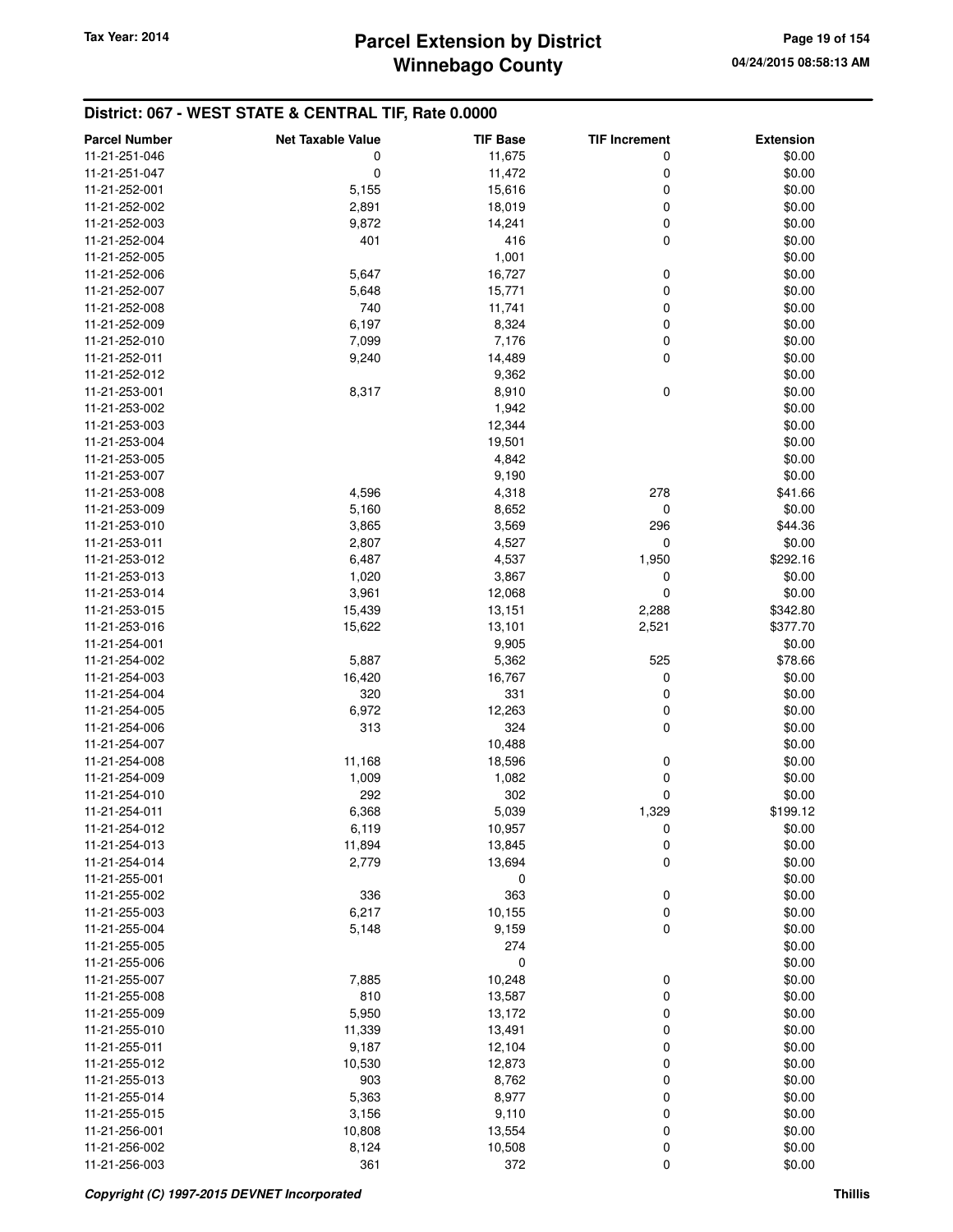## **Winnebago County Parcel Extension by District Tax Year: 2014 Page 20 of 154**

| <b>Parcel Number</b>           | <b>Net Taxable Value</b> | <b>TIF Base</b>  | <b>TIF Increment</b> | <b>Extension</b> |
|--------------------------------|--------------------------|------------------|----------------------|------------------|
| 11-21-256-004                  | 8,087                    | 15,226           | 0                    | \$0.00           |
| 11-21-256-005                  | 6,432                    | 10,668           | 0                    | \$0.00           |
| 11-21-256-006                  | 361                      | 372              | 0                    | \$0.00           |
| 11-21-256-007                  | 9,278                    | 10,256           | 0                    | \$0.00           |
| 11-21-256-008                  | 361                      | 372              | 0                    | \$0.00           |
| 11-21-256-009                  | 9,912                    | 11,905           | 0                    | \$0.00           |
| 11-21-256-010                  | 3,238                    | 16,112           | 0                    | \$0.00           |
| 11-21-256-011                  | 55                       | 6,957            | 0                    | \$0.00           |
| 11-21-256-012                  | 9,462                    | 12,293           | 0                    | \$0.00           |
| 11-21-256-013                  | 12,770                   | 13,486           | 0                    | \$0.00           |
| 11-21-256-014                  | 5,555                    | 6,863            | 0                    | \$0.00           |
| 11-21-256-015                  | 7,112                    | 12,382           | 0                    | \$0.00           |
| 11-21-256-016                  | 10,398                   | 10,550           | 0                    | \$0.00           |
| 11-21-256-017                  | 7,778                    | 8,461            | 0                    | \$0.00           |
| 11-21-256-018                  | 3,608                    | 6,520            | 0                    | \$0.00           |
| 11-21-256-019                  | 9,596                    | 10,165           | 0                    | \$0.00           |
| 11-21-256-020<br>11-21-257-001 | 4,989                    | 9,043            | 0                    | \$0.00           |
|                                | 5,973                    | 10,773           | 0<br>0               | \$0.00<br>\$0.00 |
| 11-21-257-002<br>11-21-257-003 | 1,322<br>0               | 10,007<br>12,014 | 0                    | \$0.00           |
| 11-21-257-004                  | 8,372                    | 10,421           | 0                    | \$0.00           |
| 11-21-257-005                  | 0                        | 10,398           | 0                    | \$0.00           |
| 11-21-257-006                  |                          | 9,285            |                      | \$0.00           |
| 11-21-257-007                  | 6,477                    | 13,317           | 0                    | \$0.00           |
| 11-21-257-008                  | 12,545                   | 17,854           | 0                    | \$0.00           |
| 11-21-257-009                  | 15,962                   | 16,452           | 0                    | \$0.00           |
| 11-21-257-010                  | 349                      | 360              | 0                    | \$0.00           |
| 11-21-257-011                  | 8,161                    | 13,989           | 0                    | \$0.00           |
| 11-21-257-012                  | 7,530                    | 13,648           | 0                    | \$0.00           |
| 11-21-257-013                  | 209                      | 215              | 0                    | \$0.00           |
| 11-21-257-014                  | 7,392                    | 13,604           | 0                    | \$0.00           |
| 11-21-258-001                  | 14,222                   | 14,542           | 0                    | \$0.00           |
| 11-21-258-002                  | 5,473                    | 16,191           | 0                    | \$0.00           |
| 11-21-258-003                  | 11,742                   | 14,832           | 0                    | \$0.00           |
| 11-21-258-004                  | 11,342                   | 14,675           | 0                    | \$0.00           |
| 11-21-258-005                  | 2,416                    | 11,020           | 0                    | \$0.00           |
| 11-21-258-006                  | 14,832                   | 17,659           | 0                    | \$0.00           |
| 11-21-258-007                  | 4,044                    | 8,067            | 0                    | \$0.00           |
| 11-21-258-008                  | 9,279                    | 10,601           | 0                    | \$0.00           |
| 11-21-258-009                  | 9,468                    | 18,625           | 0                    | \$0.00           |
| 11-21-258-010                  | 0                        | 11,160           | 0                    | \$0.00           |
| 11-21-258-011                  | 7,067                    | 11,473           | 0                    | \$0.00           |
| 11-21-258-012                  | 349                      | 360              | 0                    | \$0.00           |
| 11-21-258-013                  | 7,524                    | 9,445            | 0                    | \$0.00           |
| 11-21-258-014<br>11-21-258-015 | 12,880<br>349            | 12,382<br>360    | 498                  | \$74.62          |
|                                |                          |                  | 0<br>0               | \$0.00           |
| 11-21-258-016<br>11-21-258-017 | 10,857<br>6,461          | 14,293<br>13,753 | 0                    | \$0.00<br>\$0.00 |
| 11-21-258-018                  | 8,408                    | 10,425           | 0                    | \$0.00           |
| 11-21-259-001                  | 10,139                   | 7,224            | 2,915                | \$436.74         |
| 11-21-259-002                  | 6,845                    | 11,080           | 0                    | \$0.00           |
| 11-21-259-003                  | 1,892                    | 8,812            | 0                    | \$0.00           |
| 11-21-259-004                  | 6,654                    | 8,731            | 0                    | \$0.00           |
| 11-21-259-005                  | 2,281                    | 10,946           | 0                    | \$0.00           |
| 11-21-259-006                  | 9,087                    | 14,370           | 0                    | \$0.00           |
| 11-21-259-007                  | 3,168                    | 15,170           | 0                    | \$0.00           |
| 11-21-259-008                  | 9,491                    | 16,557           | 0                    | \$0.00           |
| 11-21-259-009                  | 2,514                    | 12,024           | 0                    | \$0.00           |
| 11-21-259-010                  | 8,949                    | 8,878            | 71                   | \$10.64          |
| 11-21-259-011                  | 4,140                    | 4,388            | 0                    | \$0.00           |
| 11-21-259-012                  | 4,439                    | 10,183           | 0                    | \$0.00           |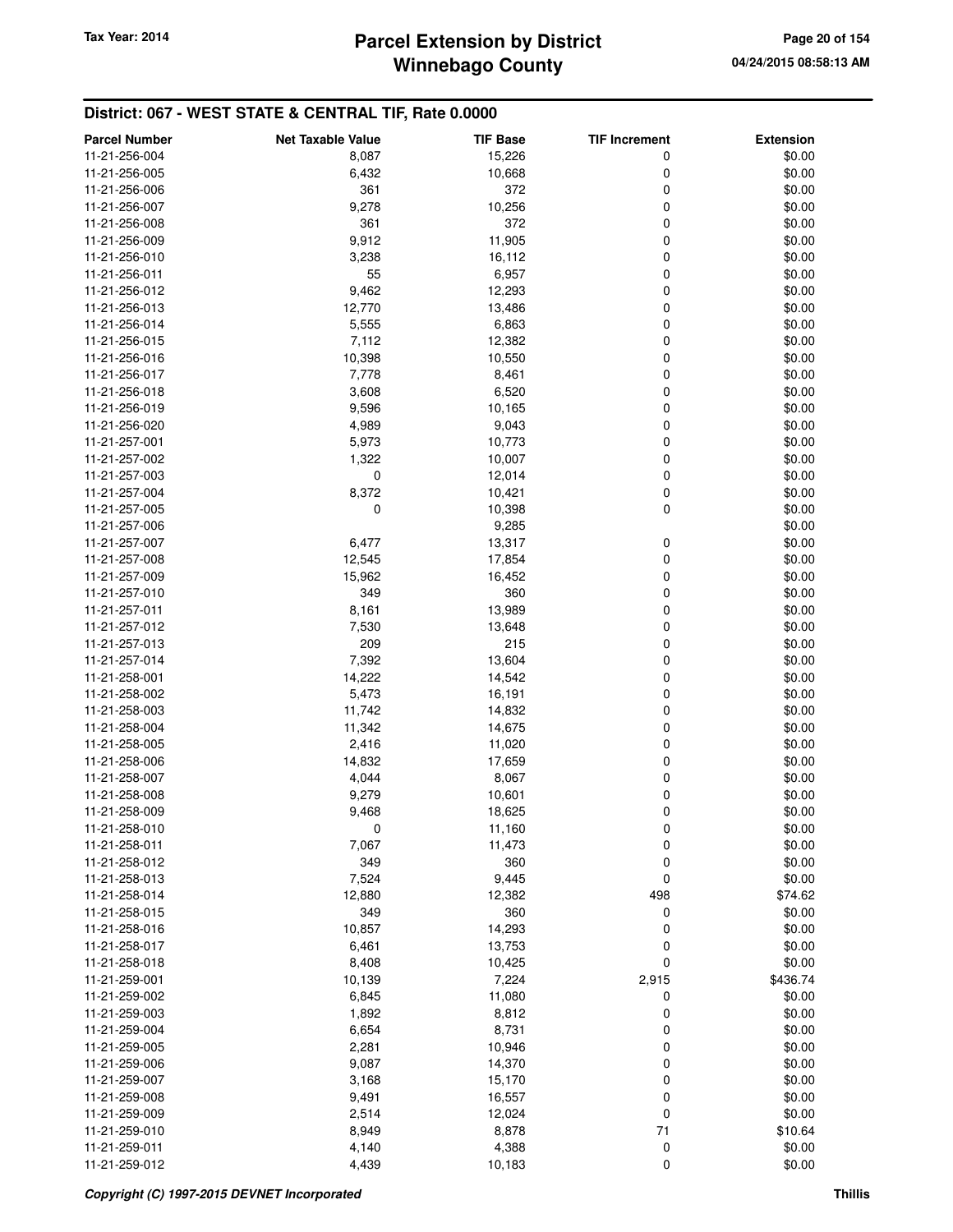## **Winnebago County** Tax Year: 2014 **Parcel Extension by District Page 21 of 154**

| <b>Parcel Number</b> | <b>Net Taxable Value</b> | <b>TIF Base</b> | <b>TIF Increment</b> | <b>Extension</b> |
|----------------------|--------------------------|-----------------|----------------------|------------------|
| 11-21-259-013        | 0                        | 10,845          | 0                    | \$0.00           |
| 11-21-259-014        | 6,334                    | 10,777          | 0                    | \$0.00           |
| 11-21-259-015        | 6,194                    | 6,215           | 0                    | \$0.00           |
| 11-21-259-016        | 8,064                    | 8,813           | 0                    | \$0.00           |
| 11-21-259-017        | 5,973                    | 15,575          | 0                    | \$0.00           |
| 11-21-259-018        | 0                        | 10,944          | 0                    | \$0.00           |
| 11-21-259-019        | 287                      | 7,427           | 0                    | \$0.00           |
| 11-21-260-001        | 11,434                   | 14,569          | 0                    | \$0.00           |
| 11-21-260-002        | 14,805                   | 19,500          | 0                    | \$0.00           |
| 11-21-260-003        | 2,808                    | 12,873          | 0                    | \$0.00           |
| 11-21-260-004        | 7,239                    | 10,443          | 0                    | \$0.00           |
| 11-21-260-005        | 3,084                    | 10,765          | 0                    | \$0.00           |
| 11-21-260-006        | 6,947                    | 8,887           | 0                    | \$0.00           |
| 11-21-260-007        | 5,055                    | 9,336           | 0                    | \$0.00           |
| 11-21-260-008        | 4,776                    | 10,353          | 0                    | \$0.00           |
| 11-21-260-009        | 6,566                    | 12,330          | 0                    | \$0.00           |
| 11-21-260-010        | 1,332                    | 14,769          | 0                    | \$0.00           |
| 11-21-260-011        | 6,272                    | 8,089           | 0                    | \$0.00           |
| 11-21-260-012        | 0                        | 10,470          | 0                    | \$0.00           |
| 11-21-260-013        | 9,968                    | 13,206          | 0                    | \$0.00           |
| 11-21-260-014        | 6,925                    | 16,201          | 0                    | \$0.00           |
| 11-21-260-015        | 9,650                    | 11,199          | 0                    | \$0.00           |
| 11-21-261-001        | 389                      | 404             | 0                    | \$0.00           |
| 11-21-261-002        | 349                      | 360             | 0                    | \$0.00           |
| 11-21-261-003        | 8,329                    | 16,467          | 0                    | \$0.00           |
| 11-21-261-006        | 0                        | 9,598           | 0                    | \$0.00           |
| 11-21-261-007        | 6,457                    | 10,900          | 0                    | \$0.00           |
| 11-21-261-008        | 10,293                   | 9,825           | 468                  | \$70.12          |
| 11-21-261-009        | 349                      | 360             | 0                    | \$0.00           |
| 11-21-261-010        | 5,555                    | 8,184           | 0                    | \$0.00           |
| 11-21-261-011        | 6,655                    | 7,056           | 0                    | \$0.00           |
| 11-21-261-012        | 571                      | 591             | 0                    | \$0.00           |
| 11-21-261-013        | 304                      | 7,728           | 0                    | \$0.00           |
| 11-21-261-014        | 7,481                    | 4,946           | 2,535                | \$379.80         |
| 11-21-261-015        | 298                      | 309             | 0                    | \$0.00           |
| 11-21-261-016        | 5,706                    | 5,369           | 337                  | \$50.50          |
| 11-21-276-001        | 7,484                    | 11,801          | 0                    | \$0.00           |
| 11-21-276-002        | 9,567                    | 11,562          | 0                    | \$0.00           |
| 11-21-276-005        | 602                      | 15,507          | 0                    | \$0.00           |
| 11-21-276-006        | 1,856                    | 11,669          | 0                    | \$0.00           |
| 11-21-276-007        | 601                      | 13,408          | $\pmb{0}$            | \$0.00           |
| 11-21-276-008        | 1,310                    | 1,358           | 0                    | \$0.00           |
| 11-21-276-009        |                          | 22,205          |                      | \$0.00           |
| 11-21-276-010        |                          | 865             |                      | \$0.00           |
| 11-21-276-011        | 17,332                   | 27,585          | 0                    | \$0.00           |
| 11-21-276-012        | 8,162                    | 2,813           | 5,349                | \$801.40         |
| 11-21-277-001        | 8,475                    | 11,509          | 0                    | \$0.00           |
| 11-21-277-002        | 6,452                    | 16,813          | 0                    | \$0.00           |
| 11-21-277-003        | 7,437                    | 15,325          | 0                    | \$0.00           |
| 11-21-277-004        | 6,682                    | 10,293          | 0                    | \$0.00           |
| 11-21-277-005        | 5,147                    | 14,276          | 0                    | \$0.00           |
| 11-21-277-006        | 1,860                    | 1,952           | 0                    | \$0.00           |
| 11-21-277-007        | 593                      | 0               | 593                  | \$88.84          |
| 11-21-277-008        | 5,961                    | 13,011          | 0                    | \$0.00           |
| 11-21-277-009        | 10,333                   |                 | 0                    | \$0.00           |
| 11-21-277-010        |                          | 13,352<br>8,501 |                      | \$0.00           |
| 11-21-277-011        | 6,833                    | 8,878           | 0                    | \$0.00           |
| 11-21-277-012        |                          | 0               |                      | \$0.00           |
| 11-21-278-001        | 584                      | 605             | 0                    | \$0.00           |
| 11-21-278-002        | 5,805                    | 11,596          | 0                    | \$0.00           |
| 11-21-278-003        | 584                      | 605             | 0                    | \$0.00           |
|                      |                          |                 |                      |                  |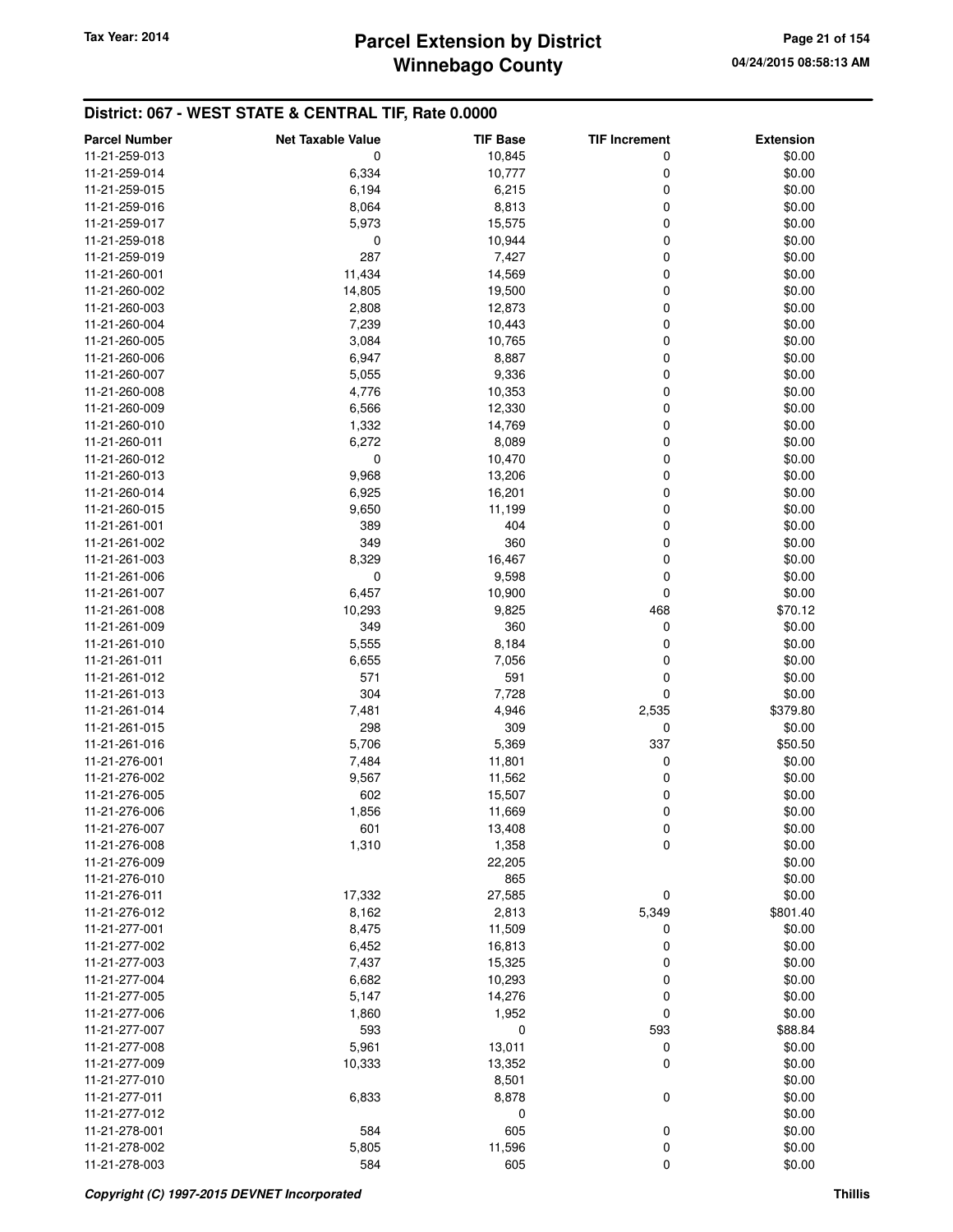| <b>Parcel Number</b> | <b>Net Taxable Value</b> | <b>TIF Base</b> | <b>TIF Increment</b> | <b>Extension</b> |
|----------------------|--------------------------|-----------------|----------------------|------------------|
| 11-21-278-004        | 8,999                    | 5,801           | 3,198                | \$479.12         |
| 11-21-278-005        | 3,352                    | 11,904          | 0                    | \$0.00           |
| 11-21-278-006        | 406                      | 420             | 0                    | \$0.00           |
| 11-21-278-007        | 3,694                    | 15,969          | 0                    | \$0.00           |
| 11-21-278-008        | 1,327                    | 13,310          | 0                    | \$0.00           |
| 11-21-278-009        | 4,440                    |                 | 316                  |                  |
|                      |                          | 4,124           |                      | \$47.34          |
| 11-21-278-010        |                          | 4,983           |                      | \$0.00           |
| 11-21-278-011        |                          | 391             |                      | \$0.00           |
| 11-21-278-012        |                          | 13,608          |                      | \$0.00           |
| 11-21-278-013        |                          | 5,831           |                      | \$0.00           |
| 11-21-278-014        |                          | 9,060           |                      | \$0.00           |
| 11-21-279-001        | 8,867                    | 11,319          | 0                    | \$0.00           |
| 11-21-279-002        | 6,937                    | 6,622           | 315                  | \$47.20          |
| 11-21-279-003        | 12,404                   | 16,630          | 0                    | \$0.00           |
| 11-21-279-004        |                          | 12,518          |                      | \$0.00           |
| 11-21-279-005        |                          | 11,463          |                      | \$0.00           |
| 11-21-279-006        |                          | 9,788           |                      | \$0.00           |
| 11-21-279-009        |                          | 9,293           |                      | \$0.00           |
| 11-21-280-001        | 3,697                    | 10,607          | 0                    | \$0.00           |
| 11-21-280-002        | 9,700                    | 11,433          | 0                    | \$0.00           |
| 11-21-280-003        | 447                      | 462             | 0                    | \$0.00           |
| 11-21-280-004        | 3,218                    | 16,985          | 0                    | \$0.00           |
| 11-21-280-005        |                          | $\mathbf 0$     |                      | \$0.00           |
| 11-21-280-006        | 411                      | 14,142          | 0                    | \$0.00           |
| 11-21-280-007        | 4,512                    | 17,095          | 0                    | \$0.00           |
| 11-21-280-008        | 0                        | 14,118          | 0                    | \$0.00           |
| 11-21-280-009        | 8,513                    | 10,952          | 0                    | \$0.00           |
| 11-21-280-010        | 10,075                   | 10,114          | 0                    | \$0.00           |
| 11-21-280-011        | 7,205                    | 16,070          | 0                    | \$0.00           |
| 11-21-281-001        | 1,484                    | 11,975          | 0                    | \$0.00           |
| 11-21-281-002        | 12,489                   | 14,982          | 0                    | \$0.00           |
| 11-21-281-003        |                          | 1,859           |                      | \$0.00           |
| 11-21-281-004        | 5,626                    | 11,124          | 0                    | \$0.00           |
| 11-21-281-008        |                          | 0               |                      | \$0.00           |
| 11-21-281-009        |                          | 0               |                      | \$0.00           |
| 11-21-281-010        | 10,280                   | 19,176          | 0                    | \$0.00           |
| 11-21-281-011        | 4,744                    | 21,569          | 0                    | \$0.00           |
| 11-21-281-012        | 17,085                   | 10,681          | 6,404                | \$959.46         |
| 11-21-281-013        | 11,970                   | 13,001          | 0                    | \$0.00           |
| 11-21-281-014        | 9,080                    | 9,342           | 0                    | \$0.00           |
|                      |                          |                 |                      |                  |
| 11-21-281-015        | 8,019                    | 19,167          | 0                    | \$0.00           |
| 11-21-281-016        | 8,802<br>191             | 23,302<br>197   | 0<br>0               | \$0.00<br>\$0.00 |
| 11-21-281-017        |                          |                 |                      |                  |
| 11-21-281-018        |                          | 0               |                      | \$0.00           |
| 11-21-281-019        |                          | 0               |                      | \$0.00           |
| 11-21-281-021        | 3,841                    | 17,735          | 0                    | \$0.00           |
| 11-21-281-022        | 6,672                    | 7,593           | 0                    | \$0.00           |
| 11-21-282-005        | 475                      | 13,131          | 0                    | \$0.00           |
| 11-21-282-006        | 8,053                    | 16,278          | 0                    | \$0.00           |
| 11-21-282-007        | 4,858                    | 11,715          | 0                    | \$0.00           |
| 11-21-282-008        | 4,817                    | 4,316           | 501                  | \$75.06          |
| 11-21-282-009        |                          | 24,209          |                      | \$0.00           |
| 11-21-282-017        | 11,199                   | 0               | 11,199               | \$1,677.84       |
| 11-21-282-018        | 10,895                   | 0               | 10,895               | \$1,632.30       |
| 11-21-282-019        | 12,799                   | 13,860          | 0                    | \$0.00           |
| 11-21-282-020        | 11,280                   | 12,234          | 0                    | \$0.00           |
| 11-21-282-021        | 5,625                    | 12,231          | 0                    | \$0.00           |
| 11-21-282-022        | 14,961                   | $\mathbf 0$     | 14,961               | \$2,241.46       |
| 11-21-282-023        | 9,361                    | 12,231          | 0                    | \$0.00           |
| 11-21-283-001        | 7,162                    | 9,349           | 0                    | \$0.00           |
| 11-21-283-002        | 184                      | 191             | 0                    | \$0.00           |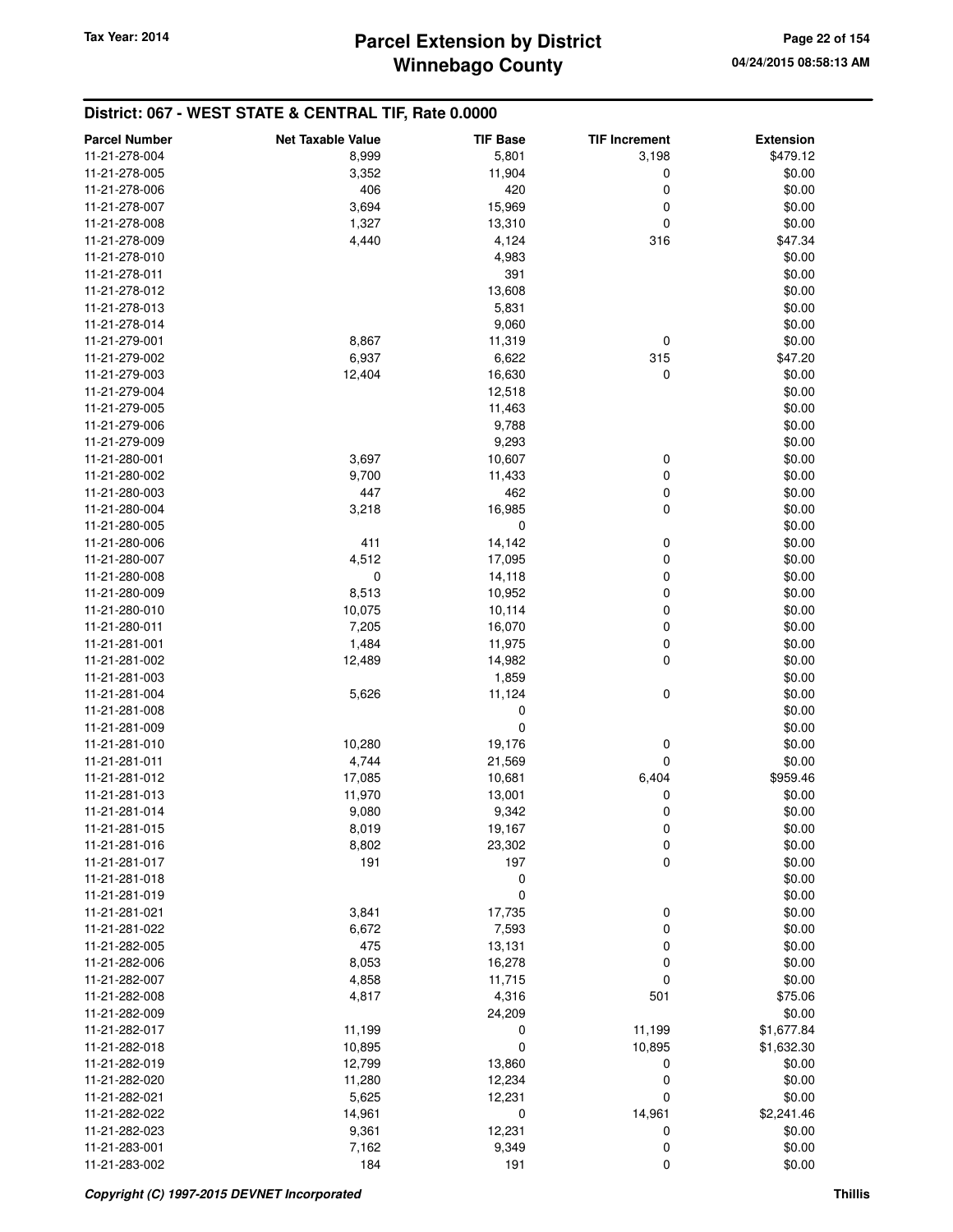## **Winnebago County** Tax Year: 2014 **Parcel Extension by District Page 23 of 154**

| <b>Parcel Number</b>           | <b>Net Taxable Value</b> | <b>TIF Base</b> | <b>TIF Increment</b> | <b>Extension</b> |
|--------------------------------|--------------------------|-----------------|----------------------|------------------|
| 11-21-283-003                  | 1,903                    | 13,021          | 0                    | \$0.00           |
| 11-21-283-004                  | 17,691                   | 18,066          | 0                    | \$0.00           |
| 11-21-283-005                  | 8,274                    | 17,429          | 0                    | \$0.00           |
| 11-21-283-006                  | 415                      | 13,142          | 0                    | \$0.00           |
| 11-21-283-007                  | 4,927                    | 9,237           | 0                    | \$0.00           |
| 11-21-283-008                  | 8,575                    | 12,081          | 0                    | \$0.00           |
| 11-21-283-009                  | 8,092                    | 15,339          | 0                    | \$0.00           |
| 11-21-283-010                  | 9,332                    | 11,175          | 0                    | \$0.00           |
| 11-21-283-011                  | 4,927                    | 8,667           | 0                    | \$0.00           |
| 11-21-283-012                  | 5,369                    | 10,296          | 0                    | \$0.00           |
| 11-21-283-013                  | 342                      | 14,774          | 0                    | \$0.00           |
| 11-21-284-001                  |                          | 0               |                      | \$0.00           |
| 11-21-284-002                  | 6,336                    | 7,979           | 0                    | \$0.00           |
| 11-21-284-003                  | 7,641                    | 9,513           | 0                    | \$0.00           |
| 11-21-284-004                  | 3,347                    | 3,731           | 0                    | \$0.00           |
| 11-21-284-005                  | 4,013                    | 4,240           | 0                    | \$0.00           |
| 11-21-284-006                  | 6,612                    | 10,559          | 0                    | \$0.00           |
| 11-21-284-007                  | 1,814                    | 13,248          | 0                    | \$0.00           |
| 11-21-284-008                  | 3,765                    | 1,544           | 2,221                | \$332.76         |
| 11-21-284-009                  | 2,779                    | 16,843          | 0                    | \$0.00           |
| 11-21-284-010                  | 11,193                   | 19,947          | 0                    | \$0.00           |
| 11-21-284-011                  | 6,845                    | 6,637           | 208                  | \$31.16          |
| 11-21-284-012                  | 1,965                    | 10,824          | 0                    | \$0.00           |
| 11-21-284-013                  | 5,299                    | 10,786          | 0                    | \$0.00           |
| 11-21-284-014                  | 300                      | 310             | 0                    | \$0.00           |
| 11-21-284-017                  | 6,802                    | 16,433          | 0                    | \$0.00           |
| 11-21-284-018                  | 11,371                   | 13,586          | 0                    | \$0.00           |
| 11-21-284-019                  | 12,229                   | 14,330          | 0                    | \$0.00           |
| 11-21-284-020                  | 3,032                    | 21,361          | 0                    | \$0.00           |
| 11-21-284-021                  | 5,146                    | 12,509          | 0                    | \$0.00           |
| 11-21-284-022                  | 387                      | 13,306          | 0                    | \$0.00           |
| 11-21-284-023                  | 3,088                    | 11,698          | 0                    | \$0.00           |
| 11-21-284-024                  | 388                      | 400             | 0                    | \$0.00           |
| 11-21-284-025                  | 9,968                    | 18,964          | 0                    | \$0.00           |
| 11-21-284-026                  | 8,463                    | 0               | 8,463                | \$1,267.94       |
| 11-21-285-004                  |                          | 0               |                      | \$0.00           |
| 11-21-285-005                  | 5,148                    | 10,707          | 0                    | \$0.00           |
| 11-21-285-006                  | 5,147                    | 10,639          | 0                    | \$0.00           |
| 11-21-285-007                  | 2,385                    | 7,426           | 0                    | \$0.00           |
| 11-21-285-008                  | 4,927                    | 9,359           | 0                    | \$0.00           |
| 11-21-285-009                  |                          | $\mathbf 0$     |                      | \$0.00           |
| 11-21-285-010                  | 496                      | 513             | 0                    | \$0.00           |
| 11-21-285-011                  | 10,640                   | 12,460          | 0                    | \$0.00           |
| 11-21-285-015                  | 0                        | 12,159          | 0                    | \$0.00           |
| 11-21-285-016                  | 11,473                   | 13,530          | 0                    | \$0.00           |
|                                |                          |                 |                      | \$0.00           |
| 11-21-285-017<br>11-21-285-018 | 5,036<br>282             | 5,270<br>292    | 0<br>0               |                  |
| 11-21-285-019                  | 10,731                   | 25,971          | 0                    | \$0.00<br>\$0.00 |
| 11-21-285-020                  | 10,542                   | 25,675          | 0                    | \$0.00           |
|                                |                          |                 | 0                    |                  |
| 11-21-286-001                  | 4,706                    | 16,832          |                      | \$0.00           |
| 11-21-286-002                  | 0                        | 9,348           | 0                    | \$0.00           |
| 11-21-286-003                  | 7,028                    | 4,455           | 2,573                | \$385.50         |
| 11-21-286-004                  | 7,262                    | 10,967          | 0                    | \$0.00           |
| 11-21-286-005                  | 3,948                    | 12,800          | 0                    | \$0.00           |
| 11-21-286-006                  | 342                      | 353             | 0                    | \$0.00           |
| 11-21-286-007                  | 0                        | 11,104          | 0                    | \$0.00           |
| 11-21-286-008                  | 5,485                    | 9,226           | 0                    | \$0.00           |
| 11-21-287-001                  | 7,214                    | 9,327           | 0                    | \$0.00           |
| 11-21-287-002                  | 55                       | 10,050          | 0                    | \$0.00           |
| 11-21-287-003                  | 316                      | 326             | 0                    | \$0.00           |
| 11-21-287-004                  | 9,468                    | 6,237           | 3,231                | \$484.08         |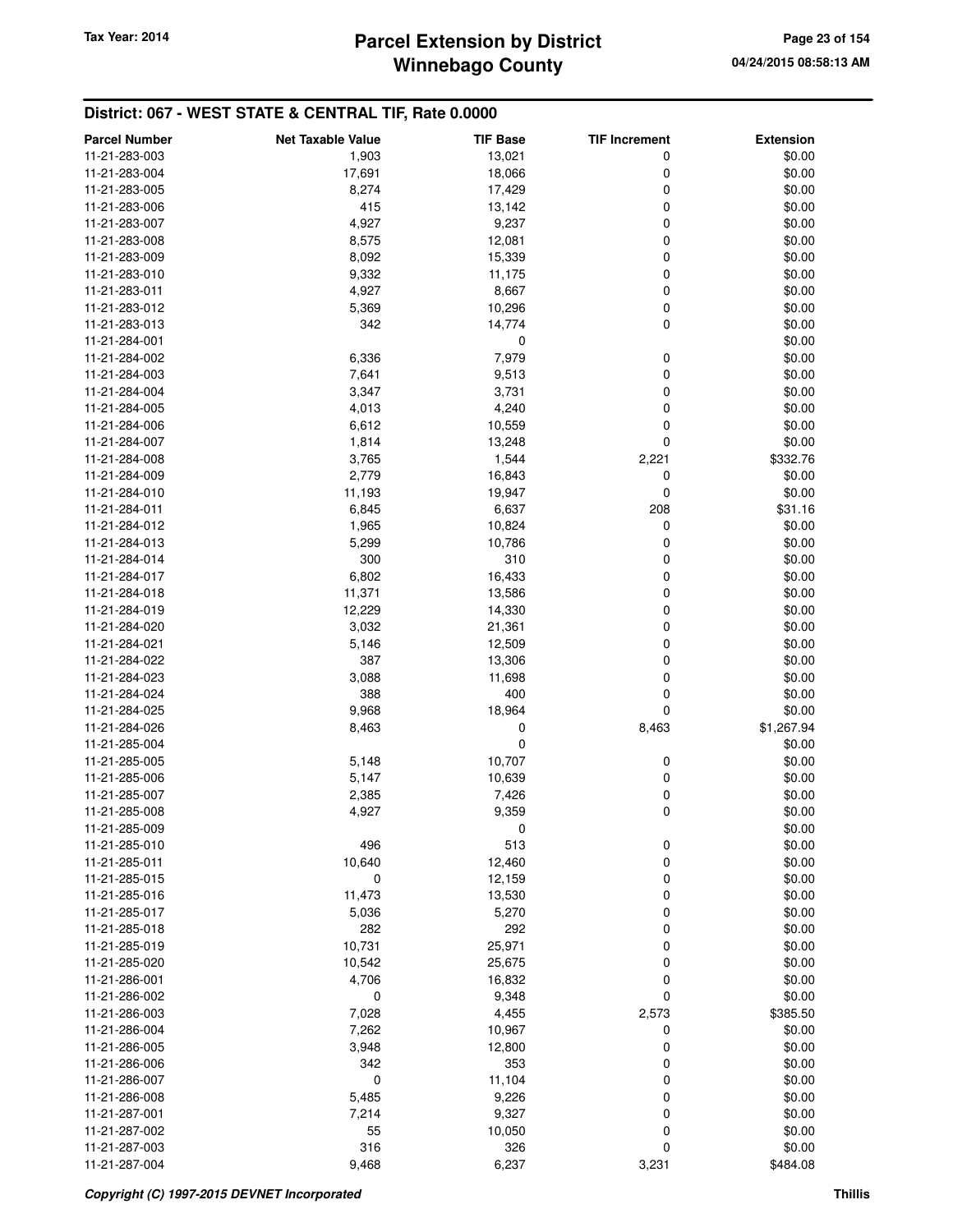# **Winnebago County** Tax Year: 2014 **Parcel Extension by District Page 24 of 154**

| <b>Parcel Number</b> | <b>Net Taxable Value</b> | <b>TIF Base</b> | <b>TIF Increment</b> | <b>Extension</b> |
|----------------------|--------------------------|-----------------|----------------------|------------------|
| 11-21-287-005        | 12,139                   | 10,348          | 1,791                | \$268.34         |
| 11-21-287-006        | 5,798                    | 14,367          | 0                    | \$0.00           |
| 11-21-287-007        | 285                      | 5,161           | 0                    | \$0.00           |
| 11-21-287-011        | 388                      | 400             | 0                    | \$0.00           |
| 11-21-287-012        | 10,755                   | 23,173          | 0                    | \$0.00           |
| 11-21-287-013        | 0                        |                 | 0                    | \$0.00           |
|                      |                          | 7,513           |                      |                  |
| 11-21-287-014        | 19,432                   | 0               | 19,432               | \$2,911.30       |
| 11-21-288-001        | 13,223                   | 508             | 12,715               | \$1,904.96       |
| 11-21-288-002        | 489                      | 16,959          | 0                    | \$0.00           |
| 11-21-288-003        | 13,511                   | 15,862          | 0                    | \$0.00           |
| 11-21-288-004        | 4,927                    | 7,140           | 0                    | \$0.00           |
| 11-21-288-005        | 103                      | 18,681          | 0                    | \$0.00           |
| 11-21-288-006        | 6,055                    | 18,586          | 0                    | \$0.00           |
| 11-21-327-020        | 506                      | 525             | 0                    | \$0.00           |
| 11-21-426-001        | 11,869                   | 13,674          | 0                    | \$0.00           |
| 11-21-426-002        |                          | 0               |                      | \$0.00           |
| 11-21-426-003        | 9,458                    | 12,849          | 0                    | \$0.00           |
| 11-21-426-004        | 10,117                   | 12,183          | 0                    | \$0.00           |
| 11-21-426-005        | 4,909                    | 9,394           | 0                    | \$0.00           |
| 11-21-426-006        | 14,059                   | 15,645          | 0                    | \$0.00           |
| 11-21-427-001        | 2,288                    | 10,436          | 0                    | \$0.00           |
| 11-21-427-002        | 331                      | 341             | 0                    | \$0.00           |
| 11-21-427-003        | 395                      | 409             | 0                    | \$0.00           |
| 11-21-427-004        | 4,417                    | 4,888           | 0                    | \$0.00           |
| 11-21-427-005        |                          | 0               |                      | \$0.00           |
| 11-21-427-006        |                          | 0               |                      | \$0.00           |
| 11-21-427-007        |                          | 0               |                      | \$0.00           |
| 11-21-427-008        | 6,566                    | 11,994          | 0                    | \$0.00           |
| 11-21-427-009        | 0                        | 9,199           | 0                    | \$0.00           |
| 11-21-427-010        | 927                      | 5,397           | 0                    | \$0.00           |
| 11-21-427-011        | 5,055                    | 14,347          | 0                    | \$0.00           |
| 11-21-428-001        | 6,243                    | 9,577           | 0                    | \$0.00           |
| 11-21-428-002        | 4,551                    | 6,709           | 0                    | \$0.00           |
| 11-21-428-003        | 7,367                    | 9,202           | 0                    | \$0.00           |
| 11-21-428-004        | 7,285                    | 4,726           | 2,559                | \$383.40         |
| 11-21-428-005        | 5,148                    | 9,760           | 0                    | \$0.00           |
| 11-21-428-006        | 6,043                    | 11,462          | 0                    | \$0.00           |
| 11-21-428-007        | 4,963                    | 8,767           | 0                    | \$0.00           |
| 11-22-101-001        | 5,626                    | 11,387          | 0                    | \$0.00           |
| 11-22-101-002        | 4,729                    | 9,819           | 0                    | \$0.00           |
|                      |                          |                 |                      |                  |
| 11-22-101-003        | 12,454                   | 16,872          | 0                    | \$0.00           |
| 11-22-101-004        | 11,276                   | 13,007          | 0                    | \$0.00           |
| 11-22-101-005        | 7,018                    | 11,484          | 0                    | \$0.00           |
| 11-22-101-006        | 14,211                   | 19,021          | 0                    | \$0.00           |
| 11-22-101-007        | 5,846                    | 9,930           | 0                    | \$0.00           |
| 11-22-101-008        | 8,896                    | 9,941           | 0                    | \$0.00           |
| 11-22-101-009        | 6,065                    | 10,717          | 0                    | \$0.00           |
| 11-22-101-010        | 0                        | 13,605          | 0                    | \$0.00           |
| 11-22-101-011        | 6,557                    | 10,945          | 0                    | \$0.00           |
| 11-22-101-012        | 6,508                    | 14,710          | 0                    | \$0.00           |
| 11-22-101-013        | 8,656                    | 9,300           | 0                    | \$0.00           |
| 11-22-101-014        | 14,016                   | 12,737          | 1,279                | \$191.62         |
| 11-22-101-015        | 489                      | 508             | 0                    | \$0.00           |
| 11-22-101-016        | 489                      | 508             | 0                    | \$0.00           |
| 11-22-101-017        | 7,981                    | 17,554          | 0                    | \$0.00           |
| 11-22-101-018        | 3,297                    | 15,884          | 0                    | \$0.00           |
| 11-22-101-019        | 9,815                    | 11,333          | 0                    | \$0.00           |
| 11-22-101-020        | 2,666                    | 10,843          | 0                    | \$0.00           |
| 11-22-101-023        | 5,439                    | 8,536           | 0                    | \$0.00           |
| 11-22-101-024        | 2,259                    | 17,585          | 0                    | \$0.00           |
| 11-22-101-025        | 1,461                    | 27,312          | 0                    | \$0.00           |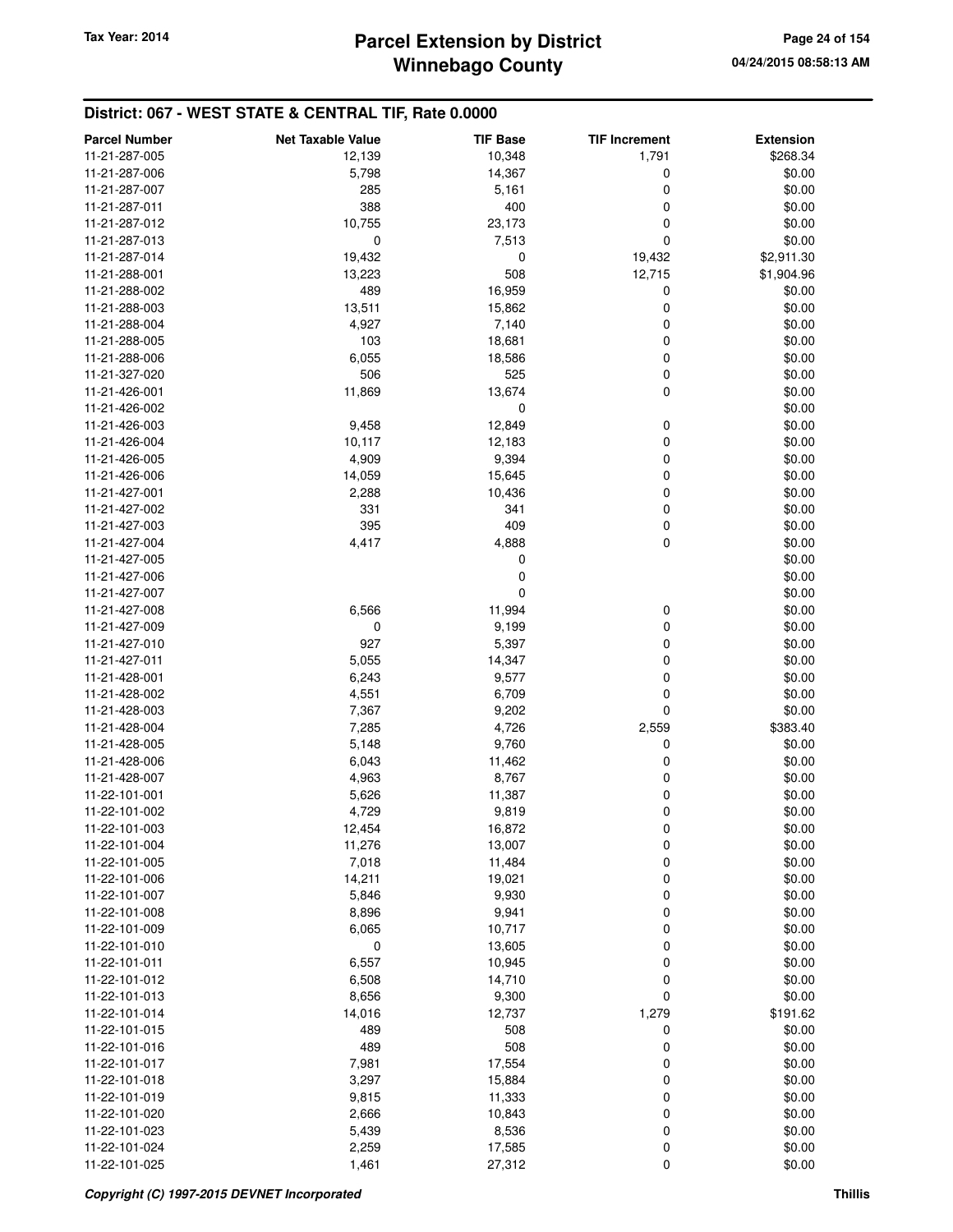## **Winnebago County Parcel Extension by District Tax Year: 2014 Page 25 of 154**

| <b>Parcel Number</b> | <b>Net Taxable Value</b> | <b>TIF Base</b> | <b>TIF Increment</b> | <b>Extension</b> |
|----------------------|--------------------------|-----------------|----------------------|------------------|
| 11-22-102-001        | 10,272                   | 13,830          | 0                    | \$0.00           |
| 11-22-102-002        | 10,678                   | 12,781          | 0                    | \$0.00           |
| 11-22-102-003        | 9,965                    | 10,889          | 0                    | \$0.00           |
| 11-22-102-004        | 5,764                    | 10,811          | 0                    | \$0.00           |
| 11-22-102-005        | 13,848                   | 16,620          | 0                    | \$0.00           |
| 11-22-102-006        |                          | 0               |                      | \$0.00           |
| 11-22-102-007        | 8,861                    | 4,552           | 4,309                | \$645.58         |
| 11-22-102-008        | 4,776                    | 10,451          | 0                    | \$0.00           |
| 11-22-102-009        | 5,544                    | 6,189           | 0                    | \$0.00           |
| 11-22-102-010        | 9,677                    | 11,319          | 0                    | \$0.00           |
| 11-22-102-011        | 13,044                   | 14,684          | 0                    | \$0.00           |
| 11-22-102-012        | 2,369                    | 11,416          | 0                    | \$0.00           |
| 11-22-102-013        | 14,893                   | 24,934          | 0                    | \$0.00           |
| 11-22-102-014        | 6,752                    | 13,090          | 0                    | \$0.00           |
| 11-22-102-015        | 4,799                    | 18,438          | 0                    | \$0.00           |
| 11-22-102-016        | 13,221                   | 14,916          | 0                    | \$0.00           |
| 11-22-102-017        | 2,662                    | 10,546          | 0                    | \$0.00           |
| 11-22-102-018        | 489                      | 508             | 0                    | \$0.00           |
| 11-22-102-019        | 4,487                    | 11,428          | 0                    | \$0.00           |
| 11-22-102-020        | 14,893                   | 15,088          | 0                    | \$0.00           |
| 11-22-102-023        |                          | 378             |                      | \$0.00           |
| 11-22-102-024        | 4,625                    | 12,434          | 0                    | \$0.00           |
| 11-22-102-025        | 10,440                   | 14,455          | 0                    | \$0.00           |
| 11-22-102-026        | 210                      | 4,161           | 0                    | \$0.00           |
| 11-22-102-027        | 10,912                   | 14,790          | 0                    | \$0.00           |
| 11-22-102-029        | 14,893                   | 24,934          | 0                    | \$0.00           |
| 11-22-102-030        | 14,735                   | 24,245          | 0                    | \$0.00           |
| 11-22-103-001        | 2,919                    | 14,553          | 0                    | \$0.00           |
| 11-22-103-002        | 5,636                    | 6,888           | 0                    | \$0.00           |
| 11-22-103-003        | 6,240                    | 10,278          | 0                    | \$0.00           |
| 11-22-103-004        | 6,793                    | 21,675          | 0                    | \$0.00           |
| 11-22-103-005        | 2,054                    | 11,924          | 0                    | \$0.00           |
| 11-22-103-006        | 9,928                    | 10,398          | 0                    | \$0.00           |
| 11-22-103-007        | 5,980                    | 14,539          | 0                    | \$0.00           |
| 11-22-103-008        | 10,182                   | 6,718           | 3,464                | \$518.98         |
| 11-22-103-009        | 5,160                    | 11,590          | 0                    | \$0.00           |
| 11-22-103-010        | 4,563                    | 11,390          | 0                    | \$0.00           |
| 11-22-103-011        | 8,730                    | 16,374          | 0                    | \$0.00           |
| 11-22-103-012        | 7,546                    | 8,332           | 0                    | \$0.00           |
| 11-22-103-013        | 10,525                   | 11,998          | 0                    | \$0.00           |
| 11-22-103-014        | 9,982                    | 15,231          | 0                    | \$0.00           |
| 11-22-103-015        | 6,449                    | 14,058          | 0                    | \$0.00           |
| 11-22-103-016        | 6,449                    | 17,401          | 0                    | \$0.00           |
| 11-22-103-017        | 14,675                   | 12,976          | 1,699                | \$254.54         |
| 11-22-103-018        | 5,764                    | 14,052          | 0                    | \$0.00           |
| 11-22-103-019        |                          | 0               |                      | \$0.00           |
| 11-22-103-020        | 15,214                   | 18,377          | 0                    | \$0.00           |
| 11-22-103-021        | 6,624                    | 14,571          | 0                    | \$0.00           |
| 11-22-103-022        | 6,393                    | 13,887          | 0                    | \$0.00           |
| 11-22-103-023        | 6,275                    | 13,620          | 0                    | \$0.00           |
| 11-22-103-024        | 6,768                    | 5,965           | 803                  | \$120.32         |
| 11-22-103-025        | 351                      | 5,961           | 0                    | \$0.00           |
| 11-22-103-026        | 10,618                   | 11,774          | 0                    | \$0.00           |
| 11-22-103-027        | 14,938                   | 12,622          | 2,316                | \$346.98         |
| 11-22-103-028        | 9,605                    | 17,795          | 0                    | \$0.00           |
| 11-22-103-029        | 14,104                   | 15,748          | 0                    | \$0.00           |
| 11-22-103-030        | 8,852                    | 10,246          | 0                    | \$0.00           |
| 11-22-103-031        | 6,118                    | 11,124          | 0                    | \$0.00           |
| 11-22-103-032        | 11,203                   | 12,445          | 0                    | \$0.00           |
| 11-22-103-033        | 9,813                    | 11,045          | 0                    | \$0.00           |
| 11-22-103-034        | 5,589                    | 10,730          | 0                    | \$0.00           |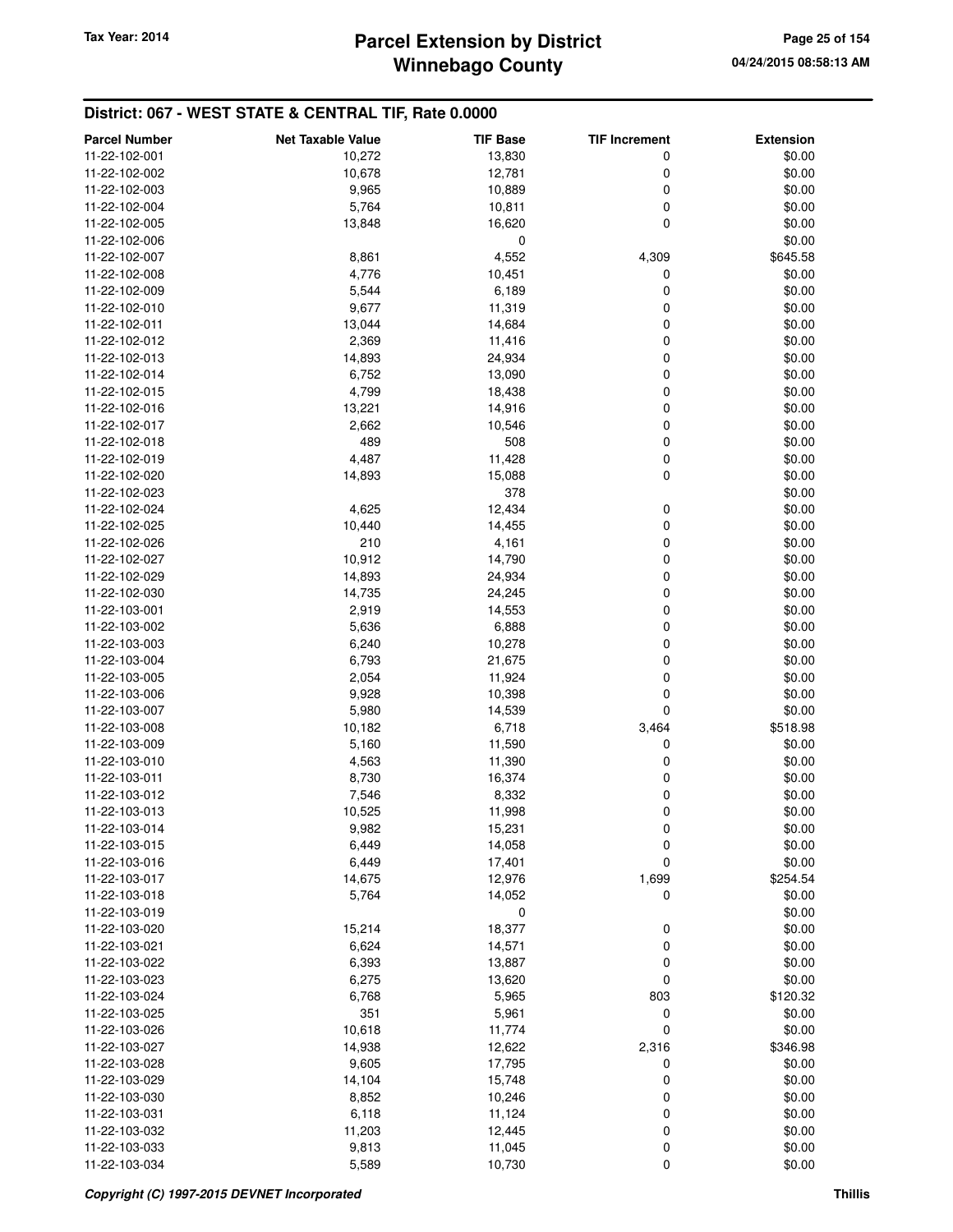# **Winnebago County** Tax Year: 2014 **Parcel Extension by District Page 26 of 154**

| <b>Parcel Number</b> | <b>Net Taxable Value</b> | <b>TIF Base</b> | <b>TIF Increment</b> | <b>Extension</b> |
|----------------------|--------------------------|-----------------|----------------------|------------------|
| 11-22-103-035        | 14,150                   | 15,908          | 0                    | \$0.00           |
| 11-22-103-036        | 12,666                   | 24,458          | 0                    | \$0.00           |
| 11-22-103-037        | 5,769                    | 14,518          | 0                    | \$0.00           |
| 11-22-103-038        | 14,563                   | 16,220          | 0                    | \$0.00           |
| 11-22-103-039        | 476                      | 494             | 0                    | \$0.00           |
| 11-22-103-040        | 4,166                    | 8,849           | 0                    | \$0.00           |
| 11-22-103-041        | 4,963                    | 11,730          | 0                    | \$0.00           |
| 11-22-103-042        | 476                      | 494             | 0                    | \$0.00           |
| 11-22-103-043        | 8,948                    | 9,976           | 0                    | \$0.00           |
| 11-22-103-044        | 8,115                    | 11,821          | 0                    | \$0.00           |
| 11-22-103-045        | 10,662                   | 11,706          | 0                    | \$0.00           |
| 11-22-103-046        | $\mathbf 0$              | 4,339           | 0                    | \$0.00           |
| 11-22-103-047        | 5,892                    | 5,324           | 568                  | \$85.10          |
| 11-22-104-001        | 339                      | 7,606           | 0                    | \$0.00           |
| 11-22-104-002        | 1,416                    | 13,087          | 0                    | \$0.00           |
| 11-22-104-003        | 6,775                    | 13,788          | 0                    | \$0.00           |
| 11-22-104-004        | 7,135                    | 6,227           | 908                  | \$136.04         |
| 11-22-104-005        | 10,273                   | 15,666          | 0                    | \$0.00           |
| 11-22-104-006        | 10,562                   | 13,193          | 0                    | \$0.00           |
| 11-22-104-007        | 2,809                    | 15,467          | 0                    | \$0.00           |
| 11-22-104-008        | 6,380                    | 13,787          | 0                    | \$0.00           |
| 11-22-104-009        | 8,885                    | 10,309          | 0                    | \$0.00           |
| 11-22-104-010        | 4,937                    | 9,854           | 0                    | \$0.00           |
| 11-22-104-011        | 11,384                   | 12,662          | 0                    | \$0.00           |
| 11-22-104-012        | 6,368                    | 13,373          | 0                    | \$0.00           |
| 11-22-104-013        | 6,020                    | 11,547          | 0                    | \$0.00           |
| 11-22-104-014        | 9,876                    | 11,579          | 0                    | \$0.00           |
| 11-22-104-015        | 403                      | 416             | 0                    | \$0.00           |
| 11-22-105-001        | 9,572                    | 11,267          | 0                    | \$0.00           |
| 11-22-105-002        | 14,423                   | 15,857          | 0                    | \$0.00           |
| 11-22-105-003        | 4,846                    | 8,719           | 0                    | \$0.00           |
| 11-22-105-004        | 3,508                    | 11,657          | 0                    | \$0.00           |
| 11-22-105-005        | 6,345                    | 11,779          | 0                    | \$0.00           |
| 11-22-105-006        | 5,645                    | 7,629           | 0                    | \$0.00           |
| 11-22-105-007        | 5,462                    | 13,791          | 0                    | \$0.00           |
| 11-22-105-008        | 10,622                   | 11,696          | 0                    | \$0.00           |
| 11-22-105-009        | 15,106                   | 16,891          | 0                    | \$0.00           |
| 11-22-105-010        | 3,700                    | 12,255          | 0                    | \$0.00           |
| 11-22-105-011        | 5,892                    | 12,252          | 0                    | \$0.00           |
| 11-22-105-012        | 12,307                   | 15,365          | 0                    | \$0.00           |
| 11-22-105-013        | 11,115                   | 12,316          | 0                    | \$0.00           |
| 11-22-105-014        | 9,453                    | 10,997          | 0                    | \$0.00           |
| 11-22-105-015        | 8,806                    | 10,956          | 0                    | \$0.00           |
| 11-22-105-016        | 8,521                    | 10,540          | 0                    | \$0.00           |
| 11-22-105-017        | 6,020                    | 13,212          | 0                    | \$0.00           |
| 11-22-106-003        | 6,020                    | 11,667          | 0                    | \$0.00           |
| 11-22-106-004        | 2,054                    | 9,877           | 0                    | \$0.00           |
| 11-22-106-005        | 6,322                    | 13,030          | 0                    | \$0.00           |
| 11-22-106-006        | 9,578                    | 11,350          | 0                    | \$0.00           |
| 11-22-106-007        | 4,586                    | 4,494           | 92                   | \$13.78          |
| 11-22-106-008        | 6,902                    | 6,101           | 801                  | \$120.02         |
| 11-22-106-009        | $\mathbf 0$              | 5,603           | 0                    | \$0.00           |
| 11-22-106-010        | 2,667                    | 16,312          | 0                    | \$0.00           |
| 11-22-106-013        | 5,052                    | 12,043          | 0                    | \$0.00           |
| 11-22-106-014        | 6,965                    | 9,644           | 0                    | \$0.00           |
| 11-22-106-015        | 5,589                    | 12,188          | 0                    | \$0.00           |
| 11-22-106-016        | $\mathbf 0$              | 9,354           | 0                    | \$0.00           |
| 11-22-106-017        | 7,170                    | 15,875          | 0                    | \$0.00           |
| 11-22-106-018        | 496                      | 10,977          | 0                    | \$0.00           |
| 11-22-106-019        | 5,263                    | 12,363          | 0                    | \$0.00           |
| 11-22-106-020        | 6,178                    | 6,928           | 0                    | \$0.00           |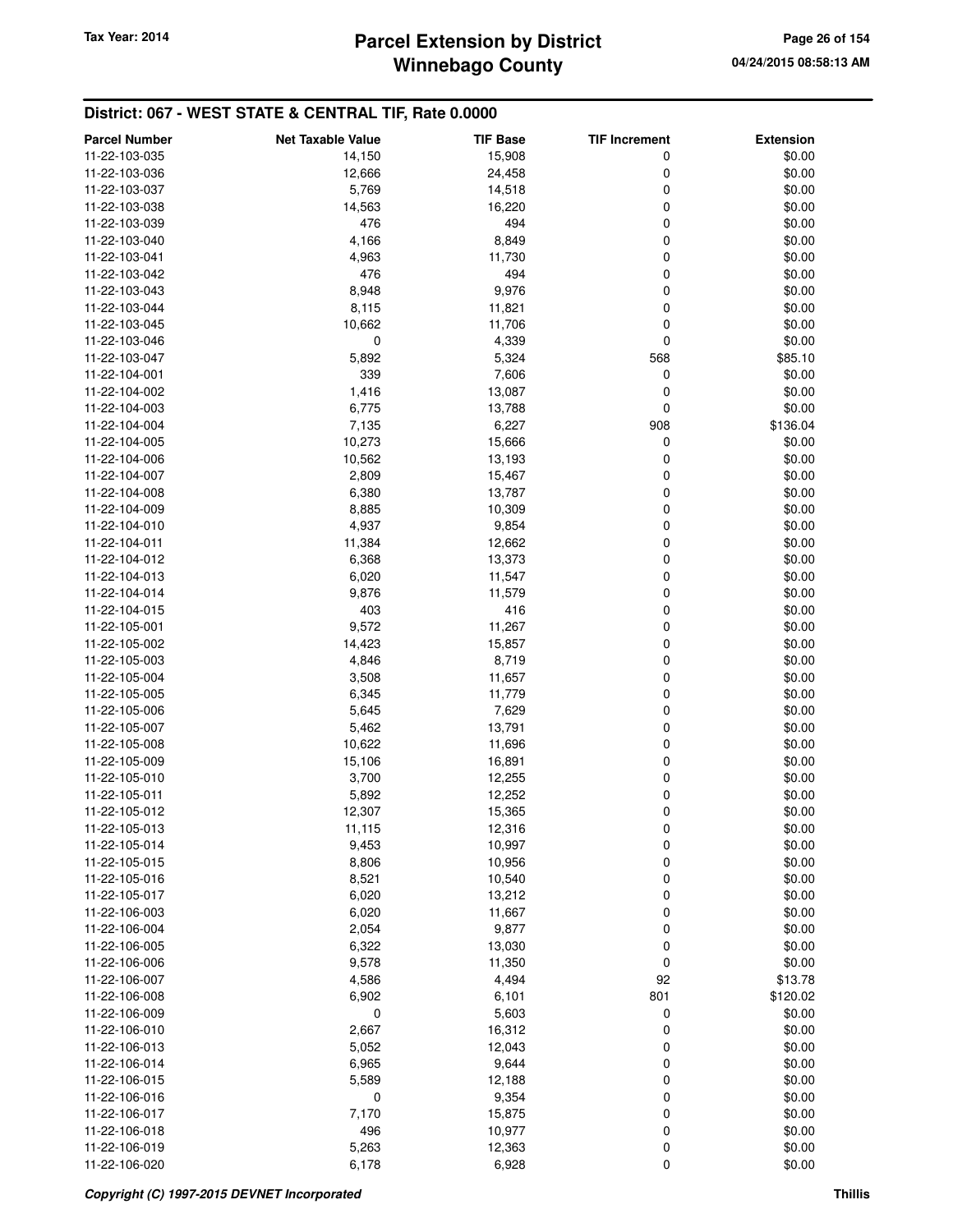| <b>Parcel Number</b> | <b>Net Taxable Value</b> | <b>TIF Base</b> | <b>TIF Increment</b> | <b>Extension</b> |
|----------------------|--------------------------|-----------------|----------------------|------------------|
| 11-22-106-021        | 1,581                    | 2,755           | 0                    | \$0.00           |
| 11-22-106-022        | 4,822                    | 6,854           | 0                    | \$0.00           |
| 11-22-106-023        | 5,239                    | 4,552           | 687                  | \$102.94         |
| 11-22-106-024        |                          | 0               |                      | \$0.00           |
| 11-22-106-025        |                          | 0               |                      | \$0.00           |
| 11-22-106-026        | 8,736                    | 9,666           | 0                    | \$0.00           |
| 11-22-106-027        | 5,615                    | 18,984          | 0                    | \$0.00           |
| 11-22-106-028        | 11,106                   | 12,348          | 0                    | \$0.00           |
| 11-22-106-029        | 4,346                    | 4,869           | 0                    | \$0.00           |
| 11-22-106-030        | 458                      | 475             | 0                    | \$0.00           |
| 11-22-106-031        | 2,262                    | 12,010          | 0                    | \$0.00           |
| 11-22-106-032        |                          | 0               |                      | \$0.00           |
| 11-22-106-034        | 631                      | 642             | 0                    | \$0.00           |
| 11-22-106-035        | 2,400                    | 12,206          | $\mathbf 0$          | \$0.00           |
| 11-22-106-036        | 8,336                    | 15,879          | 0                    | \$0.00           |
| 11-22-107-001        | 267                      | 301             | 0                    | \$0.00           |
| 11-22-107-002        | 1,882                    | 8,740           | 0                    | \$0.00           |
| 11-22-107-003        | 9,761                    | 12,772          | 0                    | \$0.00           |
| 11-22-107-006        | 10,173                   | 11,266          | $\mathbf 0$          | \$0.00           |
| 11-22-107-007        | 441                      | 455             | 0                    | \$0.00           |
| 11-22-107-008        | 671                      | 13,867          | 0                    | \$0.00           |
| 11-22-107-009        | 4,729                    | 10,139          | $\mathbf 0$          | \$0.00           |
| 11-22-107-010        | 2,520                    | 9,679           | 0                    | \$0.00           |
| 11-22-107-012        | 11,545                   | 12,678          | 0                    | \$0.00           |
| 11-22-107-013        | 441                      | 455             | 0                    | \$0.00           |
| 11-22-107-014        | 441                      | 455             | 0                    | \$0.00           |
| 11-22-107-015        | 4,957                    | 4,278           | 679                  | \$101.74         |
| 11-22-107-016        | 4,765                    | 12,990          | 0                    | \$0.00           |
| 11-22-107-017        | 4,435                    | 12,736          | 0                    | \$0.00           |
| 11-22-107-018        | 10,156                   | 12,680          | 0                    | \$0.00           |
| 11-22-107-020        | 167                      | 173             | 0                    | \$0.00           |
| 11-22-107-023        | 472                      | 488             | 0                    | \$0.00           |
| 11-22-107-024        | 7,358                    | 7,007           | 351                  | \$52.60          |
| 11-22-108-001        | 5,053                    | 12,831          | $\mathbf 0$          | \$0.00           |
| 11-22-108-002        | 12,357                   | 15,395          | 0                    | \$0.00           |
| 11-22-108-003        | 429                      | 446             | 0                    | \$0.00           |
| 11-22-108-004        | 9,174                    | 9,039           | 135                  | \$20.24          |
| 11-22-108-005        | 6,147                    | 12,315          | 0                    | \$0.00           |
| 11-22-108-006        | 322                      | 334             | 0                    | \$0.00           |
| 11-22-108-007        | 5,111                    | 4,737           | 374                  | \$56.04          |
| 11-22-108-008        | 8,476                    | 4,256           | 4,220                | \$632.24         |
| 11-22-108-009        | 10,955                   | 13,212          | 0                    | \$0.00           |
| 11-22-108-010        |                          | 0               |                      | \$0.00           |
| 11-22-108-011        | 345                      | 12,356          | 0                    | \$0.00           |
| 11-22-108-012        | 10,758                   | 13,965          | 0                    | \$0.00           |
| 11-22-108-013        | 10,048                   | 11,227          | 0                    | \$0.00           |
| 11-22-108-014        | 0                        | 11,965          | 0                    | \$0.00           |
| 11-22-108-015        | 11,899                   | 13,207          | 0                    | \$0.00           |
| 11-22-108-016        | 12,179                   | 13,600          | 0                    | \$0.00           |
| 11-22-108-017        | 4,029                    | 11,943          | 0                    | \$0.00           |
| 11-22-109-001        | 6,002                    | 8,967           | 0                    | \$0.00           |
| 11-22-109-002        | 407                      | 421             | 0                    | \$0.00           |
| 11-22-109-003        | 10,577                   | 13,009          | 0                    | \$0.00           |
| 11-22-109-004        | 4,520                    | 11,518          | 0                    | \$0.00           |
| 11-22-109-005        | 4,857                    | 10,610          | 0                    | \$0.00           |
| 11-22-109-006        | 2,748                    | 6,344           | 0                    | \$0.00           |
| 11-22-109-007        | 9,238                    | 13,560          | 0                    | \$0.00           |
| 11-22-109-008        | 656                      | 0               | 656                  | \$98.28          |
| 11-22-109-009        | 350                      | 363             | 0                    | \$0.00           |
| 11-22-109-010        | 233                      | 242             | 0                    | \$0.00           |
| 11-22-109-011        | 9,880                    | 12,608          | 0                    | \$0.00           |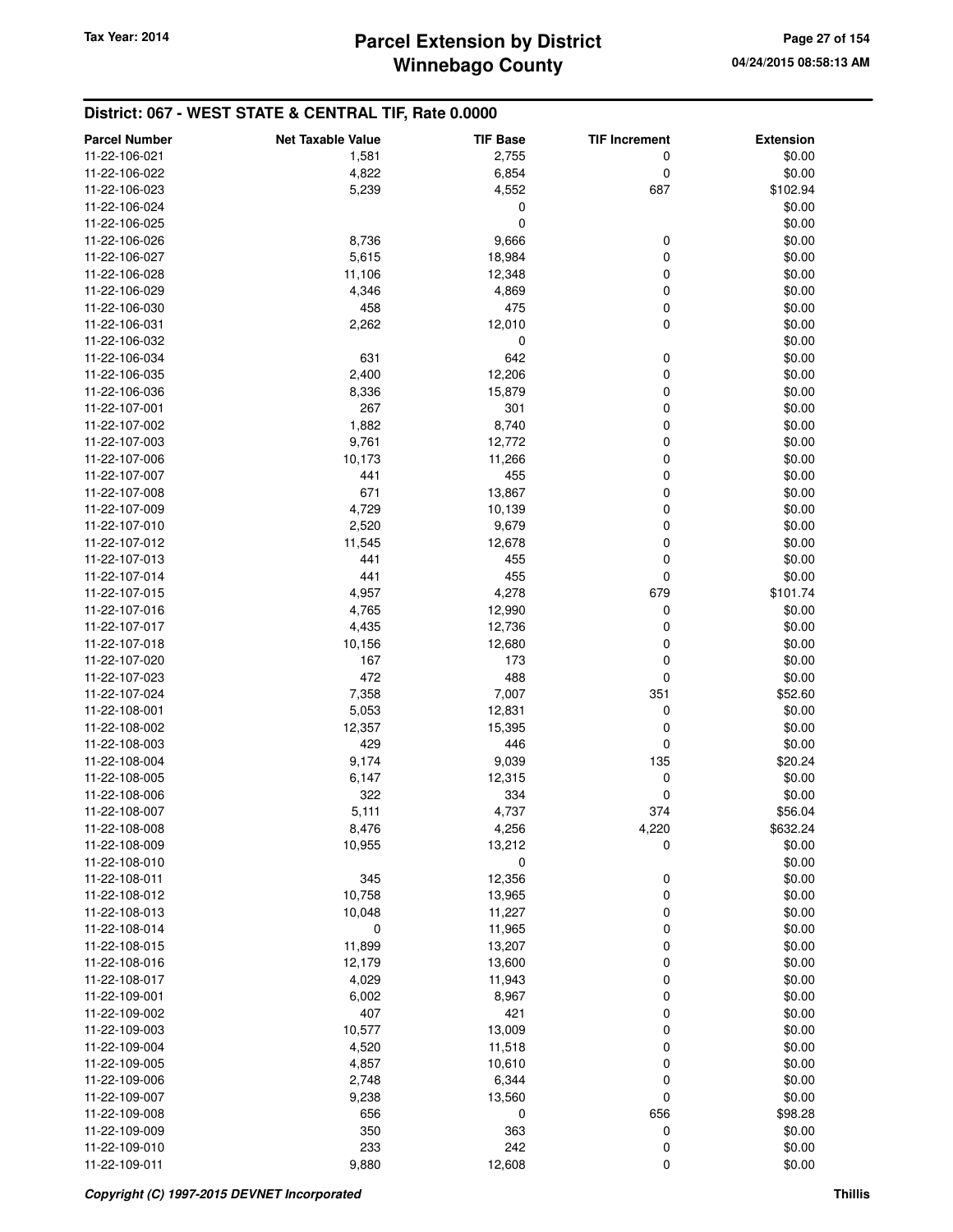## **Winnebago County Parcel Extension by District Tax Year: 2014 Page 28 of 154**

| <b>Parcel Number</b>           | <b>Net Taxable Value</b> | <b>TIF Base</b> | <b>TIF Increment</b> | <b>Extension</b> |
|--------------------------------|--------------------------|-----------------|----------------------|------------------|
| 11-22-109-012                  | 6,170                    | 5,124           | 1,046                | \$156.72         |
| 11-22-109-013                  | 10,892                   | 12,647          | 0                    | \$0.00           |
| 11-22-109-014                  | 6,449                    | 11,105          | 0                    | \$0.00           |
| 11-22-109-015                  | 2,425                    | 13,610          | $\mathbf 0$          | \$0.00           |
| 11-22-109-016                  |                          | 0               |                      | \$0.00           |
| 11-22-109-017                  | 457                      | 3,993           | 0                    | \$0.00           |
| 11-22-109-018                  | 5,287                    | 11,376          | 0                    | \$0.00           |
| 11-22-109-019                  | 10,206                   | 11,909          | 0                    | \$0.00           |
| 11-22-109-020                  | 5,431                    | 10,937          | 0                    | \$0.00           |
| 11-22-109-021                  | 7,327                    | 16,994          | 0                    | \$0.00           |
| 11-22-109-022                  | 5,995                    | 5,092           | 903                  | \$135.30         |
| 11-22-109-023                  | 5,452                    | 10,956          | 0                    | \$0.00           |
| 11-22-109-024                  | 6,100                    | 12,704          | 0                    | \$0.00           |
| 11-22-109-025                  | 409                      | 423             | 0                    | \$0.00           |
| 11-22-109-026                  |                          | 0               |                      | \$0.00           |
| 11-22-109-027                  | 4,950                    | 11,707          | 0                    | \$0.00           |
| 11-22-109-028                  | 2,927                    | 7,979           | 0                    | \$0.00           |
| 11-22-109-029                  | 5,586                    | 4,712           | 874                  | \$130.94         |
| 11-22-109-030                  | 370                      | 383             | 0                    | \$0.00           |
| 11-22-109-031                  | 370                      | 5,185           | 0                    | \$0.00           |
| 11-22-109-032<br>11-22-109-033 | 294                      | 0<br>10,297     |                      | \$0.00<br>\$0.00 |
| 11-22-109-034                  | 4,068                    | 8,887           | 0<br>0               | \$0.00           |
| 11-22-109-035                  | 5,035                    | 14,305          | 0                    | \$0.00           |
| 11-22-126-001                  | 3,199                    | 15,945          | 0                    | \$0.00           |
| 11-22-126-002                  | 0                        | 53              | 0                    | \$0.00           |
| 11-22-126-003                  | 0                        | 13,126          | 0                    | \$0.00           |
| 11-22-126-004                  | 8,559                    | 16,397          | 0                    | \$0.00           |
| 11-22-126-005                  | 7,531                    | 10,806          | 0                    | \$0.00           |
| 11-22-126-006                  | 3,817                    | 8,640           | 0                    | \$0.00           |
| 11-22-126-007                  | 6,797                    | 9,644           | 0                    | \$0.00           |
| 11-22-126-008                  | 544                      | 12,755          | 0                    | \$0.00           |
| 11-22-126-009                  | 7,363                    | 6,362           | 1,001                | \$149.98         |
| 11-22-126-010                  | 6,901                    | 5,819           | 1,082                | \$162.12         |
| 11-22-126-011                  | 2,163                    | 11,199          | 0                    | \$0.00           |
| 11-22-126-012                  | 10,882                   | 12,019          | 0                    | \$0.00           |
| 11-22-126-013                  | 6,927                    | 6,485           | 442                  | \$66.22          |
| 11-22-126-014                  | 6,532                    | 10,284          | 0                    | \$0.00           |
| 11-22-126-015                  | 15,111                   | 16,905          | 0                    | \$0.00           |
| 11-22-126-016                  | 8,341                    | 15,513          | 0                    | \$0.00           |
| 11-22-126-017                  | 11,697                   | 12,873          | 0                    | \$0.00           |
| 11-22-126-018                  | 15,217                   | 13,710          | 1,507                | \$225.78         |
| 11-22-126-019                  | 12,071                   | 13,219          | 0                    | \$0.00           |
| 11-22-126-020                  | 7,503                    | 14,602          | 0                    | \$0.00<br>\$0.00 |
| 11-22-126-021<br>11-22-126-022 | 4,717                    | 11,448          | 0                    |                  |
| 11-22-126-023                  | 386<br>5,544             | 4,011<br>11,554 | 0<br>0               | \$0.00<br>\$0.00 |
| 11-22-126-024                  | 572                      | 11,460          | 0                    | \$0.00           |
| 11-22-126-025                  | 320                      | 12,021          | 0                    | \$0.00           |
| 11-22-126-026                  | 3,138                    | 7,124           | 0                    | \$0.00           |
| 11-22-126-027                  | 8,198                    | 10,703          | 0                    | \$0.00           |
| 11-22-126-028                  | 4,666                    | 11,687          | 0                    | \$0.00           |
| 11-22-126-029                  | 11,120                   | 14,901          | 0                    | \$0.00           |
| 11-22-126-034                  | 6,419                    | 9,506           | 0                    | \$0.00           |
| 11-22-126-035                  | 7,053                    | 9,682           | 0                    | \$0.00           |
| 11-22-126-036                  | 11,711                   | 19,436          | 0                    | \$0.00           |
| 11-22-126-037                  | 13,200                   | 22,410          | 0                    | \$0.00           |
| 11-22-126-038                  | 5,428                    | 10,493          | 0                    | \$0.00           |
| 11-22-127-001                  | 46                       | 10,042          | 0                    | \$0.00           |
| 11-22-127-002                  | 6,269                    | 13,037          | 0                    | \$0.00           |
| 11-22-127-003                  | 6,041                    | 11,533          | 0                    | \$0.00           |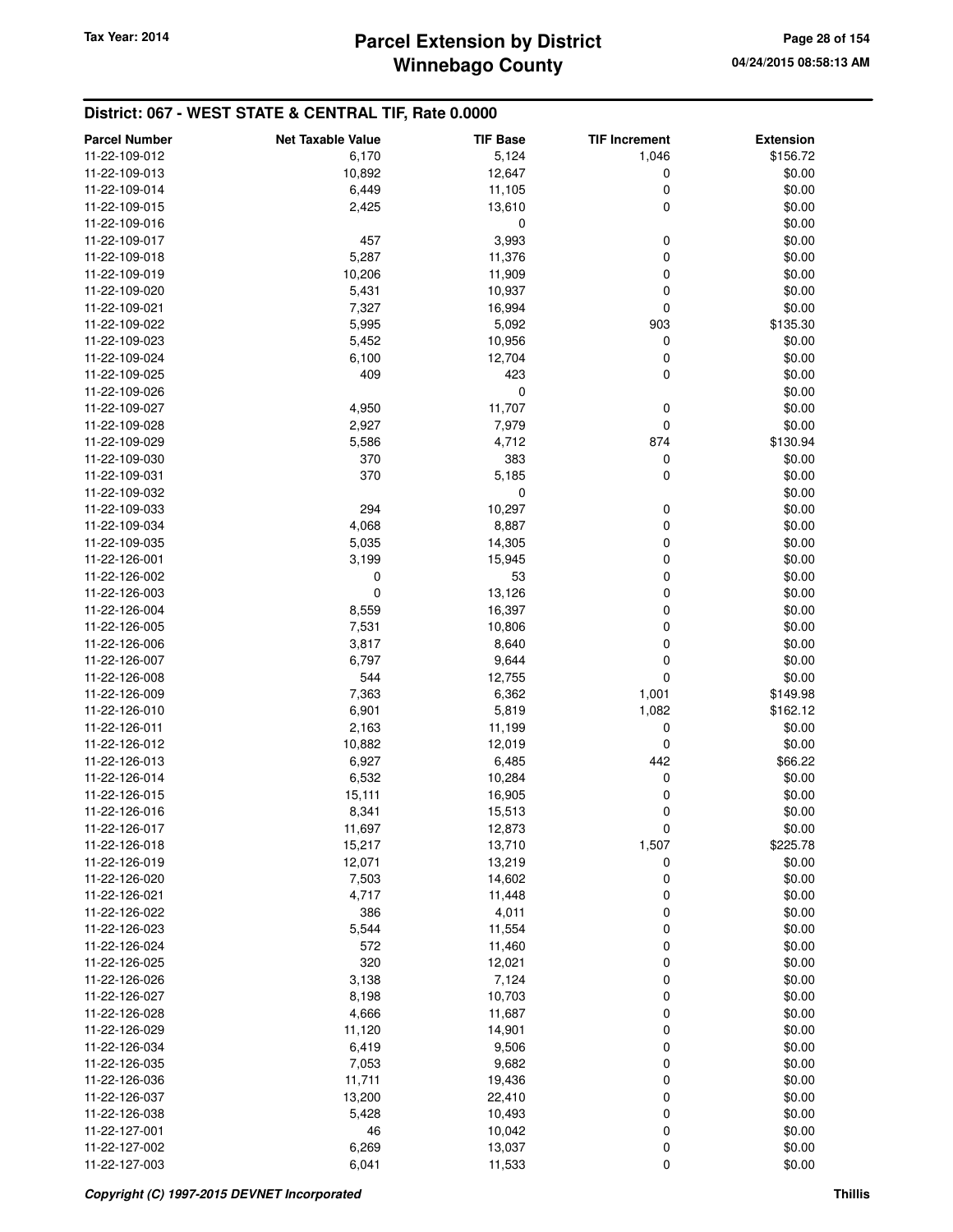## **Winnebago County Parcel Extension by District Tax Year: 2014 Page 29 of 154**

| 11-22-127-004<br>7,837<br>14,010<br>0<br>\$0.00<br>11-22-127-005<br>4,666<br>13,170<br>0<br>\$0.00<br>9,026<br>10,575<br>0<br>\$0.00<br>11-22-127-006<br>8,269<br>9,387<br>0<br>\$0.00<br>11-22-127-007<br>0<br>\$0.00<br>11-22-127-008<br>5,764<br>10,852<br>11-22-127-009<br>13,194<br>0<br>\$0.00<br>6,275<br>394<br>11-22-127-010<br>379<br>0<br>\$0.00<br>11-22-127-011<br>6,342<br>13,864<br>0<br>\$0.00<br>8,976<br>17,172<br>0<br>\$0.00<br>11-22-127-012<br>555<br>576<br>0<br>\$0.00<br>11-22-127-013<br>11-22-127-014<br>8,637<br>12,463<br>0<br>\$0.00<br>0<br>11-22-127-015<br>9,380<br>0<br>\$0.00<br>6,391<br>20,016<br>0<br>\$0.00<br>11-22-127-016<br>0<br>5,267<br>0<br>\$0.00<br>11-22-127-017<br>670<br>5,177<br>0<br>\$0.00<br>11-22-127-018<br>377<br>390<br>11-22-127-019<br>0<br>\$0.00<br>11-22-127-020<br>8,397<br>10,206<br>0<br>\$0.00<br>4,581<br>8,910<br>0<br>\$0.00<br>11-22-127-021<br>5,938<br>0<br>\$0.00<br>11-22-127-022<br>12,983<br>0<br>\$0.00<br>11-22-127-023<br>10,432<br>14,966<br>11-22-127-024<br>0<br>377<br>0<br>\$0.00<br>$\mathbf 0$<br>761<br>11-22-127-025<br>0<br>\$0.00<br>11,754<br>20,734<br>0<br>\$0.00<br>11-22-127-026<br>4,239<br>0<br>\$0.00<br>11-22-127-027<br>4,236<br>0<br>\$0.00<br>11-22-127-028<br>3,333<br>13,210<br>11-22-127-029<br>449<br>0<br>\$0.00<br>12,686<br>11-22-127-030<br>12,460<br>15,192<br>0<br>\$0.00<br>5,215<br>9,972<br>0<br>\$0.00<br>11-22-127-031<br>6,500<br>8,400<br>0<br>\$0.00<br>11-22-127-032<br>0<br>\$0.00<br>11-22-127-035<br>5,044<br>13,522<br>11-22-127-036<br>15,309<br>0<br>\$0.00<br>1,745<br>11-22-128-001<br>4,044<br>8,920<br>0<br>\$0.00<br>0<br>9,521<br>0<br>\$0.00<br>11-22-128-002<br>5,976<br>8,171<br>0<br>\$0.00<br>11-22-128-003<br>9,551<br>0<br>\$0.00<br>11-22-128-004<br>5,206<br>11-22-128-005<br>5,589<br>5,565<br>24<br>\$3.60<br>11-22-128-008<br>3,509<br>12,854<br>0<br>\$0.00<br>0<br>\$0.00<br>11-22-128-009<br>13,563<br>17,624<br>\$0.00<br>11-22-128-010<br>5,648<br>18,515<br>0<br>0<br>\$0.00<br>11-22-128-011<br>2,662<br>16,280<br>\$0.00<br>11-22-128-012<br>3,137<br>16,810<br>0<br>11-22-128-014<br>0<br>\$0.00<br>409<br>422<br>0<br>\$0.00<br>11-22-128-016<br>2,843<br>\$0.00<br>11-22-128-017<br>0<br>\$0.00<br>11-22-128-018<br>5,679<br>12,824<br>\$0.00<br>11-22-128-019<br>427<br>1,695<br>0<br>10,293<br>11,706<br>\$0.00<br>11-22-128-020<br>0<br>\$0.00<br>11-22-128-021<br>5,636<br>12,237<br>0<br>\$0.00<br>409<br>5,843<br>0<br>11-22-128-022<br>1,320<br>7,451<br>0<br>\$0.00<br>11-22-128-023<br>$\mathbf 0$<br>11-22-128-024<br>534<br>9,455<br>\$0.00<br>11-22-128-025<br>0<br>\$0.00<br>0<br>\$0.00<br>11-22-128-026<br>184<br>191<br>0<br>\$0.00<br>11-22-128-027<br>10,150<br>\$0.00<br>7,109<br>0<br>11-22-128-028<br>952<br>\$0.00<br>11-22-128-029<br>854<br>0<br>484<br>5,805<br>11-22-128-030<br>0<br>\$0.00<br>11-22-129-001<br>6,668<br>12,828<br>0<br>\$0.00<br>11-22-129-002<br>5,810<br>10,386<br>0<br>\$0.00<br>11-22-129-003<br>0<br>\$0.00<br>10,153<br>11,184 | <b>Parcel Number</b> | <b>Net Taxable Value</b> | <b>TIF Base</b> | <b>TIF Increment</b> | <b>Extension</b> |
|-----------------------------------------------------------------------------------------------------------------------------------------------------------------------------------------------------------------------------------------------------------------------------------------------------------------------------------------------------------------------------------------------------------------------------------------------------------------------------------------------------------------------------------------------------------------------------------------------------------------------------------------------------------------------------------------------------------------------------------------------------------------------------------------------------------------------------------------------------------------------------------------------------------------------------------------------------------------------------------------------------------------------------------------------------------------------------------------------------------------------------------------------------------------------------------------------------------------------------------------------------------------------------------------------------------------------------------------------------------------------------------------------------------------------------------------------------------------------------------------------------------------------------------------------------------------------------------------------------------------------------------------------------------------------------------------------------------------------------------------------------------------------------------------------------------------------------------------------------------------------------------------------------------------------------------------------------------------------------------------------------------------------------------------------------------------------------------------------------------------------------------------------------------------------------------------------------------------------------------------------------------------------------------------------------------------------------------------------------------------------------------------------------------------------------------------------------------------------------------------------------------------------------------------------------------------------------------------------------------------------------------------------------------------------------------------------------------------------------------------------------------------------------------------------------------------------------------------------------------------------------------------------------------------------------------------------------------------------------------------------------------------------------------------------|----------------------|--------------------------|-----------------|----------------------|------------------|
|                                                                                                                                                                                                                                                                                                                                                                                                                                                                                                                                                                                                                                                                                                                                                                                                                                                                                                                                                                                                                                                                                                                                                                                                                                                                                                                                                                                                                                                                                                                                                                                                                                                                                                                                                                                                                                                                                                                                                                                                                                                                                                                                                                                                                                                                                                                                                                                                                                                                                                                                                                                                                                                                                                                                                                                                                                                                                                                                                                                                                                               |                      |                          |                 |                      |                  |
|                                                                                                                                                                                                                                                                                                                                                                                                                                                                                                                                                                                                                                                                                                                                                                                                                                                                                                                                                                                                                                                                                                                                                                                                                                                                                                                                                                                                                                                                                                                                                                                                                                                                                                                                                                                                                                                                                                                                                                                                                                                                                                                                                                                                                                                                                                                                                                                                                                                                                                                                                                                                                                                                                                                                                                                                                                                                                                                                                                                                                                               |                      |                          |                 |                      |                  |
|                                                                                                                                                                                                                                                                                                                                                                                                                                                                                                                                                                                                                                                                                                                                                                                                                                                                                                                                                                                                                                                                                                                                                                                                                                                                                                                                                                                                                                                                                                                                                                                                                                                                                                                                                                                                                                                                                                                                                                                                                                                                                                                                                                                                                                                                                                                                                                                                                                                                                                                                                                                                                                                                                                                                                                                                                                                                                                                                                                                                                                               |                      |                          |                 |                      |                  |
|                                                                                                                                                                                                                                                                                                                                                                                                                                                                                                                                                                                                                                                                                                                                                                                                                                                                                                                                                                                                                                                                                                                                                                                                                                                                                                                                                                                                                                                                                                                                                                                                                                                                                                                                                                                                                                                                                                                                                                                                                                                                                                                                                                                                                                                                                                                                                                                                                                                                                                                                                                                                                                                                                                                                                                                                                                                                                                                                                                                                                                               |                      |                          |                 |                      |                  |
|                                                                                                                                                                                                                                                                                                                                                                                                                                                                                                                                                                                                                                                                                                                                                                                                                                                                                                                                                                                                                                                                                                                                                                                                                                                                                                                                                                                                                                                                                                                                                                                                                                                                                                                                                                                                                                                                                                                                                                                                                                                                                                                                                                                                                                                                                                                                                                                                                                                                                                                                                                                                                                                                                                                                                                                                                                                                                                                                                                                                                                               |                      |                          |                 |                      |                  |
|                                                                                                                                                                                                                                                                                                                                                                                                                                                                                                                                                                                                                                                                                                                                                                                                                                                                                                                                                                                                                                                                                                                                                                                                                                                                                                                                                                                                                                                                                                                                                                                                                                                                                                                                                                                                                                                                                                                                                                                                                                                                                                                                                                                                                                                                                                                                                                                                                                                                                                                                                                                                                                                                                                                                                                                                                                                                                                                                                                                                                                               |                      |                          |                 |                      |                  |
|                                                                                                                                                                                                                                                                                                                                                                                                                                                                                                                                                                                                                                                                                                                                                                                                                                                                                                                                                                                                                                                                                                                                                                                                                                                                                                                                                                                                                                                                                                                                                                                                                                                                                                                                                                                                                                                                                                                                                                                                                                                                                                                                                                                                                                                                                                                                                                                                                                                                                                                                                                                                                                                                                                                                                                                                                                                                                                                                                                                                                                               |                      |                          |                 |                      |                  |
|                                                                                                                                                                                                                                                                                                                                                                                                                                                                                                                                                                                                                                                                                                                                                                                                                                                                                                                                                                                                                                                                                                                                                                                                                                                                                                                                                                                                                                                                                                                                                                                                                                                                                                                                                                                                                                                                                                                                                                                                                                                                                                                                                                                                                                                                                                                                                                                                                                                                                                                                                                                                                                                                                                                                                                                                                                                                                                                                                                                                                                               |                      |                          |                 |                      |                  |
|                                                                                                                                                                                                                                                                                                                                                                                                                                                                                                                                                                                                                                                                                                                                                                                                                                                                                                                                                                                                                                                                                                                                                                                                                                                                                                                                                                                                                                                                                                                                                                                                                                                                                                                                                                                                                                                                                                                                                                                                                                                                                                                                                                                                                                                                                                                                                                                                                                                                                                                                                                                                                                                                                                                                                                                                                                                                                                                                                                                                                                               |                      |                          |                 |                      |                  |
|                                                                                                                                                                                                                                                                                                                                                                                                                                                                                                                                                                                                                                                                                                                                                                                                                                                                                                                                                                                                                                                                                                                                                                                                                                                                                                                                                                                                                                                                                                                                                                                                                                                                                                                                                                                                                                                                                                                                                                                                                                                                                                                                                                                                                                                                                                                                                                                                                                                                                                                                                                                                                                                                                                                                                                                                                                                                                                                                                                                                                                               |                      |                          |                 |                      |                  |
|                                                                                                                                                                                                                                                                                                                                                                                                                                                                                                                                                                                                                                                                                                                                                                                                                                                                                                                                                                                                                                                                                                                                                                                                                                                                                                                                                                                                                                                                                                                                                                                                                                                                                                                                                                                                                                                                                                                                                                                                                                                                                                                                                                                                                                                                                                                                                                                                                                                                                                                                                                                                                                                                                                                                                                                                                                                                                                                                                                                                                                               |                      |                          |                 |                      |                  |
|                                                                                                                                                                                                                                                                                                                                                                                                                                                                                                                                                                                                                                                                                                                                                                                                                                                                                                                                                                                                                                                                                                                                                                                                                                                                                                                                                                                                                                                                                                                                                                                                                                                                                                                                                                                                                                                                                                                                                                                                                                                                                                                                                                                                                                                                                                                                                                                                                                                                                                                                                                                                                                                                                                                                                                                                                                                                                                                                                                                                                                               |                      |                          |                 |                      |                  |
|                                                                                                                                                                                                                                                                                                                                                                                                                                                                                                                                                                                                                                                                                                                                                                                                                                                                                                                                                                                                                                                                                                                                                                                                                                                                                                                                                                                                                                                                                                                                                                                                                                                                                                                                                                                                                                                                                                                                                                                                                                                                                                                                                                                                                                                                                                                                                                                                                                                                                                                                                                                                                                                                                                                                                                                                                                                                                                                                                                                                                                               |                      |                          |                 |                      |                  |
|                                                                                                                                                                                                                                                                                                                                                                                                                                                                                                                                                                                                                                                                                                                                                                                                                                                                                                                                                                                                                                                                                                                                                                                                                                                                                                                                                                                                                                                                                                                                                                                                                                                                                                                                                                                                                                                                                                                                                                                                                                                                                                                                                                                                                                                                                                                                                                                                                                                                                                                                                                                                                                                                                                                                                                                                                                                                                                                                                                                                                                               |                      |                          |                 |                      |                  |
|                                                                                                                                                                                                                                                                                                                                                                                                                                                                                                                                                                                                                                                                                                                                                                                                                                                                                                                                                                                                                                                                                                                                                                                                                                                                                                                                                                                                                                                                                                                                                                                                                                                                                                                                                                                                                                                                                                                                                                                                                                                                                                                                                                                                                                                                                                                                                                                                                                                                                                                                                                                                                                                                                                                                                                                                                                                                                                                                                                                                                                               |                      |                          |                 |                      |                  |
|                                                                                                                                                                                                                                                                                                                                                                                                                                                                                                                                                                                                                                                                                                                                                                                                                                                                                                                                                                                                                                                                                                                                                                                                                                                                                                                                                                                                                                                                                                                                                                                                                                                                                                                                                                                                                                                                                                                                                                                                                                                                                                                                                                                                                                                                                                                                                                                                                                                                                                                                                                                                                                                                                                                                                                                                                                                                                                                                                                                                                                               |                      |                          |                 |                      |                  |
|                                                                                                                                                                                                                                                                                                                                                                                                                                                                                                                                                                                                                                                                                                                                                                                                                                                                                                                                                                                                                                                                                                                                                                                                                                                                                                                                                                                                                                                                                                                                                                                                                                                                                                                                                                                                                                                                                                                                                                                                                                                                                                                                                                                                                                                                                                                                                                                                                                                                                                                                                                                                                                                                                                                                                                                                                                                                                                                                                                                                                                               |                      |                          |                 |                      |                  |
|                                                                                                                                                                                                                                                                                                                                                                                                                                                                                                                                                                                                                                                                                                                                                                                                                                                                                                                                                                                                                                                                                                                                                                                                                                                                                                                                                                                                                                                                                                                                                                                                                                                                                                                                                                                                                                                                                                                                                                                                                                                                                                                                                                                                                                                                                                                                                                                                                                                                                                                                                                                                                                                                                                                                                                                                                                                                                                                                                                                                                                               |                      |                          |                 |                      |                  |
|                                                                                                                                                                                                                                                                                                                                                                                                                                                                                                                                                                                                                                                                                                                                                                                                                                                                                                                                                                                                                                                                                                                                                                                                                                                                                                                                                                                                                                                                                                                                                                                                                                                                                                                                                                                                                                                                                                                                                                                                                                                                                                                                                                                                                                                                                                                                                                                                                                                                                                                                                                                                                                                                                                                                                                                                                                                                                                                                                                                                                                               |                      |                          |                 |                      |                  |
|                                                                                                                                                                                                                                                                                                                                                                                                                                                                                                                                                                                                                                                                                                                                                                                                                                                                                                                                                                                                                                                                                                                                                                                                                                                                                                                                                                                                                                                                                                                                                                                                                                                                                                                                                                                                                                                                                                                                                                                                                                                                                                                                                                                                                                                                                                                                                                                                                                                                                                                                                                                                                                                                                                                                                                                                                                                                                                                                                                                                                                               |                      |                          |                 |                      |                  |
|                                                                                                                                                                                                                                                                                                                                                                                                                                                                                                                                                                                                                                                                                                                                                                                                                                                                                                                                                                                                                                                                                                                                                                                                                                                                                                                                                                                                                                                                                                                                                                                                                                                                                                                                                                                                                                                                                                                                                                                                                                                                                                                                                                                                                                                                                                                                                                                                                                                                                                                                                                                                                                                                                                                                                                                                                                                                                                                                                                                                                                               |                      |                          |                 |                      |                  |
|                                                                                                                                                                                                                                                                                                                                                                                                                                                                                                                                                                                                                                                                                                                                                                                                                                                                                                                                                                                                                                                                                                                                                                                                                                                                                                                                                                                                                                                                                                                                                                                                                                                                                                                                                                                                                                                                                                                                                                                                                                                                                                                                                                                                                                                                                                                                                                                                                                                                                                                                                                                                                                                                                                                                                                                                                                                                                                                                                                                                                                               |                      |                          |                 |                      |                  |
|                                                                                                                                                                                                                                                                                                                                                                                                                                                                                                                                                                                                                                                                                                                                                                                                                                                                                                                                                                                                                                                                                                                                                                                                                                                                                                                                                                                                                                                                                                                                                                                                                                                                                                                                                                                                                                                                                                                                                                                                                                                                                                                                                                                                                                                                                                                                                                                                                                                                                                                                                                                                                                                                                                                                                                                                                                                                                                                                                                                                                                               |                      |                          |                 |                      |                  |
|                                                                                                                                                                                                                                                                                                                                                                                                                                                                                                                                                                                                                                                                                                                                                                                                                                                                                                                                                                                                                                                                                                                                                                                                                                                                                                                                                                                                                                                                                                                                                                                                                                                                                                                                                                                                                                                                                                                                                                                                                                                                                                                                                                                                                                                                                                                                                                                                                                                                                                                                                                                                                                                                                                                                                                                                                                                                                                                                                                                                                                               |                      |                          |                 |                      |                  |
|                                                                                                                                                                                                                                                                                                                                                                                                                                                                                                                                                                                                                                                                                                                                                                                                                                                                                                                                                                                                                                                                                                                                                                                                                                                                                                                                                                                                                                                                                                                                                                                                                                                                                                                                                                                                                                                                                                                                                                                                                                                                                                                                                                                                                                                                                                                                                                                                                                                                                                                                                                                                                                                                                                                                                                                                                                                                                                                                                                                                                                               |                      |                          |                 |                      |                  |
|                                                                                                                                                                                                                                                                                                                                                                                                                                                                                                                                                                                                                                                                                                                                                                                                                                                                                                                                                                                                                                                                                                                                                                                                                                                                                                                                                                                                                                                                                                                                                                                                                                                                                                                                                                                                                                                                                                                                                                                                                                                                                                                                                                                                                                                                                                                                                                                                                                                                                                                                                                                                                                                                                                                                                                                                                                                                                                                                                                                                                                               |                      |                          |                 |                      |                  |
|                                                                                                                                                                                                                                                                                                                                                                                                                                                                                                                                                                                                                                                                                                                                                                                                                                                                                                                                                                                                                                                                                                                                                                                                                                                                                                                                                                                                                                                                                                                                                                                                                                                                                                                                                                                                                                                                                                                                                                                                                                                                                                                                                                                                                                                                                                                                                                                                                                                                                                                                                                                                                                                                                                                                                                                                                                                                                                                                                                                                                                               |                      |                          |                 |                      |                  |
|                                                                                                                                                                                                                                                                                                                                                                                                                                                                                                                                                                                                                                                                                                                                                                                                                                                                                                                                                                                                                                                                                                                                                                                                                                                                                                                                                                                                                                                                                                                                                                                                                                                                                                                                                                                                                                                                                                                                                                                                                                                                                                                                                                                                                                                                                                                                                                                                                                                                                                                                                                                                                                                                                                                                                                                                                                                                                                                                                                                                                                               |                      |                          |                 |                      |                  |
|                                                                                                                                                                                                                                                                                                                                                                                                                                                                                                                                                                                                                                                                                                                                                                                                                                                                                                                                                                                                                                                                                                                                                                                                                                                                                                                                                                                                                                                                                                                                                                                                                                                                                                                                                                                                                                                                                                                                                                                                                                                                                                                                                                                                                                                                                                                                                                                                                                                                                                                                                                                                                                                                                                                                                                                                                                                                                                                                                                                                                                               |                      |                          |                 |                      |                  |
|                                                                                                                                                                                                                                                                                                                                                                                                                                                                                                                                                                                                                                                                                                                                                                                                                                                                                                                                                                                                                                                                                                                                                                                                                                                                                                                                                                                                                                                                                                                                                                                                                                                                                                                                                                                                                                                                                                                                                                                                                                                                                                                                                                                                                                                                                                                                                                                                                                                                                                                                                                                                                                                                                                                                                                                                                                                                                                                                                                                                                                               |                      |                          |                 |                      |                  |
|                                                                                                                                                                                                                                                                                                                                                                                                                                                                                                                                                                                                                                                                                                                                                                                                                                                                                                                                                                                                                                                                                                                                                                                                                                                                                                                                                                                                                                                                                                                                                                                                                                                                                                                                                                                                                                                                                                                                                                                                                                                                                                                                                                                                                                                                                                                                                                                                                                                                                                                                                                                                                                                                                                                                                                                                                                                                                                                                                                                                                                               |                      |                          |                 |                      |                  |
|                                                                                                                                                                                                                                                                                                                                                                                                                                                                                                                                                                                                                                                                                                                                                                                                                                                                                                                                                                                                                                                                                                                                                                                                                                                                                                                                                                                                                                                                                                                                                                                                                                                                                                                                                                                                                                                                                                                                                                                                                                                                                                                                                                                                                                                                                                                                                                                                                                                                                                                                                                                                                                                                                                                                                                                                                                                                                                                                                                                                                                               |                      |                          |                 |                      |                  |
|                                                                                                                                                                                                                                                                                                                                                                                                                                                                                                                                                                                                                                                                                                                                                                                                                                                                                                                                                                                                                                                                                                                                                                                                                                                                                                                                                                                                                                                                                                                                                                                                                                                                                                                                                                                                                                                                                                                                                                                                                                                                                                                                                                                                                                                                                                                                                                                                                                                                                                                                                                                                                                                                                                                                                                                                                                                                                                                                                                                                                                               |                      |                          |                 |                      |                  |
|                                                                                                                                                                                                                                                                                                                                                                                                                                                                                                                                                                                                                                                                                                                                                                                                                                                                                                                                                                                                                                                                                                                                                                                                                                                                                                                                                                                                                                                                                                                                                                                                                                                                                                                                                                                                                                                                                                                                                                                                                                                                                                                                                                                                                                                                                                                                                                                                                                                                                                                                                                                                                                                                                                                                                                                                                                                                                                                                                                                                                                               |                      |                          |                 |                      |                  |
|                                                                                                                                                                                                                                                                                                                                                                                                                                                                                                                                                                                                                                                                                                                                                                                                                                                                                                                                                                                                                                                                                                                                                                                                                                                                                                                                                                                                                                                                                                                                                                                                                                                                                                                                                                                                                                                                                                                                                                                                                                                                                                                                                                                                                                                                                                                                                                                                                                                                                                                                                                                                                                                                                                                                                                                                                                                                                                                                                                                                                                               |                      |                          |                 |                      |                  |
|                                                                                                                                                                                                                                                                                                                                                                                                                                                                                                                                                                                                                                                                                                                                                                                                                                                                                                                                                                                                                                                                                                                                                                                                                                                                                                                                                                                                                                                                                                                                                                                                                                                                                                                                                                                                                                                                                                                                                                                                                                                                                                                                                                                                                                                                                                                                                                                                                                                                                                                                                                                                                                                                                                                                                                                                                                                                                                                                                                                                                                               |                      |                          |                 |                      |                  |
|                                                                                                                                                                                                                                                                                                                                                                                                                                                                                                                                                                                                                                                                                                                                                                                                                                                                                                                                                                                                                                                                                                                                                                                                                                                                                                                                                                                                                                                                                                                                                                                                                                                                                                                                                                                                                                                                                                                                                                                                                                                                                                                                                                                                                                                                                                                                                                                                                                                                                                                                                                                                                                                                                                                                                                                                                                                                                                                                                                                                                                               |                      |                          |                 |                      |                  |
|                                                                                                                                                                                                                                                                                                                                                                                                                                                                                                                                                                                                                                                                                                                                                                                                                                                                                                                                                                                                                                                                                                                                                                                                                                                                                                                                                                                                                                                                                                                                                                                                                                                                                                                                                                                                                                                                                                                                                                                                                                                                                                                                                                                                                                                                                                                                                                                                                                                                                                                                                                                                                                                                                                                                                                                                                                                                                                                                                                                                                                               |                      |                          |                 |                      |                  |
|                                                                                                                                                                                                                                                                                                                                                                                                                                                                                                                                                                                                                                                                                                                                                                                                                                                                                                                                                                                                                                                                                                                                                                                                                                                                                                                                                                                                                                                                                                                                                                                                                                                                                                                                                                                                                                                                                                                                                                                                                                                                                                                                                                                                                                                                                                                                                                                                                                                                                                                                                                                                                                                                                                                                                                                                                                                                                                                                                                                                                                               |                      |                          |                 |                      |                  |
|                                                                                                                                                                                                                                                                                                                                                                                                                                                                                                                                                                                                                                                                                                                                                                                                                                                                                                                                                                                                                                                                                                                                                                                                                                                                                                                                                                                                                                                                                                                                                                                                                                                                                                                                                                                                                                                                                                                                                                                                                                                                                                                                                                                                                                                                                                                                                                                                                                                                                                                                                                                                                                                                                                                                                                                                                                                                                                                                                                                                                                               |                      |                          |                 |                      |                  |
|                                                                                                                                                                                                                                                                                                                                                                                                                                                                                                                                                                                                                                                                                                                                                                                                                                                                                                                                                                                                                                                                                                                                                                                                                                                                                                                                                                                                                                                                                                                                                                                                                                                                                                                                                                                                                                                                                                                                                                                                                                                                                                                                                                                                                                                                                                                                                                                                                                                                                                                                                                                                                                                                                                                                                                                                                                                                                                                                                                                                                                               |                      |                          |                 |                      |                  |
|                                                                                                                                                                                                                                                                                                                                                                                                                                                                                                                                                                                                                                                                                                                                                                                                                                                                                                                                                                                                                                                                                                                                                                                                                                                                                                                                                                                                                                                                                                                                                                                                                                                                                                                                                                                                                                                                                                                                                                                                                                                                                                                                                                                                                                                                                                                                                                                                                                                                                                                                                                                                                                                                                                                                                                                                                                                                                                                                                                                                                                               |                      |                          |                 |                      |                  |
|                                                                                                                                                                                                                                                                                                                                                                                                                                                                                                                                                                                                                                                                                                                                                                                                                                                                                                                                                                                                                                                                                                                                                                                                                                                                                                                                                                                                                                                                                                                                                                                                                                                                                                                                                                                                                                                                                                                                                                                                                                                                                                                                                                                                                                                                                                                                                                                                                                                                                                                                                                                                                                                                                                                                                                                                                                                                                                                                                                                                                                               |                      |                          |                 |                      |                  |
|                                                                                                                                                                                                                                                                                                                                                                                                                                                                                                                                                                                                                                                                                                                                                                                                                                                                                                                                                                                                                                                                                                                                                                                                                                                                                                                                                                                                                                                                                                                                                                                                                                                                                                                                                                                                                                                                                                                                                                                                                                                                                                                                                                                                                                                                                                                                                                                                                                                                                                                                                                                                                                                                                                                                                                                                                                                                                                                                                                                                                                               |                      |                          |                 |                      |                  |
|                                                                                                                                                                                                                                                                                                                                                                                                                                                                                                                                                                                                                                                                                                                                                                                                                                                                                                                                                                                                                                                                                                                                                                                                                                                                                                                                                                                                                                                                                                                                                                                                                                                                                                                                                                                                                                                                                                                                                                                                                                                                                                                                                                                                                                                                                                                                                                                                                                                                                                                                                                                                                                                                                                                                                                                                                                                                                                                                                                                                                                               |                      |                          |                 |                      |                  |
|                                                                                                                                                                                                                                                                                                                                                                                                                                                                                                                                                                                                                                                                                                                                                                                                                                                                                                                                                                                                                                                                                                                                                                                                                                                                                                                                                                                                                                                                                                                                                                                                                                                                                                                                                                                                                                                                                                                                                                                                                                                                                                                                                                                                                                                                                                                                                                                                                                                                                                                                                                                                                                                                                                                                                                                                                                                                                                                                                                                                                                               |                      |                          |                 |                      |                  |
|                                                                                                                                                                                                                                                                                                                                                                                                                                                                                                                                                                                                                                                                                                                                                                                                                                                                                                                                                                                                                                                                                                                                                                                                                                                                                                                                                                                                                                                                                                                                                                                                                                                                                                                                                                                                                                                                                                                                                                                                                                                                                                                                                                                                                                                                                                                                                                                                                                                                                                                                                                                                                                                                                                                                                                                                                                                                                                                                                                                                                                               |                      |                          |                 |                      |                  |
|                                                                                                                                                                                                                                                                                                                                                                                                                                                                                                                                                                                                                                                                                                                                                                                                                                                                                                                                                                                                                                                                                                                                                                                                                                                                                                                                                                                                                                                                                                                                                                                                                                                                                                                                                                                                                                                                                                                                                                                                                                                                                                                                                                                                                                                                                                                                                                                                                                                                                                                                                                                                                                                                                                                                                                                                                                                                                                                                                                                                                                               |                      |                          |                 |                      |                  |
|                                                                                                                                                                                                                                                                                                                                                                                                                                                                                                                                                                                                                                                                                                                                                                                                                                                                                                                                                                                                                                                                                                                                                                                                                                                                                                                                                                                                                                                                                                                                                                                                                                                                                                                                                                                                                                                                                                                                                                                                                                                                                                                                                                                                                                                                                                                                                                                                                                                                                                                                                                                                                                                                                                                                                                                                                                                                                                                                                                                                                                               |                      |                          |                 |                      |                  |
|                                                                                                                                                                                                                                                                                                                                                                                                                                                                                                                                                                                                                                                                                                                                                                                                                                                                                                                                                                                                                                                                                                                                                                                                                                                                                                                                                                                                                                                                                                                                                                                                                                                                                                                                                                                                                                                                                                                                                                                                                                                                                                                                                                                                                                                                                                                                                                                                                                                                                                                                                                                                                                                                                                                                                                                                                                                                                                                                                                                                                                               |                      |                          |                 |                      |                  |
|                                                                                                                                                                                                                                                                                                                                                                                                                                                                                                                                                                                                                                                                                                                                                                                                                                                                                                                                                                                                                                                                                                                                                                                                                                                                                                                                                                                                                                                                                                                                                                                                                                                                                                                                                                                                                                                                                                                                                                                                                                                                                                                                                                                                                                                                                                                                                                                                                                                                                                                                                                                                                                                                                                                                                                                                                                                                                                                                                                                                                                               |                      |                          |                 |                      |                  |
|                                                                                                                                                                                                                                                                                                                                                                                                                                                                                                                                                                                                                                                                                                                                                                                                                                                                                                                                                                                                                                                                                                                                                                                                                                                                                                                                                                                                                                                                                                                                                                                                                                                                                                                                                                                                                                                                                                                                                                                                                                                                                                                                                                                                                                                                                                                                                                                                                                                                                                                                                                                                                                                                                                                                                                                                                                                                                                                                                                                                                                               |                      |                          |                 |                      |                  |
|                                                                                                                                                                                                                                                                                                                                                                                                                                                                                                                                                                                                                                                                                                                                                                                                                                                                                                                                                                                                                                                                                                                                                                                                                                                                                                                                                                                                                                                                                                                                                                                                                                                                                                                                                                                                                                                                                                                                                                                                                                                                                                                                                                                                                                                                                                                                                                                                                                                                                                                                                                                                                                                                                                                                                                                                                                                                                                                                                                                                                                               |                      |                          |                 |                      |                  |
|                                                                                                                                                                                                                                                                                                                                                                                                                                                                                                                                                                                                                                                                                                                                                                                                                                                                                                                                                                                                                                                                                                                                                                                                                                                                                                                                                                                                                                                                                                                                                                                                                                                                                                                                                                                                                                                                                                                                                                                                                                                                                                                                                                                                                                                                                                                                                                                                                                                                                                                                                                                                                                                                                                                                                                                                                                                                                                                                                                                                                                               |                      |                          |                 |                      |                  |
|                                                                                                                                                                                                                                                                                                                                                                                                                                                                                                                                                                                                                                                                                                                                                                                                                                                                                                                                                                                                                                                                                                                                                                                                                                                                                                                                                                                                                                                                                                                                                                                                                                                                                                                                                                                                                                                                                                                                                                                                                                                                                                                                                                                                                                                                                                                                                                                                                                                                                                                                                                                                                                                                                                                                                                                                                                                                                                                                                                                                                                               |                      |                          |                 |                      |                  |
|                                                                                                                                                                                                                                                                                                                                                                                                                                                                                                                                                                                                                                                                                                                                                                                                                                                                                                                                                                                                                                                                                                                                                                                                                                                                                                                                                                                                                                                                                                                                                                                                                                                                                                                                                                                                                                                                                                                                                                                                                                                                                                                                                                                                                                                                                                                                                                                                                                                                                                                                                                                                                                                                                                                                                                                                                                                                                                                                                                                                                                               |                      |                          |                 |                      |                  |
|                                                                                                                                                                                                                                                                                                                                                                                                                                                                                                                                                                                                                                                                                                                                                                                                                                                                                                                                                                                                                                                                                                                                                                                                                                                                                                                                                                                                                                                                                                                                                                                                                                                                                                                                                                                                                                                                                                                                                                                                                                                                                                                                                                                                                                                                                                                                                                                                                                                                                                                                                                                                                                                                                                                                                                                                                                                                                                                                                                                                                                               |                      |                          |                 |                      |                  |
|                                                                                                                                                                                                                                                                                                                                                                                                                                                                                                                                                                                                                                                                                                                                                                                                                                                                                                                                                                                                                                                                                                                                                                                                                                                                                                                                                                                                                                                                                                                                                                                                                                                                                                                                                                                                                                                                                                                                                                                                                                                                                                                                                                                                                                                                                                                                                                                                                                                                                                                                                                                                                                                                                                                                                                                                                                                                                                                                                                                                                                               |                      |                          |                 |                      |                  |
|                                                                                                                                                                                                                                                                                                                                                                                                                                                                                                                                                                                                                                                                                                                                                                                                                                                                                                                                                                                                                                                                                                                                                                                                                                                                                                                                                                                                                                                                                                                                                                                                                                                                                                                                                                                                                                                                                                                                                                                                                                                                                                                                                                                                                                                                                                                                                                                                                                                                                                                                                                                                                                                                                                                                                                                                                                                                                                                                                                                                                                               |                      |                          |                 |                      |                  |
|                                                                                                                                                                                                                                                                                                                                                                                                                                                                                                                                                                                                                                                                                                                                                                                                                                                                                                                                                                                                                                                                                                                                                                                                                                                                                                                                                                                                                                                                                                                                                                                                                                                                                                                                                                                                                                                                                                                                                                                                                                                                                                                                                                                                                                                                                                                                                                                                                                                                                                                                                                                                                                                                                                                                                                                                                                                                                                                                                                                                                                               |                      |                          |                 |                      |                  |
|                                                                                                                                                                                                                                                                                                                                                                                                                                                                                                                                                                                                                                                                                                                                                                                                                                                                                                                                                                                                                                                                                                                                                                                                                                                                                                                                                                                                                                                                                                                                                                                                                                                                                                                                                                                                                                                                                                                                                                                                                                                                                                                                                                                                                                                                                                                                                                                                                                                                                                                                                                                                                                                                                                                                                                                                                                                                                                                                                                                                                                               | 11-22-129-004        | 1,159                    | 12,774          | 0                    | \$0.00           |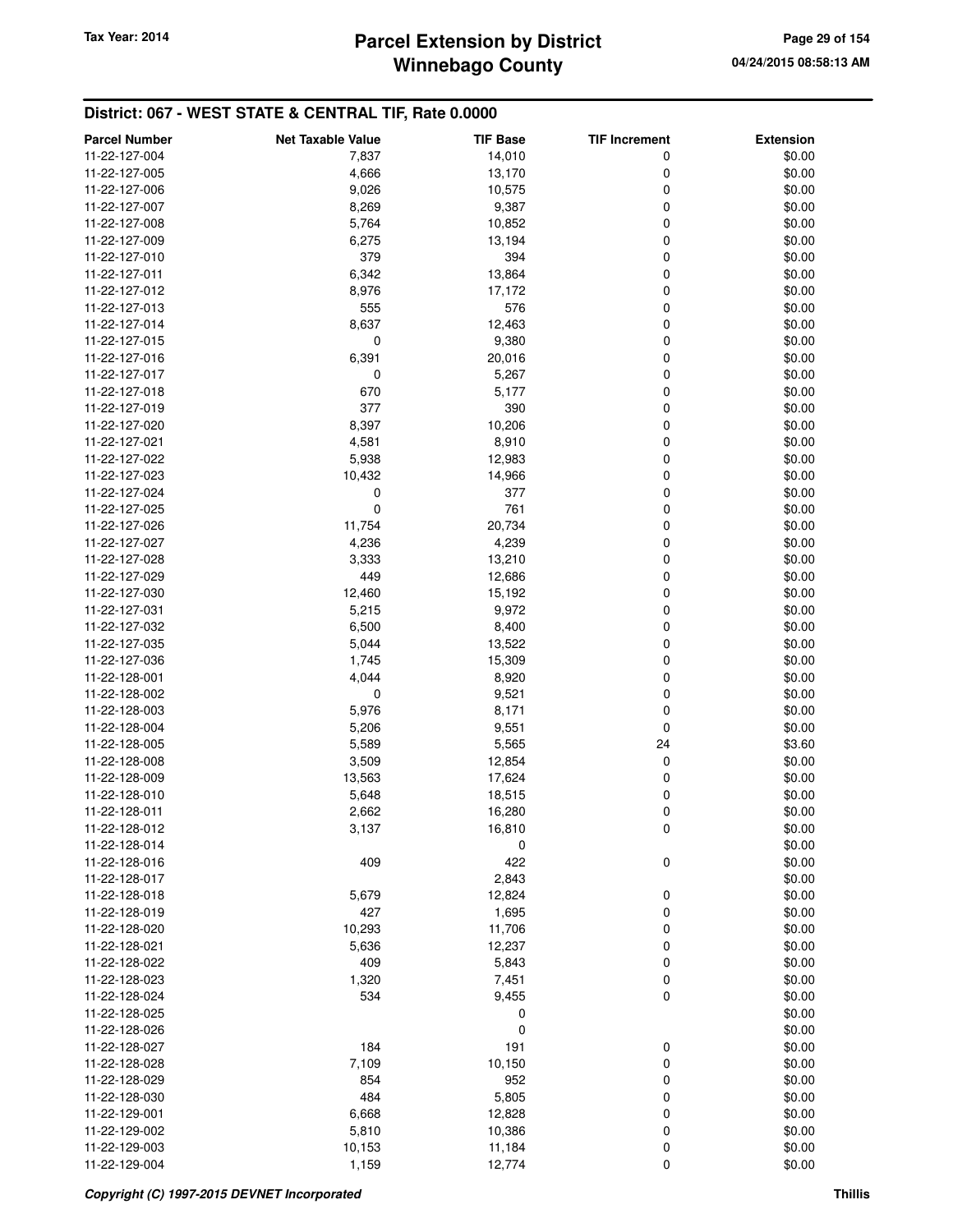| <b>Parcel Number</b> | <b>Net Taxable Value</b> | <b>TIF Base</b> | <b>TIF Increment</b> | <b>Extension</b> |
|----------------------|--------------------------|-----------------|----------------------|------------------|
| 11-22-129-007        | 5,479                    | 4,550           | 929                  | \$139.18         |
| 11-22-129-010        | 458                      | 474             | 0                    | \$0.00           |
| 11-22-129-011        | 8,502                    | 15,727          | 0                    | \$0.00           |
| 11-22-129-012        | 7,580                    | 16,589          | 0                    | \$0.00           |
| 11-22-129-013        | 458                      | 475             | 0                    | \$0.00           |
| 11-22-129-014        | 458                      | 475             | $\mathbf 0$          | \$0.00           |
| 11-22-129-015        | 5,673                    | 9,535           | 0                    | \$0.00           |
| 11-22-129-016        | 458                      | 6,635           | 0                    | \$0.00           |
| 11-22-129-017        | 4,846                    | 11,259          | 0                    | \$0.00           |
| 11-22-129-018        | 3,324                    | 7,813           | 0                    | \$0.00           |
| 11-22-129-019        | 8,947                    | 9,840           | $\mathbf 0$          | \$0.00           |
| 11-22-129-020        | 4,963                    | 10,744          | 0                    | \$0.00           |
| 11-22-129-021        | 9,185                    | 10,122          | 0                    | \$0.00           |
| 11-22-129-022        | 7,565                    | 10,220          | 0                    | \$0.00           |
| 11-22-129-023        | 6,726                    | 7,892           | 0                    | \$0.00           |
| 11-22-129-024        | 5,937                    | 8,101           | $\mathbf 0$          | \$0.00           |
| 11-22-129-025        | 2,124                    | 4,841           | 0                    | \$0.00           |
| 11-22-129-026        | 5,369                    | 6,306           | 0                    | \$0.00           |
| 11-22-129-029        | 8,458                    | 9,353           | 0                    | \$0.00           |
| 11-22-129-030        | 6,913                    | 14,594          | 0                    | \$0.00           |
| 11-22-129-031        | 4,119                    | 9,339           | $\mathbf 0$          | \$0.00           |
| 11-22-129-032        | 4,277                    | 6,257           | 0                    | \$0.00           |
| 11-22-129-033        | 5,795                    | 9,861           | 0                    | \$0.00           |
| 11-22-129-034        | 454                      | 12,104          | 0                    | \$0.00           |
| 11-22-129-035        | 9,000                    | 11,303          | 0                    | \$0.00           |
| 11-22-129-036        | 2,789                    | 8,952           | $\mathbf 0$          | \$0.00           |
| 11-22-129-037        | 12,073                   | 13,564          | 0                    | \$0.00           |
| 11-22-130-001        | 9,136                    | 9,393           | 0                    | \$0.00           |
| 11-22-130-002        | 9,504                    | 11,872          | 0                    | \$0.00           |
| 11-22-130-003        | 8,987                    | 9,830           | 0                    | \$0.00           |
| 11-22-130-004        | 4,218                    | 9,240           | $\mathbf 0$          | \$0.00           |
| 11-22-130-005        | 287                      | 4,349           | 0                    | \$0.00           |
| 11-22-130-006        | 6,613                    | 5,839           | 774                  | \$115.96         |
| 11-22-130-007        | 4,826                    | 6,079           | 0                    | \$0.00           |
| 11-22-130-008        | 9,874                    | 11,779          | 0                    | \$0.00           |
| 11-22-130-009        | 287                      | 5,591           | 0                    | \$0.00           |
| 11-22-130-010        | 5,089                    | 10,457          | 0                    | \$0.00           |
| 11-22-130-011        | 6,919                    | 9,333           | 0                    | \$0.00           |
| 11-22-130-012        | 5,369                    | 5,608           | 0                    | \$0.00           |
| 11-22-130-013        | 454                      | 470             | 0                    | \$0.00           |
| 11-22-130-014        | 3,155                    | 4,448           | 0                    | \$0.00           |
| 11-22-130-015        | 4,299                    | 4,780           | 0                    | \$0.00           |
| 11-22-130-016        | 5,961                    | 5,111           | 850                  | \$127.36         |
| 11-22-130-017        | 227                      | 8,997           | 0                    | \$0.00           |
| 11-22-130-018        | 11,512                   | 13,402          | 0                    | \$0.00           |
| 11-22-130-019        | 11,405                   | 6,270           | 5,135                | \$769.34         |
| 11-22-130-020        | 1,788                    | 7,677           | 0                    | \$0.00           |
| 11-22-130-021        | 0                        | 6,309           | 0                    | \$0.00           |
| 11-22-130-022        | 12,319                   | 15,419          | 0                    | \$0.00           |
| 11-22-130-023        | 3,903                    | 15,275          | 0                    | \$0.00           |
| 11-22-130-024        | 7,069                    | 6,098           | 971                  | \$145.48         |
| 11-22-130-025        | 4,233                    | 5,674           | 0                    | \$0.00           |
| 11-22-130-026        | 1,008                    | 6,644           | 0                    | \$0.00           |
| 11-22-130-027        | 15,380                   | 18,843          | 0                    | \$0.00           |
| 11-22-130-028        | 6,796                    | 11,889          | 0                    | \$0.00           |
| 11-22-130-029        | 5,957                    | 5,218           | 739                  | \$110.72         |
| 11-22-130-030        | 10,462                   | 11,579          | 0                    | \$0.00           |
| 11-22-130-031        | 6,127                    | 13,292          | 0                    | \$0.00           |
| 11-22-130-032        | 10,113                   | 18,067          | 0                    | \$0.00           |
| 11-22-131-002        | 11,865                   | 12,295          | 0                    | \$0.00           |
| 11-22-131-003        | 838                      | 724             | 114                  | \$17.08          |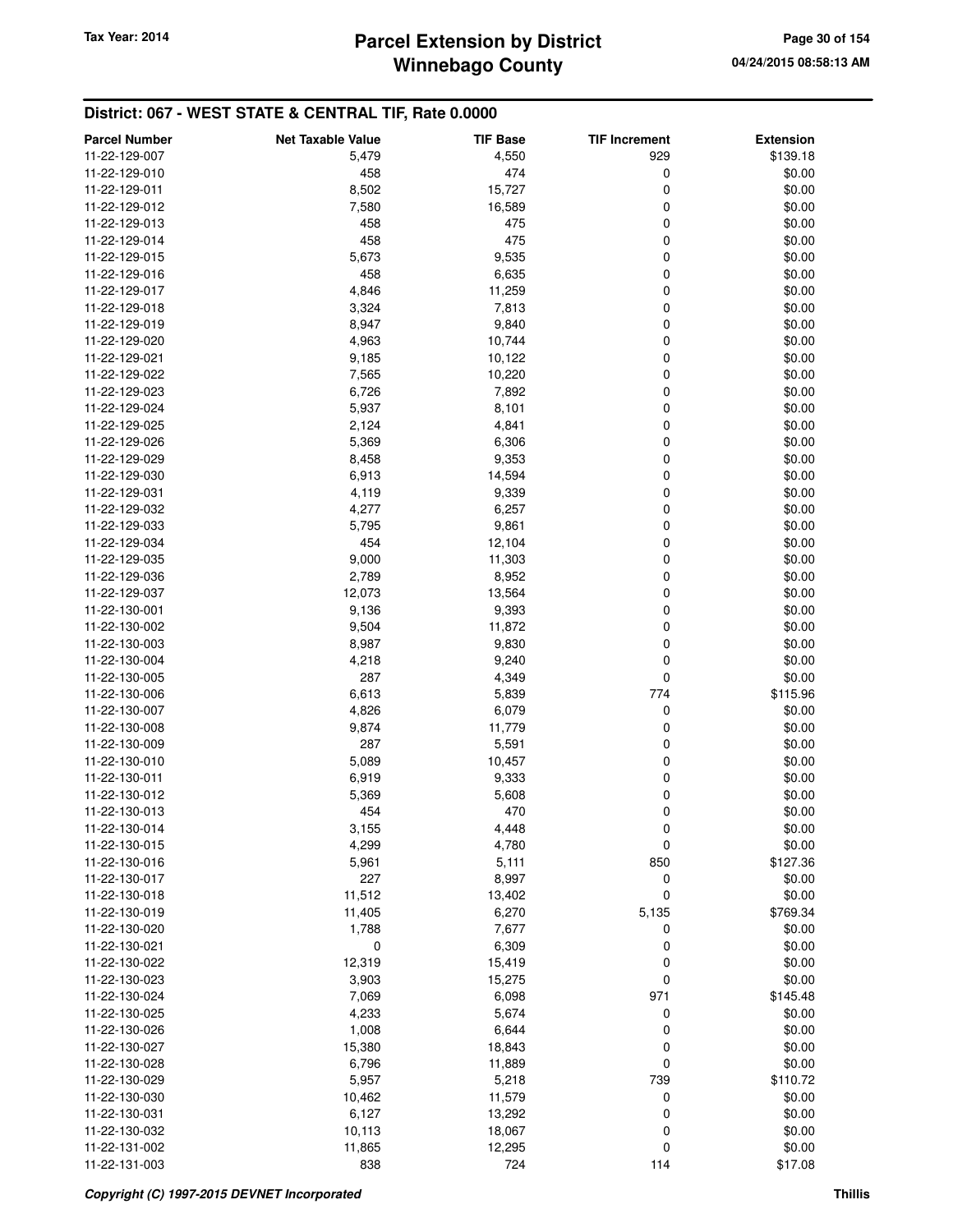## **Winnebago County** Tax Year: 2014 **Parcel Extension by District Page 31 of 154**

| <b>Parcel Number</b> | <b>Net Taxable Value</b> | <b>TIF Base</b> | <b>TIF Increment</b> | <b>Extension</b> |
|----------------------|--------------------------|-----------------|----------------------|------------------|
| 11-22-131-004        | 422                      | 437             | 0                    | \$0.00           |
| 11-22-131-005        | 7,830                    | 15,488          | 0                    | \$0.00           |
| 11-22-131-006        | 7,826                    | 7,577           | 249                  | \$37.32          |
| 11-22-131-007        | 5,846                    | 6,165           | 0                    | \$0.00           |
| 11-22-131-009        | 5,446                    | 13,263          | 0                    | \$0.00           |
| 11-22-131-010        |                          | 5,969           |                      | \$0.00           |
| 11-22-131-011        | 15,715                   | 16,602          | 0                    | \$0.00           |
| 11-22-131-012        | 553                      | 574             | 0                    | \$0.00           |
| 11-22-131-013        | 0                        | 148             | 0                    | \$0.00           |
| 11-22-131-014        | 10,807                   | 13,387          | 0                    | \$0.00           |
| 11-22-131-015        | 113                      | 4,935           | 0                    | \$0.00           |
| 11-22-131-016        | 12,303                   | 15,840          | 0                    | \$0.00           |
| 11-22-131-017        | 15,101                   | 18,473          | 0                    | \$0.00           |
| 11-22-131-018        | 417                      | 432             | 0                    | \$0.00           |
| 11-22-131-019        | 5,160                    | 6,994           | 0                    | \$0.00           |
| 11-22-131-020        | 0                        | 19,372          | 0                    | \$0.00           |
| 11-22-131-021        | 7,101                    | 12,456          | 0                    | \$0.00           |
| 11-22-131-022        | 5,510                    | 4,716           | 794                  | \$118.96         |
| 11-22-131-023        | 846                      | 6,730           | 0                    | \$0.00           |
| 11-22-131-024        |                          | 4,173           |                      | \$0.00           |
| 11-22-131-025        | 8,165                    | 11,754          | 0                    | \$0.00           |
| 11-22-131-028        | 8,252                    | 11,828          | 0                    | \$0.00           |
| 11-22-131-029        | 4,231                    | 8,275           | 0                    | \$0.00           |
| 11-22-132-001        | 293                      | 303             | 0                    | \$0.00           |
| 11-22-132-002        | 8,724                    | 9,735           | 0                    | \$0.00           |
| 11-22-132-003        | 3,824                    | 6,210           | 0                    | \$0.00           |
| 11-22-132-004        | 8,108                    | 10,959          | 0                    | \$0.00           |
| 11-22-132-005        | 1,535                    | 6,457           | 0                    | \$0.00           |
| 11-22-132-006        | 446                      | 462             | 0                    | \$0.00           |
| 11-22-132-007        | 446                      | 462             | 0                    | \$0.00           |
| 11-22-132-008        | 532                      | 5,766           | 0                    | \$0.00           |
| 11-22-132-009        | 3,321                    | 12,645          | 0                    | \$0.00           |
| 11-22-132-010        | 12,572                   | 15,560          | 0                    | \$0.00           |
| 11-22-132-011        | 9,913                    | 14,584          | 0                    | \$0.00           |
| 11-22-132-012        | 421                      | 436             | 0                    | \$0.00           |
| 11-22-132-013        | 11,094                   | 12,301          | 0                    | \$0.00           |
| 11-22-132-014        | 7,007                    | 14,101          | 0                    | \$0.00           |
| 11-22-132-015        | 9,830                    | 14,501          | 0                    | \$0.00           |
| 11-22-132-016        | 6,768                    | 6,418           | 350                  | \$52.44          |
| 11-22-132-017        | 5,837                    | 5,212           | 625                  | \$93.64          |
| 11-22-132-020        | 259                      | 269             | 0                    | \$0.00           |
| 11-22-132-021        | 5,833                    | 9,682           | 0                    | \$0.00           |
| 11-22-132-022        | 6,167                    | 10,485          | 0                    | \$0.00           |
| 11-22-132-023        | 171                      | 176             | 0                    | \$0.00           |
| 11-22-132-024        | 339                      | 351             | 0                    | \$0.00           |
| 11-22-132-025        | 0                        | 141             | 0                    | \$0.00           |
| 11-22-132-026        | 303                      | 313             | 0                    | \$0.00           |
| 11-22-132-027        | 5,890                    | 6,002           | 0                    | \$0.00           |
| 11-22-132-028        | 731                      | 758             | 0                    | \$0.00           |
| 11-22-132-029        | 1,818                    | 14,777          | 0                    | \$0.00           |
| 11-22-132-030        | 492                      | 5,196           | 0                    | \$0.00           |
| 11-22-132-031        | 321                      | 333             | 0                    | \$0.00           |
| 11-22-132-032        | 0                        | 103             | 0                    | \$0.00           |
| 11-22-132-035        | 6,930                    | 9,635           | 0                    | \$0.00           |
| 11-22-132-036        | 17,558                   | 19,679          | 0                    | \$0.00           |
| 11-22-151-001        | 6,461                    | 11,294          | 0                    | \$0.00           |
| 11-22-151-002        | 2,833                    | 9,438           | 0                    | \$0.00           |
| 11-22-151-003        | 1,879                    | 11,316          | 0                    | \$0.00           |
| 11-22-151-004        | 5,380                    | 10,071          | 0                    | \$0.00           |
| 11-22-151-005        | 7,439                    | 7,091           | 348                  | \$52.14          |
| 11-22-151-006        | 8,579                    | 10,059          | 0                    | \$0.00           |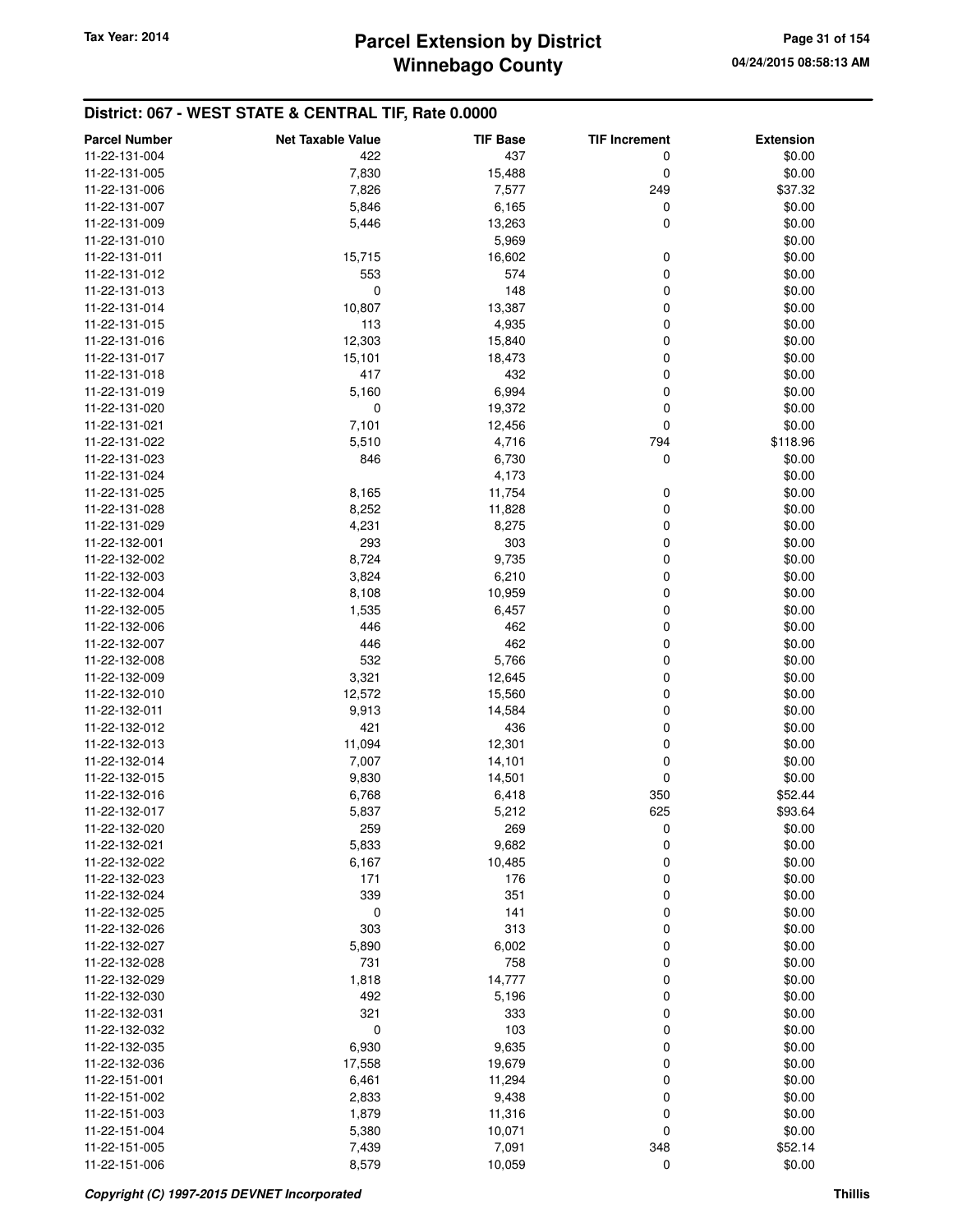| 10,734<br>0<br>\$0.00<br>11-22-151-007<br>7,793<br>\$0.00<br>11-22-151-008<br>487<br>12,429<br>0<br>\$0.00<br>11-22-151-009<br>0<br>17,991<br>\$0.00<br>11-22-151-010<br>\$0.00<br>11-22-151-011<br>2,400<br>\$0.00<br>11-22-151-012<br>2,400<br>\$0.00<br>11-22-151-013<br>2,452<br>\$0.00<br>11,703<br>11-22-151-014<br>5,938<br>0<br>\$0.00<br>6,265<br>11-22-152-001<br>11-22-152-002<br>6,223<br>4,965<br>1,258<br>\$188.48<br>0<br>\$0.00<br>11-22-152-003<br>7,751<br>10,445<br>\$0.00<br>11-22-152-004<br>817<br>\$0.00<br>424<br>11-22-152-005<br>0<br>\$0.00<br>11-22-152-006<br>4,684<br>9,821<br>0<br>\$0.00<br>11-22-152-007<br>0<br>\$0.00<br>11-22-152-008<br>4,520<br>\$0.00<br>11-22-152-009<br>13,137<br>0<br>0<br>\$0.00<br>9,201<br>10,043<br>11-22-152-010<br>18,296<br>\$0.00<br>11-22-152-011<br>\$0.00<br>0<br>11-22-152-012<br>0<br>\$0.00<br>11-22-152-013<br>0<br>\$0.00<br>11-22-152-014<br>809<br>\$0.00<br>11-22-153-001<br>12,098<br>\$0.00<br>11-22-153-002<br>\$0.00<br>5,460<br>13,126<br>0<br>11-22-153-003<br>765<br>483<br>\$42.26<br>11-22-153-004<br>282<br>9,320<br>\$0.00<br>11-22-153-005<br>14,439<br>0<br>0<br>\$0.00<br>6,066<br>12,845<br>11-22-153-006<br>$\mathbf 0$<br>51<br>0<br>\$0.00<br>11-22-153-007<br>5,817<br>5,289<br>528<br>\$79.10<br>11-22-153-008<br>11-22-153-009<br>585<br>605<br>0<br>\$0.00<br>\$0.00<br>11-22-153-010<br>6,449<br>10,708<br>0<br>798<br>\$119.56<br>11-22-153-011<br>6,171<br>5,373<br>4,771<br>0<br>4,475<br>\$0.00<br>11-22-153-012<br>372<br>0<br>361<br>\$0.00<br>11-22-153-013<br>\$0.00<br>11-22-153-014<br>210<br>4,567<br>0<br>0<br>\$0.00<br>11-22-153-015<br>50<br>10,515<br>\$0.00<br>0<br>11-22-153-017<br>0<br>11-22-153-018<br>\$0.00<br>0<br>\$0.00<br>11-22-153-019<br>0<br>\$0.00<br>11-22-153-021<br>24,357<br>27,929<br>\$0.00<br>11-22-153-022<br>0<br>0<br>\$0.00<br>11-22-153-023<br>0<br>11-22-154-011<br>\$0.00<br>0<br>\$0.00<br>11-22-154-012<br>0<br>\$0.00<br>11-22-154-013<br>\$0.00<br>11-22-154-014<br>0<br>0<br>\$0.00<br>11-22-154-023<br>0<br>\$0.00<br>11-22-154-024<br>0<br>\$0.00<br>11-22-154-025<br>0<br>\$0.00<br>11-22-154-026<br>\$0.00<br>11-22-154-027<br>0<br>0<br>\$0.00<br>11-22-154-028<br>0<br>11-22-154-029<br>\$0.00<br>0<br>\$0.00<br>11-22-154-030<br>0<br>\$0.00<br>11-22-154-031<br>\$0.00<br>11-22-154-032<br>0<br>0<br>\$0.00<br>11-22-156-001<br>11,236<br>11-22-156-002<br>\$0.00<br>369<br>\$0.00<br>11-22-156-003<br>11-22-156-004<br>\$0.00<br>5,248 | <b>Parcel Number</b> | <b>Net Taxable Value</b> | <b>TIF Base</b> | <b>TIF Increment</b> | <b>Extension</b> |
|-------------------------------------------------------------------------------------------------------------------------------------------------------------------------------------------------------------------------------------------------------------------------------------------------------------------------------------------------------------------------------------------------------------------------------------------------------------------------------------------------------------------------------------------------------------------------------------------------------------------------------------------------------------------------------------------------------------------------------------------------------------------------------------------------------------------------------------------------------------------------------------------------------------------------------------------------------------------------------------------------------------------------------------------------------------------------------------------------------------------------------------------------------------------------------------------------------------------------------------------------------------------------------------------------------------------------------------------------------------------------------------------------------------------------------------------------------------------------------------------------------------------------------------------------------------------------------------------------------------------------------------------------------------------------------------------------------------------------------------------------------------------------------------------------------------------------------------------------------------------------------------------------------------------------------------------------------------------------------------------------------------------------------------------------------------------------------------------------------------------------------------------------------------------------------------------------------------------------------------------------------------------------------------------------------------------------------------------------------------------------------------------------------------------------------------------------------------------------------------------------------|----------------------|--------------------------|-----------------|----------------------|------------------|
|                                                                                                                                                                                                                                                                                                                                                                                                                                                                                                                                                                                                                                                                                                                                                                                                                                                                                                                                                                                                                                                                                                                                                                                                                                                                                                                                                                                                                                                                                                                                                                                                                                                                                                                                                                                                                                                                                                                                                                                                                                                                                                                                                                                                                                                                                                                                                                                                                                                                                                       |                      |                          |                 |                      |                  |
|                                                                                                                                                                                                                                                                                                                                                                                                                                                                                                                                                                                                                                                                                                                                                                                                                                                                                                                                                                                                                                                                                                                                                                                                                                                                                                                                                                                                                                                                                                                                                                                                                                                                                                                                                                                                                                                                                                                                                                                                                                                                                                                                                                                                                                                                                                                                                                                                                                                                                                       |                      |                          |                 |                      |                  |
|                                                                                                                                                                                                                                                                                                                                                                                                                                                                                                                                                                                                                                                                                                                                                                                                                                                                                                                                                                                                                                                                                                                                                                                                                                                                                                                                                                                                                                                                                                                                                                                                                                                                                                                                                                                                                                                                                                                                                                                                                                                                                                                                                                                                                                                                                                                                                                                                                                                                                                       |                      |                          |                 |                      |                  |
|                                                                                                                                                                                                                                                                                                                                                                                                                                                                                                                                                                                                                                                                                                                                                                                                                                                                                                                                                                                                                                                                                                                                                                                                                                                                                                                                                                                                                                                                                                                                                                                                                                                                                                                                                                                                                                                                                                                                                                                                                                                                                                                                                                                                                                                                                                                                                                                                                                                                                                       |                      |                          |                 |                      |                  |
|                                                                                                                                                                                                                                                                                                                                                                                                                                                                                                                                                                                                                                                                                                                                                                                                                                                                                                                                                                                                                                                                                                                                                                                                                                                                                                                                                                                                                                                                                                                                                                                                                                                                                                                                                                                                                                                                                                                                                                                                                                                                                                                                                                                                                                                                                                                                                                                                                                                                                                       |                      |                          |                 |                      |                  |
|                                                                                                                                                                                                                                                                                                                                                                                                                                                                                                                                                                                                                                                                                                                                                                                                                                                                                                                                                                                                                                                                                                                                                                                                                                                                                                                                                                                                                                                                                                                                                                                                                                                                                                                                                                                                                                                                                                                                                                                                                                                                                                                                                                                                                                                                                                                                                                                                                                                                                                       |                      |                          |                 |                      |                  |
|                                                                                                                                                                                                                                                                                                                                                                                                                                                                                                                                                                                                                                                                                                                                                                                                                                                                                                                                                                                                                                                                                                                                                                                                                                                                                                                                                                                                                                                                                                                                                                                                                                                                                                                                                                                                                                                                                                                                                                                                                                                                                                                                                                                                                                                                                                                                                                                                                                                                                                       |                      |                          |                 |                      |                  |
|                                                                                                                                                                                                                                                                                                                                                                                                                                                                                                                                                                                                                                                                                                                                                                                                                                                                                                                                                                                                                                                                                                                                                                                                                                                                                                                                                                                                                                                                                                                                                                                                                                                                                                                                                                                                                                                                                                                                                                                                                                                                                                                                                                                                                                                                                                                                                                                                                                                                                                       |                      |                          |                 |                      |                  |
|                                                                                                                                                                                                                                                                                                                                                                                                                                                                                                                                                                                                                                                                                                                                                                                                                                                                                                                                                                                                                                                                                                                                                                                                                                                                                                                                                                                                                                                                                                                                                                                                                                                                                                                                                                                                                                                                                                                                                                                                                                                                                                                                                                                                                                                                                                                                                                                                                                                                                                       |                      |                          |                 |                      |                  |
|                                                                                                                                                                                                                                                                                                                                                                                                                                                                                                                                                                                                                                                                                                                                                                                                                                                                                                                                                                                                                                                                                                                                                                                                                                                                                                                                                                                                                                                                                                                                                                                                                                                                                                                                                                                                                                                                                                                                                                                                                                                                                                                                                                                                                                                                                                                                                                                                                                                                                                       |                      |                          |                 |                      |                  |
|                                                                                                                                                                                                                                                                                                                                                                                                                                                                                                                                                                                                                                                                                                                                                                                                                                                                                                                                                                                                                                                                                                                                                                                                                                                                                                                                                                                                                                                                                                                                                                                                                                                                                                                                                                                                                                                                                                                                                                                                                                                                                                                                                                                                                                                                                                                                                                                                                                                                                                       |                      |                          |                 |                      |                  |
|                                                                                                                                                                                                                                                                                                                                                                                                                                                                                                                                                                                                                                                                                                                                                                                                                                                                                                                                                                                                                                                                                                                                                                                                                                                                                                                                                                                                                                                                                                                                                                                                                                                                                                                                                                                                                                                                                                                                                                                                                                                                                                                                                                                                                                                                                                                                                                                                                                                                                                       |                      |                          |                 |                      |                  |
|                                                                                                                                                                                                                                                                                                                                                                                                                                                                                                                                                                                                                                                                                                                                                                                                                                                                                                                                                                                                                                                                                                                                                                                                                                                                                                                                                                                                                                                                                                                                                                                                                                                                                                                                                                                                                                                                                                                                                                                                                                                                                                                                                                                                                                                                                                                                                                                                                                                                                                       |                      |                          |                 |                      |                  |
|                                                                                                                                                                                                                                                                                                                                                                                                                                                                                                                                                                                                                                                                                                                                                                                                                                                                                                                                                                                                                                                                                                                                                                                                                                                                                                                                                                                                                                                                                                                                                                                                                                                                                                                                                                                                                                                                                                                                                                                                                                                                                                                                                                                                                                                                                                                                                                                                                                                                                                       |                      |                          |                 |                      |                  |
|                                                                                                                                                                                                                                                                                                                                                                                                                                                                                                                                                                                                                                                                                                                                                                                                                                                                                                                                                                                                                                                                                                                                                                                                                                                                                                                                                                                                                                                                                                                                                                                                                                                                                                                                                                                                                                                                                                                                                                                                                                                                                                                                                                                                                                                                                                                                                                                                                                                                                                       |                      |                          |                 |                      |                  |
|                                                                                                                                                                                                                                                                                                                                                                                                                                                                                                                                                                                                                                                                                                                                                                                                                                                                                                                                                                                                                                                                                                                                                                                                                                                                                                                                                                                                                                                                                                                                                                                                                                                                                                                                                                                                                                                                                                                                                                                                                                                                                                                                                                                                                                                                                                                                                                                                                                                                                                       |                      |                          |                 |                      |                  |
|                                                                                                                                                                                                                                                                                                                                                                                                                                                                                                                                                                                                                                                                                                                                                                                                                                                                                                                                                                                                                                                                                                                                                                                                                                                                                                                                                                                                                                                                                                                                                                                                                                                                                                                                                                                                                                                                                                                                                                                                                                                                                                                                                                                                                                                                                                                                                                                                                                                                                                       |                      |                          |                 |                      |                  |
|                                                                                                                                                                                                                                                                                                                                                                                                                                                                                                                                                                                                                                                                                                                                                                                                                                                                                                                                                                                                                                                                                                                                                                                                                                                                                                                                                                                                                                                                                                                                                                                                                                                                                                                                                                                                                                                                                                                                                                                                                                                                                                                                                                                                                                                                                                                                                                                                                                                                                                       |                      |                          |                 |                      |                  |
|                                                                                                                                                                                                                                                                                                                                                                                                                                                                                                                                                                                                                                                                                                                                                                                                                                                                                                                                                                                                                                                                                                                                                                                                                                                                                                                                                                                                                                                                                                                                                                                                                                                                                                                                                                                                                                                                                                                                                                                                                                                                                                                                                                                                                                                                                                                                                                                                                                                                                                       |                      |                          |                 |                      |                  |
|                                                                                                                                                                                                                                                                                                                                                                                                                                                                                                                                                                                                                                                                                                                                                                                                                                                                                                                                                                                                                                                                                                                                                                                                                                                                                                                                                                                                                                                                                                                                                                                                                                                                                                                                                                                                                                                                                                                                                                                                                                                                                                                                                                                                                                                                                                                                                                                                                                                                                                       |                      |                          |                 |                      |                  |
|                                                                                                                                                                                                                                                                                                                                                                                                                                                                                                                                                                                                                                                                                                                                                                                                                                                                                                                                                                                                                                                                                                                                                                                                                                                                                                                                                                                                                                                                                                                                                                                                                                                                                                                                                                                                                                                                                                                                                                                                                                                                                                                                                                                                                                                                                                                                                                                                                                                                                                       |                      |                          |                 |                      |                  |
|                                                                                                                                                                                                                                                                                                                                                                                                                                                                                                                                                                                                                                                                                                                                                                                                                                                                                                                                                                                                                                                                                                                                                                                                                                                                                                                                                                                                                                                                                                                                                                                                                                                                                                                                                                                                                                                                                                                                                                                                                                                                                                                                                                                                                                                                                                                                                                                                                                                                                                       |                      |                          |                 |                      |                  |
|                                                                                                                                                                                                                                                                                                                                                                                                                                                                                                                                                                                                                                                                                                                                                                                                                                                                                                                                                                                                                                                                                                                                                                                                                                                                                                                                                                                                                                                                                                                                                                                                                                                                                                                                                                                                                                                                                                                                                                                                                                                                                                                                                                                                                                                                                                                                                                                                                                                                                                       |                      |                          |                 |                      |                  |
|                                                                                                                                                                                                                                                                                                                                                                                                                                                                                                                                                                                                                                                                                                                                                                                                                                                                                                                                                                                                                                                                                                                                                                                                                                                                                                                                                                                                                                                                                                                                                                                                                                                                                                                                                                                                                                                                                                                                                                                                                                                                                                                                                                                                                                                                                                                                                                                                                                                                                                       |                      |                          |                 |                      |                  |
|                                                                                                                                                                                                                                                                                                                                                                                                                                                                                                                                                                                                                                                                                                                                                                                                                                                                                                                                                                                                                                                                                                                                                                                                                                                                                                                                                                                                                                                                                                                                                                                                                                                                                                                                                                                                                                                                                                                                                                                                                                                                                                                                                                                                                                                                                                                                                                                                                                                                                                       |                      |                          |                 |                      |                  |
|                                                                                                                                                                                                                                                                                                                                                                                                                                                                                                                                                                                                                                                                                                                                                                                                                                                                                                                                                                                                                                                                                                                                                                                                                                                                                                                                                                                                                                                                                                                                                                                                                                                                                                                                                                                                                                                                                                                                                                                                                                                                                                                                                                                                                                                                                                                                                                                                                                                                                                       |                      |                          |                 |                      |                  |
|                                                                                                                                                                                                                                                                                                                                                                                                                                                                                                                                                                                                                                                                                                                                                                                                                                                                                                                                                                                                                                                                                                                                                                                                                                                                                                                                                                                                                                                                                                                                                                                                                                                                                                                                                                                                                                                                                                                                                                                                                                                                                                                                                                                                                                                                                                                                                                                                                                                                                                       |                      |                          |                 |                      |                  |
|                                                                                                                                                                                                                                                                                                                                                                                                                                                                                                                                                                                                                                                                                                                                                                                                                                                                                                                                                                                                                                                                                                                                                                                                                                                                                                                                                                                                                                                                                                                                                                                                                                                                                                                                                                                                                                                                                                                                                                                                                                                                                                                                                                                                                                                                                                                                                                                                                                                                                                       |                      |                          |                 |                      |                  |
|                                                                                                                                                                                                                                                                                                                                                                                                                                                                                                                                                                                                                                                                                                                                                                                                                                                                                                                                                                                                                                                                                                                                                                                                                                                                                                                                                                                                                                                                                                                                                                                                                                                                                                                                                                                                                                                                                                                                                                                                                                                                                                                                                                                                                                                                                                                                                                                                                                                                                                       |                      |                          |                 |                      |                  |
|                                                                                                                                                                                                                                                                                                                                                                                                                                                                                                                                                                                                                                                                                                                                                                                                                                                                                                                                                                                                                                                                                                                                                                                                                                                                                                                                                                                                                                                                                                                                                                                                                                                                                                                                                                                                                                                                                                                                                                                                                                                                                                                                                                                                                                                                                                                                                                                                                                                                                                       |                      |                          |                 |                      |                  |
|                                                                                                                                                                                                                                                                                                                                                                                                                                                                                                                                                                                                                                                                                                                                                                                                                                                                                                                                                                                                                                                                                                                                                                                                                                                                                                                                                                                                                                                                                                                                                                                                                                                                                                                                                                                                                                                                                                                                                                                                                                                                                                                                                                                                                                                                                                                                                                                                                                                                                                       |                      |                          |                 |                      |                  |
|                                                                                                                                                                                                                                                                                                                                                                                                                                                                                                                                                                                                                                                                                                                                                                                                                                                                                                                                                                                                                                                                                                                                                                                                                                                                                                                                                                                                                                                                                                                                                                                                                                                                                                                                                                                                                                                                                                                                                                                                                                                                                                                                                                                                                                                                                                                                                                                                                                                                                                       |                      |                          |                 |                      |                  |
|                                                                                                                                                                                                                                                                                                                                                                                                                                                                                                                                                                                                                                                                                                                                                                                                                                                                                                                                                                                                                                                                                                                                                                                                                                                                                                                                                                                                                                                                                                                                                                                                                                                                                                                                                                                                                                                                                                                                                                                                                                                                                                                                                                                                                                                                                                                                                                                                                                                                                                       |                      |                          |                 |                      |                  |
|                                                                                                                                                                                                                                                                                                                                                                                                                                                                                                                                                                                                                                                                                                                                                                                                                                                                                                                                                                                                                                                                                                                                                                                                                                                                                                                                                                                                                                                                                                                                                                                                                                                                                                                                                                                                                                                                                                                                                                                                                                                                                                                                                                                                                                                                                                                                                                                                                                                                                                       |                      |                          |                 |                      |                  |
|                                                                                                                                                                                                                                                                                                                                                                                                                                                                                                                                                                                                                                                                                                                                                                                                                                                                                                                                                                                                                                                                                                                                                                                                                                                                                                                                                                                                                                                                                                                                                                                                                                                                                                                                                                                                                                                                                                                                                                                                                                                                                                                                                                                                                                                                                                                                                                                                                                                                                                       |                      |                          |                 |                      |                  |
|                                                                                                                                                                                                                                                                                                                                                                                                                                                                                                                                                                                                                                                                                                                                                                                                                                                                                                                                                                                                                                                                                                                                                                                                                                                                                                                                                                                                                                                                                                                                                                                                                                                                                                                                                                                                                                                                                                                                                                                                                                                                                                                                                                                                                                                                                                                                                                                                                                                                                                       |                      |                          |                 |                      |                  |
|                                                                                                                                                                                                                                                                                                                                                                                                                                                                                                                                                                                                                                                                                                                                                                                                                                                                                                                                                                                                                                                                                                                                                                                                                                                                                                                                                                                                                                                                                                                                                                                                                                                                                                                                                                                                                                                                                                                                                                                                                                                                                                                                                                                                                                                                                                                                                                                                                                                                                                       |                      |                          |                 |                      |                  |
|                                                                                                                                                                                                                                                                                                                                                                                                                                                                                                                                                                                                                                                                                                                                                                                                                                                                                                                                                                                                                                                                                                                                                                                                                                                                                                                                                                                                                                                                                                                                                                                                                                                                                                                                                                                                                                                                                                                                                                                                                                                                                                                                                                                                                                                                                                                                                                                                                                                                                                       |                      |                          |                 |                      |                  |
|                                                                                                                                                                                                                                                                                                                                                                                                                                                                                                                                                                                                                                                                                                                                                                                                                                                                                                                                                                                                                                                                                                                                                                                                                                                                                                                                                                                                                                                                                                                                                                                                                                                                                                                                                                                                                                                                                                                                                                                                                                                                                                                                                                                                                                                                                                                                                                                                                                                                                                       |                      |                          |                 |                      |                  |
|                                                                                                                                                                                                                                                                                                                                                                                                                                                                                                                                                                                                                                                                                                                                                                                                                                                                                                                                                                                                                                                                                                                                                                                                                                                                                                                                                                                                                                                                                                                                                                                                                                                                                                                                                                                                                                                                                                                                                                                                                                                                                                                                                                                                                                                                                                                                                                                                                                                                                                       |                      |                          |                 |                      |                  |
|                                                                                                                                                                                                                                                                                                                                                                                                                                                                                                                                                                                                                                                                                                                                                                                                                                                                                                                                                                                                                                                                                                                                                                                                                                                                                                                                                                                                                                                                                                                                                                                                                                                                                                                                                                                                                                                                                                                                                                                                                                                                                                                                                                                                                                                                                                                                                                                                                                                                                                       |                      |                          |                 |                      |                  |
|                                                                                                                                                                                                                                                                                                                                                                                                                                                                                                                                                                                                                                                                                                                                                                                                                                                                                                                                                                                                                                                                                                                                                                                                                                                                                                                                                                                                                                                                                                                                                                                                                                                                                                                                                                                                                                                                                                                                                                                                                                                                                                                                                                                                                                                                                                                                                                                                                                                                                                       |                      |                          |                 |                      |                  |
|                                                                                                                                                                                                                                                                                                                                                                                                                                                                                                                                                                                                                                                                                                                                                                                                                                                                                                                                                                                                                                                                                                                                                                                                                                                                                                                                                                                                                                                                                                                                                                                                                                                                                                                                                                                                                                                                                                                                                                                                                                                                                                                                                                                                                                                                                                                                                                                                                                                                                                       |                      |                          |                 |                      |                  |
|                                                                                                                                                                                                                                                                                                                                                                                                                                                                                                                                                                                                                                                                                                                                                                                                                                                                                                                                                                                                                                                                                                                                                                                                                                                                                                                                                                                                                                                                                                                                                                                                                                                                                                                                                                                                                                                                                                                                                                                                                                                                                                                                                                                                                                                                                                                                                                                                                                                                                                       |                      |                          |                 |                      |                  |
|                                                                                                                                                                                                                                                                                                                                                                                                                                                                                                                                                                                                                                                                                                                                                                                                                                                                                                                                                                                                                                                                                                                                                                                                                                                                                                                                                                                                                                                                                                                                                                                                                                                                                                                                                                                                                                                                                                                                                                                                                                                                                                                                                                                                                                                                                                                                                                                                                                                                                                       |                      |                          |                 |                      |                  |
|                                                                                                                                                                                                                                                                                                                                                                                                                                                                                                                                                                                                                                                                                                                                                                                                                                                                                                                                                                                                                                                                                                                                                                                                                                                                                                                                                                                                                                                                                                                                                                                                                                                                                                                                                                                                                                                                                                                                                                                                                                                                                                                                                                                                                                                                                                                                                                                                                                                                                                       |                      |                          |                 |                      |                  |
|                                                                                                                                                                                                                                                                                                                                                                                                                                                                                                                                                                                                                                                                                                                                                                                                                                                                                                                                                                                                                                                                                                                                                                                                                                                                                                                                                                                                                                                                                                                                                                                                                                                                                                                                                                                                                                                                                                                                                                                                                                                                                                                                                                                                                                                                                                                                                                                                                                                                                                       |                      |                          |                 |                      |                  |
|                                                                                                                                                                                                                                                                                                                                                                                                                                                                                                                                                                                                                                                                                                                                                                                                                                                                                                                                                                                                                                                                                                                                                                                                                                                                                                                                                                                                                                                                                                                                                                                                                                                                                                                                                                                                                                                                                                                                                                                                                                                                                                                                                                                                                                                                                                                                                                                                                                                                                                       |                      |                          |                 |                      |                  |
|                                                                                                                                                                                                                                                                                                                                                                                                                                                                                                                                                                                                                                                                                                                                                                                                                                                                                                                                                                                                                                                                                                                                                                                                                                                                                                                                                                                                                                                                                                                                                                                                                                                                                                                                                                                                                                                                                                                                                                                                                                                                                                                                                                                                                                                                                                                                                                                                                                                                                                       |                      |                          |                 |                      |                  |
|                                                                                                                                                                                                                                                                                                                                                                                                                                                                                                                                                                                                                                                                                                                                                                                                                                                                                                                                                                                                                                                                                                                                                                                                                                                                                                                                                                                                                                                                                                                                                                                                                                                                                                                                                                                                                                                                                                                                                                                                                                                                                                                                                                                                                                                                                                                                                                                                                                                                                                       |                      |                          |                 |                      |                  |
|                                                                                                                                                                                                                                                                                                                                                                                                                                                                                                                                                                                                                                                                                                                                                                                                                                                                                                                                                                                                                                                                                                                                                                                                                                                                                                                                                                                                                                                                                                                                                                                                                                                                                                                                                                                                                                                                                                                                                                                                                                                                                                                                                                                                                                                                                                                                                                                                                                                                                                       |                      |                          |                 |                      |                  |
|                                                                                                                                                                                                                                                                                                                                                                                                                                                                                                                                                                                                                                                                                                                                                                                                                                                                                                                                                                                                                                                                                                                                                                                                                                                                                                                                                                                                                                                                                                                                                                                                                                                                                                                                                                                                                                                                                                                                                                                                                                                                                                                                                                                                                                                                                                                                                                                                                                                                                                       |                      |                          |                 |                      |                  |
|                                                                                                                                                                                                                                                                                                                                                                                                                                                                                                                                                                                                                                                                                                                                                                                                                                                                                                                                                                                                                                                                                                                                                                                                                                                                                                                                                                                                                                                                                                                                                                                                                                                                                                                                                                                                                                                                                                                                                                                                                                                                                                                                                                                                                                                                                                                                                                                                                                                                                                       |                      |                          |                 |                      |                  |
|                                                                                                                                                                                                                                                                                                                                                                                                                                                                                                                                                                                                                                                                                                                                                                                                                                                                                                                                                                                                                                                                                                                                                                                                                                                                                                                                                                                                                                                                                                                                                                                                                                                                                                                                                                                                                                                                                                                                                                                                                                                                                                                                                                                                                                                                                                                                                                                                                                                                                                       |                      |                          |                 |                      |                  |
|                                                                                                                                                                                                                                                                                                                                                                                                                                                                                                                                                                                                                                                                                                                                                                                                                                                                                                                                                                                                                                                                                                                                                                                                                                                                                                                                                                                                                                                                                                                                                                                                                                                                                                                                                                                                                                                                                                                                                                                                                                                                                                                                                                                                                                                                                                                                                                                                                                                                                                       |                      |                          |                 |                      |                  |
|                                                                                                                                                                                                                                                                                                                                                                                                                                                                                                                                                                                                                                                                                                                                                                                                                                                                                                                                                                                                                                                                                                                                                                                                                                                                                                                                                                                                                                                                                                                                                                                                                                                                                                                                                                                                                                                                                                                                                                                                                                                                                                                                                                                                                                                                                                                                                                                                                                                                                                       |                      |                          |                 |                      |                  |
|                                                                                                                                                                                                                                                                                                                                                                                                                                                                                                                                                                                                                                                                                                                                                                                                                                                                                                                                                                                                                                                                                                                                                                                                                                                                                                                                                                                                                                                                                                                                                                                                                                                                                                                                                                                                                                                                                                                                                                                                                                                                                                                                                                                                                                                                                                                                                                                                                                                                                                       |                      |                          |                 |                      |                  |
|                                                                                                                                                                                                                                                                                                                                                                                                                                                                                                                                                                                                                                                                                                                                                                                                                                                                                                                                                                                                                                                                                                                                                                                                                                                                                                                                                                                                                                                                                                                                                                                                                                                                                                                                                                                                                                                                                                                                                                                                                                                                                                                                                                                                                                                                                                                                                                                                                                                                                                       |                      |                          |                 |                      |                  |
|                                                                                                                                                                                                                                                                                                                                                                                                                                                                                                                                                                                                                                                                                                                                                                                                                                                                                                                                                                                                                                                                                                                                                                                                                                                                                                                                                                                                                                                                                                                                                                                                                                                                                                                                                                                                                                                                                                                                                                                                                                                                                                                                                                                                                                                                                                                                                                                                                                                                                                       |                      |                          |                 |                      |                  |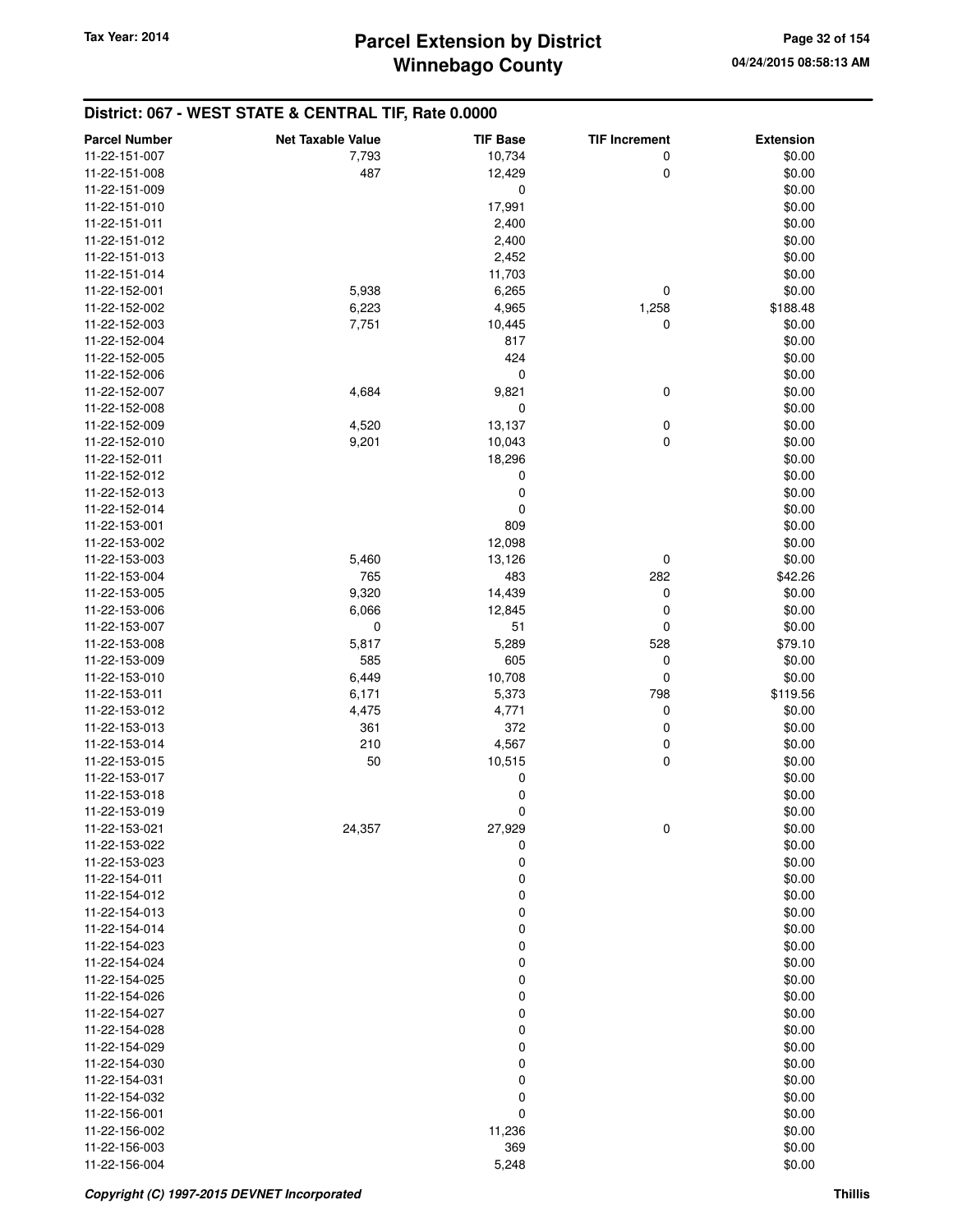| <b>Parcel Number</b> | <b>Net Taxable Value</b> | <b>TIF Base</b> | <b>TIF Increment</b> | <b>Extension</b> |
|----------------------|--------------------------|-----------------|----------------------|------------------|
| 11-22-156-005        |                          | 0               |                      | \$0.00           |
| 11-22-156-006        |                          | 0               |                      | \$0.00           |
| 11-22-156-009        | 10,907                   | 13,323          | 0                    | \$0.00           |
|                      |                          |                 |                      |                  |
| 11-22-156-010        | 0                        | 12,788          | 0                    | \$0.00           |
| 11-22-156-011        | 6,386                    | 15,895          | 0                    | \$0.00           |
| 11-22-156-012        | 6,712                    | 15,814          | 0                    | \$0.00           |
| 11-22-156-013        | 8,526                    | 15,646          | 0                    | \$0.00           |
| 11-22-156-014        | 17,408                   | 369             | 17,039               | \$2,552.78       |
| 11-22-156-015        | 6,508                    | 11,547          | 0                    | \$0.00           |
| 11-22-156-016        | 11,465                   | 14,828          | 0                    | \$0.00           |
| 11-22-156-017        | 2,684                    | 12,021          | 0                    | \$0.00           |
| 11-22-156-018        | 11,410                   | 14,418          | 0                    | \$0.00           |
| 11-22-157-009        |                          | 0               |                      | \$0.00           |
| 11-22-157-010        |                          | 0               |                      | \$0.00           |
| 11-22-158-004        |                          | 0               |                      | \$0.00           |
| 11-22-158-005        |                          | 0               |                      | \$0.00           |
| 11-22-159-001        | 8,666                    | 17,678          | 0                    | \$0.00           |
| 11-22-159-002        | 0                        | 13,200          | 0                    | \$0.00           |
| 11-22-159-003        | 5,535                    | 11,371          | 0                    | \$0.00           |
|                      |                          |                 |                      | \$0.00           |
| 11-22-159-004        | 3,712                    | 17,506          | 0                    |                  |
| 11-22-159-005        | 388                      | 400             | 0                    | \$0.00           |
| 11-22-159-006        | 5,317                    | 15,588          | 0                    | \$0.00           |
| 11-22-159-007        | 395                      | 17,658          | 0                    | \$0.00           |
| 11-22-159-008        | 6,656                    | 16,299          | 0                    | \$0.00           |
| 11-22-159-009        | 5,008                    | 8,237           | 0                    | \$0.00           |
| 11-22-159-010        | 0                        | 14,327          | 0                    | \$0.00           |
| 11-22-159-011        | 254                      | 263             | 0                    | \$0.00           |
| 11-22-159-012        | 5,369                    | 11,437          | 0                    | \$0.00           |
| 11-22-159-013        | 5,415                    | 11,719          | 0                    | \$0.00           |
| 11-22-159-014        | 5,253                    | 6,829           | 0                    | \$0.00           |
| 11-22-159-015        | 6,919                    | 4,841           | 2,078                | \$311.34         |
| 11-22-159-016        | 4,345                    | 6,379           | 0                    | \$0.00           |
| 11-22-159-017        | 4,180                    | 13,857          | 0                    | \$0.00           |
| 11-22-159-018        | 13,733                   | 13,347          | 386                  | \$57.84          |
| 11-22-159-019        | 216                      | 224             | 0                    | \$0.00           |
| 11-22-159-020        | 4,033                    | 10,031          | 0                    | \$0.00           |
|                      |                          |                 |                      |                  |
| 11-22-159-021        | 253                      | 12,532          | 0                    | \$0.00           |
| 11-22-159-022        | 2,514                    | 12,408          | 0                    | \$0.00           |
| 11-22-176-001        | 487                      | 502             | 0                    | \$0.00           |
| 11-22-176-002        | 0                        | 475             | 0                    | \$0.00           |
| 11-22-176-003        |                          | $\pmb{0}$       |                      | \$0.00           |
| 11-22-176-004        | 6,233                    | 8,608           | 0                    | \$0.00           |
| 11-22-176-007        |                          | 352             |                      | \$0.00           |
| 11-22-176-008        |                          | 0               |                      | \$0.00           |
| 11-22-176-009        |                          | 0               |                      | \$0.00           |
| 11-22-176-010        | 0                        | 10,915          | 0                    | \$0.00           |
| 11-22-176-011        | 5,841                    | 4,933           | 908                  | \$136.04         |
| 11-22-176-012        | 499                      | 516             | 0                    | \$0.00           |
| 11-22-176-013        | 5,010                    | 4,308           | 702                  | \$105.18         |
| 11-22-176-014        |                          | 253             |                      | \$0.00           |
| 11-22-176-015        |                          | 15,611          |                      | \$0.00           |
| 11-22-177-001        | 454                      | 470             | 0                    | \$0.00           |
| 11-22-177-002        |                          | 0               |                      | \$0.00           |
| 11-22-177-003        | 454                      | 470             | 0                    | \$0.00           |
|                      |                          |                 |                      |                  |
| 11-22-177-004        |                          | 0               |                      | \$0.00           |
| 11-22-177-005        |                          | 0               |                      | \$0.00           |
| 11-22-177-006        | 7,356                    | 8,481           | 0                    | \$0.00           |
| 11-22-177-007        | 406                      | 420             | 0                    | \$0.00           |
| 11-22-177-008        | 446                      | 11,950          | 0                    | \$0.00           |
| 11-22-177-009        | 406                      | 420             | 0                    | \$0.00           |
| 11-22-177-011        |                          | 0               |                      | \$0.00           |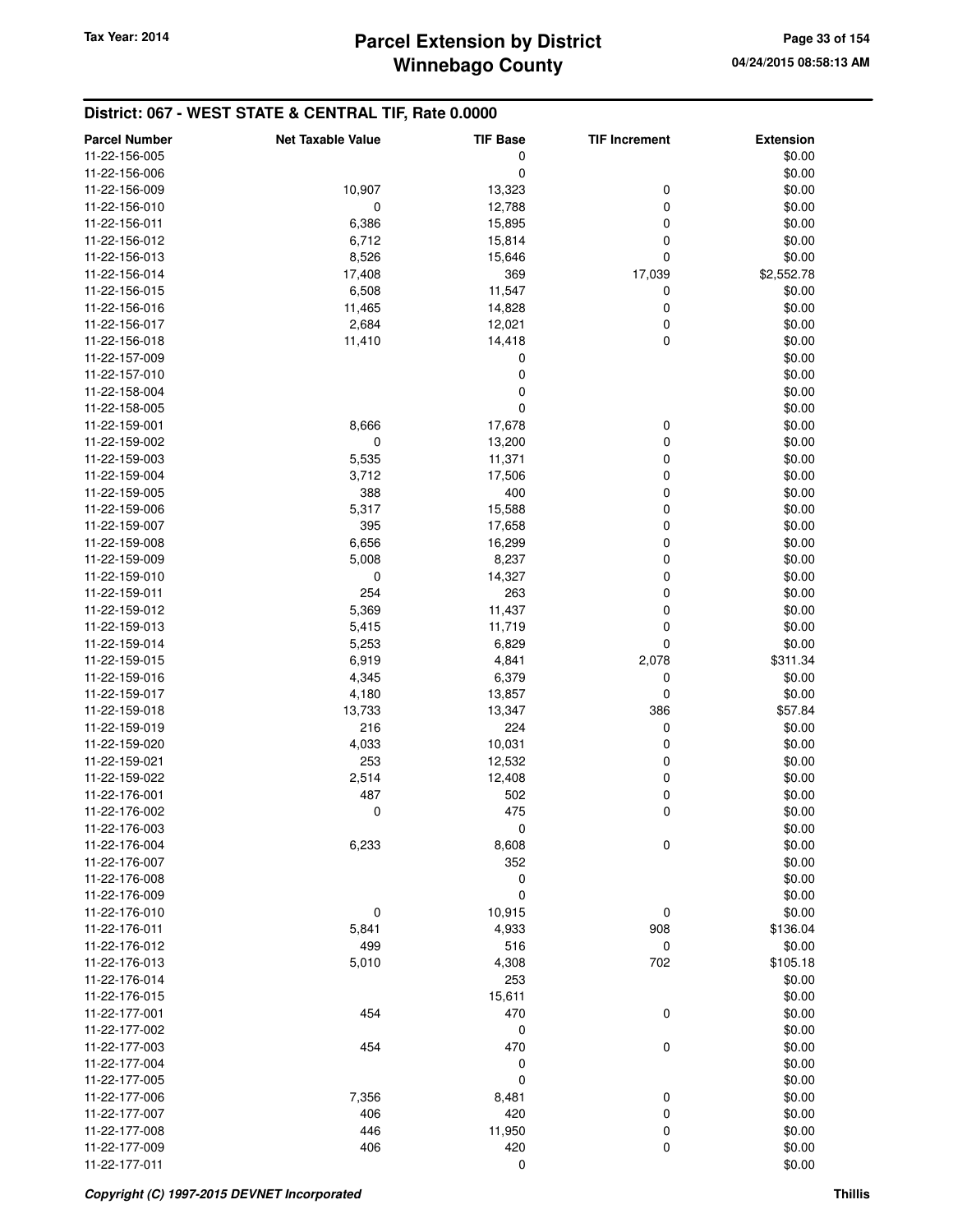## **Winnebago County** Tax Year: 2014 **Parcel Extension by District Page 34 of 154**

| <b>Parcel Number</b> | <b>Net Taxable Value</b> | <b>TIF Base</b>  | <b>TIF Increment</b> | <b>Extension</b> |
|----------------------|--------------------------|------------------|----------------------|------------------|
| 11-22-177-012        |                          | 0                |                      | \$0.00           |
| 11-22-177-017        |                          | 425              |                      | \$0.00           |
| 11-22-177-018        |                          | 5,645            |                      | \$0.00           |
| 11-22-178-001        | 7,527                    | 8,661            | 0                    | \$0.00           |
| 11-22-178-002        | 406                      | 420              | 0                    | \$0.00           |
| 11-22-178-003        | 3,212                    | 2,800            | 412                  | \$61.74          |
| 11-22-178-004        | 5,823                    | 17,838           | $\mathbf 0$          | \$0.00           |
| 11-22-178-006        | 5,866                    | 4,730            | 1,136                | \$170.20         |
|                      |                          |                  | 762                  |                  |
| 11-22-178-007        | 6,174                    | 5,412            |                      | \$114.16         |
| 11-22-178-008        | 7,588                    | 8,828            | 0                    | \$0.00           |
| 11-22-178-009        | 626                      | 648              | 0                    | \$0.00           |
| 11-22-178-013        |                          | $\mathbf 0$      |                      | \$0.00           |
| 11-22-179-001        | 3,694                    | 5,537            | 0                    | \$0.00           |
| 11-22-179-002        | 4,531                    | 4,189            | 342                  | \$51.24          |
| 11-22-179-003        | 4,531                    | 11,686           | 0                    | \$0.00           |
| 11-22-179-004        | 7,170                    | 8,763            | 0                    | \$0.00           |
| 11-22-179-005        | 227                      | 235              | 0                    | \$0.00           |
| 11-22-179-006        | 435                      | 451              | 0                    | \$0.00           |
| 11-22-179-007        | 345                      | 8,989            | 0                    | \$0.00           |
| 11-22-179-008        | 607                      | 8,615            | $\mathbf 0$          | \$0.00           |
| 11-22-179-009        |                          | 10,373           |                      | \$0.00           |
| 11-22-179-010        |                          | 3,092            |                      | \$0.00           |
| 11-22-179-011        |                          | 0                |                      | \$0.00           |
| 11-22-180-001        |                          | 14,651           |                      | \$0.00           |
| 11-22-180-003        |                          | 0                |                      | \$0.00           |
| 11-22-180-006        |                          | 10,125           |                      | \$0.00           |
| 11-22-180-007        |                          | 0                |                      | \$0.00           |
| 11-22-180-008        |                          | $\mathbf 0$      |                      | \$0.00           |
| 11-22-180-009        | 3,126                    | 9,551            | 0                    | \$0.00           |
| 11-22-180-010        | 14,808                   | 14,173           | 635                  | \$95.14          |
| 11-22-180-011        | 9,820                    | 11,489           | 0                    | \$0.00           |
| 11-22-180-012        | 3,894                    | 16,740           | 0                    | \$0.00           |
| 11-22-180-013        | 5,985                    | 8,991            | 0                    | \$0.00           |
| 11-22-180-014        | 12,677                   | 14,876           | 0                    | \$0.00           |
| 11-22-180-015        | 0                        | 8,169            | 0                    | \$0.00           |
| 11-22-180-016        | 0                        | 5,691            | 0                    | \$0.00           |
| 11-22-180-017        | 7,360                    | 9,917            | $\pmb{0}$            | \$0.00           |
| 11-22-181-001        |                          | 0                |                      | \$0.00           |
| 11-22-181-002        |                          | 287              |                      | \$0.00           |
| 11-22-181-003        |                          | 0                |                      | \$0.00           |
| 11-22-181-004        |                          | 0                |                      | \$0.00           |
| 11-22-181-005        |                          | $\mathbf 0$      |                      | \$0.00           |
| 11-22-181-006        |                          | $\mathbf 0$      |                      | \$0.00           |
| 11-22-181-007        |                          | $\boldsymbol{0}$ |                      | \$0.00           |
| 11-22-181-008        |                          | $\boldsymbol{0}$ |                      | \$0.00           |
| 11-22-181-009        |                          | 0                |                      | \$0.00           |
| 11-22-181-010        |                          | $\boldsymbol{0}$ |                      | \$0.00           |
| 11-22-181-011        |                          | $\mathbf 0$      |                      | \$0.00           |
| 11-22-181-012        | 229                      |                  |                      | \$0.00           |
|                      |                          | 14,841           | 0<br>$\mathbf 0$     | \$0.00           |
| 11-22-181-013        | 3,319                    | 9,958            |                      |                  |
| 11-22-181-014        |                          | 0                |                      | \$0.00           |
| 11-22-181-015        |                          | $\mathbf 0$      |                      | \$0.00           |
| 11-22-181-016        | 11,940                   | 9,429            | 2,511                | \$376.20         |
| 11-22-181-017        | 11,861                   | 16,803           | 0                    | \$0.00           |
| 11-22-181-018        | 233                      | 241              | 0                    | \$0.00           |
| 11-22-182-001        | 12,215                   | 6,616            | 5,599                | \$838.84         |
| 11-22-182-002        | 2,076                    | 11,139           | 0                    | \$0.00           |
| 11-22-182-003        | 9,603                    | 11,264           | 0                    | \$0.00           |
| 11-22-182-004        | 5,655                    | 7,083            | 0                    | \$0.00           |
| 11-22-182-005        | 3,823                    | 13,522           | 0                    | \$0.00           |
| 11-22-182-006        | 395                      | 409              | $\mathbf 0$          | \$0.00           |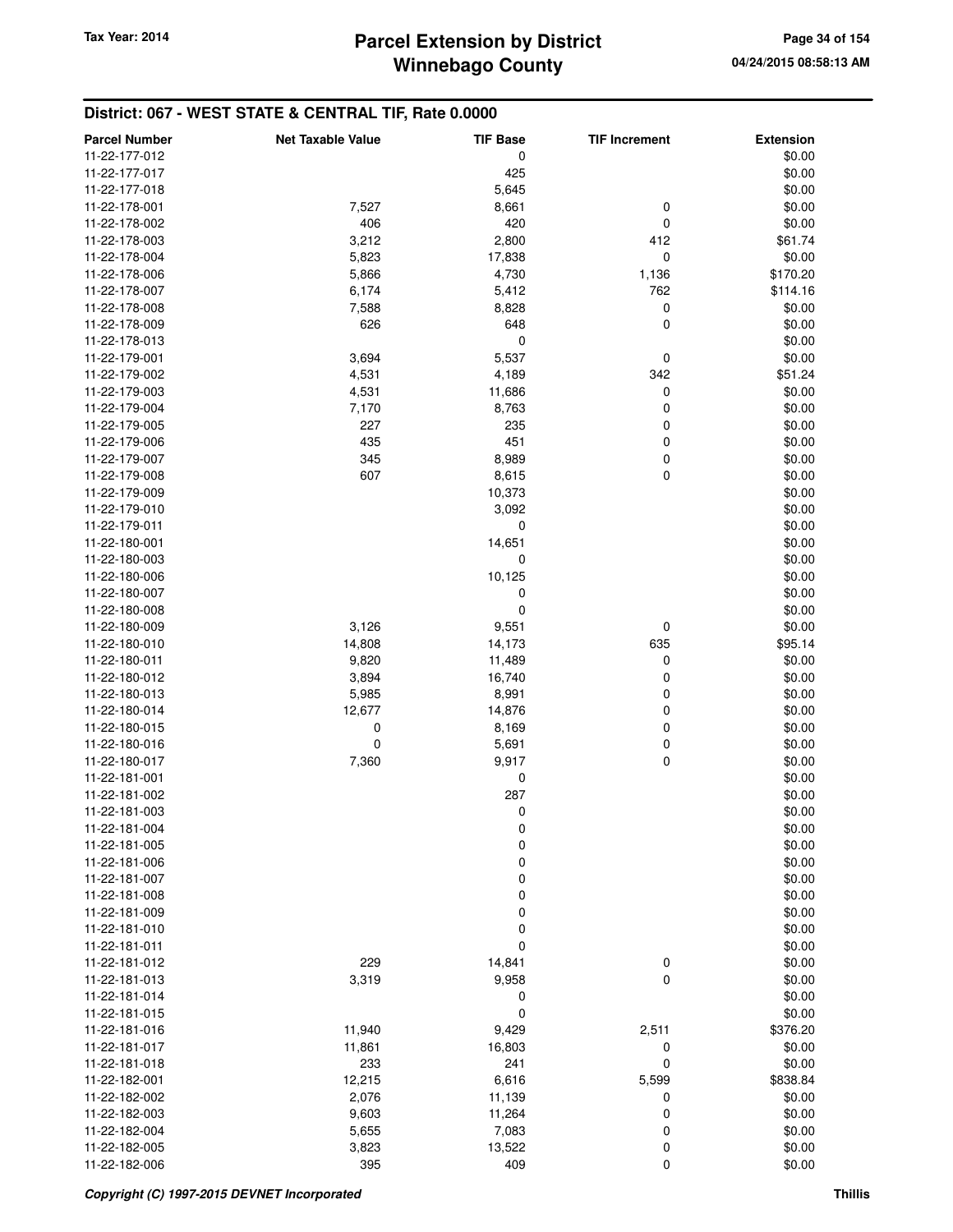| <b>Parcel Number</b>           | <b>Net Taxable Value</b> | <b>TIF Base</b> | <b>TIF Increment</b> | <b>Extension</b> |
|--------------------------------|--------------------------|-----------------|----------------------|------------------|
| 11-22-182-007                  | 395                      | 409             | 0                    | \$0.00           |
| 11-22-182-008                  | 16,285                   | 18,258          | 0                    | \$0.00           |
| 11-22-182-009                  |                          | 0               |                      | \$0.00           |
| 11-22-182-010                  |                          | 0               |                      | \$0.00           |
| 11-22-182-011                  | 5,273                    | 5,247           | 26                   | \$3.90           |
| 11-22-182-012                  | 8,203                    | 10,599          | 0                    | \$0.00           |
| 11-22-182-013                  | 16,351                   | 20,552          | 0                    | \$0.00           |
| 11-22-182-014                  | 13,313                   | 15,166          | 0                    | \$0.00           |
| 11-22-182-015                  | 6,817                    | 21,150          | 0                    | \$0.00           |
| 11-22-182-016                  | 833                      | 1,066           | 0                    | \$0.00           |
| 11-22-183-001                  | 359                      | 370             | 0                    | \$0.00           |
| 11-22-183-002                  |                          | 7,940           |                      | \$0.00           |
| 11-22-183-003                  | 917                      | 1,099           | 0                    | \$0.00           |
| 11-22-183-004                  | 521                      | 19,493          | 0                    | \$0.00           |
| 11-22-183-005                  | 4,341                    | 18,689          | 0                    | \$0.00           |
| 11-22-183-006                  | 6,853                    | 13,435          | 0                    | \$0.00           |
| 11-22-183-007                  | 3,417                    | 9,395           | 0                    | \$0.00           |
| 11-22-183-008                  | 8,113                    | 10,807          | 0                    | \$0.00           |
| 11-22-183-009                  | $\mathbf 0$              | 12,929          | 0                    | \$0.00           |
| 11-22-183-010                  |                          |                 | 0                    |                  |
| 11-22-183-011                  | 7,215                    | 14,751          | 0                    | \$0.00<br>\$0.00 |
|                                | 14,086                   | 14,412          |                      |                  |
| 11-22-183-012<br>11-22-183-013 | 4,549                    | 4,163           | 386                  | \$57.84          |
|                                | 3,138                    | 8,803           | 0                    | \$0.00           |
| 11-22-183-014                  | 5,334                    | 4,816           | 518                  | \$77.62          |
| 11-22-183-015                  | 7,091                    | 7,181           | 0                    | \$0.00           |
| 11-22-184-001                  | 363                      | 4,650           | 0                    | \$0.00           |
| 11-22-184-002                  | 4,033                    | 4,190           | 0                    | \$0.00           |
| 11-22-184-003                  | 234                      | 242             | 0                    | \$0.00           |
| 11-22-184-004                  | 10,411                   | 12,443          | 0                    | \$0.00           |
| 11-22-184-005                  | 312                      | 322             | 0                    | \$0.00           |
| 11-22-184-006                  | 521                      | 539             | 0                    | \$0.00           |
| 11-22-184-007                  | 11,834                   | 14,087          | 0                    | \$0.00           |
| 11-22-184-008                  | 521                      | 539             | 0                    | \$0.00           |
| 11-22-184-009                  | 8,474                    | 6,756           | 1,718                | \$257.40         |
| 11-22-184-010                  | 9,917                    | 12,350          | 0                    | \$0.00           |
| 11-22-184-011                  | 2,386                    | 4,783           | 0                    | \$0.00           |
| 11-22-184-012                  | 10,387                   | 17,214          | 0                    | \$0.00           |
| 11-22-184-013                  | 4,440                    | 15,316          | 0                    | \$0.00           |
| 11-22-184-014                  | 3,235                    | 2,970           | 265                  | \$39.70          |
| 11-22-184-015                  | 391                      | 403             | 0                    | \$0.00           |
| 11-22-184-016                  | O                        | 12,754          | O                    | \$0.00           |
| 11-22-301-001                  | 6,998                    | 7,557           | 0                    | \$0.00           |
| 11-22-301-002                  | 5,160                    | 12,321          | 0                    | \$0.00           |
| 11-22-301-003                  | 8,277                    | 11,140          | 0                    | \$0.00           |
| 11-22-301-004                  | 5,160                    | 12,408          | 0                    | \$0.00           |
| 11-22-301-005                  | 4,863                    | 5,177           | 0                    | \$0.00           |
| 11-22-301-006                  | 6,522                    | 8,450           | 0                    | \$0.00           |
| 11-22-301-007                  | 4,475                    | 10,019          | 0                    | \$0.00           |
| 11-22-301-008                  | 388                      | 400             | 0                    | \$0.00           |
| 11-22-301-009                  | 1,624                    | 10,138          | 0                    | \$0.00           |
| 11-22-301-010                  | 388                      | 400             | 0                    | \$0.00           |
| 11-22-301-011                  | 6,984                    | 13,026          | 0                    | \$0.00           |
| 11-22-301-012                  | 2,565                    | 11,451          | 0                    | \$0.00           |
| 11-22-301-013                  | 810                      | 6,936           | 0                    | \$0.00           |
| 11-22-301-014                  | 589                      | 14,613          | 0                    | \$0.00           |
| 11-22-301-015                  | 18,628                   | 20,185          | 0                    | \$0.00           |
| 11-22-301-016                  | 5,380                    | 9,572           | 0                    | \$0.00           |
| 11-22-301-017                  | 8,728                    | 11,104          | 0                    | \$0.00           |
| 11-22-301-018                  | 670                      | 10,691          | 0                    | \$0.00           |
| 11-22-301-019                  | 4,996                    | 9,942           | 0                    | \$0.00           |
| 11-22-302-001                  | 13,522                   | 16,474          | 0                    | \$0.00           |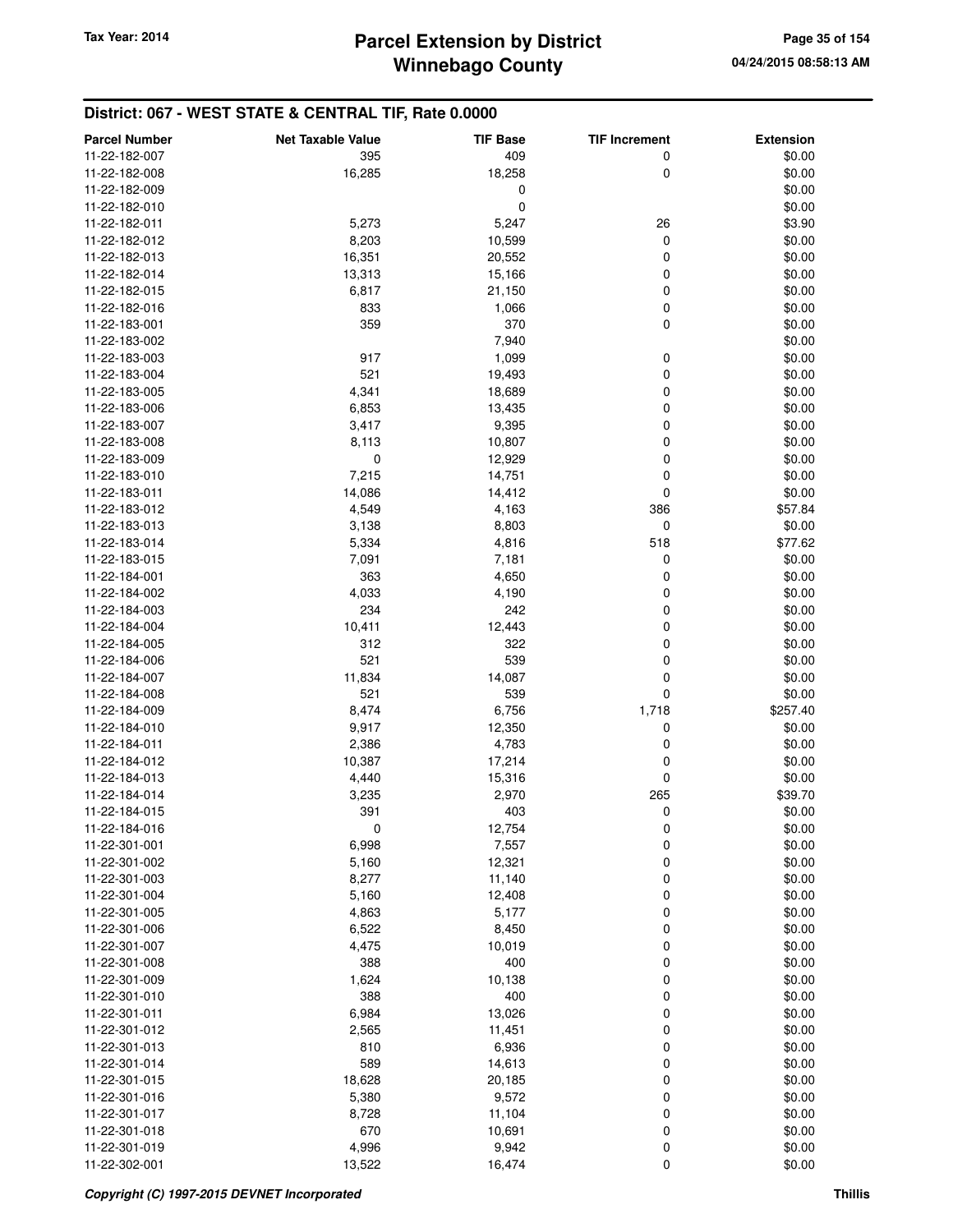## **Winnebago County Parcel Extension by District Tax Year: 2014 Page 36 of 154**

| <b>Parcel Number</b> | <b>Net Taxable Value</b> | <b>TIF Base</b> | <b>TIF Increment</b> | <b>Extension</b> |
|----------------------|--------------------------|-----------------|----------------------|------------------|
| 11-22-302-002        | 11,046                   | 14,187          | 0                    | \$0.00           |
| 11-22-302-003        | 8,170                    | 18,158          | 0                    | \$0.00           |
| 11-22-302-004        | 0                        | 5,531           | 0                    | \$0.00           |
| 11-22-302-005        | 6,404                    | 7,414           | 0                    | \$0.00           |
| 11-22-302-006        | 7,880                    | 11,648          | 0                    | \$0.00           |
| 11-22-302-007        | 6,833                    | 19,344          | 0                    | \$0.00           |
| 11-22-302-008        | 561                      | 8,918           | 0                    | \$0.00           |
| 11-22-302-009        | 3,660                    | 14,661          | 0                    | \$0.00           |
| 11-22-302-010        | 434                      | 2,942           | 0                    | \$0.00           |
| 11-22-302-011        | 3,544                    | 10,154          | 0                    | \$0.00           |
| 11-22-302-012        | 6,020                    | 8,241           | 0                    | \$0.00           |
| 11-22-302-013        | 5,714                    | 6,408           | 0                    | \$0.00           |
| 11-22-302-014        | 5,540                    | 7,928           | 0                    | \$0.00           |
| 11-22-302-015        | 395                      | 409             | 0                    | \$0.00           |
| 11-22-302-016        | 1,496                    | 6,098           | 0                    | \$0.00           |
| 11-22-302-017        | 4,729                    | 9,516           | 0                    | \$0.00           |
| 11-22-302-018        | 7,881                    | 9,576           | 0                    | \$0.00           |
| 11-22-302-019        | 6,173                    | 7,564           | 0                    | \$0.00           |
| 11-22-303-001        | 1,809                    | 9,408           | 0                    | \$0.00           |
| 11-22-303-002        | 14,109                   | 19,166          | 0                    | \$0.00           |
| 11-22-303-003        | 7,101                    | 13,352          | 0                    | \$0.00           |
| 11-22-303-004        | 395                      | 409             | 0                    | \$0.00           |
| 11-22-303-005        | 6,368                    | 13,552          | 0                    | \$0.00           |
| 11-22-303-006        | 395                      | 12,719          | 0                    | \$0.00           |
| 11-22-303-007        | 5,970                    | 12,411          | 0                    | \$0.00           |
| 11-22-303-008        | 10,578                   | 16,733          | 0                    | \$0.00           |
| 11-22-303-009        | 1,879                    | 9,316           | 0                    | \$0.00           |
| 11-22-303-010        | 5,160                    | 8,964           | 0                    | \$0.00           |
| 11-22-303-011        | 9,527                    | 4,940           | 4,587                | \$687.22         |
| 11-22-303-012        | 11,946                   | 14,304          | 0                    | \$0.00           |
| 11-22-303-013        | 5,671                    | 6,061           | 0                    | \$0.00           |
| 11-22-303-014        | 18,079                   | 14,206          | 3,873                | \$580.26         |
| 11-22-303-015        | 9,505                    | 11,813          | 0                    | \$0.00           |
| 11-22-303-016        | 692                      | 15,198          | 0                    | \$0.00           |
| 11-22-303-017        | 12,238                   | 7,984           | 4,254                | \$637.34         |
| 11-22-326-001        | 10,057                   | 12,018          | 0                    | \$0.00           |
| 11-22-326-002        | 5,691                    | 5,620           | 71                   | \$10.64          |
| 11-22-326-003        | 8,601                    | 11,316          | 0                    | \$0.00           |
| 11-22-326-004        |                          | 6,172           |                      | \$0.00           |
| 11-22-326-005        |                          | 0               |                      | \$0.00           |
| 11-22-326-006        |                          | 0               |                      | \$0.00           |
| 11-22-326-007        |                          | 0               |                      | \$0.00           |
| 11-22-326-008        | 11,160                   | 13,039          | 0                    | \$0.00           |
| 11-22-326-009        | 1,568                    | 11,207          | 0                    | \$0.00           |
| 11-22-326-010        | 7,749                    | 8,036           | 0                    | \$0.00           |
| 11-22-326-011        | 307                      | 9,881           | 0                    | \$0.00           |
| 11-22-326-012        | 7,995                    | 9,006           | 0                    | \$0.00           |
| 11-22-326-013        | 14,761                   | 15,552          | 0                    | \$0.00           |
| 11-22-326-014        | 7,403                    | 12,820          | 0                    | \$0.00           |
| 11-22-326-015        | 6,672                    | 15,183          | 0                    | \$0.00           |
| 11-22-326-016        | 3,256                    | 11,491          | 0                    | \$0.00           |
| 11-22-326-017        | 6,794                    | 8,737           | 0                    | \$0.00           |
| 11-22-326-018        | 8,033                    | 11,463          | 0                    | \$0.00           |
| 11-22-327-001        | 13,184                   | 24,102          | 0                    | \$0.00           |
| 11-22-327-002        | 521                      | 539             | 0                    | \$0.00           |
| 11-22-327-003        | 8,018                    | 10,861          | 0                    | \$0.00           |
| 11-22-327-004        | 10,162                   | 19,420          | 0                    | \$0.00           |
| 11-22-327-005        | 8,898                    | 18,445          | 0                    | \$0.00           |
| 11-22-327-006        | 210                      | 10,230          | 0                    | \$0.00           |
| 11-22-327-007        | 7,156                    | 7,867           | 0                    | \$0.00           |
| 11-22-327-008        | 521                      | 539             | 0                    | \$0.00           |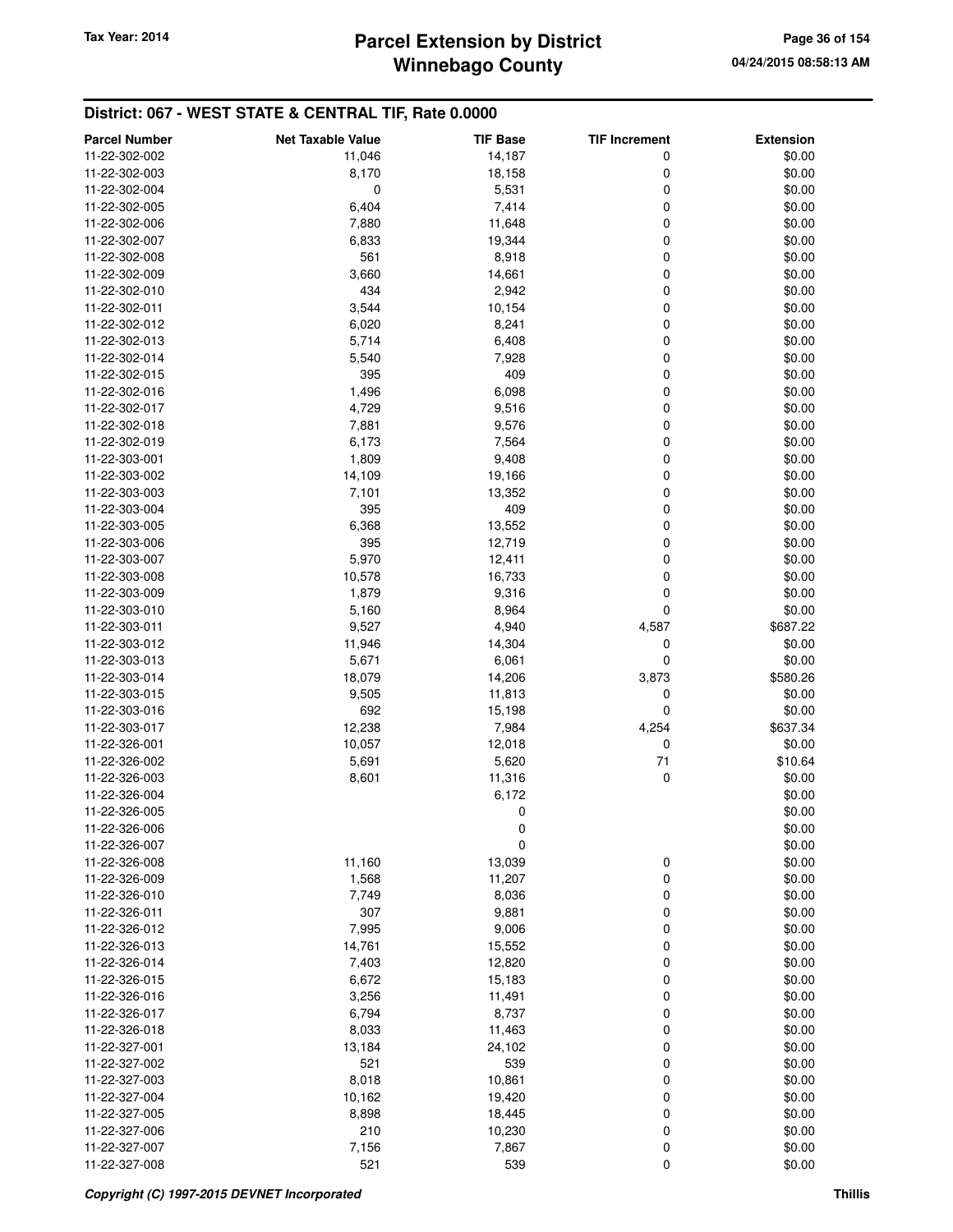## **District: 067 - WEST STATE & CENTRAL TIF, Rate 0.0000**

| <b>Parcel Number</b> | <b>Net Taxable Value</b> | <b>TIF Base</b> | <b>TIF Increment</b> | <b>Extension</b> |
|----------------------|--------------------------|-----------------|----------------------|------------------|
| 11-22-327-009        | 8,849                    | 8,995           | 0                    | \$0.00           |
| 11-22-327-010        | 574                      | 593             | 0                    | \$0.00           |
| 11-22-327-011        | 10,387                   | 13,598          | 0                    | \$0.00           |
| 11-22-327-012        | 3,125                    | 5,731           | 0                    | \$0.00           |
| 11-22-328-001        | 387                      | 400             | 0                    | \$0.00           |
| 11-22-328-002        | 505                      | 522             | 0                    | \$0.00           |
| 11-22-328-003        | 0                        | 11.998          | 0                    | \$0.00           |
| 11-22-328-004        | 317                      | 328             | 0                    | \$0.00           |
| 11-22-328-005        | 11,356                   | 5,374           | 5,982                | \$896.22         |
| 11-22-328-006        | 5,379                    | 14,493          | 0                    | \$0.00           |
| 11-22-328-007        | 9.498                    | 10.893          | 0                    | \$0.00           |
| 11-22-328-008        | 2,658                    | 2.749           | 0                    | \$0.00           |
| Totals for 067       | 10,949,841               | 19,606,659      | 372,709              | \$55,840.18      |
|                      |                          |                 |                      | 2012 Parcels     |

#### **District: 068 - WEST STATE & KILBURN TIF, Rate 0.0000**

| <b>Parcel Number</b> | <b>Net Taxable Value</b> | <b>TIF Base</b> | <b>TIF Increment</b> | <b>Extension</b> |
|----------------------|--------------------------|-----------------|----------------------|------------------|
| 11-22-252-001        |                          | 0               |                      | \$0.00           |
| 11-22-252-002        |                          | 0               |                      | \$0.00           |
| 11-22-252-003        |                          | 0               |                      | \$0.00           |
| 11-22-252-004        |                          | 0               |                      | \$0.00           |
| 11-22-252-005        |                          | $\mathbf 0$     |                      | \$0.00           |
| 11-22-252-006        |                          | 4,433           |                      | \$0.00           |
| 11-22-252-007        |                          | 515             |                      | \$0.00           |
| 11-22-252-015        |                          | 0               |                      | \$0.00           |
| 11-22-252-016        |                          | 7,183           |                      | \$0.00           |
| 11-22-252-018        |                          | 0               |                      | \$0.00           |
| 11-22-252-019        |                          | $\mathbf 0$     |                      | \$0.00           |
| 11-22-252-020        |                          | 0               |                      | \$0.00           |
| 11-22-252-023        |                          | 0               |                      | \$0.00           |
| 11-22-252-025        | 1,141                    | 511             | 630                  | \$94.40          |
| 11-22-252-026        |                          | 9,066           |                      | \$0.00           |
| 11-22-252-029        |                          | 0               |                      | \$0.00           |
| 11-22-252-030        |                          | $\mathbf 0$     |                      | \$0.00           |
| 11-22-253-001        |                          | 15,735          |                      | \$0.00           |
| 11-22-253-002        |                          | 0               |                      | \$0.00           |
| 11-22-253-005        | 324                      | 935             | 0                    | \$0.00           |
| 11-22-253-006        | 1,657                    | 1,894           | 0                    | \$0.00           |
| 11-22-253-007        | 8,416                    | 11,340          | 0                    | \$0.00           |
| 11-22-253-013        | 4,819                    | 16,631          | 0                    | \$0.00           |
| 11-22-253-014        | 15,000                   | 26,397          | 0                    | \$0.00           |
| 11-22-253-015        | 11,056                   | 11,250          | 0                    | \$0.00           |
| 11-22-253-016        | 2,810                    | 3,140           | 0                    | \$0.00           |
| 11-22-254-001        | 769                      | 862             | 0                    | \$0.00           |
| 11-22-254-002        | 6,861                    | 15,499          | 0                    | \$0.00           |
| 11-22-254-012        | 15,566                   | 17,429          | 0                    | \$0.00           |
| 11-22-254-013        | 16,713                   | 18,721          | $\mathbf 0$          | \$0.00           |
| 11-22-255-002        |                          | 0               |                      | \$0.00           |
| 11-22-255-003        |                          | 0               |                      | \$0.00           |
| 11-22-255-004        |                          | 0               |                      | \$0.00           |
| 11-22-256-002        |                          | 0               |                      | \$0.00           |
| 11-22-256-004        | 5,340                    | 558             | 4,782                | \$716.44         |
| 11-22-256-005        | 0                        | 0               | 0                    | \$0.00           |
| 11-22-256-008        | 183                      | 206             | 0                    | \$0.00           |
| 11-22-256-009        | 0                        | 95              | 0                    | \$0.00           |
| 11-22-257-001        |                          | 0               |                      | \$0.00           |
| 11-22-257-002        |                          | 0               |                      | \$0.00           |
| 11-22-258-001        | 0                        | 98              | $\mathbf 0$          | \$0.00           |
| 11-22-258-011        |                          | 0               |                      | \$0.00           |
| 11-22-258-012        |                          | $\mathbf 0$     |                      | \$0.00           |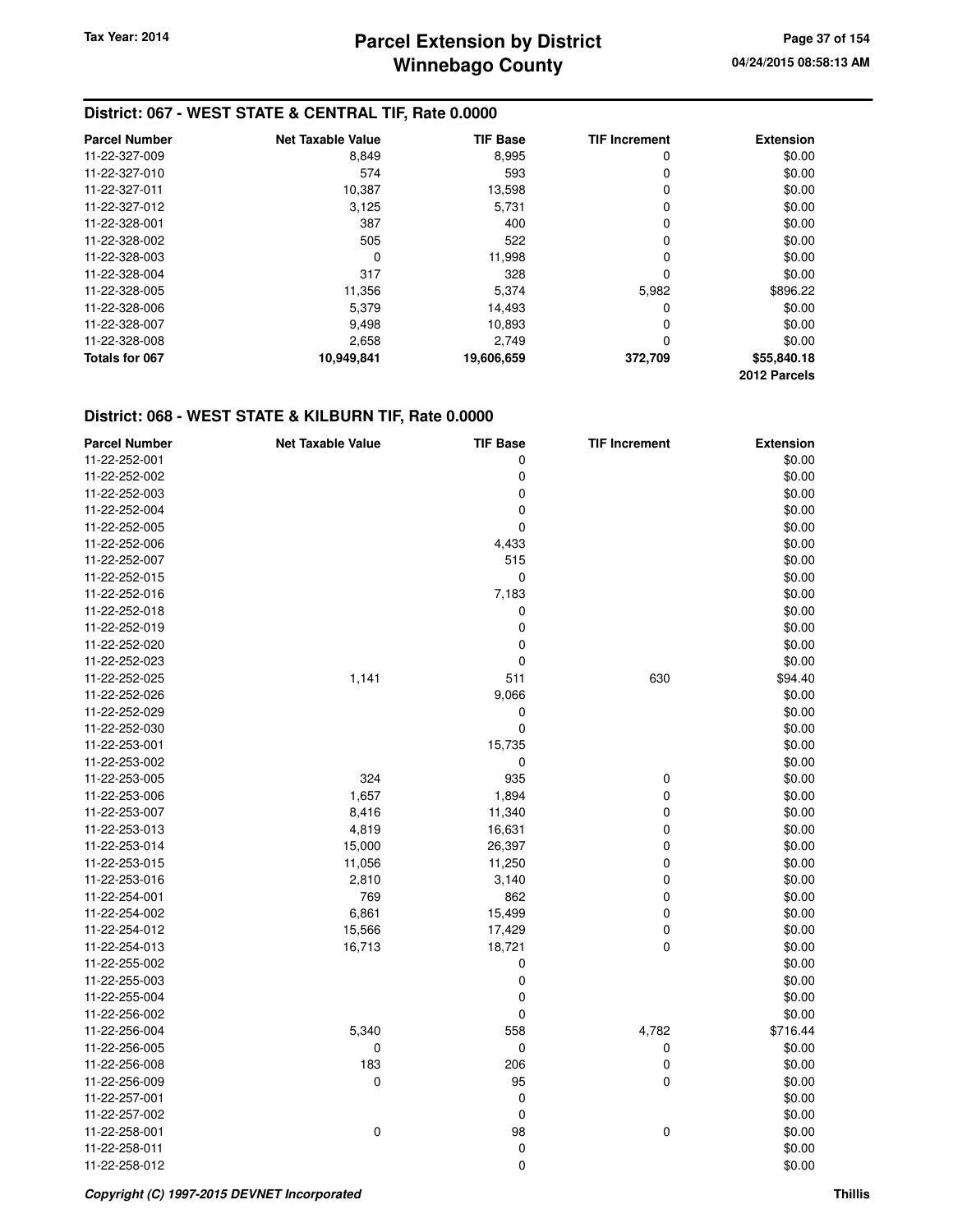### **District: 068 - WEST STATE & KILBURN TIF, Rate 0.0000**

| <b>Parcel Number</b> | <b>Net Taxable Value</b> | <b>TIF Base</b> | <b>TIF Increment</b> | <b>Extension</b> |
|----------------------|--------------------------|-----------------|----------------------|------------------|
| 11-22-258-013        |                          | 0               |                      | \$0.00           |
| 11-22-258-014        | 4,927                    | 10,209          | 0                    | \$0.00           |
| 11-22-258-015        |                          | 0               |                      | \$0.00           |
| 11-22-258-016        |                          | 0               |                      | \$0.00           |
| 11-22-258-017        |                          | 9,683           |                      | \$0.00           |
| 11-22-258-018        |                          | 0               |                      | \$0.00           |
| 11-22-258-019        |                          | $\mathbf 0$     |                      | \$0.00           |
| 11-22-258-020        |                          | 0               |                      | \$0.00           |
| 11-22-258-021        |                          | $\mathbf 0$     |                      | \$0.00           |
| 11-22-258-022        |                          | $\mathbf 0$     |                      | \$0.00           |
| 11-22-258-023        |                          | 0               |                      | \$0.00           |
| 11-22-258-024        |                          | $\mathbf 0$     |                      | \$0.00           |
| 11-22-286-001        |                          | 5,028           |                      | \$0.00           |
| 11-22-286-005        |                          | 9,591           |                      | \$0.00           |
| 11-22-286-006        |                          | 4,659           |                      | \$0.00           |
| 11-22-286-012        |                          | 7,508           |                      | \$0.00           |
| 11-22-286-013        |                          | 7,555           |                      | \$0.00           |
| 11-22-286-015        |                          | 2,625           |                      | \$0.00           |
| 11-22-377-001        | 298                      | 333             | 0                    | \$0.00           |
| 11-22-377-002        | 10,129                   | 10,674          | 0                    | \$0.00           |
| 11-22-377-003        | 5,089                    | 10,398          | 0                    | \$0.00           |
| 11-22-377-004        | 8,789                    | 9,034           | 0                    | \$0.00           |
| 11-22-377-005        | 3,008                    | 3,530           | 0                    | \$0.00           |
| 11-22-377-006        | 1,170                    | 1,308           | 0                    | \$0.00           |
| 11-22-377-007        | 961                      | 1,074           | 0                    | \$0.00           |
| 11-22-377-008        | 0                        | 7,225           | 0                    | \$0.00           |
| 11-22-377-009        | 1,170                    | 1,308           | 0                    | \$0.00           |
| 11-22-377-010        | 1,061                    | 1,138           | 0                    | \$0.00           |
| 11-22-377-011        | 660                      | 738             | 0                    | \$0.00           |
| 11-22-401-001        | 29,051                   | 76,805          | 0                    | \$0.00           |
| 11-22-401-002        | 3,108                    | 3,479           | 0                    | \$0.00           |
| 11-22-402-001        |                          | 0               |                      | \$0.00           |
| 11-22-403-018        |                          | 0               |                      | \$0.00           |
| 11-22-403-037        | 361                      | 142             | 219                  | \$32.82          |
| 11-22-403-038        | 2,726                    | 3,053           | 0                    | \$0.00           |
| 11-22-403-039        | 729                      | 931             | 0                    | \$0.00           |
| 11-22-403-040        | 243                      | 2,638           | 0                    | \$0.00           |
| 11-22-403-041        | 5,061                    | 4,389           | 672                  | \$100.68         |
| 11-22-403-042        | 2,021                    | 2,261           | 0                    | \$0.00           |
| 11-22-403-043        | 0                        | 6,082           | 0                    | \$0.00           |
| 11-22-403-044        | 2,627                    | 2,940           | 0                    | \$0.00           |
| 11-22-403-045        | 450                      | 502             | 0                    | \$0.00           |
| 11-22-403-046        | 899                      | 1,007           | 0                    | \$0.00           |
| 11-22-403-047        | 1,126                    | 1,259           | 0                    | \$0.00           |
| 11-22-403-050        |                          | $\pmb{0}$       |                      | \$0.00           |
| 11-22-403-051        | $\pmb{0}$                | 272             | 0                    | \$0.00           |
| 11-22-403-057        | 151,446                  | 114,078         | 37,368               | \$5,598.48       |
| 11-22-403-058        | 896                      | 1,043           | 0                    | \$0.00           |
| 11-22-403-059        | 1,289                    | 363             | 926                  | \$138.74         |
| 11-22-403-061        |                          | $\pmb{0}$       |                      | \$0.00           |
| 11-22-403-062        |                          | 362             |                      | \$0.00           |
| 11-22-403-063        | 974                      | 4,276           | 0                    | \$0.00           |
| 11-22-404-001        | 139,133                  | 155,887         | 0                    | \$0.00           |
| 11-22-404-003        | 6,040                    | 6,806           | 0                    | \$0.00           |
| 11-22-405-001        | 7,776                    | 16,916          | 0                    | \$0.00           |
| 11-22-405-005        | 4,762                    | 5,500           | 0                    | \$0.00           |
| 11-22-405-006        | 270                      | 302             | 0                    | \$0.00           |
| 11-22-405-007        | 260                      | 269             | 0                    | \$0.00           |
| 11-22-405-008        | 13,190                   | 2,213           | 10,977               | \$1,644.58       |
| 11-22-405-009        | 321                      | 361             | 0                    | \$0.00           |
| 11-22-405-010        | 321                      | 361             | 0                    | \$0.00           |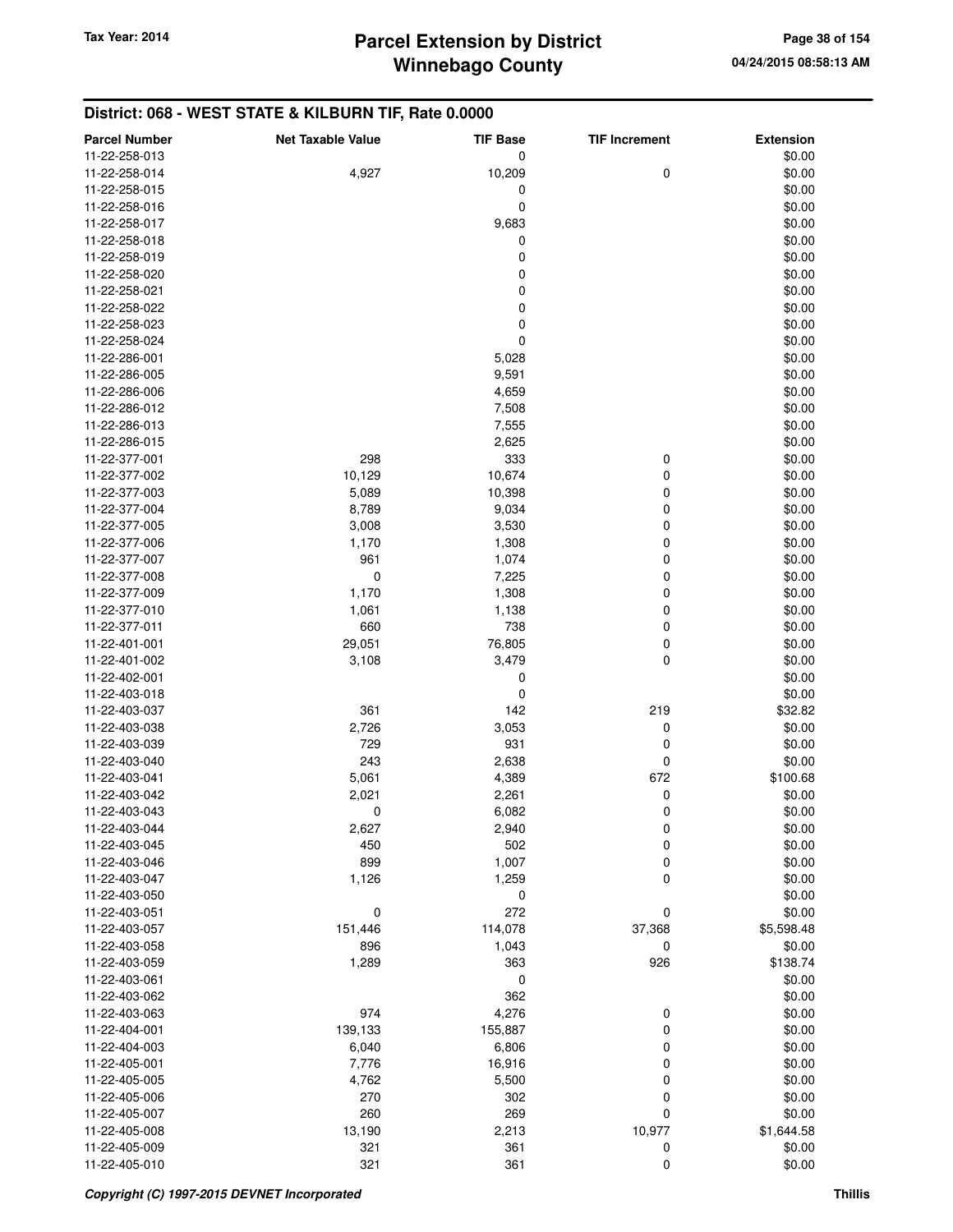# **Winnebago County Parcel Extension by District Tax Year: 2014 Page 39 of 154**

### **District: 068 - WEST STATE & KILBURN TIF, Rate 0.0000**

| <b>Parcel Number</b> | <b>Net Taxable Value</b> | <b>TIF Base</b> | <b>TIF Increment</b> | <b>Extension</b> |
|----------------------|--------------------------|-----------------|----------------------|------------------|
| 11-22-405-011        |                          | 654             |                      | \$0.00           |
| 11-22-405-012        |                          | 16,428          |                      | \$0.00           |
| 11-22-405-013        |                          | 436             |                      | \$0.00           |
| 11-22-405-014        | 391                      | 1,382           | 0                    | \$0.00           |
| 11-22-405-016        | 687                      | 13,169          | 0                    | \$0.00           |
| 11-22-405-017        | 378                      | 7,408           | $\mathbf 0$          | \$0.00           |
| 11-22-405-018        |                          | 0               |                      | \$0.00           |
| 11-22-429-025        |                          | 10,328          |                      | \$0.00           |
| 11-22-429-026        |                          | 10,328          |                      | \$0.00           |
| 11-22-433-015        |                          | 33,091          |                      | \$0.00           |
| 11-22-433-020        |                          | 35,454          |                      | \$0.00           |
| 11-22-451-001        | 25,816                   | 28,917          | 0                    | \$0.00           |
| 11-22-451-003        | 38,510                   | 58,816          | 0                    | \$0.00           |
| 11-22-452-001        |                          | 0               |                      | \$0.00           |
| 11-22-453-002        | 33,491                   | 37,517          | 0                    | \$0.00           |
| 11-22-453-004        | 40,358                   | 45,199          | 0                    | \$0.00           |
| 11-22-453-005        | 10,828                   | 12,125          | 0                    | \$0.00           |
| 11-22-453-006        | 4,413                    | 4,944           | 0                    | \$0.00           |
| 11-22-453-007        | 1,050                    | 1,173           | 0                    | \$0.00           |
| 11-22-453-008        | 524                      | 588             | $\mathbf 0$          | \$0.00           |
| 11-22-453-012        | 9,117                    | 10,229          | 0                    | \$0.00           |
| 11-22-454-001        | 585                      | 654             | 0                    | \$0.00           |
| 11-22-454-002        | 363                      | 375             | 0                    | \$0.00           |
| 11-22-454-003        | 4,301                    | 5,862           | 0                    | \$0.00           |
| 11-22-454-005        | 116,365                  | 158,871         | 0                    | \$0.00           |
| 11-22-454-006        | 30,626                   | 37,387          | 0                    | \$0.00           |
| 11-22-457-001        | 21,374                   | 43,559          | $\pmb{0}$            | \$0.00           |
| 11-22-457-002        | 27,378                   | 37,554          | 0                    | \$0.00           |
| 11-22-458-001        |                          | 0               |                      | \$0.00           |
| 11-22-476-001        |                          | 2,906           |                      | \$0.00           |
| 11-22-476-002        |                          | 0               |                      | \$0.00           |
| 11-22-476-003        | 975                      | 2,393           | $\pmb{0}$            | \$0.00           |
| 11-22-476-005        |                          | 1,308           |                      | \$0.00           |
| 11-22-476-006        |                          | 5,854           |                      | \$0.00           |
| 11-22-476-007        |                          | 654             |                      | \$0.00           |
| 11-22-476-008        | 1,170                    | 1,308           | $\mathbf 0$          | \$0.00           |
| 11-22-476-009        | 1,170                    | 1,308           | 0                    | \$0.00           |
| 11-22-480-001        | 3,239                    | 1,811           | 1,428                | \$213.94         |
| 11-22-480-002        | 1,227                    | 1,371           | 0                    | \$0.00           |
| 11-22-480-009        | 15,661                   | 9,524           | 6,137                | \$919.46         |
| 11-22-480-013        | 11,984                   | 17,217          | 0                    | \$0.00           |
| Totals for 068       | 904,978                  | 1,338,715       | 63,139               | \$9,459.54       |
|                      |                          |                 |                      | 145 Parcels      |

## **District: 088 - NORTH MAIN & AUBURN TIF, Rate 0.0000**

| <b>Parcel Number</b> | <b>Net Taxable Value</b> | <b>TIF Base</b> | <b>TIF Increment</b> | <b>Extension</b> |
|----------------------|--------------------------|-----------------|----------------------|------------------|
| 11-14-280-008        | 12,472                   | 24,227          | 0                    | \$0.00           |
| 11-14-280-009        | 13,060                   | 26,483          | 0                    | \$0.00           |
| 11-14-280-010        | 7,235                    | 23,297          | 0                    | \$0.00           |
| 11-14-280-015        | 16,906                   | 25,078          | 0                    | \$0.00           |
| 11-14-281-006        | 14,421                   | 18,361          | 0                    | \$0.00           |
| 11-14-281-007        | 20,927                   | 26,444          | 0                    | \$0.00           |
| 11-14-281-008        | 2,130                    | 2,389           | 0                    | \$0.00           |
| 11-14-281-009        | 4,474                    | 6,321           | 0                    | \$0.00           |
| 11-14-281-010        | 2,485                    | 2,580           | 0                    | \$0.00           |
| 11-14-281-014        | 3,032                    | 3,147           | 0                    | \$0.00           |
| 11-14-281-015        | 2,485                    | 2,580           | 0                    | \$0.00           |
| 11-14-281-016        | 3,552                    | 10,548          | 0                    | \$0.00           |
| 11-14-282-001        | 2,333                    | 25,530          | 0                    | \$0.00           |
| 11-14-282-002        | 2,036                    | 20,327          | 0                    | \$0.00           |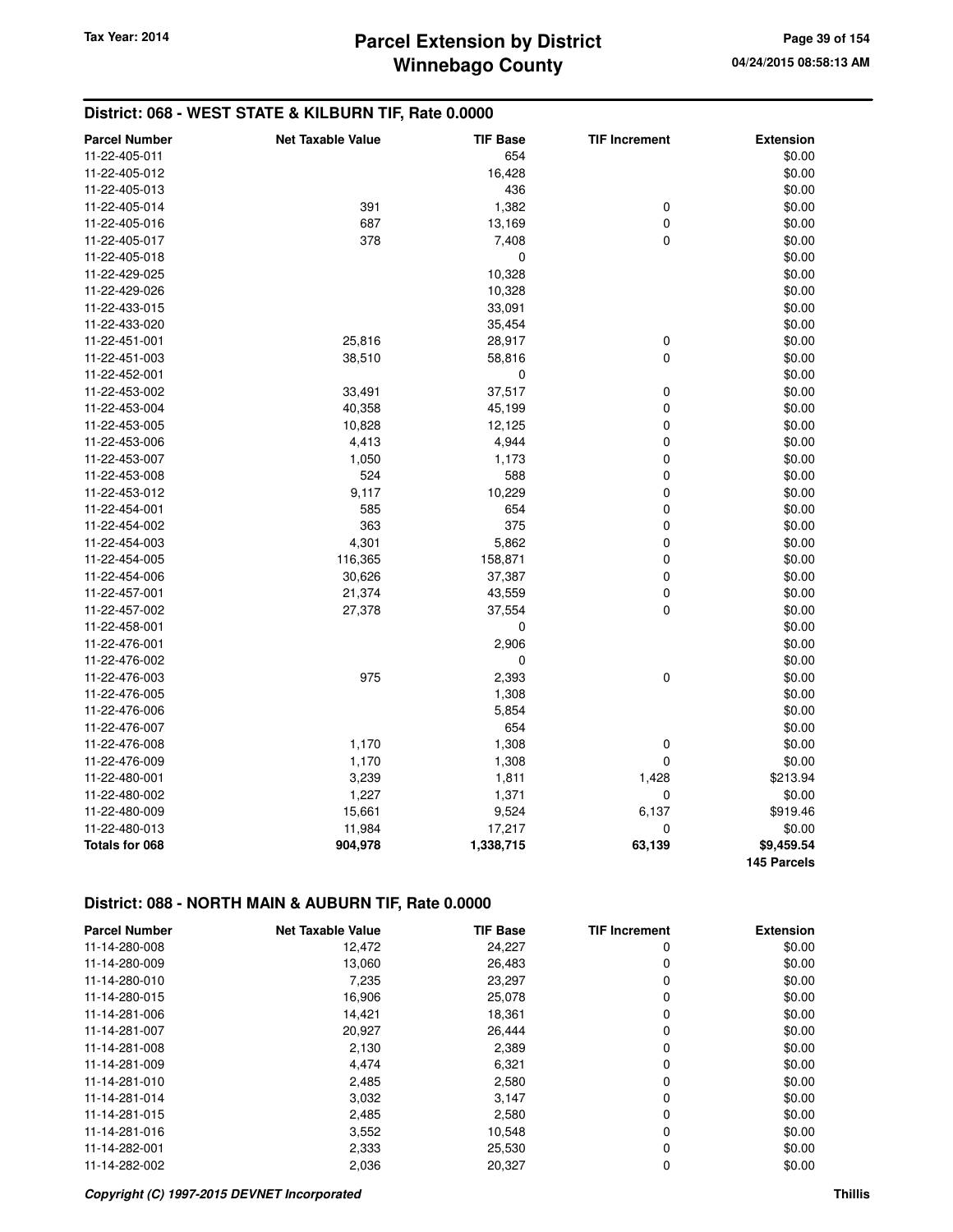# **Winnebago County** Tax Year: 2014 **Parcel Extension by District Page 40 of 154**

### **District: 088 - NORTH MAIN & AUBURN TIF, Rate 0.0000**

| <b>Parcel Number</b> | <b>Net Taxable Value</b> | <b>TIF Base</b> | <b>TIF Increment</b> | <b>Extension</b>  |
|----------------------|--------------------------|-----------------|----------------------|-------------------|
| 11-14-282-003        | 3,031                    | 21,861          | 0                    | \$0.00            |
| 11-14-282-004        | 3,031                    | 24,667          | 0                    | \$0.00            |
| 11-14-282-005        | 2,130                    | 6,990           | 0                    | \$0.00            |
| 11-14-282-009        | 5,783                    | 17,155          | 0                    | \$0.00            |
| 11-14-282-012        | 9,873                    | 77,611          | 0                    | \$0.00            |
| 11-14-282-013        | 12,158                   | 78,632          | 0                    | \$0.00            |
| 11-14-404-010        | 28,239                   | 122,416         | 0                    | \$0.00            |
| 11-14-404-011        | 8,515                    | 23,796          | 0                    | \$0.00            |
| 11-14-404-012        | 15,853                   | 22,740          | 0                    | \$0.00            |
| 11-14-404-013        | 8,437                    | 20,547          | 0                    | \$0.00            |
| 11-14-404-014        | 9,358                    | 21,737          | 0                    | \$0.00            |
| 11-14-404-015        | 10,940                   | 24,812          | 0                    | \$0.00            |
| 11-14-404-016        | 4,494                    | 22,538          | 0                    | \$0.00            |
| 11-14-404-017        | 8,646                    | 17,350          | 0                    | \$0.00            |
| 11-14-426-001        | 21,113                   | 21,667          | 0                    | \$0.00            |
| 11-14-426-002        | 8,544                    | 19,489          | 0                    | \$0.00            |
| 11-14-426-003        |                          | 0               |                      | \$0.00            |
| 11-14-426-004        | 20,793                   | 26,238          | 0                    | \$0.00            |
| 11-14-426-005        |                          | 0               |                      | \$0.00            |
| 11-14-426-006        | 33,351                   | 38,702          | 0                    | \$0.00            |
| 11-14-426-007        |                          |                 | 0                    | \$0.00            |
| 11-14-426-008        | 22,716                   | 26,061          |                      | \$0.00            |
|                      | 25,962<br>30,438         | 29,724          | 0<br>0               | \$0.00            |
| 11-14-426-009        |                          | 32,736          |                      |                   |
| 11-14-426-010        | 19,029                   | 22,467          | 0                    | \$0.00            |
| 11-14-426-011        | 22,600                   | 32,722          | 0                    | \$0.00            |
| 11-14-426-012        | 26,446                   | 28,256          | 0                    | \$0.00            |
| 11-14-426-013        | 19,112                   | 27,793          | 0                    | \$0.00            |
| 11-14-426-014        | 25,913                   | 29,912          | 0                    | \$0.00            |
| 11-14-426-015        | 56,521                   | 64,302          | 0                    | \$0.00            |
| 11-14-427-003        | 5,131                    | 7,682           | 0                    | \$0.00            |
| 11-14-427-009        |                          | 0               |                      | \$0.00            |
| 11-14-428-002        | 30,249                   | 52,308          | 0                    | \$0.00            |
| 11-14-428-003        | 26,487                   | 31,827          | 0                    | \$0.00            |
| 11-14-428-004        | 30,210                   | 36,496          | 0                    | \$0.00            |
| 11-14-428-005        | 3,124                    | 6,151           | 0                    | \$0.00            |
| 11-14-428-006        | 24,492                   | 34,457          | 0                    | \$0.00            |
| 11-14-428-008        | 40,203                   | 45,032          | 0                    | \$0.00            |
| 11-14-428-009        | 23,556                   | 24,022          | 0                    | \$0.00            |
| 11-14-428-010        | 35,502                   | 37,554          | 0                    | \$0.00            |
| 11-14-428-011        | 20,265                   | 30,951          | 0                    | \$0.00            |
| 11-14-428-012        | 27,717                   | 24,217          | 3,500                | \$520.66          |
| 11-14-428-013        | 14,060                   | 20,778          | 0                    | \$0.00            |
| 11-14-428-015        | 20,261                   | 22,709          | 0                    | \$0.00            |
| 11-14-428-016        | 8,433                    | 23,413          | 0                    | \$0.00            |
| 11-14-428-017        | 18,460                   | 20,876          | 0                    | \$0.00            |
| 11-14-428-018        | 20,063                   | 22,179          | 0                    | \$0.00            |
| 11-14-428-019        | 192                      | 204             | 0                    | \$0.00            |
| 11-14-428-020        | 14,560                   | 20,292          | 0                    | \$0.00            |
| 11-14-428-021        | 24,024                   | 26,737          | 0                    | \$0.00            |
| 11-14-428-022        | 19,473                   | 28,310          | 0                    | \$0.00            |
| 11-14-428-024        | 13,753                   | 22,632          | 0                    | \$0.00            |
| 11-14-428-026        | 43,983                   | 38,482          | 5,501                | \$818.32          |
| 11-14-430-003        | 6,509                    | 14,405          | 0                    | \$0.00            |
| 11-14-430-004        | 38,255                   | 45,645          | 0                    | \$0.00            |
| 11-14-430-005        | 17,113                   | 25,431          | 0                    | \$0.00            |
| 11-14-430-033        | 58,428                   | 66,791          | 0                    | \$0.00            |
| 11-14-430-034        | 66,551                   | 88,641          | 0                    | \$0.00            |
| 11-14-430-035        | 62,884                   | 88,882          | 0                    | \$0.00            |
| Totals for 088       | 1,284,512                | 2,027,337       | 9,001                | \$1,338.98        |
|                      |                          |                 |                      | <b>72 Parcels</b> |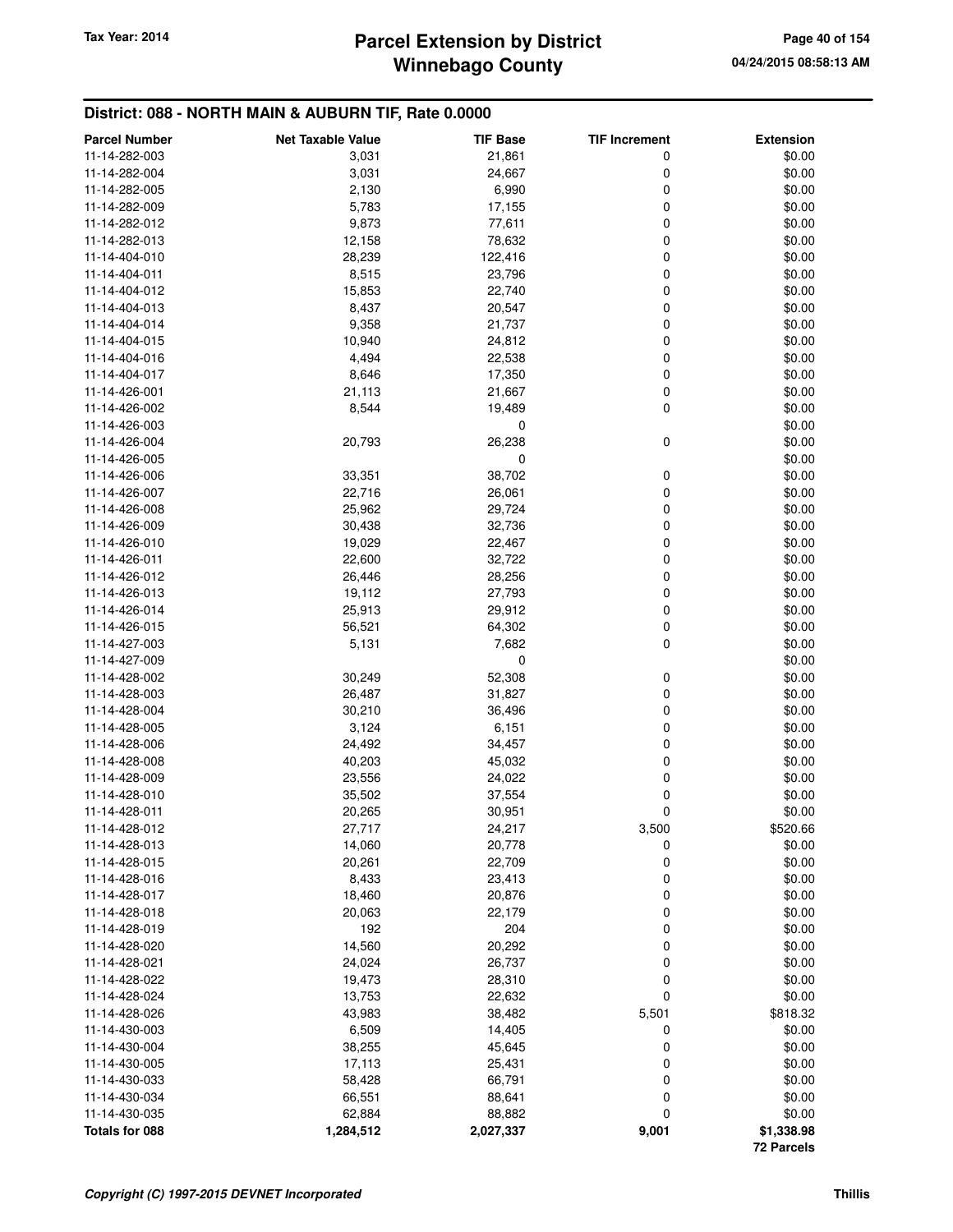# **Winnebago County** Tax Year: 2014 **Parcel Extension by District Page 41 of 154**

| <b>Parcel Number</b>           | <b>Net Taxable Value</b> | <b>TIF Base</b>  | <b>TIF Increment</b> | <b>Extension</b> |
|--------------------------------|--------------------------|------------------|----------------------|------------------|
| 11-23-429-004                  | 20,395                   | 31,896           | 0                    | \$0.00           |
| 11-23-429-006                  | 22,904                   | 34,403           | 0                    | \$0.00           |
| 11-23-429-020                  | 154                      | 159              | 0                    | \$0.00           |
| 11-23-429-021                  | 5,965                    | 21,212           | 0                    | \$0.00           |
| 11-23-429-022                  | 8,833                    | 22,781           | 0                    | \$0.00           |
| 11-23-429-023                  | 17,260                   | 21,627           | 0                    | \$0.00           |
| 11-23-429-024                  | 13,372                   | 22,767           | 0                    | \$0.00           |
| 11-23-429-025                  | 13,435                   | 23,546           | 0                    | \$0.00           |
| 11-23-429-026                  | 9,307                    | 15,020           | 0                    | \$0.00           |
| 11-23-429-029                  | 8,371                    | 32,317           | 0                    | \$0.00           |
| 11-23-429-030                  | 12,275                   | 20,877           | 0                    | \$0.00           |
| 11-23-429-031                  | 8,333                    | 16,607           | 0                    | \$0.00           |
| 11-23-429-032                  | 15,017                   | 30,143           | 0                    | \$0.00           |
| 11-23-429-033                  | 10,591                   | 25,682           | 0                    | \$0.00           |
| 11-23-429-034                  | 16,591                   | 25,682           | 0                    | \$0.00           |
| 11-23-429-035                  | 10,483                   | 11,732           | 0                    | \$0.00           |
| 11-23-430-001                  | 12,117                   | 27,776           | 0                    | \$0.00           |
| 11-23-430-002                  | 0                        | 20,194           | 0                    | \$0.00           |
| 11-23-430-003                  | 4,997                    | 19,245           | 0                    | \$0.00           |
| 11-23-430-004                  | 20,395                   | 31,662           | 0                    | \$0.00           |
| 11-23-430-005                  | 20,395                   | 30,887           | 0                    | \$0.00           |
| 11-23-430-006<br>11-23-430-007 | 20,395<br>13,920         | 31,097<br>22,989 | 0<br>0               | \$0.00<br>\$0.00 |
| 11-23-430-008                  | 15,022                   | 34,507           | 0                    | \$0.00           |
| 11-23-430-009                  | 19,492                   | 26,471           | 0                    | \$0.00           |
| 11-23-430-010                  | 7,060                    | 21,817           | 0                    | \$0.00           |
| 11-23-430-011                  | 6,159                    | 23,641           | 0                    | \$0.00           |
| 11-23-430-012                  | 12,983                   | 22,227           | 0                    | \$0.00           |
| 11-23-430-015                  | 14,493                   | 30,857           | 0                    | \$0.00           |
| 11-23-430-016                  | 10,982                   | 28,221           | 0                    | \$0.00           |
| 11-23-430-017                  | 19,321                   | 21,219           | 0                    | \$0.00           |
| 11-23-430-018                  | 13,526                   | 19,840           | 0                    | \$0.00           |
| 11-23-430-019                  | 9,067                    | 27,242           | 0                    | \$0.00           |
| 11-23-430-020                  | 13,248                   | 11,561           | 1,687                | \$252.76         |
| 11-23-430-021                  | 4,864                    | 16,861           | 0                    | \$0.00           |
| 11-23-430-022                  | 8,817                    | 18,395           | 0                    | \$0.00           |
| 11-23-430-023                  | 17,993                   | 16,097           | 1,896                | \$284.06         |
| 11-23-430-026                  | 14,251                   | 13,038           | 1,213                | \$181.74         |
| 11-23-430-027                  | 3,300                    | 10,244           | 0                    | \$0.00           |
| 11-23-430-028                  | 9,763                    | 13,407           | 0                    | \$0.00           |
| 11-23-430-029                  | 5,123                    | 15,072           | 0                    | \$0.00           |
| 11-23-430-030                  | 2,445                    | 22,831           | $\mathbf 0$          | \$0.00           |
| 11-23-430-031                  | 10,238                   | 13,526           | 0                    | \$0.00           |
| 11-23-480-001                  | 15,689                   | 25,324           | 0                    | \$0.00           |
| 11-23-480-002                  | 18,432                   | 18,493           | 0                    | \$0.00           |
| 11-23-480-003                  | 18,280                   | 18,317           | 0                    | \$0.00           |
| 11-23-480-004                  | 23,481                   | 36,337           | 0                    | \$0.00           |
| 11-23-480-005                  | 3,673                    | 5,759            | 0                    | \$0.00           |
| 11-23-480-006                  | 29,972                   | 35,026           | 0                    | \$0.00           |
| 11-23-480-007                  | 21,337                   | 35,462           | 0                    | \$0.00           |
| 11-23-480-008                  | 13,815                   | 14,897           | 0                    | \$0.00           |
| 11-23-480-009                  | 21,963                   | 28,636           | 0                    | \$0.00           |
| 11-23-480-010                  | 7,496                    | 20,188           | 0                    | \$0.00           |
| 11-23-480-011                  | 9,374                    | 24,572           | $\mathbf 0$          | \$0.00           |
| 11-23-480-012                  |                          | 0                |                      | \$0.00           |
| 11-23-480-013                  | 11,187                   | 12,529           | 0                    | \$0.00           |
| 11-23-480-014                  | 7,333                    | 21,954           | 0<br>0               | \$0.00           |
| 11-23-480-015<br>11-23-480-016 | 9,957<br>13,599          | 19,768<br>16,603 | 0                    | \$0.00<br>\$0.00 |
| 11-23-480-017                  | 12,615                   | 11,905           | 710                  | \$106.38         |
| 11-23-480-018                  | 19,333                   | 39,001           | $\mathbf 0$          | \$0.00           |
|                                |                          |                  |                      |                  |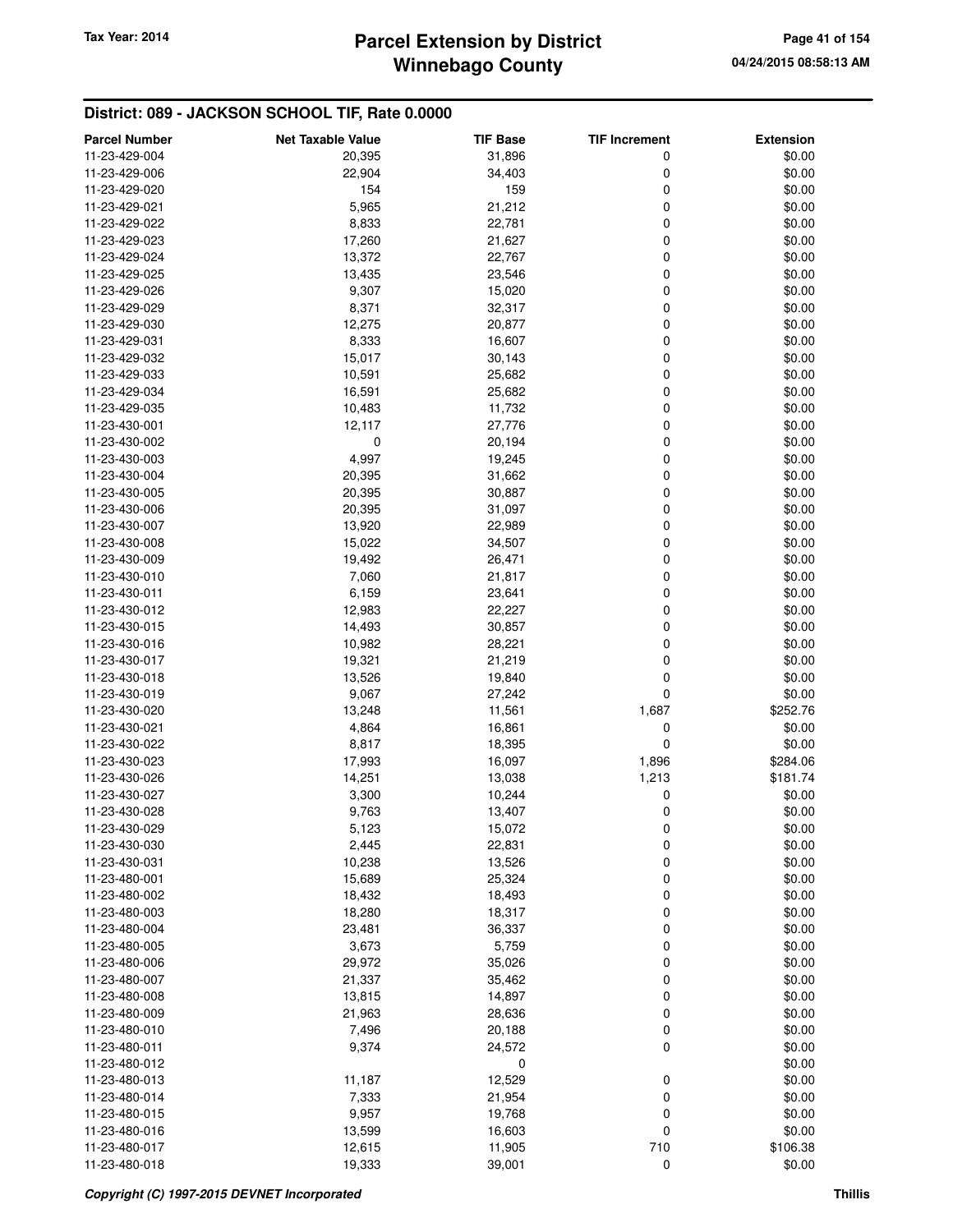## **Winnebago County Parcel Extension by District Tax Year: 2014 Page 42 of 154**

| <b>Parcel Number</b> | <b>Net Taxable Value</b> | <b>TIF Base</b> | <b>TIF Increment</b> | <b>Extension</b> |
|----------------------|--------------------------|-----------------|----------------------|------------------|
| 11-23-480-019        | 5,499                    | 17,105          | 0                    | \$0.00           |
| 11-23-480-020        | 10,769                   | 17,363          | 0                    | \$0.00           |
| 11-23-480-021        | 11,967                   | 26,810          | 0                    | \$0.00           |
| 11-23-480-022        | 32,283                   | 36,439          | 0                    | \$0.00           |
| 11-23-480-023        | 7,216                    | 16,347          | 0                    | \$0.00           |
| 11-23-480-024        | 7,707                    | 18,003          | 0                    | \$0.00           |
| 11-23-480-025        | 10,805                   | 20,313          | 0                    | \$0.00           |
| 11-23-480-026        | 14,542                   | 18,947          | 0                    | \$0.00           |
| 11-23-480-027        | 4,520                    | 19,602          | 0                    | \$0.00           |
| 11-23-480-028        | 13,866                   | 25,162          | 0                    | \$0.00           |
| 11-23-481-001        | 39,096                   | 40,863          | 0                    | \$0.00           |
| 11-23-481-002        | 3,201                    | 1,649           | 1,552                | \$232.52         |
| 11-23-481-003        | 8,521                    | 17,871          | 0                    | \$0.00           |
| 11-23-481-004        | 3,430                    | 1,767           | 1,663                | \$249.16         |
| 11-23-481-005        | 0                        | 87              | 0                    | \$0.00           |
| 11-23-481-006        | 309                      | 399             | 0                    | \$0.00           |
| 11-23-481-007        | 5,648                    | 11,399          | 0                    | \$0.00           |
| 11-23-481-008        | 2,807                    | 19,876          | 0                    | \$0.00           |
| 11-23-481-009        | 10,009                   | 10,572          | 0                    | \$0.00           |
| 11-23-481-010        | 7,889                    | 14,605          | 0                    | \$0.00           |
| 11-23-481-011        | 5,720                    | 14,988          | 0                    | \$0.00           |
| 11-23-481-012        | 13,427                   | 14,754          | 0                    | \$0.00           |
| 11-23-481-013        | 12,663                   | 21,646          | 0                    | \$0.00           |
| 11-23-481-014        | 4,927                    | 20,489          | 0                    | \$0.00           |
| 11-23-481-015        | 4,780                    | 20,025          | 0                    | \$0.00           |
| 11-23-481-016        | 800                      | 12,917          | 0                    | \$0.00           |
| 11-23-481-017        | 12,093                   | 27,332          | 0                    | \$0.00           |
| 11-23-481-018        | 11,283                   | 20,619          | 0                    | \$0.00           |
| 11-23-481-019        | 17,856                   | 19,765          | 0                    | \$0.00           |
| 11-23-481-020        | 16,789                   | 22,400          | 0                    | \$0.00           |
| 11-23-481-021        | 5,367                    | 19,951          | 0                    | \$0.00           |
| 11-23-481-022        | 2,273                    | 12,486          | 0                    | \$0.00           |
| 11-23-481-023        | 3,261                    | 16,237          | 0                    | \$0.00           |
| 11-23-481-024        | 15,596                   | 20,340          | 0                    | \$0.00           |
| 11-23-481-025        | 11,093                   | 20,885          | 0                    | \$0.00           |
| 11-23-481-026        | 25,266                   | 49,125          | 0                    | \$0.00           |
| 11-23-481-027        | 16,083                   | 16,672          | 0                    | \$0.00           |
| 11-23-481-028        | 9,842                    | 16,152          | 0                    | \$0.00           |
| 11-23-481-029        | 18,031                   | 23,865          | 0                    | \$0.00           |
| 11-23-481-030        | 3,698                    | 22,506          | 0                    | \$0.00           |
| 11-23-481-031        | 16,393                   | 17,026          | 0                    | \$0.00           |
| 11-23-481-032        | 7,007                    | 17,472          | 0                    | \$0.00           |
| 11-23-482-001        | 2,659                    | 3,605           | 0                    | \$0.00           |
| 11-23-482-002        | 14,119                   | 23,393          | 0                    | \$0.00           |
| 11-23-482-003        | 9,177                    | 21,768          | 0                    | \$0.00           |
| 11-23-482-004        | 9,603                    | 20,292          | 0                    | \$0.00           |
| 11-23-482-005        | 10,745                   | 25,578          | 0                    | \$0.00           |
| 11-23-482-006        | 7,852                    | 20,282          | 0                    | \$0.00           |
| 11-23-482-007        | 152,776                  | 188,117         | 0                    | \$0.00           |
| 11-23-482-008        | 9,769                    | 22,652          | 0                    | \$0.00           |
| 11-23-482-009        | 766                      | 2,565           | 0                    | \$0.00           |
| 11-23-482-010        | 0                        | 407             | 0                    | \$0.00           |
| 11-23-482-011        | 2,431                    | 2,978           | 0                    | \$0.00           |
| 11-23-482-012        | 21,339                   | 50,619          | 0                    | \$0.00           |
| 11-23-482-013        | 42,243                   | 51,870          | 0                    | \$0.00           |
| 11-23-482-014        | 346,784                  | 391,298         | 0                    | \$0.00           |
| 11-23-482-015        | 6,179                    | 6,783           | 0                    | \$0.00           |
| 11-23-482-016        | 138,257                  | 170,838         | 0                    | \$0.00           |
| 11-23-483-001        | 1,453                    | 1,604           | 0                    | \$0.00           |
| 11-23-483-002        | 23,845                   | 24,750          | 0                    | \$0.00           |
| 11-23-484-001        | 28,207                   | 35,430          | 0                    | \$0.00           |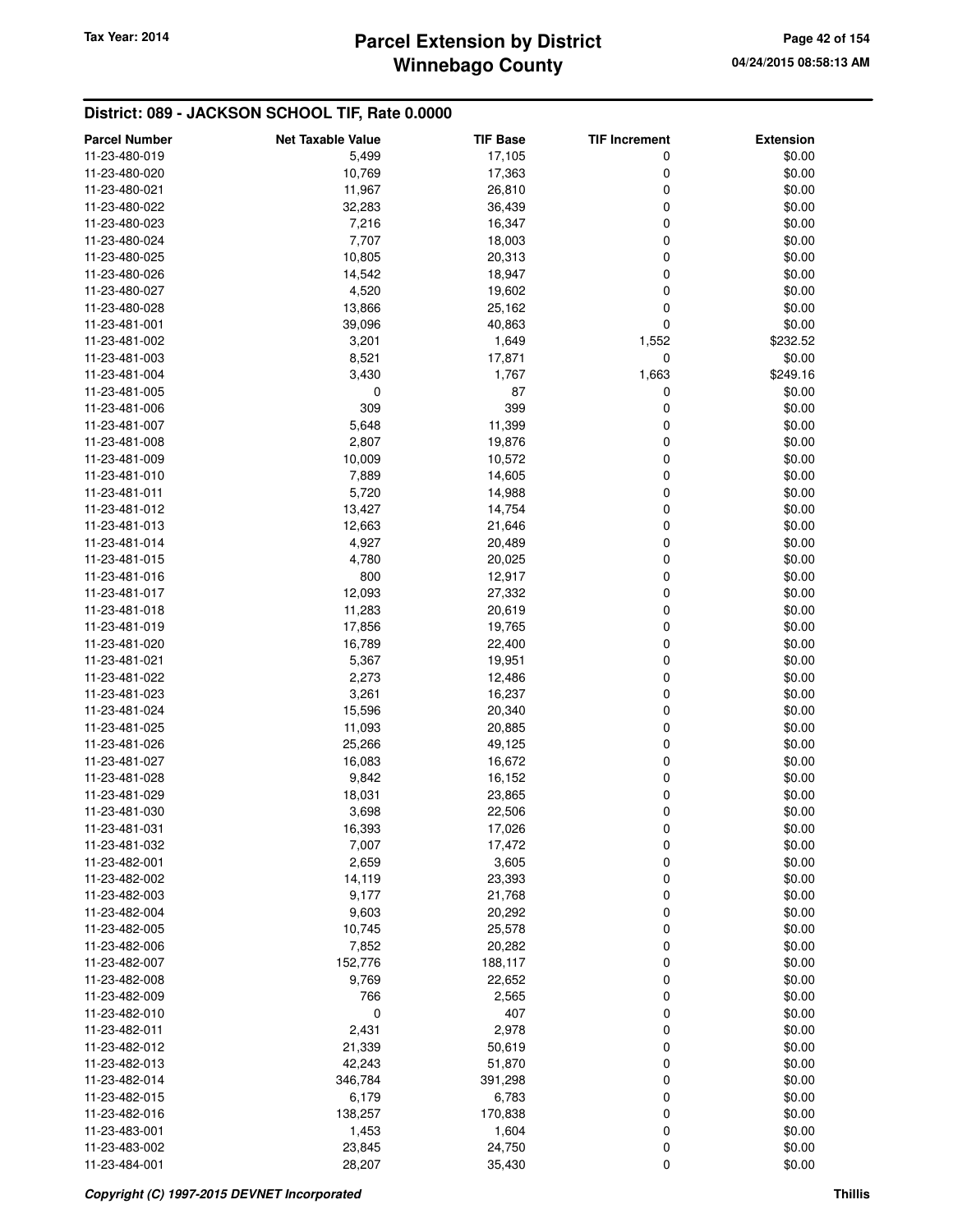# **Winnebago County** Tax Year: 2014 **Parcel Extension by District Page 43 of 154**

| <b>Parcel Number</b> | <b>Net Taxable Value</b> | <b>TIF Base</b> | <b>TIF Increment</b> | <b>Extension</b> |
|----------------------|--------------------------|-----------------|----------------------|------------------|
| 11-23-485-001        | 13,524                   | 16,626          | 0                    | \$0.00           |
| 11-23-485-002        | 10,000                   | 21,974          | 0                    | \$0.00           |
| 11-23-485-003        | 15,909                   | 21,115          | 0                    | \$0.00           |
| 11-23-485-004        | 7,180                    | 13,154          | 0                    | \$0.00           |
| 11-23-485-005        | 2,237                    | 2,313           | 0                    | \$0.00           |
| 11-23-485-006        |                          | 96,177          |                      | \$0.00           |
| 11-24-305-009        | 9,868                    |                 |                      |                  |
|                      |                          | 19,461          | 0<br>0               | \$0.00           |
| 11-24-305-010        | 19,547                   | 25,947          |                      | \$0.00           |
| 11-24-305-011        | 19,121                   | 24,679          | 0                    | \$0.00           |
| 11-24-305-012        | 12,248                   | 22,476          | 0                    | \$0.00           |
| 11-24-305-013        | 18,005                   | 32,575          | 0                    | \$0.00           |
| 11-24-305-014        | 4,333                    | 26,054          | 0                    | \$0.00           |
| 11-24-305-015        | 15,876                   | 27,388          | 0                    | \$0.00           |
| 11-24-306-003        | 5,740                    | 24,964          | 0                    | \$0.00           |
| 11-24-306-004        | 6,996                    | 23,592          | 0                    | \$0.00           |
| 11-24-306-016        | 12,921                   | 23,728          | 0                    | \$0.00           |
| 11-24-306-017        | 15,406                   | 24,285          | 0                    | \$0.00           |
| 11-24-306-018        | 16,568                   | 16,897          | 0                    | \$0.00           |
| 11-24-306-019        | 9,806                    | 24,614          | 0                    | \$0.00           |
| 11-24-306-020        | 18,869                   | 21,789          | 0                    | \$0.00           |
| 11-24-306-021        | 8,890                    | 17,559          | 0                    | \$0.00           |
| 11-24-306-022        | 10,185                   | 23,962          | 0                    | \$0.00           |
| 11-24-306-023        | 15,039                   | 17,420          | 0                    | \$0.00           |
| 11-24-306-024        | 11,056                   | 21,227          | 0                    | \$0.00           |
| 11-24-306-025        | 5,020                    | 19,948          | 0                    | \$0.00           |
| 11-24-306-026        | 18,346                   | 30,670          | 0                    | \$0.00           |
| 11-24-307-005        | 7,356                    | 22,727          | 0                    | \$0.00           |
| 11-24-307-006        | 6,143                    | 13,604          | 0                    | \$0.00           |
| 11-24-307-014        | 15,878                   | 26,952          | 0                    | \$0.00           |
| 11-24-307-015        | 11,381                   | 22,061          | 0                    | \$0.00           |
| 11-24-307-016        | 17,555                   | 22,442          | 0                    | \$0.00           |
| 11-24-307-017        | 10,644                   | 19,916          | 0                    | \$0.00           |
| 11-24-307-018        | 9,659                    | 26,214          | 0                    | \$0.00           |
| 11-24-307-019        | 12,753                   | 24,732          | 0                    | \$0.00           |
| 11-24-307-020        | 8,617                    | 24,145          | 0                    | \$0.00           |
| 11-24-307-021        |                          |                 | 0                    |                  |
|                      | 21,630                   | 31,177          |                      | \$0.00           |
| 11-24-307-024        | 6,425                    | 18,166          | 0                    | \$0.00           |
| 11-24-307-025        | 7,182                    | 17,667          | 0                    | \$0.00           |
| 11-24-308-001        | 22,295                   | 28,541          | 0                    | \$0.00           |
| 11-24-308-002        | 22,295                   | 28,541          | 0                    | \$0.00           |
| 11-24-308-003        | 16,493                   | 24,656          | $\mathbf 0$          | \$0.00           |
| 11-24-308-004        | 15,203                   | 28,295          | 0                    | \$0.00           |
| 11-24-308-005        | 15,322                   | 24,220          | 0                    | \$0.00           |
| 11-24-308-006        | 15,673                   | 22,823          | 0                    | \$0.00           |
| 11-24-308-007        | 1,804                    | 1,865           | 0                    | \$0.00           |
| 11-24-308-008        | 9,471                    | 20,507          | 0                    | \$0.00           |
| 11-24-308-009        | 11,624                   | 22,994          | 0                    | \$0.00           |
| 11-24-308-010        | 13,560                   | 24,422          | 0                    | \$0.00           |
| 11-24-308-011        | 6,767                    | 19,803          | 0                    | \$0.00           |
| 11-24-308-012        | 13,437                   | 22,923          | 0                    | \$0.00           |
| 11-24-308-013        | 8,912                    | 22,837          | 0                    | \$0.00           |
| 11-24-309-001        | 13,190                   | 25,505          | 0                    | \$0.00           |
| 11-24-309-002        | 14,851                   | 22,425          | 0                    | \$0.00           |
| 11-24-309-003        | 18,280                   | 21,139          | 0                    | \$0.00           |
| 11-24-309-004        | 6,047                    | 17,068          | 0                    | \$0.00           |
| 11-24-309-005        | 7,496                    | 18,209          | 0                    | \$0.00           |
| 11-24-309-006        | 4,773                    | 20,617          | 0                    | \$0.00           |
| 11-24-309-007        | 6,147                    | 17,427          | 0                    | \$0.00           |
| 11-24-309-008        | 12,446                   | 21,140          | $\mathbf 0$          | \$0.00           |
| 11-24-309-009        | 4,584                    | 23,921          | 0                    | \$0.00           |
| 11-24-309-012        | 13,750                   | 25,341          | 0                    | \$0.00           |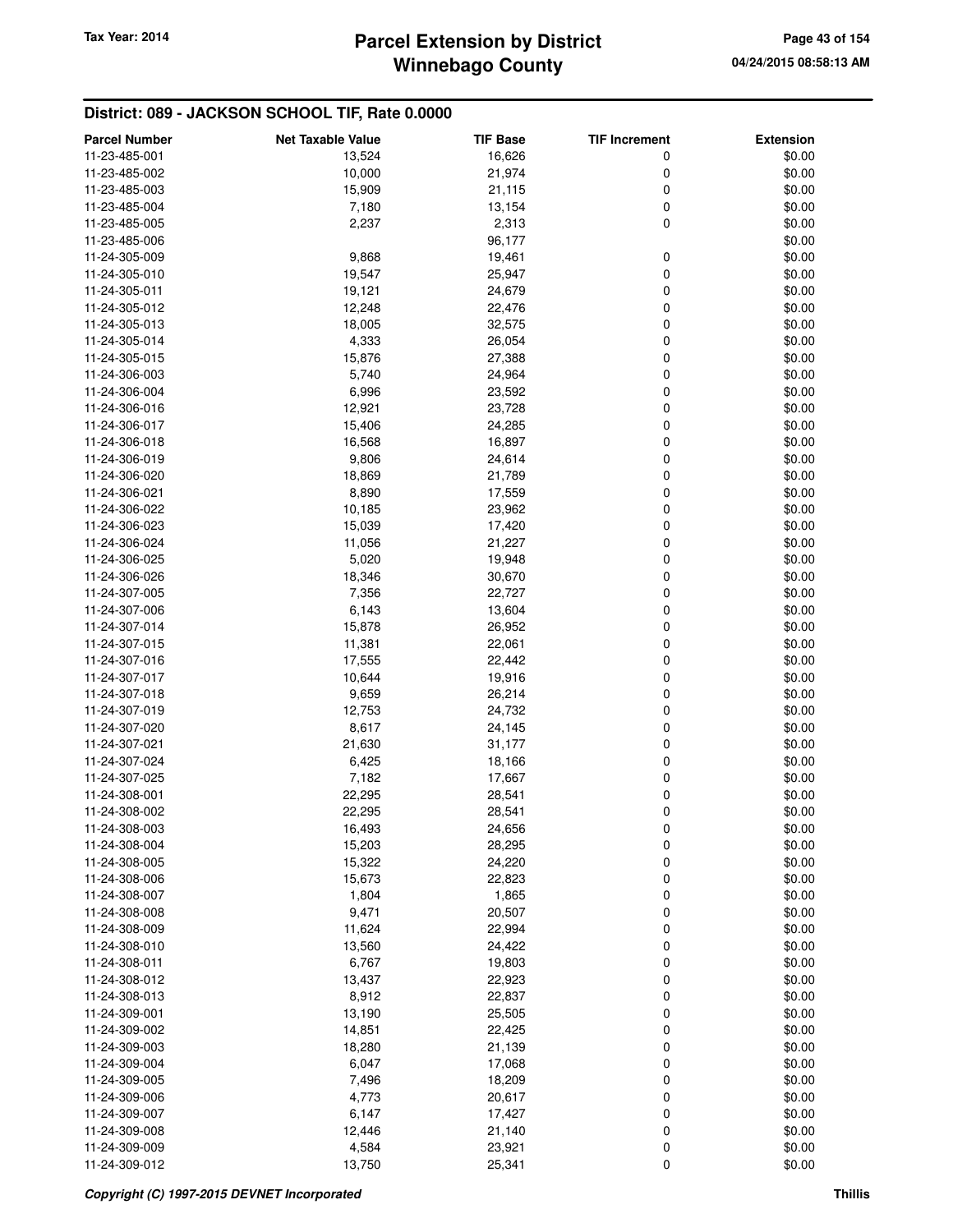# **Winnebago County** Tax Year: 2014 **Parcel Extension by District Page 44 of 154**

| <b>Parcel Number</b> | <b>Net Taxable Value</b> | <b>TIF Base</b> | <b>TIF Increment</b> | <b>Extension</b> |
|----------------------|--------------------------|-----------------|----------------------|------------------|
| 11-24-309-013        | 8,426                    | 26,350          | 0                    | \$0.00           |
| 11-24-309-014        | 26,670                   | 34,225          | 0                    | \$0.00           |
| 11-24-309-015        | 2,768                    | 18,276          | 0                    | \$0.00           |
| 11-24-309-016        | 7,717                    | 16,335          | 0                    | \$0.00           |
| 11-24-309-017        | 12,284                   | 23,259          | 0                    | \$0.00           |
| 11-24-309-018        | 5,031                    | 19,309          | 0                    | \$0.00           |
| 11-24-309-019        | 16,158                   | 20,173          | 0                    | \$0.00           |
| 11-24-309-020        | 7,173                    | 16,971          | 0                    | \$0.00           |
| 11-24-309-021        | 8,332                    | 13,340          | 0                    | \$0.00           |
| 11-24-309-022        | 9,122                    | 19,402          | 0                    | \$0.00           |
| 11-24-309-023        | 16,281                   | 20,003          | 0                    | \$0.00           |
| 11-24-309-024        | 14,379                   | 25,821          | 0                    | \$0.00           |
| 11-24-309-025        | 11,125                   | 22,000          | 0                    | \$0.00           |
| 11-24-309-026        | 8,034                    | 16,710          | 0                    | \$0.00           |
| 11-24-309-027        | 14,507                   | 18,348          | 0                    | \$0.00           |
| 11-24-309-028        | 16,384                   | 27,838          | 0                    | \$0.00           |
| 11-24-310-001        | 15,292                   | 23,666          | 0                    | \$0.00           |
| 11-24-310-004        | 21,876                   | 27,385          | 0                    | \$0.00           |
| 11-24-310-005        | 18,711                   | 34,053          | 0                    | \$0.00           |
| 11-24-310-006        | 16,350                   | 27,855          | 0                    | \$0.00           |
| 11-24-310-007        | 21,814                   | 35,250          | 0                    | \$0.00           |
| 11-24-310-008        | 21,065                   | 24,051          | 0                    | \$0.00           |
| 11-24-310-009        | 13,396                   | 22,104          | 0                    | \$0.00           |
| 11-24-310-010        | 11,319                   | 21,293          | 0                    | \$0.00           |
| 11-24-310-011        | 8,090                    | 27,434          | 0                    | \$0.00           |
| 11-24-310-012        | 21,793                   | 34,274          | 0                    | \$0.00           |
| 11-24-310-013        | 11,302                   | 19,416          | 0                    | \$0.00           |
| 11-24-310-014        | 11,476                   | 21,444          | 0                    | \$0.00           |
| 11-24-310-015        | 14,985                   | 19,002          | 0                    | \$0.00           |
| 11-24-310-016        | 932                      | 19,583          | 0                    | \$0.00           |
| 11-24-310-017        | 15,445                   | 30,420          | 0                    | \$0.00           |
| 11-24-310-018        | 14,350                   | 21,615          | 0                    | \$0.00           |
| 11-24-310-019        | 9,326                    | 16,694          | 0                    | \$0.00           |
| 11-24-310-020        | 11,136                   | 22,162          | 0                    | \$0.00           |
| 11-24-310-021        | 8,914                    | 16,161          | 0                    | \$0.00           |
| 11-24-310-022        | 6,590                    | 16,668          | 0                    | \$0.00           |
| 11-24-310-024        | 19,555                   | 6,434           | 13,121               | \$1,965.80       |
| 11-24-310-025        | 9,870                    | 19,501          | 0                    | \$0.00           |
| 11-24-310-026        | 12,385                   | 21,214          | 0                    | \$0.00           |
| 11-24-310-027        | 20,350                   | 21,688          | 0                    | \$0.00           |
| 11-24-351-001        | 12,878                   | 16,717          | 0                    | \$0.00           |
| 11-24-351-002        | 8,432                    | 20,358          | 0                    | \$0.00           |
| 11-24-351-003        | 6,967                    | 16,349          | 0                    | \$0.00           |
| 11-24-351-004        | 12,691                   | 17,770          | 0                    | \$0.00           |
| 11-24-351-005        | 4,833                    | 21,891          | 0                    | \$0.00           |
| 11-24-351-006        | 17,509                   | 26,034          | 0                    | \$0.00           |
| 11-24-351-007        | 15,895                   | 29,569          | 0                    | \$0.00           |
| 11-24-351-008        | 5,475                    | 25,654          | 0                    | \$0.00           |
| 11-24-351-009        | 1,892                    | 14,112          | 0                    | \$0.00           |
| 11-24-351-010        | 9,963                    | 21,077          | 0                    | \$0.00           |
| 11-24-351-011        | 11,435                   | 22,117          | 0                    | \$0.00           |
| 11-24-351-012        | 13,579                   | 20,281          | 0                    | \$0.00           |
| 11-24-351-013        | 10,962                   | 20,714          | 0                    | \$0.00           |
| 11-24-352-003        | 13,112                   | 16,389          | 0                    | \$0.00           |
| 11-24-352-004        | 6,269                    | 20,033          | 0                    | \$0.00           |
| 11-24-352-005        | 5,607                    | 19,679          | 0                    | \$0.00           |
| 11-24-352-006        | 22,357                   | 26,635          | 0                    | \$0.00           |
| 11-24-352-007        | 10,540                   | 13,247          | 0                    | \$0.00           |
| 11-24-352-008        | 6,317                    | 20,215          | 0                    | \$0.00           |
| 11-24-352-009        | 4,937                    | 19,350          | 0                    | \$0.00           |
| 11-24-352-010        | 11,281                   | 19,671          | 0                    | \$0.00           |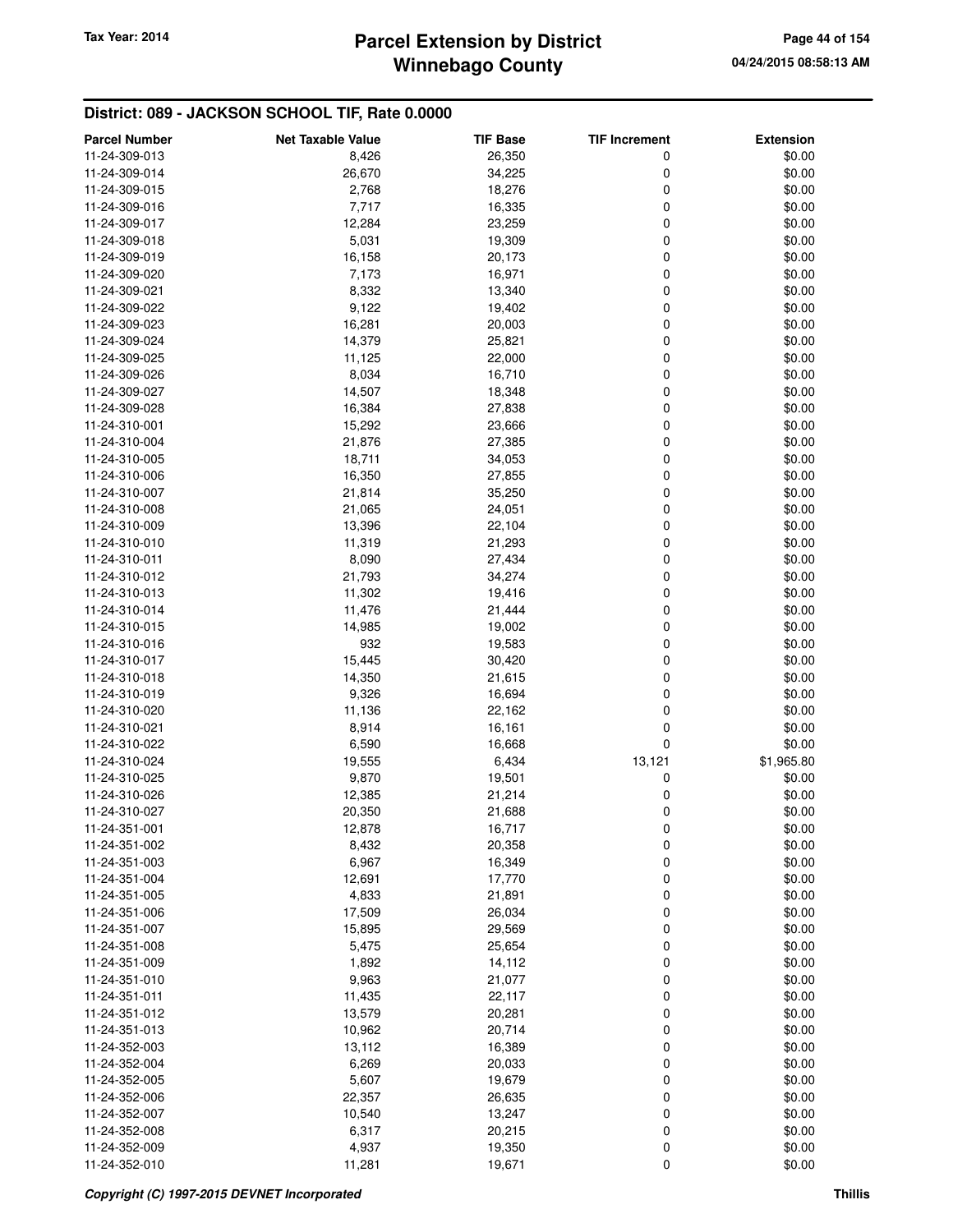# **Winnebago County** Tax Year: 2014 **Parcel Extension by District Page 45 of 154**

| <b>Parcel Number</b>           | <b>Net Taxable Value</b> | <b>TIF Base</b>  | <b>TIF Increment</b> | <b>Extension</b> |
|--------------------------------|--------------------------|------------------|----------------------|------------------|
| 11-24-352-011                  | 1,606                    | 1,673            | 0                    | \$0.00           |
| 11-24-352-012                  | 12,374                   | 11,244           | 1,130                | \$169.30         |
| 11-24-352-013                  | 14,205                   | 24,333           | 0                    | \$0.00           |
| 11-24-352-014                  | 21,394                   | 26,305           | 0                    | \$0.00           |
| 11-24-352-015                  | 4,200                    | 18,171           | 0                    | \$0.00           |
| 11-24-352-016                  | 16,940                   | 27,284           | 0                    | \$0.00           |
| 11-24-352-017                  | 18,222                   | 21,768           | 0                    | \$0.00           |
| 11-24-352-018                  | 16,843                   | 30,673           | 0                    | \$0.00           |
| 11-24-352-019                  | 12,306                   | 16,814           | 0                    | \$0.00           |
| 11-24-352-020                  | 6,148                    | 16,895           | 0                    | \$0.00           |
| 11-24-352-021                  | 10,132                   | 22,193           | 0                    | \$0.00           |
| 11-24-352-022                  | 16,112                   | 25,163           | 0                    | \$0.00           |
| 11-24-352-023                  | 13,125                   | 23,909           | 0                    | \$0.00           |
| 11-24-352-024                  | 21,987                   | 26,448           | 0                    | \$0.00           |
| 11-24-352-025                  | 858                      | 22,077           | 0                    | \$0.00           |
| 11-24-352-026                  | 11,979                   | 17,957           | 0                    | \$0.00           |
| 11-24-352-027                  | 9,531                    | 15,817           | 0                    | \$0.00           |
| 11-24-352-028                  | 21,857                   | 25,674           | 0                    | \$0.00           |
| 11-24-353-001                  |                          | 0                |                      | \$0.00           |
| 11-24-353-002                  | 16,231                   | 31,050           | 0                    | \$0.00           |
| 11-24-353-003                  | 12,811                   | 12,302           | 509                  | \$76.26          |
| 11-24-353-006                  | 19,184                   | 30,133           | 0                    | \$0.00           |
| 11-24-353-007                  | 14,181                   | 22,088           | 0                    | \$0.00           |
| 11-24-353-008                  | 20,807                   | 32,734           | 0                    | \$0.00           |
|                                |                          |                  | 0                    | \$0.00           |
| 11-24-353-009<br>11-24-353-010 | 17,265                   | 25,583           | 0                    | \$0.00           |
|                                | 15,790                   | 24,377           | 0                    |                  |
| 11-24-353-011<br>11-24-353-012 | 19,313<br>17,062         | 27,984<br>29,697 | 0                    | \$0.00<br>\$0.00 |
|                                |                          |                  | 0                    | \$0.00           |
| 11-24-354-001<br>11-24-354-002 | 20,021<br>9,159          | 26,453<br>22,690 | 0                    | \$0.00           |
| 11-24-354-003                  |                          |                  | 0                    | \$0.00           |
| 11-24-354-004                  | 17,047                   | 25,966           |                      | \$0.00           |
| 11-24-354-005                  | 15,964<br>10,143         | 38,374<br>25,393 | 0<br>0               | \$0.00           |
| 11-24-354-006                  | 9,642                    | 16,721           | 0                    | \$0.00           |
|                                |                          |                  | 0                    | \$0.00           |
| 11-24-354-007<br>11-24-354-008 | 11,971                   | 18,777           | 0                    | \$0.00           |
| 11-24-354-009                  | 12,658                   | 17,230           | 0                    |                  |
| 11-24-354-010                  | 5,029<br>3,750           | 22,051<br>25,596 | 0                    | \$0.00<br>\$0.00 |
| 11-24-354-011                  | 14,384                   | 12,662           | 1,722                | \$258.00         |
| 11-24-354-012                  | 9,224                    | 17,673           | 0                    | \$0.00           |
| 11-24-354-013                  |                          |                  |                      | \$0.00           |
| 11-24-354-014                  | 12,165<br>8,834          | 19,095           | 0                    |                  |
| 11-24-354-015                  | 5,414                    | 19,521<br>13,726 | 0<br>0               | \$0.00<br>\$0.00 |
| 11-24-354-016                  | 7,937                    | 16,343           | 0                    | \$0.00           |
| 11-24-354-017                  | 8,000                    | 15,232           | 0                    | \$0.00           |
| 11-24-355-001                  | 13,200                   | 22,092           | 0                    | \$0.00           |
| 11-24-355-002                  | 8,785                    | 18,102           | 0                    | \$0.00           |
| 11-24-355-003                  | 14,120                   | 20,535           | 0                    | \$0.00           |
| 11-24-355-004                  | 5,496                    | 13,979           | 0                    | \$0.00           |
| 11-24-355-005                  | 7,995                    | 15,579           | 0                    | \$0.00           |
| 11-24-355-006                  | 17,784                   | 21,509           | 0                    | \$0.00           |
| 11-24-355-007                  | 12,882                   | 25,874           | 0                    | \$0.00           |
| 11-24-355-008                  | 8,012                    | 11,073           | 0                    | \$0.00           |
| 11-24-355-009                  | 13,369                   | 23,619           | 0                    | \$0.00           |
| 11-24-355-010                  |                          |                  | 0                    |                  |
| 11-24-355-011                  | 5,253                    | 18,518           | 0                    | \$0.00<br>\$0.00 |
| 11-24-355-012                  | 18,003                   | 29,647           |                      |                  |
|                                | 8,400                    | 16,908           | 0<br>0               | \$0.00<br>\$0.00 |
| 11-24-355-013                  | 6,655                    | 11,833           | 0                    | \$0.00           |
| 11-24-355-014<br>11-24-355-015 | 2,301                    | 14,559           | 0                    | \$0.00           |
| 11-24-355-016                  | 6,666<br>8,105           | 11,926<br>15,540 | 0                    | \$0.00           |
|                                |                          |                  |                      |                  |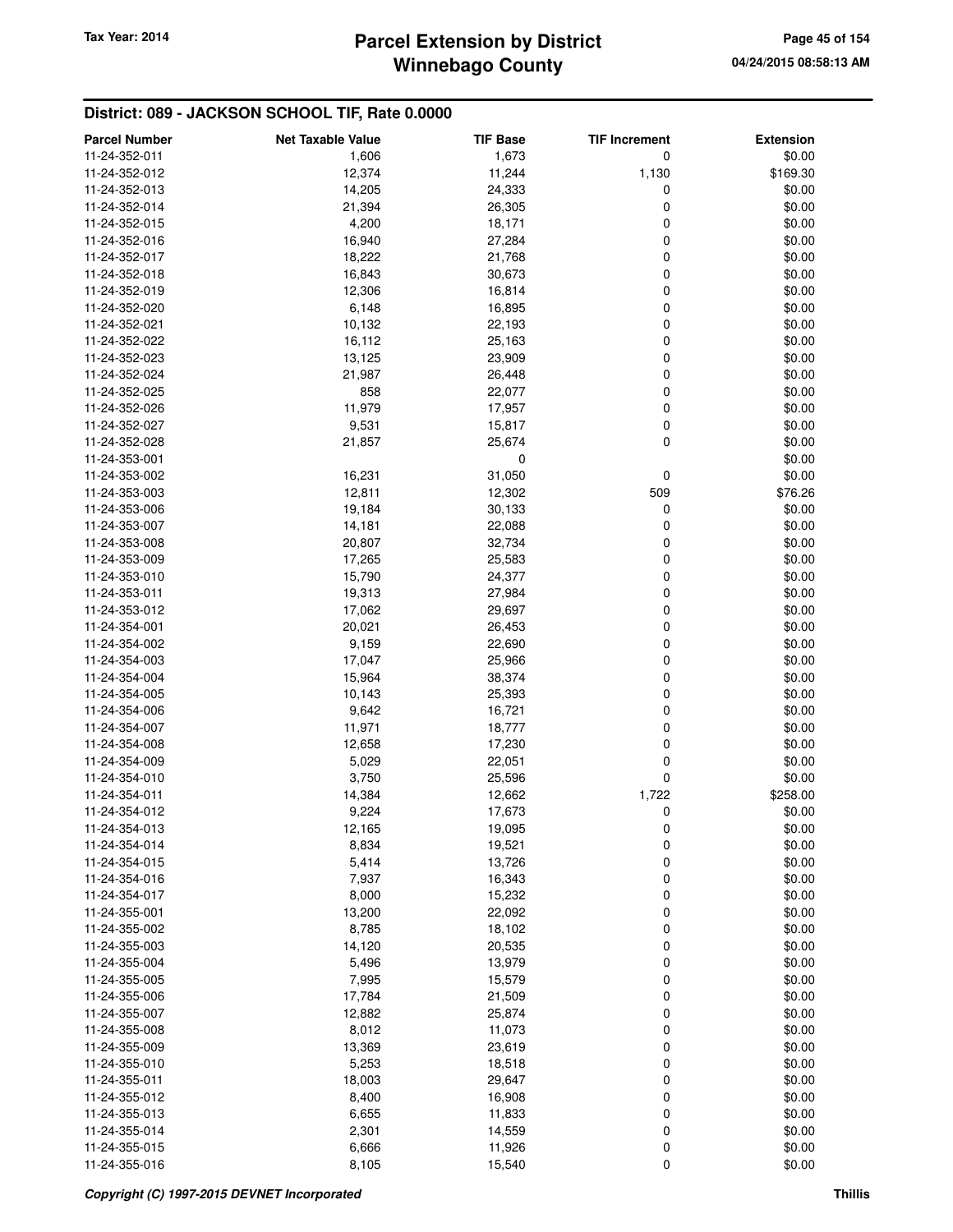# **Winnebago County** Tax Year: 2014 **Parcel Extension by District Page 46 of 154**

| <b>Parcel Number</b>           | <b>Net Taxable Value</b> | <b>TIF Base</b>  | <b>TIF Increment</b> | <b>Extension</b> |
|--------------------------------|--------------------------|------------------|----------------------|------------------|
| 11-24-355-017                  | 14,737                   | 13,509           | 1,228                | \$183.98         |
| 11-24-355-018                  | 4,000                    | 14,196           | 0                    | \$0.00           |
| 11-24-355-021                  | 10,586                   | 10,931           | $\mathbf 0$          | \$0.00           |
| 11-24-355-022                  | 4,601                    | 20,819           | 0                    | \$0.00           |
| 11-24-355-023                  | 16,688                   | 18,930           | 0                    | \$0.00           |
| 11-24-355-024                  | 11,942                   | 21,625           | $\mathbf 0$          | \$0.00           |
| 11-24-355-026                  | 6,737                    | 23,766           | 0                    | \$0.00           |
| 11-24-355-027                  | 3,041                    | 18,471           | 0                    | \$0.00           |
| 11-24-355-028                  | 16,466                   | 17,071           | 0                    | \$0.00           |
| 11-24-355-029                  | 1,380                    | 1,427            | 0                    | \$0.00           |
| 11-24-355-030                  | 8,951                    | 20,539           | $\mathbf 0$          | \$0.00           |
| 11-24-355-031                  | 15,687                   | 26,943           | 0                    | \$0.00           |
| 11-24-355-032                  | 16,898                   | 19,095           | 0                    | \$0.00           |
| 11-24-355-033                  | 17,484                   | 26,889           | 0                    | \$0.00           |
| 11-24-355-036                  | 22,473                   | 33,980           | 0                    | \$0.00           |
| 11-24-356-001                  | 1,339                    | 1,704            | $\mathbf 0$          | \$0.00           |
| 11-24-356-002                  | 15,060                   | 21,986           | 0                    | \$0.00           |
| 11-24-356-003                  | 6,629                    | 12,861           | 0                    | \$0.00           |
| 11-24-356-004                  | 16,502                   | 12,201           | 4,301                | \$644.38         |
| 11-24-356-005                  | 16,595                   | 14,703           | 1,892                | \$283.46         |
| 11-24-356-006                  | 7,786                    | 17,363           | $\boldsymbol{0}$     | \$0.00           |
| 11-24-356-007                  | 8,901                    | 18,773           | 0                    | \$0.00           |
| 11-24-356-008                  | 9,546                    | 11,678           | 0                    | \$0.00           |
| 11-24-356-009                  | 16,254                   | 35,059           | 0                    | \$0.00           |
| 11-24-356-010                  | 13,897                   | 24,714           | 0                    | \$0.00           |
| 11-24-356-011                  | 8,281                    | 17,966           | $\mathbf 0$          | \$0.00           |
| 11-24-356-012                  | 6,119                    | 34,800           | 0                    | \$0.00           |
| 11-24-356-013                  | 76,921                   | 107,557          | 0                    | \$0.00           |
| 11-24-356-014                  | 46,320                   | 133,854          | 0                    | \$0.00           |
| 11-24-356-015                  | 7,618                    | 2,519            | 5,099                | \$763.94         |
| 11-24-356-018                  | 14,733                   | 20,366           | 0                    | \$0.00           |
| 11-24-356-019                  | 0                        | 83               | 0                    | \$0.00           |
| 11-24-356-020                  | 12,992                   | 17,507           | 0                    | \$0.00           |
| 11-24-356-021                  | 0                        | 83               | 0                    | \$0.00           |
| 11-24-356-022                  | 54,497                   | 51,686           | 2,811                | \$421.14         |
| 11-24-356-024                  | 14,594                   | 22,787           | 0                    | \$0.00           |
| 11-24-356-025                  | 24,215                   | 26,980           | 0                    | \$0.00           |
| 11-24-356-026                  | 7,456                    | 22,828           | 0                    | \$0.00           |
| 11-24-356-030                  | 36,254                   | 39,195           | 0                    | \$0.00           |
| 11-24-356-033                  | 42,358                   | 74,288           | 0                    | \$0.00           |
| 11-24-356-034                  | 22,744                   | 21,552           | 1,192                | \$178.60         |
| 11-24-356-035                  | 58,275                   | 69,313           | 0                    | \$0.00           |
| 11-24-356-036                  | 163,746                  | 213,419          | 0                    | \$0.00           |
| 11-24-356-037                  | 210,806                  | 41,925           | 168,881              | \$25,301.76      |
| 11-24-356-038                  | 26,996                   | 32,519           | 0                    | \$0.00           |
| 11-24-357-001                  | 429                      | 14,423           | 0                    | \$0.00           |
| 11-24-357-002                  | 3,166                    | 14,086           | 0                    | \$0.00           |
| 11-24-357-003                  | 0                        | 13,746           | 0                    | \$0.00           |
| 11-24-357-004                  | 5,384                    | 14,371           | 0                    | \$0.00           |
| 11-24-357-005                  | 3,569                    | 12,003           | 0                    | \$0.00           |
| 11-24-357-006<br>11-24-357-007 | 3,706                    | 12,171           | 0                    | \$0.00           |
|                                | 10,932                   | 13,770           | 0                    | \$0.00           |
| 11-24-357-008<br>11-24-357-009 | 10,932<br>28             | 13,770<br>13,895 | 0<br>0               | \$0.00<br>\$0.00 |
| 11-24-357-010                  | 9,646                    | 12,095           | 0                    | \$0.00           |
| 11-24-357-011                  | 5,483                    | 14,489           | 0                    | \$0.00           |
| 11-24-357-012                  | 5,264                    | 14,204           | 0                    | \$0.00           |
| 11-24-357-013                  | 11                       | 13,864           | 0                    | \$0.00           |
| 11-24-357-014                  | 4,528                    | 14,489           | 0                    | \$0.00           |
| 11-24-357-015                  | 0                        | 12,121           | 0                    | \$0.00           |
| 11-24-357-016                  | 0                        | 12,399           | $\mathbf 0$          | \$0.00           |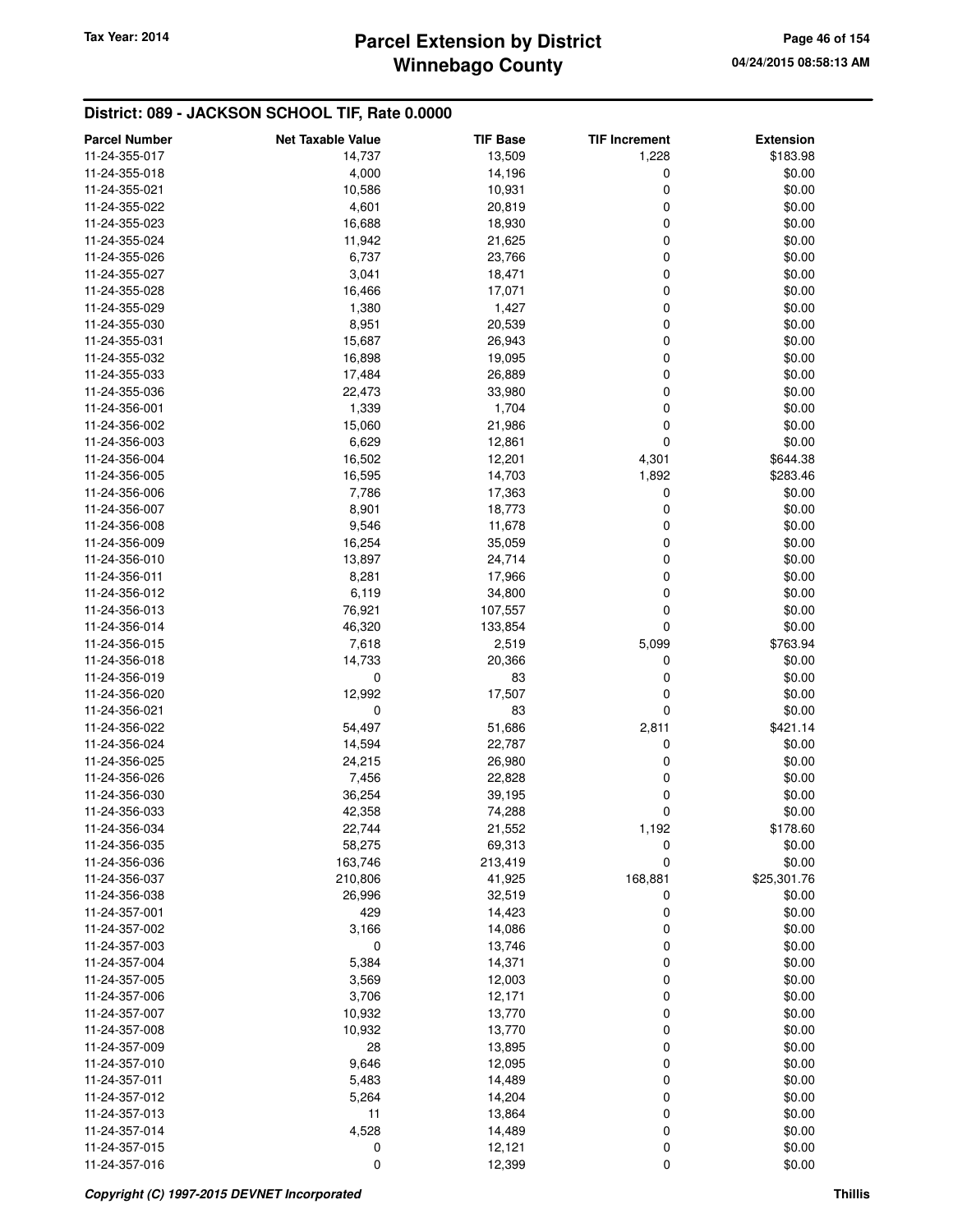# **Winnebago County** Tax Year: 2014 **Parcel Extension by District Page 47 of 154**

| <b>Parcel Number</b> | <b>Net Taxable Value</b> | <b>TIF Base</b> | <b>TIF Increment</b> | <b>Extension</b> |
|----------------------|--------------------------|-----------------|----------------------|------------------|
| 11-24-357-017        | 10,963                   | 13,805          | 0                    | \$0.00           |
| 11-24-357-018        | 1,264                    | 13,805          | 0                    | \$0.00           |
| 11-24-357-019        | 5,031                    | 13,895          | 0                    | \$0.00           |
| 11-24-357-020        | 9,642                    | 12,085          | 0                    | \$0.00           |
| 11-24-358-001        | 17,128                   | 25,785          | 0                    | \$0.00           |
| 11-24-358-002        | 9,793                    | 21,042          | 0                    | \$0.00           |
| 11-24-358-003        | 20,777                   | 25,971          | 0                    | \$0.00           |
| 11-24-358-004        | 11,938                   | 27,225          | 0                    | \$0.00           |
| 11-24-358-005        | 3,640                    | 13,586          | 0                    | \$0.00           |
| 11-24-358-006        | 11,543                   | 25,156          | 0                    | \$0.00           |
| 11-24-358-008        | 15,835                   | 24,061          | 0                    | \$0.00           |
| 11-24-358-010        | 6,896                    | 13,879          | 0                    | \$0.00           |
| 11-24-358-011        | 18,621                   | 23,628          | 0                    | \$0.00           |
| 11-24-358-012        | 11,730                   | 22,220          | 0                    | \$0.00           |
| 11-24-358-013        | 7,177                    | 20,188          | 0                    | \$0.00           |
| 11-24-358-014        | 12,554                   | 20,069          | 0                    | \$0.00           |
| 11-24-358-015        | 18,140                   | 25,078          | 0                    | \$0.00           |
| 11-24-358-016        | 22,356                   | 28,769          | 0                    | \$0.00           |
| 11-24-358-017        | 14,782                   | 26,107          | 0                    | \$0.00           |
| 11-24-358-018        | 24,303                   | 30,536          | 0                    | \$0.00           |
| 11-24-358-019        | 2,011                    | 2,236           | 0                    | \$0.00           |
| 11-24-358-020        | 10,946                   | 28,598          | 0                    | \$0.00           |
| 11-24-358-021        | 8,334                    | 24,108          | 0                    | \$0.00           |
| 11-24-358-022        | 12,670                   | 29,461          | 0                    | \$0.00           |
| 11-24-358-023        | 19,450                   | 41,594          | 0                    | \$0.00           |
| 11-24-358-024        | 6,136                    | 18,310          | 0                    | \$0.00           |
| 11-24-358-025        | 12,046                   | 21,406          | 0                    | \$0.00           |
| 11-24-358-026        | 15,523                   | 25,816          | 0                    | \$0.00           |
| 11-24-358-027        | 15,440                   | 24,028          | 0                    | \$0.00           |
| 11-24-358-028        | 23,054                   | 35,761          | 0                    | \$0.00           |
| 11-24-358-029        | 11,167                   | 27,307          | 0                    | \$0.00           |
| 11-24-358-030        | 19,338                   | 42,234          | 0                    | \$0.00           |
| 11-24-358-031        | 2,173                    | 3,921           | 0                    | \$0.00           |
| 11-24-358-032        | 22,270                   | 35,256          | 0                    | \$0.00           |
| 11-24-358-033        | 18,990                   | 31,180          | 0                    | \$0.00           |
| 11-24-358-034        | 86,599                   | 135,349         | 0                    | \$0.00           |
| 11-24-358-035        | 59,616                   | 96,353          | 0                    | \$0.00           |
| 11-24-358-036        | 135,903                  | 131,340         | 4,563                | \$683.64         |
| 11-24-358-037        | 1,499                    | 34,933          | 0                    | \$0.00           |
| 11-24-358-038        | 11,983                   | 22,284          | 0                    | \$0.00           |
| 11-24-378-001        | 15,854                   | 37,605          | 0                    | \$0.00           |
| 11-24-378-002        | 12,719                   | 23,309          | 0                    | \$0.00           |
| 11-24-378-003        | 14,157                   | 34,541          | 0                    | \$0.00           |
| 11-24-378-004        | 23,585                   | 32,612          | 0                    | \$0.00           |
| 11-24-378-005        | 17,231                   | 28,586          | 0                    | \$0.00           |
| 11-24-378-006        | 4,722                    | 20,900          | 0                    | \$0.00           |
| 11-24-378-007        | 3,180                    | 21,258          | 0                    | \$0.00           |
| 11-24-378-008        | 7,273                    | 6,678           | 595                  | \$89.14          |
| 11-24-378-009        | 16,368                   | 28,608          | 0                    | \$0.00           |
| 11-24-378-010        | 7,439                    | 26,038          | 0                    | \$0.00           |
| 11-24-378-011        | 6,647                    | 25,360          | 0                    | \$0.00           |
| 11-24-378-012        | 10,529                   | 24,924          | 0                    | \$0.00           |
| 11-24-378-013        | 21,377                   | 37,581          | 0                    | \$0.00           |
| 11-24-378-014        | 22,570                   | 24,256          | 0                    | \$0.00           |
| 11-24-378-015        | 985                      | 20,426          | 0                    | \$0.00           |
| 11-24-378-016        | 12,240                   | 22,533          | 0                    | \$0.00           |
| 11-24-378-017        | 13,291                   | 21,527          | 0                    | \$0.00           |
| 11-24-378-018        | 17,611                   | 26,659          | 0                    | \$0.00           |
| 11-24-378-019        | 10,699                   | 22,257          | 0                    | \$0.00           |
| 11-24-378-020        | 14,174                   | 27,654          | 0                    | \$0.00           |
| 11-24-378-021        | 15,802                   | 26,966          | 0                    | \$0.00           |
|                      |                          |                 |                      |                  |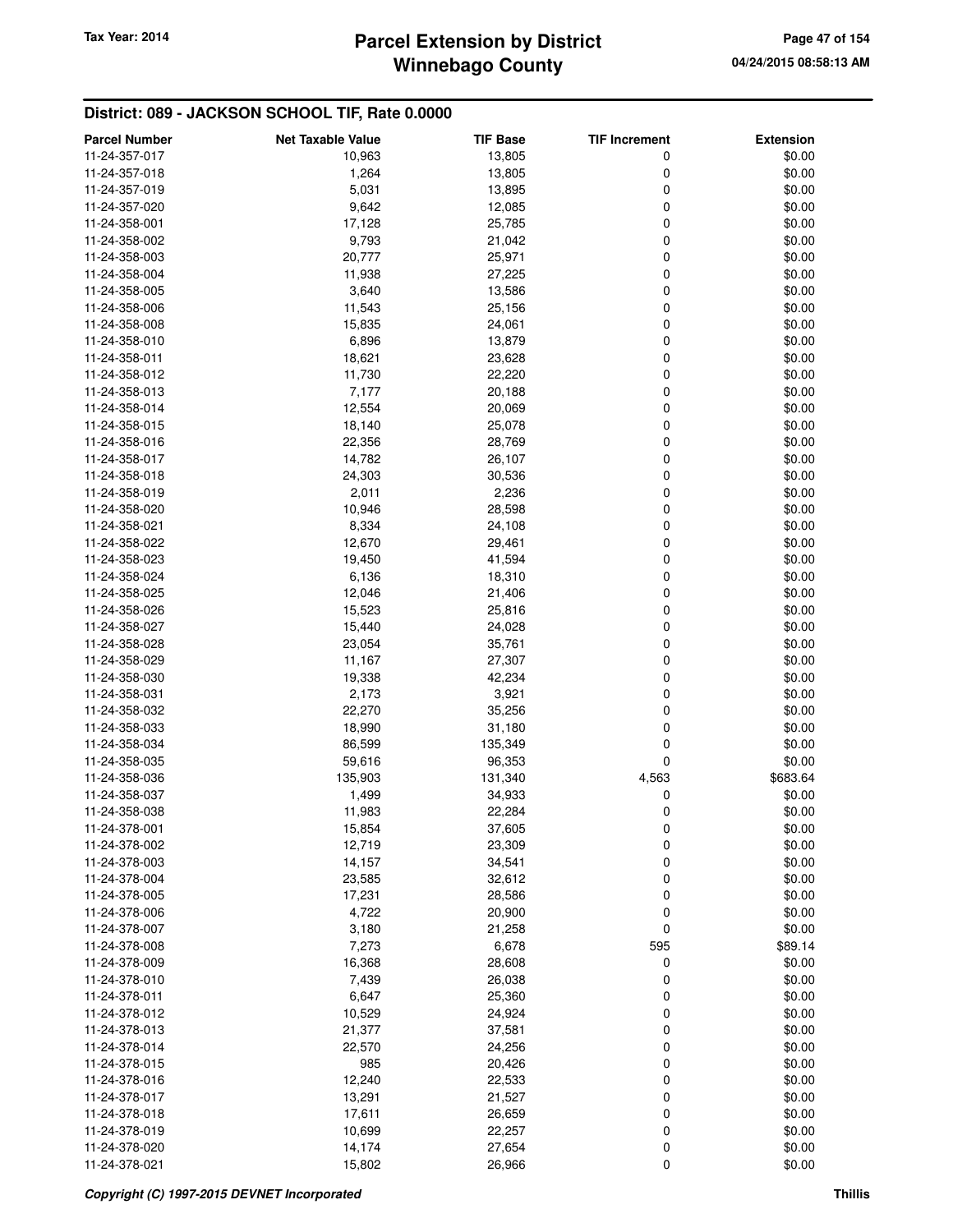# **Winnebago County Parcel Extension by District Tax Year: 2014 Page 48 of 154**

### **District: 089 - JACKSON SCHOOL TIF, Rate 0.0000**

| <b>Parcel Number</b> | <b>Net Taxable Value</b> | <b>TIF Base</b> | <b>TIF Increment</b> | <b>Extension</b> |
|----------------------|--------------------------|-----------------|----------------------|------------------|
| 11-24-378-022        | 17,657                   | 26,070          | 0                    | \$0.00           |
| 11-24-378-023        | 7,937                    | 18,444          | 0                    | \$0.00           |
| 11-24-378-024        | 14,754                   | 24,608          | $\mathbf 0$          | \$0.00           |
| 11-24-378-025        | 9,569                    | 18,950          | $\mathbf 0$          | \$0.00           |
| 11-24-378-026        | 2,015                    | 12,780          | 0                    | \$0.00           |
| 11-24-378-027        | 4,915                    | 15,100          | $\mathbf 0$          | \$0.00           |
| 11-24-378-028        | 5,516                    | 21,910          | 0                    | \$0.00           |
| 11-24-379-001        | 58,470                   | 83,859          | 0                    | \$0.00           |
| 11-24-379-002        | 13,780                   | 21,955          | $\mathbf 0$          | \$0.00           |
| 11-24-379-003        | 15,061                   | 28,412          | 0                    | \$0.00           |
| 11-24-379-004        | 9,680                    | 26,196          | $\mathbf 0$          | \$0.00           |
| 11-24-379-005        | 9,998                    | 22,332          | 0                    | \$0.00           |
| 11-24-380-001        | 16,107                   | 35,339          | 0                    | \$0.00           |
| 11-24-380-002        | 11,775                   | 22,724          | $\mathbf 0$          | \$0.00           |
| 11-24-380-003        | 16,959                   | 37,809          | $\mathbf 0$          | \$0.00           |
| 11-24-380-004        | 14,527                   | 23,079          | $\mathbf 0$          | \$0.00           |
| 11-24-380-005        |                          | 0               |                      | \$0.00           |
| 11-24-380-006        | 29,494                   | 43,897          | 0                    | \$0.00           |
| 11-24-380-007        | 12,127                   | 23,831          | $\mathbf 0$          | \$0.00           |
| 11-24-380-008        | 8,069                    | 25,731          | $\mathbf 0$          | \$0.00           |
| 11-24-380-009        | 15,630                   | 22,536          | $\mathbf 0$          | \$0.00           |
| 11-24-380-010        | 14,061                   | 24,735          | 0                    | \$0.00           |
| 11-24-380-011        | 15,434                   | 28,283          | 0                    | \$0.00           |
| 11-24-380-012        | 15,695                   | 26,924          | $\mathbf 0$          | \$0.00           |
| 11-24-380-013        | 11,956                   | 23,935          | $\mathbf 0$          | \$0.00           |
| 11-24-380-014        | 12,788                   | 23,053          | $\mathbf 0$          | \$0.00           |
| 11-24-380-015        | 21,238                   | 35,334          | 0                    | \$0.00           |
| 11-24-380-016        | 29,180                   | 38,969          | 0                    | \$0.00           |
| 11-24-380-017        | 7,395                    | 26,304          | $\mathbf 0$          | \$0.00           |
| 11-24-380-018        | 22,733                   | 37,338          | $\mathbf 0$          | \$0.00           |
| 11-24-380-019        | 24,495                   | 30,696          | $\mathbf 0$          | \$0.00           |
| 11-24-380-020        | 11,300                   | 34,269          | 0                    | \$0.00           |
| 11-24-380-021        | 15,601                   | 23,241          | 0                    | \$0.00           |
| 11-24-380-022        |                          | 0               |                      | \$0.00           |
| 11-24-380-023        |                          | 0               |                      | \$0.00           |
| 11-24-380-024        | 4,386                    | 4,795           | 0                    | \$0.00           |
| 11-24-380-025        | 4,386                    | 4,795           | 0                    | \$0.00           |
| 11-24-380-026        | 4,386                    | 4,795           | 0                    | \$0.00           |
| 11-24-380-027        | 4,386                    | 4,795           | 0                    | \$0.00           |
| 11-24-380-028        | 10,503                   | 21,434          | 0                    | \$0.00           |
| 11-24-380-029        | 9,376                    | 27,415          | 0                    | \$0.00           |
| 11-24-380-030        | 19,372                   | 24,162          | $\pmb{0}$            | \$0.00           |
| 11-24-382-001        | 10,908                   | 25,680          | 0                    | \$0.00           |
| 11-24-382-002        | 4,864                    | 19,870          | 0                    | \$0.00           |
| 11-24-382-003        | 18,613                   | 28,056          | 0                    | \$0.00           |
| 11-24-382-004        | 15,181                   | 25,312          | 0                    | \$0.00           |
| 11-24-382-005        | 20,896                   | 25,291          | 0                    | \$0.00           |
| 11-24-382-006        | 15,936                   | 28,221          | 0                    | \$0.00           |
| 11-24-382-016        | 74,988                   | 94,469          | 0                    | \$0.00           |
| Totals for 089       | 7,104,526                | 11,818,885      | 215,765              | \$32,326.02      |
|                      |                          |                 |                      | 476 Parcels      |

## **District: 090 - EASTSIDE TIF, Rate 0.0000**

| <b>Parcel Number</b> | <b>Net Taxable Value</b> | <b>TIF Base</b> | <b>TIF Increment</b> | <b>Extension</b> |
|----------------------|--------------------------|-----------------|----------------------|------------------|
| 11-23-329-001        | 50.933                   | 16.766          | 34.167               | \$5,118.90       |
| 11-23-329-002        |                          | 20.351          |                      | \$0.00           |
| 11-23-358-002        | 627.534                  | 464.617         | 162.917              | \$24,408.22      |
| 11-23-376-002        |                          | 19.170          |                      | \$0.00           |
| 11-23-376-003        | 338,860                  | 58.814          | 280.046              | \$41,956.50      |
| 11-23-378-003        | 13.048                   | 11.223          | 1.825                | \$273.42         |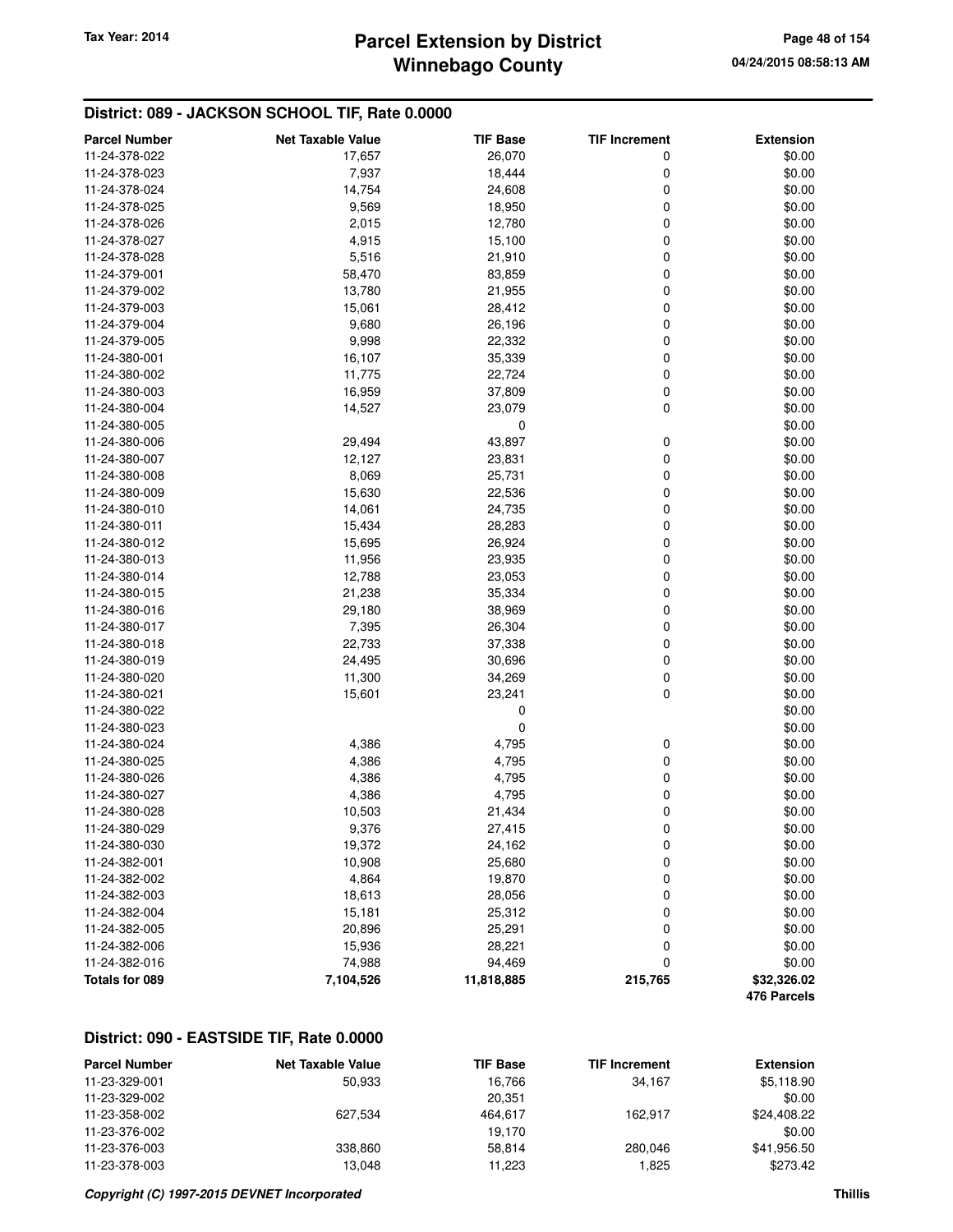# **Winnebago County** Tax Year: 2014 **Parcel Extension by District Page 49 of 154**

### **District: 090 - EASTSIDE TIF, Rate 0.0000**

| <b>Parcel Number</b> | <b>Net Taxable Value</b> | <b>TIF Base</b> | <b>TIF Increment</b> | <b>Extension</b> |
|----------------------|--------------------------|-----------------|----------------------|------------------|
| 11-23-378-004        | 97,740                   | 15,140          | 82,600               | \$12,375.14      |
| 11-23-380-001        | 18,826                   | 8,666           | 10,160               | \$1,522.18       |
| 11-23-380-002        | 47,379                   | 7,141           | 40,238               | \$6,028.46       |
| 11-23-380-003        | 31,063                   | 9,040           | 22,023               | \$3,299.50       |
| 11-23-380-004        | 20,395                   | 9,040           | 11,355               | \$1,701.22       |
| 11-23-380-005        | 28,239                   | 15,211          | 13,028               | \$1,951.86       |
| 11-23-383-001        | 127,263                  | 70,218          | 57,045               | \$8,546.48       |
| 11-23-383-009        | 15,804                   | 39,260          | 0                    | \$0.00           |
| 11-23-383-010        | 39,220                   | 9,272           | 29,948               | \$4,486.82       |
| 11-23-383-011        | 63,751                   | 38,322          | 25,429               | \$3,809.78       |
| 11-23-385-001        |                          | 0               |                      | \$0.00           |
|                      |                          |                 |                      |                  |
| 11-23-385-002        |                          | 8,081           |                      | \$0.00           |
| 11-23-385-006        | 140,912                  | 0               | 140,912              | \$21,111.44      |
| 11-23-386-006        | 18,835                   | 9,423           | 9,412                | \$1,410.12       |
| 11-23-386-007        | 39,238                   | 16,777          | 22,461               | \$3,365.12       |
| 11-23-386-008        | 72,904                   | 92,367          | 0                    | \$0.00           |
| 11-23-386-015        | 45,496                   | 16,898          | 28,598               | \$4,284.56       |
| 11-23-386-016        | 54,913                   | 12,332          | 42,581               | \$6,379.50       |
| 11-23-386-019        | 75,314                   | 34,653          | 40,661               | \$6,091.84       |
| 11-23-387-001        | 133,351                  | 650,348         | 0                    | \$0.00           |
| 11-23-387-002        | 29,808                   | 145,828         | 0                    | \$0.00           |
| 11-23-387-003        | 94,130                   | 0               | 94,130               | \$14,102.56      |
| 11-23-387-019        |                          | 0               |                      | \$0.00           |
| 11-23-387-020        |                          | 53,683          |                      | \$0.00           |
| 11-23-388-001        |                          | 0               |                      | \$0.00           |
|                      |                          |                 |                      |                  |
| 11-23-388-002        | 53,901                   | 40,105          | 13,796               | \$2,066.92       |
| 11-23-388-003        | 41,236                   | 15,298          | 25,938               | \$3,886.04       |
| 11-23-389-002        |                          | 0               |                      | \$0.00           |
| 11-23-389-003        | 26,671                   | 10,242          | 16,429               | \$2,461.40       |
| 11-23-389-004        | 47,065                   | 12,363          | 34,702               | \$5,199.06       |
| 11-23-389-006        | 28,239                   | 7,474           | 20,765               | \$3,111.02       |
| 11-23-390-001        | 15,061                   | 12,151          | 2,910                | \$435.98         |
| 11-23-390-002        | 15,061                   | 8,879           | 6,182                | \$926.20         |
| 11-23-390-003        | 17,884                   | 9,595           | 8,289                | \$1,241.86       |
| 11-23-390-004        | 17,884                   | 9,595           | 8,289                | \$1,241.86       |
| 11-23-390-005        | 34,956                   | 9,423           | 25,533               | \$3,825.36       |
| 11-23-390-006        | 16,918                   | 10,545          | 6,373                | \$954.80         |
| 11-23-390-007        | 19,255                   | 11,111          | 8,144                | \$1,220.14       |
| 11-23-390-010        | 36,065                   | 15,829          | 20,236               | \$3,031.76       |
| 11-23-390-011        | 22,424                   | 12,302          | 10,122               | \$1,516.48       |
| 11-23-390-015        | 402                      | 293             | 109                  | \$16.34          |
| 11-23-390-020        | 45,497                   | 21,997          | 23,500               | \$3,520.78       |
| 11-23-391-001        | 12,906                   |                 |                      | \$1,421.34       |
|                      |                          | 3,419           | 9,487                |                  |
| 11-23-391-002        | 12,880                   | 3,413           | 9,467                | \$1,418.36       |
| 11-23-391-003        | 11,467                   | 3,159           | 8,308                | \$1,244.70       |
| 11-23-391-004        | 11,467                   | 3,159           | 8,308                | \$1,244.70       |
| 11-23-452-006        | 170,222                  | 2,968           | 167,254              | \$25,058.00      |
| 11-23-453-001        | 83,939                   | 102,141         | 0                    | \$0.00           |
| 11-23-453-002        | 4,417                    | 7,257           | 0                    | \$0.00           |
| 11-23-453-003        | 7,058                    | 9,225           | 0                    | \$0.00           |
| 11-23-453-004        | 4,856                    | 5,756           | 0                    | \$0.00           |
| 11-23-453-005        | 239,922                  | 9,548           | 230,374              | \$34,514.64      |
| 11-23-454-002        | 7,530                    | 6,941           | 589                  | \$88.24          |
| 11-23-454-003        | 19,266                   | 17,099          | 2,167                | \$324.66         |
| 11-23-455-001        | 14,891                   | 9,909           | 4,982                | \$746.40         |
| 11-23-455-003        |                          | 5,030           |                      | \$0.00           |
| 11-23-455-010        |                          | 57,683          |                      | \$0.00           |
| 11-23-455-011        |                          | 164,444         |                      | \$0.00           |
| 11-23-459-006        | 42,591                   | 92,017          | 0                    | \$0.00           |
| 11-23-459-007        |                          |                 |                      |                  |
|                      | 53,064                   | 42,115          | 10,949               | \$1,640.38       |
| 11-23-459-015        | 42,062                   | 17,802          | 24,260               | \$3,634.64       |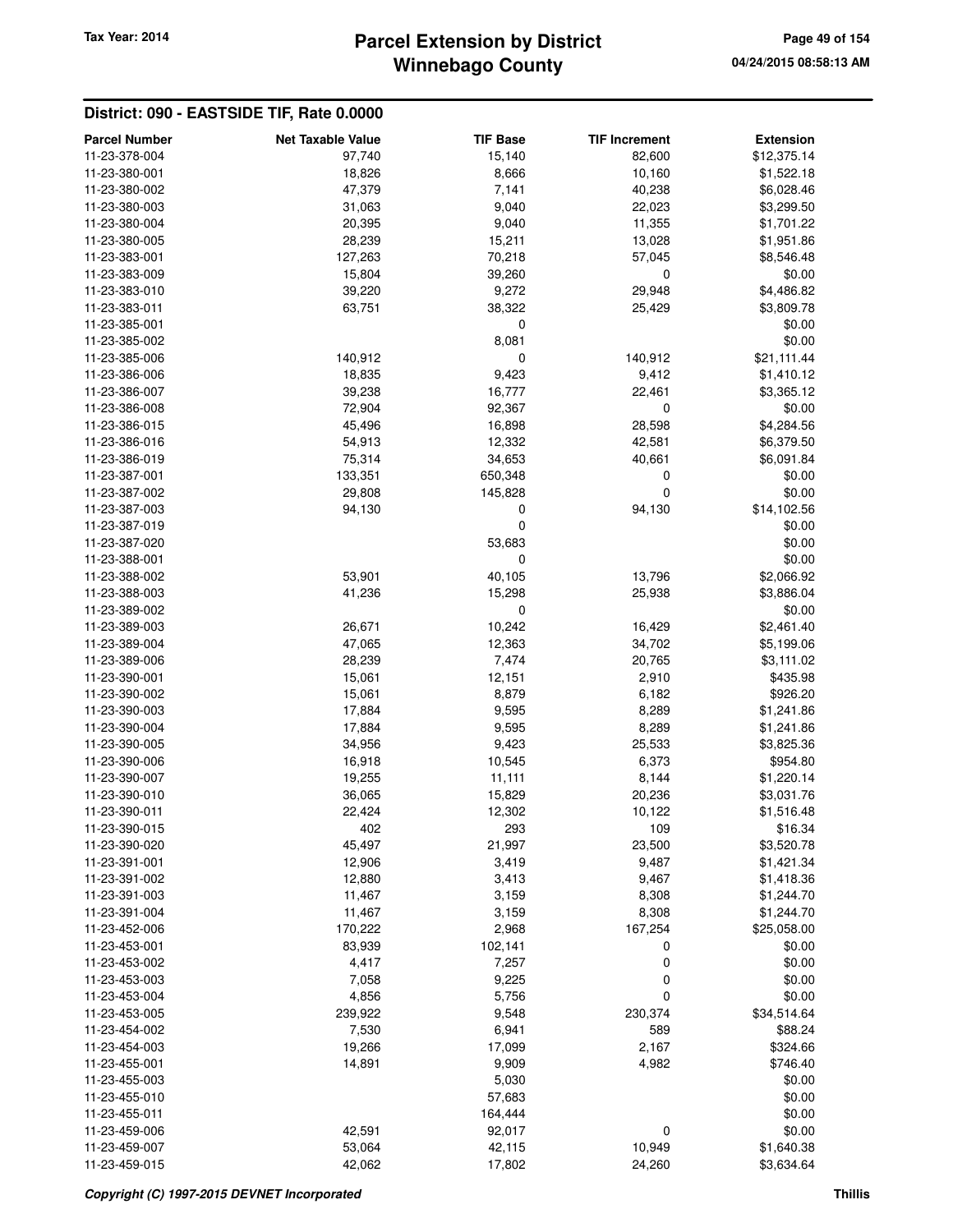# **Winnebago County Parcel Extension by District Tax Year: 2014 Page 50 of 154**

**04/24/2015 08:58:13 AM**

### **District: 090 - EASTSIDE TIF, Rate 0.0000**

| <b>Parcel Number</b> | <b>Net Taxable Value</b> | <b>TIF Base</b> | <b>TIF Increment</b> | <b>Extension</b>  |
|----------------------|--------------------------|-----------------|----------------------|-------------------|
| 11-23-459-019        | 551.099                  | 255,755         | 295.344              | \$44.248.44       |
| 11-23-459-020        | 2.511                    | 1.165           | 1.346                | \$201.66          |
| 11-26-127-007        |                          | 0               |                      | \$0.00            |
| Totals for 090       | 3.955.623                | 2,879,848       | 2,153,688            | \$322,665.78      |
|                      |                          |                 |                      | <b>70 Parcels</b> |

### **District: 091 - WESTSIDE TIF, Rate 0.0000**

| <b>Parcel Number</b>           | <b>Net Taxable Value</b> | <b>TIF Base</b> | <b>TIF Increment</b> | <b>Extension</b> |
|--------------------------------|--------------------------|-----------------|----------------------|------------------|
| 11-22-428-021                  |                          | 176,772         |                      | \$0.00           |
| 11-22-431-001                  |                          | 145,108         |                      | \$0.00           |
| 11-22-431-003                  |                          | 0               |                      | \$0.00           |
| 11-22-432-001                  |                          | 0               |                      | \$0.00           |
| 11-22-433-008                  | 14,273                   | 10,130          | 4,143                | \$620.70         |
| 11-22-433-010                  |                          | 4,369           |                      | \$0.00           |
| 11-22-433-011                  |                          | 5,484           |                      | \$0.00           |
| 11-22-433-012                  |                          | 37,854          |                      | \$0.00           |
| 11-22-433-018                  |                          | 0               |                      | \$0.00           |
| 11-22-433-019                  |                          | 0               |                      | \$0.00           |
| 11-22-434-001                  |                          | 0               |                      | \$0.00           |
| 11-22-434-002                  |                          | 0               |                      | \$0.00           |
| 11-22-434-007                  |                          | 35,008          |                      | \$0.00           |
| 11-22-434-008                  |                          | 0               |                      | \$0.00           |
| 11-22-434-009                  |                          | 0               |                      | \$0.00           |
| 11-22-434-010                  | 476,691                  | 461,402         | 15,289               | \$2,290.60       |
| 11-22-435-001                  |                          | 298,664         |                      | \$0.00           |
| 11-22-435-002                  |                          | 0               |                      | \$0.00           |
| 11-22-453-014                  | 510                      | 1,310           | 0                    | \$0.00           |
| 11-22-476-004                  |                          | 1,677           |                      | \$0.00           |
| 11-22-476-011                  |                          | 9,991           |                      | \$0.00           |
| 11-22-476-012                  | 34,705                   | 57,906          | 0                    | \$0.00           |
| 11-22-476-013                  | 37,550                   | 36,430          | 1,120                | \$167.80         |
| 11-22-477-001                  | 61,104                   | 46,709          | 14,395               | \$2,156.66       |
| 11-22-477-002                  | 36,538                   | 27,610          | 8,928                | \$1,337.60       |
| 11-22-477-003                  | 8,803                    | 8,717           | 86                   | \$12.88          |
| 11-22-477-004                  | 36,134                   | 28,787          | 7,347                | \$1,100.74       |
| 11-22-477-005                  | 21,013                   | 14,379          | 6,634                | \$993.92         |
| 11-22-477-006                  | 14,654                   | 15,218          | 0                    | \$0.00           |
| 11-22-477-007                  | 36,975                   | 28,115          | 8,860                | \$1,327.42       |
| 11-22-477-008                  | 22,641                   | 19,432          | 3,209                | \$480.78         |
| 11-22-478-011                  |                          | 310,128         |                      | \$0.00           |
| 11-22-478-012                  |                          | 62,598          |                      | \$0.00           |
| 11-22-480-003                  | 5,140                    | 3,043           | 2,097                | \$314.18         |
| 11-22-480-004                  | 5,719                    | 4,640           | 1,079                | \$161.66         |
| 11-22-480-005                  | 3,578                    | 4,502           | 0                    | \$0.00           |
| 11-22-480-010                  | 14,098                   | 14,804          | 0                    | \$0.00           |
| 11-22-480-011                  | 28,151                   | 19,467          | 8,684                | \$1,301.04       |
| 11-22-480-014                  |                          |                 |                      | \$5,146.48       |
|                                | 52,911                   | 18,560          | 34,351               |                  |
| 11-22-481-002<br>11-23-161-001 | 140,030                  | 262,347         | 0                    | \$0.00           |
|                                |                          | 46,341          |                      | \$0.00           |
| 11-23-161-008                  |                          | 16,580          |                      | \$0.00           |
| 11-23-161-009                  |                          | 17,773          |                      | \$0.00           |
| 11-23-161-012                  |                          | 43,303          |                      | \$0.00           |
| 11-23-178-001                  | 65,577                   | 105,086         | 0                    | \$0.00           |
| 11-23-178-002                  | 5,604                    | 6,420           | 0                    | \$0.00           |
| 11-23-178-003                  | 29,181                   | 29,079          | 102                  | \$15.28          |
| 11-23-302-001                  | 40,707                   | 59,136          | 0                    | \$0.00           |
| 11-23-302-002                  |                          | 0               |                      | \$0.00           |
| 11-23-302-003                  |                          | 9,052           |                      | \$0.00           |
| 11-23-302-004                  |                          | 106,904         |                      | \$0.00           |
| 11-23-302-005                  |                          | 39,974          |                      | \$0.00           |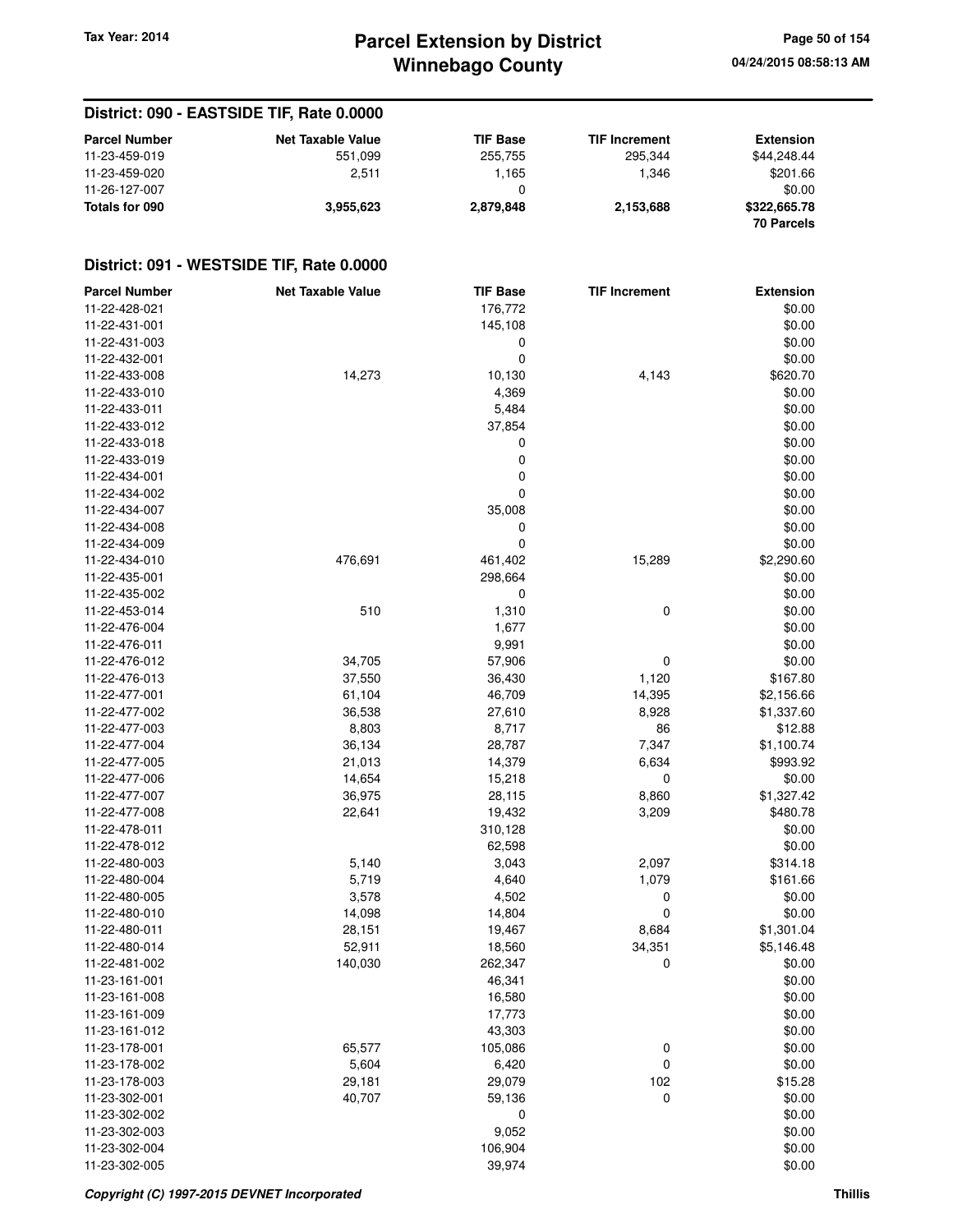## **Winnebago County Parcel Extension by District Tax Year: 2014 Page 51 of 154**

#### **District: 091 - WESTSIDE TIF, Rate 0.0000 Parcel Number Net Taxable Value TIF Base TIF Increment Extension** 11-23-302-006 97,267 73,584 23,683 \$3,548.20 11-23-303-001 27,106 19,876 7,230 \$1,083.20 11-23-303-002 13,209 10,798 2,411 \$361.22 11-23-303-003 9,217 8,779 438 \$65.62 11-23-303-004 75,464 46,416 29,048 \$4,351.98 11-23-303-005 5,117 4,790 327 \$49.00 11-23-303-006 6,979 6,925 54 \$8.10 11-23-303-007 257,289 131,070 126,219 \$18,910.14 11-23-304-001 16,247 16,247 3,065 13,182 \$1,974.94 11-23-304-002 18,826 1,532 17,294 \$2,591.00 11-23-304-003 2,691 1,533 1,158 \$173.50 11-23-304-004 **16,184** 3,065 13,119 \$1,965.50 11-23-304-005 15,296 3,065 12,231 \$1,832.46 11-23-304-008 16,263 3,065 13,198 \$1,977.32 11-23-304-009 15,346 3,065 12,281 \$1,839.94 11-23-304-010 20,162 3,065 17,097 \$2,561.48 11-23-304-011 17,177 1,533 15,644 \$2,343.78 11-23-304-012 3,425 1,532 1,893 \$283.62 11-23-304-013 12,679 3,065 9,614 \$1,440.38 11-23-304-014 11,988 3,065 8,923 \$1,336.84 11-23-304-015 15,200 3,065 12,135 \$1,818.08 11-23-304-017 16,458 3,065 13,393 \$2,006.54 11-23-304-018 15,477 3,065 12,412 \$1,859.58 11-23-304-019 1,232 3,075 0 \$0.00 11-23-304-020 11,689 1,533 10,156 \$1,521.58 11-23-304-021 10,565 1,532 9,033 \$1,353.32 11-23-304-022 22,414 3,065 19,349 \$2,898.88 11-23-304-023 18,184 3,065 15,119 \$2,265.14 11-23-305-005 169,147 \$0.00 11-23-306-001 32,945 23,952 8,993 \$1,347.34 11-23-306-002 62,790 43,712 9,078 \$1,360.08 11-23-306-003 273,637 706,898 0 \$0.00 11-23-306-008 233,300 435,675 0 \$0.00 11-23-306-009 15,067 5,714 9,353 \$1,401.28 11-23-306-010 12,221 5,714 6,507 \$974.88 11-23-306-015 8,785 9,658 0 \$0.00 11-23-307-007 684,012 234,165 449,847 \$67,396.08 11-23-307-008 133,599 \$0.00 11-23-307-009 39,220 19,799 19,421 \$2,909.66 11-23-307-010 71,771 \$0.00 11-23-307-011 287,115 \$0.00 11-23-308-016 483,202 330,835 152,367 \$22,827.62 11-23-309-005 1,051,119 259,686 791,433 \$118,572.50 11-23-309-006 98,329 \$0.00 11-23-311-006 68,772 11,667 57,105 \$8,555.48 11-23-311-007 40,778 11,667 29,111 \$4,361.42 11-23-311-010 90,255 6,828 83,427 \$12,499.04 11-23-312-006 492,614 251,523 241,091 \$36,120.26 11-23-313-006 514,578 0 514,578 \$77,094.08  $11-23-313-008$  \$0.00 11-23-314-001 45,857 120,068 0 \$0.00 11-23-315-001 161,590 105,195 56,395 \$8,449.10 11-23-315-002 598,506 \$0.00 11-23-315-003 0 \$0.00 11-23-351-001 48,025 \$0.00 11-23-353-002 439,273 121,980 317,293 \$47,536.84 **Totals for 091 6,701,453 7,116,390 3,278,964 \$491,254.74 108 Parcels**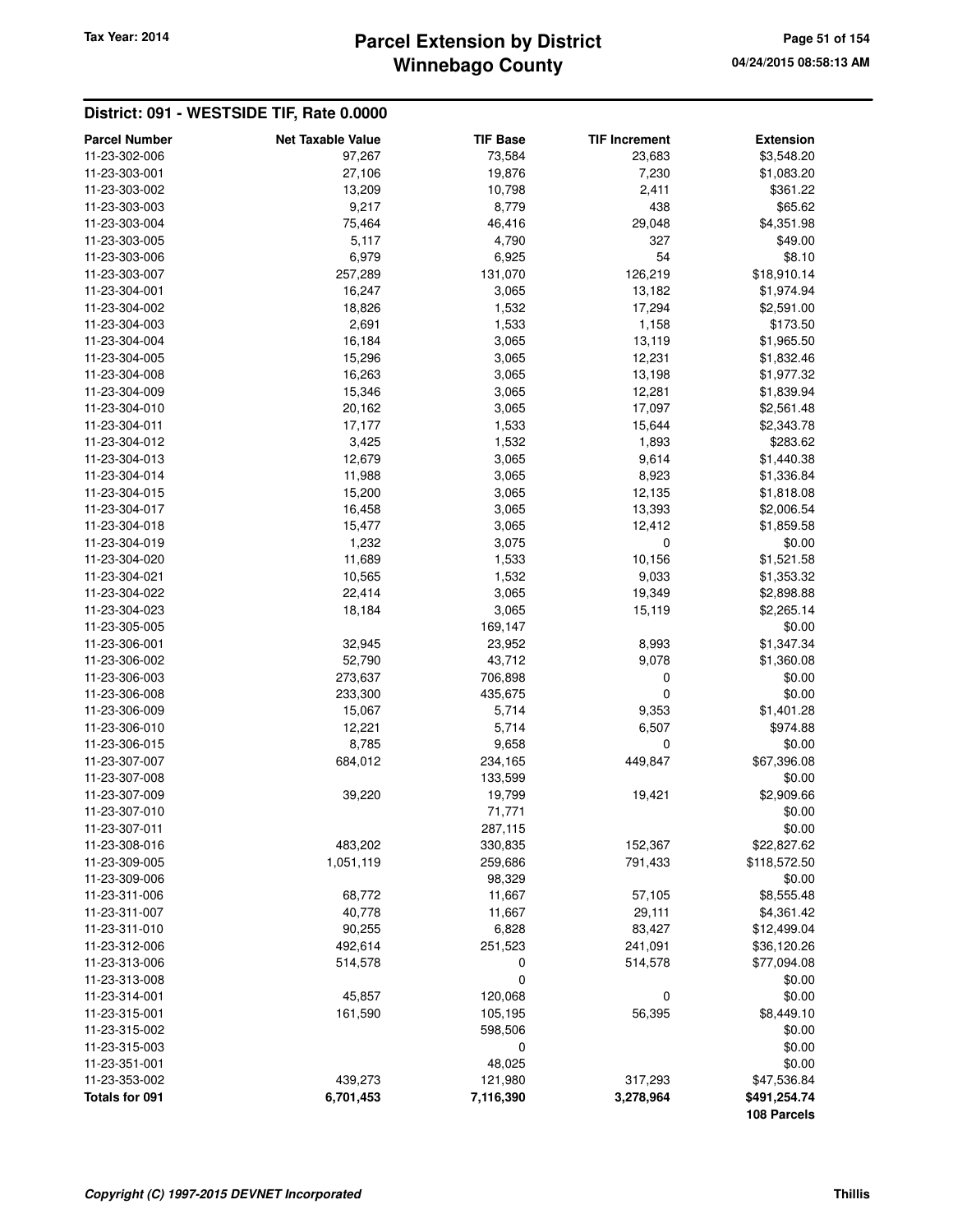## **Winnebago County Parcel Extension by District Tax Year: 2014 Page 52 of 154**

| <b>Parcel Number</b> | <b>Net Taxable Value</b> | <b>TIF Base</b>  | <b>TIF Increment</b> | <b>Extension</b>       |
|----------------------|--------------------------|------------------|----------------------|------------------------|
| 11-25-103-002        | 1,947,427                | 253,573          | 1,693,854            | \$253,773.22           |
| 11-25-103-004        |                          | 84,525           |                      | \$0.00                 |
| 11-25-103-005        |                          | 84,525           |                      | \$0.00                 |
| 11-25-103-006        |                          | 84,524           |                      | \$0.00                 |
| 11-25-151-002        | 19,864                   | 17,097           | 2,767                | \$414.56               |
| 11-25-151-003        | 8,108                    | 11,162           | 0                    | \$0.00                 |
| 11-25-151-004        | 7,839                    | 11,748           | 0                    | \$0.00                 |
| 11-25-151-007        | 9,441                    | 21,125           | 0                    | \$0.00                 |
| 11-25-151-008        | 11,557                   | 14,802           | 0                    | \$0.00                 |
| 11-25-151-009        | 16,809                   | 22,123           | 0                    | \$0.00                 |
| 11-25-151-010        | 7,033                    | 5,523            | 1,510                | \$226.24               |
| 11-25-151-011        | 16,139                   | 13,027           | 3,112                | \$466.24               |
| 11-25-151-012        | 13,059                   | 12,823           | 236                  | \$35.36                |
| 11-25-151-013        | 4,876                    | 5,641            | 0                    | \$0.00                 |
| 11-25-151-014        | 21,033                   | 11,413           | 9,620                | \$1,441.28             |
| 11-25-151-016        | 10,988                   | 19,062           | 0                    | \$0.00                 |
| 11-25-151-017        | 9,099                    | 15,500           | 0                    | \$0.00                 |
| 11-25-151-018        | 17,583                   | 13,622           | 3,961                | \$593.44               |
| 11-25-151-019        | 12,017                   | 12,975           | 0                    | \$0.00                 |
| 11-25-151-020        | 3,255                    | 15,750           | 0                    | \$0.00                 |
| 11-25-151-021        |                          |                  |                      |                        |
| 11-25-151-022        | 85,980                   | 66,670           | 19,310               | \$2,893.02             |
| 11-25-151-023        | 21,898<br>64,964         | 18,792<br>56,539 | 3,106<br>8,425       | \$465.34<br>\$1,262.24 |
|                      |                          | 13,332           |                      |                        |
| 11-25-151-024        | 8,315                    |                  | 0                    | \$0.00                 |
| 11-25-151-025        | 8,045                    | 5,767            | 2,278                | \$341.30               |
| 11-25-151-026        | 0                        | 58               | 0                    | \$0.00                 |
| 11-25-152-001        | 6,624                    | 13,188           | 0                    | \$0.00                 |
| 11-25-152-002        | 1,530                    | 0                | 1,530                | \$229.22               |
| 11-25-152-003        | 1,530                    | 8,500            | 0                    | \$0.00                 |
| 11-25-152-004        | 22,591                   | 19,754           | 2,837                | \$425.04               |
| 11-25-152-005        | 879                      | 13,826           | 0                    | \$0.00                 |
| 11-25-152-006        | 15,269                   | 14,930           | 339                  | \$50.80                |
| 11-25-152-007        | 5,177                    | 14,122           | 0                    | \$0.00                 |
| 11-25-152-008        | 11,797                   | 9,150            | 2,647                | \$396.58               |
| 11-25-152-009        | 6,436                    | 12,373           | 0                    | \$0.00                 |
| 11-25-152-010        | 9,160                    | 6,978            | 2,182                | \$326.92               |
| 11-25-152-011        | 12,777                   | 10,000           | 2,777                | \$416.06               |
| 11-25-152-012        | 12,771                   | 12,880           | 0                    | \$0.00                 |
| 11-25-152-015        | 16,113                   | 9,936            | 6,177                | \$925.44               |
| 11-25-152-016        |                          | 11,069           |                      | \$0.00                 |
| 11-25-152-017        | 7,677                    | 15,038           | 0                    | \$0.00                 |
| 11-25-152-018        | 12,017                   | 8,566            | 3,451                | \$517.04               |
| 11-25-152-019        | 18,064                   | 16,995           | 1,069                | \$160.16               |
| 11-25-152-020        | 12,017                   | 7,402            | 4,615                | \$691.42               |
| 11-25-152-021        | 3,544                    | 13,246           | 0                    | \$0.00                 |
| 11-25-152-022        | 8,387                    | 14,410           | 0                    | \$0.00                 |
| 11-25-152-023        | 17,262                   | 15,152           | 2,110                | \$316.12               |
| 11-25-152-027        | 1,406                    | 8,513            | 0                    | \$0.00                 |
| 11-25-152-028        | 13,141                   | 10,180           | 2,961                | \$443.62               |
| 11-25-152-029        | 927                      | 7,826            | 0                    | \$0.00                 |
| 11-25-152-031        | 3,543                    | 4,479            | 0                    | \$0.00                 |
| 11-25-152-033        | 1,251                    | 5,376            | 0                    | \$0.00                 |
| 11-25-152-034        | 11,808                   | 17,854           | 0                    | \$0.00                 |
| 11-25-153-001        | 7,902                    | 12,610           | 0                    | \$0.00                 |
| 11-25-153-002        | 11,970                   | 12,610           | 0                    | \$0.00                 |
| 11-25-153-003        | 16,817                   | 12,935           | 3,882                | \$581.60               |
| 11-25-153-004        | 11,180                   | 13,444           | 0                    | \$0.00                 |
| 11-25-153-005        | 7,531                    | 7,531            | 0                    | \$0.00                 |
| 11-25-153-006        | 18,510                   | 14,476           | 4,034                | \$604.38               |
| 11-25-153-007        | 11,325                   | 13,590           | 0                    | \$0.00                 |
| 11-25-153-008        | 13,813                   | 9,259            | 4,554                | \$682.28               |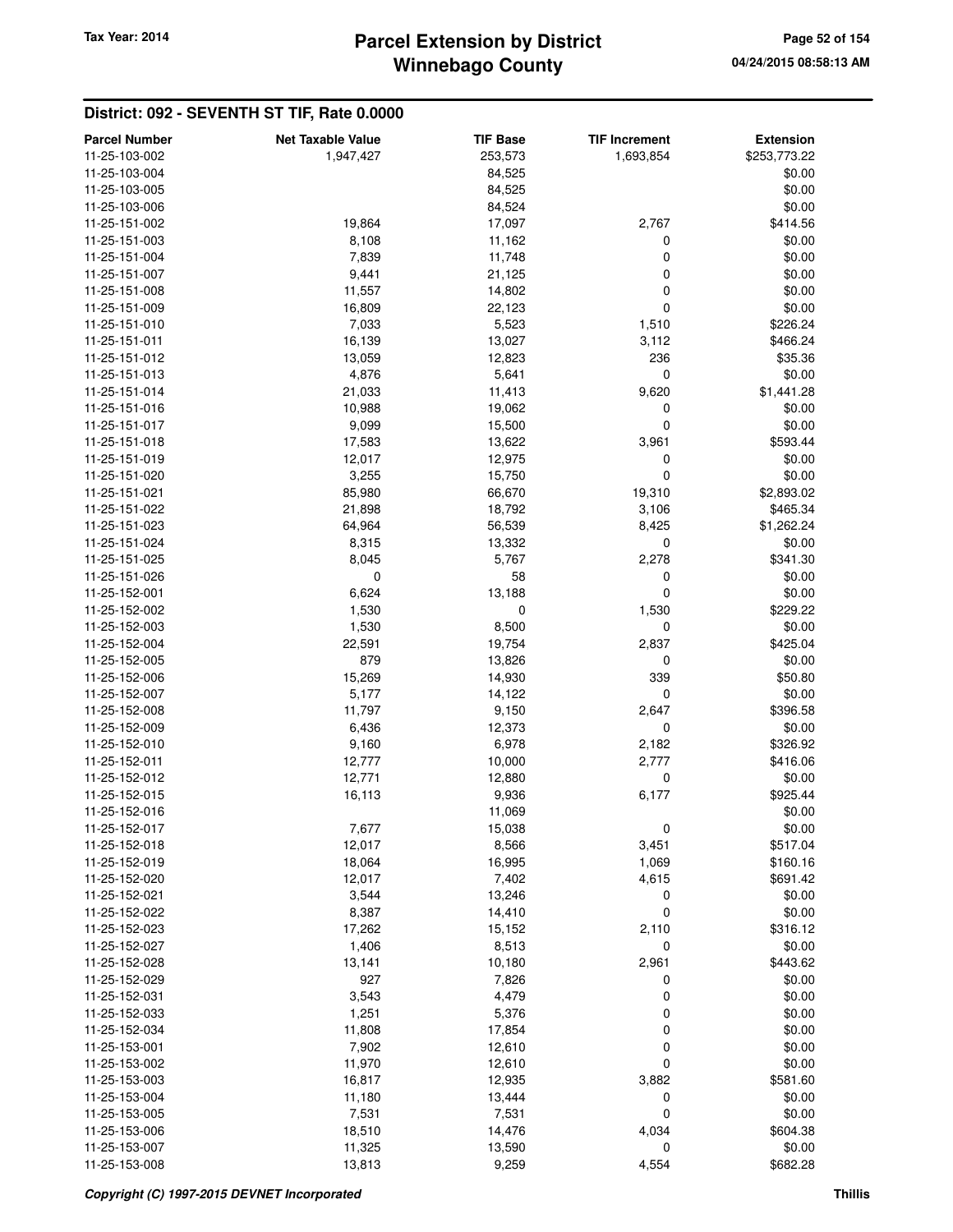## **Winnebago County Parcel Extension by District Tax Year: 2014 Page 53 of 154**

| <b>Parcel Number</b> | <b>Net Taxable Value</b> | <b>TIF Base</b> | <b>TIF Increment</b> | <b>Extension</b> |
|----------------------|--------------------------|-----------------|----------------------|------------------|
| 11-25-153-009        | 11,309                   | 7,649           | 3,660                | \$548.34         |
| 11-25-153-010        | 17,041                   | 13,746          | 3,295                | \$493.66         |
| 11-25-153-011        |                          | 9,765           |                      | \$0.00           |
| 11-25-153-012        | 9,500                    | 8,343           | 1,157                | \$173.34         |
| 11-25-153-013        | 5,200                    | 17,117          | 0                    | \$0.00           |
| 11-25-153-014        |                          |                 | $\mathbf 0$          | \$0.00           |
|                      | 1,999                    | 11,528          |                      |                  |
| 11-25-153-015        | 12,550                   | 11,413          | 1,137                | \$170.36         |
| 11-25-153-016        | 10,398                   | 15,067          | 0                    | \$0.00           |
| 11-25-153-017        | 15,311                   | 14,908          | 403                  | \$60.38          |
| 11-25-153-018        | 567                      | 7,995           | 0                    | \$0.00           |
| 11-25-153-019        | 7,588                    | 8,874           | 0                    | \$0.00           |
| 11-25-153-020        | 9,564                    | 10,913          | $\mathbf 0$          | \$0.00           |
| 11-25-153-021        | 11,260                   | 3,196           | 8,064                | \$1,208.16       |
| 11-25-153-022        | 11,279                   | 10,929          | 350                  | \$52.44          |
| 11-25-153-023        | 15,363                   | 10,637          | 4,726                | \$708.06         |
| 11-25-153-024        | 8,862                    | 22,411          | 0                    | \$0.00           |
| 11-25-153-025        |                          | 23,728          |                      | \$0.00           |
| 11-25-153-026        |                          | 7,674           |                      | \$0.00           |
| 11-25-153-027        | 11,195                   | 14,966          | 0                    | \$0.00           |
| 11-25-153-028        | 7,648                    | 18,412          | 0                    | \$0.00           |
| 11-25-154-006        | 3,013                    | 13,085          | 0                    | \$0.00           |
| 11-25-154-007        | 8,223                    | 7,504           | 719                  | \$107.72         |
| 11-25-154-008        | 3,167                    | 11,587          | 0                    | \$0.00           |
| 11-25-154-009        | 15,775                   | 16,443          | 0                    | \$0.00           |
| 11-25-154-010        | 4,738                    | 12,189          | 0                    | \$0.00           |
| 11-25-154-011        | 8,772                    | 17,162          | $\mathbf 0$          | \$0.00           |
| 11-25-154-012        | 4,799                    | 4,799           | 0                    | \$0.00           |
| 11-25-154-013        | 13,100                   | 10,234          | 2,866                | \$429.38         |
| 11-25-154-014        | 5,404                    | 10,464          | 0                    | \$0.00           |
| 11-25-154-015        | 5,462                    | 10,791          | 0                    | \$0.00           |
| 11-25-154-016        | 2,164                    | 10,688          | 0                    | \$0.00           |
| 11-25-154-017        | 9,553                    | 9,533           | 20                   | \$3.00           |
| 11-25-154-018        | 5,380                    | 7,597           | 0                    | \$0.00           |
| 11-25-154-019        | 7,563                    | 9,427           | 0                    | \$0.00           |
| 11-25-154-020        | 4,451                    | 11,390          | 0                    | \$0.00           |
| 11-25-154-021        | 10,623                   | 14,244          | 0                    | \$0.00           |
| 11-25-154-022        | 12,329                   | 15,949          | $\mathbf 0$          | \$0.00           |
| 11-25-154-023        | 10,216                   | 8,578           | 1,638                | \$245.42         |
| 11-25-154-024        | 617                      | 9,871           | 0                    | \$0.00           |
| 11-25-154-025        | 12,767                   | 15,138          | 0                    | \$0.00           |
| 11-25-154-026        | 14,753                   | 13,847          | 906                  | \$135.74         |
| 11-25-154-027        | 3,667                    | 9,263           | 0                    | \$0.00           |
| 11-25-154-028        | 10,863                   | 18,174          | 0                    | \$0.00           |
| 11-25-154-029        | 6,638                    | 14,175          | $\mathbf 0$          | \$0.00           |
| 11-25-154-031        |                          |                 |                      |                  |
|                      | 14,413                   | 6,868           | 7,545                | \$1,130.40       |
| 11-26-202-001        | 22,189                   | 30,503          | 0                    | \$0.00           |
| 11-26-202-002        | 38,274                   | 27,621          | 10,653               | \$1,596.04       |
| 11-26-202-003        | 18,688                   | 19,753          | 0                    | \$0.00           |
| 11-26-202-004        | 46,556                   | 30,228          | 16,328               | \$2,446.26       |
| 11-26-202-005        | 84,119                   | 66,968          | 17,151               | \$2,569.56       |
| 11-26-202-006        | 7,160                    | 8,131           | 0                    | \$0.00           |
| 11-26-202-007        | 3,263                    | 2,677           | 586                  | \$87.80          |
| 11-26-202-008        | 3,959                    | 3,560           | 399                  | \$59.78          |
| 11-26-202-009        | 46,441                   | 50,563          | 0                    | \$0.00           |
| 11-26-202-010        | 39,110                   | 49,609          | 0                    | \$0.00           |
| 11-26-202-011        | 627                      | 6,202           | 0                    | \$0.00           |
| 11-26-202-012        | 491                      | 3,857           | 0                    | \$0.00           |
| 11-26-202-013        | 1,071                    | 9,877           | 0                    | \$0.00           |
| 11-26-204-001        | 2,628                    | 13,782          | $\mathbf 0$          | \$0.00           |
| 11-26-204-002        | 1,653                    | 1,976           | 0                    | \$0.00           |
| 11-26-204-003        | 4,093                    | 2,790           | 1,303                | \$195.22         |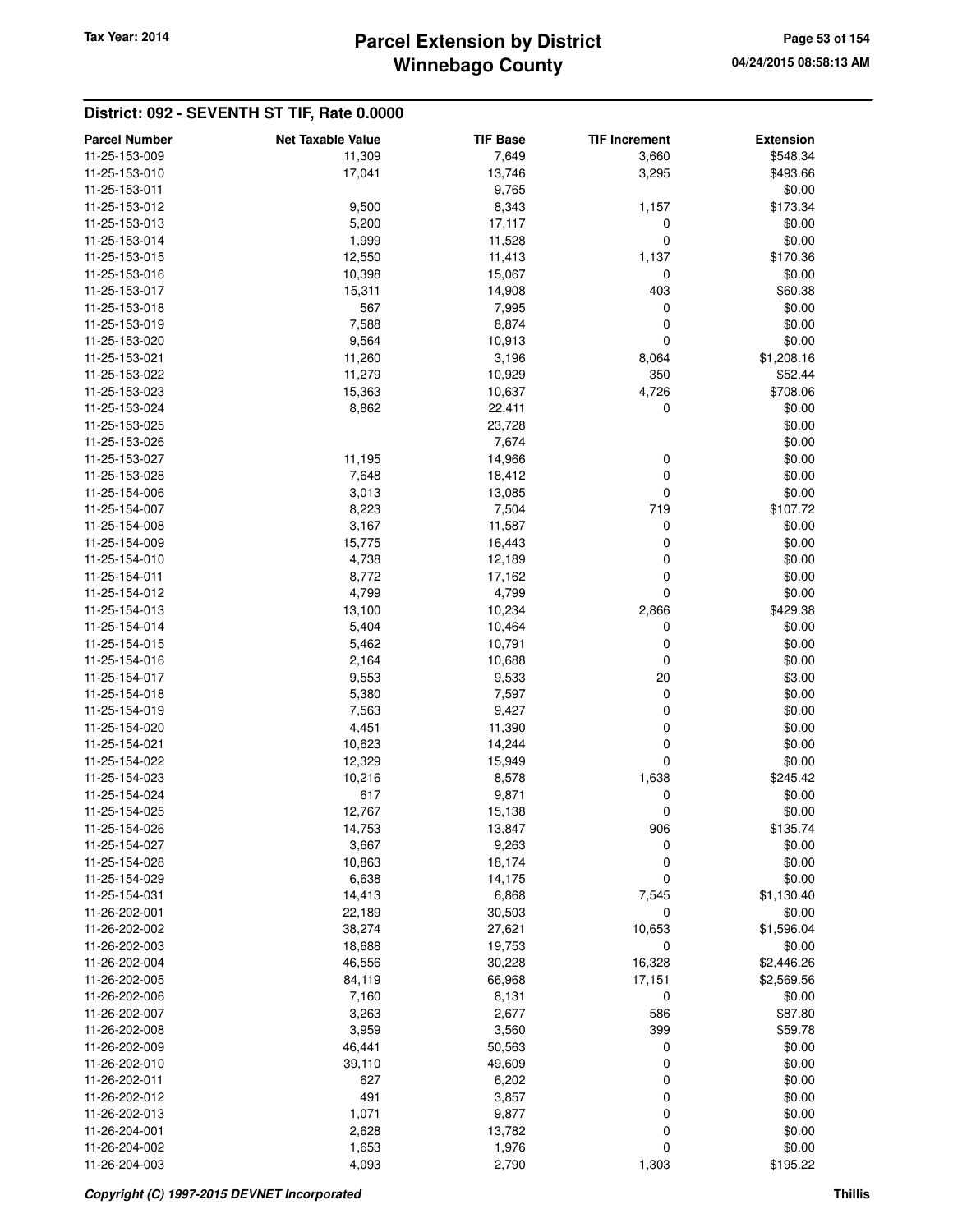## **Winnebago County Parcel Extension by District Tax Year: 2014 Page 54 of 154**

| <b>Parcel Number</b>           | <b>Net Taxable Value</b> | <b>TIF Base</b> | <b>TIF Increment</b> | <b>Extension</b>     |
|--------------------------------|--------------------------|-----------------|----------------------|----------------------|
| 11-26-204-004                  | 7,681                    | 10,876          | 0                    | \$0.00               |
| 11-26-204-005                  | 43,272                   | 44,986          | 0                    | \$0.00               |
| 11-26-204-007                  |                          | 22,416          |                      | \$0.00               |
| 11-26-204-008                  |                          | 2,790           |                      | \$0.00               |
| 11-26-204-009                  | 10,102                   | 4,068           | 6,034                | \$904.02             |
| 11-26-204-010                  | 7,146                    | 7,146           | 0                    | \$0.00               |
| 11-26-204-013                  | 37,715                   | 78,419          | 0                    | \$0.00               |
| 11-26-205-001                  | 181,372                  | 255,361         | 0                    | \$0.00               |
| 11-26-205-003                  | 22,352                   | 52,060          | 0                    | \$0.00               |
| 11-26-205-004                  | 14,632                   | 10,624          | 4,008                | \$600.48             |
| 11-26-205-005                  | 4,719                    | 3,881           | 838                  | \$125.56             |
| 11-26-205-006                  | 30,620                   | 38,308          | 0                    | \$0.00               |
| 11-26-206-002                  | 12,428                   | 8,728           | 3,700                | \$554.34             |
| 11-26-206-003                  | 2,557                    | 1,034           | 1,523                | \$228.18             |
| 11-26-206-004                  | 10,851                   | 8,273           | 2,578                | \$386.24             |
| 11-26-206-005                  | 10,106                   | 8,617           |                      | \$223.08             |
| 11-26-206-006                  | 24,145                   | 5,327           | 1,489<br>18,818      | \$2,819.32           |
| 11-26-206-007                  | 0                        | 92              | 0                    | \$0.00               |
| 11-26-206-008                  | 4,166                    | 2,297           | 1,869                | \$280.02             |
|                                |                          |                 |                      |                      |
| 11-26-206-010<br>11-26-206-011 | 8,590                    | 5,603           | 2,987                | \$447.52<br>\$472.38 |
|                                | 8,591                    | 5,438           | 3,153                |                      |
| 11-26-206-012                  | 1,031                    | 9,156           | 0                    | \$0.00               |
| 11-26-206-013                  | 5,648                    | 7,274           | 0                    | \$0.00               |
| 11-26-206-014                  | 3,777                    | 6,408           | 0                    | \$0.00               |
| 11-26-206-016                  | 13,561                   | 6,018           | 7,543                | \$1,130.10           |
| 11-26-206-017                  | 40,447                   | 0               | 40,447               | \$6,059.78           |
| 11-26-206-018                  | 7,531                    | 6,253           | 1,278                | \$191.48             |
| 11-26-207-001                  | 1,252                    | 2,559           | 0                    | \$0.00               |
| 11-26-207-002                  | 7,818                    | 5,937           | 1,881                | \$281.82             |
| 11-26-207-003                  | 9,875                    | 9,543           | 332                  | \$49.74              |
| 11-26-207-004                  | 6,276                    | 12,367          | 0                    | \$0.00               |
| 11-26-207-005                  | 3,224                    | 0               | 3,224                | \$483.02             |
| 11-26-207-006                  | 1,937                    | 6,937           | 0                    | \$0.00               |
| 11-26-207-007                  | 8,883                    | 10,336          | 0                    | \$0.00               |
| 11-26-207-008                  | 9,649                    | 7,179           | 2,470                | \$370.06             |
| 11-26-207-010                  | 9,382                    | 3,746           | 5,636                | \$844.40             |
| 11-26-207-011                  | 739                      | 1,024           | 0                    | \$0.00               |
| 11-26-207-012                  | 7,364                    | 10,336          | 0                    | \$0.00               |
| 11-26-207-013                  | 9,601                    | 4,275           | 5,326                | \$797.94             |
| 11-26-207-014                  |                          | 16,515          |                      | \$0.00               |
| 11-26-207-015                  | 2,586                    | 6,264           | 0                    | \$0.00               |
| 11-26-207-016                  | 6,588                    | 4,588           | 2,000                | \$299.64             |
| 11-26-207-017                  | 6,532                    | 8,333           | 0                    | \$0.00               |
| 11-26-208-001                  | 8,859                    | 5,593           | 3,266                | \$489.32             |
| 11-26-208-002                  | 8,344                    | 3,636           | 4,708                | \$705.36             |
| 11-26-208-003                  |                          | 7,518           |                      | \$0.00               |
| 11-26-208-004                  |                          | 7,623           |                      | \$0.00               |
| 11-26-208-005                  |                          | 0               |                      | \$0.00               |
| 11-26-208-006                  |                          | 0               |                      | \$0.00               |
| 11-26-208-007                  | 8,351                    | 7,729           | 622                  | \$93.20              |
| 11-26-208-008                  |                          | 0               |                      | \$0.00               |
| 11-26-208-009                  |                          | 0               |                      | \$0.00               |
| 11-26-208-010                  |                          | 11,742          |                      | \$0.00               |
| 11-26-208-011                  | 5,648                    | 6,391           | 0                    | \$0.00               |
| 11-26-208-012                  |                          | 0               |                      | \$0.00               |
| 11-26-208-013                  |                          | 0               |                      | \$0.00               |
| 11-26-208-014                  |                          | 0               |                      | \$0.00               |
| 11-26-226-001                  | 27,830                   | 24,003          | 3,827                | \$573.36             |
| 11-26-226-002                  | 28,949                   | 19,524          | 9,425                | \$1,412.06           |
| 11-26-226-003                  | 33,271                   | 29,022          | 4,249                | \$636.60             |
| 11-26-226-004                  | 14,654                   | 24,888          | 0                    | \$0.00               |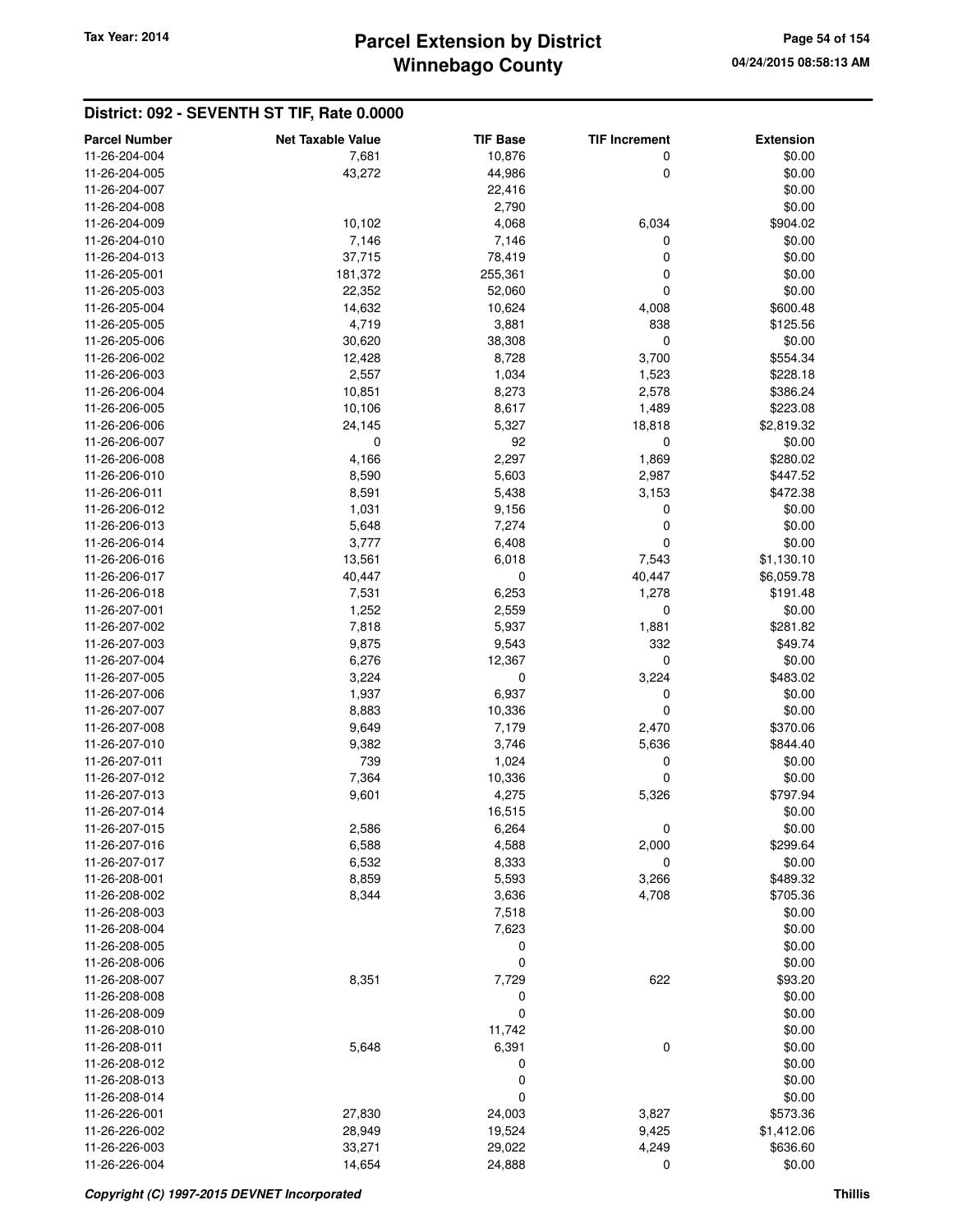| <b>Parcel Number</b> | <b>Net Taxable Value</b> | <b>TIF Base</b> | <b>TIF Increment</b> | <b>Extension</b> |
|----------------------|--------------------------|-----------------|----------------------|------------------|
| 11-26-226-005        | 40,425                   | 41,621          | 0                    | \$0.00           |
| 11-26-227-009        | 122,120                  | 0               | 122,120              | \$18,296.02      |
| 11-26-227-010        |                          | 60,276          |                      | \$0.00           |
| 11-26-228-002        |                          | 0               |                      | \$0.00           |
| 11-26-228-013        | 421,258                  | 402,677         | 18,581               | \$2,783.82       |
| 11-26-228-014        |                          | 0               |                      |                  |
|                      |                          |                 |                      | \$0.00           |
| 11-26-228-015        | 26,015                   | 53,136          | 0                    | \$0.00           |
| 11-26-228-016        | 27,617                   | 33,088          | 0                    | \$0.00           |
| 11-26-228-017        | 37,791                   | 32,874          | 4,917                | \$736.66         |
| 11-26-229-004        | 450,618                  | 136,996         | 313,622              | \$46,986.86      |
| 11-26-230-004        | 61,240                   | 42,946          | 18,294               | \$2,740.82       |
| 11-26-230-009        | 104,251                  | 42,946          | 61,305               | \$9,184.72       |
| 11-26-230-011        | 39,222                   | 80,111          | $\mathbf 0$          | \$0.00           |
| 11-26-231-001        | 79,393                   | 45,780          | 33,613               | \$5,035.90       |
| 11-26-231-002        | 14,921                   | 8,300           | 6,621                | \$991.96         |
| 11-26-231-003        | 11,229                   | 6,500           | 4,729                | \$708.50         |
| 11-26-231-004        | 6,093                    | 7,100           | 0                    | \$0.00           |
| 11-26-231-005        |                          | 18,640          |                      | \$0.00           |
| 11-26-231-006        | 11,620                   | 26,910          | 0                    | \$0.00           |
| 11-26-231-007        | 21,117                   | 6,500           | 14,617               | \$2,189.92       |
| 11-26-231-009        | 37,262                   | 35,520          | 1,742                | \$261.00         |
| 11-26-233-009        | 1,920                    | 1,690           | 230                  | \$34.46          |
| 11-26-233-010        | 25,074                   | 19,780          | 5,294                | \$793.16         |
| 11-26-233-011        | 3,532                    | 810             | 2,722                | \$407.82         |
| 11-26-233-012        | 11,445                   | 7,760           | 3,685                | \$552.10         |
| 11-26-233-013        | 2,294                    | 14,000          | 0                    | \$0.00           |
| 11-26-233-014        | 8,934                    | 19,430          | $\mathbf 0$          | \$0.00           |
| 11-26-233-015        | 40,093                   | 22,500          | 17,593               | \$2,635.78       |
| 11-26-233-017        | 5,701                    | 6,500           | 0                    | \$0.00           |
| 11-26-233-018        | 11,543                   | 5,250           | 6,293                | \$942.82         |
| 11-26-233-019        | 16,927                   | 9,804           | 7,123                | \$1,067.18       |
| 11-26-233-020        | 1,378                    | 6,240           | 0                    | \$0.00           |
| 11-26-233-022        | 1,096                    | 10,870          | 0                    | \$0.00           |
| 11-26-233-023        | 345                      | 910             | 0                    | \$0.00           |
| 11-26-233-024        | 10,967                   | 6,530           | 4,437                | \$664.76         |
| 11-26-233-025        | 19,454                   | 11,860          | 7,594                | \$1,137.74       |
| 11-26-233-026        | 5,575                    | 12,070          | $\mathbf 0$          | \$0.00           |
| 11-26-234-023        | 867,628                  | 147,259         | 720,369              | \$107,925.68     |
| 11-26-235-003        | 24,873                   | 21,960          | 2,913                | \$436.44         |
| 11-26-235-013        | 79,102                   | 78,793          | 309                  | \$46.30          |
|                      |                          |                 |                      |                  |
| 11-26-235-020        | 11,827                   | 20,273          | 0                    | \$0.00           |
| 11-26-235-021        | 784                      | 1,294           | $\mathbf 0$          | \$0.00           |
| 11-26-236-001        | 589,037                  | 0               | 589,037              | \$88,249.52      |
| 11-26-236-005        | 9,865                    | 5,450           | 4,415                | \$661.46         |
| 11-26-236-006        | 83,843                   | 49,850          | 33,993               | \$5,092.84       |
| 11-26-237-024        | 47,464                   | 130,568         | 0                    | \$0.00           |
| 11-26-238-001        | 12,801                   | 130,568         | 0                    | \$0.00           |
| 11-26-251-001        |                          | 69,428          |                      | \$0.00           |
| 11-26-251-006        | 470                      | 632             | 0                    | \$0.00           |
| 11-26-251-008        | 23,298                   | 13,374          | 9,924                | \$1,486.82       |
| 11-26-251-009        |                          | 12,761          |                      | \$0.00           |
| 11-26-251-010        | 7,761                    | 4,035           | 3,726                | \$558.24         |
| 11-26-251-011        | 12,464                   | 6,345           | 6,119                | \$916.76         |
| 11-26-251-012        | 2,230                    | 6,448           | 0                    | \$0.00           |
| 11-26-251-013        |                          | 0               |                      | \$0.00           |
| 11-26-251-014        | 10,342                   | 6,559           | 3,783                | \$566.78         |
| 11-26-251-015        | 8,855                    | 9,991           | 0                    | \$0.00           |
| 11-26-251-016        | 9,727                    | 9,337           | 390                  | \$58.44          |
| 11-26-251-017        | 1,970                    | 6,970           | 0                    | \$0.00           |
| 11-26-251-019        | 5,671                    | 4,498           | 1,173                | \$175.74         |
| 11-26-251-020        | 6,596                    | 15,964          | 0                    | \$0.00           |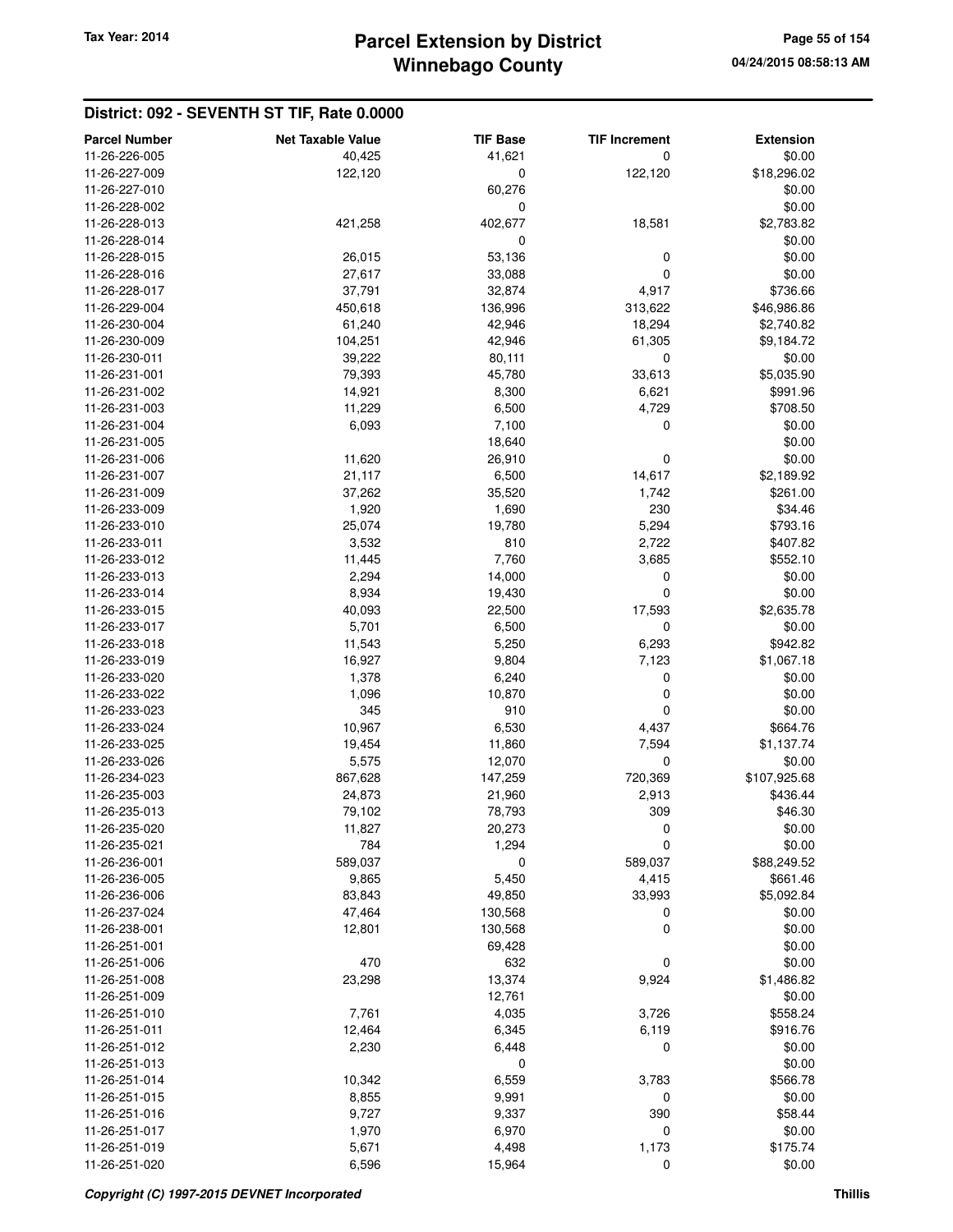## **Winnebago County Parcel Extension by District Tax Year: 2014 Page 56 of 154**

| <b>Parcel Number</b> | <b>Net Taxable Value</b> | <b>TIF Base</b> | <b>TIF Increment</b> | <b>Extension</b> |
|----------------------|--------------------------|-----------------|----------------------|------------------|
| 11-26-252-001        | 10,669                   | 7,873           | 2,796                | \$418.90         |
| 11-26-252-002        | 22,302                   | 11,250          | 11,052               | \$1,655.82       |
| 11-26-252-003        | 10,083                   | 8,472           | 1,611                | \$241.36         |
| 11-26-252-004        | 21,965                   | 11,370          | 10,595               | \$1,587.34       |
| 11-26-252-005        | 11,042                   | 10,147          | 895                  | \$134.10         |
| 11-26-252-007        | 146                      | 7,716           | $\mathbf 0$          | \$0.00           |
| 11-26-252-008        | 12,889                   | 9,543           | 3,346                | \$501.30         |
| 11-26-252-009        | 9,079                    | 6,275           | 2,804                | \$420.10         |
| 11-26-252-010        | 10,000                   | 12,024          | 0                    | \$0.00           |
| 11-26-252-011        | 1,244                    | 8,292           | $\mathbf 0$          | \$0.00           |
| 11-26-252-012        | 9,572                    | 4,451           | 5,121                | \$767.24         |
| 11-26-252-015        | 6,461                    | 6,730           | 0                    | \$0.00           |
| 11-26-252-016        | 13,974                   | 13,093          | 881                  | \$132.00         |
| 11-26-252-017        | 19,871                   | 21,442          | 0                    | \$0.00           |
| 11-26-253-001        | 279,222                  | 3,447           | 275,775              | \$41,316.62      |
| 11-26-253-002        | 9,946                    | 12,780          | 0                    | \$0.00           |
| 11-26-253-003        | 40,484                   | 26,490          | 13,994               | \$2,096.58       |
| 11-26-253-004        | 2,952                    | 4,150           | 0                    | \$0.00           |
| 11-26-253-005        |                          | 22,230          |                      | \$0.00           |
| 11-26-253-006        | 27,298                   | 14,800          | 12,498               | \$1,872.46       |
| 11-26-253-007        | 32,103                   | 2,113           | 29,990               | \$4,493.10       |
| 11-26-254-001        |                          | 0               |                      | \$0.00           |
| 11-26-255-004        | 2,150                    | 4,763           | 0                    | \$0.00           |
| 11-26-255-005        | 1,850                    | 2,033           | $\mathbf 0$          | \$0.00           |
| 11-26-255-006        |                          | $\mathbf 0$     |                      | \$0.00           |
| 11-26-255-007        | 4,805                    | 5,325           | 0                    | \$0.00           |
| 11-26-255-008        | 6,797                    | 6,270           | 527                  | \$78.96          |
| 11-26-255-009        |                          | 6,856           |                      | \$0.00           |
| 11-26-255-010        | 8,204                    | 5,544           | 2,660                | \$398.52         |
| 11-26-255-013        | 7,193                    | 5,775           | 1,418                | \$212.44         |
| 11-26-255-015        | 6,805                    | 8,820           | 0                    | \$0.00           |
| 11-26-255-016        | 2,714                    | 7,217           | 0                    | \$0.00           |
| 11-26-255-017        |                          | 12,390          |                      | \$0.00           |
| 11-26-256-002        | 12,917                   | 8,670           | 4,247                | \$636.30         |
| 11-26-256-003        | 13,589                   | 7,670           | 5,919                | \$886.78         |
| 11-26-256-008        |                          | 37,530          |                      | \$0.00           |
| 11-26-256-009        | 32,284                   | 17,460          | 14,824               | \$2,220.94       |
| 11-26-256-010        | 58,954                   | 37,750          | 21,204               | \$3,176.78       |
| 11-26-257-001        |                          | 0               |                      | \$0.00           |
| 11-26-257-002        |                          | 17,629          |                      | \$0.00           |
| 11-26-258-016        | 2,556                    | 7,178           | 0                    | \$0.00           |
| 11-26-258-017        | 6,901                    | 14,932          | 0                    | \$0.00           |
| 11-26-260-002        | 99,230                   | 49,545          | 49,685               | \$7,443.82       |
| 11-26-260-004        |                          | 0               |                      | \$0.00           |
| 11-26-260-006        |                          | 0               |                      | \$0.00           |
| 11-26-260-007        |                          | $\mathbf 0$     |                      | \$0.00           |
| 11-26-260-008        | 3,000                    | 8,269           | 0                    | \$0.00           |
| 11-26-260-009        | 4,392                    | 6,569           | 0                    | \$0.00           |
| 11-26-260-010        | 7,635                    | 9,380           | $\mathbf 0$          | \$0.00           |
| 11-26-260-011        | 9,846                    | 9,647           | 199                  | \$29.82          |
| 11-26-260-012        | 12,269                   | 9,151           | 3,118                | \$467.14         |
| 11-26-260-013        | 12,121                   | 5,753           | 6,368                | \$954.06         |
| 11-26-260-014        | 9,111                    | 8,848           | 263                  | \$39.40          |
| 11-26-260-015        | 16,374                   | 12,237          | 4,137                | \$619.82         |
| 11-26-261-001        | 1,420                    | 9,773           | 0                    | \$0.00           |
| 11-26-261-002        | 6,903                    | 8,731           | $\mathbf 0$          | \$0.00           |
| 11-26-261-017        |                          | 77,936          |                      | \$0.00           |
| 11-26-262-001        |                          | 4,741           |                      | \$0.00           |
| 11-26-262-005        |                          | 7,006           |                      | \$0.00           |
| 11-26-262-006        |                          | 13,377          |                      | \$0.00           |
| 11-26-263-003        | 11,780                   | 7,413           | 4,367                | \$654.26         |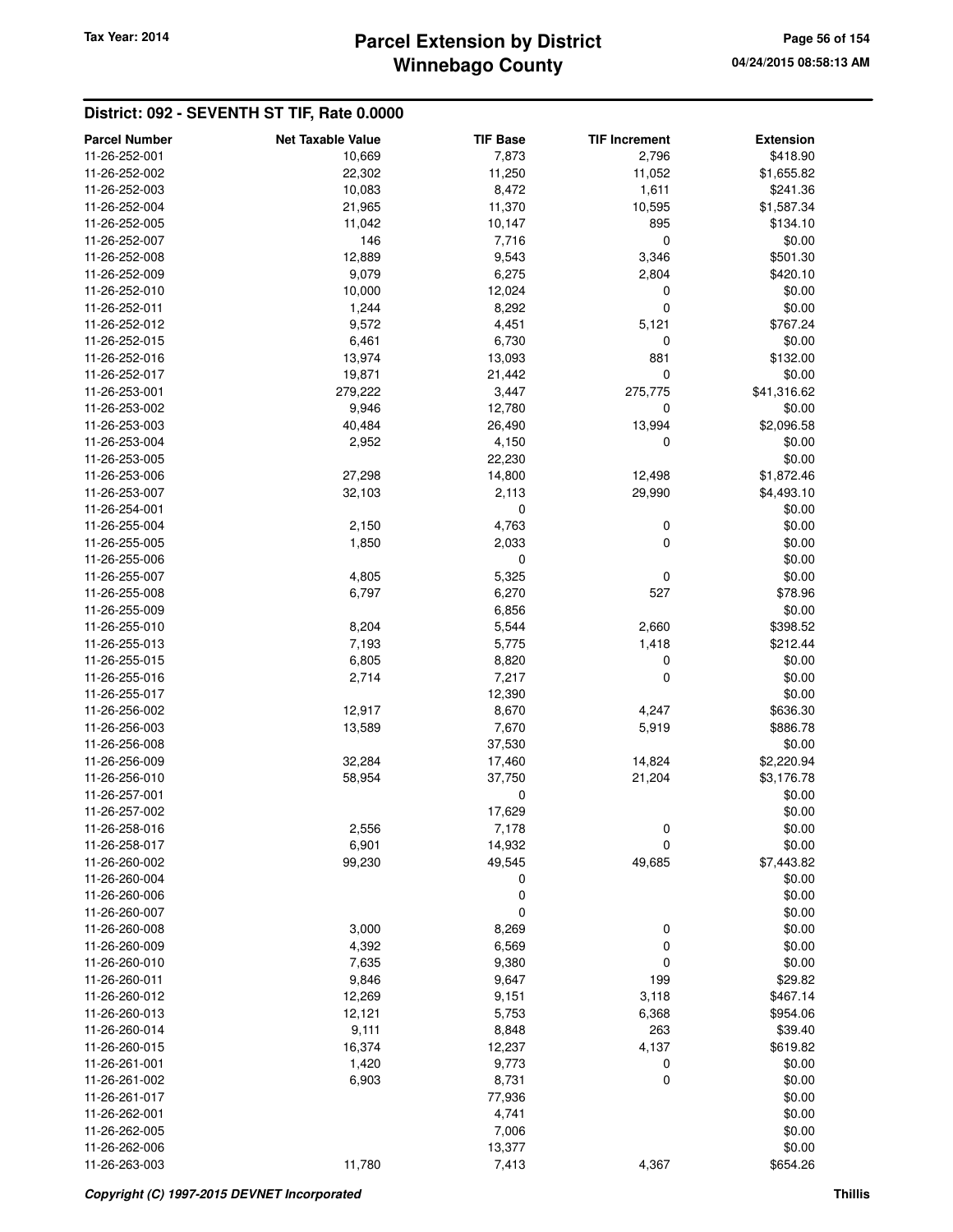## **Winnebago County Parcel Extension by District Tax Year: 2014 Page 57 of 154**

| <b>Parcel Number</b>           | <b>Net Taxable Value</b> | <b>TIF Base</b> | <b>TIF Increment</b> | <b>Extension</b>       |
|--------------------------------|--------------------------|-----------------|----------------------|------------------------|
| 11-26-263-004                  | 18,826                   | 15,174          | 3,652                | \$547.14               |
| 11-26-263-006                  | 6,716                    | 7,136           | 0                    | \$0.00                 |
| 11-26-263-007                  | 1,034                    | 6,546           | 0                    | \$0.00                 |
| 11-26-263-011                  | 27,526                   | 13,292          | 14,234               | \$2,132.54             |
| 11-26-263-012                  | 5,962                    | 9,494           | 0                    | \$0.00                 |
| 11-26-263-013                  | 13,767                   | 9,768           | 3,999                | \$599.14               |
| 11-26-263-014                  | 12,415                   | 6,609           | 5,806                | \$869.86               |
| 11-26-263-015                  | 12,830                   | 25,484          | 0                    | \$0.00                 |
| 11-26-263-016                  | 11,468                   | 3,837           | 7,631                | \$1,143.28             |
| 11-26-263-017                  | 1,372                    | 3,542           | 0                    | \$0.00                 |
| 11-26-264-011                  | 24,614                   | 27,079          | 0                    | \$0.00                 |
| 11-26-264-012                  | 26,984                   | 24,655          | 2,329                | \$348.94               |
| 11-26-264-013                  | 27,611                   | 24,655          | 2,956                | \$442.88               |
| 11-26-264-015                  |                          | 94,202          |                      | \$0.00                 |
| 11-26-265-001                  | 48,333                   | 4,986           | 43,347               | \$6,494.26             |
| 11-26-265-002                  | 954                      | 5,292           | 0                    | \$0.00                 |
| 11-26-265-003                  | 5,600                    | 5,600           | 0                    | \$0.00                 |
| 11-26-265-004                  | 1,275                    | 6,776           | 0                    | \$0.00                 |
| 11-26-265-005                  | 9,579                    | 4,334           | 5,245                | \$785.82               |
| 11-26-265-006                  | 9,796                    | 5,579           | 4,217                | \$631.80               |
| 11-26-265-007                  | 751                      | 6,784           | 0                    | \$0.00                 |
| 11-26-265-009                  | 6,366                    | 4,880           | 1,486                | \$222.64               |
| 11-26-265-010                  | 7,575                    | 3,254           | 4,321                | \$647.38               |
| 11-26-265-011                  | 962                      | 4,184           | 0                    | \$0.00                 |
| 11-26-265-012                  | 2,258                    | 2,757           | 0                    | \$0.00                 |
| 11-26-276-017                  |                          | 122,030         |                      | \$0.00                 |
| 11-26-277-008                  | 23,932                   | 60,000          | 0                    | \$0.00                 |
| 11-26-278-001                  |                          | 0               |                      | \$0.00                 |
| 11-26-278-002                  |                          | 0               |                      | \$0.00                 |
| 11-26-278-003                  | 9,644                    | 3,520           | 6,124                | \$917.50               |
| 11-26-278-004                  | 9,507                    | 10,264          | 0                    | \$0.00                 |
| 11-26-278-005                  | 12,114                   | 8,203           | 3,911                | \$585.96               |
| 11-26-278-006                  |                          | 0               |                      | \$0.00                 |
| 11-26-278-007                  | 8,343                    | 8,343           | 0                    | \$0.00                 |
| 11-26-278-008<br>11-26-278-009 | 35,142<br>9,240          | 21,911<br>7,240 | 13,231<br>2,000      | \$1,982.28<br>\$299.64 |
| 11-26-278-010                  | 6,368                    | 10,232          | 0                    | \$0.00                 |
| 11-26-278-011                  | 20,395                   | 9,502           | 10,893               | \$1,632.00             |
| 11-26-278-013                  | 10,005                   | 10,005          | 0                    | \$0.00                 |
| 11-26-278-014                  | 8,468                    | 8,517           | 0                    | \$0.00                 |
| 11-26-278-015                  | 10,981                   | 6,066           | 4,915                | \$736.38               |
| 11-26-278-016                  | 4,494                    | 10,679          | 0                    | \$0.00                 |
| 11-26-278-017                  | 11,574                   | 11,574          | 0                    | \$0.00                 |
| 11-26-278-019                  | 7,070                    | 8,264           | 0                    | \$0.00                 |
| 11-26-278-020                  | 1,379                    | 6,379           | 0                    | \$0.00                 |
| 11-26-278-021                  | 11,372                   | 10,659          | 713                  | \$106.82               |
| 11-26-278-022                  | 6,445                    | 8,168           | 0                    | \$0.00                 |
| 11-26-279-001                  | 242,675                  | 336,980         | $\mathbf 0$          | \$0.00                 |
| 11-26-280-005                  | 19,386                   | 7,540           | 11,846               | \$1,774.78             |
| 11-26-280-007                  | 33,688                   | 13,500          | 20,188               | \$3,024.58             |
| 11-26-281-004                  | 1,100                    | 6,100           | 0                    | \$0.00                 |
| 11-26-281-005                  | 13,225                   | 7,258           | 5,967                | \$893.98               |
| 11-26-281-006                  | 7,496                    | 8,811           | 0                    | \$0.00                 |
| 11-26-281-007                  | 9,694                    | 11,808          | 0                    | \$0.00                 |
| 11-26-281-008                  | 6,915                    | 6,915           | 0                    | \$0.00                 |
| 11-26-281-009                  | 5,764                    | 5,764           | 0                    | \$0.00                 |
| 11-26-281-012                  | 599                      | 9,505           | 0                    | \$0.00                 |
| 11-26-281-015                  | 1,008                    | 6,380           | 0                    | \$0.00                 |
| 11-26-281-016                  | 15,272                   | 7,104           | 8,168                | \$1,223.74             |
| 11-26-281-017                  |                          | 0               |                      | \$0.00                 |
| 11-26-281-018                  | 5,578                    | 7,810           | 0                    | \$0.00                 |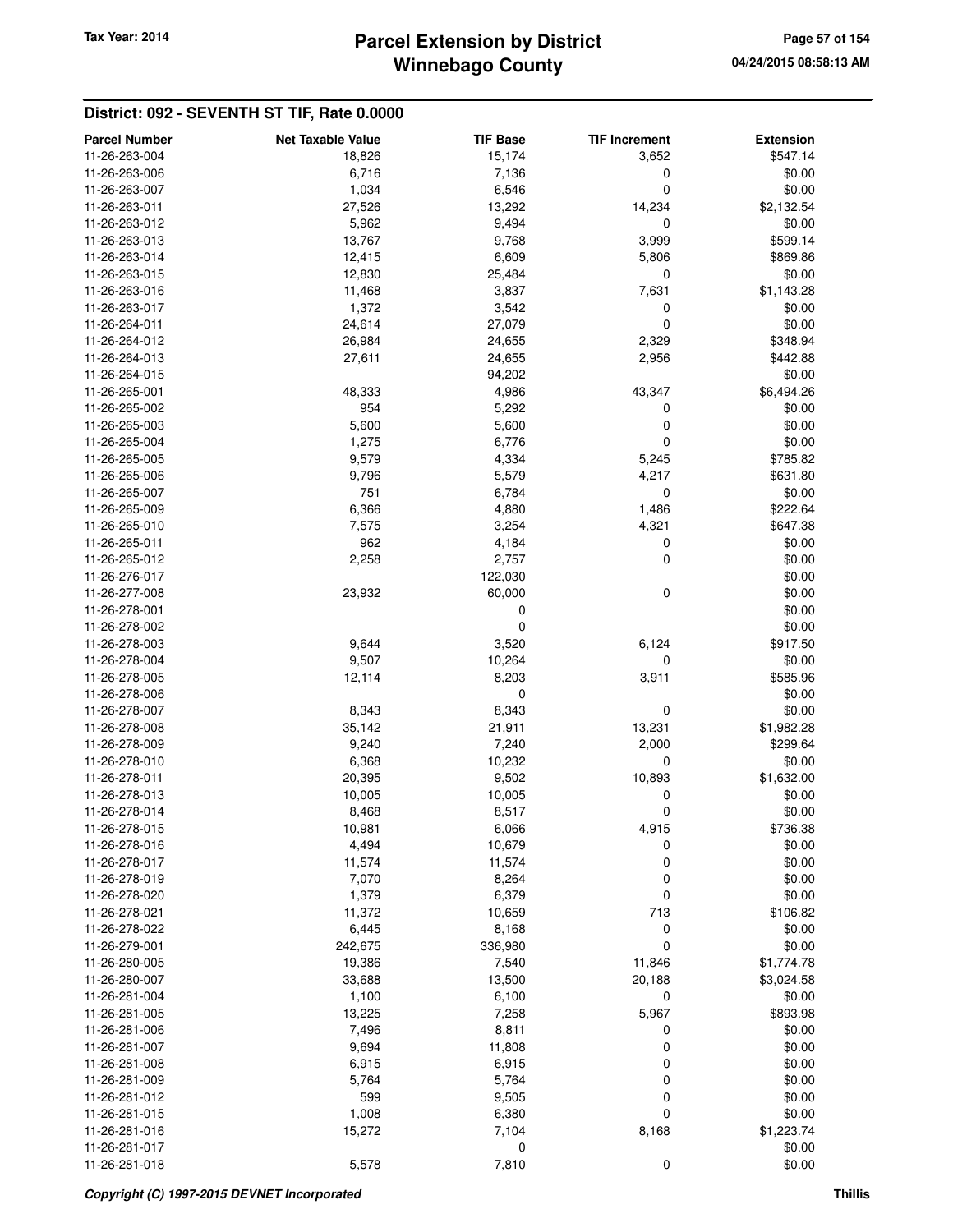## **Winnebago County Parcel Extension by District Tax Year: 2014 Page 58 of 154**

| <b>Parcel Number</b>           | <b>Net Taxable Value</b> | <b>TIF Base</b> | <b>TIF Increment</b> | <b>Extension</b>         |
|--------------------------------|--------------------------|-----------------|----------------------|--------------------------|
| 11-26-281-019                  | 6,828                    | 2,601           | 4,227                | \$633.30                 |
| 11-26-281-020                  | 13,424                   | 7,322           | 6,102                | \$914.20                 |
| 11-26-281-021                  | 11,222                   | 5,403           | 5,819                | \$871.80                 |
| 11-26-281-022                  | 9,712                    | 7,647           | 2,065                | \$309.38                 |
| 11-26-281-023                  | 6,622                    | 6,637           | 0                    | \$0.00                   |
| 11-26-281-024                  | 7,450                    | 4,556           | 2,894                | \$433.58                 |
| 11-26-281-026                  | 4,062                    | 11,708          | 0                    | \$0.00                   |
| 11-26-281-027                  | 10,676                   | 11,273          | 0                    | \$0.00                   |
| 11-26-281-029                  | 12,597                   | 10,977          | 1,620                | \$242.72                 |
| 11-26-281-030                  | 12,077                   | 10,546          | 1,531                | \$229.38                 |
| 11-26-282-001                  | 12,466                   | 9,188           | 3,278                | \$491.12                 |
| 11-26-282-002                  | 9,912                    | 4,307           | 5,605                | \$839.74                 |
| 11-26-282-003                  | 4,557                    | 10,015          | 0                    | \$0.00                   |
| 11-26-282-004                  | 41,878                   | 32,329          | 9,549                | \$1,430.64               |
| 11-26-282-006                  | 19,425                   | 10,336          | 9,089                | \$1,361.72               |
| 11-26-282-007                  | 4,278                    | 1,838           | 2,440                | \$365.56                 |
| 11-26-284-001                  | 7,658                    | 6,532           | 1,126                | \$168.70                 |
| 11-26-284-002                  | 8,807                    | 10,439          | 0                    | \$0.00                   |
| 11-26-284-003                  | 9,865                    | 9,599           | 266                  | \$39.86                  |
| 11-26-284-004                  | 8,023                    | 7,786           | 237                  | \$35.52                  |
| 11-26-284-005                  | 6,566                    | 4,566           | 2,000                | \$299.64                 |
| 11-26-284-006                  | 12,576                   | 10,485          | 2,091                | \$313.28                 |
| 11-26-284-009                  | 4,358                    | 4,358           | 0                    | \$0.00                   |
| 11-26-284-010                  | 7,566                    | 6,694           | 872                  | \$130.64                 |
| 11-26-284-011                  |                          |                 |                      | \$0.00                   |
|                                | 1,084                    | 10,945<br>4,582 | 0<br>0               |                          |
| 11-26-284-012<br>11-26-284-013 | 905                      |                 |                      | \$0.00                   |
| 11-26-284-014                  | 37,245<br>12,132         | 8,715<br>2,393  | 28,530<br>9,739      | \$4,274.36<br>\$1,459.10 |
| 11-26-284-015                  | 9,947                    | 6,339           | 3,608                | \$540.56                 |
| 11-26-284-016                  | 7,396                    | 3,172           | 4,224                | \$632.84                 |
| 11-26-284-017                  | 5,837                    | 7,556           | 0                    | \$0.00                   |
| 11-26-284-018                  | 17,885                   | 10,702          |                      | \$1,076.16               |
| 11-26-284-019                  | 13,122                   | 8,028           | 7,183<br>5,094       | \$763.18                 |
| 11-26-284-020                  | 5,089                    | 7,497           | 0                    | \$0.00                   |
| 11-26-284-021                  | 14,403                   |                 |                      | \$344.00                 |
|                                | 11,513                   | 12,107<br>5,403 | 2,296                | \$915.40                 |
| 11-26-289-001<br>11-26-289-002 |                          |                 | 6,110                |                          |
| 11-26-289-003                  | 9,296<br>12,083          | 9,996<br>9,302  | 0<br>2,781           | \$0.00<br>\$416.66       |
| 11-26-289-004                  | 7,975                    | 8,446           | 0                    | \$0.00                   |
| 11-26-289-006                  | 712                      | 9,172           | 0                    | \$0.00                   |
| 11-26-289-007                  | 1,469                    | 11,374          | 0                    | \$0.00                   |
| 11-26-289-008                  | 9,408                    | 4,275           | 5,133                | \$769.04                 |
| 11-26-289-009                  | 11,336                   | 10,394          | 942                  | \$141.14                 |
| 11-26-289-010                  | 6,813                    | 6,840           | 0                    | \$0.00                   |
| 11-26-289-013                  | 8,434                    | 6,798           | 1,636                | \$245.12                 |
| 11-26-289-015                  | 0                        | 92              | 0                    |                          |
| 11-26-289-016                  |                          | 11              |                      | \$0.00<br>\$0.00         |
| 11-26-289-017                  | 0                        | 115             | 0                    | \$0.00                   |
| 11-26-289-018                  | 6,589                    | 11,435          | 0                    | \$0.00                   |
|                                |                          |                 |                      |                          |
| 11-26-289-019                  | 7,333                    | 13,291          | 0                    | \$0.00                   |
| 11-26-290-001                  | 28,981                   | 5,921           | 23,060               | \$3,454.86               |
| 11-26-290-002                  | 17,787                   | 4,229           | 13,558               | \$2,031.26               |
| 11-26-290-003                  | 32,239                   | 4,229           | 28,010               | \$4,196.46               |
| 11-26-290-004                  | 30,295                   | 3,806           | 26,489               | \$3,968.58               |
| 11-26-290-005                  | 24,797                   | 5,921           | 18,876               | \$2,828.00               |
| 11-26-290-006                  | 32,358                   | 4,651           | 27,707               | \$4,151.06               |
| 11-26-290-007                  | 23,797                   | 4,229           | 19,568               | \$2,931.68               |
| 11-26-290-008                  | 30,950                   | 3,806           | 27,144               | \$4,066.72               |
| 11-26-290-009                  | 38,033                   | 5,498           | 32,535               | \$4,874.40               |
| 11-26-290-010                  | 898                      | 0               | 898                  | \$134.54                 |
| 11-26-290-011                  | 898                      | 0               | 898                  | \$134.54                 |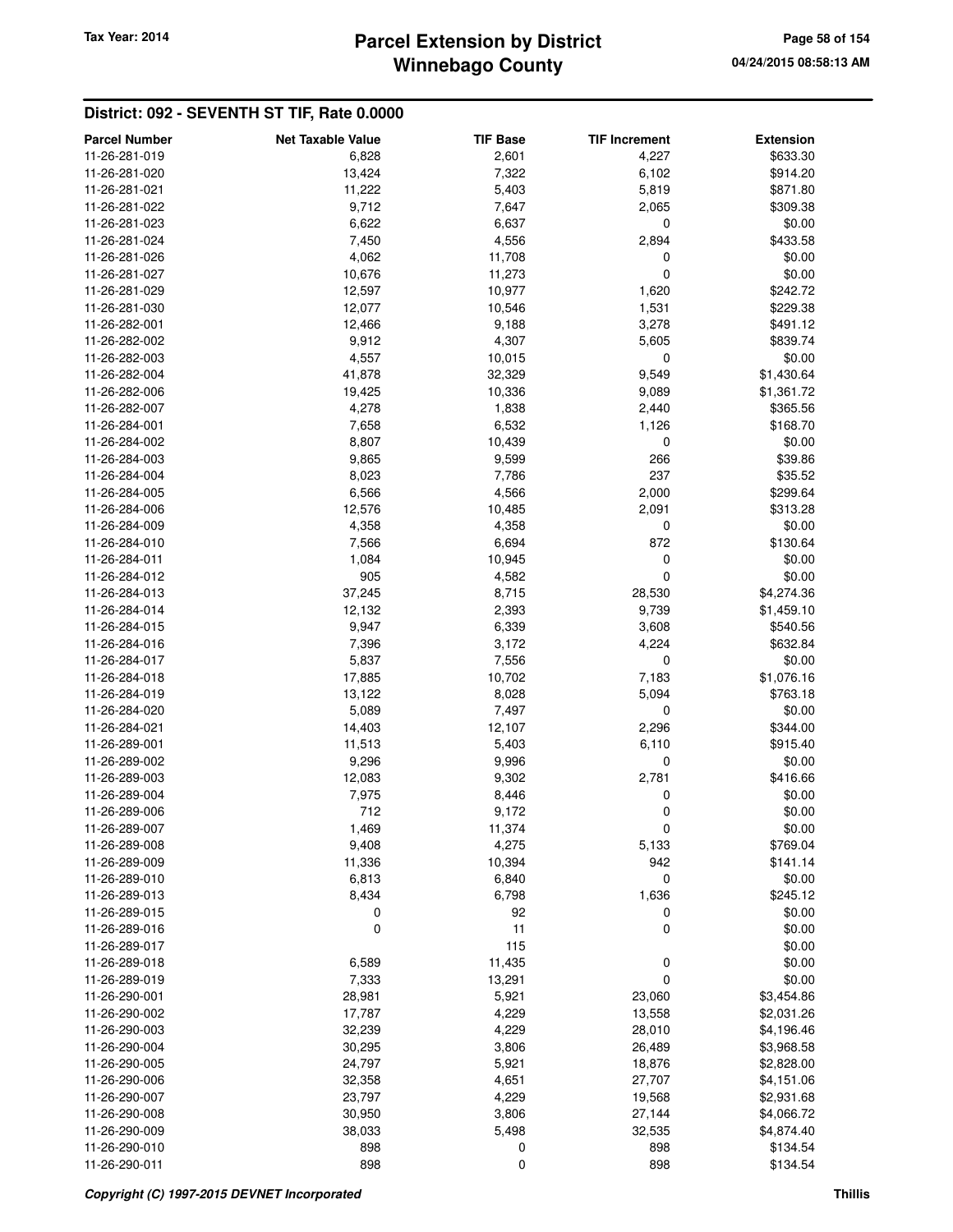# **Winnebago County Parcel Extension by District Tax Year: 2014 Page 59 of 154**

### **District: 092 - SEVENTH ST TIF, Rate 0.0000**

| <b>Parcel Number</b> | <b>Net Taxable Value</b> | <b>TIF Base</b> | <b>TIF Increment</b> | <b>Extension</b>   |
|----------------------|--------------------------|-----------------|----------------------|--------------------|
| 11-26-290-012        | 898                      | 0               | 898                  | \$134.54           |
| 11-26-290-013        | 898                      | 0               | 898                  | \$134.54           |
| 11-26-290-014        | 898                      | 0               | 898                  | \$134.54           |
| 11-26-290-015        | 898                      | 0               | 898                  | \$134.54           |
| 11-26-290-016        | 898                      | 0               | 898                  | \$134.54           |
| 11-26-290-017        | 898                      | 0               | 898                  | \$134.54           |
| 11-26-290-018        | 898                      | 0               | 898                  | \$134.54           |
| 11-26-290-019        | 898                      | 0               | 898                  | \$134.54           |
| 11-26-290-020        | 898                      | 0               | 898                  | \$134.54           |
| 11-26-290-021        | 898                      | $\mathbf 0$     | 898                  | \$134.54           |
| 11-26-290-022        | 898                      | 0               | 898                  | \$134.54           |
| 11-26-401-001        | 11,446                   | 13,458          | 0                    | \$0.00             |
| 11-26-401-002        | 0                        | 3,975           | 0                    | \$0.00             |
| 11-26-401-003        |                          | 5,593           |                      | \$0.00             |
| 11-26-401-004        | 6,667                    | 4,009           | 2,658                | \$398.22           |
| 11-26-403-001        | 7,464                    | 10,222          | 0                    | \$0.00             |
| 11-26-403-002        | $\mathbf 0$              | 4,729           | 0                    | \$0.00             |
| 11-26-427-003        | 36,094                   | 46,712          | 0                    | \$0.00             |
| 11-26-430-013        | 88,541                   | 23,415          | 65,126               | \$9,757.18         |
| 11-26-431-001        | 18,607                   | 26,589          | 0                    | \$0.00             |
| 11-26-431-005        | 15,084                   | 8,843           | 6,241                | \$935.04           |
| 11-26-431-006        | 14,792                   | 13,069          | 1,723                | \$258.14           |
| 11-26-431-007        | 12,708                   | 14,471          | 0                    | \$0.00             |
| 11-26-431-008        | 9,468                    | 8,755           | 713                  | \$106.82           |
| 11-26-431-009        | 11,705                   | 6,845           | 4,860                | \$728.14           |
| 11-26-431-010        | 7,414                    | 10,336          | 0                    | \$0.00             |
| 11-26-431-011        | 5,694                    | 30,334          | 0                    | \$0.00             |
| 11-26-433-001        | 8,182                    | 8,182           | 0                    | \$0.00             |
| 11-26-433-002        | 6,096                    | 6,763           | 0                    | \$0.00             |
| 11-26-433-003        | 8,339                    | 5,823           | 2,516                | \$376.96           |
| 11-26-433-004        | 3,370                    | 3,449           | 0                    | \$0.00             |
| 11-26-433-005        |                          | $\mathbf 0$     |                      | \$0.00             |
| 11-26-434-006        | 23,831                   | 42,199          | 0                    | \$0.00             |
| 11-26-435-003        | 2,409                    | 1,622           | 787                  | \$117.92           |
| 11-26-435-004        | 562                      | 2,071           | 0                    | \$0.00             |
| 11-26-435-005        | 1,209                    | 840             | 369                  | \$55.28            |
| 11-26-436-001        | 1,772                    | 939             | 833                  | \$124.80           |
| 11-26-437-006        | 7,248                    | 6,972           | 276                  | \$41.36            |
| 11-26-437-007        | 10,021                   | 7,322           | 2,699                | \$404.36           |
| 11-26-437-008        | 2,504                    | 3,834           | 0                    | \$0.00             |
| 11-26-437-010        | 59,561                   | 173,575         | 0                    | \$0.00             |
| Totals for 092       | 10,468,070               | 7,738,771       | 5,183,746            | \$776,629.92       |
|                      |                          |                 |                      | <b>468 Parcels</b> |

## **District: 093 - NORTH MAIN TIF, Rate 0.0000**

| <b>Parcel Number</b> | <b>Net Taxable Value</b> | <b>TIF Base</b> | <b>TIF Increment</b> | <b>Extension</b> |
|----------------------|--------------------------|-----------------|----------------------|------------------|
| 11-11-427-002        | 30,669                   | 54,941          | 0                    | \$0.00           |
| 11-11-427-003        | 125,820                  | 121,117         | 4,703                | \$704.60         |
| 11-11-427-004        | 126,897                  | 117,646         | 9,251                | \$1,385.98       |
| 11-11-427-008        | 11,491                   | 44,138          | 0                    | \$0.00           |
| 11-11-479-011        | 31,942                   | 28,125          | 3,817                | \$571.86         |
| 11-11-479-012        | 50,704                   | 57,496          | 0                    | \$0.00           |
| 11-11-479-013        | 7,020                    | 23.405          | 0                    | \$0.00           |
| 11-11-479-014        | 7,510                    | 15,886          | 0                    | \$0.00           |
| 11-11-479-015        | 7,527                    | 4,834           | 2,693                | \$403.48         |
| 11-12-301-010        | 131.041                  | 164,036         | 0                    | \$0.00           |
| 11-12-301-012        | 75,798                   | 151,291         | 0                    | \$0.00           |
| 11-12-301-031        | 412                      | 8.000           | 0                    | \$0.00           |
| 11-12-301-036        | 1,844                    | 46              | 1,798                | \$269.38         |
| 11-12-303-002        | 750                      | 133,333         | 0                    | \$0.00           |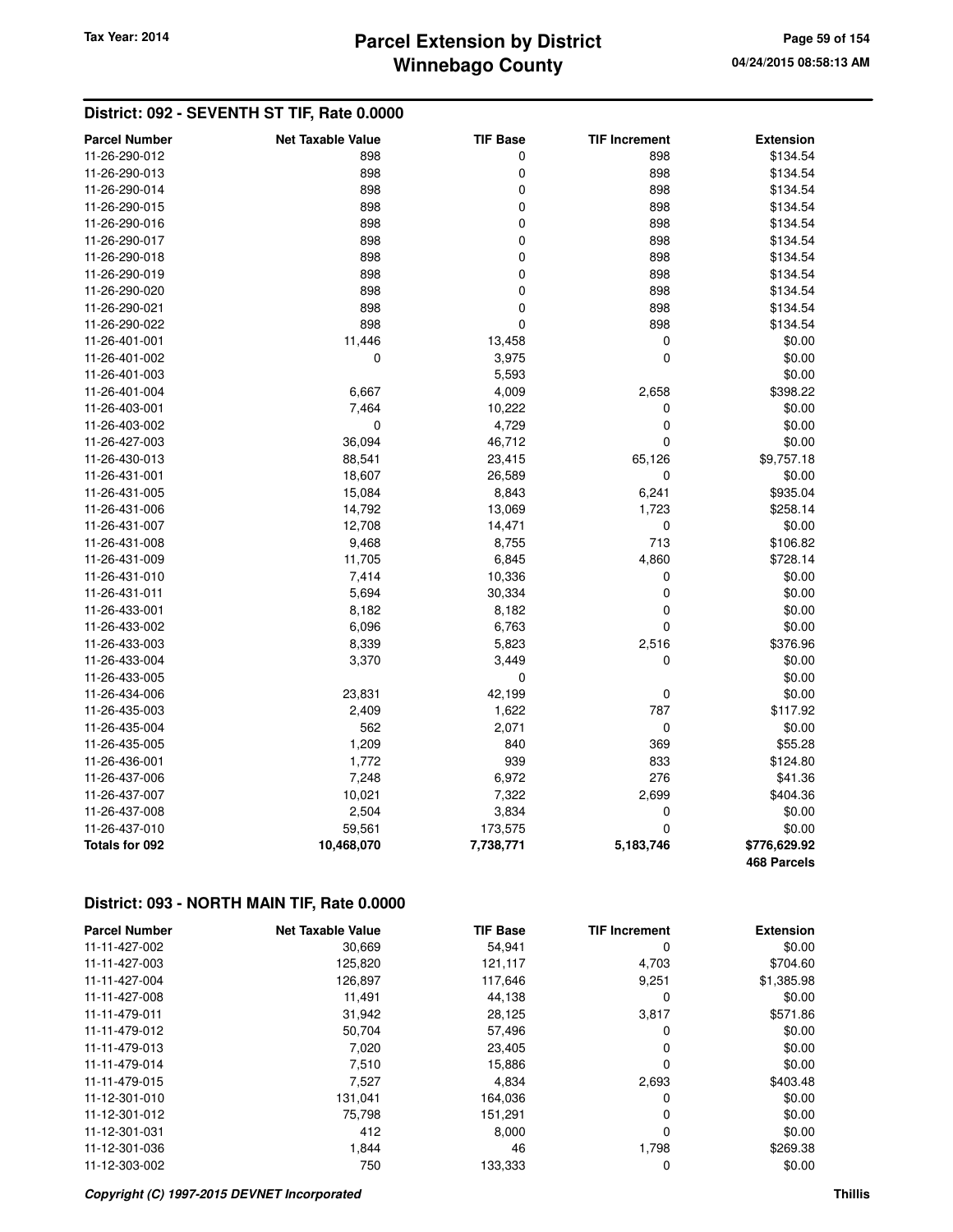### **District: 093 - NORTH MAIN TIF, Rate 0.0000**

| <b>Parcel Number</b>  | <b>Net Taxable Value</b> | <b>TIF Base</b> | <b>TIF Increment</b> | <b>Extension</b>  |
|-----------------------|--------------------------|-----------------|----------------------|-------------------|
| 11-12-303-003         | 208,000                  | 66,666          | 141,334              | \$21,174.66       |
| 11-12-303-004         | 10,636                   | 66,667          | 0                    | \$0.00            |
| 11-12-304-001         | 12,652                   | 14,666          | 0                    | \$0.00            |
| 11-12-304-002         | 17,646                   | 14,666          | 2,980                | \$446.46          |
| 11-12-304-003         | 16,892                   | 14,666          | 2,226                | \$333.50          |
| 11-12-304-004         | 15,197                   | 14,666          | 531                  | \$79.56           |
| 11-12-304-005         | 26,606                   | 14,666          | 11,940               | \$1,788.86        |
| 11-12-304-006         | 26,606                   | 14,666          | 11,940               | \$1,788.86        |
| 11-12-304-007         | 18,284                   | 28,374          | 0                    | \$0.00            |
| 11-12-304-008         | 11,329                   | 2,240           | 9,089                | \$1,361.72        |
| 11-12-304-009         | 16,681                   | 1,075           | 15,606               | \$2,338.10        |
| 11-12-304-010         | 16,595                   | 1,075           | 15,520               | \$2,325.22        |
| 11-12-304-011         | 11,093                   | 868             | 10,225               | \$1,531.92        |
| 11-12-304-012         | 11,364                   | 868             | 10,496               | \$1,572.52        |
| 11-12-304-013         | 11,805                   | 808             | 10,997               | \$1,647.58        |
| 11-12-304-014         | 10,702                   | 809             | 9,893                | \$1,482.18        |
| 11-12-304-015         | 16,681                   | 530             | 16,151               | \$2,419.74        |
| 11-12-304-016         | 11,076                   | 641             | 10,435               | \$1,563.38        |
| 11-12-351-003         | 2,807                    | 7,572           | 0                    | \$0.00            |
| 11-12-351-004         | 2,376                    | 7,148           | 0                    | \$0.00            |
| 11-12-351-005         | 2,376                    | 7,148           | 0                    | \$0.00            |
| 11-12-351-006         | 1,705                    | 5,130           | 0                    | \$0.00            |
| 11-12-351-011         | 17,457                   | 18,148          | 0                    | \$0.00            |
| 11-12-351-012         | 852                      | 1,710           | 0                    | \$0.00            |
| 11-12-351-013         | 1,363                    | 2,736           | 0                    | \$0.00            |
| 11-12-351-018         | 13,720                   | 45,570          | 0                    | \$0.00            |
| <b>Totals for 093</b> | 1,121,926                | 1,278,073       | 301,625              | \$45,189.56       |
|                       |                          |                 |                      | <b>40 Parcels</b> |

| <b>Parcel Number</b> | <b>Net Taxable Value</b> | <b>TIF Base</b> | <b>TIF Increment</b> | <b>Extension</b> |
|----------------------|--------------------------|-----------------|----------------------|------------------|
| 15-11-277-001        | 15,469                   | 15,388          | 81                   | \$12.14          |
| 15-11-277-002        | 227,394                  | 386,911         | 0                    | \$0.00           |
| 15-11-277-003        | 23,675                   | 27,748          | 0                    | \$0.00           |
| 15-11-277-004        | 350,229                  | 440,441         | 0                    | \$0.00           |
| 15-11-278-004        | 416,256                  | 600,000         | 0                    | \$0.00           |
| 15-11-301-009        |                          | 0               |                      | \$0.00           |
| 15-11-376-001        | 41,101                   | 41,793          | 0                    | \$0.00           |
| 15-11-376-002        | 339,163                  | 393,641         | 0                    | \$0.00           |
| 15-11-376-003        | 53,251                   | 89,374          | 0                    | \$0.00           |
| 15-11-376-004        | 89,551                   | 84,995          | 4,556                | \$682.58         |
| 15-11-376-005        | 154,643                  | 180,680         | 0                    | \$0.00           |
| 15-11-426-006        | 1,442,850                | 1,856,650       | 0                    | \$0.00           |
| 15-11-426-007        | 23,585                   | 22,510          | 1,075                | \$161.06         |
| 15-11-426-008        | 23,705                   | 22,650          | 1,055                | \$158.06         |
| 15-11-426-009        | 507,935                  | 547,019         | 0                    | \$0.00           |
| 15-11-426-010        | 20,697                   | 17,668          | 3,029                | \$453.80         |
| 15-11-426-011        | 14,231                   | 10,012          | 4,219                | \$632.10         |
| 15-11-427-003        | 1,279,240                | 68,497          | 1,210,743            | \$181,393.52     |
| 15-11-427-004        | 11,613                   | 19,071          | 0                    | \$0.00           |
| 15-11-428-006        | 1,569,084                | 518,101         | 1,050,983            | \$157,458.28     |
| 15-11-451-005        | 125,432                  | 140,000         | 0                    | \$0.00           |
| 15-11-451-007        | 126,926                  | 171,599         | 0                    | \$0.00           |
| 15-11-451-008        |                          | 0               |                      | \$0.00           |
| 15-11-451-010        |                          | 0               |                      | \$0.00           |
| 15-11-451-011        | 13,547                   | 0               | 13,547               | \$2,029.62       |
| 15-11-451-012        | 16,577                   | 0               | 16,577               | \$2,483.58       |
| 15-11-451-013        | 19,400                   | 0               | 19,400               | \$2,906.52       |
| 15-11-452-001        |                          | $\Omega$        |                      | \$0.00           |
| 15-11-476-002        | 135,746                  | 164,781         | 0                    | \$0.00           |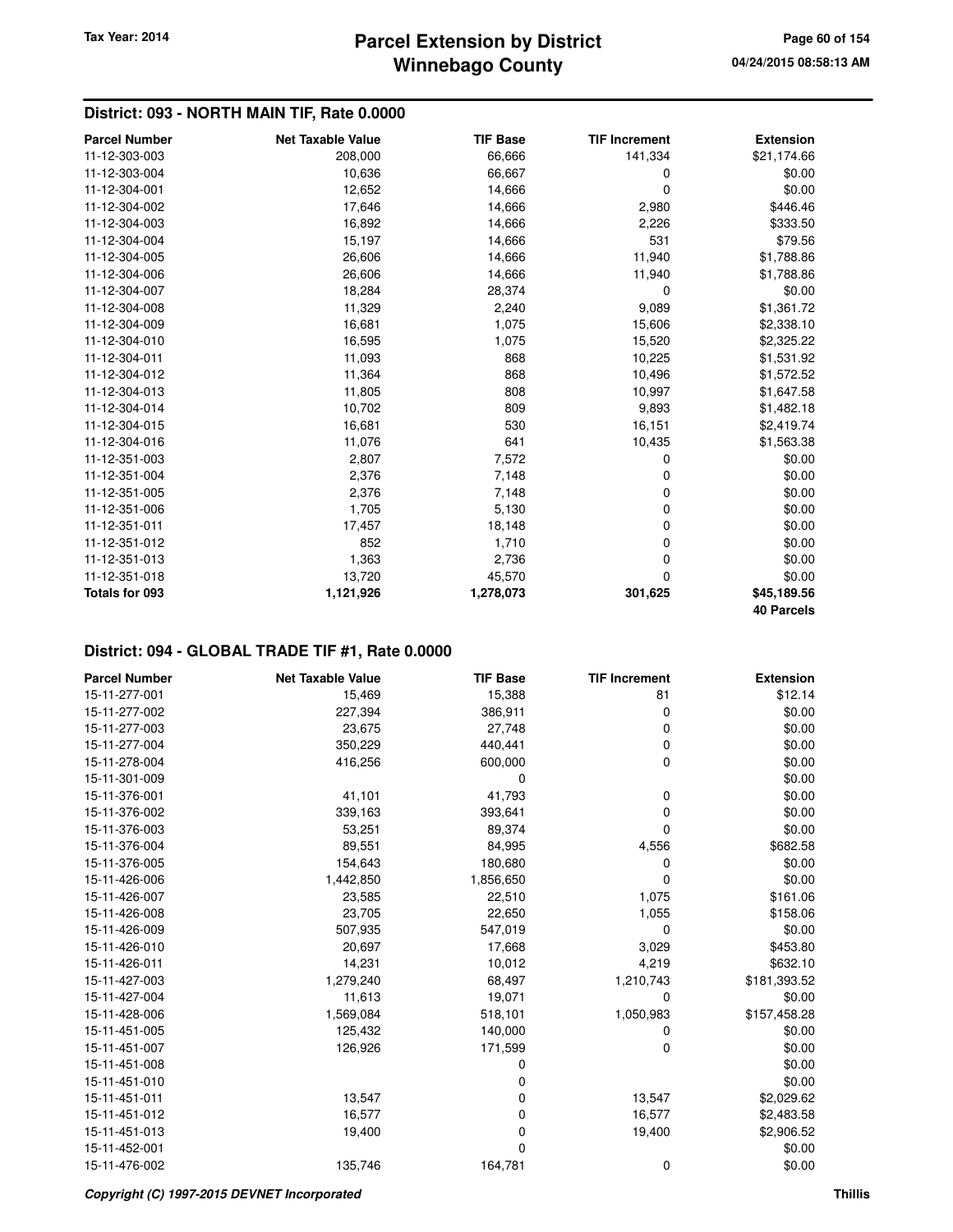| <b>Parcel Number</b> | <b>Net Taxable Value</b> | <b>TIF Base</b> | <b>TIF Increment</b> | <b>Extension</b> |
|----------------------|--------------------------|-----------------|----------------------|------------------|
| 15-11-476-005        | 93,631                   | 73,094          | 20,537               | \$3,076.86       |
| 15-11-476-006        | 14,040                   | 11,096          | 2,944                | \$441.08         |
| 15-11-477-001        |                          | 14,985          |                      | \$0.00           |
| 15-11-490-001        |                          | 347             |                      | \$0.00           |
| 15-12-151-002        | 368,537                  | 498,306         | 0                    | \$0.00           |
| 15-12-303-001        | 229,129                  | 280,000         | $\mathbf 0$          | \$0.00           |
| 15-12-303-004        | 23,361                   | 0               | 23,361               | \$3,499.96       |
| 15-12-303-006        | 25,045                   | 25,867          | 0                    | \$0.00           |
| 15-12-352-005        | 51,618                   | 61,841          | $\mathbf 0$          | \$0.00           |
| 15-12-352-006        | 123,058                  | 189,332         | 0                    | \$0.00           |
| 15-12-352-007        | 209,581                  | 253,341         | 0                    | \$0.00           |
| 15-12-352-008        | 9,653                    | 22,050          | 0                    | \$0.00           |
| 15-12-352-009        | 170,695                  | 169,382         | 1,313                | \$196.72         |
| 15-12-352-014        | 37,662                   | 12,111          | 25,551               | \$3,828.06       |
| 15-12-352-015        | 56,490                   | 73,419          | 0                    | \$0.00           |
| 15-12-352-016        | 99,007                   | 188,821         | $\mathbf 0$          | \$0.00           |
| 15-12-352-017        | 120,645                  | 155,266         | 0                    | \$0.00           |
| 15-12-352-018        | 86,286                   | 200,000         | 0                    | \$0.00           |
| 15-12-352-019        | 533,527                  | 794,142         | 0                    | \$0.00           |
| 15-12-352-020        |                          | 273,331         |                      | \$0.00           |
| 15-13-101-001        | 10,046                   | 7,946           | 2,100                | \$314.62         |
| 15-13-101-002        | 18,030                   | 25,337          | 0                    | \$0.00           |
| 15-13-101-003        | 243,094                  | 346,373         | 0                    | \$0.00           |
| 15-13-101-004        | 9,293                    | 5,562           | 3,731                | \$558.98         |
| 15-13-101-005        | 490,717                  | 608,373         | 0                    | \$0.00           |
| 15-13-151-002        | 153,842                  | 196,075         | 0                    | \$0.00           |
| 15-13-151-004        | 743,627                  | 300,000         | 443,627              | \$66,464.20      |
| 15-13-151-005        | 581,738                  | 600,866         | 0                    | \$0.00           |
| 15-13-151-006        | 495,845                  | 600,866         | $\mathbf 0$          | \$0.00           |
| 15-13-301-001        | 39,923                   | 33,076          | 6,847                | \$1,025.82       |
| 15-13-301-002        | 103,757                  | 100,536         | 3,221                | \$482.58         |
| 15-13-301-003        |                          | 0               |                      | \$0.00           |
| 15-13-302-001        | 126,478                  | 121,098         | 5,380                | \$806.04         |
| 15-13-302-002        | 35,415                   | 25,206          | 10,209               | \$1,529.52       |
| 15-13-302-003        | 349,868                  | 506,298         | 0                    | \$0.00           |
| 15-13-302-004        | 11,851                   | 10,358          | 1,493                | \$223.68         |
| 15-13-302-005        | 26,769                   | 47,304          | 0                    | \$0.00           |
| 15-13-302-006        | 64,465                   | 92,330          | 0                    | \$0.00           |
| 15-13-351-004        | 41,444                   | 23,838          | 17,606               | \$2,637.74       |
| 15-13-351-006        | 729,861                  | 908,828         | 0                    | \$0.00           |
| 15-13-351-007        |                          | 498             |                      | \$0.00           |
| 15-14-151-001        |                          | $\mathbf 0$     |                      | \$0.00           |
| 15-14-151-002        | 61,664                   | 62,461          | 0                    | \$0.00           |
| 15-14-151-003        |                          | 2,246           |                      | \$0.00           |
| 15-14-151-004        | 75,304                   | 65,758          | 9,546                | \$1,430.18       |
| 15-14-151-005        | 36,761                   | 37,091          | 0                    | \$0.00           |
| 15-14-151-006        | 39,309                   | 68,683          | 0                    | \$0.00           |
| 15-14-152-001        | 0                        | 44,035          | 0                    | \$0.00           |
| 15-14-152-002        | 35,235                   | 33,400          | 1,835                | \$274.92         |
| 15-14-152-003        | 29,839                   | 38,668          | 0                    | \$0.00           |
| 15-14-152-004        | 228,374                  | 314,764         | 0                    | \$0.00           |
| 15-14-152-006        | 222,651                  | 288,933         | 0                    | \$0.00           |
| 15-14-152-008        | 990                      | 3,434           | 0                    | \$0.00           |
| 15-14-152-009        | 0                        | 3,434           | 0                    | \$0.00           |
| 15-14-152-010        | 990                      | 3,434           | 0                    | \$0.00           |
| 15-14-152-014        | 25,088                   | 34,568          | 0                    | \$0.00           |
| 15-14-152-015        | 0                        | 26,966          | $\mathbf 0$          | \$0.00           |
| 15-14-176-001        |                          | 0               |                      | \$0.00           |
| 15-14-201-002        | 0                        | 186,698         | $\pmb{0}$            | \$0.00           |
| 15-14-201-003        | 48,017                   | 6,001           | 42,016               | \$6,294.84       |
| 15-14-201-005        | 204,413                  | 138,066         | 66,347               | \$9,940.12       |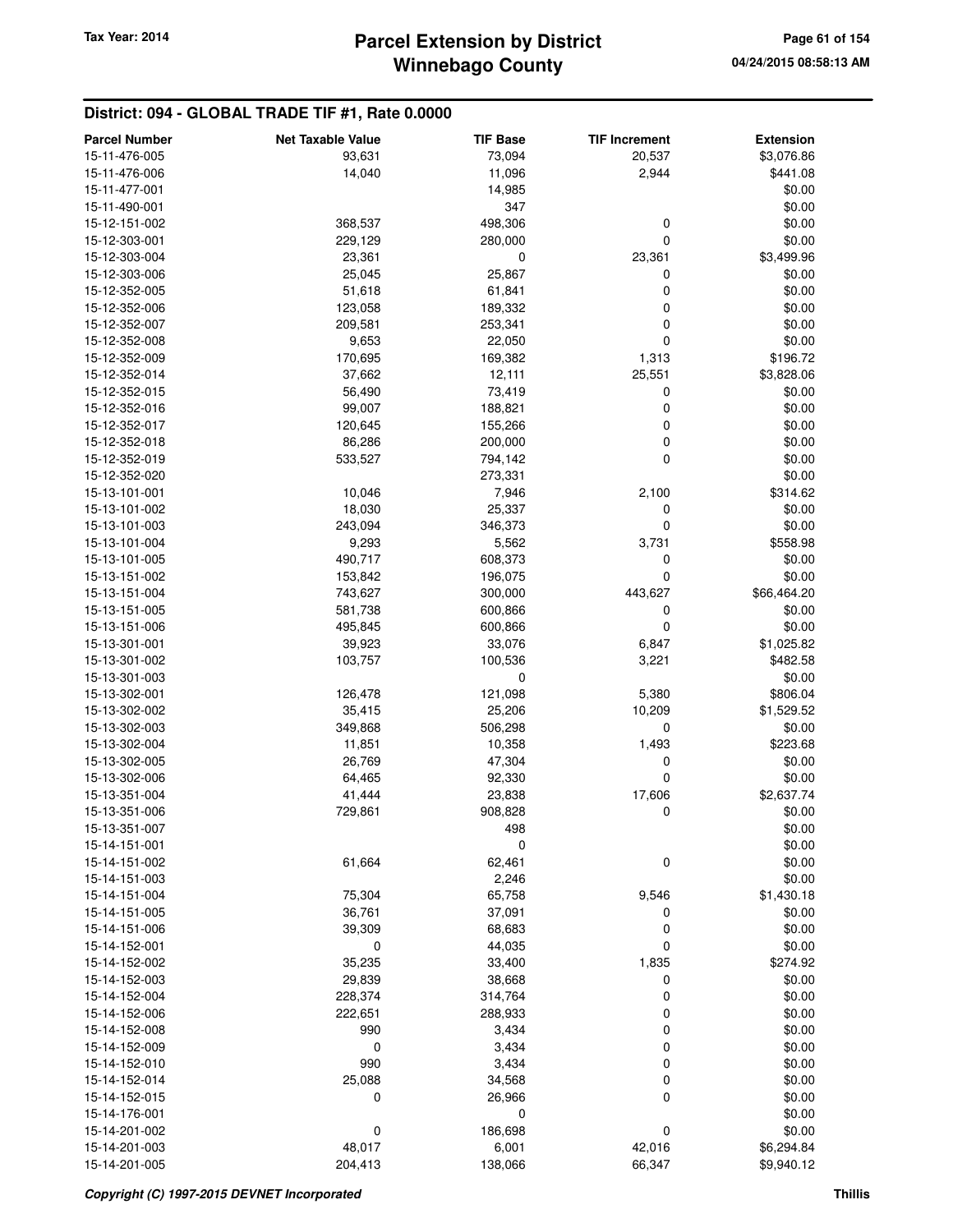## **Winnebago County Parcel Extension by District Tax Year: 2014 Page 62 of 154**

| <b>Parcel Number</b> | <b>Net Taxable Value</b> | <b>TIF Base</b> | <b>TIF Increment</b> | <b>Extension</b> |
|----------------------|--------------------------|-----------------|----------------------|------------------|
| 15-14-201-006        | 25,363                   | 15,633          | 9,730                | \$1,457.76       |
| 15-14-201-007        | 19,231                   | 18,602          | 629                  | \$94.24          |
| 15-14-201-008        | 45,911                   | 47,501          | 0                    | \$0.00           |
| 15-14-201-009        | 33,156                   | 42,831          | 0                    | \$0.00           |
| 15-14-201-010        | 29,044                   | 36,634          | 0                    | \$0.00           |
| 15-14-201-012        | 65,573                   | 88,568          | $\mathbf 0$          | \$0.00           |
| 15-14-201-014        | 0                        | 4,350           | $\mathbf 0$          | \$0.00           |
| 15-14-201-015        |                          | 4,350           |                      | \$0.00           |
| 15-14-202-002        | 14,500                   | 13,118          | 1,382                | \$207.06         |
| 15-14-202-004        | 248,240                  | 293,484         | 0                    | \$0.00           |
| 15-14-202-005        | 42,645                   | 59,615          | 0                    | \$0.00           |
| 15-14-202-006        |                          | 0               |                      | \$0.00           |
| 15-14-226-001        |                          | 16,846          |                      | \$0.00           |
| 15-14-226-006        | 840,851                  | 1,219,908       | $\mathbf 0$          | \$0.00           |
| 15-14-226-007        |                          | 64,206          |                      | \$0.00           |
| 15-14-276-005        | 93,477                   | 49,028          | 44,449               | \$6,659.36       |
| 15-14-276-006        |                          | 6,686           |                      | \$0.00           |
| 15-14-301-001        |                          | 0               |                      | \$0.00           |
| 15-14-351-001        | 12,024                   | 10,735          | 1,289                | \$193.12         |
| 15-14-401-001        |                          | 0               |                      | \$0.00           |
| 15-14-401-002        |                          | 0               |                      | \$0.00           |
| 15-14-401-003        | 0                        | 1,851           | $\boldsymbol{0}$     | \$0.00           |
| 15-14-402-002        | 56,693                   | 87,957          | $\mathbf 0$          | \$0.00           |
| 15-14-402-003        |                          | 120,259         |                      | \$0.00           |
| 15-14-402-004        | 256,171                  | 344,465         | 0                    | \$0.00           |
| 15-14-402-005        | 247,681                  | 327,771         | $\mathbf 0$          | \$0.00           |
| 15-14-402-006        | 601,325                  | 1,048,353       | 0                    | \$0.00           |
| 15-14-402-007        | 860,738                  | 1,313,430       | 0                    | \$0.00           |
| 15-14-402-008        | 21,457                   | 14,885          | 6,572                | \$984.62         |
| 15-14-402-010        |                          | 0               |                      | \$0.00           |
| 15-14-426-001        | 953,056                  | 1,592,889       | 0                    | \$0.00           |
| 15-14-426-002        | 41,044                   | 41,191          | $\mathbf 0$          | \$0.00           |
| 15-14-426-003        | 36,915                   | 32,440          | 4,475                | \$670.44         |
| 15-14-426-004        | 60,317                   | 53,005          | 7,312                | \$1,095.48       |
| 15-14-426-005        | 33,407                   | 27,725          | 5,682                | \$851.28         |
| 15-14-426-007        |                          | 0               |                      | \$0.00           |
| 15-14-426-008        | 1,100                    | 1,661           | 0                    | \$0.00           |
| 15-14-426-009        |                          | 4,982           |                      | \$0.00           |
| 15-14-427-001        | 80,254                   | 85,848          | 0                    | \$0.00           |
| 15-14-427-002        | 116,005                  | 112,437         | 3,568                | \$534.56         |
| 15-14-428-002        | 23,169                   | 56,658          | 0                    | \$0.00           |
| 15-14-428-003        | 6,926                    | 7,347           | 0                    | \$0.00           |
| 15-14-428-006        | 23,532                   | 41,003          | 0                    | \$0.00           |
| 15-14-428-007        | 38,929                   | 98,265          | 0                    | \$0.00           |
| 15-14-428-008        | 15,599                   | 7,680           | 7,919                | \$1,186.42       |
| 15-14-476-006        | 9,616                    | 15              | 9,601                | \$1,438.42       |
| 15-14-477-003        |                          | 0               |                      | \$0.00           |
| 15-14-477-004        | 461,519                  | 0               | 461,519              | \$69,144.78      |
| 15-14-477-006        | 348,038                  | 0               | 348,038              | \$52,143.06      |
| 15-14-477-007        | 357,573                  | 0               | 357,573              | \$53,571.60      |
| 15-15-176-003        | 7,027                    | 10,234          | 0                    | \$0.00           |
| 15-15-176-004        | 0                        | 7,798           | 0                    | \$0.00           |
| 15-15-176-007        | 753                      | 853             | $\mathbf 0$          | \$0.00           |
| 15-15-177-001        |                          | 0               |                      | \$0.00           |
| 15-15-178-001        |                          | 0               |                      | \$0.00           |
| 15-15-179-001        |                          | 0               |                      | \$0.00           |
| 15-15-277-001        |                          | 0               |                      | \$0.00           |
| 15-15-278-001        |                          | 0               |                      | \$0.00           |
| 15-15-301-003        | 220                      | 796             | 0                    | \$0.00           |
| 15-15-301-004        | 3,184                    | 3,510           | 0                    | \$0.00           |
| 15-15-301-005        | 567,989                  | 12,600          | 555,389              | \$83,208.38      |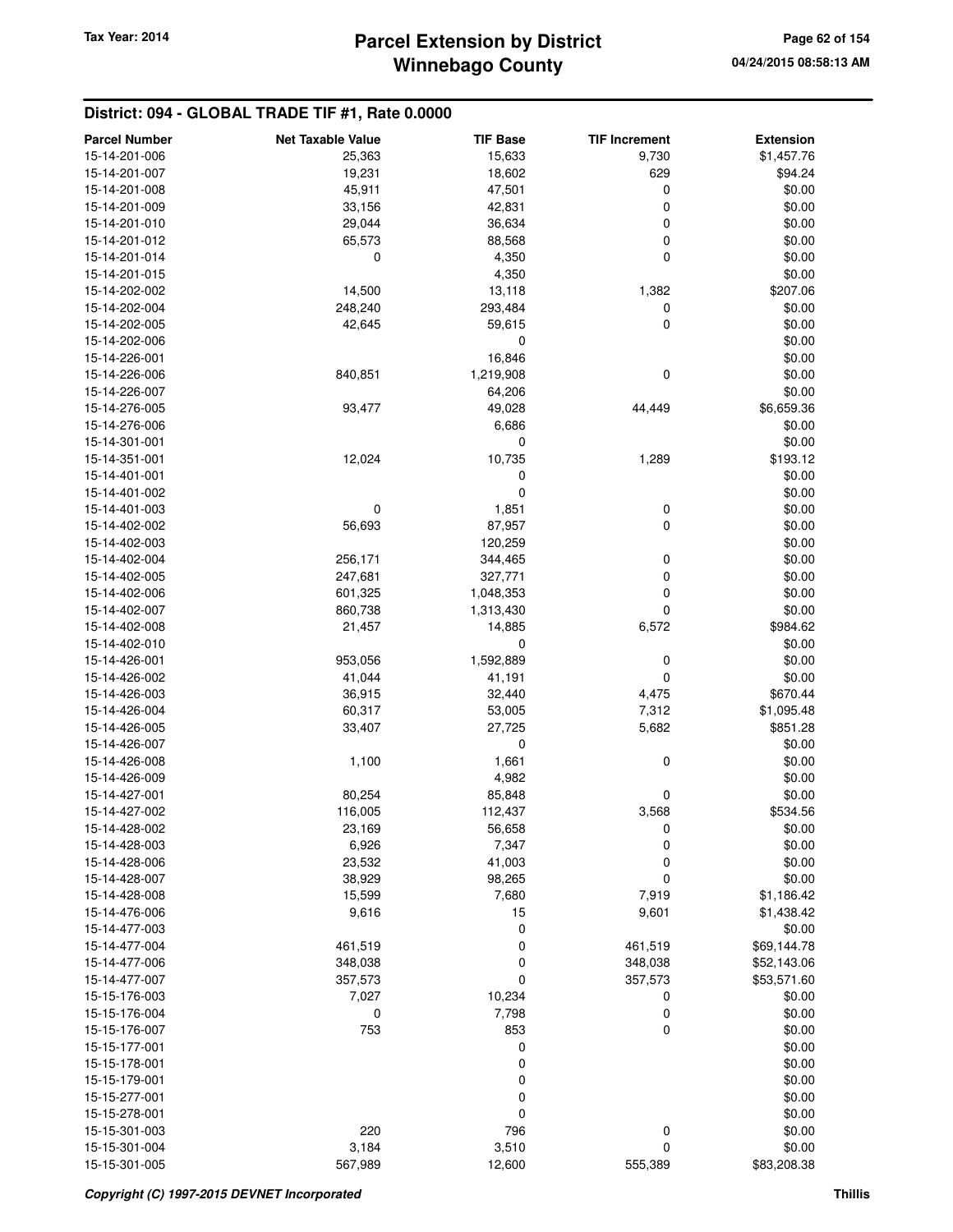| <b>Parcel Number</b> | <b>Net Taxable Value</b> | <b>TIF Base</b> | <b>TIF Increment</b> | <b>Extension</b> |
|----------------------|--------------------------|-----------------|----------------------|------------------|
| 15-15-351-003        |                          | 1,006           |                      | \$0.00           |
| 15-15-376-007        |                          | 0               |                      | \$0.00           |
| 15-15-401-001        |                          | 0               |                      | \$0.00           |
| 15-15-401-002        | 4,286,059                | 5,075,100       | 0                    | \$0.00           |
| 15-15-426-007        |                          | 0               |                      | \$0.00           |
| 15-16-400-006        | 632                      | 2,012           | 0                    | \$0.00           |
| 15-16-400-008        |                          | 222             |                      | \$0.00           |
| 15-16-400-009        | 488,266                  | 223             | 488,043              | \$73,118.60      |
| 15-21-100-004        | 666                      | 1,061           | 0                    | \$0.00           |
| 15-21-204-001        |                          | 0               |                      | \$0.00           |
| 15-21-204-002        |                          | 0               |                      | \$0.00           |
| 15-21-204-003        |                          | $\mathbf 0$     |                      | \$0.00           |
| 15-21-226-004        |                          | $\mathbf 0$     |                      | \$0.00           |
| 15-21-226-007        |                          | $\mathbf 0$     |                      | \$0.00           |
| 15-21-226-008        |                          | 0               |                      | \$0.00           |
| 15-21-227-001        |                          | 0               |                      | \$0.00           |
| 15-21-251-010        |                          | $\mathbf 0$     |                      | \$0.00           |
| 15-21-251-013        |                          | $\mathbf 0$     |                      | \$0.00           |
| 15-21-276-004        |                          | $\mathbf 0$     |                      | \$0.00           |
| 15-21-276-005        |                          | 93,751          |                      | \$0.00           |
| 15-21-400-004        | 135,266                  | 93,750          | 41,516               | \$6,219.94       |
| 15-22-100-010        |                          | 0               |                      | \$0.00           |
| 15-22-100-020        | 0                        | 424             | 0                    | \$0.00           |
| 15-22-100-021        |                          | 0               |                      | \$0.00           |
| 15-22-100-023        | 8,672                    | 15,892          | 0                    | \$0.00           |
| 15-22-100-024        |                          | 0               |                      | \$0.00           |
| 15-22-100-025        | $\mathbf 0$              | 612             | 0                    | \$0.00           |
| 15-22-100-026        |                          | 0               |                      | \$0.00           |
| 15-22-203-001        | 3,954                    | 2,609           | 1,345                | \$201.52         |
| 15-22-203-002        |                          | 0               |                      | \$0.00           |
| 15-22-203-003        |                          | $\mathbf 0$     |                      | \$0.00           |
| 15-22-226-004        | 23,232                   | 2,946           | 20,286               | \$3,039.26       |
| 15-22-226-005        |                          | 0               |                      | \$0.00           |
| 15-22-251-004        |                          | 0               |                      | \$0.00           |
| 15-22-251-005        |                          | 0               |                      | \$0.00           |
| 15-22-251-006        |                          | 0               |                      | \$0.00           |
| 15-22-300-004        | 245                      | $\mathbf 0$     | 245                  | \$36.72          |
| 15-22-300-005        | 2,830                    | 5,597           | 0                    | \$0.00           |
| 15-22-300-006        | 4,863                    | 13,813          | 0                    | \$0.00           |
| 15-22-401-003        | 13,768                   | 7,106           | 6,662                | \$998.10         |
| 15-22-402-001        | 504                      | 7,106           | 0                    | \$0.00           |
| 15-22-426-003        | 885                      | 363             | 522                  | \$78.22          |
| 15-23-101-003        | 9,353                    | 7,666           | 1,687                | \$252.76         |
| 15-23-101-004        | 53,859                   | 75,698          | 0                    | \$0.00           |
| 15-23-101-005        | 106,464                  | 121,735         | 0                    | \$0.00           |
| 15-23-101-006        | 0                        | 176,533         | 0                    | \$0.00           |
| 15-23-101-007        |                          | 0               |                      | \$0.00           |
| 15-23-101-008        | 0                        | 223,565         | 0                    | \$0.00           |
| 15-23-176-001        |                          | 0               |                      | \$0.00           |
| 15-23-176-003        | 153,869                  | 304,993         | $\pmb{0}$            | \$0.00           |
| 15-23-176-004        | 262,810                  | 452,085         | 0                    | \$0.00           |
| 15-23-301-001        |                          | 0               |                      | \$0.00           |
| 15-23-326-001        | 67,085                   | 90,879          | 0                    | \$0.00           |
| 15-23-351-001        | 497                      | 885             | 0                    | \$0.00           |
| 15-23-351-002        | 0                        | 164             | 0                    | \$0.00           |
| 15-23-376-002        | 36,559                   | 39,878          | 0                    | \$0.00           |
| 15-23-376-004        |                          | 0               |                      | \$0.00           |
| 15-26-101-001        | 0                        | 381             | 0                    | \$0.00           |
| 15-26-101-002        | $\mathbf 0$              | 9               | 0                    | \$0.00           |
| 15-27-100-004        | 1,632                    | 4,293           | 0                    | \$0.00           |
| 15-27-201-002        | 1,174                    | 1,916           | 0                    | \$0.00           |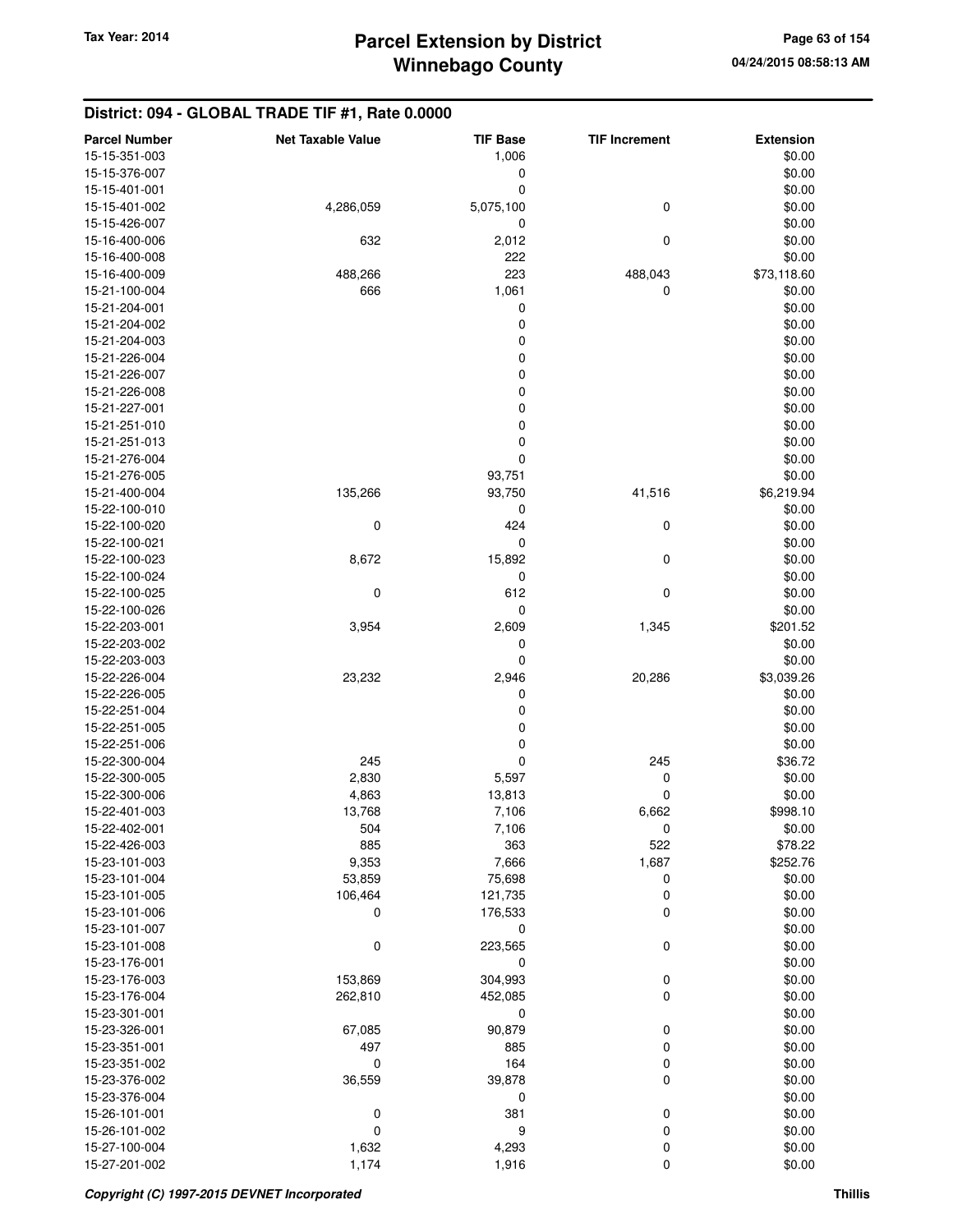#### **District: 094 - GLOBAL TRADE TIF #1, Rate 0.0000**

| <b>Parcel Number</b> | <b>Net Taxable Value</b> | TIF Base   | <b>TIF Increment</b> | <b>Extension</b> |
|----------------------|--------------------------|------------|----------------------|------------------|
| 15-27-226-001        | 634                      | 247        | 387                  | \$57.98          |
| Totals for 094       | 26.941.993               | 29.310.191 | 5,398,749            | \$808,840.86     |
|                      |                          |            |                      | 213 Parcels      |

#### **District: 098 - MACHESNEY PARK TIF, Rate 0.0000**

| <b>Parcel Number</b>  | <b>Net Taxable Value</b> | <b>TIF Base</b> | <b>TIF Increment</b> | <b>Extension</b> |
|-----------------------|--------------------------|-----------------|----------------------|------------------|
| 08-20-101-001         | 3,514                    | 2,619           | 895                  | \$101.60         |
| 08-20-101-002         | 2,417                    | 6,160           | 0                    | \$0.00           |
| 08-20-101-003         | 70,942                   | 49,922          | 21,020               | \$2,386.22       |
| 08-20-101-005         | 2,667                    | 1,989           | 678                  | \$76.98          |
| 08-20-101-011         | 49,402                   | 14,977          | 34,425               | \$3,907.96       |
| 08-20-101-012         | 5,371                    | 4,004           | 1,367                | \$155.18         |
| 08-20-101-014         | 78,206                   | 62,793          | 15,413               | \$1,749.70       |
| 08-20-101-015         | 2,290                    | 10,099          | 0                    | \$0.00           |
| 08-20-101-016         | 462,646                  | 10,960          | 451,686              | \$51,275.86      |
| 08-20-101-017         | 1,665                    | 8,722           | 0                    | \$0.00           |
| 08-20-101-018         | 63,323                   | 61,322          | 2,001                | \$227.16         |
| 08-20-126-004         | 1,666,667                | 52,443          | 1,614,224            | \$186,489.68     |
| 08-20-132-035         | 183,322                  | 438             | 182,884              | \$21,128.42      |
| 08-20-132-036         | 134,641                  | 9,212           | 125,429              | \$14,490.70      |
| 08-20-132-037         | 241,790                  | 15,352          | 226,438              | \$26,160.16      |
| 08-20-132-041         | 134,731                  | 8,331           | 126,400              | \$14,602.88      |
| 08-20-132-042         | 1,597                    | 438             | 1,159                | \$133.90         |
| 08-20-133-043         | 1,544,534                | 55,794          | 1,488,740            | \$171,992.64     |
| 08-20-176-023         | 389,444                  | 4,640           | 384,804              | \$44,456.02      |
| 08-20-176-026         | 258,325                  | 19,407          | 238,918              | \$27,601.96      |
| 08-20-176-027         | 126,185                  | 12,938          | 113,247              | \$13,083.32      |
| 08-20-180-023         | 153,697                  | 10,538          | 143,159              | \$16,539.02      |
| 08-20-180-024         | 129,583                  | 4,768           | 124,815              | \$14,419.76      |
| 08-20-180-025         | 34,225                   | 2,807           | 31,418               | \$3,629.70       |
| 08-20-180-026         | 34,287                   | 4,699           | 29,588               | \$3,418.28       |
| 08-20-180-027         | 22,083                   | 6,494           | 15,589               | \$1,800.98       |
| 08-20-180-028         | 8,462                    | 5,985           | 2,477                | \$286.18         |
| 08-20-181-026         | 69,374                   | 26,420          | 42,954               | \$4,962.44       |
| 08-20-181-027         | 2,143,764                | 126,294         | 2,017,470            | \$233,076.30     |
| <b>Totals for 098</b> | 8,019,154                | 600,565         | 7,437,198            | \$858,153.00     |
|                       |                          |                 |                      | 29 Parcels       |

| <b>Parcel Number</b> | <b>Net Taxable Value</b> | <b>TIF Base</b> | <b>TIF Increment</b> | <b>Extension</b> |
|----------------------|--------------------------|-----------------|----------------------|------------------|
| 11-22-484-003        | 1,312                    | 3,639           | 0                    | \$0.00           |
| 11-22-484-004        | 0                        | 166             | $\Omega$             | \$0.00           |
| 11-22-488-001        | 30,014                   | 27,385          | 2,629                | \$393.88         |
| 11-22-489-001        |                          | 0               |                      | \$0.00           |
| 11-22-489-002        |                          | 2,999           |                      | \$0.00           |
| 11-26-151-001        | 8,672                    | 10,549          | 0                    | \$0.00           |
| 11-26-152-001        |                          | 19,358          |                      | \$0.00           |
| 11-26-153-001        |                          | 4,073           |                      | \$0.00           |
| 11-26-153-002        | 474                      | 1,164           | 0                    | \$0.00           |
| 11-26-153-004        | 31,890                   | 31,647          | 243                  | \$36.42          |
| 11-26-154-001        |                          | 67,972          |                      | \$0.00           |
| 11-26-155-003        | 1,261                    | 1,377           | 0                    | \$0.00           |
| 11-26-155-004        | 27,131                   | 31,504          | 0                    | \$0.00           |
| 11-26-156-001        | 4,578                    | 21,597          | 0                    | \$0.00           |
| 11-26-156-002        | 14,392                   | 11,229          | 3,163                | \$473.88         |
| 11-26-156-003        |                          | 11,688          |                      | \$0.00           |
| 11-26-156-004        | 46,464                   | 45,155          | 1,309                | \$196.12         |
| 11-26-156-005        | 162                      | 713             | 0                    | \$0.00           |
| 11-26-156-006        | 3,799                    | 5,606           | 0                    | \$0.00           |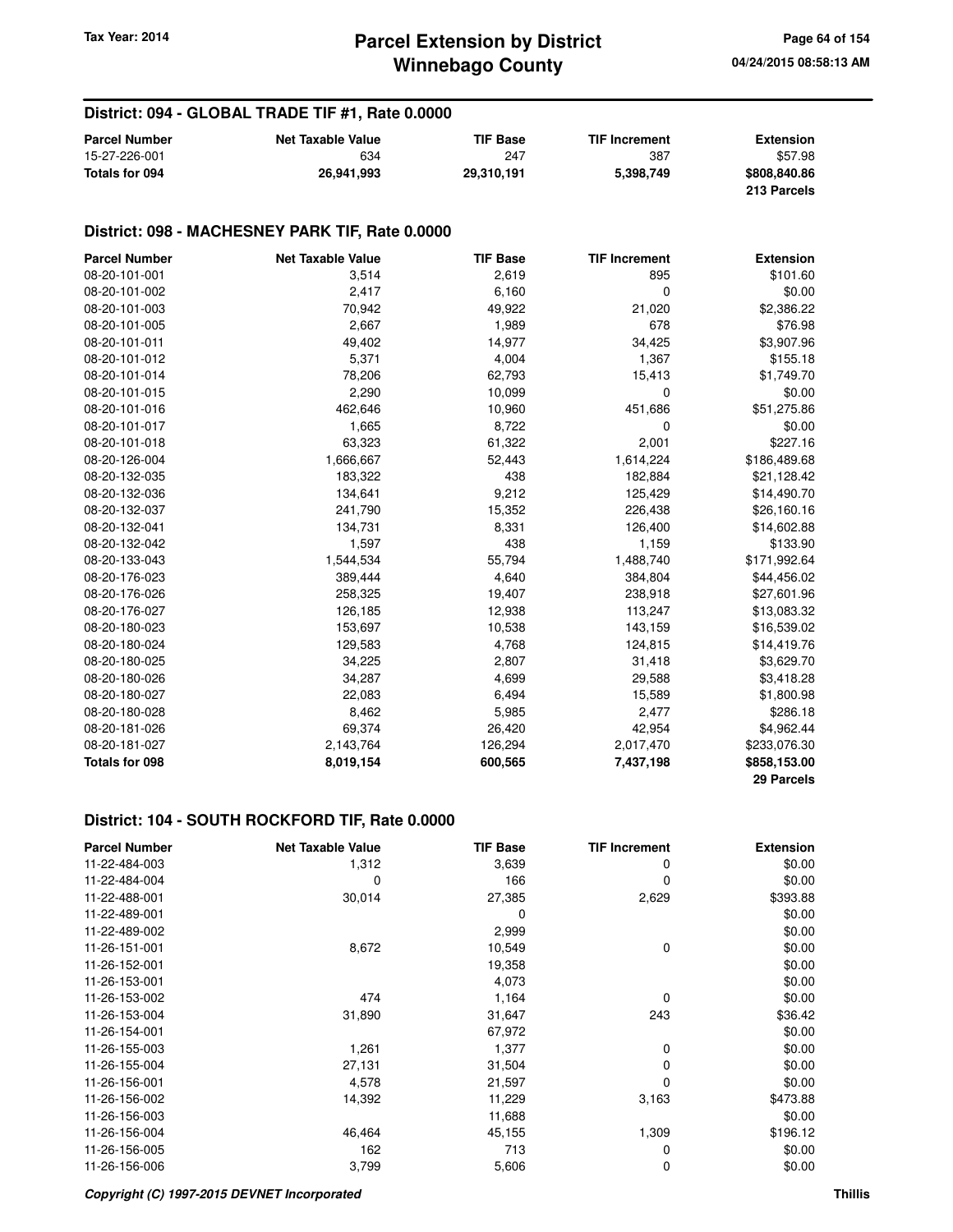| <b>Parcel Number</b>           | <b>Net Taxable Value</b> | <b>TIF Base</b> | <b>TIF Increment</b> | <b>Extension</b> |
|--------------------------------|--------------------------|-----------------|----------------------|------------------|
| 11-26-156-007                  | 0                        | 0               | 0                    | \$0.00           |
| 11-26-301-001                  | 29,840                   | 35,300          | 0                    | \$0.00           |
| 11-27-206-003                  | 575                      | 2,789           | 0                    | \$0.00           |
| 11-27-211-002                  |                          | 0               |                      | \$0.00           |
| 11-27-211-003                  |                          | 0               |                      | \$0.00           |
| 11-27-211-004                  |                          | 0               |                      | \$0.00           |
| 11-27-211-006                  |                          | 0               |                      | \$0.00           |
| 11-27-211-008                  | 0                        | 6,742           | 0                    | \$0.00           |
| 11-27-211-009                  | 15,110                   | 6,606           | 8,504                | \$1,274.08       |
| 11-27-211-010                  | 704                      | 613             | 91                   | \$13.64          |
| 11-27-211-012                  |                          | 0               |                      | \$0.00           |
| 11-27-211-013                  |                          | 0               |                      | \$0.00           |
| 11-27-211-014                  |                          | 0               |                      | \$0.00           |
| 11-27-211-015                  |                          | 0               |                      | \$0.00           |
| 11-27-211-016                  |                          | 0               |                      | \$0.00           |
| 11-27-211-017                  | 17,114                   | 28,006          | 0                    | \$0.00           |
| 11-27-211-019                  |                          | 1,395           |                      | \$0.00           |
| 11-27-211-020                  |                          | 71,525          |                      | \$0.00           |
| 11-27-211-021                  |                          | 0               |                      | \$0.00           |
| 11-27-211-022                  |                          | 0               |                      | \$0.00           |
| 11-27-211-023                  |                          |                 | 0                    | \$0.00           |
| 11-27-211-024                  | 1,383                    | 49,434          |                      | \$0.00           |
| 11-27-226-001                  |                          | 0<br>0          |                      | \$0.00           |
|                                |                          |                 |                      |                  |
| 11-27-226-010<br>11-27-226-011 |                          | 0               |                      | \$0.00           |
|                                | 6,093                    | 3,555           | 2,538                | \$380.24         |
| 11-27-226-012                  | 4,959                    | 3,556           | 1,403                | \$210.20         |
| 11-27-229-001                  | 0                        | 395             | 0                    | \$0.00           |
| 11-27-229-013                  |                          | 0               |                      | \$0.00           |
| 11-27-229-014                  |                          | 0               |                      | \$0.00           |
| 11-27-230-010                  | 48,306                   | 45,252          | 3,054                | \$457.56         |
| 11-27-230-016                  | 372                      | 911             | 0                    | \$0.00           |
| 11-27-230-017                  |                          | 4,247           |                      | \$0.00           |
| 11-27-230-019                  | 589,206                  | 750,728         | 0                    | \$0.00           |
| 11-27-231-002                  |                          | 924             |                      | \$0.00           |
| 11-27-232-001                  | 16,712                   | 17,192          | 0                    | \$0.00           |
| 11-27-232-002                  | 5,648                    | 7,342           | 0                    | \$0.00           |
| 11-27-232-003                  | 7,795                    | 13,512          | 0                    | \$0.00           |
| 11-27-232-004                  | 16,727                   | 20,412          | 0                    | \$0.00           |
| 11-27-232-005                  | 26,996                   | 30,533          | 0                    | \$0.00           |
| 11-27-232-006                  | 0                        | 344             | 0                    | \$0.00           |
| 11-27-232-007                  | 18,635                   | 22,191          | 0                    | \$0.00           |
| 11-27-232-008                  | 69,288                   | 72,205          | 0                    | \$0.00           |
| 11-27-232-009                  | 6,408                    | 7,065           | 0                    | \$0.00           |
| 11-27-232-010                  | 3,724                    | 3,971           | 0                    | \$0.00           |
| 11-27-233-003                  | 2,640                    | 441             | 2,199                | \$329.46         |
| 11-27-257-001                  | 9,433                    | 11,599          | 0                    | \$0.00           |
| 11-27-257-002                  | 9,918                    | 7,367           | 2,551                | \$382.20         |
| 11-27-257-003                  | 6,189                    | 10,834          | 0                    | \$0.00           |
| 11-27-257-004                  | 2,393                    | 2,080           | 313                  | \$46.90          |
| 11-27-257-005                  | 55                       | 6,765           | 0                    | \$0.00           |
| 11-27-257-007                  | 11,103                   | 3,297           | 7,806                | \$1,169.50       |
| 11-27-257-008                  | 3,126                    | 7,266           | 0                    | \$0.00           |
| 11-27-257-009                  | 9,354                    | 12,942          | 0                    | \$0.00           |
| 11-27-257-010                  | 10,498                   | 11,582          | 0                    | \$0.00           |
| 11-27-257-011                  | 5,404                    | 7,221           | 0                    | \$0.00           |
| 11-27-257-012                  | 11,664                   | 100             | 11,564               | \$1,732.52       |
| 11-27-257-013                  | 10,976                   | 3,035           | 7,941                | \$1,189.72       |
| 11-27-276-001                  | 6,331                    | 9,807           | $\mathbf 0$          | \$0.00           |
| 11-27-276-002                  | 29,711                   | 21,076          | 8,635                | \$1,293.70       |
| 11-27-276-003                  |                          | 0               |                      | \$0.00           |
| 11-27-276-006                  | 4,580                    | 5,001           | 0                    | \$0.00           |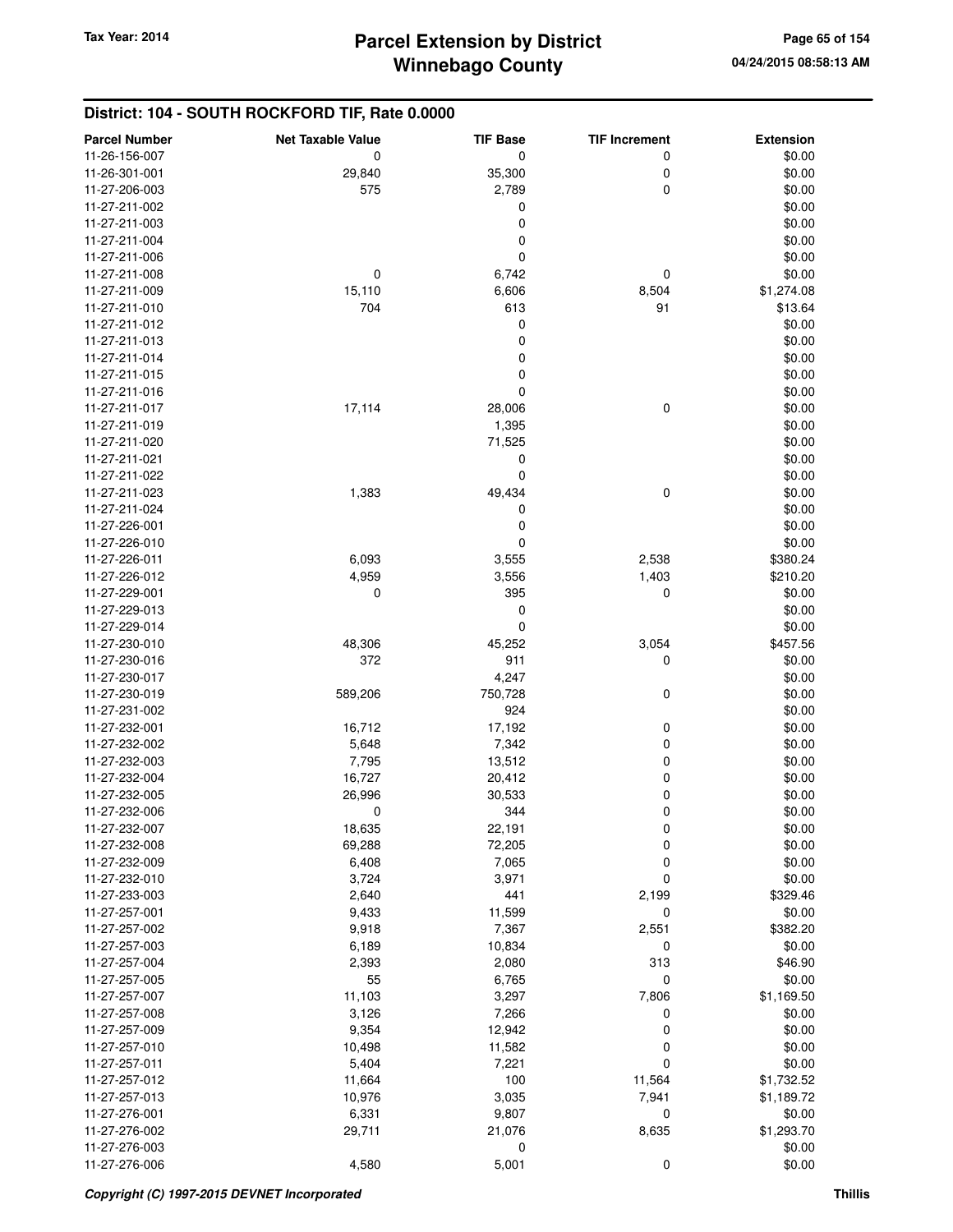| <b>Parcel Number</b> | <b>Net Taxable Value</b> | <b>TIF Base</b> | <b>TIF Increment</b> | <b>Extension</b> |
|----------------------|--------------------------|-----------------|----------------------|------------------|
| 11-27-276-007        | 1,031                    | 100             | 931                  | \$139.48         |
| 11-27-276-008        | 6,904                    | 6,636           | 268                  | \$40.16          |
| 11-27-276-009        | 6,635                    | 5,589           | 1,046                | \$156.72         |
| 11-27-276-011        | 12,647                   | 11,713          | 934                  | \$139.94         |
| 11-27-276-018        | 677                      | 626             | 51                   | \$7.64           |
| 11-27-276-019        | 14,725                   | 15,902          | 0                    | \$0.00           |
| 11-27-276-020        | 14,725                   | 17,711          | 0                    | \$0.00           |
| 11-27-276-022        | 32,955                   | 32,009          | 946                  | \$141.74         |
| 11-27-276-023        |                          | 0               |                      | \$0.00           |
| 11-27-276-024        | 8,822                    | 22,090          | 0                    | \$0.00           |
| 11-27-276-025        | 8,829                    | 8,266           | 563                  | \$84.36          |
| 11-27-277-001        | 9,452                    | 12,757          | $\mathbf 0$          | \$0.00           |
| 11-27-277-005        | 17,413                   | 814             | 16,599               | \$2,486.86       |
| 11-27-277-006        | 17,433                   | 814             | 16,619               | \$2,489.86       |
| 11-27-277-007        | 5,059                    | 8,650           | 0                    | \$0.00           |
| 11-27-277-011        | 19,653                   | 0               | 19,653               | \$2,944.42       |
| 11-27-277-012        | 2,339                    | 0               | 2,339                | \$350.44         |
| 11-27-277-014        | 17,822                   | 5,537           | 12,285               | \$1,840.54       |
| 11-27-277-015        |                          | 2,690           |                      | \$0.00           |
| 11-27-278-001        | 4,241                    | 3,925           | 316                  | \$47.34          |
| 11-27-278-002        | 879                      | 421             | 458                  |                  |
|                      |                          |                 |                      | \$68.62          |
| 11-27-278-003        | 9,465                    | 4,904           | 4,561                | \$683.34         |
| 11-27-278-004        | 936                      | 6,685           | 0                    | \$0.00           |
| 11-27-278-005        | 7,988                    | 9,191           | 0                    | \$0.00           |
| 11-27-278-006        | 6,785                    | 12,474          | 0                    | \$0.00           |
| 11-27-278-007        | 2,858                    | 8,151           | $\mathbf 0$          | \$0.00           |
| 11-27-278-010        | 9,976                    | 2,358           | 7,618                | \$1,141.34       |
| 11-27-278-012        | 7,274                    | 4,932           | 2,342                | \$350.88         |
| 11-27-278-017        | 1,717                    | 5,283           | 0                    | \$0.00           |
| 11-27-278-018        | 4,297                    | 6,689           | 0                    | \$0.00           |
| 11-27-278-019        | 13,142                   | 11,052          | 2,090                | \$313.12         |
| 11-27-278-020        | 28,136                   | 28,193          | $\mathbf 0$          | \$0.00           |
| 11-27-278-021        | 66,083                   | 1,628           | 64,455               | \$9,656.66       |
| 11-27-279-011        | 1,319                    | 1,218           | 101                  | \$15.14          |
| 11-27-279-012        | 16,789                   | 22,602          | 0                    | \$0.00           |
| 11-27-279-013        | 13,681                   | 15,726          | 0                    | \$0.00           |
| 11-27-279-018        |                          | 17,749          |                      | \$0.00           |
| 11-27-279-019        | 11,089                   | 18,643          | $\mathbf 0$          | \$0.00           |
| 11-27-279-020        |                          | 0               |                      | \$0.00           |
| 11-27-279-021        |                          | 0               |                      | \$0.00           |
| 11-27-279-022        | 9,747                    | 8,266           | 1,481                | \$221.88         |
| 11-27-279-023        | 1,358                    | 9,052           | 0                    | \$0.00           |
| 11-27-279-024        |                          | 0               |                      | \$0.00           |
| 11-27-279-025        |                          | 0               |                      | \$0.00           |
| 11-27-279-026        | 16,191                   | 15,000          | 1,191                | \$178.44         |
| 11-27-279-027        |                          | 10,605          |                      | \$0.00           |
| 11-27-279-028        | 11,892                   | 10,606          | 1,286                | \$192.68         |
| 11-27-280-002        | 8,919                    | 8,258           | 661                  | \$99.04          |
| 11-27-280-003        | 26,464                   | 24,510          | 1,954                | \$292.76         |
| 11-27-280-004        | 18,053                   | 14,364          | 3,689                | \$552.70         |
| 11-27-280-005        | 34,893                   | 21,539          | 13,354               | \$2,000.70       |
| 11-27-280-006        | 12,613                   | 6,338           | 6,275                | \$940.12         |
| 11-27-280-007        |                          | 0               |                      | \$0.00           |
| 11-27-280-008        |                          | 609             |                      | \$0.00           |
| 11-27-280-009        |                          | 7,233           |                      | \$0.00           |
| 11-27-280-010        |                          | 3,517           |                      | \$0.00           |
| 11-27-280-011        |                          | 5,795           |                      | \$0.00           |
| 11-27-280-012        | 13,157                   | 14,902          | $\mathbf 0$          | \$0.00           |
| 11-27-280-013        | 1,168                    | 386             | 782                  | \$117.16         |
| 11-27-280-014        | 1,318                    | 664             | 654                  | \$97.98          |
| 11-27-280-015        | 2,488                    | 1,862           | 626                  | \$93.80          |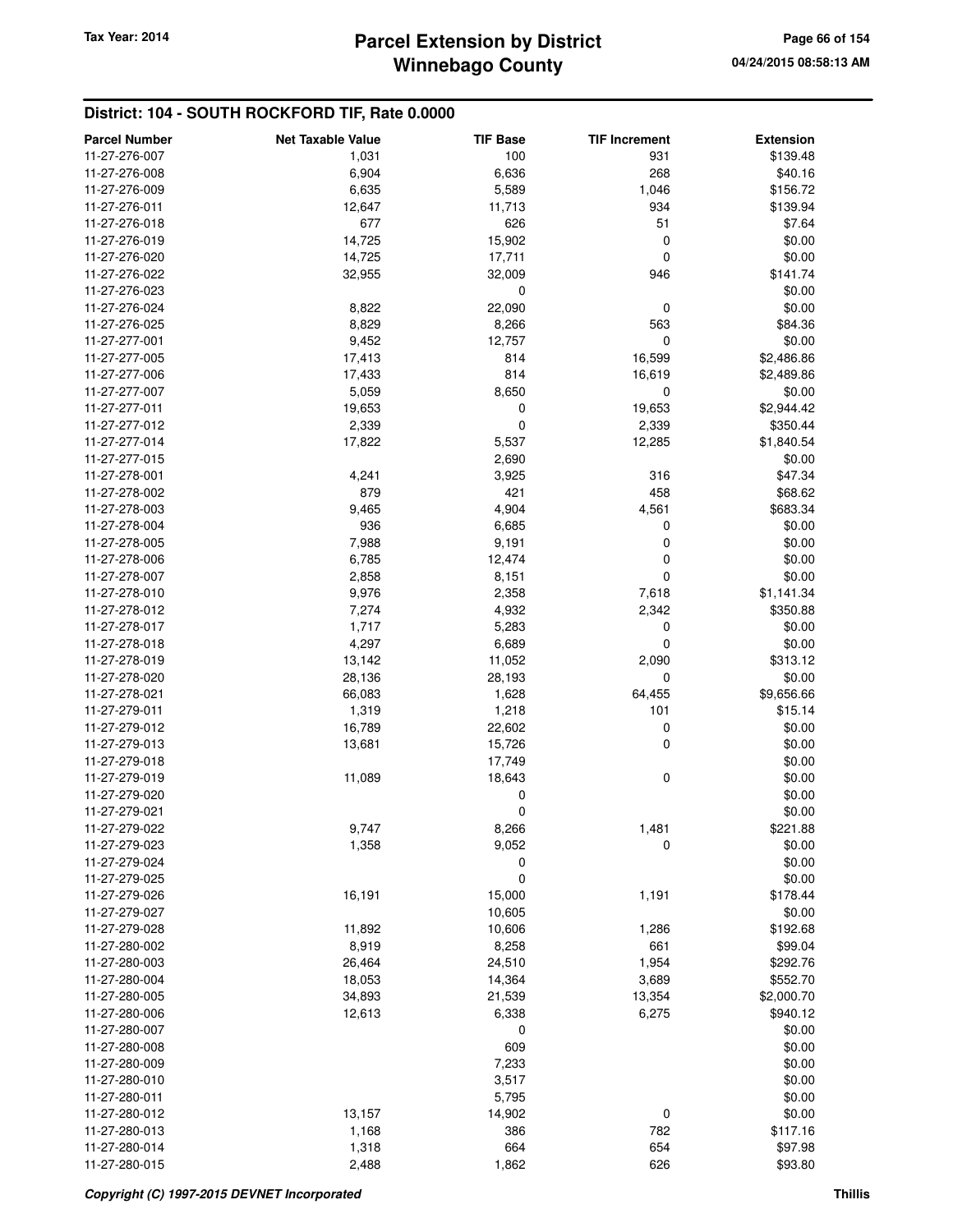| <b>Parcel Number</b> | <b>Net Taxable Value</b> | <b>TIF Base</b>  | <b>TIF Increment</b> | <b>Extension</b> |
|----------------------|--------------------------|------------------|----------------------|------------------|
| 11-27-280-016        | 16,867                   | 20,711           | 0                    | \$0.00           |
| 11-27-280-017        | 2,713                    | 2,273            | 440                  | \$65.92          |
| 11-27-280-018        |                          | 0                |                      | \$0.00           |
| 11-27-281-008        |                          | 500              |                      | \$0.00           |
| 11-27-281-009        |                          | 18,555           |                      | \$0.00           |
| 11-27-281-010        |                          | 0                |                      | \$0.00           |
| 11-27-281-011        |                          | 19,240           |                      | \$0.00           |
| 11-27-281-012        |                          | 3,244            |                      | \$0.00           |
| 11-27-281-013        |                          | 1,525            |                      | \$0.00           |
| 11-27-281-014        |                          | 1,723            |                      | \$0.00           |
| 11-27-281-015        |                          | 3,244            |                      | \$0.00           |
| 11-27-281-016        |                          | 16,168           |                      | \$0.00           |
| 11-27-282-002        |                          | 0                |                      | \$0.00           |
| 11-27-282-003        |                          | 0                |                      | \$0.00           |
| 11-27-282-005        |                          | 7,463            |                      | \$0.00           |
| 11-27-282-006        |                          | 14,491           |                      | \$0.00           |
| 11-27-282-007        | 1,837                    | 1,988            | 0                    | \$0.00           |
| 11-27-283-001        |                          | 2,929            |                      | \$0.00           |
| 11-27-283-002        |                          | 7,333            |                      | \$0.00           |
| 11-27-284-001        |                          | 8,125            |                      | \$0.00           |
| 11-27-284-002        | 10,513                   | 11,211           | 0                    | \$0.00           |
| 11-27-284-003        | 9,244                    | 8,096            | 1,148                | \$172.00         |
| 11-27-284-004        | 1,172                    | 814              | 358                  | \$53.64          |
| 11-27-284-005        | 10,016                   | 24,553           | 0                    | \$0.00           |
| 11-27-284-006        | 585                      | 1,429            | 0                    | \$0.00           |
| 11-27-284-007        | 585                      | 626              | 0                    | \$0.00           |
| 11-27-284-010        | 5,742                    | 24,505           | 0                    | \$0.00           |
| 11-27-285-002        |                          | 3,521            |                      | \$0.00           |
| 11-27-285-003        |                          | 0                |                      | \$0.00           |
| 11-27-286-002        | 1,043                    | 2,378            | 0                    | \$0.00           |
| 11-27-286-003        |                          | 1,980            |                      | \$0.00           |
| 11-27-287-001        |                          | 294              |                      | \$0.00           |
| 11-27-403-001        | 492                      | 326              | 166                  | \$24.88          |
| 11-27-403-002        | 0                        | 2,789            | 0                    | \$0.00           |
| 11-27-403-003        | 7,547                    | 5,204            | 2,343                | \$351.04         |
| 11-27-403-004        | 0                        | 5,481            | 0                    | \$0.00           |
| 11-27-403-005        | 3,045                    | 3,045            | 0                    | \$0.00           |
| 11-27-403-006        | 8,422                    | 11,011           | 0                    | \$0.00           |
| 11-27-403-007        | 3,438                    | 1,252            | 2,186                | \$327.52         |
| 11-27-403-008        | 1,980                    | 794              | 1,186                | \$177.70         |
| 11-27-403-009        | 1,980                    | 794              | 1,186                | \$177.70         |
| 11-27-403-012        | 7,042                    | 3,432            | 3,610                | \$540.86         |
| 11-27-403-014        | 9,387                    | 4,698            | 4,689                | \$702.52         |
| 11-27-403-015        | 17,794                   |                  | 2,808                | \$420.70         |
| 11-27-403-016        | 32,500                   | 14,986<br>28,218 | 4,282                | \$641.54         |
| 11-27-426-003        |                          | 7,467            |                      | \$0.00           |
| 11-27-426-009        |                          | 8,120            |                      | \$0.00           |
| 11-27-426-010        |                          | 5,942            |                      | \$0.00           |
| 11-27-426-011        |                          | 3,648            |                      | \$0.00           |
| 11-27-426-012        |                          | 19,240           |                      | \$0.00           |
| 11-27-426-013        |                          | 546              |                      | \$0.00           |
|                      |                          |                  |                      |                  |
| 11-27-426-014        |                          | 2,845            |                      | \$0.00<br>\$0.00 |
| 11-27-426-015        |                          | 28,793           |                      |                  |
| 11-27-426-016        |                          | 11,965           |                      | \$0.00           |
| 11-27-426-017        |                          | 7,751            |                      | \$0.00           |
| 11-27-426-018        |                          | 9,936            |                      | \$0.00           |
| 11-27-427-004        |                          | 0                |                      | \$0.00           |
| 11-27-427-005        |                          | 0                |                      | \$0.00           |
| 11-27-427-006        |                          | 0                |                      | \$0.00           |
| 11-27-428-020        |                          | 0                |                      | \$0.00           |
| 11-27-428-021        | 206,407                  | 16,205           | 190,202              | \$28,496.06      |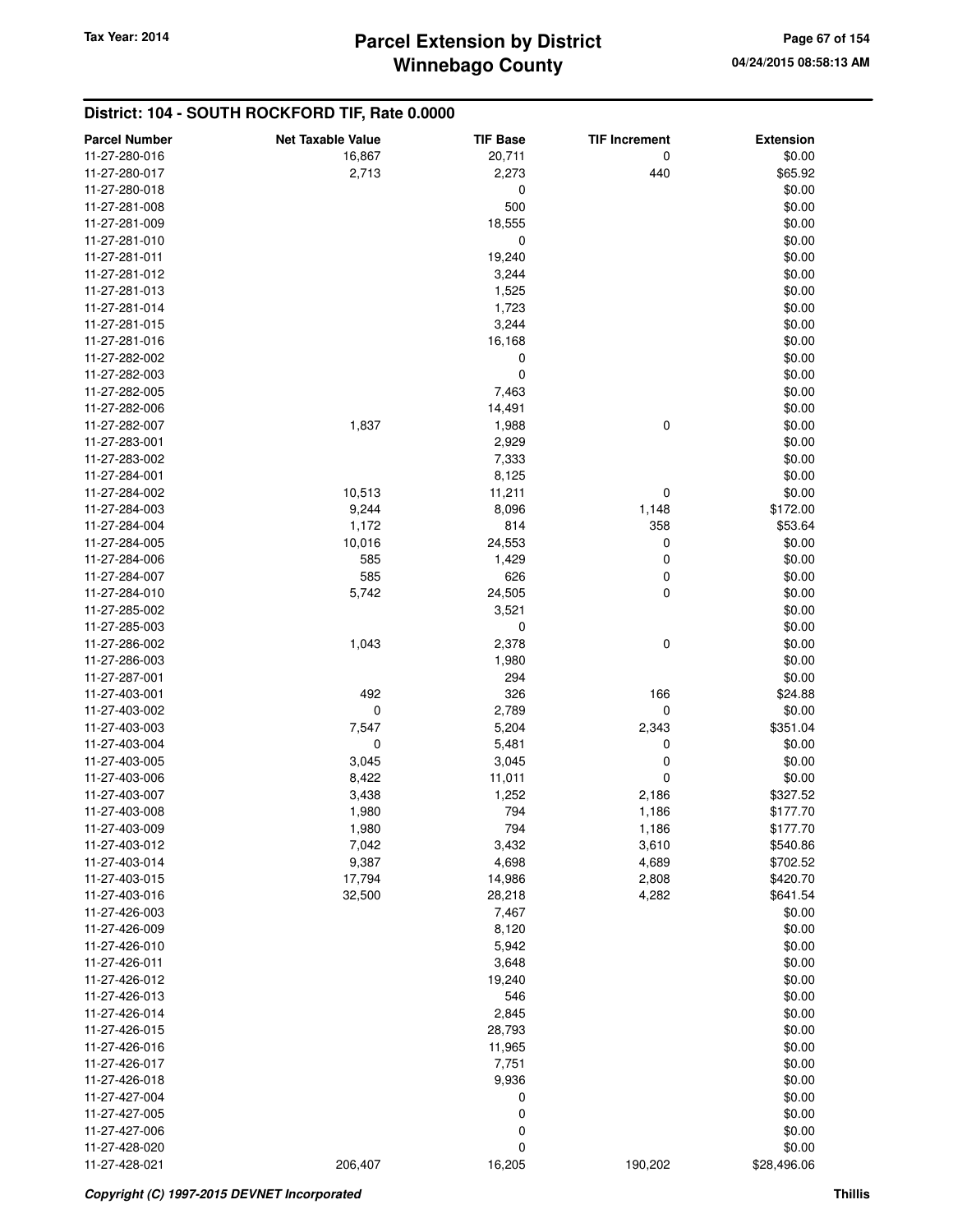| <b>Parcel Number</b> | <b>Net Taxable Value</b> | <b>TIF Base</b> | <b>TIF Increment</b> | <b>Extension</b> |
|----------------------|--------------------------|-----------------|----------------------|------------------|
| 11-27-428-024        | 50,791                   | 280             | 50,511               | \$7,567.56       |
| 11-27-428-025        | 181,898                  | 5,713           | 176.185              | \$26,396.04      |
| 11-27-428-026        | 6,294                    | 22,197          | 0                    | \$0.00           |
| 11-27-429-005        | 6,863                    | 2,491           | 4,372                | \$655.02         |
| 11-27-429-006        |                          | 3,825           |                      | \$0.00           |
| 11-27-429-007        |                          | 5,496           |                      | \$0.00           |
| 11-27-429-008        |                          | 9,534           |                      | \$0.00           |
| 11-27-429-009        | 1,269                    | 842             | 427                  | \$63.98          |
| 11-27-429-013        | 10,332                   | 2,487           | 7,845                | \$1,175.34       |
| 11-27-429-016        |                          | 0               |                      | \$0.00           |
| 11-27-429-017        |                          | 0               |                      | \$0.00           |
| Totals for 104       | 2,368,954                | 2,588,485       | 704.015              | \$105,475.90     |
|                      |                          |                 |                      | 213 Parcels      |

#### **District: 105 - LINCOLNWOOD TIF, Rate 0.0000**

| <b>Parcel Number</b> | <b>Net Taxable Value</b> | <b>TIF Base</b> | <b>TIF Increment</b> | <b>Extension</b> |
|----------------------|--------------------------|-----------------|----------------------|------------------|
| 11-21-301-002        | 25,931                   | 148             | 25,783               | \$3,862.82       |
| 11-21-301-003        | 19,868                   | 148             | 19,720               | \$2,954.46       |
| 11-21-301-004        | 10,531                   | 148             | 10,383               | \$1,555.58       |
| 11-21-301-005        | 18,577                   | 148             | 18,429               | \$2,761.04       |
| 11-21-301-006        | 18,516                   | 148             | 18,368               | \$2,751.90       |
| 11-21-301-007        | 19,734                   | 148             | 19,586               | \$2,934.38       |
| 11-21-301-008        | 14,951                   | 148             | 14,803               | \$2,217.80       |
| 11-21-301-009        | 20,115                   | 148             | 19,967               | \$2,991.46       |
| 11-21-301-010        | 14,042                   | 148             | 13,894               | \$2,081.60       |
| 11-21-301-011        | 13,229                   | 148             | 13,081               | \$1,959.80       |
| 11-21-302-023        | 19,408                   | 148             | 19,260               | \$2,885.54       |
| 11-21-302-024        | 18,587                   | 148             | 18,439               | \$2,762.54       |
| 11-21-302-025        | 14,068                   | 148             | 13,920               | \$2,085.50       |
| 11-21-302-026        | 13,793                   | 149             | 13,644               | \$2,044.14       |
| 11-21-302-027        | 19,329                   | 149             | 19,180               | \$2,873.56       |
| 11-21-302-028        | 15,338                   | 149             | 15,189               | \$2,275.62       |
| 11-21-302-029        | 9,610                    | 149             | 9,461                | \$1,417.46       |
| 11-21-303-022        | 14,050                   | 149             | 13,901               | \$2,082.66       |
| 11-21-303-023        | 14,470                   | 149             | 14,321               | \$2,145.58       |
| 11-21-303-024        | 18,042                   | 149             | 17,893               | \$2,680.74       |
| 11-21-303-025        | 13,845                   | 149             | 13,696               | \$2,051.94       |
| 11-21-303-026        | 18,167                   | 149             | 18,018               | \$2,699.46       |
| 11-21-303-027        | 15,316                   | 149             | 15,167               | \$2,272.32       |
| 11-21-303-028        | 15,018                   | 149             | 14,869               | \$2,227.68       |
| 11-21-303-029        | 13,891                   | 149             | 13,742               | \$2,058.84       |
| 11-21-303-030        | 17,004                   | 149             | 16,855               | \$2,525.22       |
| Totals for 105       | 425,430                  | 3,861           | 421,569              | \$63,159.64      |
|                      |                          |                 |                      | 26 Parcels       |

#### **District: 106 - DURAND VILLAGE TIF, Rate 0.0000**

| <b>Parcel Number</b> | <b>Net Taxable Value</b> | <b>TIF Base</b> | <b>TIF Increment</b> | <b>Extension</b> |
|----------------------|--------------------------|-----------------|----------------------|------------------|
| 05-10-332-004        | 5,689                    | 4,834           | 855                  | \$98.00          |
| 05-10-332-008        | 51,176                   | 43.477          | 7,699                | \$882.38         |
| 05-10-378-002        | 10.044                   | 8,534           | 1.510                | \$173.06         |
| 05-10-378-003        | 48,322                   | 41.053          | 7,269                | \$833.10         |
| 05-10-378-004        | 24,679                   | 21,666          | 3,013                | \$345.32         |
| 05-10-378-005        |                          | 0               |                      | \$0.00           |
| 05-10-378-006        |                          | 0               |                      | \$0.00           |
| 05-10-378-007        | 3.640                    | 24,266          | 0                    | \$0.00           |
| 05-10-378-008        | 9.970                    | 8.469           | 1.501                | \$172.04         |
| 05-10-378-009        | 12,353                   | 10.496          | 1,857                | \$212.84         |
| 05-10-378-010        | 11,695                   | 9,936           | 1,759                | \$201.60         |
| 05-10-378-011        | 22,351                   | 18.990          | 3,361                | \$385.20         |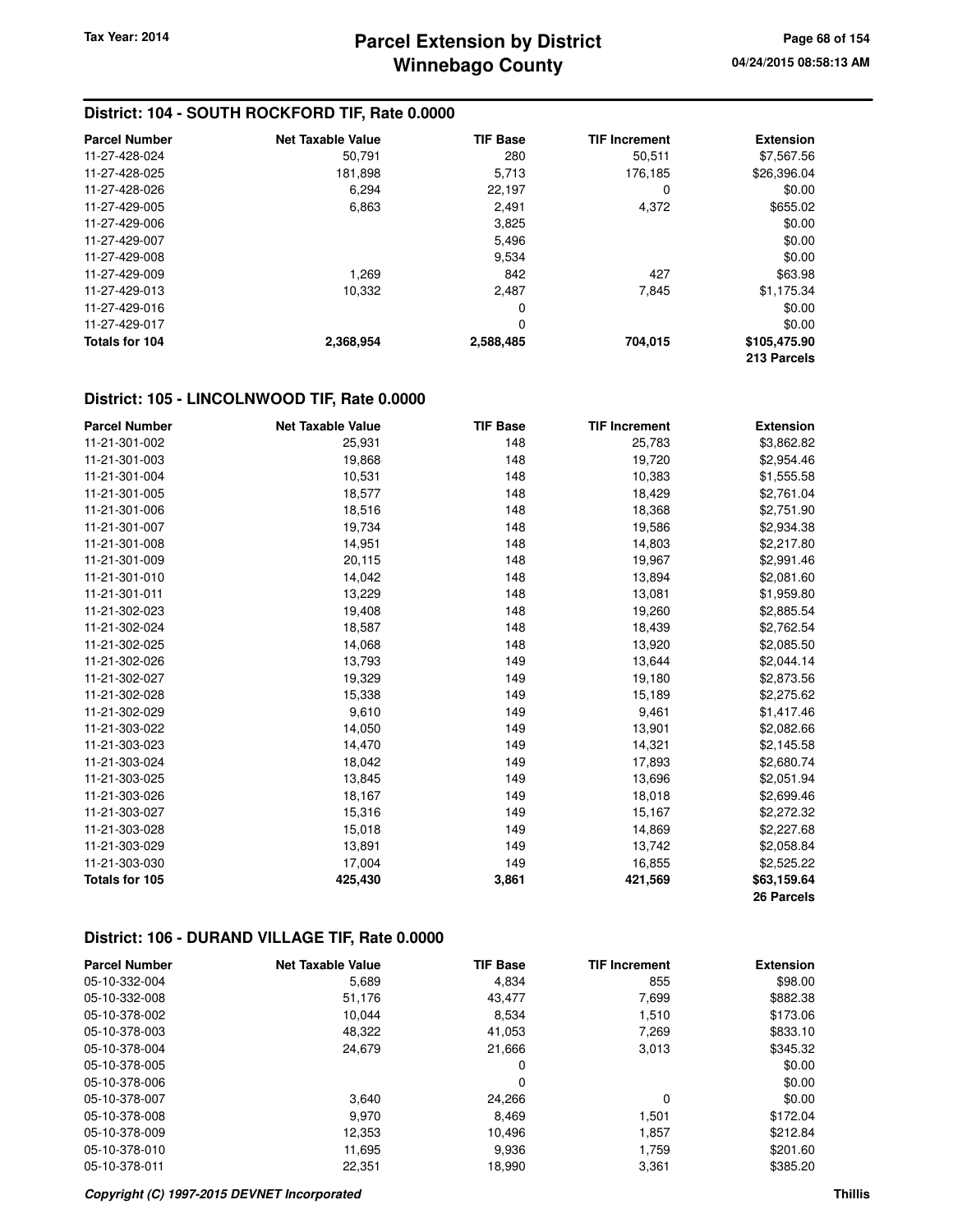### **District: 106 - DURAND VILLAGE TIF, Rate 0.0000**

| <b>Parcel Number</b> | <b>Net Taxable Value</b> | <b>TIF Base</b> | <b>TIF Increment</b> | <b>Extension</b> |
|----------------------|--------------------------|-----------------|----------------------|------------------|
| 05-10-378-012        | 21,553                   | 27,654          | 0                    | \$0.00           |
| 05-10-378-013        | 12,899                   | 25,113          | 0                    | \$0.00           |
| 05-10-378-014        | 14,639                   | 18,632          | 0                    | \$0.00           |
| 05-10-382-001        | 31,263                   | 27,845          | 3,418                | \$391.74         |
| 05-10-382-002        | 18,488                   | 20,805          | 0                    | \$0.00           |
| 05-10-382-003        | 17,879                   | 15,189          | 2,690                | \$308.30         |
| 05-10-382-004        | 11,797                   | 15,119          | 0                    | \$0.00           |
| 05-10-382-005        | 47,265                   | 51,860          | $\mathbf 0$          | \$0.00           |
| 05-10-382-006        | 2,729                    | 2,317           | 412                  | \$47.22          |
| 05-10-382-008        | 4,217                    | 3,583           | 634                  | \$72.66          |
| 05-10-382-010        | 465                      | 394             | 71                   | \$8.14           |
| 05-10-382-011        | 733                      | 622             | 111                  | \$12.72          |
| 05-10-382-012        | 1,463                    | 1,244           | 219                  | \$25.10          |
| 05-10-382-013        | 1,623                    | 1,379           | 244                  | \$27.96          |
| 05-10-382-014        | 1,622                    | 14,248          | 0                    | \$0.00           |
| 05-10-382-017        | 31,301                   | 4,508           | 26,793               | \$3,070.70       |
| 05-10-382-019        | 65,711                   | 57,162          | 8,549                | \$979.78         |
| 05-10-384-001        | 7,444                    | 6,324           | 1,120                | \$128.36         |
| 05-10-384-002        | 3,094                    | 2,628           | 466                  | \$53.42          |
| 05-10-384-004        | 12,078                   | 10,260          | 1,818                | \$208.36         |
| 05-10-384-006        | 45,461                   | 20,847          | 24,614               | \$2,820.96       |
| 05-10-385-002        | 27,745                   | 21,318          | 6,427                | \$736.60         |
| 05-10-385-003        | 10,291                   | 8,742           | 1,549                | \$177.54         |
| 05-10-385-004        | 48,268                   | 41,007          | 7,261                | \$832.18         |
| 05-10-385-005        | 1,840                    | 1,564           | 276                  | \$31.64          |
| 05-10-385-006        | 33,943                   | 26,595          | 7,348                | \$842.14         |
| 05-10-405-005        |                          | 0               |                      | \$0.00           |
| 05-10-405-006        |                          | 16,466          |                      | \$0.00           |
| 05-10-451-001        | 27,386                   | 23,265          | 4,121                | \$472.30         |
| 05-10-451-002        | 5,602                    | 10,439          | 0                    | \$0.00           |
| 05-10-451-003        | 29,882                   | 25,386          | 4,496                | \$515.28         |
| 05-10-451-004        | 1,178                    | 1,001           | 177                  | \$20.30          |
| 05-10-451-005        | 7,243                    | 9,792           | 0                    | \$0.00           |
| 05-10-451-008        | 11,831                   | 13,744          | 0                    | \$0.00           |
| 05-10-451-009        | 12,883                   | 10,945          | 1,938                | \$222.12         |
| 05-10-451-010        | 15,509                   | 13,175          | 2,334                | \$267.50         |
| 05-10-451-011        | 14,538                   | 12,352          | 2,186                | \$250.54         |
| 05-10-451-012        | 27,965                   | 30,378          | 0                    | \$0.00           |
| 05-10-451-013        | 26,196                   | 22,254          | 3,942                | \$451.78         |
| 05-10-451-014        | 4,616                    | 5,533           | 0                    | \$0.00           |
| 05-10-451-015        | 15,941                   | 16,104          | 0                    | \$0.00           |
| 05-10-451-016        | 1,394                    | 1,185           | 209                  | \$23.96          |
| 05-10-451-017        | 598                      | 508             | 90                   | \$10.32          |
| 05-10-451-018        | 1,035                    | 880             | 155                  | \$17.76          |
| 05-10-451-019        | 3,452                    | 2,932           | 520                  | \$59.60          |
| 05-10-451-020        | 10,253                   | 8,710           | 1,543                | \$176.84         |
| 05-10-451-021        | 18,197                   | 14,821          | 3,376                | \$386.92         |
| 05-10-454-004        | 13,109                   | 11,137          | 1,972                | \$226.02         |
| 05-10-454-005        | 17,480                   | 14,849          | 2,631                | \$301.54         |
| 05-10-454-006        | 3,833                    | 3,257           | 576                  | \$66.02          |
| 05-10-454-008        | 18,680                   | 20,967          | 0                    | \$0.00           |
| 05-10-454-009        | 16,389                   | 19,021          | 0                    | \$0.00           |
| 05-10-454-011        | 3,452                    | 2,932           | 520                  | \$59.60          |
| 05-10-454-014        | 214,561                  | 171,243         | 43,318               | \$4,964.60       |
| 05-10-455-001        |                          | 0               |                      | \$0.00           |
| 05-10-455-002        |                          |                 | 289                  | \$33.12          |
| 05-10-455-004        | 1,918<br>961             | 1,629<br>818    | 143                  | \$16.40          |
| 05-10-455-007        | 1,532                    | 1,303           | 229                  | \$26.26          |
| 05-10-455-008        | 1,337                    | 1,137           | 200                  | \$22.92          |
| 05-10-455-009        | 2,875                    | 2,443           | 432                  | \$49.52          |
| 05-10-455-013        | 17,682                   | 11,770          | 5,912                | \$677.56         |
|                      |                          |                 |                      |                  |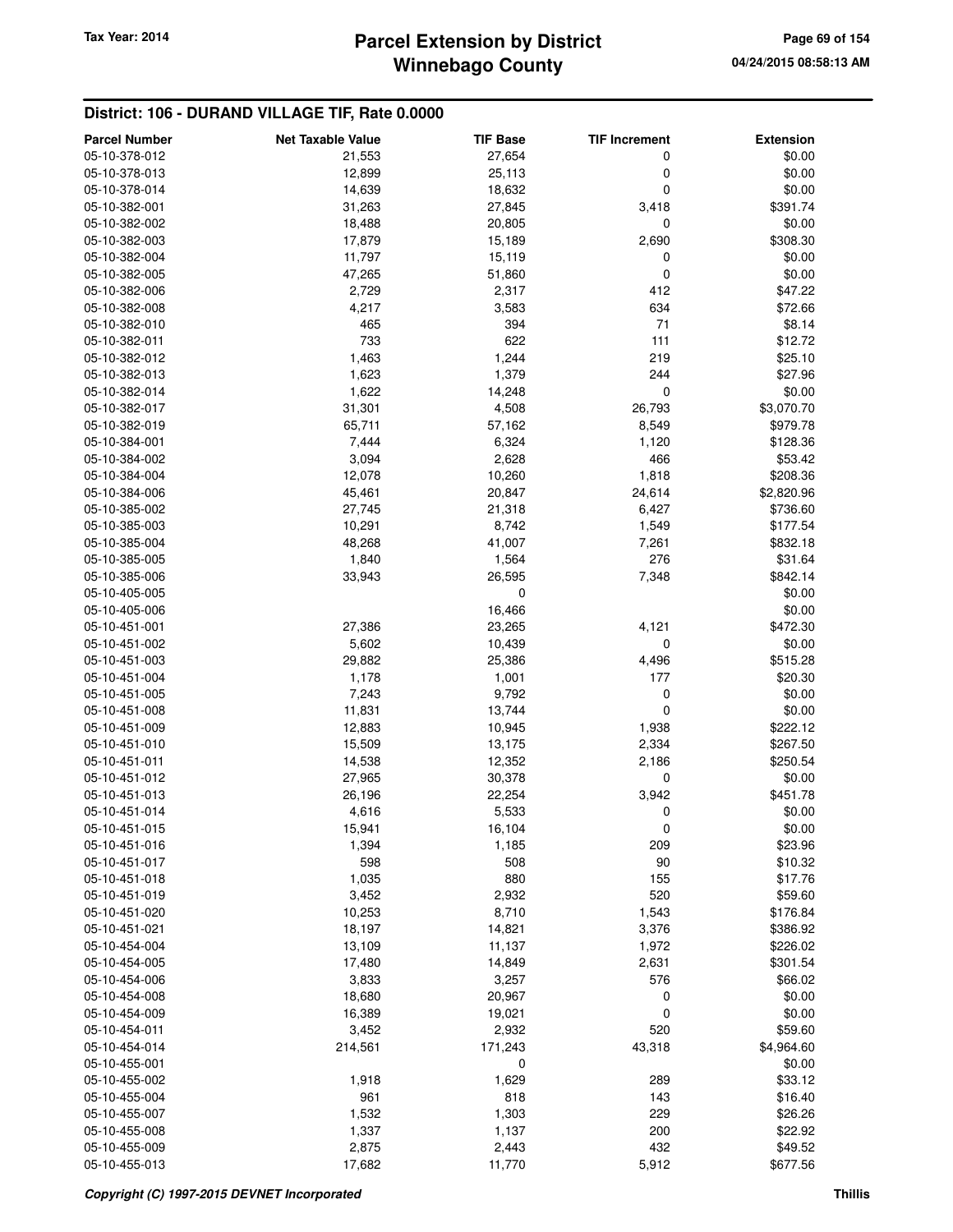### **District: 106 - DURAND VILLAGE TIF, Rate 0.0000**

| <b>Parcel Number</b>  | <b>Net Taxable Value</b> | <b>TIF Base</b> | <b>TIF Increment</b> | <b>Extension</b> |
|-----------------------|--------------------------|-----------------|----------------------|------------------|
| 05-10-455-015         | 4,570                    | 3,882           | 688                  | \$78.86          |
| 05-10-455-016         | 2,327                    | 1,977           | 350                  | \$40.12          |
| 05-10-455-017         | 25,769                   | 21,893          | 3,876                | \$444.22         |
| 05-10-456-001         | 6,656                    | 5,655           | 1,001                | \$114.72         |
| 05-10-456-002         | 4,175                    | 3,547           | 628                  | \$71.98          |
| 05-10-456-003         | 1,475                    | 1,254           | 221                  | \$25.34          |
| 05-10-456-004         | 1,455                    | 1,236           | 219                  | \$25.10          |
| 05-10-456-005         | 2,267                    | 2,567           | 0                    | \$0.00           |
| 05-10-457-001         | 25,356                   | 21,543          | 3,813                | \$437.00         |
| 05-10-457-002         | 35,729                   | 32,457          | 3,272                | \$375.00         |
| 05-10-457-003         | 25,156                   | 21,373          | 3,783                | \$433.56         |
| 05-10-457-004         | 6,706                    | 15,043          | 0                    | \$0.00           |
| 05-10-457-005         |                          | 0               |                      | \$0.00           |
| 05-10-459-004         | 1,688                    | 1,434           | 254                  | \$29.12          |
| 05-10-459-005         | 15,949                   | 9,770           | 6,179                | \$708.16         |
| 05-10-461-002         | 19,067                   | 16,199          | 2,868                | \$328.70         |
| 05-10-461-012         | 35,355                   | 35,831          | 0                    | \$0.00           |
| 05-10-461-015         | 0                        | 16,922          | 0                    | \$0.00           |
| 05-10-461-016         | 37,679                   | 72,319          | 0                    | \$0.00           |
| 05-15-201-004         | 1,770                    | 1,504           | 266                  | \$30.50          |
| 05-15-201-007         | 52,361                   | 38,360          | 14,001               | \$1,604.64       |
| 05-15-201-008         | 42,105                   | 38,361          | 3,744                | \$429.10         |
| 05-15-204-001         |                          | 0               |                      | \$0.00           |
| <b>Totals for 106</b> | 1,572,853                | 1,484,183       | 249,316              | \$28,573.96      |
|                       |                          |                 |                      | 96 Parcels       |

## **District: 107 - SPRINGFIELD CORNERS TIF, Rate 0.0000**

| <b>Parcel Number</b> | <b>Net Taxable Value</b> | <b>TIF Base</b> | <b>TIF Increment</b> | <b>Extension</b> |
|----------------------|--------------------------|-----------------|----------------------|------------------|
| 11-17-402-001        | 15,126                   | 193             | 14,933               | \$2,237.26       |
| 11-17-402-002        | 12,252                   | 193             | 12,059               | \$1,806.68       |
| 11-17-402-003        | 379                      | 5               | 374                  | \$56.04          |
| 11-17-402-004        | 379                      | 5               | 374                  | \$56.04          |
| 11-17-402-005        | 19,462                   | 5               | 19,457               | \$2,915.06       |
| 11-17-402-006        | 379                      | 5               | 374                  | \$56.04          |
| 11-17-402-007        | 379                      | 5               | 374                  | \$56.04          |
| 11-17-402-008        | 379                      | 5               | 374                  | \$56.04          |
| 11-17-402-009        | 379                      | 5               | 374                  | \$56.04          |
| 11-17-402-010        | 379                      | 5               | 374                  | \$56.04          |
| 11-17-403-001        | 379                      | 5               | 374                  | \$56.04          |
| 11-17-403-002        | 379                      | 5               | 374                  | \$56.04          |
| 11-17-403-003        | 379                      | 5               | 374                  | \$56.04          |
| 11-17-403-004        | 379                      | 5               | 374                  | \$56.04          |
| 11-17-403-005        | 379                      | 5               | 374                  | \$56.04          |
| 11-17-403-006        | 379                      | 5               | 374                  | \$56.04          |
| 11-17-403-007        | 379                      | 5               | 374                  | \$56.04          |
| 11-17-403-008        | 379                      | 5               | 374                  | \$56.04          |
| 11-17-404-001        | 19,249                   | 5               | 19,244               | \$2,883.14       |
| 11-17-404-002        | 379                      | 5               | 374                  | \$56.04          |
| 11-17-404-003        | 379                      | 5               | 374                  | \$56.04          |
| 11-17-404-004        | 24,448                   | 5               | 24,443               | \$3,662.06       |
| 11-17-404-005        | 379                      | 5               | 374                  | \$56.04          |
| 11-17-404-006        | 12,820                   | 5               | 12,815               | \$1,919.94       |
| 11-17-404-007        | 12,820                   | 5               | 12,815               | \$1,919.94       |
| 11-17-404-008        | 379                      | 5               | 374                  | \$56.04          |
| 11-17-404-009        | 18,643                   | 5               | 18,638               | \$2,792.36       |
| 11-17-404-010        | 379                      | 5               | 374                  | \$56.04          |
| 11-17-404-011        | 379                      | 5               | 374                  | \$56.04          |
| 11-17-404-012        | 379                      | 5               | 374                  | \$56.04          |
| 11-17-404-013        | 24,321                   | 5               | 24,316               | \$3,643.02       |
| 11-17-404-014        | 20,709                   | 5               | 20,704               | \$3,101.88       |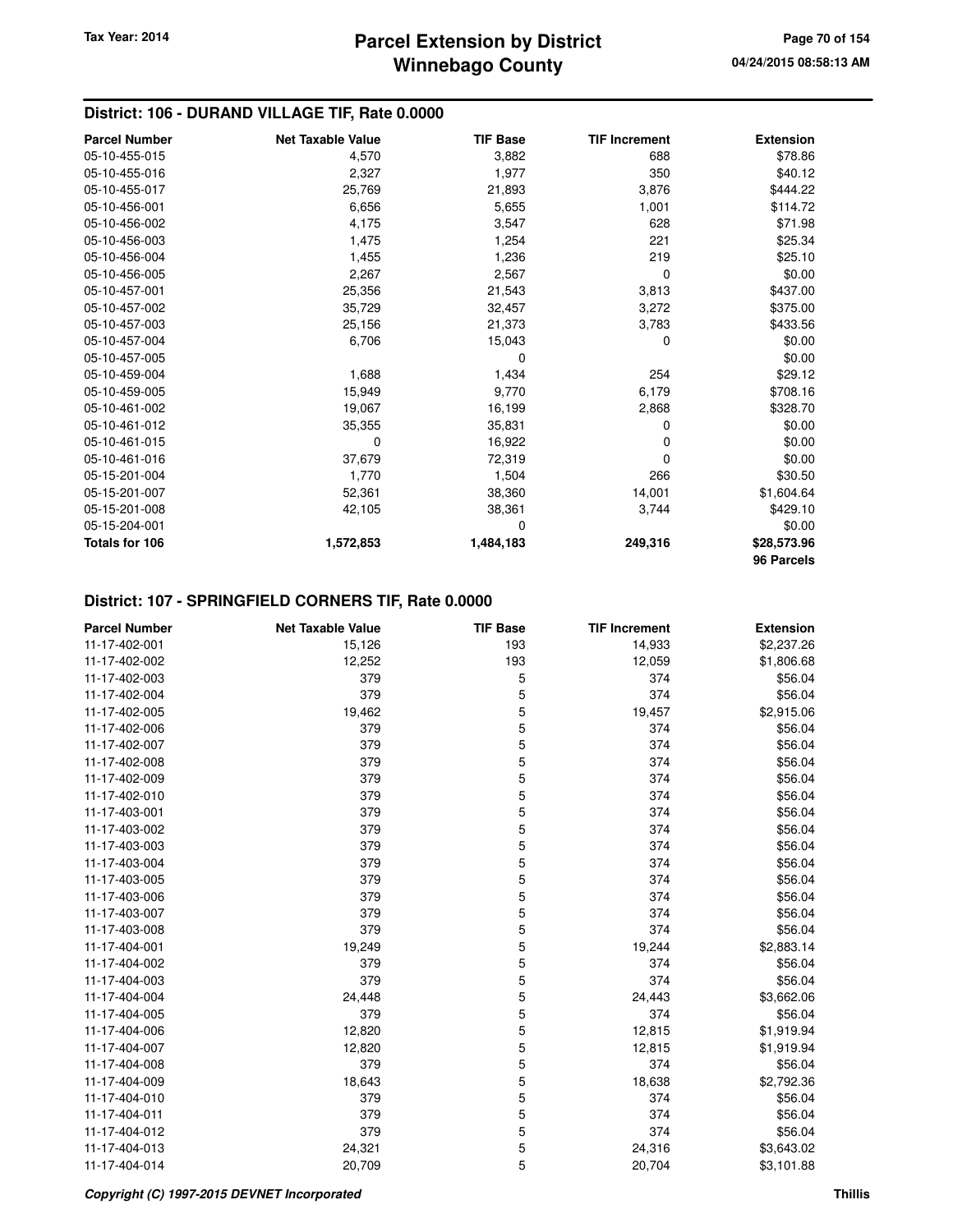### **District: 107 - SPRINGFIELD CORNERS TIF, Rate 0.0000**

| <b>Parcel Number</b> | <b>Net Taxable Value</b> | <b>TIF Base</b> | <b>TIF Increment</b> | <b>Extension</b> |
|----------------------|--------------------------|-----------------|----------------------|------------------|
| 11-17-404-015        | 379                      | 5               | 374                  | \$56.04          |
| 11-17-404-016        | 379                      | 5               | 374                  | \$56.04          |
| 11-17-404-017        | 379                      | 5               | 374                  | \$56.04          |
| 11-17-451-014        | 4,594                    | 193             | 4,401                | \$659.36         |
| 11-17-451-015        | 20,899                   | 193             | 20,706               | \$3,102.18       |
| 11-17-453-012        | 18,466                   | 193             | 18,273               | \$2,737.66       |
| 11-17-453-013        | 19,661                   | 193             | 19,468               | \$2,916.70       |
| 11-17-453-014        | 16,271                   | 193             | 16,078               | \$2,408.82       |
| 11-17-454-001        | 23,247                   | 193             | 23,054               | \$3,453.96       |
| 11-17-454-002        | 24,571                   | 5               | 24,566               | \$3,680.48       |
| 11-17-454-003        | 18,571                   | 5               | 18,566               | \$2,781.56       |
| 11-17-455-001        | 19,749                   | 193             | 19,556               | \$2,929.88       |
| 11-17-455-002        | 18,443                   | 193             | 18,250               | \$2,734.22       |
| 11-17-455-003        | 21,520                   | 193             | 21,327               | \$3,195.22       |
| 11-17-455-004        | 22,425                   | 193             | 22,232               | \$3,330.80       |
| 11-17-455-005        | 22,031                   | 193             | 21,838               | \$3,271.78       |
| 11-17-455-006        | 379                      | 5               | 374                  | \$56.04          |
| 11-17-455-007        | 379                      | 5               | 374                  | \$56.04          |
| 11-17-455-008        | 379                      | 5               | 374                  | \$56.04          |
| 11-17-455-009        | 379                      | 5               | 374                  | \$56.04          |
| 11-17-455-010        | 379                      | 5               | 374                  | \$56.04          |
| 11-17-455-011        | 24,762                   | 5               | 24,757               | \$3,709.10       |
| 11-17-456-001        | 20,461                   | 193             | 20,268               | \$3,036.56       |
| 11-17-456-002        |                          |                 |                      |                  |
| 11-17-456-003        | 5,978                    | 193             | 5,785                | \$866.72         |
| 11-17-456-004        | 12,706                   | 193<br>194      | 12,513               | \$1,874.70       |
|                      | 22,190                   |                 | 21,996               | \$3,295.44       |
| 11-17-456-005        | 22,006                   | 194<br>194      | 21,812               | \$3,267.88       |
| 11-17-456-006        | 15,858                   |                 | 15,664               | \$2,346.78       |
| 11-17-456-007        | 16,980                   | 194             | 16,786               | \$2,514.88       |
| 11-17-456-008        | 20,608                   | 194             | 20,414               | \$3,058.44       |
| 11-17-456-009        | 15,115                   | 194             | 14,921               | \$2,235.46       |
| 11-17-456-010        | 26,977                   | 194             | 26,783               | \$4,012.64       |
| 11-17-456-011        | 22,469                   | 194             | 22,275               | \$3,337.24       |
| 11-17-456-012        | 16,006                   | 194             | 15,812               | \$2,368.96       |
| 11-17-456-013        | 12,448                   | 194             | 12,254               | \$1,835.90       |
| 11-17-456-014        | 19,424                   | 194             | 19,230               | \$2,881.04       |
| 11-17-456-015        | 23,381                   | 194             | 23,187               | \$3,473.88       |
| 11-17-456-017        | 5,276                    | 65              | 5,211                | \$780.72         |
| 11-17-456-018        | 1,850                    | 65              | 1,785                | \$267.44         |
| 11-17-456-019        | 187,879                  | 65              | 187,814              | \$28,138.30      |
| 11-17-457-001        | 218,118                  | 194             | 217,924              | \$32,649.38      |
| 11-20-131-001        | 5,313                    | 5,538           | 0                    | \$0.00           |
| 11-20-131-002        | 0                        | 10,803          | 0                    | \$0.00           |
| 11-20-131-004        | 8,771                    | 10,476          | 0                    | \$0.00           |
| 11-20-131-011        | 0                        | 8,211           | 0                    | \$0.00           |
| 11-20-131-012        | 13,638                   | 9,483           | 4,155                | \$622.50         |
| 11-20-201-008        | 17,659                   | 3,369           | 14,290               | \$2,140.94       |
| 11-20-202-001        | 24,124                   | 819             | 23,305               | \$3,491.56       |
| 11-20-202-002        | 23,853                   | 819             | 23,034               | \$3,450.96       |
| 11-20-203-001        | 78,573                   | 98,759          | 0                    | \$0.00           |
| 11-20-204-001        | 17,720                   | 596             | 17,124               | \$2,565.52       |
| 11-20-226-003        |                          | 4,170           |                      | \$0.00           |
| 11-20-226-004        |                          | 2,612           |                      | \$0.00           |
| 11-20-226-005        |                          | 0               |                      | \$0.00           |
| 11-20-226-006        | 1,561                    | 604             | 957                  | \$143.38         |
| 11-20-226-008        |                          | 798             |                      | \$0.00           |
| 11-20-226-009        |                          | 423             |                      | \$0.00           |
| 11-20-226-010        |                          | 29,725          |                      | \$0.00           |
| 11-20-226-011        |                          | 1,588           |                      | \$0.00           |
| 11-20-226-012        | 8,692                    | 7,254           | 1,438                | \$215.44         |
| 11-20-226-013        | 12,016                   | 373             | 11,643               | \$1,744.36       |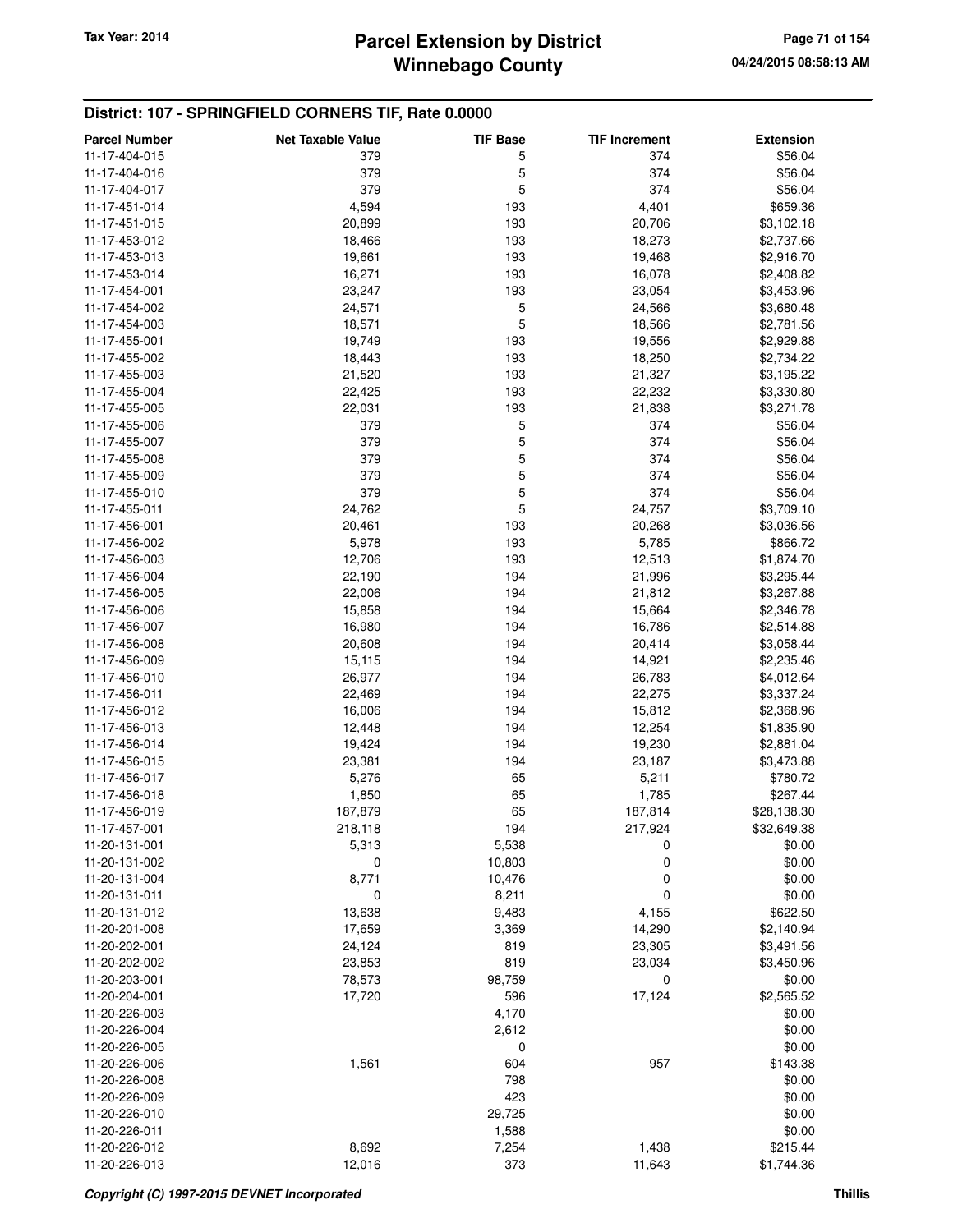### **District: 107 - SPRINGFIELD CORNERS TIF, Rate 0.0000**

| <b>Parcel Number</b>  | <b>Net Taxable Value</b> | <b>TIF Base</b> | <b>TIF Increment</b> | <b>Extension</b> |
|-----------------------|--------------------------|-----------------|----------------------|------------------|
| 11-20-226-014         | 177,062                  | 373             | 176,689              | \$26,471.56      |
| 11-20-226-015         | 1,018                    | 74              | 944                  | \$141.44         |
| 11-20-226-016         | 676                      | 42              | 634                  | \$95.00          |
| 11-20-227-001         | 36,201                   | 283,340         | 0                    | \$0.00           |
| 11-20-227-002         | 20,479                   | 1,389           | 19,090               | \$2,860.06       |
| 11-20-277-001         | 3,076                    | 1,196           | 1,880                | \$281.66         |
| 11-20-277-002         |                          | 485             |                      | \$0.00           |
| 11-20-277-003         |                          | 15,372          |                      | \$0.00           |
| 11-20-277-004         |                          | 509             |                      | \$0.00           |
| 11-20-277-005         |                          | 3,587           |                      | \$0.00           |
| 11-20-277-006         | 3,469                    | 6,906           | 0                    | \$0.00           |
| 11-20-278-001         |                          | 6,274           |                      | \$0.00           |
| 11-20-278-002         |                          | 6,495           |                      | \$0.00           |
| 11-20-278-003         |                          | 728             |                      | \$0.00           |
| 11-20-278-006         | 8,273                    | 7,007           | 1,266                | \$189.68         |
| 11-20-278-007         | 7,987                    | 6,756           | 1,231                | \$184.44         |
| <b>Totals for 107</b> | 1,622,321                | 542,963         | 1,443,830            | \$216,315.12     |
|                       |                          |                 |                      | 109 Parcels      |

#### **District: 125 - WAGON WHEEL TIF, Rate 0.0000**

| <b>Parcel Number</b> | <b>Net Taxable Value</b> | <b>TIF Base</b> | <b>TIF Increment</b> | <b>Extension</b>  |
|----------------------|--------------------------|-----------------|----------------------|-------------------|
| 03-23-476-004        | 19,089                   | 13,798          | 5,291                | \$541.66          |
| 03-23-476-008        | 24,228                   | 61,633          | 0                    | \$0.00            |
| 03-23-476-011        | 30,402                   | 45,347          | 0                    | \$0.00            |
| 03-24-302-013        | 54,652                   | 50,370          | 4,282                | \$438.36          |
| 03-24-302-014        | 74,148                   | 73,189          | 959                  | \$98.18           |
| 03-24-302-015        | 46,058                   | 45,460          | 598                  | \$61.22           |
| 03-24-302-016        | 42,427                   | 41,879          | 548                  | \$56.10           |
| 03-24-302-017        | 26,701                   | 26,357          | 344                  | \$35.22           |
| 03-24-302-018        | 1,596                    | 1,575           | 21                   | \$2.16            |
| 03-24-302-019        | 26,078                   | 25,740          | 338                  | \$34.60           |
| 03-24-302-020        | 663                      | 654             | 9                    | \$0.92            |
| 03-24-303-021        |                          | 0               |                      | \$0.00            |
| 03-24-305-006        | 176,678                  | 438             | 176,240              | \$18,042.04       |
| 03-24-305-007        | 10,142                   | 175             | 9,967                | \$1,020.34        |
| 03-24-305-008        | 14,739                   | 263             | 14,476               | \$1,481.94        |
| 03-24-351-004        | 66,871                   | 68,931          | $\Omega$             | \$0.00            |
| 03-24-351-008        | 254,748                  | 29,072          | 225,676              | \$23,102.90       |
| 03-24-351-009        | 40,303                   | 209             | 40,094               | \$4,104.50        |
| 03-24-351-010        | 714,876                  | 86,707          | 628,169              | \$64,306.92       |
| Totals for 125       | 1,624,399                | 571,797         | 1,107,012            | \$113,327.06      |
|                      |                          |                 |                      | <b>19 Parcels</b> |

#### **District: 126 - RIVER OAKS TIF, Rate 0.0000**

| <b>Parcel Number</b> | <b>Net Taxable Value</b> | <b>TIF Base</b> | <b>TIF Increment</b> | <b>Extension</b> |
|----------------------|--------------------------|-----------------|----------------------|------------------|
| 11-34-179-003        | 1,788                    | 2,897           | 0                    | \$0.00           |
| 11-34-204-001        |                          | 0               |                      | \$0.00           |
| 11-34-204-003        |                          | 11,239          |                      | \$0.00           |
| 11-34-204-006        | 427                      | 724             | 0                    | \$0.00           |
| 11-34-205-002        | 1,233                    | 2,173           | $\Omega$             | \$0.00           |
| 11-34-206-001        | 13,139                   | 5,069           | 8,070                | \$1,209.06       |
| 11-34-206-002        | 11,257                   | 5,794           | 5,463                | \$818.48         |
| 11-34-206-003        | 11,257                   | 5,794           | 5,463                | \$818.48         |
| 11-34-206-004        | 11,257                   | 5,794           | 5,463                | \$818.48         |
| 11-34-206-005        | 9,688                    | 5,069           | 4,619                | \$692.02         |
| 11-34-206-006        | 14,395                   | 3,621           | 10.774               | \$1,614.16       |
| 11-34-206-007        | 9,688                    | 4,345           | 5,343                | \$800.50         |
| 11-34-206-008        | 11,257                   | 4,345           | 6,912                | \$1,035.56       |
| 11-34-206-009        | 17,862                   | 4,345           | 13,517               | \$2,025.12       |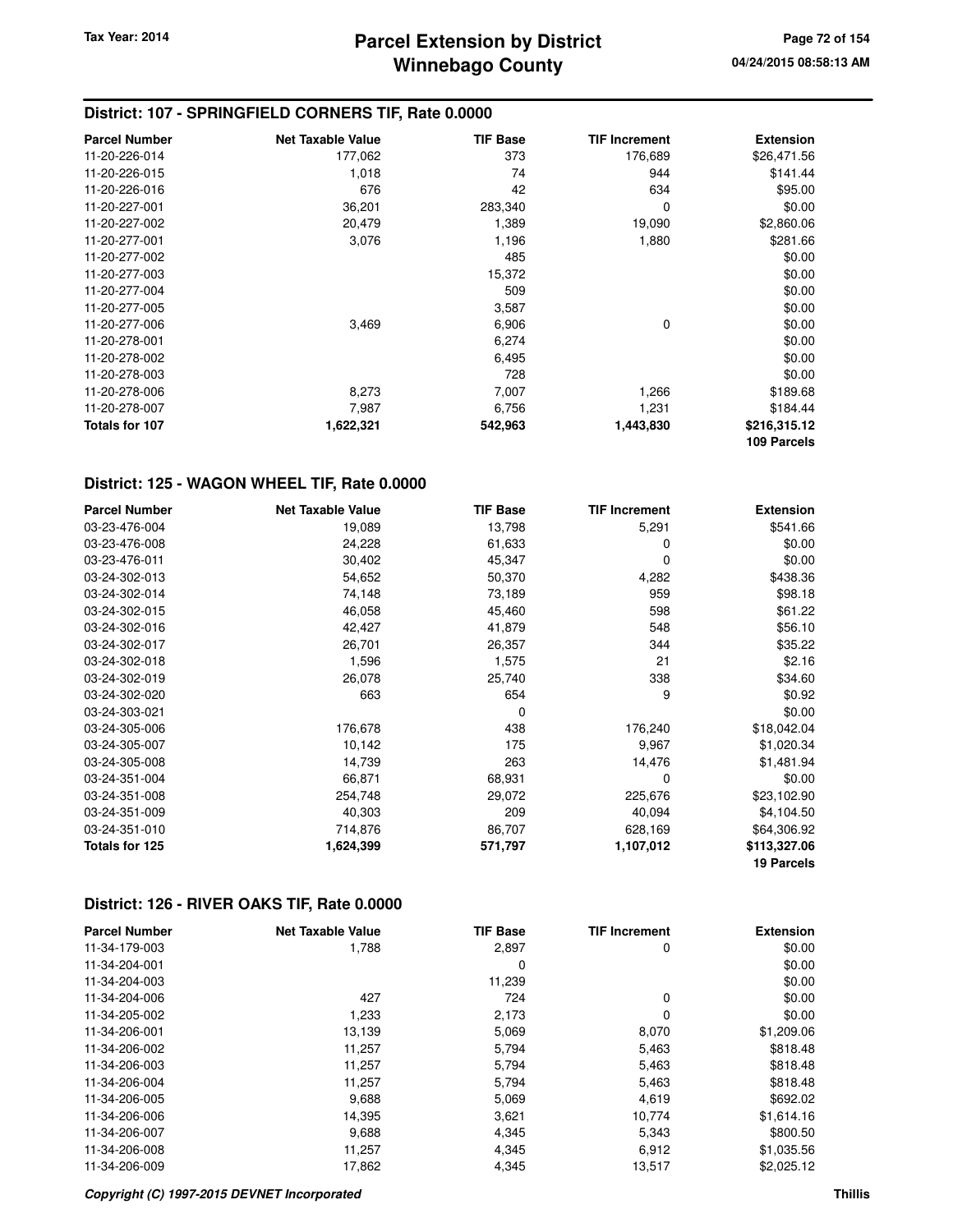## **Winnebago County Parcel Extension by District Tax Year: 2014 Page 73 of 154**

### **District: 126 - RIVER OAKS TIF, Rate 0.0000**

| <b>Parcel Number</b> | <b>Net Taxable Value</b> | <b>TIF Base</b> | <b>TIF Increment</b> | <b>Extension</b> |
|----------------------|--------------------------|-----------------|----------------------|------------------|
| 11-34-206-010        | 17,862                   | 3,621           | 14,241               | \$2,133.60       |
| 11-34-206-011        | 17,862                   | 4,345           | 13,517               | \$2,025.12       |
| 11-34-206-012        | 23,862                   | 2,897           | 20,965               | \$3,140.98       |
| 11-34-206-013        | 11,257                   | 2,897           | 8,360                | \$1,252.50       |
| 11-34-206-014        | 11.257                   | 2,897           | 8,360                | \$1,252.50       |
| 11-34-206-015        | 13,193                   | 2,897           | 10,296               | \$1,542.56       |
| 11-34-206-016        | 17,862                   | 2,897           | 14,965               | \$2,242.06       |
| Totals for 126       | 226,403                  | 83,660          | 156,328              | \$23,421.18      |
|                      |                          |                 |                      | 21 Parcels       |

### **District: 127 - GARRISON SCHOOL TIF, Rate 0.0000**

| <b>Parcel Number</b> | <b>Net Taxable Value</b> | <b>TIF Base</b> | <b>TIF Increment</b> | <b>Extension</b> |
|----------------------|--------------------------|-----------------|----------------------|------------------|
| 11-14-380-010        | 8,303                    | 19,462          | 0                    | \$0.00           |
| 11-14-380-011        | 16,629                   | 33,990          | 0                    | \$0.00           |
| 11-14-380-012        | 12,437                   | 17,062          | 0                    | \$0.00           |
| 11-14-380-013        | 14,864                   | 22,636          | 0                    | \$0.00           |
| 11-14-380-014        | 10,700                   | 10,526          | 174                  | \$26.08          |
| 11-14-380-015        | 10,954                   | 19,978          | 0                    | \$0.00           |
| 11-14-452-014        | 12,920                   | 17,253          | 0                    | \$0.00           |
| 11-14-452-015        | 19,364                   | 22,387          | 0                    | \$0.00           |
| 11-14-452-016        | 10,944                   | 27,776          | 0                    | \$0.00           |
| 11-14-452-017        | 9,085                    | 31,258          | 0                    | \$0.00           |
| 11-14-452-018        | 7,044                    | 25,295          | 0                    | \$0.00           |
| 11-14-452-019        | 17,161                   | 21,851          | 0                    | \$0.00           |
| 11-14-452-020        | 10,717                   | 15,844          | 0                    | \$0.00           |
| 11-14-452-021        | 10,354                   | 13,465          | 0                    | \$0.00           |
| 11-14-452-022        | 11,483                   | 22,221          | 0                    | \$0.00           |
| 11-14-452-023        | 6,970                    | 4,567           | 2,403                | \$360.02         |
| 11-14-452-024        | 13,333                   | 18,617          | 0                    | \$0.00           |
| 11-14-452-025        | 12,158                   | 22,071          | 0                    | \$0.00           |
| 11-14-452-026        | 5,867                    | 11,772          | 0                    | \$0.00           |
| 11-14-452-027        | 7,887                    | 13,813          | 0                    | \$0.00           |
| 11-14-452-028        | 10,000                   | 21,800          | 0                    | \$0.00           |
| 11-14-452-029        | 11,468                   | 15,932          | 0                    | \$0.00           |
| 11-14-452-030        | 476                      | 468             | 8                    | \$1.20           |
| 11-14-452-031        | 6,966                    | 12,483          | 0                    | \$0.00           |
| 11-14-452-032        | 6,892                    | 16,339          | 0                    | \$0.00           |
| 11-14-452-033        | 13,040                   | 16,741          | 0                    | \$0.00           |
| 11-14-452-034        | 11,574                   | 13,712          | 0                    | \$0.00           |
| 11-14-452-035        | 10,310                   | 17,741          | 0                    | \$0.00           |
| 11-14-453-001        |                          | 0               |                      | \$0.00           |
| 11-14-453-019        |                          | 0               |                      | \$0.00           |
| 11-14-453-020        |                          | 0               |                      | \$0.00           |
| 11-14-453-021        |                          | 0               |                      | \$0.00           |
| 11-14-453-022        |                          | 0               |                      | \$0.00           |
| 11-14-453-023        |                          | 0               |                      | \$0.00           |
| 11-14-454-010        | 11,791                   | 34,135          | 0                    | \$0.00           |
| 11-14-454-011        |                          | 25,720          |                      | \$0.00           |
| 11-14-454-041        |                          | 0               |                      | \$0.00           |
| 11-14-454-042        | 23,176                   | 24,210          | 0                    | \$0.00           |
| 11-14-454-044        | 17,578                   | 20,587          | 0                    | \$0.00           |
| 11-14-454-045        | 4,784                    | 18,366          | 0                    | \$0.00           |
| 11-14-454-046        | 11,500                   | 27,713          | $\Omega$             | \$0.00           |
| 11-14-455-001        | 13,226                   | 17,866          | 0                    | \$0.00           |
| 11-14-455-002        | 9,921                    | 21,083          | 0                    | \$0.00           |
| 11-14-455-004        | 1,755                    | 12,116          | 0                    | \$0.00           |
| 11-14-455-005        | 16,316                   | 26,634          | 0                    | \$0.00           |
| 11-14-455-006        | 22,046                   | 17,532          | 4,514                | \$676.30         |
| 11-14-455-007        | 20,395                   | 16,633          | 3,762                | \$563.62         |
| 11-14-455-017        | 18,436                   | 28,265          | 0                    | \$0.00           |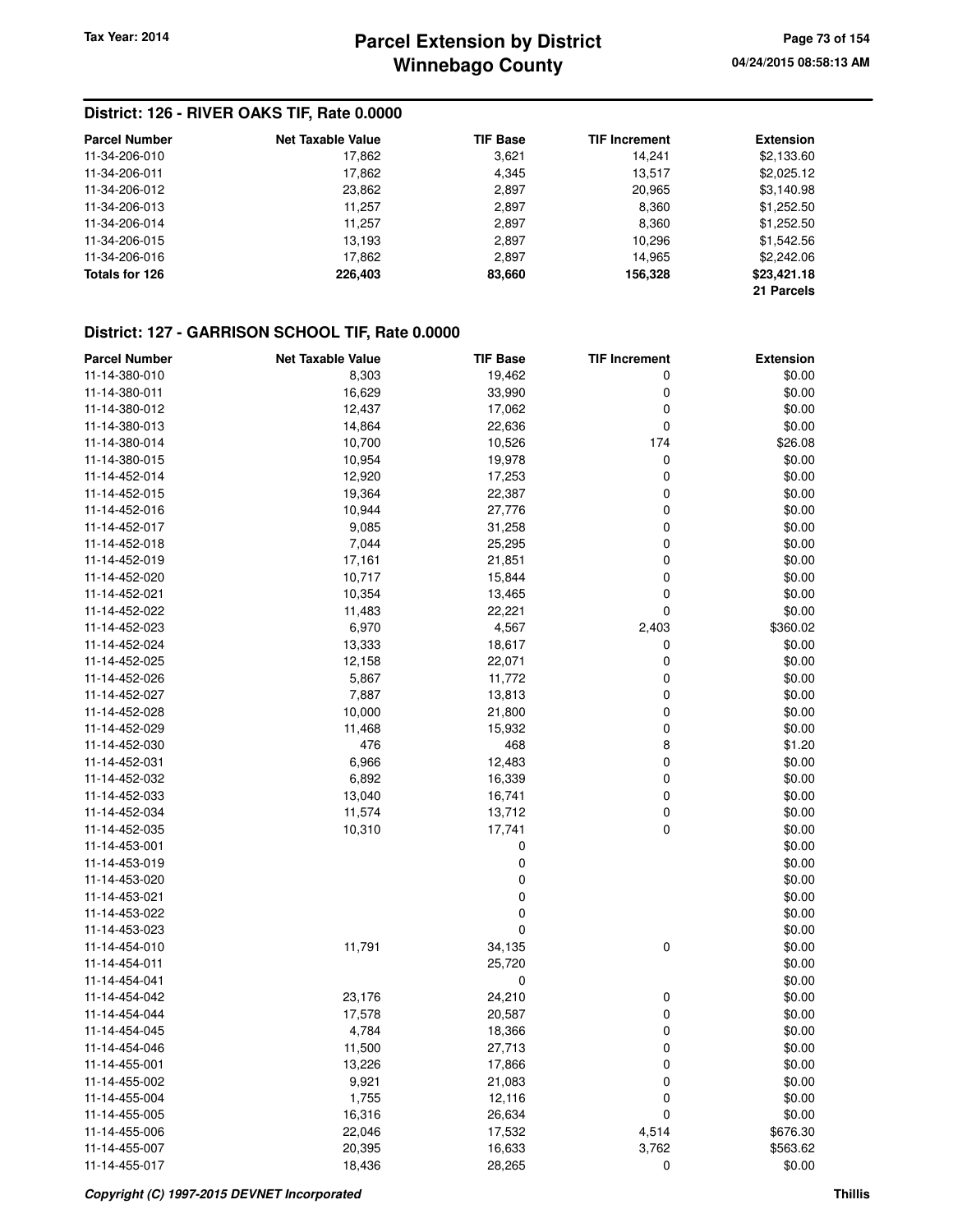## **Winnebago County** Tax Year: 2014 **Parcel Extension by District Page 74 of 154**

### **District: 127 - GARRISON SCHOOL TIF, Rate 0.0000**

| <b>Parcel Number</b> | <b>Net Taxable Value</b> | <b>TIF Base</b> | <b>TIF Increment</b> | <b>Extension</b> |
|----------------------|--------------------------|-----------------|----------------------|------------------|
| 11-14-455-018        | 233,333                  | 24,403          | 208,930              | \$31,301.90      |
| 11-14-455-019        | 2,127                    | 7,915           | $\mathbf 0$          | \$0.00           |
| 11-14-455-020        | 16,789                   | 3,957           | 12,832               | \$1,922.50       |
| 11-14-455-021        | 21,248                   | 1,319           | 19,929               | \$2,985.76       |
| 11-14-455-022        | 28,276                   | 1,319           | 26,957               | \$4,038.70       |
| 11-14-455-023        | 3,042                    | 10,553          | 0                    | \$0.00           |
| 11-14-455-025        | 23,928                   | 660             | 23,268               | \$3,486.02       |
| 11-14-455-026        | 13,957                   | 1,979           | 11,978               | \$1,794.54       |
| 11-14-455-027        | 14,117                   | 1,979           | 12,138               | \$1,818.52       |
| 11-14-455-028        | 11,545                   | 1,319           | 10,226               | \$1,532.06       |
| 11-14-455-029        | 24,164                   | 659             | 23,505               | \$3,521.52       |
| 11-14-455-030        | 24,077                   | 659             | 23,418               | \$3,508.48       |
| 11-14-455-031        | 24,969                   | 1,979           | 22,990               | \$3,444.36       |
| 11-14-455-032        | 20,495                   | 5,276           | 15,219               | \$2,280.12       |
| 11-14-455-033        | 5,990                    | 277             | 5,713                | \$855.92         |
| 11-14-455-034        | 12,837                   | 1,702           | 11,135               | \$1,668.26       |
| 11-14-456-001        | 470                      | 461             | 9                    | \$1.36           |
| 11-14-456-002        | 16,841                   | 19,411          | 0                    | \$0.00           |
| 11-14-456-003        | 10,651                   | 19,898          | 0                    | \$0.00           |
| 11-14-456-004        | 12,621                   | 13,218          | 0                    | \$0.00           |
| 11-14-456-005        | 11,416                   | 20,640          | 0                    | \$0.00           |
| 11-14-456-006        | 14,787                   | 14,968          | 0                    | \$0.00           |
| 11-14-456-007        | 17,309                   | 18,863          | 0                    | \$0.00           |
| 11-14-456-008        | 9,866                    | 16,412          | 0                    | \$0.00           |
| 11-14-456-009        | 16,803                   | 34,100          | 0                    | \$0.00           |
| 11-14-456-010        | 13,313                   | 22,204          | 0                    | \$0.00           |
| 11-14-456-011        | 14,667                   | 17,273          | 0                    | \$0.00           |
| 11-14-456-013        | 9,026                    | 14,993          | 0                    | \$0.00           |
| 11-14-456-014        | 3,579                    | 10,564          | 0                    | \$0.00           |
| 11-14-456-026        | 23,159                   | 25,492          | 0                    | \$0.00           |
| 11-14-456-032        | 2,974                    | 11,689          | 0                    | \$0.00           |
| 11-14-456-034        | 11,120                   | 12,503          | 0                    | \$0.00           |
| 11-14-456-035        | 10,764                   | 12,106          | 0                    | \$0.00           |
| 11-14-456-037        |                          | 0               |                      | \$0.00           |
| 11-14-458-001        | 12,240                   | 18,328          | 0                    | \$0.00           |
| 11-14-458-002        | 7,670                    | 12,151          | 0                    | \$0.00           |
| 11-14-459-001        | 15,434                   | 20,229          | 0                    | \$0.00           |
| 11-14-459-002        | 15,862                   | 23,221          | 0                    | \$0.00           |
| 11-14-459-003        | 16,685                   | 14,064          | 2,621                | \$392.68         |
| 11-14-459-004        | 10,650                   | 21,770          | 0                    | \$0.00           |
| 11-14-459-005        | 7,112                    | 24,598          | 0                    | \$0.00           |
| 11-14-459-006        | 10,053                   | 15,404          | 0                    | \$0.00           |
| 11-14-459-007        | 6,885                    | 12,590          | 0                    | \$0.00           |
| 11-14-459-008        | 6,479                    | 17,079          | $\mathbf 0$          | \$0.00           |
| 11-14-459-009        | 12,861                   | 12,847          | 14                   | \$2.10           |
| 11-14-459-010        | 9,985                    | 18,343          | 0                    | \$0.00           |
| 11-14-459-011        | 10,983                   | 19,496          | 0                    | \$0.00           |
| 11-14-459-012        | 7,356                    | 17,778          | 0                    | \$0.00           |
| 11-14-459-013        | 600                      | 1,009           | 0                    | \$0.00           |
| 11-14-459-014        | 22,592                   | 50,231          | 0                    | \$0.00           |
| 11-14-459-015        | 601                      | 589             | 12                   | \$1.80           |
| 11-14-459-016        | 15,073                   | 20,550          | 0                    | \$0.00           |
| 11-14-460-002        | 8,770                    | 22,140          | 0                    | \$0.00           |
| 11-14-460-003        | 8,323                    | 17,049          | 0                    | \$0.00           |
| 11-14-460-004        | 14,497                   | 19,945          | 0                    | \$0.00           |
| 11-14-460-005        | 16,613                   | 12,637          | 3,976                | \$595.68         |
| 11-14-460-006        | 9,564                    | 18,184          | 0                    | \$0.00           |
| 11-14-460-007        | 25,613                   | 29,777          | $\mathbf 0$          | \$0.00           |
| 11-14-460-008        | 9,098                    | 18,032          | 0                    | \$0.00           |
| 11-14-460-009        | 9,328                    | 19,830          | 0                    | \$0.00           |
| 11-14-460-010        | 6,755                    | 19,490          | 0                    | \$0.00           |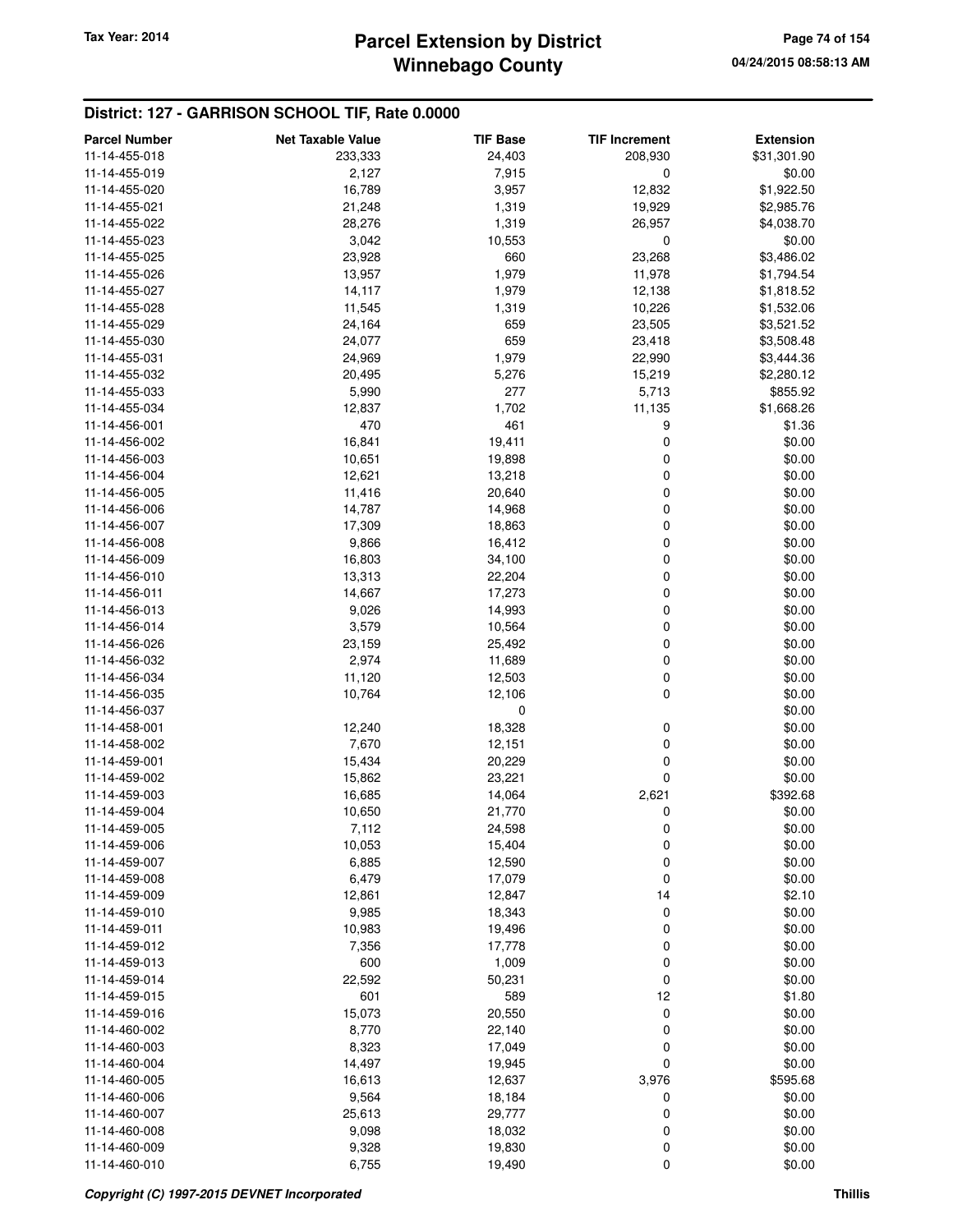### **District: 127 - GARRISON SCHOOL TIF, Rate 0.0000**

| <b>Parcel Number</b> | <b>Net Taxable Value</b> | <b>TIF Base</b> | <b>TIF Increment</b> | <b>Extension</b> |
|----------------------|--------------------------|-----------------|----------------------|------------------|
| 11-14-460-016        | 15.777                   | 17.776          |                      | \$0.00           |
| 11-14-460-017        | 8.066                    | 19.296          |                      | \$0.00           |
| Totals for 127       | 1.472.609                | 1,683,103       | 445.731              | \$66,779.50      |
|                      |                          |                 |                      | 111 Parcels      |

## **District: 128 - KISHWAUKEE & HARRISON TIF, Rate 0.0000**

| <b>Parcel Number</b>  | <b>Net Taxable Value</b> | <b>TIF Base</b> | <b>TIF Increment</b> | <b>Extension</b> |
|-----------------------|--------------------------|-----------------|----------------------|------------------|
| 11-35-376-001         | 5,542                    | 5,875           | 0                    | \$0.00           |
| 11-35-376-004         | 17,428                   | 22,488          | 0                    | \$0.00           |
| 11-35-376-005         | 17,415                   | 18,479          | 0                    | \$0.00           |
| 11-35-377-004         | 100,904                  | 129,644         | 0                    | \$0.00           |
| 11-35-377-005         | 1,993                    | 3,862           | 0                    | \$0.00           |
| 11-35-377-006         | 16,089                   | 26,955          | 0                    | \$0.00           |
| 11-35-451-002         | 24,874                   | 26,301          | 0                    | \$0.00           |
| 11-35-451-003         | 987                      | 1,048           | 0                    | \$0.00           |
| 11-35-451-004         | 217,922                  | 231,254         | 0                    | \$0.00           |
| 11-35-451-008         | 308,426                  | 328,370         | 0                    | \$0.00           |
| 11-35-451-010         | 2,794                    | 7,867           | 0                    | \$0.00           |
| 11-35-451-011         | 36,059                   | 34,780          | 1,279                | \$191.62         |
| 11-35-451-012         | 394,188                  | 132,981         | 261,207              | \$39,134.04      |
| 11-35-453-011         | 4,027                    | 3,827           | 200                  | \$29.96          |
| 11-35-476-001         | 77,454                   | 136,795         | 0                    | \$0.00           |
| 11-35-476-002         | 7,969                    | 10,626          | 0                    | \$0.00           |
| 11-35-476-003         | 240,020                  | 333,747         | 0                    | \$0.00           |
| 11-35-476-004         | 58,232                   | 72,614          | 0                    | \$0.00           |
| 11-35-476-005         | 55,514                   | 67,031          | 0                    | \$0.00           |
| 11-35-477-001         | 3,195                    | 3,358           | 0                    | \$0.00           |
| 11-35-477-006         | 21,923                   | 216,668         | 0                    | \$0.00           |
| 11-35-477-007         | 2,772                    | 2,938           | 0                    | \$0.00           |
| 11-35-477-008         | 23,939                   | 24,256          | 0                    | \$0.00           |
| 11-35-477-009         | 20,412                   | 22,367          | 0                    | \$0.00           |
| <b>Totals for 128</b> | 1,660,078                | 1,864,131       | 262,686              | \$39,355.62      |
|                       |                          |                 |                      | 24 Parcels       |

### **District: 129 - LINCOLNWOOD TIF #2, Rate 0.0000**

| <b>Parcel Number</b> | <b>Net Taxable Value</b> | <b>TIF Base</b> | <b>TIF Increment</b> | <b>Extension</b>  |
|----------------------|--------------------------|-----------------|----------------------|-------------------|
| 11-21-154-020        | 16,455                   | 586             | 15,869               | \$2,377.50        |
| 11-21-154-021        | 11,870                   | 586             | 11,284               | \$1,690.58        |
| 11-21-154-022        | 16,196                   | 586             | 15,610               | \$2,338.70        |
| 11-21-154-023        | 20,467                   | 586             | 19,881               | \$2,978.58        |
| 11-21-154-024        | 15,975                   | 586             | 15,389               | \$2,305.58        |
| 11-21-154-025        | 20,765                   | 586             | 20,179               | \$3,023.22        |
| 11-21-154-026        | 15,975                   | 586             | 15,389               | \$2,305.58        |
| 11-21-154-027        | 8,497                    | 586             | 7,911                | \$1,185.24        |
| 11-21-154-028        | 20,949                   | 586             | 20,363               | \$3,050.78        |
| 11-21-158-001        | 16,728                   | 586             | 16,142               | \$2,418.40        |
| 11-21-158-002        | 1,964                    | 586             | 1,378                | \$206.46          |
| 11-21-158-003        | 15,949                   | 586             | 15,363               | \$2,301.68        |
| 11-21-158-004        | 20,504                   | 586             | 19,918               | \$2,984.12        |
| 11-21-158-005        | 15,975                   | 586             | 15,389               | \$2,305.58        |
| 11-21-158-006        | 21,159                   | 586             | 20,573               | \$3,082.26        |
| 11-21-158-007        | 16,084                   | 586             | 15,498               | \$2,321.92        |
| 11-21-158-008        | 15,964                   | 586             | 15,378               | \$2,303.94        |
| 11-21-158-009        | 20,626                   | 586             | 20,040               | \$3,002.40        |
| Totals for 129       | 292,102                  | 10,548          | 281,554              | \$42,182.52       |
|                      |                          |                 |                      | <b>18 Parcels</b> |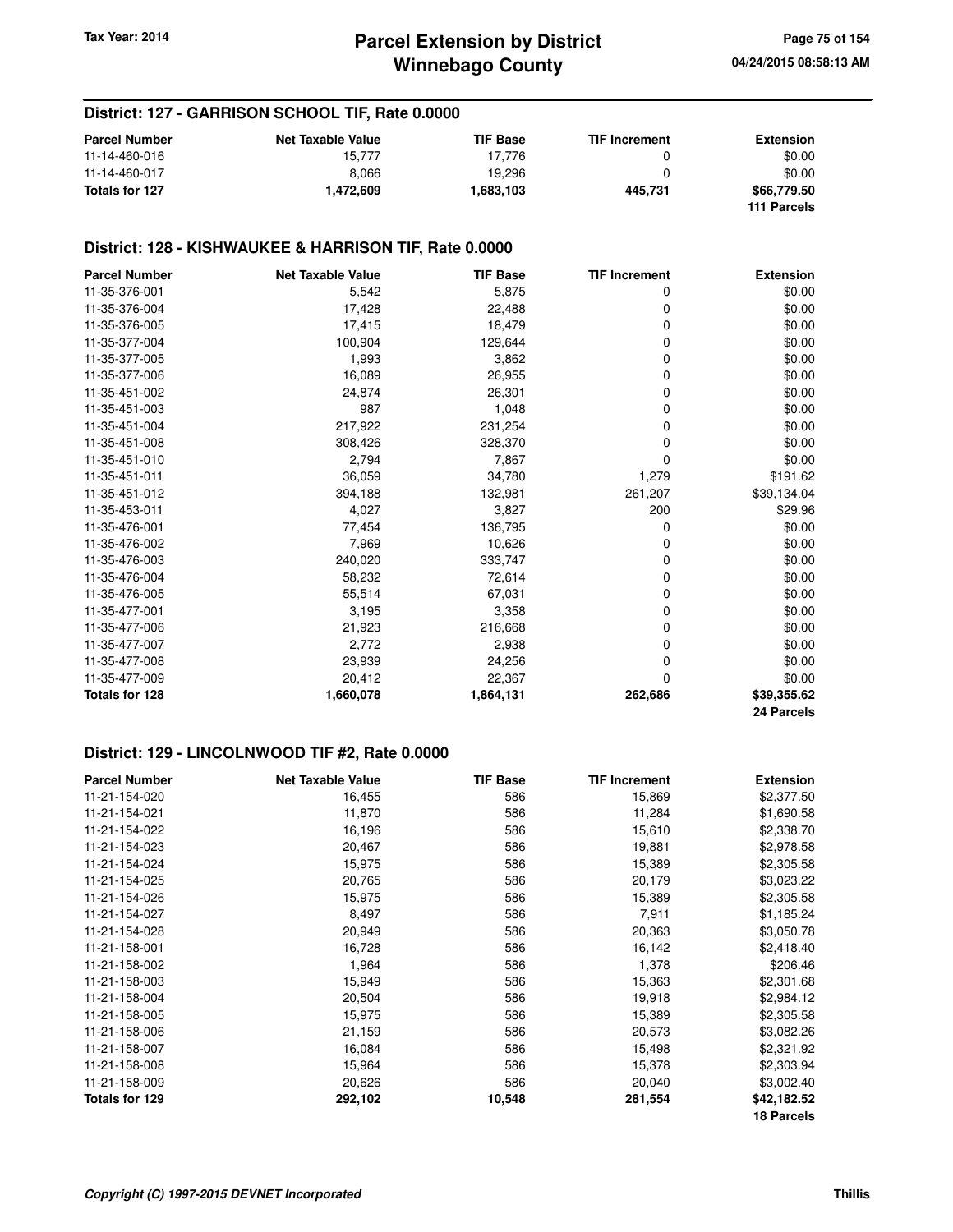# **Winnebago County** Tax Year: 2014 **Parcel Extension by District Page 76 of 154**

| <b>Parcel Number</b>           | <b>Net Taxable Value</b> | <b>TIF Base</b> | <b>TIF Increment</b>    | <b>Extension</b>   |
|--------------------------------|--------------------------|-----------------|-------------------------|--------------------|
| 11-20-255-001                  | 8,223                    | 7,736           | 487                     | \$72.96            |
| 11-20-255-002                  | 0                        | 8,043           | 0                       | \$0.00             |
| 11-20-255-003                  | 10,802                   | 13,631          | 0                       | \$0.00             |
| 11-20-255-004                  | 297                      | 293             | 4                       | \$0.60             |
| 11-20-255-007                  | 271                      | 266             | 5                       | \$0.76             |
| 11-20-255-008                  | 271                      | 266             | 5                       | \$0.76             |
| 11-20-255-009                  | 202                      | 266             | 0                       | \$0.00             |
| 11-20-255-010                  | 202                      | 266             | 0                       | \$0.00             |
| 11-20-255-011                  | 6,084                    | 439             | 5,645                   | \$845.74           |
| 11-20-402-002                  | 3,300                    | 7,758           | 0                       | \$0.00             |
| 11-20-402-008                  | 8,028                    | 4,497           | 3,531                   | \$529.02           |
| 11-20-402-009                  | 5,489                    | 5,543           | 0                       | \$0.00             |
| 11-20-402-010                  | 3,824                    | 3,569           | 255                     | \$38.20            |
| 11-20-402-013                  | 262                      | 222             | 40                      | \$6.00             |
| 11-20-402-014                  |                          | 6,534           |                         | \$0.00             |
| 11-20-402-015                  | 202                      | 266             | 0                       | \$0.00             |
| 11-20-402-016                  | 202                      | 266             | 0                       | \$0.00             |
| 11-20-402-017                  | 202                      | 266             | 0                       | \$0.00             |
| 11-20-402-018                  | 202                      | 266             | 0                       | \$0.00             |
| 11-20-402-019                  | 202                      | 266             | 0                       | \$0.00             |
| 11-20-402-020                  | 202                      | 266             | 0                       | \$0.00             |
| 11-20-402-021                  | $\mathbf 0$              | 5,278           | 0                       | \$0.00             |
| 11-20-402-022                  | 6,861                    | 8,021           | 0                       | \$0.00             |
| 11-20-402-023                  | 190                      | 186             | 4                       | \$0.60             |
| 11-20-402-024                  | 0                        | 6,125           | 0                       | \$0.00             |
| 11-20-402-025                  | $\mathbf 0$              | 3,317           | $\mathbf 0$             | \$0.00             |
| 11-20-402-026                  | 446                      | 5,342           | 0                       | \$0.00             |
| 11-20-402-027                  | 8,913                    | 4,438           | 4,475                   | \$670.44           |
| 11-20-403-004                  |                          | 0               |                         | \$0.00             |
| 11-20-404-007                  | 367                      | 361             | 6                       | \$0.90             |
| 11-20-404-008                  | $\mathbf 0$              | 5,640           | 0                       | \$0.00             |
| 11-20-404-011                  | 3,509                    | 569             | 2,940                   | \$440.48           |
| 11-20-404-017                  | 367                      | 810             | 0                       | \$0.00             |
| 11-20-404-018                  | 367                      | 361             | 6                       | \$0.90             |
| 11-20-404-019                  | 367                      | 361             | 6                       | \$0.90             |
| 11-20-404-020                  | 5,693                    | 6,329           | 0                       | \$0.00             |
| 11-20-404-021                  | 244                      | 6,334           | 0                       | \$0.00             |
| 11-20-404-022                  | 4,295                    | 6,204           | 0                       | \$0.00             |
| 11-20-404-025                  | 4,043                    | 546             | 3,497                   | \$523.92           |
| 11-20-405-001                  | 200                      | 198             | $\overline{c}$          | \$0.30             |
| 11-20-405-002                  | 6,086                    | 3,471           | 2,615                   | \$391.78           |
| 11-20-405-003<br>11-20-405-004 | 10,050                   | 6,915           | 3,135                   | \$469.70<br>\$0.00 |
| 11-20-405-005                  | 0                        | 4,656<br>193    | 0<br>4                  | \$0.60             |
| 11-20-405-006                  | 197<br>197               | 193             | 4                       | \$0.60             |
| 11-20-405-007                  | 197                      | 193             | 4                       | \$0.60             |
| 11-20-405-008                  | 197                      | 193             | 4                       | \$0.60             |
| 11-20-405-009                  | 3,475                    | 3,190           | 285                     | \$42.70            |
| 11-20-405-010                  | 6,724                    | 8,919           | 0                       | \$0.00             |
| 11-20-405-011                  | 197                      | 193             | 4                       | \$0.60             |
| 11-20-405-012                  | 3,126                    | 9,833           | 0                       | \$0.00             |
| 11-20-405-015                  | 200                      | 198             | 2                       | \$0.30             |
| 11-20-405-016                  | 200                      | 198             | $\overline{\mathbf{c}}$ | \$0.30             |
| 11-20-405-017                  | 200                      | 3,982           | 0                       | \$0.00             |
| 11-20-405-018                  | 200                      | 198             | 2                       | \$0.30             |
| 11-20-405-021                  | 403                      | 395             | 8                       | \$1.20             |
| 11-20-405-022                  | 4,044                    | 387             | 3,657                   | \$547.90           |
| 11-20-406-002                  | 200                      | 198             | 2                       | \$0.30             |
| 11-20-406-003                  | 6,806                    | 7,745           | 0                       | \$0.00             |
| 11-20-406-007                  | 197                      | 193             | 4                       | \$0.60             |
| 11-20-406-008                  | 197                      | 193             | 4                       | \$0.60             |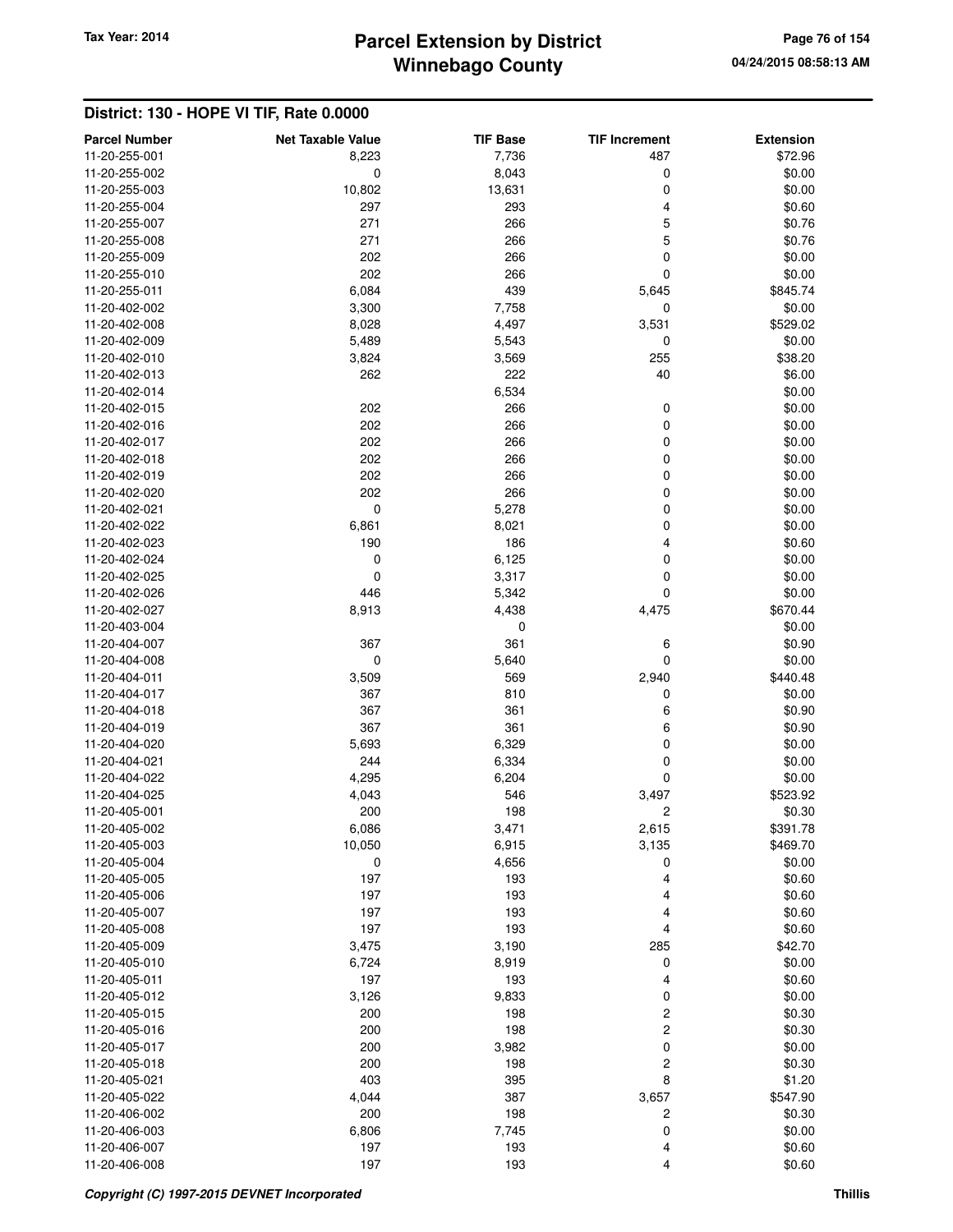# **Winnebago County** Tax Year: 2014 **Parcel Extension by District Page 77 of 154**

| <b>Parcel Number</b> | <b>Net Taxable Value</b> | <b>TIF Base</b> | <b>TIF Increment</b> | <b>Extension</b>     |
|----------------------|--------------------------|-----------------|----------------------|----------------------|
| 11-20-406-014        | 200                      | 3,205           | 0                    | \$0.00               |
| 11-20-406-015        | 3,171                    | 10,212          | 0                    | \$0.00               |
| 11-20-406-016        | 200                      | 5,354           | 0                    | \$0.00               |
| 11-20-406-017        | 1,874                    | 4,515           | 0                    | \$0.00               |
| 11-20-406-018        | 14,287                   | 11,723          | 2,564                | \$384.14             |
| 11-20-406-019        | 0                        | 9,243           | 0                    | \$0.00               |
| 11-20-406-020        | $\mathbf 0$              | 8,242           | 0                    | \$0.00               |
| 11-20-406-021        | 6,087                    | 290             | 5,797                | \$868.52             |
| 11-20-406-022        | 4,047                    | 290             | 3,757                | \$562.88             |
| 11-20-428-001        | 196                      | 192             | 4                    | \$0.60               |
| 11-20-428-002        | 200                      | 198             | $\overline{c}$       | \$0.30               |
| 11-20-428-003        | 8,565                    | 9,090           | 0                    | \$0.00               |
| 11-20-428-004        | 2,520                    | 3,024           | 0                    | \$0.00               |
| 11-20-428-005        | 196                      | 192             | 4                    | \$0.60               |
| 11-20-428-006        | 8,293                    | 10,646          | 0                    | \$0.00               |
| 11-20-428-010        | 265                      | 7,852           | 0                    | \$0.00               |
| 11-20-428-011        | 222                      | 219             | 3                    | \$0.46               |
| 11-20-428-012        | 222                      | 219             | 3                    | \$0.46               |
| 11-20-428-013        | 222                      | 219             | 3                    | \$0.46               |
| 11-20-428-014        | 222                      | 219             | 3                    | \$0.46               |
| 11-20-428-015        | 222                      | 1,353           | 0                    | \$0.00               |
| 11-20-428-016        | 5,547                    | 5,351           | 196                  | \$29.36              |
| 11-20-428-017        | 5,945                    | 6,660           | 0                    | \$0.00               |
| 11-20-428-018        | 826                      | 843             | 0                    | \$0.00               |
| 11-20-428-019        | 5,022                    | 5,415           | 0                    | \$0.00               |
| 11-20-428-020        | 3,332                    | 5,117           | 0                    | \$0.00               |
| 11-20-428-021        | 7,961                    | 14,589          | 0                    | \$0.00               |
| 11-20-428-022        | 211                      | 207             | 4                    | \$0.60               |
| 11-20-428-023        | 350                      | 344             | 6                    | \$0.90               |
| 11-20-428-024        | 6,086                    | 299             | 5,787                | \$867.02             |
| 11-20-429-005        | 211                      | 0               | 211                  | \$31.62              |
| 11-20-429-006        | 211                      | 0               | 211                  | \$31.62              |
| 11-20-429-007        | 211                      | 0               | 211                  | \$31.62              |
| 11-20-429-012        |                          | 4,317           |                      | \$0.00               |
| 11-20-429-015        | 7,834                    | 319             | 7,515                | \$1,125.90           |
| 11-20-429-018        | 0                        | 3,726           | 0                    | \$0.00               |
| 11-20-429-019        | 7,731                    | 4,170           | 3,561                | \$533.52             |
| 11-20-429-020        | 9,170                    | 10,566          | 0                    | \$0.00               |
| 11-20-429-021        | 316                      | 1,994           | 0                    | \$0.00               |
| 11-20-429-022        | 7,772                    | 5,539           | 2,233                | \$334.56             |
| 11-20-429-023        | 211                      | 5,972           | 0                    | \$0.00               |
| 11-20-429-025        | 6,086                    | 414             | 5,672                | \$849.78             |
| 11-20-429-026        | 6,085                    | 319             | 5,766                | \$863.86             |
| 11-20-429-027        | 6,085                    | 319             | 5,766                | \$863.86             |
| 11-20-429-028        | 6,085                    | 426             | 5,659                | \$847.84             |
| 11-20-429-029        | 6,085                    | 319             | 5,766                | \$863.86             |
| 11-20-429-030        | 426                      | 1,308           | 0                    | \$0.00               |
| 11-20-429-031        | 2,519                    | 1,308           | 1,211                | \$181.44             |
| 11-20-430-001        | 4,760                    | 3,967           | 793                  | \$118.82             |
| 11-20-430-002        | 3,928                    | 4,650           | 0                    | \$0.00               |
| 11-20-430-003        | 4,526                    | 5,162           | 0                    | \$0.00               |
| 11-20-430-004        | 161                      | 158             | 3                    | \$0.46               |
| 11-20-430-007        |                          |                 |                      |                      |
| 11-20-430-008        | 6,085                    | 453             | 5,632                | \$843.80<br>\$745.96 |
|                      | 6,085                    | 1,106           | 4,979                |                      |
| 11-20-430-009        | 231                      | 226             | 5                    | \$0.76               |
| 11-20-430-012        | 1,777                    | 4,187           | 0                    | \$0.00               |
| 11-20-430-015        | 231                      | 226             | 5                    | \$0.76               |
| 11-20-430-016        | 231                      | 226             | 5                    | \$0.76               |
| 11-20-430-017        | $\mathbf 0$              | 111             | 0                    | \$0.00               |
| 11-20-430-018        | 1,346                    | 4,265           | 0                    | \$0.00               |
| 11-20-430-019        | 4,409                    | 3,195           | 1,214                | \$181.88             |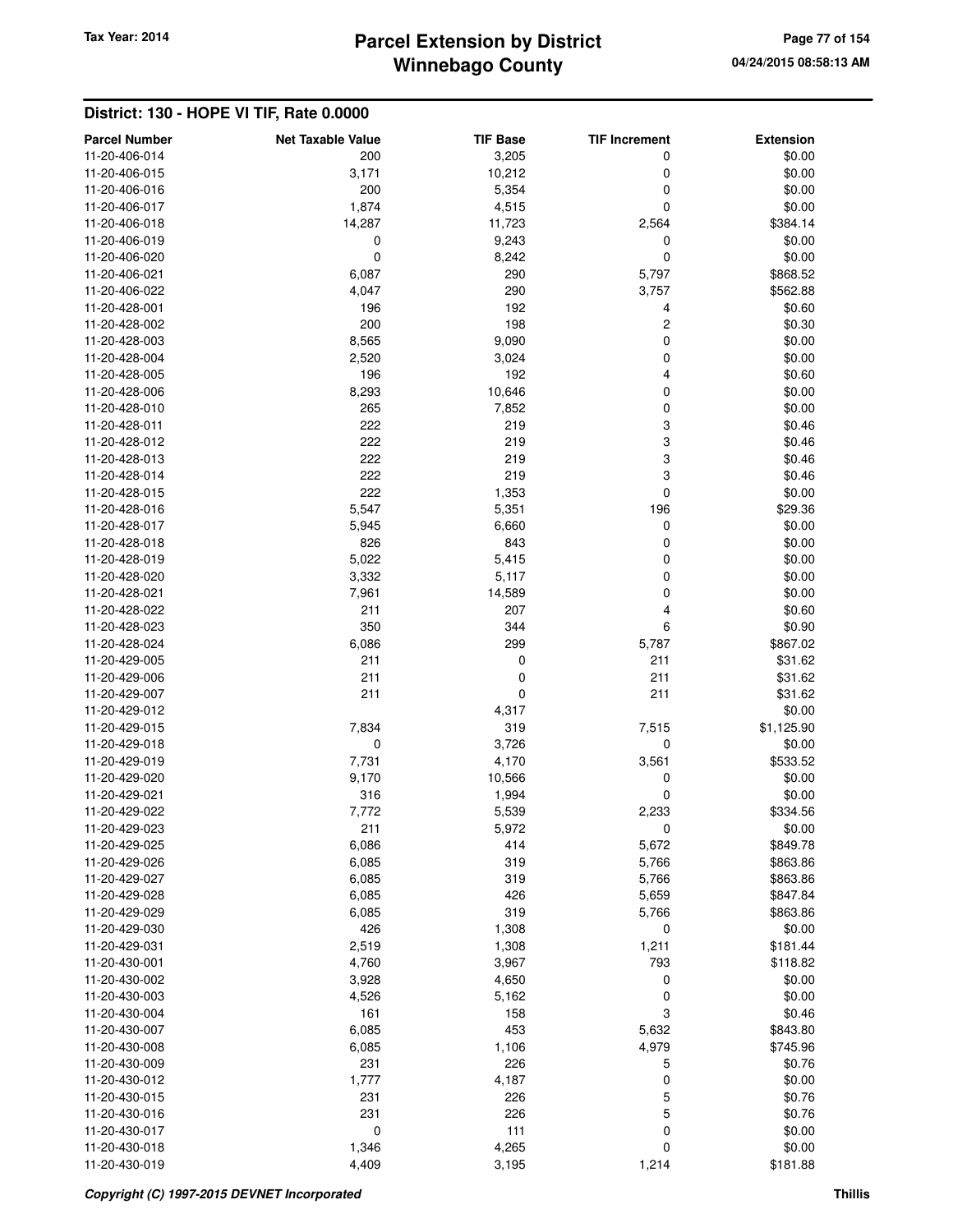# **Winnebago County** Tax Year: 2014 **Parcel Extension by District Page 78 of 154**

| <b>Parcel Number</b>           | <b>Net Taxable Value</b> | <b>TIF Base</b> | <b>TIF Increment</b> | <b>Extension</b> |
|--------------------------------|--------------------------|-----------------|----------------------|------------------|
| 11-20-430-021                  | 6,085                    | 453             | 5,632                | \$843.80         |
| 11-20-430-022                  | 462                      | 478             | 0                    | \$0.00           |
| 11-20-430-023                  | 24,395                   | 453             | 23,942               | \$3,587.00       |
| 11-20-431-001                  | 3,353                    | 3,700           | 0                    | \$0.00           |
| 11-20-431-004                  | 6,558                    | 6,686           | $\mathbf 0$          | \$0.00           |
| 11-20-431-005                  | 253                      | 248             | 5                    | \$0.76           |
| 11-20-431-006                  | 3,115                    | 3,524           | $\mathbf 0$          | \$0.00           |
| 11-20-431-007                  | 4,160                    | 11,441          | 0                    | \$0.00           |
| 11-20-431-008                  | 426                      | 1,337           | 0                    | \$0.00           |
| 11-20-431-009                  | 7,124                    | 9,357           | 0                    | \$0.00           |
| 11-20-431-010                  | 338                      | 332             | 6                    | \$0.90           |
| 11-20-431-011                  | 7,984                    | 11,954          | 0                    | \$0.00           |
| 11-20-431-012                  | 225                      | 221             | 4                    | \$0.60           |
| 11-20-431-015                  | 6,085                    | 650             | 5,435                | \$814.28         |
| 11-20-431-016                  |                          | 584             |                      | \$0.00           |
| 11-20-431-017                  | 10,280                   | 11,426          | 0                    | \$0.00           |
| 11-20-431-018                  | 413                      | 6,600           | 0                    | \$0.00           |
| 11-20-452-001                  | 8,247                    | 428             | 7,819                | \$1,171.44       |
| 11-20-452-002                  | 1,929                    | 4,514           | $\mathbf 0$          | \$0.00           |
| 11-20-452-003                  | 4,046                    | 361             | 3,685                | \$552.10         |
| 11-20-452-004                  | 225                      | 221             | 4                    | \$0.60           |
| 11-20-452-016                  | 6,096                    | 4,660           | 1,436                | \$215.14         |
| 11-20-452-017                  | 4,707                    | 4,660           | 47                   | \$7.04           |
| 11-20-452-028                  | 6,085                    | 294             | 5,791                | \$867.62         |
| 11-20-452-029                  | 4,045                    | 294             | 3,751                | \$561.98         |
| 11-20-452-031                  | 6,085                    | 293             | 5,792                | \$867.76         |
| 11-20-452-032                  | 4,045                    | 293             | 3,752                | \$562.12         |
| 11-20-452-033                  | 6,085                    | 293             | 5,792                | \$867.76         |
| 11-20-452-034                  | 4,045                    | 293             | 3,752                | \$562.12         |
| 11-20-452-035                  | 8,246                    | 391             | 7,855                | \$1,176.84       |
| 11-20-452-036                  | 6,084                    | 391             | 5,693                | \$852.94         |
| 11-20-452-037                  | 397                      | 412             | 0                    | \$0.00           |
| 11-20-453-001                  | 210                      | 206             | 4                    | \$0.60           |
| 11-20-453-002                  | 0                        | 4,004           | $\mathbf 0$          | \$0.00           |
| 11-20-453-003                  | 3,592                    | 3,064           | 528                  | \$79.10          |
| 11-20-453-009                  | 6,682                    | 7,639           | $\mathbf 0$          | \$0.00           |
| 11-20-453-010                  | 2,300                    | 2,364           | 0                    | \$0.00           |
| 11-20-453-013                  | 197                      | 193             | 4                    | \$0.60           |
| 11-20-453-014                  | 197                      | 193             | 4                    | \$0.60           |
| 11-20-453-015                  | 8,192                    | 10,215          | $\mathbf 0$          | \$0.00           |
| 11-20-453-016                  | 197                      | 193             | 4                    | \$0.60           |
| 11-20-453-017                  | 197                      | 193             | 4                    | \$0.60           |
| 11-20-453-018<br>11-20-453-021 | 4,567                    | 5,441           | 0                    | \$0.00           |
| 11-20-453-022                  | 393<br>0                 | 5,452           | 0<br>$\mathbf 0$     | \$0.00<br>\$0.00 |
| 11-20-453-025                  | 197                      | 3,690<br>193    | 4                    | \$0.60           |
| 11-20-453-026                  | 197                      | 193             |                      | \$0.60           |
| 11-20-453-027                  | 240                      | 237             | 4<br>3               | \$0.46           |
| 11-20-453-029                  | 6,085                    | 387             | 5,698                | \$853.68         |
| 11-20-453-030                  | 6,084                    | 377             | 5,707                | \$855.02         |
| 11-20-453-031                  | 6,085                    | 309             | 5,776                | \$865.36         |
| 11-20-453-032                  | 4,045                    | 309             | 3,736                | \$559.74         |
| 11-20-453-033                  | 8,245                    | 387             | 7,858                | \$1,177.30       |
| 11-20-453-034                  | 6,085                    | 1,173           | 4,912                | \$735.92         |
| 11-20-454-003                  | 2,033                    | 4,096           | 0                    | \$0.00           |
| 11-20-454-004                  | 5,043                    | 13,362          | 0                    | \$0.00           |
| 11-20-454-005                  | 2,869                    | 5,154           | 0                    | \$0.00           |
| 11-20-454-006                  |                          | 7,056           |                      | \$0.00           |
| 11-20-454-011                  | 197                      | 193             | 4                    | \$0.60           |
| 11-20-454-014                  | 197                      | 193             | 4                    | \$0.60           |
| 11-20-454-015                  | 5,709                    | 3,813           | 1,896                | \$284.06         |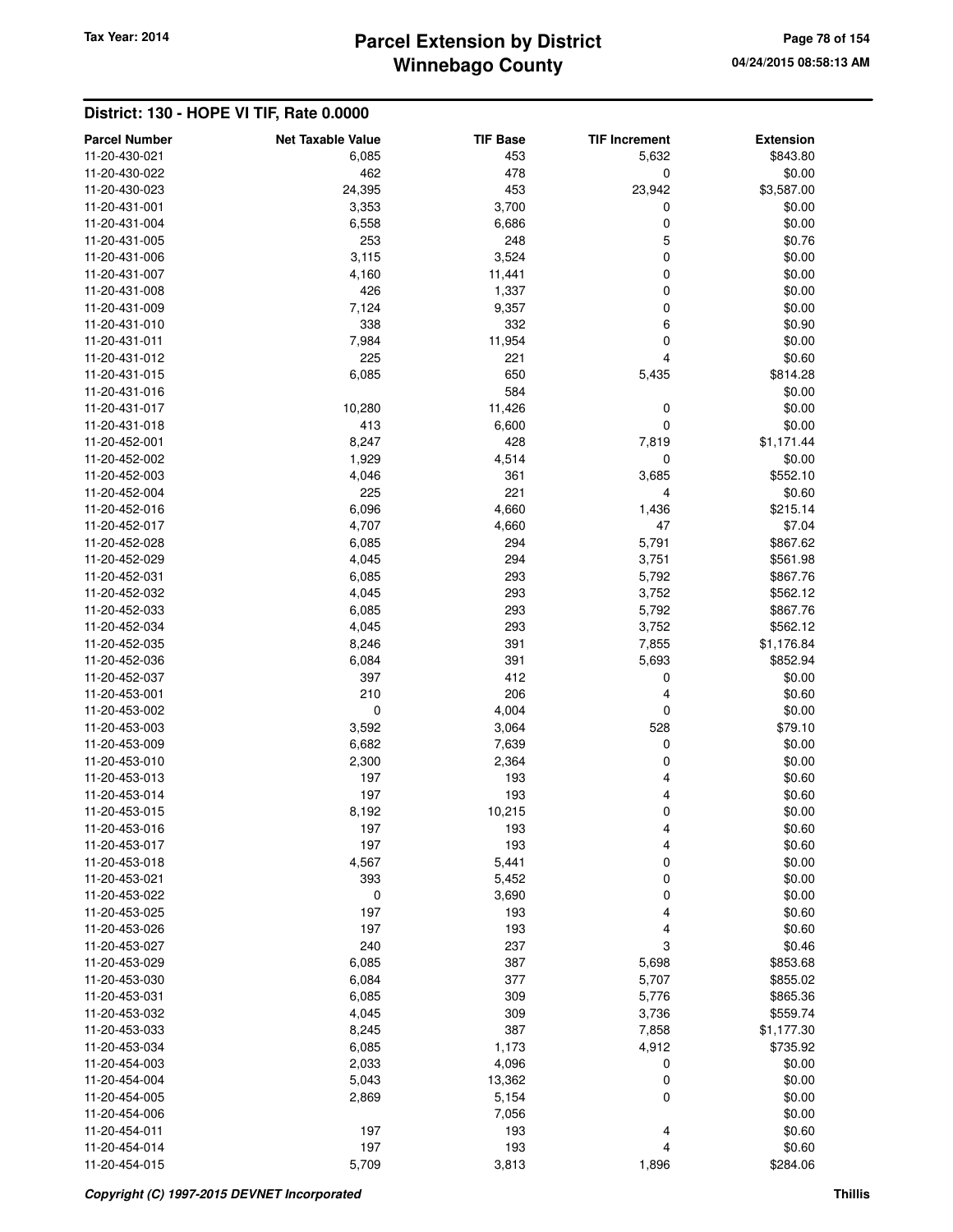# **Winnebago County** Tax Year: 2014 **Parcel Extension by District Page 79 of 154**

| <b>Parcel Number</b> | <b>Net Taxable Value</b> | <b>TIF Base</b> | <b>TIF Increment</b> | <b>Extension</b> |
|----------------------|--------------------------|-----------------|----------------------|------------------|
| 11-20-454-016        | 197                      | 193             | 4                    | \$0.60           |
| 11-20-454-017        | 197                      | 193             | 4                    | \$0.60           |
| 11-20-454-018        | 197                      | 193             | 4                    | \$0.60           |
| 11-20-454-019        | 197                      | 193             | 4                    | \$0.60           |
| 11-20-454-020        | 197                      | 193             | 4                    | \$0.60           |
| 11-20-454-021        | 197                      | 1,763           | 0                    | \$0.00           |
| 11-20-454-022        | 197                      | 193             | 4                    | \$0.60           |
| 11-20-454-023        | 197                      | 193             | 4                    | \$0.60           |
| 11-20-454-024        | 197                      | 193             | 4                    | \$0.60           |
| 11-20-454-025        | 197                      | 1,531           | 0                    | \$0.00           |
| 11-20-454-026        | 197                      | 3,990           | $\mathbf 0$          | \$0.00           |
| 11-20-454-027        | $\pmb{0}$                | 5,811           | $\mathbf 0$          | \$0.00           |
| 11-20-454-028        | 6,085                    | 387             | 5,698                | \$853.68         |
| 11-20-454-029        | 4,045                    | 309             | 3,736                | \$559.74         |
| 11-20-454-030        | 6,085                    | 8,463           | 0                    | \$0.00           |
| 11-20-454-031        | 8,245                    | 387             | 7,858                | \$1,177.30       |
| 11-20-455-003        | 244                      | 287             | 0                    | \$0.00           |
| 11-20-455-004        | 8,750                    | 13,477          | 0                    | \$0.00           |
| 11-20-455-005        | 12,333                   | 13,506          | 0                    | \$0.00           |
| 11-20-455-006        | 10,615                   | 10,336          | 279                  | \$41.80          |
| 11-20-455-010        | 9,483                    | 9,126           | 357                  | \$53.50          |
| 11-20-455-011        | 7,470                    | 13,030          | $\mathbf 0$          | \$0.00           |
| 11-20-455-017        | 10,767                   | 343             | 10,424               | \$1,561.72       |
| 11-20-455-018        | 12,493                   | 343             | 12,150               | \$1,820.32       |
| 11-20-455-019        | 12,767                   | 343             | 12,424               | \$1,861.36       |
| 11-20-455-020        |                          | 0               |                      | \$0.00           |
| 11-20-455-021        |                          | 0               |                      | \$0.00           |
| 11-20-455-022        | 12,221                   | 362             | 11,859               | \$1,776.72       |
| 11-20-456-001        | 197                      | 193             | 4                    | \$0.60           |
| 11-20-456-002        | 197                      | 193             | 4                    | \$0.60           |
| 11-20-456-003        | 197                      | 193             | 4                    | \$0.60           |
| 11-20-456-004        | 197                      | 3,474           | 0                    | \$0.00           |
| 11-20-456-009        | 197                      | 3,615           | 0                    | \$0.00           |
| 11-20-456-010        | 197                      | 193             | 4                    | \$0.60           |
| 11-20-456-011        | 4,624                    | 5,616           | 0                    | \$0.00           |
| 11-20-456-020        | 0                        | 101             | 0                    | \$0.00           |
| 11-20-456-025        | 197                      | 193             | 4                    | \$0.60           |
| 11-20-456-026        | 3,301                    | 3,710           | 0                    | \$0.00           |
| 11-20-456-027        | 2,370                    | 3,500           | 0                    | \$0.00           |
| 11-20-456-028        | 4,810                    | 4,438           | 372                  | \$55.74          |
| 11-20-456-029        | 197                      | 1,541           | $\bf{0}$             | \$0.00           |
| 11-20-456-033        | 197                      | 193             | 4                    | \$0.60           |
| 11-20-456-037        | 12,751                   | 290             | 12,461               | \$1,866.92       |
| 11-20-456-038        | 0                        | 97              | 0                    | \$0.00           |
| 11-20-456-039        | 13,632                   | 464             | 13,168               | \$1,972.84       |
| 11-20-456-040        | 4,763                    | 10,296          | 0                    | \$0.00           |
| 11-20-456-042        | 393                      | 387             | 6                    | \$0.90           |
| 11-20-456-043        | 12,393                   | 290             | 12,103               | \$1,813.28       |
| 11-20-456-045        | 12,476                   | 290             | 12,186               | \$1,825.72       |
| 11-20-456-046        | 12,476                   | 290             | 12,186               | \$1,825.72       |
| 11-20-456-047        | 12,480                   | 387             | 12,093               | \$1,811.78       |
| 11-20-456-048        | 10,751                   | 290             | 10,461               | \$1,567.28       |
| 11-20-456-049        | 12,476                   | 290             | 12,186               | \$1,825.72       |
| 11-20-456-050        | 590                      | 580             | 10                   | \$1.50           |
| 11-20-456-052        | 12,446                   | 3,354           | 9,092                | \$1,362.16       |
| 11-20-456-053        | 12,721                   | 290             | 12,431               | \$1,862.42       |
| 11-20-456-054        | 156                      | 145             | 11                   | \$1.66           |
| 11-20-456-055        | 0                        | 4,586           | 0                    | \$0.00           |
| 11-20-457-004        | 197                      | 193             | 4                    | \$0.60           |
| 11-20-457-010        | 197                      | 193             | 4                    | \$0.60           |
| 11-20-457-011        | 197                      | 4,676           | $\mathbf 0$          | \$0.00           |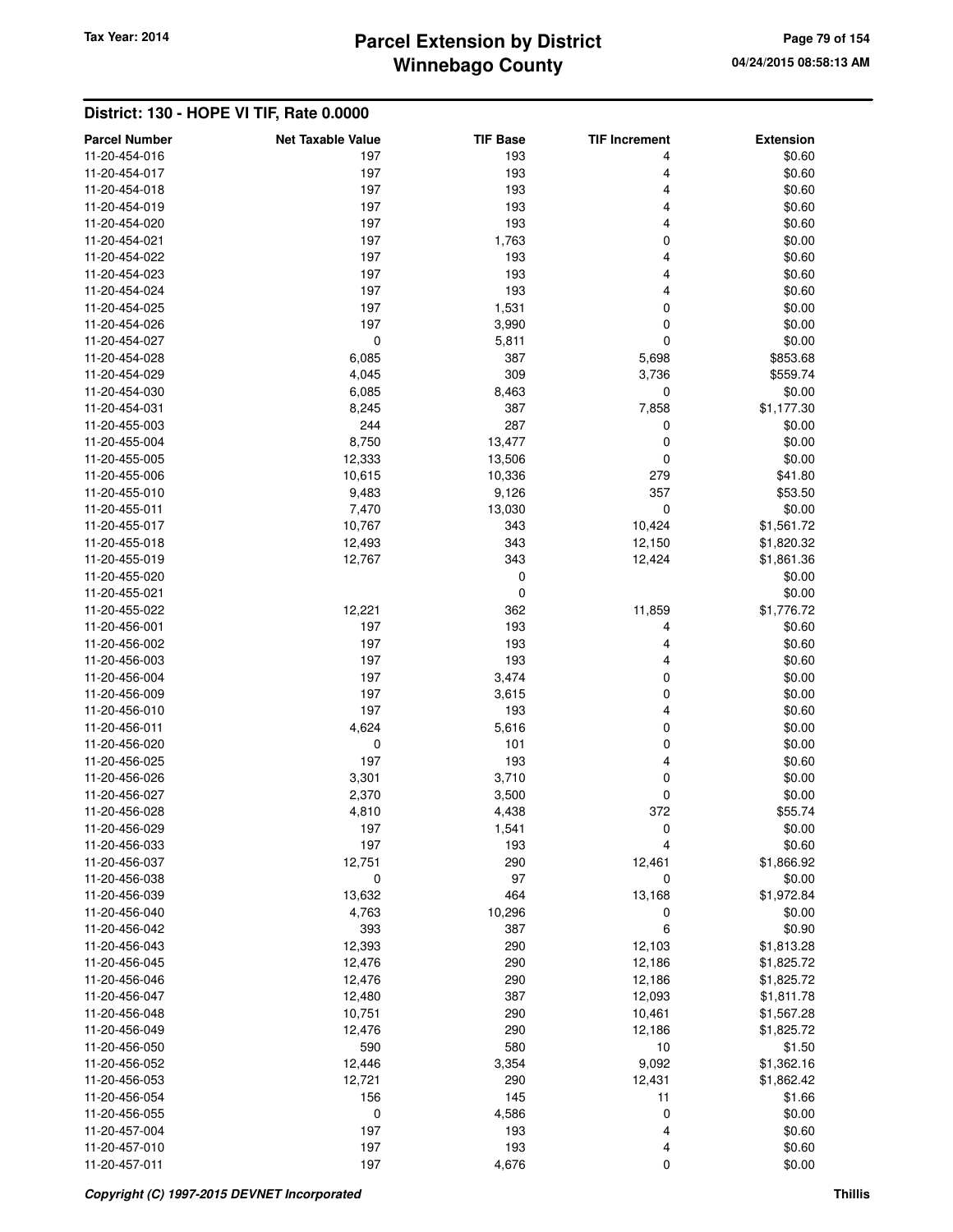# **Winnebago County** Tax Year: 2014 **Parcel Extension by District Page 80 of 154**

| <b>Parcel Number</b>           | <b>Net Taxable Value</b> | <b>TIF Base</b> | <b>TIF Increment</b> | <b>Extension</b>  |
|--------------------------------|--------------------------|-----------------|----------------------|-------------------|
| 11-20-457-018                  | 197                      | 1,249           | 0                    | \$0.00            |
| 11-20-457-028                  | 197                      | 193             | 4                    | \$0.60            |
| 11-20-457-029                  | 9,913                    | 10,558          | 0                    | \$0.00            |
| 11-20-457-030                  | 197                      | 193             | 4                    | \$0.60            |
| 11-20-457-034                  | 197                      | 1,308           | 0                    | \$0.00            |
| 11-20-457-042                  | $\pmb{0}$                | 11,138          | 0                    | \$0.00            |
| 11-20-457-043                  | 12,393                   | 290             | 12,103               | \$1,813.28        |
| 11-20-457-044                  | 12,393                   | 290             | 12,103               | \$1,813.28        |
| 11-20-457-045                  | 12,393                   | 290             | 12,103               | \$1,813.28        |
| 11-20-457-046                  | 10,782                   | 290             | 10,492               | \$1,571.92        |
| 11-20-457-047                  | 12,393                   | 290             | 12,103               | \$1,813.28        |
| 11-20-457-048                  | 12,763                   | 338             | 12,425               | \$1,861.52        |
| 11-20-457-049                  | 13,979                   | 193             | 13,786               | \$2,065.42        |
| 11-20-457-050                  | 12,446                   | 306             | 12,140               | \$1,818.82        |
| 11-20-457-051                  | 12,446                   | 306             | 12,140               | \$1,818.82        |
| 11-20-457-052                  | 12,533                   | 386             | 12,147               | \$1,819.86        |
| 11-20-457-053                  | 12,808                   | 386             | 12,422               | \$1,861.06        |
| 11-20-457-054                  | 12,533                   | 386             | 12,147               | \$1,819.86        |
| 11-20-457-055                  | 12,808                   | 386             | 12,422               | \$1,861.06        |
| 11-20-457-056                  | 12,480                   | 386             | 12,094               | \$1,811.92        |
| 11-20-457-057                  | 12,533                   | 386             | 12,147               | \$1,819.86        |
| 11-20-457-058                  | 0                        | 7,318           | 0                    | \$0.00            |
| 11-20-476-002                  | 6,084                    | 361             | 5,723                | \$857.42          |
| 11-20-476-003                  | 7,778                    | 5,828           | 1,950                | \$292.16          |
| 11-20-476-004                  | 6,806                    | 6,894           | 0                    | \$0.00            |
| 11-20-476-005                  | 214                      | 210             | 4                    | \$0.60            |
| 11-20-476-006                  | 231                      | 227             | 4                    | \$0.60            |
| 11-20-476-007                  | 216                      | 212             | 4                    | \$0.60            |
| 11-20-476-008                  | 216                      | 212             | 4                    | \$0.60            |
| 11-20-476-009                  | 216                      | 212             | 4                    | \$0.60            |
| 11-20-476-013                  |                          | 0               |                      | \$0.00            |
| 11-20-476-014                  |                          | 0               |                      | \$0.00            |
| 11-20-476-015                  | 612                      | 3,970           | 0                    | \$0.00            |
| 11-20-476-016<br>11-20-476-017 | 216<br>216               | 212             | 4<br>0               | \$0.60            |
| 11-20-476-020                  | 6,671                    | 1,242<br>6,191  | 480                  | \$0.00<br>\$71.92 |
| 11-20-476-021                  | 427                      | 6,932           | 0                    | \$0.00            |
| 11-20-476-022                  | 8,626                    | 10,125          | 0                    | \$0.00            |
| 11-20-476-023                  | 4,046                    | 319             | 3,727                | \$558.38          |
| 11-20-476-024                  | 6,085                    | 319             | 5,766                | \$863.86          |
| 11-20-476-025                  | 8,246                    | 425             | 7,821                | \$1,171.74        |
| 11-20-477-001                  | 0                        | 5,664           | 0                    | \$0.00            |
| 11-20-477-007                  | 0                        | 5,108           | 0                    | \$0.00            |
| 11-20-477-010                  | 7,430                    | 6,849           | 581                  | \$87.06           |
| 11-20-477-013                  |                          | 3,603           |                      | \$0.00            |
| 11-20-477-016                  | 2,812                    | 4,678           | 0                    | \$0.00            |
| 11-20-477-019                  | 4,046                    | 319             | 3,727                | \$558.38          |
| 11-20-477-020                  | 0                        | 106             | 0                    | \$0.00            |
| 11-20-477-021                  | 216                      | 212             | 4                    | \$0.60            |
| 11-20-477-022                  | 6,824                    | 10,863          | 0                    | \$0.00            |
| 11-20-477-023                  | $\mathbf 0$              | 9,700           | 0                    | \$0.00            |
| 11-20-477-024                  | 9,805                    | 426             | 9,379                | \$1,405.16        |
| 11-20-477-025                  | 9,805                    | 426             | 9,379                | \$1,405.16        |
| 11-20-477-026                  | 8,246                    | 426             | 7,820                | \$1,171.60        |
| 11-20-477-027                  | 6,085                    | 388             | 5,697                | \$853.52          |
| 11-20-477-028                  |                          | 722             |                      | \$0.00            |
| 11-20-478-001                  | 291                      | 286             | 5                    | \$0.76            |
| 11-20-478-002                  | 5,177                    | 5,343           | 0                    | \$0.00            |
| 11-20-478-011                  | 5,474                    | 5,601           | 0                    | \$0.00            |
| 11-20-478-012                  | 168                      | 166             | 2                    | \$0.30            |
| 11-20-478-013                  | 8,060                    | 8,107           | 0                    | \$0.00            |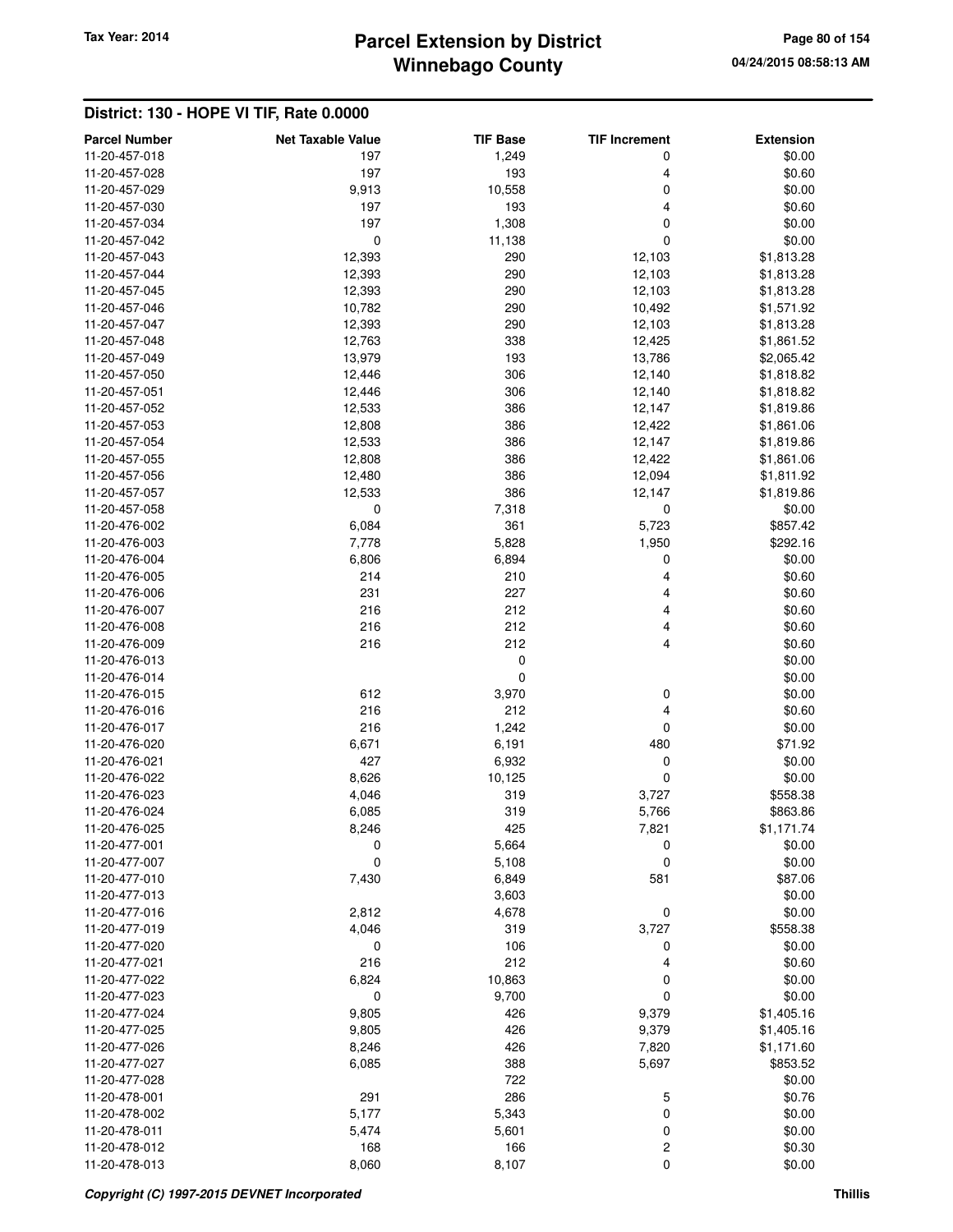# **Winnebago County** Tax Year: 2014 **Parcel Extension by District Page 81 of 154**

| <b>Parcel Number</b>           | <b>Net Taxable Value</b> | <b>TIF Base</b> | <b>TIF Increment</b> | <b>Extension</b>  |
|--------------------------------|--------------------------|-----------------|----------------------|-------------------|
| 11-20-478-014                  | 168                      | 166             | 2                    | \$0.30            |
| 11-20-478-015                  | 9,530                    | 10,626          | $\mathbf 0$          | \$0.00            |
| 11-20-478-016                  | 11,532                   | 12,719          | 0                    | \$0.00            |
| 11-20-478-017                  | 18,062                   | 9,928           | 8,134                | \$1,218.64        |
| 11-20-478-018                  | 338                      | 332             | 6                    | \$0.90            |
| 11-20-478-019                  | 5,299                    | 6,587           | 0                    | \$0.00            |
| 11-20-478-020                  | 3,487                    | 5,183           | 0                    | \$0.00            |
| 11-20-478-021                  | 856                      | 873             | 0                    | \$0.00            |
| 11-20-478-022                  | 225                      | 221             | 4                    | \$0.60            |
| 11-20-478-023                  | 225                      | 221             | 4                    | \$0.60            |
| 11-20-478-024                  | 2,649                    | 4,191           | 0                    | \$0.00            |
| 11-20-478-025                  | 2,638                    | 4,185           | 0                    | \$0.00            |
| 11-20-478-026                  | 13,989                   | 18,358          | 0                    | \$0.00            |
| 11-20-478-028                  | 4,039                    | 370             | 3,669                | \$549.70          |
| 11-20-478-030                  | 6,085                    | 382             | 5,703                | \$854.42          |
| 11-20-478-031                  | 6,085                    | 312             | 5,773                | \$864.92          |
| 11-20-479-001                  | 5,431                    | 6,180           | 0                    | \$0.00            |
| 11-20-479-002                  | 281                      | 276             | 5                    | \$0.76            |
| 11-20-479-003                  | 10,981                   | 14,519          | $\mathbf 0$          | \$0.00            |
| 11-20-479-008                  | 450                      | 6,295           | 0                    | \$0.00            |
| 11-20-479-009                  | 219                      | 215             | 4                    | \$0.60            |
| 11-20-479-010                  | 8,090                    | 10,756          | $\mathbf 0$          | \$0.00            |
| 11-20-479-011                  | 393                      | 387             | 6<br>4               | \$0.90            |
| 11-20-479-012<br>11-20-479-013 | 225                      | 221             |                      | \$0.60            |
| 11-20-479-014                  | 3,643                    | 3,512           | 131                  | \$19.64<br>\$0.00 |
| 11-20-479-015                  | 6,962                    | 9,399           | 0<br>0               | \$0.00            |
| 11-20-479-016                  | 1,429<br>5,394           | 11,612<br>7,896 | 0                    | \$0.00            |
| 11-20-479-017                  | 3,080                    | 7,772           | 0                    | \$0.00            |
| 11-20-479-020                  | 2,501                    | 7,797           | 0                    | \$0.00            |
| 11-20-479-021                  | 4,915                    | 11,399          | 0                    | \$0.00            |
| 11-20-479-022                  | 219                      | 215             | 4                    | \$0.60            |
| 11-20-479-023                  | 676                      | 664             | 12                   | \$1.80            |
| 11-20-479-025                  | 0                        | 10,874          | $\mathbf 0$          | \$0.00            |
| 11-20-479-026                  | 6,086                    | 442             | 5,644                | \$845.58          |
| 11-20-479-028                  | 4,046                    | 332             | 3,714                | \$556.44          |
| 11-20-479-029                  | 6,086                    | 332             | 5,754                | \$862.06          |
| 11-20-480-001                  |                          | 0               |                      | \$0.00            |
| 11-20-480-002                  |                          | $\mathbf 0$     |                      | \$0.00            |
| 11-20-480-003                  | 17,458                   | 13,175          | 4,283                | \$641.68          |
| 11-20-480-004                  | 216                      | 212             | 4                    | \$0.60            |
| 11-20-480-005                  | 216                      | 212             | 4                    | \$0.60            |
| 11-20-480-006                  | 216                      | 212             | 4                    | \$0.60            |
| 11-20-480-007                  | 216                      | 212             | 4                    | \$0.60            |
| 11-20-480-008                  | 3,511                    | 3,139           | 372                  | \$55.74           |
| 11-20-480-009                  | $\pmb{0}$                | 4,655           | 0                    | \$0.00            |
| 11-20-480-010                  | 216                      | 212             | 4                    | \$0.60            |
| 11-20-480-011                  | 216                      | 212             | 4                    | \$0.60            |
| 11-20-480-012                  | 216                      | 212             | 4                    | \$0.60            |
| 11-20-480-013                  | 432                      | 426             | 6                    | \$0.90            |
| 11-20-480-017                  | 12,561                   | 356             | 12,205               | \$1,828.56        |
| 11-20-480-018<br>11-20-480-019 | 5,638<br>288             | 5,271<br>284    | 367<br>4             | \$54.98<br>\$0.60 |
| 11-20-480-020                  | 156                      | 154             | $\overline{c}$       | \$0.30            |
| 11-20-480-021                  | 12,419                   | 319             | 12,100               | \$1,812.82        |
| 11-20-480-027                  | 216                      | 212             | 4                    | \$0.60            |
| 11-20-480-028                  | 4,572                    | 3,828           | 744                  | \$111.48          |
| 11-20-480-038                  | 19,518                   | 319             | 19,199               | \$2,876.40        |
| 11-20-480-039                  | 18,419                   | 319             | 18,100               | \$2,711.74        |
| 11-20-480-040                  | 12,419                   | 319             | 12,100               | \$1,812.82        |
| 11-20-480-041                  | 12,419                   | 319             | 12,100               | \$1,812.82        |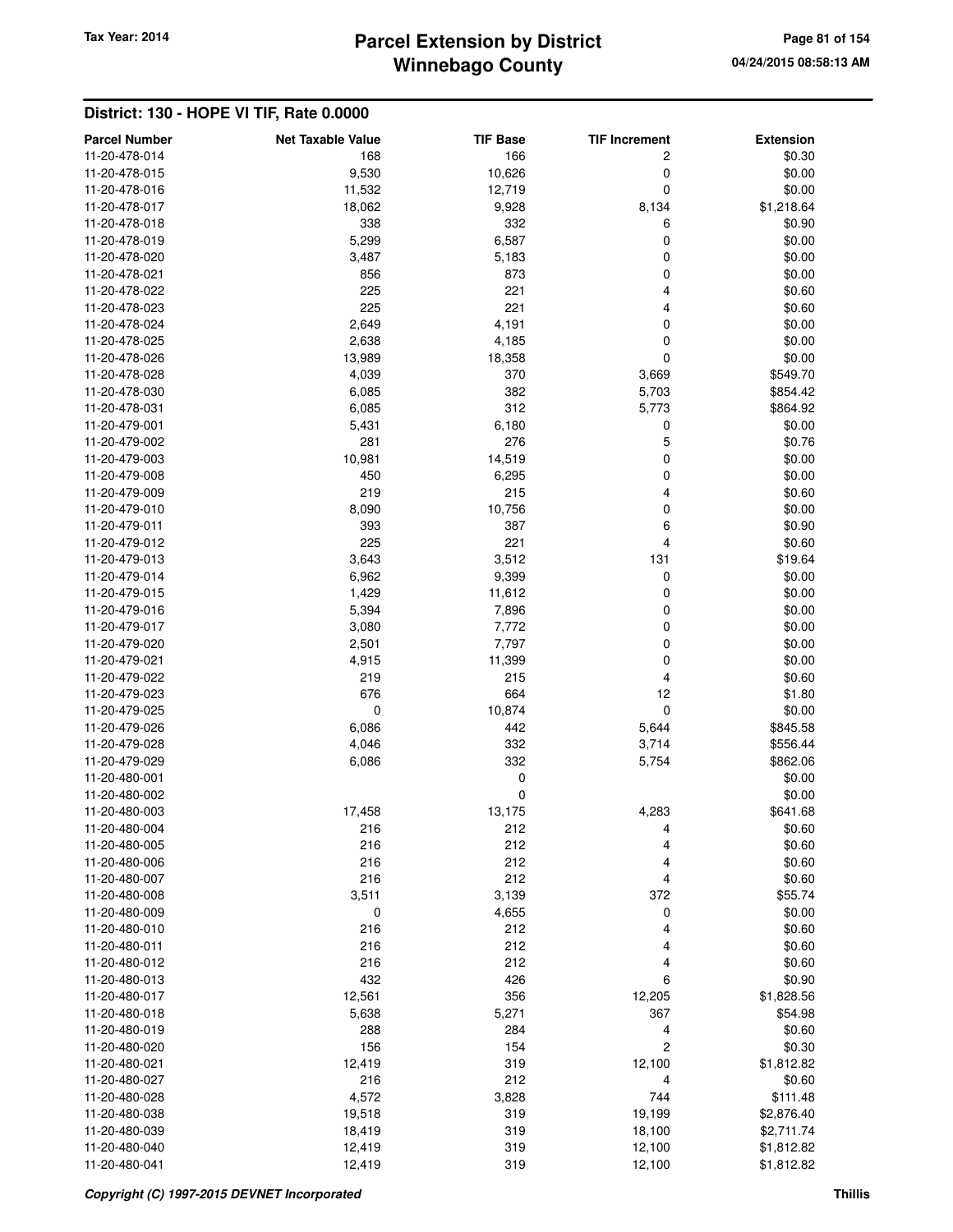## **Winnebago County Parcel Extension by District Tax Year: 2014 Page 82 of 154**

| <b>Parcel Number</b> | <b>Net Taxable Value</b> | <b>TIF Base</b> | <b>TIF Increment</b> | <b>Extension</b> |
|----------------------|--------------------------|-----------------|----------------------|------------------|
| 11-20-480-042        | 7,419                    | 319             | 7,100                | \$1,063.72       |
| 11-20-480-043        | 13,602                   | 436             | 13,166               | \$1,972.54       |
| 11-20-480-044        | 14,632                   | 426             | 14,206               | \$2,128.34       |
| 11-20-480-045        | 13,953                   | 5,826           | 8,127                | \$1,217.60       |
| 11-20-480-048        | 13,840                   | 638             | 13,202               | \$1,977.92       |
| 11-20-481-001        | 475                      | 4,831           | 0                    | \$0.00           |
| 11-20-481-002        | 373                      | 367             | 6                    | \$0.90           |
| 11-20-481-003        | 323                      | 319             | 4                    | \$0.60           |
| 11-20-481-019        |                          | 0               |                      | \$0.00           |
| 11-20-481-020        | 323                      | 319             | 4                    | \$0.60           |
| 11-20-481-023        | 216                      | 212             | 4                    | \$0.60           |
| 11-20-481-036        |                          | $\mathbf 0$     |                      | \$0.00           |
| 11-20-481-038        |                          | 0               |                      | \$0.00           |
| 11-20-481-039        | 540                      | 532             | 8                    | \$1.20           |
| 11-20-481-040        | 13,744                   | 531             | 13,213               | \$1,979.58       |
| 11-20-481-041        | 5,583                    | 424             | 5,159                | \$772.92         |
| 11-20-481-042        | 11,294                   | 424             | 10,870               | \$1,628.54       |
| 11-20-481-043        | 12,529                   | 424             | 12,105               | \$1,813.58       |
| 11-20-482-003        | 5,596                    | 5,629           | 0                    | \$0.00           |
| 11-20-482-004        | 8,251                    | 11,230          | 0                    | \$0.00           |
| 11-20-482-005        | 225                      | 3,737           | 0                    | \$0.00           |
| 11-20-482-009        | 225                      | 221             | 4                    | \$0.60           |
| 11-20-482-010        | 3,807                    | 11,504          | 0                    | \$0.00           |
| 11-20-482-019        | 242                      | 238             | 4                    | \$0.60           |
| 11-20-482-020        | 3,696                    | 4,568           | 0                    | \$0.00           |
| 11-20-482-021        | 10,599                   | 8,640           | 1,959                | \$293.50         |
| 11-20-482-022        | 225                      | 221             | 4                    | \$0.60           |
| 11-20-482-023        | 450                      | 443             | 7                    | \$1.06           |
| 11-20-482-024        | 3,562                    | 9,412           | 0                    | \$0.00           |
| 11-20-482-025        | 225                      | 3,597           | 0                    | \$0.00           |
| 11-20-482-026        | 225                      | 221             | 4                    | \$0.60           |
| 11-20-482-027        | 8,365                    | 7,840           | 525                  | \$78.66          |
| 11-20-482-028        | $\mathbf 0$              | 111             | 0                    | \$0.00           |
| 11-20-482-029        | 6,631                    | 8,605           | 0                    | \$0.00           |
| 11-20-482-030        | 225                      | 221             | 4                    | \$0.60           |
| 11-20-482-037        | 18,443                   | 332             | 18,111               | \$2,713.40       |
| 11-20-482-038        | 10,820                   | 332             | 10,488               | \$1,571.32       |
| 11-20-482-042        | 12,875                   | 238             | 12,637               | \$1,893.28       |
| 11-20-482-043        | 13,559                   | 608             | 12,951               | \$1,940.32       |
| 11-20-482-045        | 19,870                   | 5,599           | 14,271               | \$2,138.08       |
| 11-20-483-001        | 242                      | 238             | 4                    | \$0.60           |
| 11-20-483-002        | 2,649                    | 4,131           | $\mathbf 0$          | \$0.00           |
| 11-20-483-003        | 2,649                    | 3,860           | 0                    | \$0.00           |
| 11-20-483-004        | 225                      | 221             | 4                    | \$0.60           |
| 11-20-483-005        | 10,307                   | 8,512           | 1,795                | \$268.94         |
| 11-20-483-006        | 247                      | 242             | 5                    | \$0.76           |
| 11-20-483-007        | 225                      | 221             | 4                    | \$0.60           |
| 11-20-483-008        | 0                        | 111             | 0                    | \$0.00           |
| 11-20-483-009        | 10,058                   | 9,590           | 468                  | \$70.12          |
| 11-20-483-012        | 314                      | 309             | 5                    | \$0.76           |
| 11-20-483-019        | 6,866                    | 5,738           | 1,128                | \$169.00         |
| 11-20-483-024        | 12,498                   | 1,433           | 11,065               | \$1,657.76       |
| 11-20-483-025        | 2,937                    | 8,663           | 0                    | \$0.00           |
| 11-20-483-026        | 338                      | 332             | 6                    | \$0.90           |
| 11-20-483-027        | 0                        | 111             | 0                    | \$0.00           |
| 11-20-483-028        | $\pmb{0}$                | 111             | 0                    | \$0.00           |
| 11-20-483-036        | 12,532                   | 443             | 12,089               | \$1,811.18       |
| 11-20-483-037        | 450                      | 443             | 7                    | \$1.06           |
| 11-20-483-040        | 18,138                   | 221             | 17,917               | \$2,684.32       |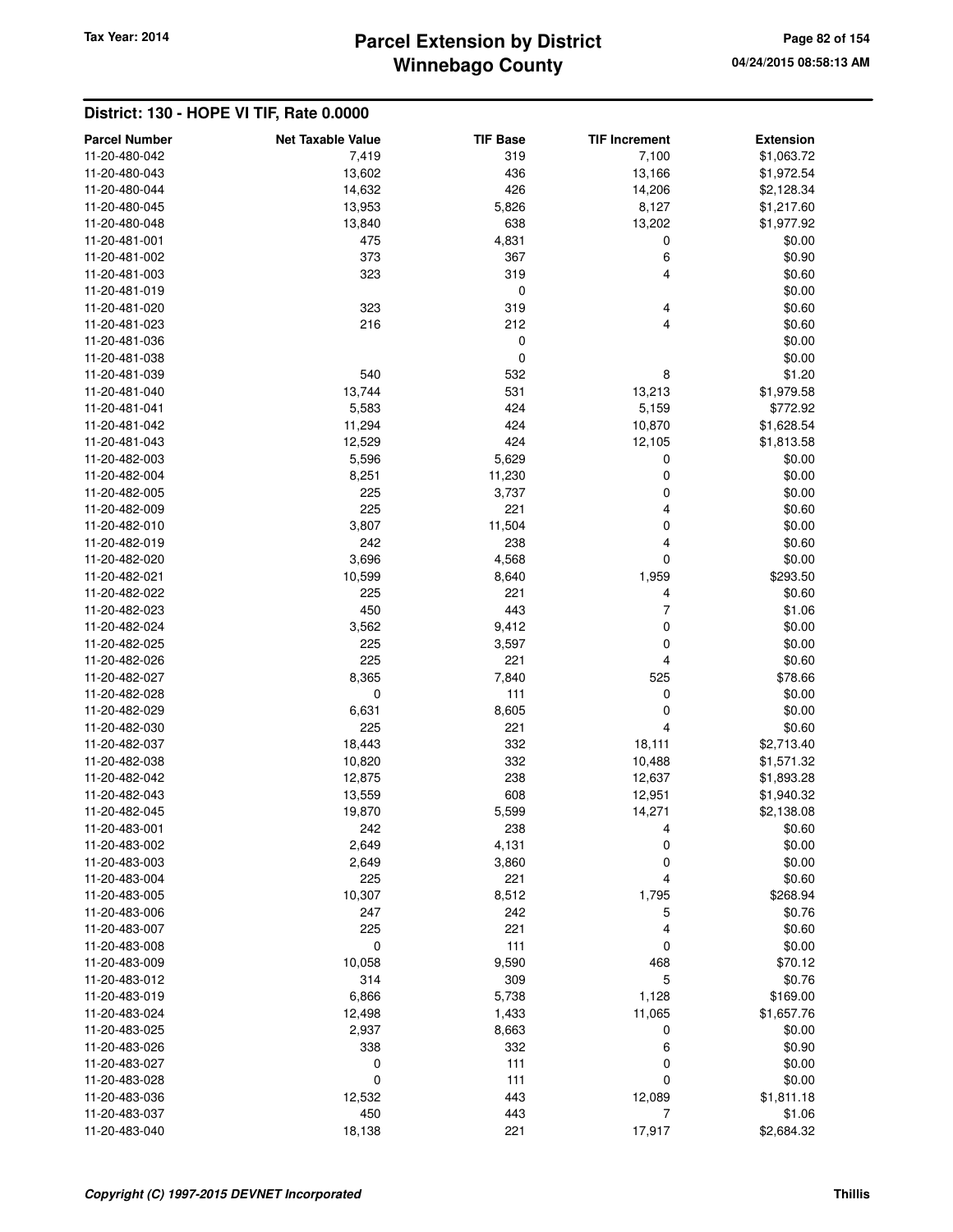## **Winnebago County Parcel Extension by District Tax Year: 2014 Page 83 of 154**

### **District: 130 - HOPE VI TIF, Rate 0.0000**

| <b>Parcel Number</b> | <b>Net Taxable Value</b> | <b>TIF Base</b> | <b>TIF Increment</b> | <b>Extension</b> |
|----------------------|--------------------------|-----------------|----------------------|------------------|
| 11-20-483-041        | 12.621                   | 586             | 12.035               | \$1.803.08       |
| Totals for 130       | 1.755.961                | 1.189.820       | 1.014.882            | \$152.050.52     |
|                      |                          |                 |                      | 426 Parcels      |

| <b>Parcel Number</b> | <b>Net Taxable Value</b> | <b>TIF Base</b> | <b>TIF Increment</b> | <b>Extension</b> |
|----------------------|--------------------------|-----------------|----------------------|------------------|
| 11-01-230-009        |                          | 0               |                      | \$0.00           |
| 11-01-230-025        |                          | 0               |                      | \$0.00           |
| 11-01-277-027        | 33,204                   | 76,681          | 0                    | \$0.00           |
| 11-01-277-028        | 26,694                   | 31,070          | 0                    | \$0.00           |
| 11-01-277-030        | 16,086                   | 18,496          | 0                    | \$0.00           |
| 11-01-277-031        | 11,967                   | 8,747           | 3,220                | \$387.24         |
| 11-01-277-032        | 228,459                  | 166,196         | 62,263               | \$7,487.82       |
| 11-01-280-033        | 47,065                   | 46,703          | 362                  | \$43.54          |
| 11-01-429-001        | 32,714                   | 37,991          | 0                    | \$0.00           |
| 11-01-429-003        | 77,254                   | 91,178          | 0                    | \$0.00           |
| 11-01-429-004        | 63,071                   | 75,572          | 0                    | \$0.00           |
| 11-01-429-011        |                          | 0               |                      | \$0.00           |
| 11-01-429-012        | 106,889                  | 129,446         | 0                    | \$0.00           |
| 11-01-429-013        | 9,599                    | 10,238          | 0                    | \$0.00           |
| 11-01-431-012        | 174,206                  | 218,385         | 0                    | \$0.00           |
| 11-01-431-014        | 12,341                   | 14,291          | 0                    | \$0.00           |
| 11-01-431-028        |                          |                 | 0                    | \$0.00           |
| 11-01-452-046        | 19,838                   | 23,037          |                      | \$0.00           |
|                      |                          | 0               |                      | \$0.00           |
| 11-01-476-011        |                          | 0               |                      |                  |
| 11-01-476-012        |                          | 0               |                      | \$0.00           |
| 11-01-476-013        | 10,825                   | 12,173          | 0                    | \$0.00           |
| 11-01-476-014        | 18,703                   | 27,982          | 0                    | \$0.00           |
| 11-01-476-015        | 2,483                    | 2,695           | 0                    | \$0.00           |
| 11-01-476-016        | 3,279                    | 3,604           | 0                    | \$0.00           |
| 11-01-476-017        | 6,944                    | 11,458          | 0                    | \$0.00           |
| 11-01-476-018        | 117,663                  | 99,852          | 17,811               | \$2,141.98       |
| 11-01-476-019        | 39,449                   | 46,074          | 0                    | \$0.00           |
| 11-01-476-021        | 32,121                   | 37,474          | 0                    | \$0.00           |
| 11-01-477-001        |                          | 0               |                      | \$0.00           |
| 11-01-477-002        | 16,758                   | 13,751          | 3,007                | \$361.62         |
| 11-01-477-003        | 10,854                   | 13,859          | 0                    | \$0.00           |
| 11-01-477-004        | 9,512                    | 12,384          | 0                    | \$0.00           |
| 11-01-477-005        | 1,200                    | 3,700           | 0                    | \$0.00           |
| 11-01-477-006        | 17,131                   | 5,769           | 11,362               | \$1,366.42       |
| 11-01-477-007        | 12,487                   | 12,045          | 442                  | \$53.16          |
| 11-01-477-008        | 3,243                    | 3,982           | 0                    | \$0.00           |
| 11-01-477-009        | 24,882                   | 25,957          | 0                    | \$0.00           |
| 11-01-477-010        | 17,535                   | 21,796          | 0                    | \$0.00           |
| 11-01-477-011        |                          | 0               |                      | \$0.00           |
| 11-01-477-012        |                          | 0               |                      | \$0.00           |
| 11-01-477-013        |                          | 0               |                      | \$0.00           |
| 11-01-477-014        | 4,068                    | 6,107           | 0                    | \$0.00           |
| 11-01-477-015        | 15,038                   | 20,272          | 0                    | \$0.00           |
| 11-01-477-016        | 4,294                    | 2,990           | 1,304                | \$156.82         |
| 11-01-477-017        | 10,027                   | 13,921          | 0                    | \$0.00           |
| 11-01-477-018        | 22,407                   | 26,197          | 0                    | \$0.00           |
| 11-01-477-019        | 15,689                   | 18,337          | 0                    | \$0.00           |
| 11-01-477-020        | 22,407                   | 26,197          | 0                    | \$0.00           |
| 11-01-478-007        |                          | 0               |                      | \$0.00           |
| 11-01-478-016        | 5,061                    | 5,821           | $\pmb{0}$            | \$0.00           |
| 11-01-478-017        | 44,205                   | 51,630          | 0                    | \$0.00           |
| 11-01-479-014        | 89,653                   | 130,774         | 0                    | \$0.00           |
| 11-01-479-025        | 20,080                   | 22,579          | 0                    | \$0.00           |
| 11-01-479-026        | 18,832                   | 23,616          | 0                    | \$0.00           |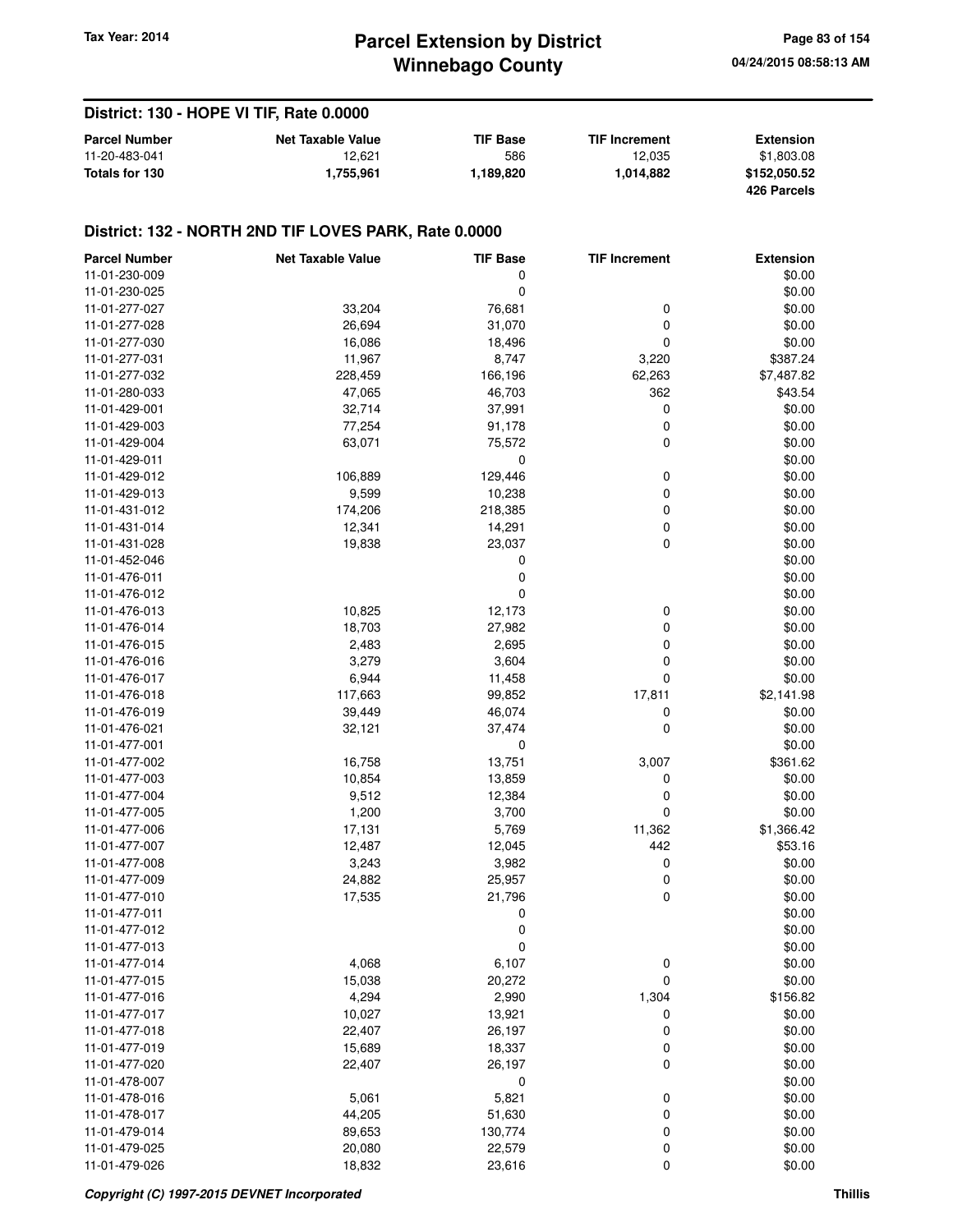| <b>Parcel Number</b>           | <b>Net Taxable Value</b> | <b>TIF Base</b>  | <b>TIF Increment</b> | <b>Extension</b> |
|--------------------------------|--------------------------|------------------|----------------------|------------------|
| 11-01-479-027                  |                          | 60,444           |                      | \$0.00           |
| 11-12-226-017                  |                          | 0                |                      | \$0.00           |
| 11-12-226-019                  | 9,632                    | 11,235           | 0                    | \$0.00           |
| 11-12-226-021                  | 27,115                   | 31,770           | $\mathbf 0$          | \$0.00           |
| 11-12-226-022                  |                          | 0                |                      | \$0.00           |
| 11-12-226-023                  |                          | 0                |                      | \$0.00           |
| 11-12-226-024                  | 31,781                   | 41,467           | 0                    | \$0.00           |
| 11-12-226-054                  | 36,177                   | 40,295           | 0                    | \$0.00           |
| 11-12-226-064                  | 14,554                   | 16,991           | 0                    | \$0.00           |
| 11-12-226-065                  | 16,908                   | 19,774           | 0                    | \$0.00           |
| 11-12-226-066                  | 16,933                   | 18,908           | 0                    | \$0.00           |
| 11-12-226-067                  | 3,626                    | 4,285            | 0                    | \$0.00           |
| 11-12-226-068                  | 3,264                    | 3,760            | 0                    | \$0.00           |
| 11-12-226-069                  | 4,442                    | 5,119            | 0                    | \$0.00           |
| 11-12-226-070                  | 43,313                   | 93,711           | 0                    | \$0.00           |
| 11-12-226-072                  | 59,190                   | 24,530           | 34,660               | \$4,168.26       |
| 11-12-226-083                  | 90,162                   | 114,705          | 0                    | \$0.00           |
| 11-12-226-084                  | 4,244                    | 8,121            | 0                    | \$0.00           |
| 11-12-226-085                  | 5,789                    | 9,673            | 0                    | \$0.00           |
| 11-12-226-086                  |                          | 0                |                      | \$0.00           |
| 11-12-226-089                  |                          | 0                |                      | \$0.00           |
| 11-12-226-091                  | 235,258                  | 289,190          | 0                    | \$0.00           |
| 11-12-226-099                  | 2,751                    | 2,350            | 401                  | \$48.22          |
| 11-12-226-100                  | 47,738                   | 44,648           | 3,090                | \$371.62         |
| 11-12-278-014                  | 37,530                   | 43,793           | 0                    | \$0.00           |
| 11-12-278-015                  | 64,322                   | 88,164           | 0                    | \$0.00           |
| 11-12-278-016                  | 38,995                   | 45,572           | 0                    | \$0.00           |
| 11-12-278-017                  | 29,808                   | 73,114           | 0                    | \$0.00           |
| 11-12-278-018                  | 22,508                   | 26,223           | 0                    | \$0.00           |
| 11-12-278-019                  | 35,124                   | 42,603           | 0                    | \$0.00           |
| 11-12-278-020                  | 9,375                    | 11,113           | 0                    | \$0.00           |
|                                |                          |                  | 0                    |                  |
| 11-12-278-021<br>11-12-278-022 | 9,375<br>13,470          | 11,113<br>15,617 | 0                    | \$0.00<br>\$0.00 |
| 11-12-281-013                  | 61,931                   |                  | 0                    | \$0.00           |
|                                |                          | 112,085          |                      |                  |
| 11-12-281-014                  | 31,803                   | 38,801           | 0                    | \$0.00           |
| 11-12-281-015                  | 8,129                    | 10,587           | 0                    | \$0.00           |
| 11-12-281-016                  | 29,291                   | 34,183           | 0                    | \$0.00           |
| 11-12-281-017                  | 26,153                   | 42,309           | 0<br>0               | \$0.00<br>\$0.00 |
| 11-12-281-018                  | 27,873                   | 35,670           |                      | \$0.00           |
| 11-12-281-019                  | 33,370                   | 38,970           | 0                    |                  |
| 11-12-281-020                  | 7,794                    | 10,666           | 0                    | \$0.00           |
| 11-12-281-021                  | 25,589                   | 26,463           | 0                    | \$0.00           |
| 11-12-281-022                  | 9,106                    | 11,606           | 0                    | \$0.00           |
| 11-12-428-013                  | 20,725                   | 24,132           | 0                    | \$0.00           |
| 11-12-428-014                  | 8,805                    | 10,103           | 0                    | \$0.00           |
| 11-12-428-015                  | 28,153                   | 41,853           | 0                    | \$0.00           |
| 11-12-428-016                  | 28,153                   | 41,853           | 0                    | \$0.00           |
| 11-12-428-018                  | 16,743                   | 19,439           | 0                    | \$0.00           |
| 11-12-428-019                  | 8,033                    | 9,239            | 0                    | \$0.00           |
| 11-12-428-020                  | 18,424                   | 21,432           | 0                    | \$0.00           |
| 11-12-428-021                  | 29,854                   | 34,651           | 0                    | \$0.00           |
| 11-12-428-022                  | 46,554                   | 54,442           | 0                    | \$0.00           |
| 11-12-428-023                  | 30,674                   | 35,807           | 0                    | \$0.00           |
| 11-12-428-024                  | 21,823                   | 27,059           | 0                    | \$0.00           |
| 11-12-431-015                  | 29,975                   | 38,705           | 0                    | \$0.00           |
| 11-12-431-016                  | 21,225                   | 27,820           | 0                    | \$0.00           |
| 11-12-431-017                  | 75,768                   | 93,502           | 0                    | \$0.00           |
| 11-12-431-018                  | 133,502                  | 159,202          | 0                    | \$0.00           |
| 11-12-431-019                  | 8,033                    | 9,239            | 0                    | \$0.00           |
| 11-12-480-011                  | 53,992                   | 67,201           | 0                    | \$0.00           |
| 11-12-480-012                  | 12,646                   | 14,653           | 0                    | \$0.00           |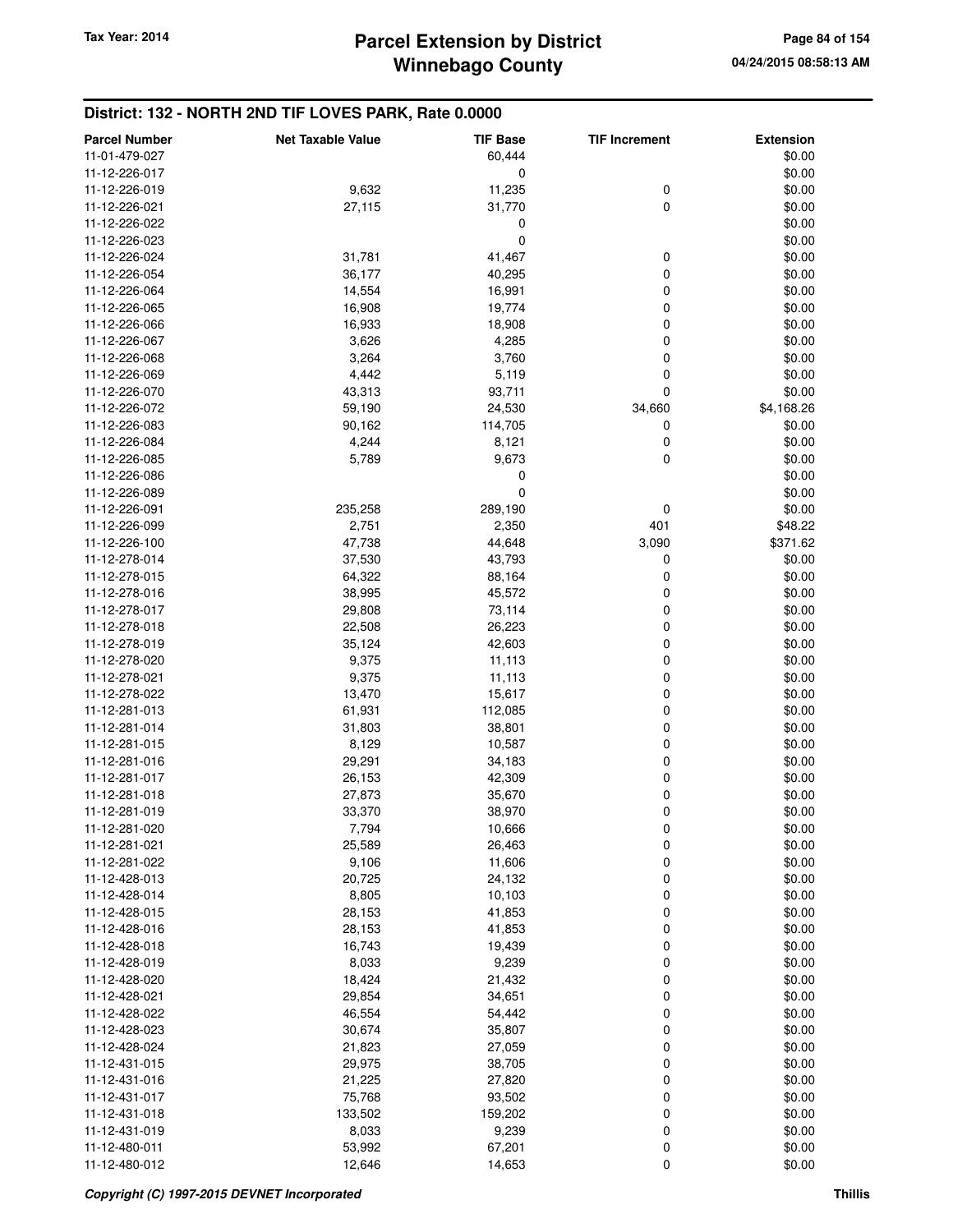## **Winnebago County Parcel Extension by District Tax Year: 2014 Page 85 of 154**

| <b>Parcel Number</b> | <b>Net Taxable Value</b> | <b>TIF Base</b> | <b>TIF Increment</b> | <b>Extension</b> |
|----------------------|--------------------------|-----------------|----------------------|------------------|
| 11-12-480-013        | 19,788                   | 25,611          | 0                    | \$0.00           |
| 11-12-480-014        | 65,888                   | 76,845          | 0                    | \$0.00           |
| 11-12-480-015        | 36,486                   | 42,469          | 0                    | \$0.00           |
| 11-12-480-016        | 73,435                   | 86,279          | 0                    | \$0.00           |
| 11-12-484-009        | 2,742                    | 6,071           | 0                    | \$0.00           |
| 11-12-484-010        | 20,901                   | 28,960          | 0                    | \$0.00           |
| 11-12-484-012        | 131,110                  | 182,978         | 0                    | \$0.00           |
| 12-06-101-019        | 102,251                  | 179,352         | 0                    | \$0.00           |
| 12-06-101-020        | 1,203,099                | 1,826,805       | 0                    | \$0.00           |
| 12-06-104-001        |                          | 0               |                      | \$0.00           |
| 12-06-151-001        | $\mathbf 0$              | 2,762           | 0                    | \$0.00           |
| 12-06-151-002        | 86,269                   | 125,000         | 0                    | \$0.00           |
| 12-06-151-003        | 157,431                  | 196,004         | 0                    | \$0.00           |
| 12-06-151-004        | 27,764                   | 32,781          | 0                    | \$0.00           |
| 12-06-152-001        | 60,074                   | 47,381          | 12,693               | \$1,526.48       |
| 12-06-152-002        | 6,835                    | 10,786          | 0                    | \$0.00           |
| 12-06-152-003        | 121,848                  | 150,413         | 0                    | \$0.00           |
| 12-06-153-001        | 99,991                   | 146,722         | 0                    | \$0.00           |
| 12-06-153-002        | 61,485                   | 78,878          | 0                    | \$0.00           |
| 12-06-153-005        | 6,644                    | 10,449          | 0                    | \$0.00           |
| 12-06-153-031        | 13,254                   | 15,239          | 0                    | \$0.00           |
| 12-06-153-034        |                          | 142,763         |                      | \$0.00           |
| 12-06-301-001        | 159,879                  | 188,190         | 0                    | \$0.00           |
| 12-06-301-002        | 11,801                   | 13,569          | 0                    | \$0.00           |
| 12-06-301-003        | 6,991                    | 9,491           | 0                    | \$0.00           |
| 12-06-302-001        | 28,499                   | 33,166          | 0                    | \$0.00           |
| 12-06-302-009        | 113,163                  | 170,032         | 0                    | \$0.00           |
| 12-06-304-001        | 193,215                  | 216,388         | 0                    | \$0.00           |
| 12-06-304-002        | 78,224                   | 85,937          | 0                    | \$0.00           |
| 12-06-304-003        | 15,070                   | 17,598          | 0                    | \$0.00           |
| 12-06-304-004        | 26,651                   | 31,175          | 0                    | \$0.00           |
| 12-06-304-005        | 20,977                   | 24,540          | 0                    | \$0.00           |
| 12-06-304-006        | 30,035                   | 35,177          | 0                    | \$0.00           |
| 12-06-304-007        | 5,762                    | 6,671           | 0                    | \$0.00           |
| 12-06-304-008        | 4,474                    | 6,671           | 0                    | \$0.00           |
| 12-06-304-009        | 4,474                    | 6,740           | 0                    | \$0.00           |
| 12-06-304-010        | 4,474                    | 6,671           | 0                    | \$0.00           |
| 12-06-304-011        | 4,474                    | 5,900           | 0                    | \$0.00           |
| 12-06-304-012        | 107,233                  | 108,029         | 0                    | \$0.00           |
| 12-06-304-017        | 117,683                  | 138,396         | 0                    | \$0.00           |
| 12-06-304-019        | 22,073                   | 13,340          | 8,733                | \$1,050.24       |
| 12-06-304-020        | 41,990                   | 49,059          | 0                    | \$0.00           |
| 12-06-305-003        | 36,942                   | 43,734          | 0                    | \$0.00           |
| 12-06-305-004        | 8,183                    | 11,041          | 0                    | \$0.00           |
| 12-06-305-012        | 138,308                  | 166,501         | 0                    | \$0.00           |
| 12-06-351-001        | 5,406                    | 8,061           | 0                    | \$0.00           |
| 12-06-351-002        | 21,685                   | 22,805          | 0                    | \$0.00           |
| 12-06-351-008        | 13,059                   | 15,448          | 0                    | \$0.00           |
| 12-06-351-010        | 47,061                   | 59,979          | 0                    | \$0.00           |
| 12-06-351-017        | 38,493                   | 31,686          | 6,807                | \$818.62         |
| 12-06-351-018        | 23,463                   | 22,894          | 569                  | \$68.44          |
| 12-06-351-019        | 105,913                  | 128,992         | 0                    | \$0.00           |
| 12-06-351-020        |                          | 0               |                      | \$0.00           |
| 12-06-351-022        | 47,275                   | 55,002          | 0                    | \$0.00           |
| 12-06-351-023        | 21,013                   | 25,539          | 0                    | \$0.00           |
| 12-06-352-001        | 47,332                   | 61,328          | 0                    | \$0.00           |
| 12-06-352-002        | 14,249                   | 16,652          | 0                    | \$0.00           |
| 12-06-352-003        | 3,616                    | 4,164           | 0                    | \$0.00           |
| 12-06-352-004        | 43,296                   | 53,902          | 0                    | \$0.00           |
| 12-06-352-005        | 19,631                   | 24,263          | 0                    | \$0.00           |
| 12-06-352-006        | 51,614                   | 62,039          | 0                    | \$0.00           |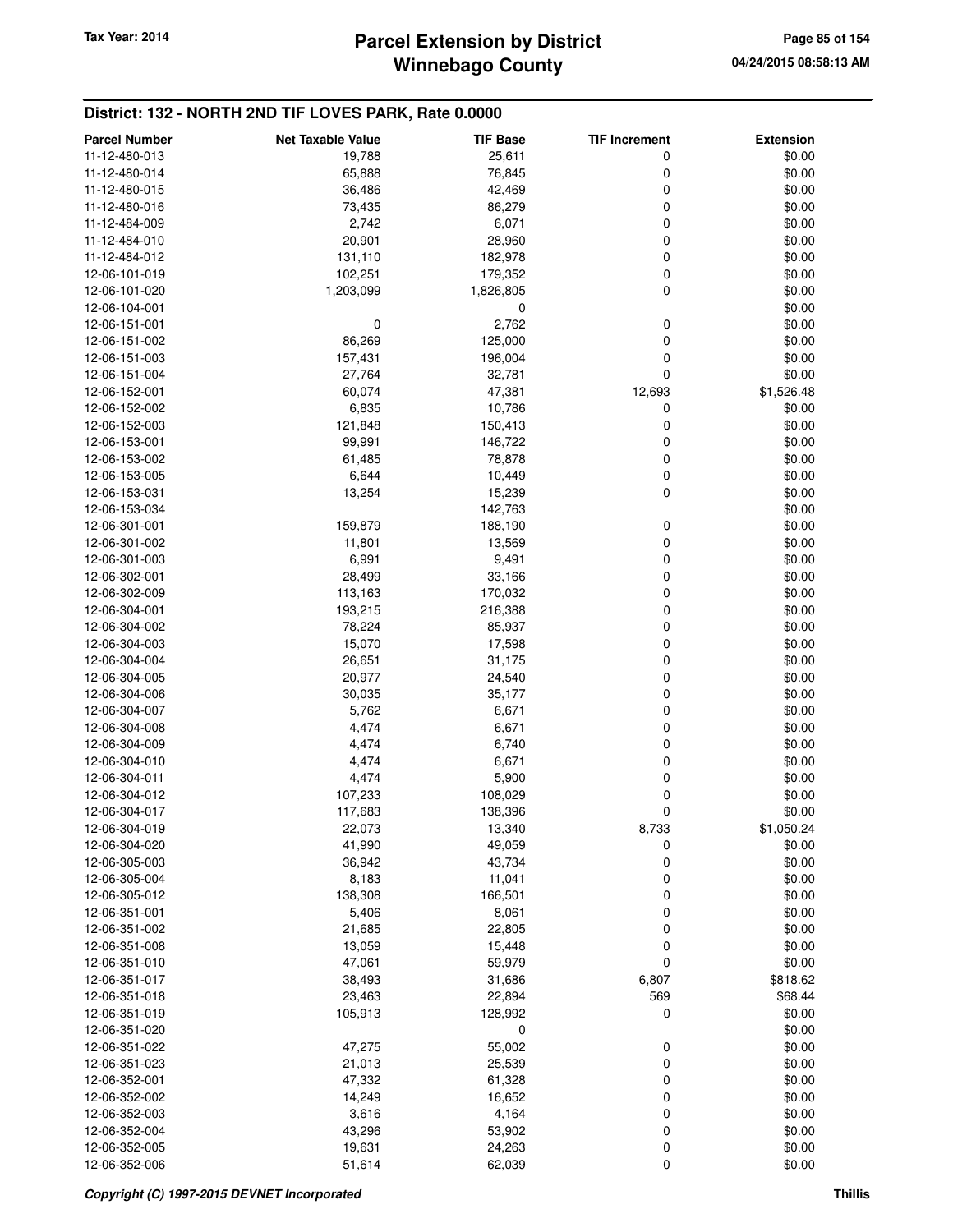## **Winnebago County Parcel Extension by District Tax Year: 2014 Page 86 of 154**

| <b>Parcel Number</b> | <b>Net Taxable Value</b> | <b>TIF Base</b> | <b>TIF Increment</b> | <b>Extension</b> |
|----------------------|--------------------------|-----------------|----------------------|------------------|
| 12-06-352-012        | 30,051                   | 38,703          | 0                    | \$0.00           |
| 12-06-352-013        | 17,581                   | 20,824          | 0                    | \$0.00           |
| 12-06-352-014        | 20,585                   | 26,764          | 0                    | \$0.00           |
| 12-06-352-015        | 13,651                   | 8,464           | 5,187                | \$623.80         |
| 12-06-352-016        | 19,629                   | 7,057           | 12,572               | \$1,511.92       |
| 12-06-352-018        |                          | 0               |                      | \$0.00           |
| 12-06-352-025        | 5,758                    | 23,161          | 0                    | \$0.00           |
| 12-06-353-001        | 36,244                   | 42,265          | 0                    | \$0.00           |
| 12-06-353-002        | 29,366                   | 34,303          | 0                    | \$0.00           |
| 12-06-353-003        | 14,202                   | 14,909          | 0                    | \$0.00           |
| 12-06-353-004        | 13,294                   | 15,576          | 0                    | \$0.00           |
| 12-06-353-005        | 36,233                   | 42,176          | 0                    | \$0.00           |
| 12-06-353-006        | 18,548                   | 23,773          | 0                    | \$0.00           |
| 12-06-353-030        |                          | 0               |                      | \$0.00           |
| 12-06-353-031        | 11,501                   | 2,518           | 8,983                | \$1,080.30       |
| 12-06-353-032        | 38,457                   | 55,139          | 0                    | \$0.00           |
| 12-06-354-001        | 28,881                   | 30,721          | 0                    | \$0.00           |
| 12-06-354-004        | 14,150                   | 16,267          | 0                    | \$0.00           |
| 12-06-354-005        | 31,691                   | 42,607          | 0                    | \$0.00           |
| 12-06-354-006        |                          | 0               |                      | \$0.00           |
| 12-06-354-019        | 7,302                    | 4,634           | 2,668                | \$320.86         |
| 12-06-354-020        | 4,624                    | 6,240           | 0                    | \$0.00           |
| 12-06-354-021        | 4,624                    | 6,240           | 0                    | \$0.00           |
| 12-06-354-031        | 16,725                   | 26,286          | 0                    | \$0.00           |
| 12-07-101-001        | 15,581                   | 18,161          | 0                    | \$0.00           |
| 12-07-101-002        | 17,291                   | 22,073          | 0                    | \$0.00           |
| 12-07-101-003        |                          | 0               |                      | \$0.00           |
| 12-07-101-004        |                          | 0               |                      | \$0.00           |
| 12-07-101-006        | 57,809                   | 68,487          | 0                    | \$0.00           |
| 12-07-101-007        | 0                        | 439             | 0                    | \$0.00           |
| 12-07-101-008        | 691                      | 173             | 518                  | \$62.30          |
| 12-07-102-003        | 34,733                   | 40,065          | 0                    | \$0.00           |
| 12-07-102-004        | 14,120                   | 22,276          | 0                    | \$0.00           |
| 12-07-102-006        |                          | 0               |                      | \$0.00           |
| 12-07-102-007        |                          | 0               |                      | \$0.00           |
| 12-07-102-008        | 24,394                   | 28,268          | 0                    | \$0.00           |
| 12-07-102-009        | 3,517                    | 3,774           | 0                    | \$0.00           |
| 12-07-102-013        | 12,676                   | 24,680          | 0                    | \$0.00           |
| 12-07-102-039        | 24,145                   | 28,067          | 0                    | \$0.00           |
| 12-07-102-040        | 15,709                   | 22,356          | 0                    | \$0.00           |
| 12-07-102-041        | 20,546                   | 28,133          | U                    | \$0.00           |
| 12-07-104-047        | 21,571                   | 21,749          | 0                    | \$0.00           |
| 12-07-104-049        | 220,443                  | 167,011         | 53,432               | \$6,425.80       |
| 12-07-105-001        | 96,978                   | 120,654         | 0                    | \$0.00           |
| 12-07-105-002        | 66,465                   | 102,582         | 0                    | \$0.00           |
| 12-07-154-001        | 1,334,250                | 966,666         | 367,584              | \$44,206.02      |
| 12-07-177-003        | 32,450                   | 41,692          | 0                    | \$0.00           |
| 12-07-301-001        | 14,064                   | 17,144          | 0                    | \$0.00           |
| 12-07-301-002        | 26,056                   | 31,652          | 0                    | \$0.00           |
| 12-07-302-001        | 103,589                  | 196,689         | 0                    | \$0.00           |
| 12-07-303-001        | 34,478                   | 53,808          | 0                    | \$0.00           |
| 12-07-303-002        | 16,565                   | 19,046          | 0                    | \$0.00           |
| 12-07-303-003        | 19,575                   | 21,216          | 0                    | \$0.00           |
| 12-07-303-004        | 5,119                    | 6,165           | 0                    | \$0.00           |
| 12-07-303-005        | 3,532                    | 6,165           | 0                    | \$0.00           |
| 12-07-303-006        | 5,119                    | 6,165           | 0                    | \$0.00           |
| 12-07-303-007        | 14,791                   | 17,961          | 0                    | \$0.00           |
| 12-07-303-008        | 33,864                   | 64,312          | 0                    | \$0.00           |
| 12-07-303-009        | 9,891                    | 13,628          | $\mathbf 0$          | \$0.00           |
| 12-07-303-010        | 9,763                    | 12,915          | 0                    | \$0.00           |
| 12-07-303-011        | 13,244                   | 26,590          | 0                    | \$0.00           |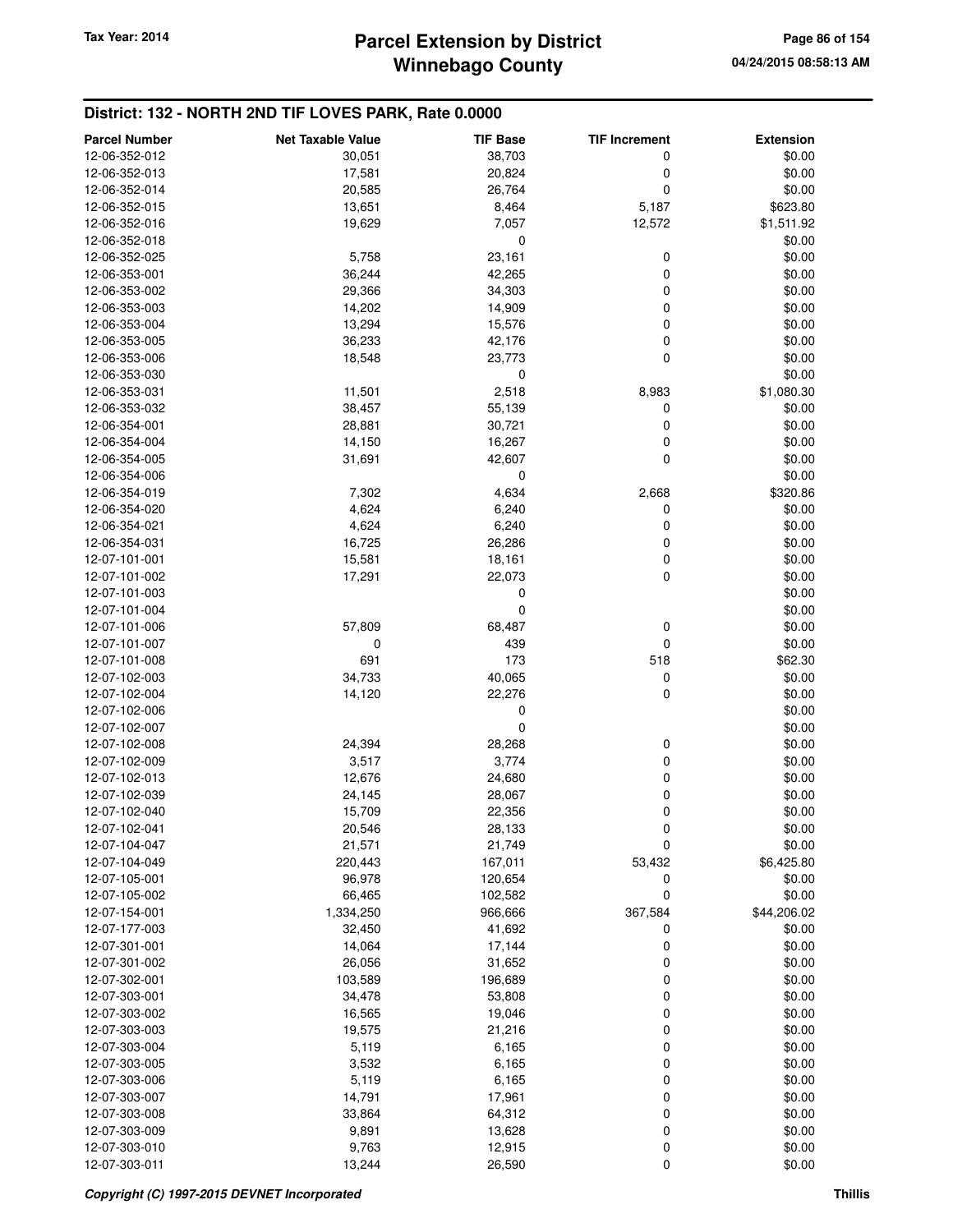### **District: 132 - NORTH 2ND TIF LOVES PARK, Rate 0.0000**

| <b>Parcel Number</b> | <b>Net Taxable Value</b> | <b>TIF Base</b> | <b>TIF Increment</b> | <b>Extension</b> |
|----------------------|--------------------------|-----------------|----------------------|------------------|
| 12-07-303-012        | 3,532                    | 5,436           | 0                    | \$0.00           |
| 12-07-303-013        | 3,532                    | 5,436           | 0                    | \$0.00           |
| 12-07-303-014        | 3,532                    | 5,436           | 0                    | \$0.00           |
| 12-07-303-015        | 48,952                   | 56,968          | 0                    | \$0.00           |
| 12-07-304-001        | 4,145                    | 4,766           | 0                    | \$0.00           |
| 12-07-304-002        | 31,144                   | 38,378          | 0                    | \$0.00           |
| 12-07-304-010        | 20,029                   | 23,780          | 0                    | \$0.00           |
| 12-07-304-011        | 42,253                   | 55,854          | 0                    | \$0.00           |
| 12-07-305-001        | 17,183                   | 20,000          | 0                    | \$0.00           |
| 12-07-305-002        | 7,530                    | 6,309           | 1,221                | \$146.84         |
| 12-07-305-006        | 7,767                    | 8,951           | 0                    | \$0.00           |
| 12-07-305-007        | 20,535                   | 23,934          | 0                    | \$0.00           |
| 12-07-307-001        | 45,959                   | 53,437          | 0                    | \$0.00           |
| 12-07-307-006        | 6,790                    | 7,828           | 0                    | \$0.00           |
| 12-07-307-007        | 4,074                    | 4,453           | 0                    | \$0.00           |
| 12-07-307-008        | 3,231                    | 3,461           | 0                    | \$0.00           |
| 12-07-308-001        | 5,351                    | 6,489           | 0                    | \$0.00           |
| 12-07-308-002        | 4,366                    | 6,047           | 0                    | \$0.00           |
| 12-07-308-003        | 98,731                   | 116,586         | 0                    | \$0.00           |
| 12-07-308-004        | 76,930                   | 99,418          | 0                    | \$0.00           |
| 12-07-308-005        | 3,087                    | 3,858           | 0                    | \$0.00           |
| 12-07-308-006        | 84,660                   | 100,389         | 0                    | \$0.00           |
| 12-07-326-001        | 12,498                   | 15,461          | 0                    | \$0.00           |
| 12-07-326-002        | 6,586                    | 8,229           | 0                    | \$0.00           |
| 12-07-326-003        | 6,974                    | 8,713           | 0                    | \$0.00           |
| 12-07-326-004        | 19,262                   | 23,395          | 0                    | \$0.00           |
| 12-07-326-005        | 5,118                    | 6,395           | 0                    | \$0.00           |
| 12-07-326-006        | 5,759                    | 28,474          | 0                    | \$0.00           |
| 12-07-326-007        | 44,237                   | 52,203          | 0                    | \$0.00           |
| 12-07-326-010        | 11,286                   | 13,497          | 0                    | \$0.00           |
| 12-07-326-011        | 11,216                   | 13,392          | 0                    | \$0.00           |
| 12-07-326-012        | 10,607                   | 33,914          | 0                    | \$0.00           |
| 12-07-326-013        | 10,552                   | 12,600          | 0                    | \$0.00           |
| 12-07-326-014        | 51,946                   | 75,000          | 0                    | \$0.00           |
| 12-07-351-005        | 8,824                    | 18,944          | 0                    | \$0.00           |
| 12-07-351-006        | 4,099                    | 4,713           | 0                    | \$0.00           |
| 12-07-351-007        | 126,911                  | 162,576         | 0                    | \$0.00           |
| Totals for 132       | 10,840,002               | 13,180,414      | 618,889              | \$74,428.32      |
|                      |                          |                 |                      | 274 Parcels      |

### **District: 133 - GLOBAL TRADE TIF #2, Rate 0.0000**

| <b>Parcel Number</b> | <b>Net Taxable Value</b> | <b>TIF Base</b> | <b>TIF Increment</b> | <b>Extension</b> |
|----------------------|--------------------------|-----------------|----------------------|------------------|
| 15-03-351-011        | 512,338                  | 831,325         | 0                    | \$0.00           |
| 15-03-351-012        | 842,198                  | 1,356,782       | 0                    | \$0.00           |
| 15-03-351-013        | 97,605                   | 169,690         | 0                    | \$0.00           |
| 15-03-351-014        | 112,781                  | 143,390         | 0                    | \$0.00           |
| 15-03-352-030        | 242,983                  | 312,820         | 0                    | \$0.00           |
| 15-03-352-032        | 143,391                  | 240,881         | 0                    | \$0.00           |
| 15-03-352-033        | 107,417                  | 165,692         | 0                    | \$0.00           |
| 15-03-352-041        |                          | 0               |                      | \$0.00           |
| 15-03-352-042        | 502,907                  | 651,981         | 0                    | \$0.00           |
| 15-03-353-009        | 13,453                   | 17,275          | 0                    | \$0.00           |
| 15-03-353-017        | 1,996                    | 2,175           | 0                    | \$0.00           |
| 15-03-353-018        | 34,423                   | 19,306          | 15,117               | \$2,264.84       |
| 15-03-353-019        | 1,333                    | 1,450           | 0                    | \$0.00           |
| 15-03-353-020        | 1,344                    | 13,712          | 0                    | \$0.00           |
| 15-03-353-021        | 178,205                  | 276,732         | 0                    | \$0.00           |
| 15-03-354-001        | 11,289                   | 23,681          | 0                    | \$0.00           |
| 15-03-354-002        | 13,194                   | 29,712          | 0                    | \$0.00           |
| 15-03-377-001        | 87,124                   | 102,202         | 0                    | \$0.00           |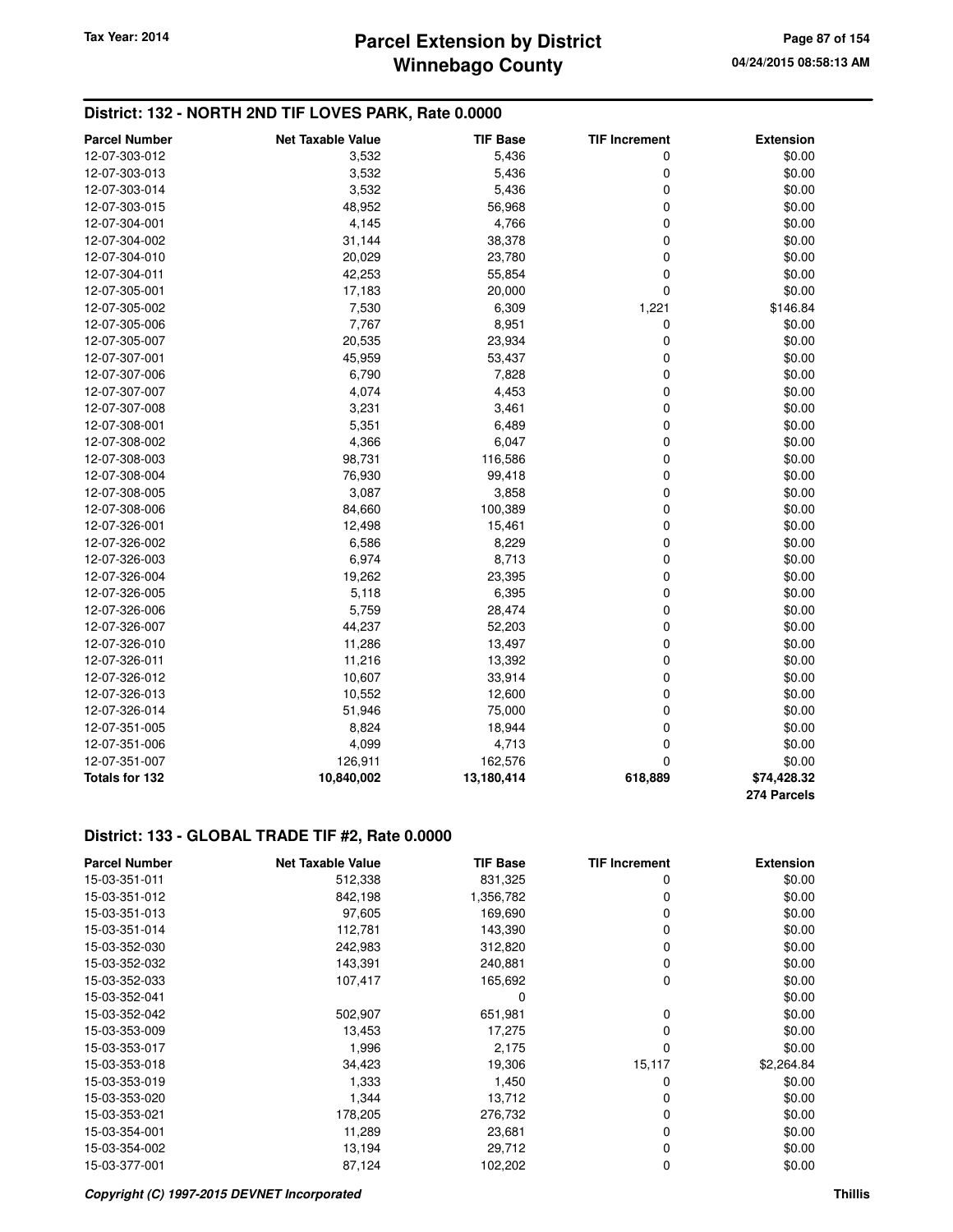### **District: 133 - GLOBAL TRADE TIF #2, Rate 0.0000**

| <b>Parcel Number</b>  | <b>Net Taxable Value</b> | <b>TIF Base</b> | <b>TIF Increment</b> | <b>Extension</b>  |
|-----------------------|--------------------------|-----------------|----------------------|-------------------|
| 15-03-451-009         | 75,678                   | 190,460         | 0                    | \$0.00            |
| 15-04-428-008         | 657,685                  | 492,511         | 165,174              | \$24,746.38       |
| 15-04-453-005         | 4,901                    | 5,317           | 0                    | \$0.00            |
| 15-04-453-006         | 61,236                   | 73,862          | 0                    | \$0.00            |
| 15-04-453-007         | 1,513,505                | 2,128,626       | 0                    | \$0.00            |
| 15-04-476-002         | 576,350                  | 916,667         | 0                    | \$0.00            |
| 15-04-477-008         | 161,379                  | 169,955         | 0                    | \$0.00            |
| 15-04-477-009         | 23,968                   | 28,265          | 0                    | \$0.00            |
| 15-04-477-010         | 376,740                  | 440,752         | 0                    | \$0.00            |
| 15-04-477-011         | 233,443                  | 341,711         | 0                    | \$0.00            |
| 15-09-226-004         | 1,027,941                | 73,537          | 954,404              | \$142,988.82      |
| 15-09-226-005         | 0                        | 66              | 0                    | \$0.00            |
| 15-09-226-006         | 61,463                   | 148             | 61,315               | \$9,186.22        |
| 15-09-426-001         | 362                      | 32,921          | 0                    | \$0.00            |
| 15-10-101-004         | 5,822                    | 6,315           | 0                    | \$0.00            |
| 15-10-101-013         | 48,086                   | 1,690,349       | 0                    | \$0.00            |
| 15-10-101-015         | 16,735                   | 31,009          | 0                    | \$0.00            |
| 15-10-101-016         | 7,787                    | 5,208           | 2,579                | \$386.40          |
| 15-10-101-018         | 438,170                  | 17,146          | 421,024              | \$63,077.82       |
| 15-10-251-001         | 2,680                    | 1,379           | 1,301                | \$194.92          |
| 15-10-301-003         | 3,220                    | 1,406           | 1,814                | \$271.78          |
| 15-10-301-004         | 11,459                   | 5,920           | 5,539                | \$829.86          |
| 15-10-326-001         | 6,182                    | 31,263          | 0                    | \$0.00            |
| 15-10-326-002         | 2,429                    | 19,525          | 0                    | \$0.00            |
| 15-10-326-003         | 6,515                    | 7,094           | 0                    | \$0.00            |
| 15-10-326-011         |                          | 0               |                      | \$0.00            |
| 15-10-401-009         | 21,719                   | 14,937          | 6,782                | \$1,016.08        |
| 15-10-476-002         | 12,776                   | 6,076           | 6,700                | \$1,003.80        |
| 15-15-226-001         | 1,262                    | 187             | 1,075                | \$161.06          |
| <b>Totals for 133</b> | 8,263,474                | 11,091,418      | 1,642,824            | \$246,127.98      |
|                       |                          |                 |                      | <b>47 Parcels</b> |

### **District: 134 - ASSISTED LIVING/ RIVER HOUSING TIF, Rate 0.0000**

| <b>Parcel Number</b> | Net Taxable Value | <b>TIF Base</b> | <b>TIF Increment</b> | <b>Extension</b> |
|----------------------|-------------------|-----------------|----------------------|------------------|
| 15-03-126-017        | 1,181             | 7,383           | 0                    | \$0.00           |
| 15-03-126-021        | 25,462            | 40,802          | 0                    | \$0.00           |
| 15-03-126-022        | 26,720            | 36,096          | 0                    | \$0.00           |
| 15-03-126-026        | 5.997             | 8,133           | 0                    | \$0.00           |
| 15-03-126-027        | 970               | 7,116           | 0                    | \$0.00           |
| 15-03-127-001        | 3.176             | 14.034          | 0                    | \$0.00           |
| 15-03-127-002        | 2,893             | 13,522          | 0                    | \$0.00           |
| Totals for 134       | 66,399            | 127,086         | 0                    | \$0.00           |
|                      |                   |                 |                      | <b>7 Parcels</b> |

| <b>Parcel Number</b> | Net Taxable Value | <b>TIF Base</b> | <b>TIF Increment</b> | <b>Extension</b> |
|----------------------|-------------------|-----------------|----------------------|------------------|
| 08-19-228-017        | 29,868            | 35.898          | 0                    | \$0.00           |
| 08-19-228-018        | 11,512            | 20,670          | 0                    | \$0.00           |
| 08-19-228-019        | 12,244            | 20,802          | 0                    | \$0.00           |
| 08-19-228-020        | 36,578            | 36,707          | 0                    | \$0.00           |
| 08-19-228-022        | 124.066           | 5,801           | 118.265              | \$13,425.56      |
| 08-19-228-023        | 92,295            | 110.697         | 0                    | \$0.00           |
| 08-19-277-012        | 49,322            | 56.238          | 0                    | \$0.00           |
| 08-19-277-013        | 12.335            | 14.066          | 0                    | \$0.00           |
| 08-19-277-014        | 17,579            | 20.044          | 0                    | \$0.00           |
| 08-19-277-015        | 47,968            | 33,868          | 14.100               | \$1,600.66       |
| 08-19-277-016        | 69.437            | 78,706          | O                    | \$0.00           |
| 08-19-326-001        | 38,455            | 45,329          | 0                    | \$0.00           |
| 08-19-426-001        | 1,147             | 1,308           | 0                    | \$0.00           |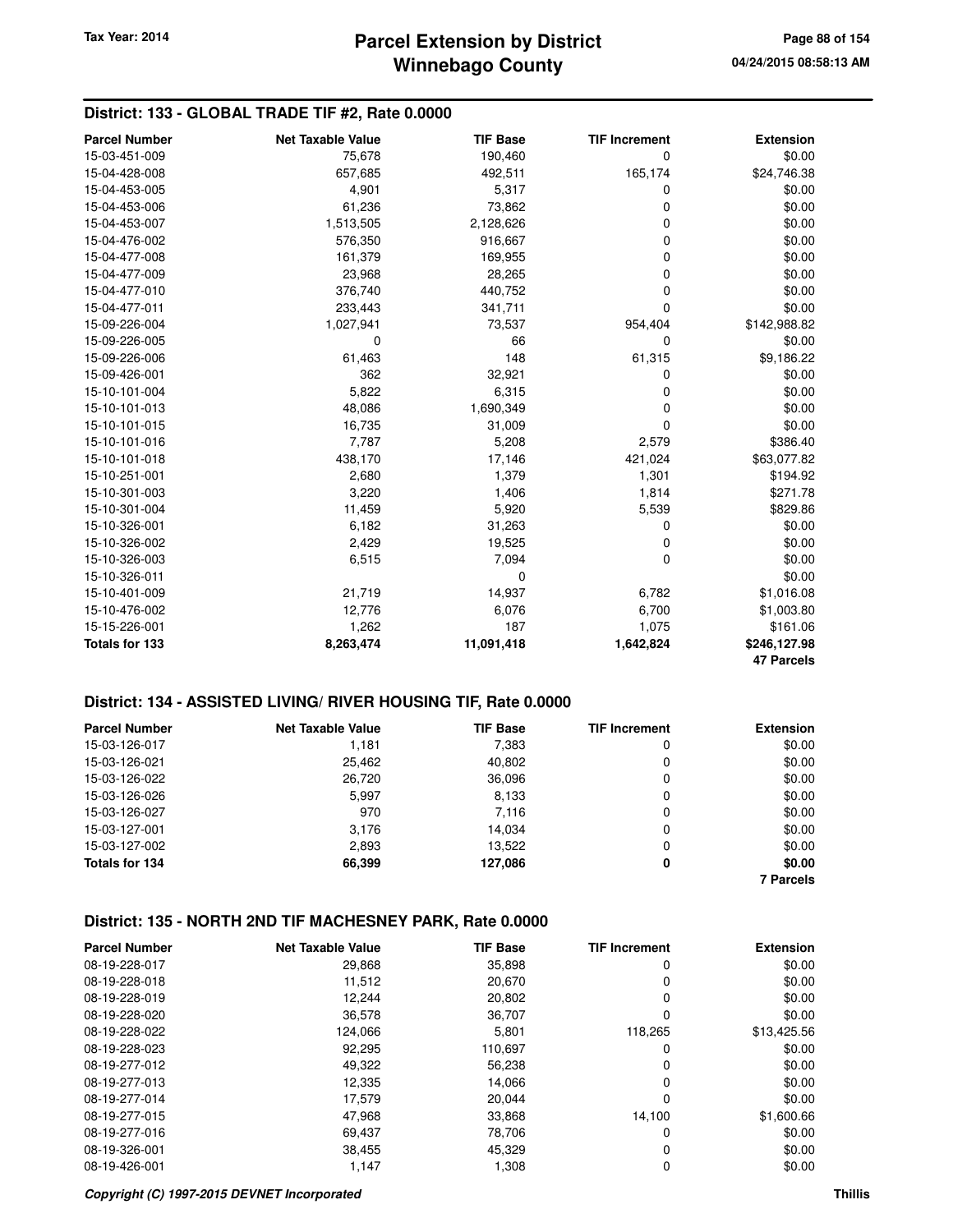## **Winnebago County** Tax Year: 2014 **Parcel Extension by District Page 89 of 154**

| <b>Parcel Number</b> | <b>Net Taxable Value</b> | <b>TIF Base</b> | <b>TIF Increment</b> | <b>Extension</b> |
|----------------------|--------------------------|-----------------|----------------------|------------------|
| 08-19-426-002        | 1,147                    | 1,308           | 0                    | \$0.00           |
| 08-19-426-003        | 3,485                    | 3,972           | 0                    | \$0.00           |
| 08-19-426-004        | 12,946                   | 18,803          | 0                    | \$0.00           |
| 08-19-426-005        | 15,714                   | 19,757          | 0                    | \$0.00           |
| 08-19-426-006        | 3,485                    | 3,972           | 0                    | \$0.00           |
| 08-19-426-007        | 15,218                   | 24,192          | 0                    | \$0.00           |
| 08-19-426-010        | 12,846                   | 20,631          | 0                    | \$0.00           |
| 08-19-426-011        | 5,609                    | 16,628          | 0                    | \$0.00           |
| 08-19-426-013        | 10,585                   | 19,839          | 0                    | \$0.00           |
| 08-19-426-014        | 12,938                   | 30,104          | 0                    | \$0.00           |
| 08-19-426-016        | 13,787                   | 17,564          | 0                    | \$0.00           |
| 08-19-426-019        | 1,177                    | 3,972           | 0                    | \$0.00           |
| 08-19-427-001        | 752                      | 857             | 0                    | \$0.00           |
| 08-19-428-007        | 26,897                   | 30,668          | 0                    | \$0.00           |
| 08-19-428-008        | 66,567                   | 75,900          | 0                    | \$0.00           |
| 08-19-428-009        | 21,092                   | 17,260          | 3,832                | \$442.72         |
| 08-19-428-010        | 12,671                   | 21,531          | 0                    | \$0.00           |
| 08-19-452-015        | 22,720                   | 27,749          | 0                    | \$0.00           |
| 08-19-453-013        | 8,596                    | 17,345          | 0                    | \$0.00           |
| 08-19-453-014        | 59,637                   | 67,998          | 0                    | \$0.00           |
| 08-19-454-001        | 3,485                    | 3,972           | 0                    | \$0.00           |
| 08-19-454-002        | 20,796                   | 10,971          | 9,825                | \$1,135.08       |
| 08-19-454-003        | 18,215                   | 27,009          | 0                    | \$0.00           |
| 08-19-454-004        | 31,713                   | 38,004          | 0                    | \$0.00           |
| 08-19-454-005        | 3,496                    | 5,543           | 0                    | \$0.00           |
| 08-19-454-006        | 16,857                   | 18,450          | 0                    | \$0.00           |
| 08-19-454-007        | 13,274                   | 14,243          | 0                    | \$0.00           |
| 08-19-454-008        | 34,313                   | 39,123          | 0                    | \$0.00           |
| 08-19-454-009        | 64,683                   | 73,754          | 0                    | \$0.00           |
| 08-19-454-010        | 23,259                   | 26,522          | 0                    | \$0.00           |
| 08-19-454-011        | 2,186                    | 2,494           | 0                    | \$0.00           |
| 08-19-454-012        | 1,493                    | 1,702           | 0                    | \$0.00           |
| 08-19-454-013        | 17,517                   | 19,974          | 0                    | \$0.00           |
| 08-19-454-014        | 70,705                   | 56,204          | 14,501               | \$1,675.30       |
| 08-19-478-001        | 7,844                    | 8,943           | 0                    | \$0.00           |
| 08-20-102-004        | 2,938                    | 3,348           | 0                    | \$0.00           |
| 08-20-102-007        | 50,646                   | 60,710          | 0                    | \$0.00           |
| 08-20-102-008        | 7,153                    | 8,150           | 0                    | \$0.00           |
| 08-20-102-009        | 14,126                   | 11,126          | 3,000                | \$340.56         |
| 08-20-103-003        |                          | 0               |                      | \$0.00           |
| 08-20-103-004        |                          | $\pmb{0}$       |                      | \$0.00           |
| 08-20-103-005        |                          | 0               |                      | \$0.00           |
| 08-20-103-006        |                          | 0               |                      | \$0.00           |
| 08-20-151-001        | 10,393                   | 11,851          | 0                    | \$0.00           |
| 08-20-151-002        | 139,239                  | 158,762         | $\mathbf 0$          | \$0.00           |
| 08-20-151-003        | 122,963                  | 140,204         | 0                    | \$0.00           |
| 08-20-151-004        | 618                      | 703             | 0                    | \$0.00           |
| 08-20-151-005        | 31,865                   | 36,333          | 0                    | \$0.00           |
| 08-20-151-006        | 30,027                   | 34,237          | 0                    | \$0.00           |
| 08-30-129-018        | 27,879                   | 32,828          | 0                    | \$0.00           |
| 08-30-130-006        | 24,474                   | 28,818          | 0                    | \$0.00           |
| 08-30-131-001        | 5,131                    | 5,850           | 0                    | \$0.00           |
| 08-30-131-002        | 106,693                  | 184,192         | 0                    | \$0.00           |
| 08-30-152-004        | 656,493                  | 940,892         | 0                    | \$0.00           |
| 08-30-152-005        | 91,363                   | 80,534          | 10,829               | \$1,215.46       |
| 08-30-152-006        | 507,751                  | 601,172         | 0                    | \$0.00           |
| 08-30-152-008        | 141,543                  | 98,190          | 43,353               | \$4,865.98       |
| 08-30-152-009        | 600,994                  | 418,602         | 182,392              | \$20,471.86      |
| 08-30-153-001        | 13,862                   | 15,806          | 0                    | \$0.00           |
| 08-30-176-002        | 115,365                  | 135,843         | 0                    | \$0.00           |
| 08-30-176-005        | 1,087                    | 32,775          | 0                    | \$0.00           |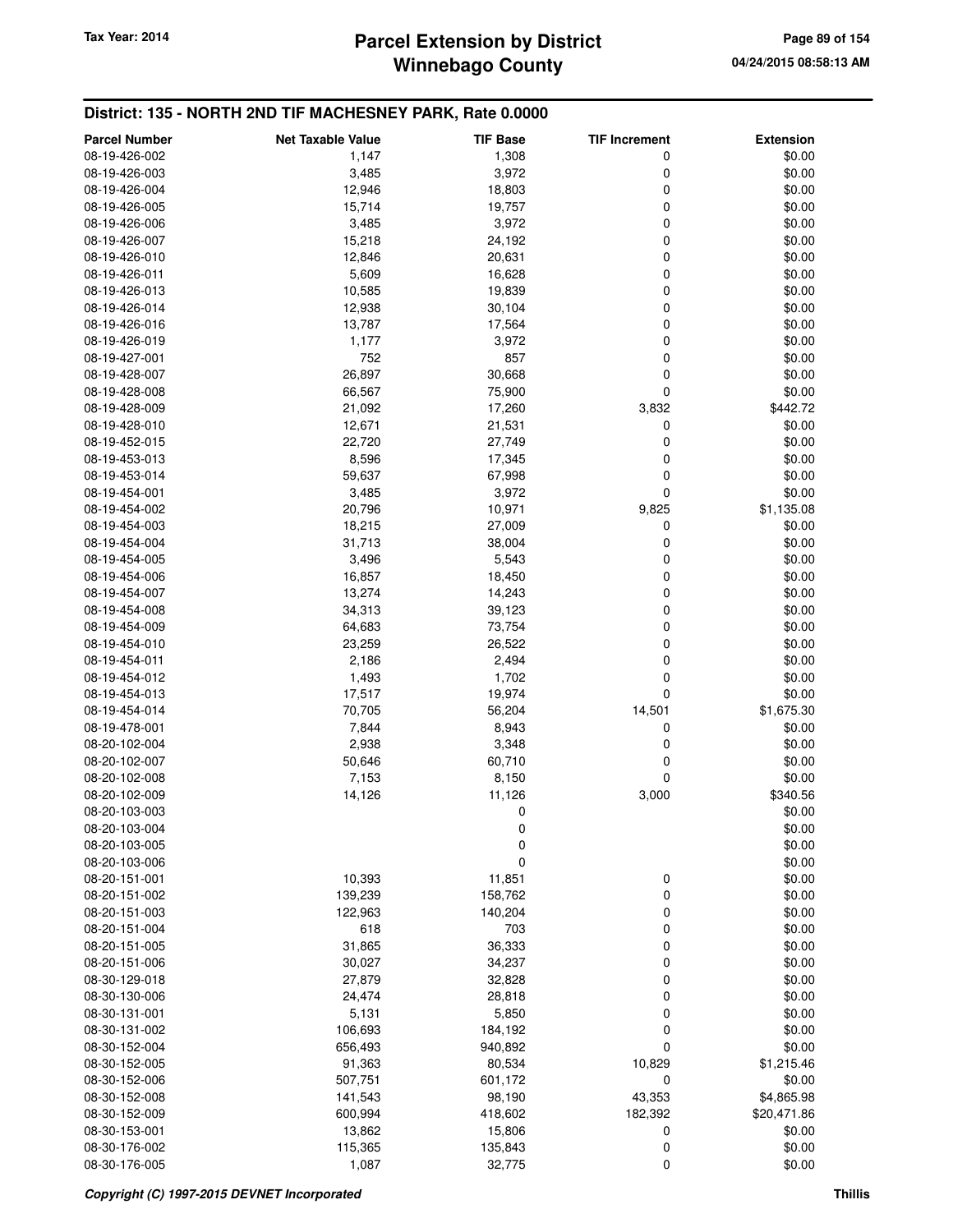## **Winnebago County** Tax Year: 2014 **Parcel Extension by District Page 90 of 154**

| <b>Parcel Number</b> | <b>Net Taxable Value</b> | <b>TIF Base</b> | <b>TIF Increment</b> | <b>Extension</b> |
|----------------------|--------------------------|-----------------|----------------------|------------------|
| 08-30-176-006        | 117,306                  | 112,891         | 4,415                | \$495.54         |
| 08-30-176-007        | 20,279                   | 18,208          | 2,071                | \$232.46         |
| 08-30-176-008        | 19,605                   | 18,208          | 1,397                | \$156.80         |
| 08-30-176-009        | 19,153                   | 18,208          | 945                  | \$106.08         |
| 08-30-177-001        | 789                      | 25,492          | 0                    | \$0.00           |
|                      |                          |                 |                      | \$251.20         |
| 08-30-177-002        | 20,446                   | 18,208          | 2,238                |                  |
| 08-30-177-003        | 20,380                   | 18,208          | 2,172                | \$243.80         |
| 08-30-177-004        | 21,237                   | 21,850          | 0                    | \$0.00           |
| 08-30-177-005        | 82,918                   | 80,116          | 2,802                | \$314.50         |
| 08-30-201-005        | 31,941                   | 38,262          | 0                    | \$0.00           |
| 08-30-201-006        | 61,089                   | 10,741          | 50,348               | \$5,651.12       |
| 08-30-202-013        | 53,720                   | 42,946          | 10,774               | \$1,209.28       |
| 08-30-206-003        | 259,141                  | 295,478         | 0                    | \$0.00           |
| 08-30-251-001        |                          | 0               |                      | \$0.00           |
| 08-30-251-002        |                          | 0               |                      | \$0.00           |
| 08-30-251-003        |                          | $\mathbf 0$     |                      | \$0.00           |
| 08-30-251-004        |                          | 0               |                      | \$0.00           |
| 08-30-251-005        |                          | 0               |                      | \$0.00           |
| 08-30-326-001        | 19,070                   | 14,717          | 4,353                | \$488.60         |
| 08-30-326-002        | 20,295                   | 21,877          | 0                    | \$0.00           |
| 08-30-326-003        | 2,282                    | 2,134           | 148                  | \$16.62          |
| 08-30-326-004        | 2,282                    | 2,134           | 148                  | \$16.62          |
| 08-30-326-005        | 3,105                    | 7,241           | 0                    | \$0.00           |
| 08-30-326-006        | 12,069                   | 18,671          | $\mathbf 0$          | \$0.00           |
| 08-30-326-007        | 15,394                   | 17,894          | 0                    | \$0.00           |
| 08-30-326-008        | 2,427                    | 2,325           | 102                  | \$11.46          |
| 08-30-326-009        | 11,613                   | 11,848          | 0                    | \$0.00           |
| 08-30-326-010        | 15,571                   | 16,967          | $\mathbf 0$          | \$0.00           |
| 08-30-326-011        | 15,487                   | 15,964          | 0                    | \$0.00           |
| 08-30-326-012        | 7,213                    | 6,747           | 466                  | \$52.30          |
| 08-30-326-013        | 2,781                    | 3,172           | 0                    | \$0.00           |
| 08-30-326-014        | 4,603                    | 5,249           | 0                    | \$0.00           |
| 08-30-326-015        | 63,407                   | 72,299          | 0                    | \$0.00           |
|                      |                          |                 | 0                    |                  |
| 08-30-327-001        | 11,109                   | 14,143          |                      | \$0.00           |
| 08-30-327-002        | 11,661                   | 18,243          | 0                    | \$0.00           |
| 08-30-327-003        | 7,507                    | 6,988           | 519                  | \$58.26          |
| 08-30-327-004        | 7,666                    | 10,840          | $\mathbf 0$          | \$0.00           |
| 08-30-327-005        | 13,165                   | 10,707          | 2,458                | \$275.90         |
| 08-30-327-006        | 8,668                    | 14,517          | 0                    | \$0.00           |
| 08-30-327-007        | 7,714                    | 10,214          | $\mathbf 0$          | \$0.00           |
| 08-30-327-008        | 9,938                    | 8,658           | 1,280                | \$143.68         |
| 08-30-327-009        | 14,069                   | 20,764          | 0                    | \$0.00           |
| 08-30-327-010        | 12,685                   | 19,317          | $\mathbf 0$          | \$0.00           |
| 08-30-327-011        | 13,998                   | 9,407           | 4,591                | \$515.30         |
| 08-30-327-012        | 18,010                   | 24,893          | 0                    | \$0.00           |
| 08-30-327-013        | 2,282                    | 2,134           | 148                  | \$16.62          |
| 08-30-327-014        | 7,537                    | 10,267          | 0                    | \$0.00           |
| 08-30-327-015        | 17,785                   | 18,297          | $\mathbf 0$          | \$0.00           |
| 08-30-327-018        | 18,651                   | 15,274          | 3,377                | \$379.04         |
| 08-30-327-019        | 5,043                    | 16,826          | 0                    | \$0.00           |
| 08-30-327-020        | 12,057                   | 13,658          | 0                    | \$0.00           |
| 08-30-327-021        | 11,467                   | 12,565          | 0                    | \$0.00           |
| 08-30-327-022        | 17,092                   | 18,932          | 0                    | \$0.00           |
| 08-30-327-023        | 16,143                   | 17,938          | 0                    | \$0.00           |
| 08-30-327-024        | 18,218                   | 20,112          | 0                    | \$0.00           |
| 08-30-327-025        | 18,577                   | 20,635          | 0                    | \$0.00           |
| 08-30-327-026        | 22,713                   | 24,819          | $\mathbf 0$          | \$0.00           |
| 08-30-327-027        | 10,490                   | 12,017          | 0                    | \$0.00           |
| 08-30-327-028        | 20,985                   | 27,669          | $\mathbf 0$          | \$0.00           |
| 08-30-327-031        | 4,911                    | 4,594           | 317                  | \$35.58          |
| 08-30-327-032        | 18,731                   | 19,070          | $\mathbf 0$          | \$0.00           |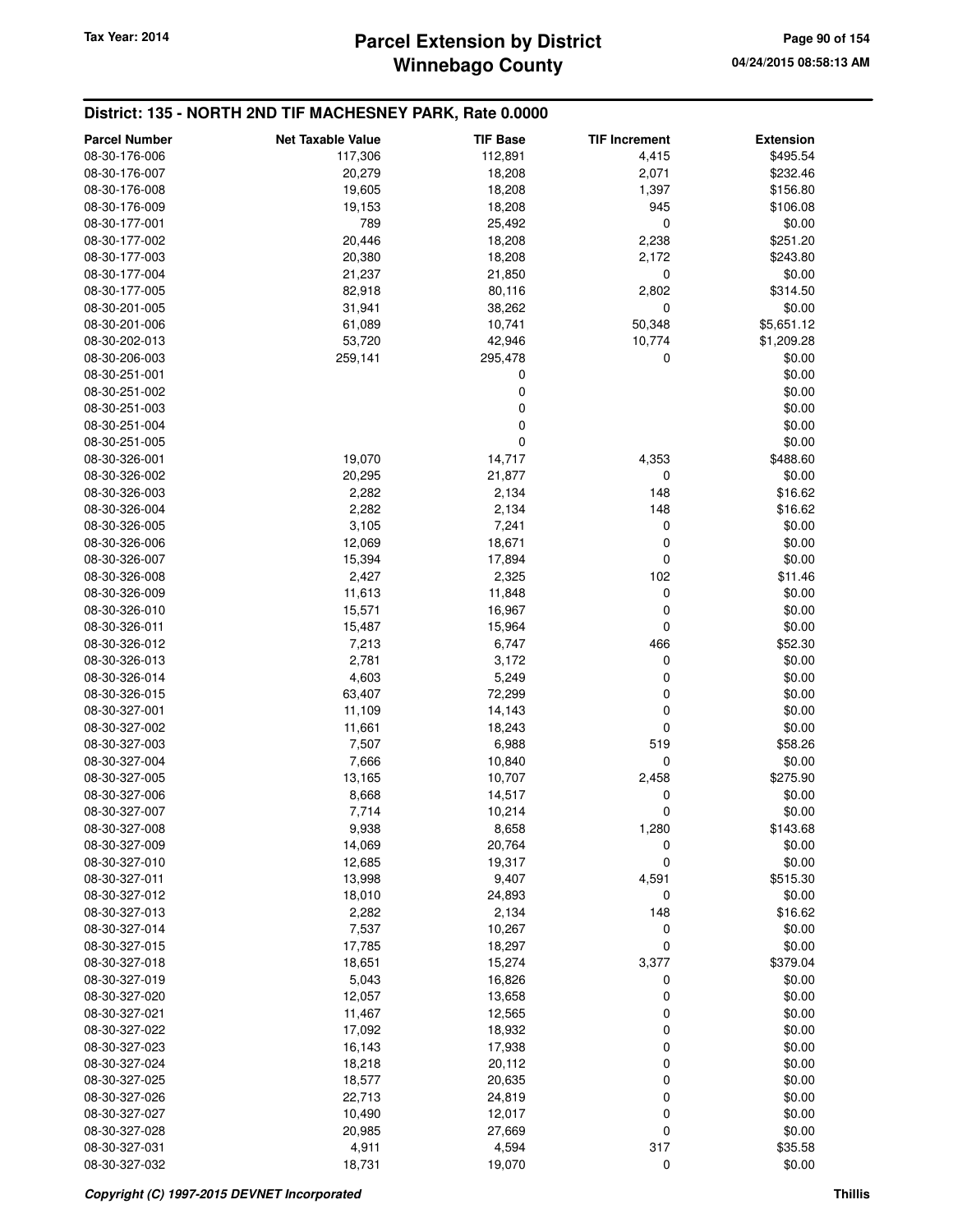## **Winnebago County** Tax Year: 2014 **Parcel Extension by District Page 91 of 154**

| <b>Parcel Number</b> | <b>Net Taxable Value</b> | <b>TIF Base</b> | <b>TIF Increment</b> | <b>Extension</b> |
|----------------------|--------------------------|-----------------|----------------------|------------------|
| 08-30-327-033        |                          | 0               |                      | \$0.00           |
| 08-30-327-034        | 12,763                   | 14,552          | 0                    | \$0.00           |
|                      |                          |                 | 0                    |                  |
| 08-30-327-035        | 24,231                   | 25,388          |                      | \$0.00           |
| 08-30-328-001        | 10,052                   | 16,761          | 0                    | \$0.00           |
| 08-30-328-002        | 21,569                   | 24,654          | 0                    | \$0.00           |
| 08-30-328-003        | 20,297                   | 27,526          | 0                    | \$0.00           |
| 08-30-328-004        | 2,282                    | 2,134           | 148                  | \$16.62          |
| 08-30-328-005        | 2,282                    | 2,134           | 148                  | \$16.62          |
| 08-30-328-006        | 11,291                   | 20,188          | 0                    | \$0.00           |
| 08-30-328-007        | 2,282                    | 2,134           | 148                  | \$16.62          |
| 08-30-328-008        | 10,667                   | 23,336          | 0                    | \$0.00           |
| 08-30-328-009        | 9,333                    | 24,534          | 0                    | \$0.00           |
| 08-30-328-010        | 16,546                   | 20,157          | 0                    | \$0.00           |
| 08-30-328-011        | 20,861                   | 23,003          | 0                    | \$0.00           |
| 08-30-328-013        | 19,237                   | 34,511          | 0                    | \$0.00           |
| 08-30-328-014        | 5,239                    | 4,409           | 830                  | \$93.16          |
| 08-30-328-015        | 11,591                   | 14,091          | 0                    | \$0.00           |
| 08-30-328-016        | 13,727                   | 14,121          | 0                    | \$0.00           |
| 08-30-328-017        | 14,486                   | 3,340           | 11,146               | \$1,251.04       |
| 08-30-328-018        | 10,000                   | 18,423          | 0                    | \$0.00           |
|                      |                          |                 |                      |                  |
| 08-30-328-019        | 21,596                   | 17,365          | 4,231                | \$474.90         |
| 08-30-328-020        | 2,282                    | 2,134           | 148                  | \$16.62          |
| 08-30-328-021        | 19,747                   | 21,189          | 0                    | \$0.00           |
| 08-30-328-022        | 1,585                    | 11,229          | 0                    | \$0.00           |
| 08-30-328-023        | 11,707                   | 13,195          | 0                    | \$0.00           |
| 08-30-328-025        | 16,216                   | 18,489          | 0                    | \$0.00           |
| 08-30-328-026        | 4,795                    | 5,468           | 0                    | \$0.00           |
| 08-30-328-027        | 13,684                   | 15,604          | 0                    | \$0.00           |
| 08-30-328-028        | 24,287                   | 24,754          | 0                    | \$0.00           |
| 08-30-328-029        | 18,695                   | 19,065          | 0                    | \$0.00           |
| 08-30-328-030        | 21,769                   | 26,666          | 0                    | \$0.00           |
| 08-30-328-031        | 30,966                   | 36,291          | 0                    | \$0.00           |
| 08-30-328-032        | 14,368                   | 21,277          | 0                    | \$0.00           |
| 08-30-329-001        | 21,364                   | 22,122          | 0                    | \$0.00           |
| 08-30-329-002        | 22,036                   | 17,825          | 4,211                | \$472.66         |
| 08-30-329-003        | 12,001                   | 12,541          | 0                    | \$0.00           |
| 08-30-329-004        | 13,402                   | 14,758          | 0                    | \$0.00           |
| 08-30-329-005        | 15,601                   | 14,779          | 822                  | \$92.26          |
| 08-30-329-006        | 17,774                   | 16,148          | 1,626                | \$182.50         |
|                      |                          | 20,284          | 0                    |                  |
| 08-30-329-007        | 19,609                   |                 |                      | \$0.00           |
| 08-30-329-008        | 14,831                   | 21,798          | 0                    | \$0.00           |
| 08-30-329-009        | 2,282                    | 2,134           | 148                  | \$16.62          |
| 08-30-329-010        | 21,749                   | 28,810          | 0                    | \$0.00           |
| 08-30-329-012        | 23,428                   | 22,056          | 1,372                | \$154.00         |
| 08-30-329-013        | 2,282                    | 2,134           | 148                  | \$16.62          |
| 08-30-329-016        | 19,565                   | 15,238          | 4,327                | \$485.68         |
| 08-30-329-017        | 12,812                   | 14,449          | 0                    | \$0.00           |
| 08-30-329-019        | 26,392                   | 27,524          | 0                    | \$0.00           |
| 08-30-329-022        | 53,063                   | 64,843          | 0                    | \$0.00           |
| 08-30-329-028        | 13,908                   | 22,570          | 0                    | \$0.00           |
| 08-30-329-029        | 38,786                   | 44,225          | 0                    | \$0.00           |
| 08-30-329-030        | 14,574                   | 8,628           | 5,946                | \$667.38         |
| 08-30-329-031        | 35,494                   | 40,472          | 0                    | \$0.00           |
| 08-30-329-032        | 45,588                   | 51,981          | 0                    | \$0.00           |
| 08-30-329-033        | 4,877                    | 5,561           | 0                    | \$0.00           |
| 08-30-329-034        | 1,141                    | 1,067           | 74                   | \$8.32           |
| 08-30-329-036        | 16,927                   | 22,660          | 0                    | \$0.00           |
| 08-30-357-001        | 23,564                   | 30,706          | 0                    | \$0.00           |
| 08-30-357-002        | 17,029                   | 12,589          | 4,440                | \$498.36         |
| 08-30-357-003        | 2,237                    |                 | 168                  | \$18.86          |
| 08-30-357-004        | 38,594                   | 2,069<br>15,579 | 23,015               | \$2,583.24       |
|                      |                          |                 |                      |                  |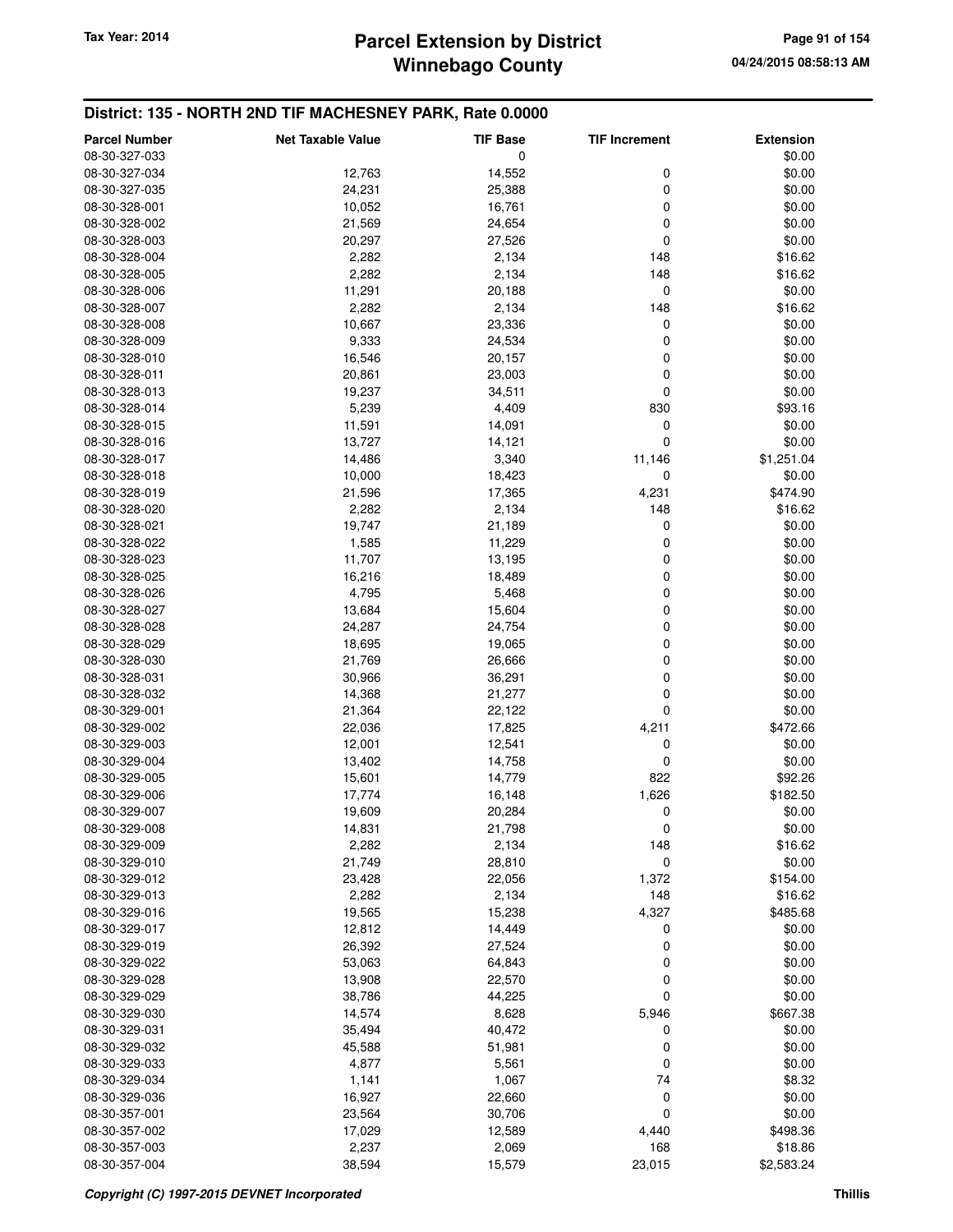## **Winnebago County Parcel Extension by District Tax Year: 2014 Page 92 of 154**

| <b>Parcel Number</b>           | <b>Net Taxable Value</b> | <b>TIF Base</b> | <b>TIF Increment</b> | <b>Extension</b>    |
|--------------------------------|--------------------------|-----------------|----------------------|---------------------|
| 08-30-357-007                  | 30,540                   | 31,839          | 0                    | \$0.00              |
| 08-30-357-008                  | 12,951                   | 19,372          | 0                    | \$0.00              |
| 08-30-357-009                  | 2,211                    | 2,069           | 142                  | \$15.94             |
| 08-30-357-010                  | 15,050                   | 15,516          | 0                    | \$0.00              |
| 08-30-357-011                  | 2,211                    | 2,069           | 142                  | \$15.94             |
| 08-30-357-012                  | 20,220                   | 21,967          | 0                    | \$0.00              |
| 08-30-357-013                  | 2,211                    | 2,069           | 142                  | \$15.94             |
| 08-30-357-014                  | 19,232                   | 20,712          | 0                    | \$0.00              |
| 08-30-357-015                  | 25,922                   | 28,188          | 0                    | \$0.00              |
| 08-30-357-016                  | 12,369                   | 13,597          | 0                    | \$0.00              |
| 08-30-358-001                  | 15,584                   | 17,361          | 0                    | \$0.00              |
| 08-30-358-002                  | 18,052                   | 13,102          | 4,950                | \$555.60            |
| 08-30-358-003                  | 2,211                    | 2,069           | 142                  | \$15.94             |
| 08-30-358-004                  | 12,831                   | 14,480          | 0                    | \$0.00              |
| 08-30-358-005                  | 7,416                    | 15,746          | 0                    | \$0.00              |
| 08-30-358-006                  | 18,842                   | 20,775          | 0                    | \$0.00              |
| 08-30-358-007                  | 16,918                   | 17,474          | 0                    | \$0.00              |
| 08-30-358-008                  | 13,085                   | 14,745          | 0                    | \$0.00              |
| 08-30-358-011                  | 11,639                   | 15,974          | 0                    | \$0.00              |
| 08-30-358-012                  | 5,797                    | 8,297           | 0                    | \$0.00              |
| 08-30-358-013                  | 13,224                   | 14,259          | 0                    | \$0.00              |
| 08-30-358-014                  | 16,037                   | 16,552          | 0                    | \$0.00              |
| 08-30-358-015                  | 22,624                   | 27,932          | 0                    | \$0.00              |
| 08-30-358-016                  | 16,002                   | 17,120          | 0                    | \$0.00              |
| 08-30-358-017                  | 10,790                   | 13,677          | 0                    | \$0.00              |
| 08-30-358-018                  | 20,599                   | 18,966          | 1,633                | \$183.30            |
| 08-30-358-019                  | 2,960                    | 4,971           | 0                    | \$0.00              |
| 08-30-358-020                  | 17,737                   | 18,348          | 0                    | \$0.00              |
| 08-30-359-001                  | 18,708                   | 19,348          | 0                    | \$0.00              |
| 08-30-359-002                  | 16,946                   | 11,897          | 5,049                | \$566.70            |
| 08-30-359-003                  | 14,957                   | 19,267          | 0                    | \$0.00              |
| 08-30-359-004                  | 13,283                   | 19,950          | 0                    | \$0.00              |
| 08-30-359-005                  | 17,111                   | 12,676          | 4,435<br>0           | \$497.80            |
| 08-30-359-006                  | 14,749                   | 16,487          | 142                  | \$0.00              |
| 08-30-359-007<br>08-30-359-008 | 2,211<br>24,541          | 2,069<br>15,953 | 8,588                | \$15.94<br>\$963.94 |
| 08-30-359-009                  | 12,353                   | 18,299          | 0                    | \$0.00              |
| 08-30-359-010                  | 22,200                   | 23,006          | 0                    | \$0.00              |
| 08-30-359-011                  | 17,606                   | 17,902          | 0                    | \$0.00              |
| 08-30-359-012                  | 20,121                   | 20,830          | 0                    | \$0.00              |
| 08-30-359-013                  | 10,519                   | 12,172          | 0                    | \$0.00              |
| 08-30-359-014                  | 11,616                   | 13,105          | 0                    | \$0.00              |
| 08-30-359-015                  | 16,018                   | 16,533          | 0                    | \$0.00              |
| 08-30-359-016                  | 17,464                   | 24,329          | 0                    | \$0.00              |
| 08-30-360-001                  | 2,542                    | 15,889          | 0                    | \$0.00              |
| 08-30-360-002                  | 23,858                   | 19,743          | 4,115                | \$461.88            |
| 08-30-360-003                  | 14,198                   | 18,336          | 0                    | \$0.00              |
| 08-30-360-004                  | 9,661                    | 14,096          | 0                    | \$0.00              |
| 08-30-360-005                  | 16,502                   | 17,241          | 0                    | \$0.00              |
| 08-30-360-006                  | 11,685                   | 13,279          | 0                    | \$0.00              |
| 08-30-360-007                  | 14,214                   | 15,453          | 0                    | \$0.00              |
| 08-30-360-008                  | 13,103                   | 14,761          | 0                    | \$0.00              |
| 08-30-376-001                  | 26,820                   | 27,821          | 0                    | \$0.00              |
| 08-30-376-002                  | 23,574                   | 19,153          | 4,421                | \$496.22            |
| 08-30-376-003                  | 15,429                   | 17,174          | 0                    | \$0.00              |
| 08-30-376-004                  | 22,935                   | 23,753          | 0                    | \$0.00              |
| 08-30-376-005                  | 18,896                   | 18,510          | 386                  | \$43.34             |
| 08-30-376-006                  | 17,811                   | 20,757          | 0                    | \$0.00              |
| 08-30-376-007                  | 23,255                   | 29,845          | 0                    | \$0.00              |
| 08-30-376-008                  | 23,549                   | 25,583          | 0                    | \$0.00              |
| 08-30-376-009                  | 16,910                   | 18,725          | 0                    | \$0.00              |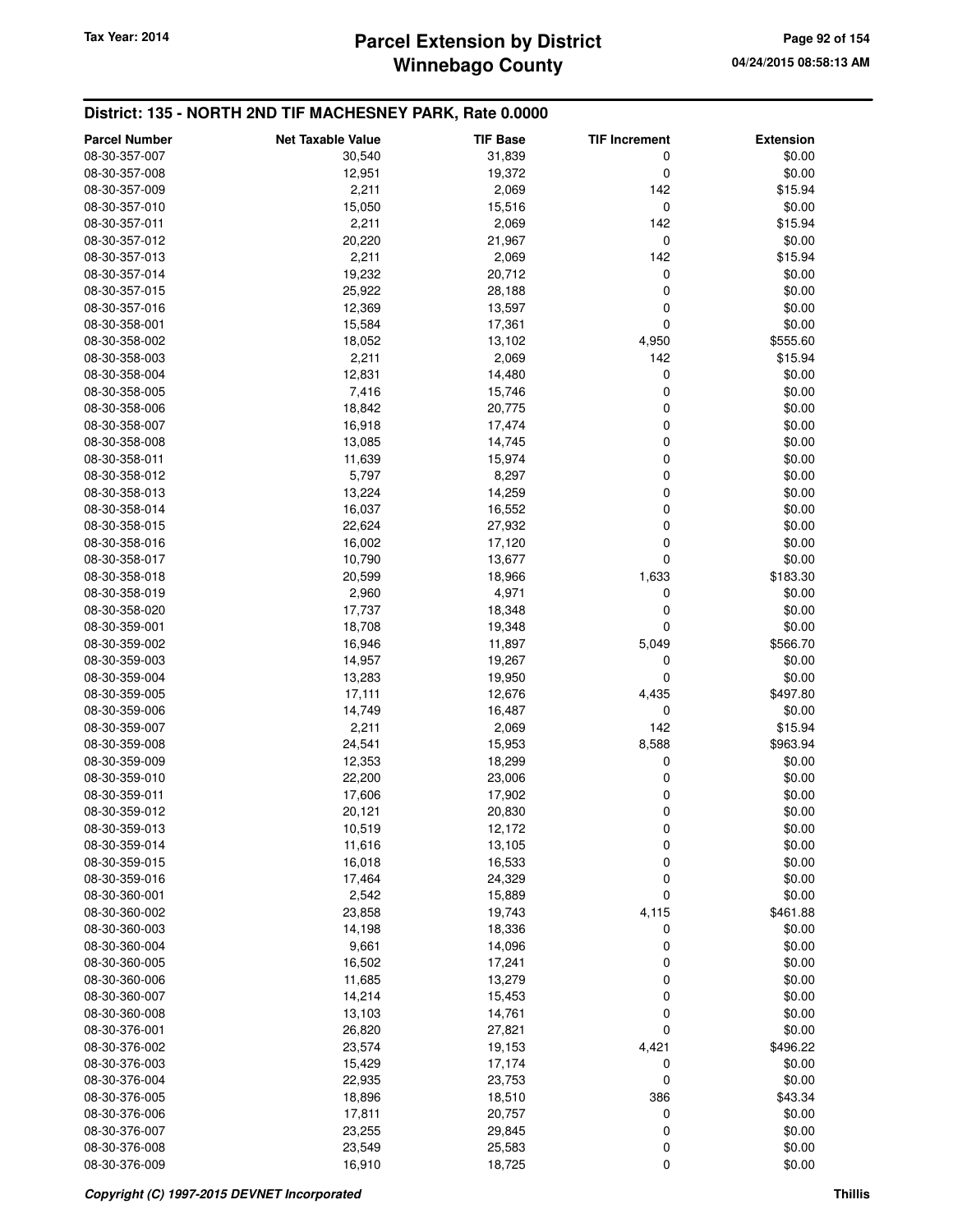## **Winnebago County Parcel Extension by District Tax Year: 2014 Page 93 of 154**

### **District: 135 - NORTH 2ND TIF MACHESNEY PARK, Rate 0.0000**

| <b>Parcel Number</b> | <b>Net Taxable Value</b> | <b>TIF Base</b> | <b>TIF Increment</b> | <b>Extension</b> |
|----------------------|--------------------------|-----------------|----------------------|------------------|
| 08-30-376-010        | 17,343                   | 27,861          | 0                    | \$0.00           |
| 08-30-376-011        | 12,814                   | 21,158          | 0                    | \$0.00           |
| 08-30-376-012        | 17,083                   | 18,091          | 0                    | \$0.00           |
| 08-30-376-013        | 18,126                   | 19,423          | 0                    | \$0.00           |
| 08-30-376-014        | 12,252                   | 18,497          | 0                    | \$0.00           |
| 08-30-376-015        | 19,587                   | 21,529          | 0                    | \$0.00           |
| 08-30-376-016        | 6,028                    | 6,874           | 0                    | \$0.00           |
| 08-30-376-017        | 53,179                   | 60,636          | 0                    | \$0.00           |
| 08-30-376-018        | 26,565                   | 30,290          | 0                    | \$0.00           |
| 08-30-376-019        | 11,603                   | 13,230          | 0                    | \$0.00           |
| 08-30-376-020        | 153,308                  | 162,112         | 0                    | \$0.00           |
| 08-30-377-001        | 4,453                    | 5,077           | 0                    | \$0.00           |
| 08-30-377-002        | 4,453                    | 5,077           | 0                    | \$0.00           |
| 08-30-377-003        | 4,453                    | 5,077           | 0                    | \$0.00           |
| 08-30-377-014        | 22,176                   | 25,285          | 0                    | \$0.00           |
| 08-30-377-016        | 198,424                  | 235,823         | 0                    | \$0.00           |
| 08-30-378-005        | 279,468                  | 318,657         | 0                    | \$0.00           |
| 08-30-378-006        | 32,130                   | 36,634          | 0                    | \$0.00           |
| 08-30-378-009        | 36,067                   | 41,124          | 0                    | \$0.00           |
| 08-30-378-012        | 210,969                  | 195,538         | 15,431               | \$1,732.00       |
| Totals for 135       | 8,250,023                | 9,084,424       | 607,980              | \$68,506.50      |
|                      |                          |                 |                      | 277 Parcels      |

## **District: 137 - MAIN & WHITMAN TIF, Rate 0.0000**

| <b>Parcel Number</b> | <b>Net Taxable Value</b> | <b>TIF Base</b> | <b>TIF Increment</b> | <b>Extension</b> |
|----------------------|--------------------------|-----------------|----------------------|------------------|
|                      |                          |                 |                      |                  |
| 11-23-179-001        | 52.994                   | 88.351          |                      | \$0.00           |
| 11-23-206-011        | 975.457                  | 845.661         | 129.796              | \$19,446.04      |
| Totals for 137       | 1.028.451                | 934.012         | 129.796              | \$19,446.04      |
|                      |                          |                 |                      | 2 Parcels        |

| <b>Parcel Number</b> | <b>Net Taxable Value</b> | <b>TIF Base</b> | <b>TIF Increment</b> | <b>Extension</b> |
|----------------------|--------------------------|-----------------|----------------------|------------------|
| 11-25-155-001        | 5,687                    | 11,285          | 0                    | \$0.00           |
| 11-25-155-002        | 7,727                    | 20,604          | 0                    | \$0.00           |
| 11-25-155-003        | 4,475                    | 1,639           | 2,836                | \$424.90         |
| 11-25-155-004        | 14,626                   | 16,559          | 0                    | \$0.00           |
| 11-25-155-005        | 4,788                    | 11,102          | 0                    | \$0.00           |
| 11-25-155-006        | 7,644                    | 15,312          | 0                    | \$0.00           |
| 11-25-155-007        | 11,318                   | 14,333          | 0                    | \$0.00           |
| 11-25-155-008        | 3,507                    | 12,801          | 0                    | \$0.00           |
| 11-25-155-009        | 8,445                    | 17,607          | 0                    | \$0.00           |
| 11-25-155-010        | 7,670                    | 10,188          | 0                    | \$0.00           |
| 11-25-155-011        | 1,640                    | 1,927           | 0                    | \$0.00           |
| 11-25-155-012        | 2,948                    | 7,066           | 0                    | \$0.00           |
| 11-25-155-013        | 1,736                    | 19,947          | 0                    | \$0.00           |
| 11-25-155-014        | 13,372                   | 11,535          | 1,837                | \$275.22         |
| 11-25-155-015        | 9,663                    | 16,158          | 0                    | \$0.00           |
| 11-25-155-016        | 8,158                    | 15,356          | 0                    | \$0.00           |
| 11-25-155-017        | 11,924                   | 21,147          | 0                    | \$0.00           |
| 11-25-155-018        | 2,667                    | 20,523          | 0                    | \$0.00           |
| 11-25-155-019        | 6,798                    | 13,041          | 0                    | \$0.00           |
| 11-25-155-020        | 9,793                    | 14,875          | 0                    | \$0.00           |
| 11-25-155-021        | 35,500                   | 71,980          | 0                    | \$0.00           |
| 11-25-155-022        | 9,566                    | 18,333          | 0                    | \$0.00           |
| 11-25-155-023        | 14,363                   | 19,557          | 0                    | \$0.00           |
| 11-25-155-024        | 7,437                    | 18,368          | 0                    | \$0.00           |
| 11-25-155-025        | 1,409                    | 1,654           | 0                    | \$0.00           |
| 11-25-155-026        | 5,172                    | 11,703          | 0                    | \$0.00           |
| 11-25-155-027        | 14,564                   | 21,597          | 0                    | \$0.00           |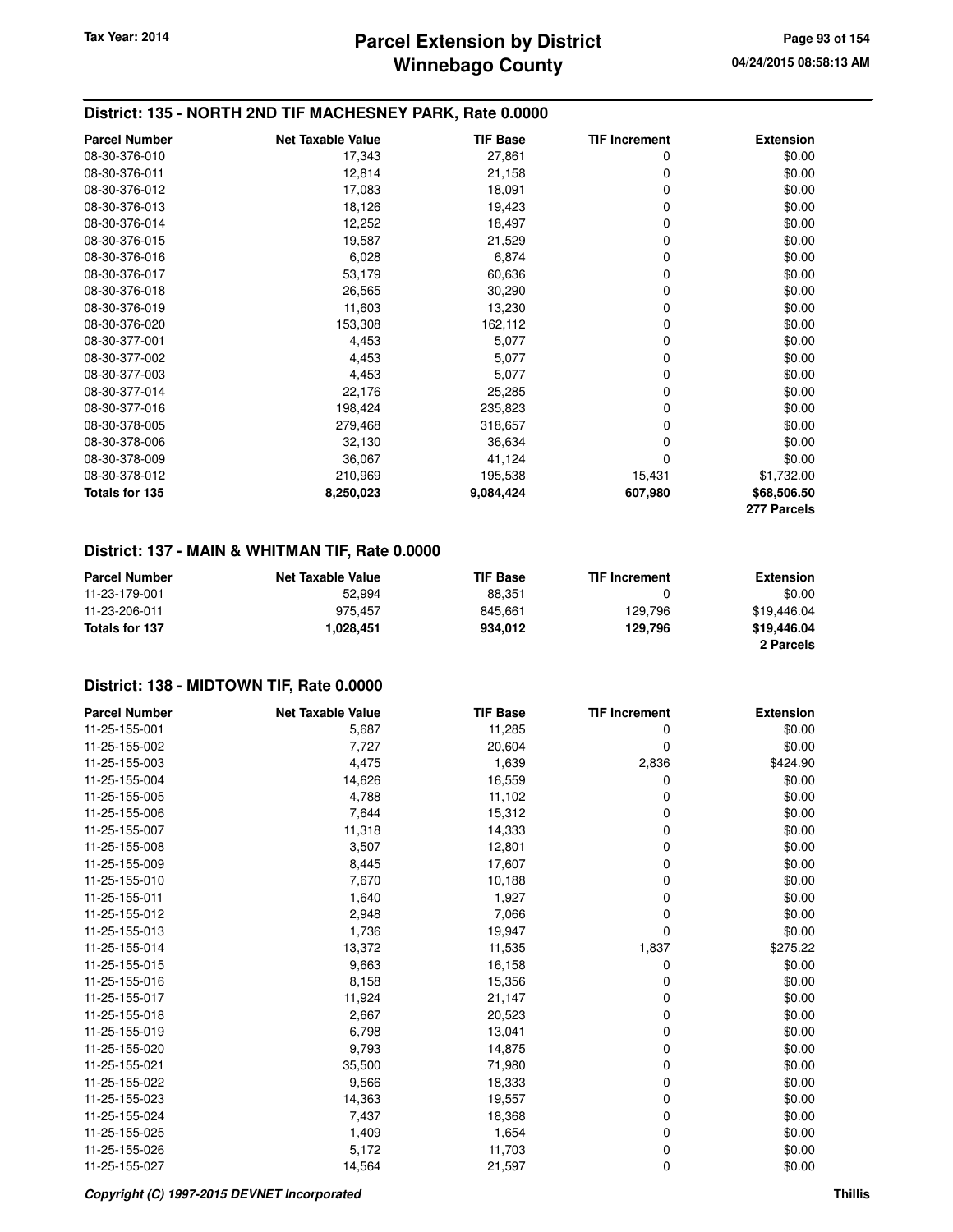# **Winnebago County** Tax Year: 2014 **Parcel Extension by District Page 94 of 154**

| <b>Parcel Number</b>           | <b>Net Taxable Value</b> | <b>TIF Base</b>  | <b>TIF Increment</b> | <b>Extension</b> |
|--------------------------------|--------------------------|------------------|----------------------|------------------|
| 11-25-155-028                  | 16,400                   | 23,184           | 0                    | \$0.00           |
| 11-25-155-029                  | 8,902                    | 12,227           | 0                    | \$0.00           |
| 11-25-155-030                  | 10,837                   | 17,876           | 0                    | \$0.00           |
| 11-25-155-031                  | 15,598                   | 26,500           | 0                    | \$0.00           |
| 11-25-155-032                  | 7,322                    | 12,347           | 0                    | \$0.00           |
| 11-25-155-033                  | 10,238                   | 15,130           | 0                    | \$0.00           |
| 11-25-156-001                  | 5,114                    | 13,890           | 0                    | \$0.00           |
| 11-25-156-002                  | 10,898                   | 19,360           | 0                    | \$0.00           |
| 11-25-156-003                  | 13,132                   | 19,158           | 0                    | \$0.00           |
| 11-25-156-004                  | 26,032                   | 34,310           | 0                    | \$0.00           |
| 11-25-156-005                  | 11,808                   | 18,821           | 0                    | \$0.00           |
| 11-25-156-006                  | 9,064                    | 21,037           | 0                    | \$0.00           |
| 11-25-156-007                  | 2,290                    | 4,790            | 0                    | \$0.00           |
| 11-25-156-008<br>11-25-156-009 | 5,253                    | 8,333            | 0<br>0               | \$0.00           |
| 11-25-156-010                  | 20,709<br>10,909         | 26,228<br>18,875 | 0                    | \$0.00<br>\$0.00 |
| 11-25-156-011                  | 8,916                    | 15,221           | 0                    | \$0.00           |
| 11-25-156-012                  | 13,946                   | 25,543           | 0                    | \$0.00           |
| 11-25-156-013                  | 3,931                    | 22,094           | 0                    | \$0.00           |
| 11-25-156-014                  | 7,333                    | 15,088           | 0                    | \$0.00           |
| 11-25-156-015                  | 12,200                   | 23,048           | 0                    | \$0.00           |
| 11-25-156-016                  |                          | 17,814           |                      | \$0.00           |
| 11-25-156-017                  | 7,844                    | 12,863           | 0                    | \$0.00           |
| 11-25-156-018                  | 4,939                    | 9,686            | 0                    | \$0.00           |
| 11-25-156-019                  | 4,614                    | 9,104            | 0                    | \$0.00           |
| 11-25-156-020                  | 7,708                    | 24,102           | 0                    | \$0.00           |
| 11-25-156-021                  | 4,952                    | 10,407           | 0                    | \$0.00           |
| 11-25-156-022                  | 747                      | 3,225            | 0                    | \$0.00           |
| 11-25-156-023                  | 15,704                   | 34,147           | 0                    | \$0.00           |
| 11-25-157-001                  |                          | 11,801           |                      | \$0.00           |
| 11-25-157-002                  |                          | 8,175            |                      | \$0.00           |
| 11-25-157-003                  |                          | 18,353           |                      | \$0.00           |
| 11-25-157-004<br>11-25-157-005 |                          | 19,525<br>16,865 |                      | \$0.00<br>\$0.00 |
| 11-25-157-006                  |                          | 13,756           |                      | \$0.00           |
| 11-25-157-007                  |                          | 12,382           |                      | \$0.00           |
| 11-25-157-008                  |                          | 4,081            |                      | \$0.00           |
| 11-25-157-009                  |                          | 20,822           |                      | \$0.00           |
| 11-25-157-010                  |                          | 11,272           |                      | \$0.00           |
| 11-25-157-011                  |                          | 13,683           |                      | \$0.00           |
| 11-25-157-012                  |                          | 16,307           |                      | \$0.00           |
| 11-25-157-013                  |                          | 11,946           |                      | \$0.00           |
| 11-25-158-001                  |                          | 13,303           |                      | \$0.00           |
| 11-25-158-002                  |                          | 13,119           |                      | \$0.00           |
| 11-25-158-003                  |                          | 19,246           |                      | \$0.00           |
| 11-25-158-004                  |                          | 19,992           |                      | \$0.00           |
| 11-25-158-005                  | 3,110                    | 3,648            | 0                    | \$0.00           |
| 11-25-158-006                  |                          | 16,250           |                      | \$0.00           |
| 11-25-158-007                  |                          | 17,834           |                      | \$0.00           |
| 11-25-158-008                  |                          | 12,442           |                      | \$0.00           |
| 11-25-158-009                  |                          | 7,350            |                      | \$0.00           |
| 11-25-158-010<br>11-25-158-011 |                          | 11,282<br>10,760 |                      | \$0.00<br>\$0.00 |
| 11-25-158-012                  |                          | 2,370            |                      | \$0.00           |
| 11-25-159-001                  |                          | 1,720            |                      | \$0.00           |
| 11-25-159-002                  |                          | 15,447           |                      | \$0.00           |
| 11-25-159-003                  |                          | 6,060            |                      | \$0.00           |
| 11-25-159-004                  |                          | 27,610           |                      | \$0.00           |
| 11-25-159-005                  |                          | 27,962           |                      | \$0.00           |
| 11-25-159-006                  |                          | 15,017           |                      | \$0.00           |
| 11-25-159-007                  |                          | 17,386           |                      | \$0.00           |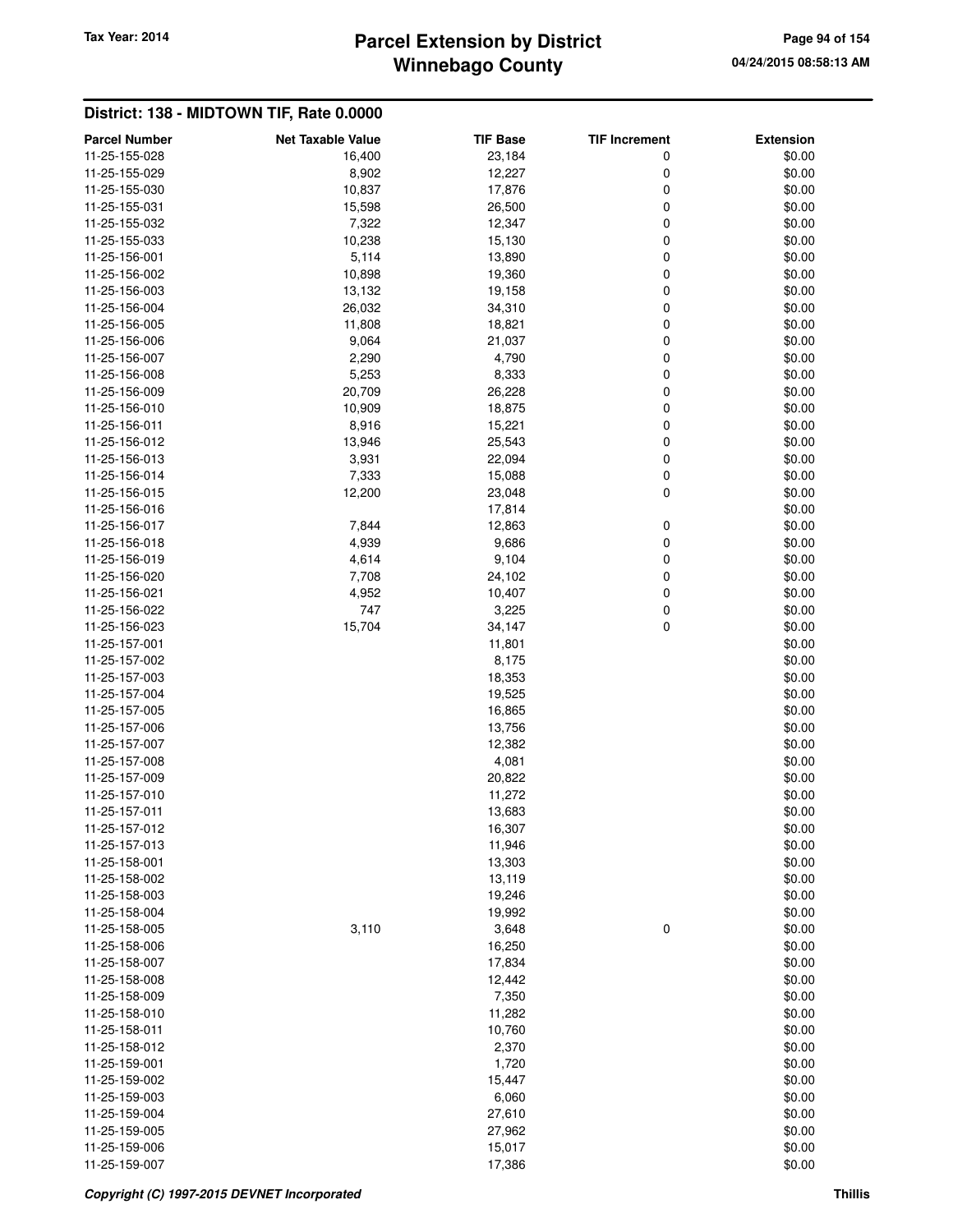# **Winnebago County** Tax Year: 2014 **Parcel Extension by District Page 95 of 154**

| <b>Parcel Number</b> | <b>Net Taxable Value</b> | <b>TIF Base</b> | <b>TIF Increment</b> | <b>Extension</b> |
|----------------------|--------------------------|-----------------|----------------------|------------------|
| 11-25-159-008        | 4,834                    | 4,753           | 81                   | \$12.14          |
| 11-25-159-009        |                          | 14,486          |                      | \$0.00           |
| 11-25-159-010        |                          | 16,003          |                      | \$0.00           |
| 11-25-159-011        |                          | 15,417          |                      | \$0.00           |
| 11-25-159-012        |                          | 18,535          |                      | \$0.00           |
| 11-25-159-013        |                          | 21,715          |                      | \$0.00           |
| 11-25-159-014        |                          | 16,213          |                      | \$0.00           |
| 11-25-160-001        | 12,426                   | 30,144          | $\mathbf 0$          | \$0.00           |
| 11-25-160-002        |                          | 14,907          |                      | \$0.00           |
| 11-25-160-003        |                          | 13,559          |                      | \$0.00           |
| 11-25-160-004        |                          | 16,851          |                      | \$0.00           |
| 11-25-160-005        | 8,948                    | 15,009          | 0                    | \$0.00           |
| 11-25-160-006        |                          | 7,007           |                      | \$0.00           |
| 11-25-160-007        | 6,059                    | 19,426          | 0                    | \$0.00           |
| 11-25-160-008        |                          | 17,598          |                      | \$0.00           |
| 11-25-160-009        |                          | 0               |                      | \$0.00           |
| 11-25-160-010        |                          | 40,835          |                      | \$0.00           |
| 11-25-301-001        | 8,802                    | 1,632           | 7,170                | \$1,074.22       |
| 11-25-301-002        | 4,684                    | 12,766          | 0                    | \$0.00           |
| 11-25-301-003        | 9,667                    | 16,593          | 0                    | \$0.00           |
| 11-25-301-004        | 11,727                   | 16,888          | 0                    | \$0.00           |
| 11-25-301-005        | 7,786                    | 12,966          | 0                    | \$0.00           |
| 11-25-301-006        | 13,061                   | 11,907          | 1,154                | \$172.90         |
| 11-25-301-007        | 10,844                   | 18,705          | 0                    | \$0.00           |
| 11-25-301-008        | 9,101                    | 19,532          | 0                    | \$0.00           |
| 11-25-301-009        | 8,333                    | 16,911          | 0                    | \$0.00           |
| 11-25-301-010        | 13,195                   | 21,243          | 0                    | \$0.00           |
| 11-25-301-011        | 11,005                   | 14,884          | 0                    | \$0.00           |
| 11-25-301-012        | 12,406                   | 22,831          | 0                    | \$0.00           |
| 11-25-301-013        | 13,364                   | 21,731          | 0                    | \$0.00           |
| 11-25-301-014        | 1,347                    | 1,582           | 0                    | \$0.00           |
| 11-25-301-015        | 18,905                   | 23,041          | 0                    | \$0.00           |
| 11-25-301-020        | 14,036                   | 23,049          | 0                    | \$0.00           |
| 11-25-301-021        | 8,367                    | 15,173          | 0                    | \$0.00           |
| 11-25-301-022        | 9,231                    | 20,839          | 0                    | \$0.00           |
| 11-25-301-023        | 13,168                   | 14,305          | 0                    | \$0.00           |
| 11-25-301-024        | 7,198                    | 7,802           | 0                    | \$0.00           |
| 11-25-301-025        | 4,772                    | 19,297          | 0                    | \$0.00           |
| 11-25-301-026        | 1,122                    | 1,316           | $\mathbf 0$          | \$0.00           |
| 11-25-301-027        | 9,947                    | 17,872          | 0                    | \$0.00           |
| 11-25-301-028        | 307                      | 16,864          | 0                    | \$0.00           |
| 11-25-301-029        | 17,382                   | 20,528          | $\pmb{0}$            | \$0.00           |
| 11-25-301-030        | 4,409                    | 5,172           | 0                    | \$0.00           |
| 11-25-301-031        | 6,248                    | 6,694           | 0                    | \$0.00           |
| 11-25-301-033        | 13,202                   | 21,896          | 0                    | \$0.00           |
| 11-25-301-035        | 12,935                   | 18,139          | 0                    | \$0.00           |
| 11-25-301-036        | 3,487                    | 8,767           | 0                    | \$0.00           |
| 11-25-301-037        | 2,979                    | 14,047          | 0                    | \$0.00           |
| 11-25-301-038        | 4,166                    | 18,119          | 0                    | \$0.00           |
| 11-25-301-039        | 10,387                   | 17,446          | 0                    | \$0.00           |
| 11-25-301-040        | 12,008                   | 18,079          | 0                    | \$0.00           |
| 11-25-301-041        | 7,352                    | 11,275          | 0                    | \$0.00           |
| 11-25-302-001        | 8,715                    | 17,197          | 0                    | \$0.00           |
| 11-25-302-002        | 5,728                    | 20,056          | 0                    | \$0.00           |
| 11-25-302-003        | 7,304                    | 14,008          | 0                    | \$0.00           |
| 11-25-302-004        | 7,944                    | 16,093          | 0                    | \$0.00           |
| 11-25-302-005        | 14,332                   | 21,252          | 0                    | \$0.00           |
| 11-25-302-006        | 7,392                    | 19,967          | 0                    | \$0.00           |
| 11-25-302-007        | 15,857                   | 23,719          | 0                    | \$0.00           |
| 11-25-302-008        | 8,873                    | 16,533          | 0                    | \$0.00           |
| 11-25-302-009        | 3,513                    | 25,476          | 0                    | \$0.00           |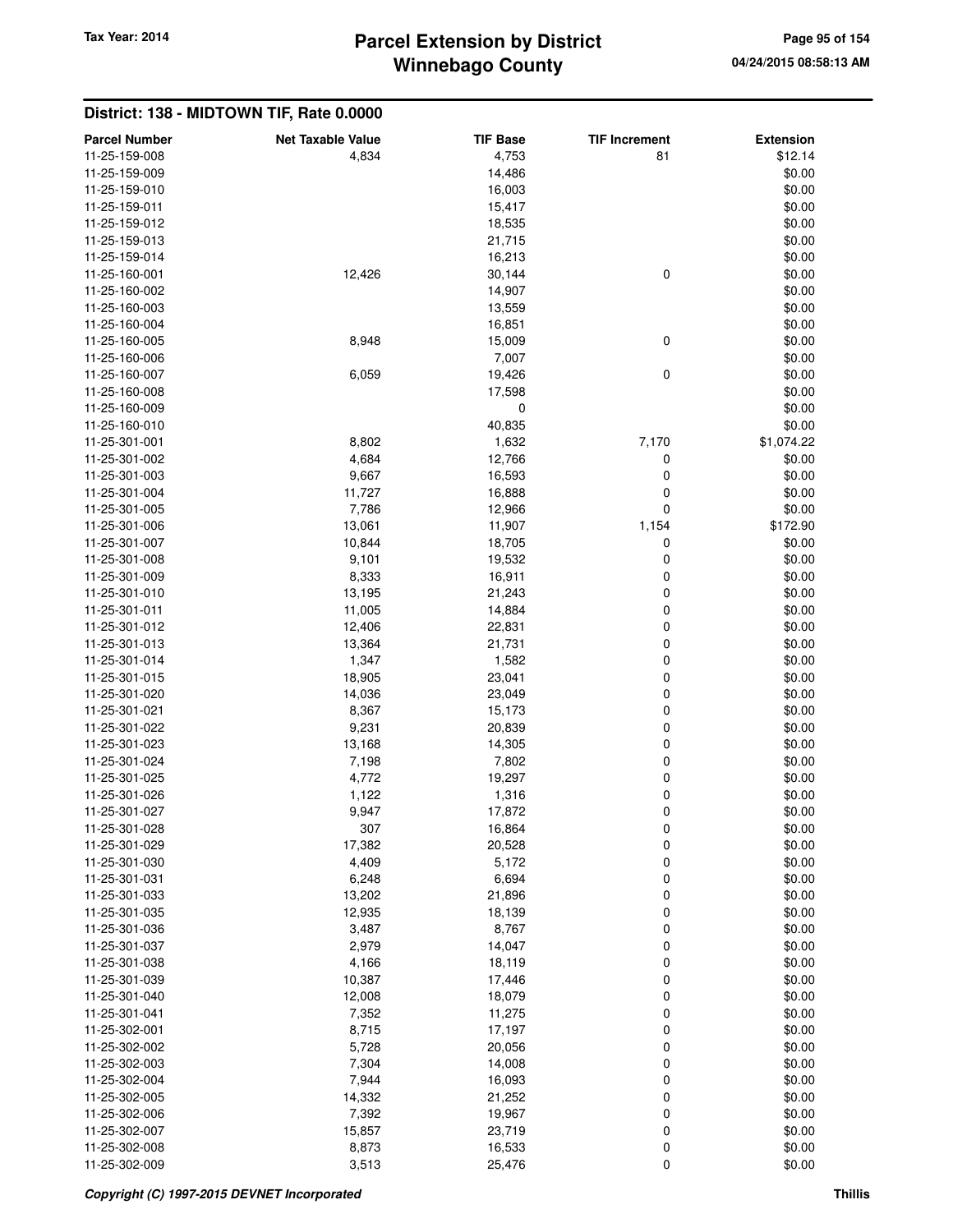# **Winnebago County** Tax Year: 2014 **Parcel Extension by District Page 96 of 154**

| <b>Parcel Number</b> | <b>Net Taxable Value</b> | <b>TIF Base</b> | <b>TIF Increment</b> | <b>Extension</b> |
|----------------------|--------------------------|-----------------|----------------------|------------------|
| 11-25-302-010        | 13,454                   | 19,791          | 0                    | \$0.00           |
| 11-25-302-011        | 8,274                    | 16,511          | 0                    | \$0.00           |
| 11-25-302-012        | 31,974                   | 41,555          | 0                    | \$0.00           |
| 11-25-302-013        | 13,291                   | 14,028          | 0                    | \$0.00           |
| 11-25-302-014        | 11,791                   | 17,285          | 0                    | \$0.00           |
| 11-25-302-015        | 8,936                    | 16,651          | 0                    | \$0.00           |
| 11-25-302-016        | 14,785                   | 21,820          | 0                    | \$0.00           |
| 11-25-302-017        | 7,608                    | 18,985          | 0                    | \$0.00           |
| 11-25-302-018        | 8,168                    | 18,592          | 0                    | \$0.00           |
| 11-25-302-019        | 5,609                    | 2,165           | 3,444                | \$515.98         |
| 11-25-302-020        | 8,286                    | 15,750          | 0                    | \$0.00           |
| 11-25-302-021        | 14,780                   | 31,572          | 0                    | \$0.00           |
| 11-25-302-022        | 9,080                    | 17,243          | 0                    | \$0.00           |
| 11-25-303-001        | 11,738                   | 12,384          | 0                    | \$0.00           |
| 11-25-303-002        | 5,172                    | 10,561          | 0                    | \$0.00           |
| 11-25-303-003        | 7,387                    | 10,358          | 0                    | \$0.00           |
| 11-25-303-004        | 13,316                   | 19,274          | 0                    | \$0.00           |
| 11-25-303-005        | 4,483                    | 15,208          | 0                    | \$0.00           |
| 11-25-303-006        | 13,791                   | 16,205          | 0                    | \$0.00           |
| 11-25-303-007        | 10,088                   | 18,676          | 0                    | \$0.00           |
| 11-25-303-008        | 14,464                   | 19,965          | 0                    | \$0.00           |
| 11-25-303-009        | 17,079                   | 28,000          | 0                    | \$0.00           |
| 11-25-303-010        | 13,212                   | 19,897          | 0                    | \$0.00           |
| 11-25-303-011        | 13,901                   | 20,951          | 0                    | \$0.00           |
| 11-25-303-012        | 13,937                   | 21,005          | 0                    | \$0.00           |
| 11-25-303-013        | 10,354                   | 23,815          | 0                    | \$0.00           |
| 11-25-303-014        | 19,210                   | 28,625          | 0                    | \$0.00           |
| 11-25-303-015        | 7,019                    | 17,697          | 0                    | \$0.00           |
|                      |                          |                 |                      |                  |
| 11-25-303-016        | 8,875                    | 18,083          | 0                    | \$0.00           |
| 11-25-303-017        | 7,373                    | 20,113          | 0                    | \$0.00           |
| 11-25-303-018        | 6,195                    | 12,811          | 0                    | \$0.00           |
| 11-25-303-021        | 5,323                    | 10,845          | 0                    | \$0.00           |
| 11-25-303-022        | 3,366                    | 20,225          | 0                    | \$0.00           |
| 11-25-303-023        | 6,207                    | 12,953          | 0                    | \$0.00           |
| 11-25-303-024        | 1,519                    | 1,783           | 0                    | \$0.00           |
| 11-25-303-025        | 9,681                    | 17,252          | 0                    | \$0.00           |
| 11-25-303-026        | 11,967                   | 18,024          | 0                    | \$0.00           |
| 11-25-303-027        | 12,033                   | 18,117          | 0                    | \$0.00           |
| 11-25-303-029        | 8,747                    | 15,664          | 0                    | \$0.00           |
| 11-25-303-030        | 12,379                   | 18,089          | 0                    | \$0.00           |
| 11-25-304-001        | 1,491                    | 1,750           | 0                    | \$0.00           |
| 11-25-305-001        | 1,579                    | 1,854           | 0                    | \$0.00           |
| 11-25-305-003        | 168                      | 1,963           | 0                    | \$0.00           |
| 11-25-306-001        | 1,290                    | 1,516           | 0                    | \$0.00           |
| 11-25-307-001        | 1,398                    | 1,641           | 0                    | \$0.00           |
| 11-25-308-001        | 1,019                    | 1,197           | 0                    | \$0.00           |
| 11-25-309-001        | 19,156                   | 22,480          | 0                    | \$0.00           |
| 11-25-309-007        | 54,947                   | 64,483          | 0                    | \$0.00           |
| 11-25-309-008        | 1,369                    | 1,605           | 0                    | \$0.00           |
| 11-25-309-009        | 33,437                   | 39,239          | 0                    | \$0.00           |
| 11-25-309-011        | 45,522                   | 53,420          | 0                    | \$0.00           |
| 11-25-309-012        | 34,410                   | 49,335          | 0                    | \$0.00           |
| 11-25-310-004        | 12,426                   | 23,715          | 0                    | \$0.00           |
| 11-25-310-006        | 8,334                    | 34,163          | 0                    | \$0.00           |
| 11-25-310-007        | 35,946                   | 56,682          | 0                    | \$0.00           |
| 11-25-310-008        | 99,301                   | 116,531         | 0                    | \$0.00           |
| 11-25-351-001        | 1,930                    | 2,293           | 0                    | \$0.00           |
| 11-25-351-002        | 757                      | 893             | 0                    | \$0.00           |
| 11-25-351-004        | 2,680                    | 3,145           | 0                    | \$0.00           |
| 11-25-351-006        | 757                      | 1,056           | 0                    | \$0.00           |
| 11-25-351-007        | 117,460                  | 164,246         | 0                    | \$0.00           |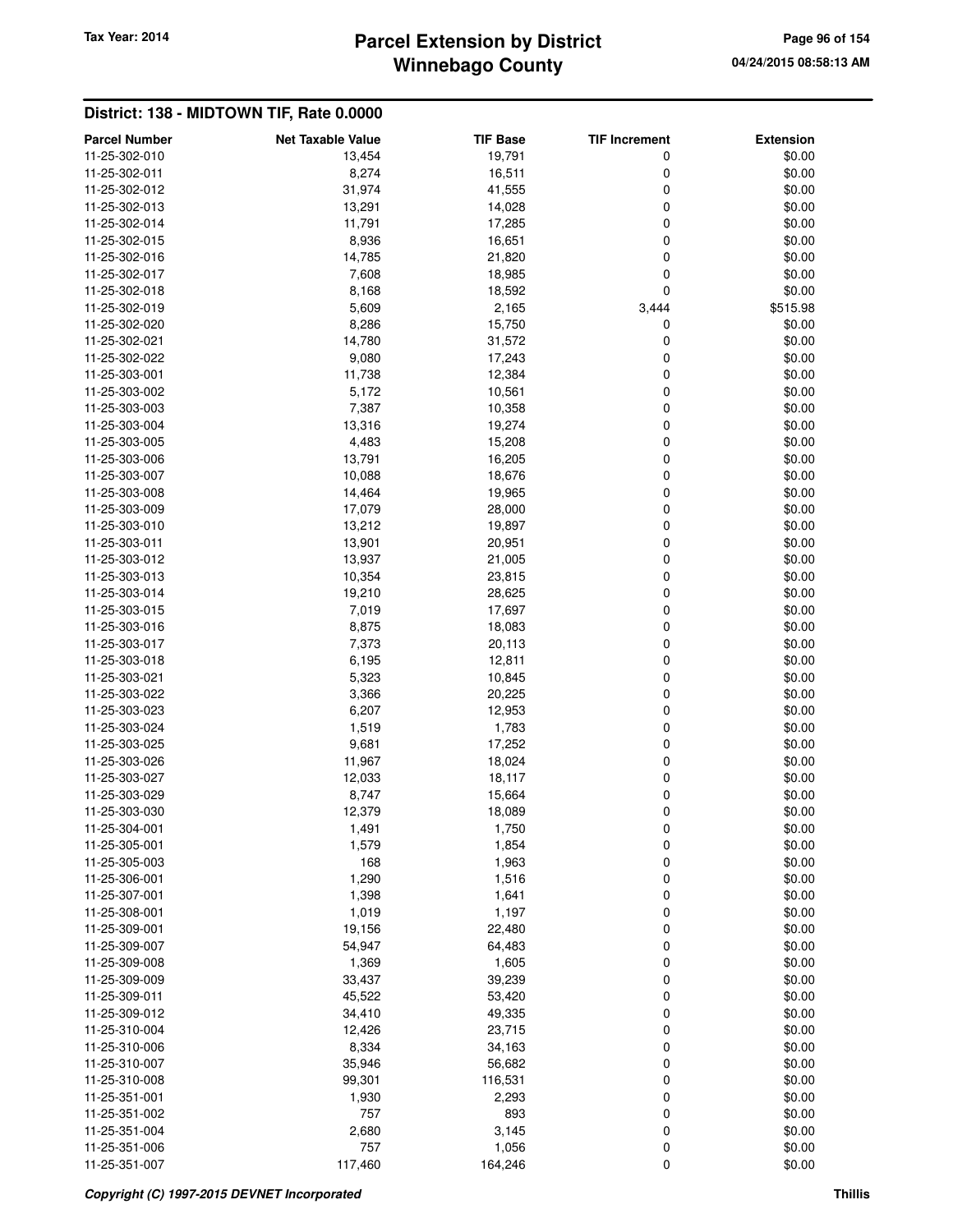# **Winnebago County** Tax Year: 2014 **Parcel Extension by District Page 97 of 154**

| <b>Parcel Number</b> | <b>Net Taxable Value</b> | <b>TIF Base</b> | <b>TIF Increment</b> | <b>Extension</b> |
|----------------------|--------------------------|-----------------|----------------------|------------------|
| 11-25-352-001        | 23,520                   | 44,487          | 0                    | \$0.00           |
| 11-25-352-003        | 4,528                    | 5,313           | 0                    | \$0.00           |
| 11-25-352-004        | 1,168                    | 1,372           | 0                    | \$0.00           |
| 11-25-352-005        | 9,825                    | 11,531          | 0                    | \$0.00           |
| 11-25-353-001        | 136,489                  | 163,913         | 0                    | \$0.00           |
| 11-25-354-001        | 2,285                    | 2,682           | 0                    | \$0.00           |
| 11-25-354-003        | 1,920                    | 3,486           | 0                    | \$0.00           |
| 11-25-354-004        | 1,923                    | 2,257           | 0                    | \$0.00           |
| 11-25-354-005        | 1,996                    | 3,924           | 0                    | \$0.00           |
| 11-25-354-006        | 1,882                    | 3,373           | 0                    | \$0.00           |
| 11-25-355-001        | 21,400                   | 22,836          | 0                    | \$0.00           |
|                      |                          |                 |                      |                  |
| 11-25-355-002        | 7,699                    | 9,033           | 0                    | \$0.00           |
| 11-25-355-003        | 6,217                    | 24,522          | 0                    | \$0.00           |
| 11-25-355-004        | 1,313                    | 1,540           | 0                    | \$0.00           |
| 11-25-356-001        | 75,522                   | 93,041          | 0                    | \$0.00           |
| 11-25-356-002        | 4,324                    | 5,074           | 0                    | \$0.00           |
| 11-25-356-003        | 28,998                   | 34,266          | 0                    | \$0.00           |
| 11-25-356-004        | 367                      | 627             | 0                    | \$0.00           |
| 11-25-356-005        | 2,127                    | 2,495           | 0                    | \$0.00           |
| 11-26-230-010        | 6,682                    | 9,634           | 0                    | \$0.00           |
| 11-26-231-010        | 10,622                   | 12,586          | 0                    | \$0.00           |
| 11-26-231-011        | 20,266                   | 48,688          | 0                    | \$0.00           |
| 11-26-231-013        | 24,256                   | 22,533          | 1,723                | \$258.14         |
| 11-26-231-015        | 18,056                   | 21,351          | 0                    | \$0.00           |
| 11-26-231-016        | 18,337                   | 29,933          | 0                    | \$0.00           |
| 11-26-231-019        | 36,273                   | 56,794          | 0                    | \$0.00           |
| 11-26-232-001        | 10,266                   | 16,151          | 0                    | \$0.00           |
| 11-26-232-002        | 10,931                   | 7,111           | 3,820                | \$572.32         |
|                      |                          |                 |                      |                  |
| 11-26-232-003        | 13,806                   | 16,372          | 0                    | \$0.00           |
| 11-26-232-004        | 4,896                    | 6,013           | 0                    | \$0.00           |
| 11-26-232-005        | 11,905                   | 19,323          | 0                    | \$0.00           |
| 11-26-233-001        | 3,912                    | 4,896           | 0                    | \$0.00           |
| 11-26-233-002        | 13,621                   | 16,272          | 0                    | \$0.00           |
| 11-26-233-003        | 33,599                   | 41,157          | 0                    | \$0.00           |
| 11-26-233-004        | 22,981                   | 27,544          | 0                    | \$0.00           |
| 11-26-233-005        | 6,100                    | 34,152          | 0                    | \$0.00           |
| 11-26-233-006        | 6,841                    | 30,644          | 0                    | \$0.00           |
| 11-26-233-008        | 35,999                   | 42,837          | 0                    | \$0.00           |
| 11-26-233-028        | 3,687                    | 4,595           | 0                    | \$0.00           |
| 11-26-233-029        | 25,699                   | 30,448          | 0                    | \$0.00           |
| 11-26-235-004        | 26,544                   | 31,453          | 0                    | \$0.00           |
| 11-26-235-005        | 9,406                    | 15,644          | 0                    | \$0.00           |
| 11-26-235-006        | 41,517                   | 60,450          | 0                    | \$0.00           |
| 11-26-235-009        | 19,493                   | 23,077          | 0                    | \$0.00           |
| 11-26-235-010        | 13,664                   | 16,237          | 0                    | \$0.00           |
| 11-26-235-011        | 11,524                   | 13,727          | 0                    | \$0.00           |
| 11-26-235-017        | 50,072                   | 60,163          | 0                    | \$0.00           |
| 11-26-235-018        | 2,028                    | 2,378           | 0                    | \$0.00           |
|                      |                          |                 |                      |                  |
| 11-26-235-019        |                          | 0               |                      | \$0.00           |
| 11-26-236-002        | 25,771                   | 30,605          | 0                    | \$0.00           |
| 11-26-236-003        | 18,945                   | 24,581          | 0                    | \$0.00           |
| 11-26-236-004        | 9,139                    | 11,440          | 0                    | \$0.00           |
| 11-26-236-007        | 12,211                   | 13,842          | 0                    | \$0.00           |
| 11-26-236-008        | 3,889                    | 7,871           | 0                    | \$0.00           |
| 11-26-236-009        | 5,025                    | 6,448           | 0                    | \$0.00           |
| 11-26-236-010        | 5,025                    | 6,448           | 0                    | \$0.00           |
| 11-26-236-011        | 9,726                    | 18,096          | 0                    | \$0.00           |
| 11-26-236-012        | 2,840                    | 3,333           | 0                    | \$0.00           |
| 11-26-236-013        | 12,919                   | 15,160          | 0                    | \$0.00           |
| 11-26-236-014        | 13,755                   | 19,545          | 0                    | \$0.00           |
| 11-26-276-005        | 22,306                   | 26,477          | 0                    | \$0.00           |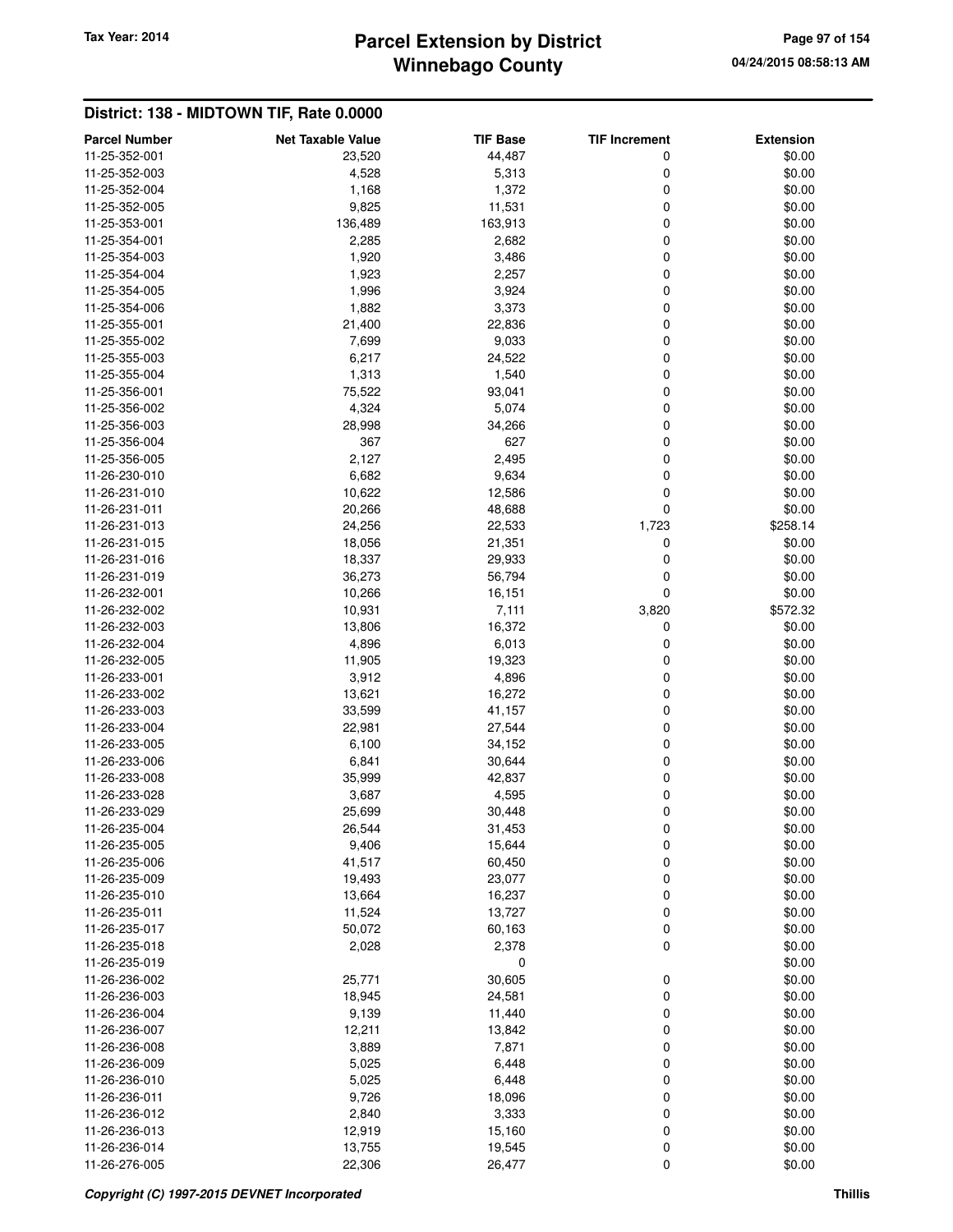# **Winnebago County** Tax Year: 2014 **Parcel Extension by District Page 98 of 154**

| <b>Parcel Number</b> | <b>Net Taxable Value</b> | <b>TIF Base</b> | <b>TIF Increment</b> | <b>Extension</b> |
|----------------------|--------------------------|-----------------|----------------------|------------------|
| 11-26-276-006        | 14,703                   | 17,405          | 0                    | \$0.00           |
| 11-26-276-007        | 14,243                   | 16,702          | 0                    | \$0.00           |
| 11-26-276-008        | 14,102                   | 16,702          | 0                    | \$0.00           |
| 11-26-276-012        | 20,524                   | 24,084          | 0                    | \$0.00           |
| 11-26-276-013        | 23,203                   | 27,228          | 0                    | \$0.00           |
| 11-26-276-014        | 14,753                   | 17,314          | 0                    | \$0.00           |
| 11-26-276-015        | 40,161                   | 47,153          | 0                    | \$0.00           |
| 11-26-276-016        | 32,512                   | 48,967          | 0                    | \$0.00           |
| 11-26-277-001        | 14,349                   | 19,049          | 0                    | \$0.00           |
| 11-26-277-002        | 29,317                   | 33,268          | 0                    | \$0.00           |
| 11-26-277-003        | 12,908                   | 15,269          | 0                    | \$0.00           |
| 11-26-277-004        | 1,856                    | 2,559           | 0                    | \$0.00           |
| 11-26-277-005        | 1,660                    | 2,213           | 0                    | \$0.00           |
| 11-26-277-006        | 17,427                   | 20,573          | 0                    | \$0.00           |
| 11-26-277-007        | 31,965                   | 38,239          | 0                    | \$0.00           |
| 11-26-277-009        | 5,145                    | 23,608          | 0                    | \$0.00           |
| 11-26-277-010        | 6,334                    | 12,948          | 0                    | \$0.00           |
| 11-26-277-011        | 6,334                    | 10,745          | 0                    | \$0.00           |
| 11-26-277-012        | 10,036                   | 18,233          | 0                    | \$0.00           |
| 11-26-277-013        | 15,070                   | 7,578           | 7,492                | \$1,122.46       |
| 11-26-277-015        | 10,892                   | 15,188          | 0                    | \$0.00           |
| 11-26-277-017        | 6,334                    | 12,948          | 0                    | \$0.00           |
| 11-26-277-018        | 47,065                   | 105,035         | 0                    | \$0.00           |
| 11-26-277-019        | 9,489                    | 14,578          | 0                    | \$0.00           |
| 11-26-277-020        | 39,708                   | 46,442          | 0                    | \$0.00           |
| 11-26-277-021        | 10,219                   | 14,081          | 0                    | \$0.00           |
| 11-26-277-022        | 8,175                    | 16,381          | 0                    | \$0.00           |
| 11-26-280-002        | 12,211                   | 15,296          | 0                    | \$0.00           |
| 11-26-280-003        | 34,181                   | 40,037          | 0                    | \$0.00           |
| 11-26-280-004        | 8,797                    | 14,667          | $\mathbf 0$          | \$0.00           |
| 11-26-280-006        | 23,646                   | 19,600          | 4,046                | \$606.18         |
| 11-26-280-009        | 28,580                   | 33,539          | 0                    | \$0.00           |
| 11-26-280-010        | 18,659                   | 23,801          | 0                    | \$0.00           |
| 11-26-280-011        | 7,216                    | 8,468           | 0                    | \$0.00           |
| 11-26-280-014        | 0                        | 23,474          | 0                    | \$0.00           |
| 11-26-280-015        | 44,911                   | 52,131          | 0                    | \$0.00           |
| 11-26-280-016        | 8,005                    | 9,394           | 0                    | \$0.00           |
| 11-26-280-017        | 980                      | 1,150           | 0                    | \$0.00           |
| 11-26-280-018        | 17,962                   | 24,973          | 0                    | \$0.00           |
| 11-26-280-019        | 851                      | 999             | 0                    | \$0.00           |
| 11-26-280-020        | 851                      | 999             | 0                    | \$0.00           |
| 11-26-280-021        | 9,459                    | 18,345          | 0                    | \$0.00           |
| 11-26-280-022        | 14,267                   | 20,846          | 0                    | \$0.00           |
| 11-26-280-023        | 3,774                    | 14,802          | 0                    | \$0.00           |
| 11-26-280-024        | 4,874                    | 5,720           | 0                    | \$0.00           |
| 11-26-282-005        | 18,142                   | 35,135          | $\mathbf 0$          | \$0.00           |
| 11-26-282-008        | 7,131                    | 8,861           | 0                    | \$0.00           |
| 11-26-282-009        | 1,547                    | 2,072           | 0                    | \$0.00           |
| 11-26-282-010        | 14,465                   | 41,549          | 0                    | \$0.00           |
| 11-26-282-011        | 5,256                    | 20,885          | 0                    | \$0.00           |
| 11-26-282-012        | 30,670                   | 82,028          | $\mathbf 0$          | \$0.00           |
| 11-26-283-001        | 11,811                   | 14,165          | 0                    | \$0.00           |
| 11-26-283-002        | 13,145                   | 15,743          | $\mathbf 0$          | \$0.00           |
| 11-26-283-003        | 15,591                   | 18,715          | 0                    | \$0.00           |
| 11-26-283-004        | 11,245                   | 15,038          | $\mathbf 0$          | \$0.00           |
| 11-26-283-005        | 14,142                   | 93,183          | $\mathbf 0$          | \$0.00           |
| 11-26-283-006        | 30,043                   | 35,254          | 0                    | \$0.00           |
| 11-26-283-007        | 6,903                    | 16,516          | $\mathbf 0$          | \$0.00           |
| 11-26-283-008        | 7,216                    | 8,468           | 0                    | \$0.00           |
| 11-26-283-009        | 7,429                    | 15,024          | 0                    | \$0.00           |
| 11-26-283-011        | 49,648                   | 50,050          | 0                    | \$0.00           |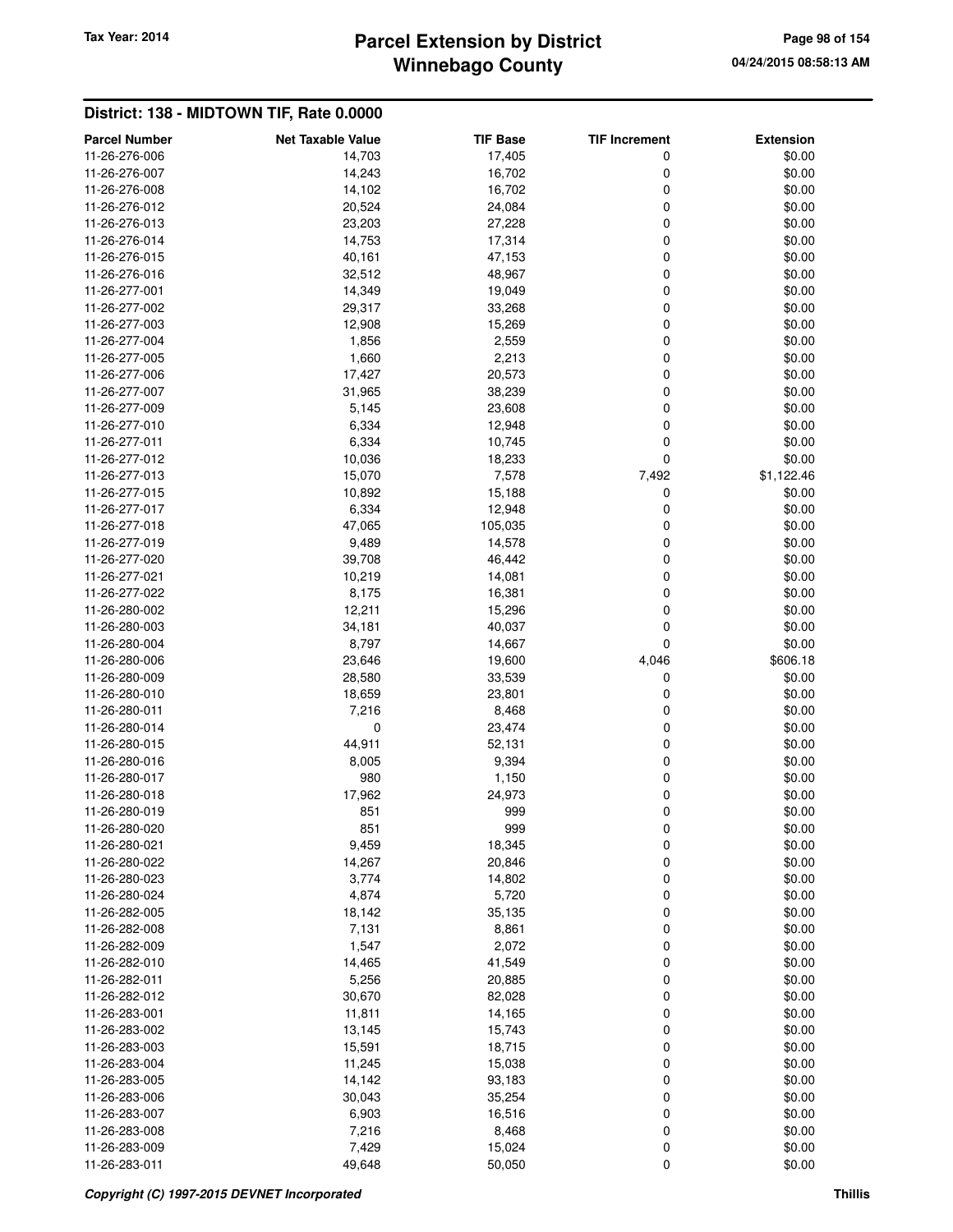# **Winnebago County** Tax Year: 2014 **Parcel Extension by District Page 99 of 154**

| <b>Parcel Number</b> | <b>Net Taxable Value</b> | <b>TIF Base</b> | <b>TIF Increment</b> | <b>Extension</b> |
|----------------------|--------------------------|-----------------|----------------------|------------------|
| 11-26-283-012        | 7,841                    | 9,201           | 0                    | \$0.00           |
| 11-26-283-013        | 7,851                    | 9,214           | 0                    | \$0.00           |
| 11-26-283-014        | 9,929                    | 25,029          | 0                    | \$0.00           |
| 11-26-283-015        | 14,241                   | 25,573          | 0                    | \$0.00           |
| 11-26-283-017        | 7,686                    | 18,387          | 0                    | \$0.00           |
| 11-26-285-001        | 50,159                   | 58,863          | 0                    | \$0.00           |
| 11-26-285-002        | 6,122                    | 7,523           | 0                    | \$0.00           |
| 11-26-285-003        | 7,527                    | 8,833           | 0                    | \$0.00           |
| 11-26-285-004        | 13,484                   | 25,616          | 0                    | \$0.00           |
| 11-26-286-001        | 11,915                   | 13,983          | 0                    | \$0.00           |
| 11-26-287-001        |                          | 0               |                      | \$0.00           |
| 11-26-287-002        |                          | $\mathbf 0$     |                      | \$0.00           |
| 11-26-288-001        | 19,946                   | 23,046          | 0                    | \$0.00           |
| 11-26-288-002        |                          | 0               |                      | \$0.00           |
|                      |                          | $\mathbf 0$     |                      | \$0.00           |
| 11-26-288-003        |                          |                 |                      |                  |
| 11-26-288-004        | 15,448                   | 22,849          | 0                    | \$0.00           |
| 11-26-288-005        | 25,846                   | 31,876          | 0                    | \$0.00           |
| 11-26-288-006        | 9,447                    | 17,777          | 0                    | \$0.00           |
| 11-26-288-007        | 20,005                   | 39,399          | 0                    | \$0.00           |
| 11-26-288-008        | 7,493                    | 8,792           | 0                    | \$0.00           |
| 11-26-288-009        | 14,037                   | 27,559          | 0                    | \$0.00           |
| 11-26-288-010        | 1,594                    | 1,963           | 0                    | \$0.00           |
| 11-26-288-011        | 8,803                    | 16,925          | 0                    | \$0.00           |
| 11-26-288-012        | 8,785                    | 16,148          | 0                    | \$0.00           |
| 11-26-404-001        | 25,783                   | 30,255          | 0                    | \$0.00           |
| 11-26-404-002        | 7,670                    | 14,494          | 0                    | \$0.00           |
| 11-26-404-003        | 12,883                   | 15,116          | 0                    | \$0.00           |
| 11-26-404-004        | 4,406                    | 5,170           | 0                    | \$0.00           |
| 11-26-404-005        | 2,077                    | 2,437           | 0                    | \$0.00           |
| 11-26-404-006        |                          | 0               |                      | \$0.00           |
| 11-26-404-007        | 16,942                   | 23,807          | 0                    | \$0.00           |
| 11-26-404-008        | 6,100                    | 17,001          | 0                    | \$0.00           |
| 11-26-404-009        | 6,693                    | 14,460          | 0                    | \$0.00           |
| 11-26-404-010        | 1,161                    | 1,362           | 0                    | \$0.00           |
| 11-26-404-011        | 3,905                    | 4,796           | 0                    | \$0.00           |
| 11-26-404-012        | 2,928                    | 8,326           | 0                    | \$0.00           |
| 11-26-404-013        | 4,039                    | 4,967           | 0                    | \$0.00           |
| 11-26-404-014        | 1,202                    | 1,410           | 0                    | \$0.00           |
| 11-26-404-015        | 5,415                    | 16,389          | 0                    | \$0.00           |
| 11-26-405-001        |                          | 0               |                      | \$0.00           |
| 11-26-405-002        | $\mathbf 0$              | 159             | 0                    | \$0.00           |
| 11-26-406-001        | 3,119                    | 26,101          | 0                    | \$0.00           |
| 11-26-406-002        |                          | 1,095           |                      | \$0.00           |
| 11-26-406-003        | 3,172                    | 13,194          | 0                    | \$0.00           |
|                      |                          |                 |                      |                  |
| 11-26-406-004        | 1,145                    | 1,342           | 0                    | \$0.00           |
| 11-26-406-005        | 8,541                    | 16,984          | 0                    | \$0.00           |
| 11-26-406-006        | 6,321                    | 21,336          | 0                    | \$0.00           |
| 11-26-406-007        | 8,842                    | 28,750          | 0                    | \$0.00           |
| 11-26-406-008        | 6,275                    | 40,704          | 0                    | \$0.00           |
| 11-26-406-009        | 9,123                    | 17,574          | 0                    | \$0.00           |
| 11-26-407-002        |                          | 8,843           |                      | \$0.00           |
| 11-26-407-003        |                          | 1,960           |                      | \$0.00           |
| 11-26-407-005        |                          | 1,453           |                      | \$0.00           |
| 11-26-407-006        | 11,699                   | 20,778          | 0                    | \$0.00           |
| 11-26-407-007        | 7,445                    | 15,754          | 0                    | \$0.00           |
| 11-26-407-008        | 5,726                    | 14,378          | 0                    | \$0.00           |
| 11-26-407-009        | 7,356                    | 11,179          | 0                    | \$0.00           |
| 11-26-407-010        | 9,803                    | 18,626          | 0                    | \$0.00           |
| 11-26-407-011        | 762                      | 5,265           | 0                    | \$0.00           |
| 11-26-407-012        | 5,648                    | 18,591          | 0                    | \$0.00           |
| 11-26-407-013        |                          | 4,693           |                      | \$0.00           |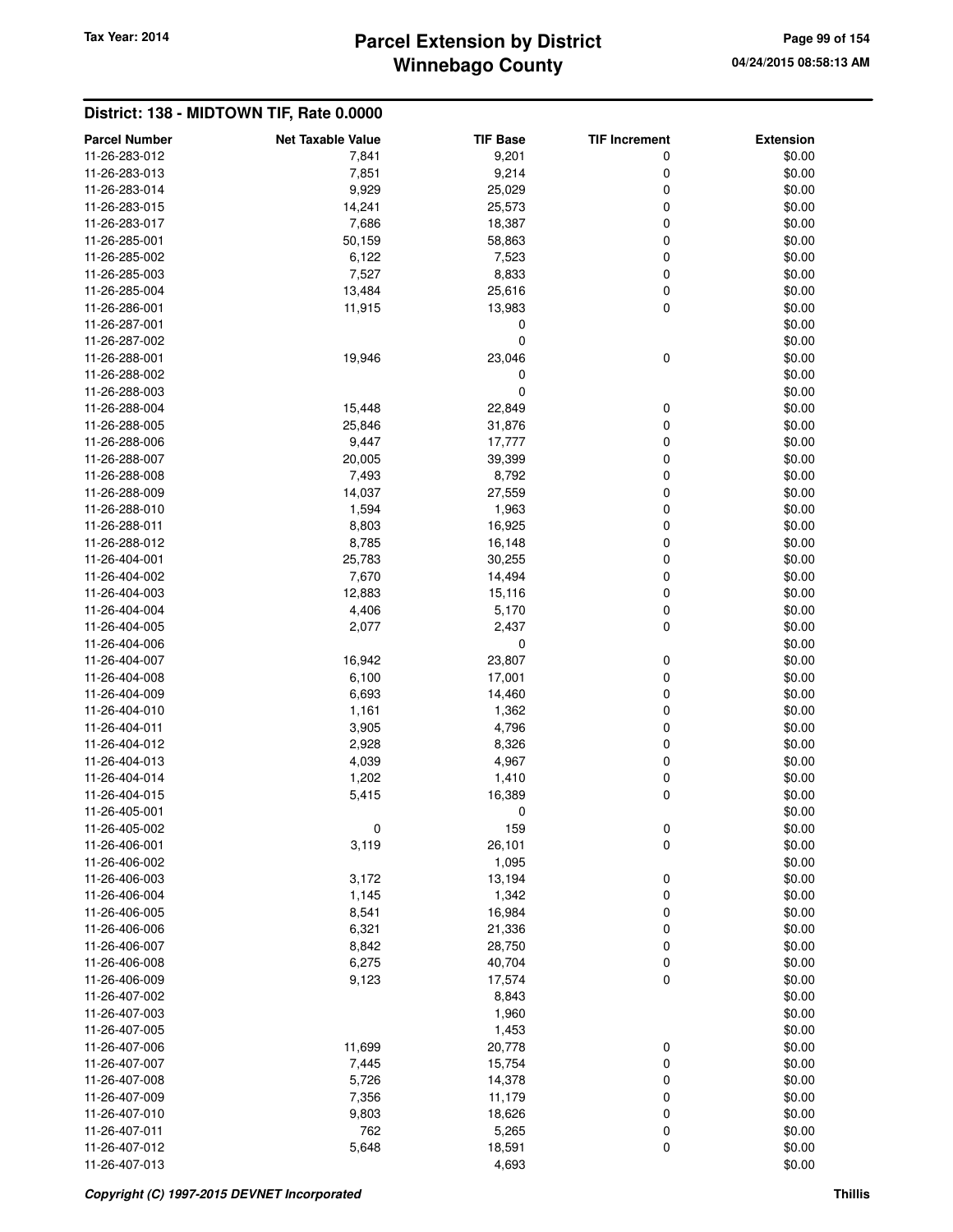# **Winnebago County** Tax Year: 2014 **Parcel Extension by District Page 100 of 154** Page 100 of 154

| <b>Parcel Number</b> | <b>Net Taxable Value</b> | <b>TIF Base</b> | <b>TIF Increment</b> | <b>Extension</b> |
|----------------------|--------------------------|-----------------|----------------------|------------------|
| 11-26-408-001        | 13,909                   | 16,321          | 0                    | \$0.00           |
| 11-26-408-002        | 4,728                    | 16,625          | 0                    | \$0.00           |
| 11-26-408-003        | 11,879                   | 20,104          | 0                    | \$0.00           |
| 11-26-408-004        | 6,463                    | 7,585           | 0                    | \$0.00           |
| 11-26-408-005        | 2,397                    | 20,394          | 0                    | \$0.00           |
| 11-26-408-006        | 5,395                    | 6,333           | 0                    | \$0.00           |
| 11-26-408-007        | 6,714                    | 21,380          | 0                    | \$0.00           |
| 11-26-408-008        | 9,858                    | 18,294          | 0                    | \$0.00           |
| 11-26-408-009        |                          | 0               |                      | \$0.00           |
| 11-26-408-010        | 10,506                   | 20,098          | 0                    | \$0.00           |
| 11-26-408-011        | 320                      | 14,775          | 0                    | \$0.00           |
| 11-26-408-012        | 7,604                    | 14,107          | 0                    | \$0.00           |
| 11-26-408-013        | 8,608                    | 11,302          | 0                    | \$0.00           |
| 11-26-408-017        | 2,078                    | 17,151          | 0                    | \$0.00           |
| 11-26-408-018        |                          | 1,197           |                      | \$0.00           |
|                      |                          |                 |                      |                  |
| 11-26-409-001        |                          | 1,396           |                      | \$0.00           |
| 11-26-409-002        | 5,135                    | 9,777           | 0                    | \$0.00           |
| 11-26-409-003        | 8,326                    | 5,000           | 3,326                | \$498.30         |
| 11-26-409-004        | 2,301                    | 12,250          | 0                    | \$0.00           |
| 11-26-409-005        | 1,041                    | 13,532          | 0                    | \$0.00           |
| 11-26-409-007        | 5,598                    | 10,800          | 0                    | \$0.00           |
| 11-26-409-008        |                          | 891             |                      | \$0.00           |
| 11-26-409-009        | 7,814                    | 12,212          | 0                    | \$0.00           |
| 11-26-409-012        | 10,867                   | 16,595          | 0                    | \$0.00           |
| 11-26-409-015        | 13,217                   | 1,877           | 11,340               | \$1,698.96       |
| 11-26-409-016        | 1,247                    | 1,463           | 0                    | \$0.00           |
| 11-26-409-017        | 7,654                    | 14,441          | 0                    | \$0.00           |
| 11-26-409-018        | 7,217                    | 13,986          | 0                    | \$0.00           |
| 11-26-409-019        | 6,588                    | 14,014          | 0                    | \$0.00           |
| 11-26-409-020        | 7,373                    | 15,431          | 0                    | \$0.00           |
| 11-26-409-021        | 1,417                    | 28,851          | 0                    | \$0.00           |
| 11-26-409-022        | 9,181                    | 18,062          | 0                    | \$0.00           |
| 11-26-409-023        | 10,000                   | 22,272          | 0                    | \$0.00           |
| 11-26-409-024        |                          |                 | 0                    |                  |
|                      | 12,709                   | 19,508          |                      | \$0.00           |
| 11-26-409-027        | 5,771                    | 13,327          | 0                    | \$0.00           |
| 11-26-409-028        | 2,010                    | 10,176          | 0                    | \$0.00           |
| 11-26-409-029        | 457                      | 535             | $\mathbf 0$          | \$0.00           |
| 11-26-409-030        | 4,231                    | 9,403           | 0                    | \$0.00           |
| 11-26-410-001        | 3,634                    | 2,095           | 1,539                | \$230.58         |
| 11-26-410-002        | 6,621                    | 12,680          | 0                    | \$0.00           |
| 11-26-410-003        | 8,215                    | 15,742          | 0                    | \$0.00           |
| 11-26-410-004        | 1,211                    | 1,423           | 0                    | \$0.00           |
| 11-26-410-005        | 10,994                   | 20,681          | 0                    | \$0.00           |
| 11-26-410-006        | 6,391                    | 12,859          | 0                    | \$0.00           |
| 11-26-410-007        | 9,868                    | 19,035          | 0                    | \$0.00           |
| 11-26-410-008        | 1,682                    | 13,908          | 0                    | \$0.00           |
| 11-26-410-009        |                          | 18,598          |                      | \$0.00           |
| 11-26-410-010        | 7,133                    | 13,802          | 0                    | \$0.00           |
| 11-26-410-011        | 9,414                    | 14,358          | 0                    | \$0.00           |
| 11-26-410-012        | 5,462                    | 6,651           | 0                    | \$0.00           |
| 11-26-410-013        | 625                      | 733             | 0                    | \$0.00           |
| 11-26-410-014        | 6,089                    | 13,174          | 0                    | \$0.00           |
| 11-26-410-015        | 7,577                    | 14,674          | 0                    | \$0.00           |
| 11-26-410-016        | 5,217                    | 8,889           | 0                    | \$0.00           |
| 11-26-410-017        | 7,686                    | 11,661          | 0                    | \$0.00           |
|                      |                          |                 |                      |                  |
| 11-26-410-018        | 10,419                   | 20,164          | 0                    | \$0.00           |
| 11-26-410-019        | 7,961                    | 15,725          | 0                    | \$0.00           |
| 11-26-411-004        | 1,031                    | 1,208           | 0                    | \$0.00           |
| 11-26-411-005        | 11,486                   | 17,670          | 0                    | \$0.00           |
| 11-26-411-006        | 3,905                    | 12,670          | $\pmb{0}$            | \$0.00           |
| 11-26-411-007        | 12,241                   | 19,156          | 0                    | \$0.00           |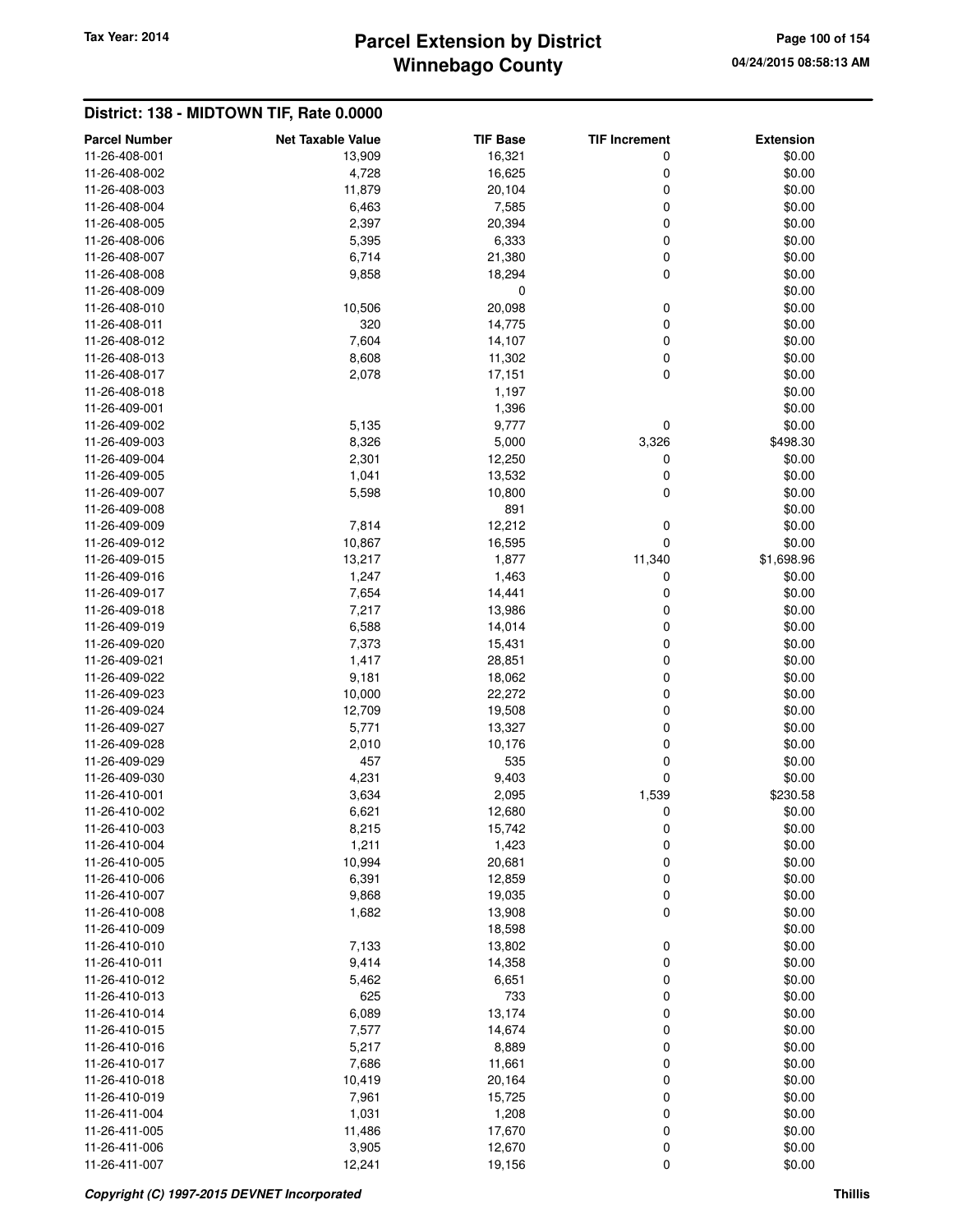**District: 138 - MIDTOWN TIF, Rate 0.0000**

## **Winnebago County Parcel Extension by District Tax Year: 2014 Page 101 of 154**

#### **Parcel Number Net Taxable Value TIF Base TIF Increment Extension** 11-26-411-008 8,297 11,195 0 \$0.00 11-26-411-009 8,377 12,854 0 \$0.00 11-26-411-010 14,028 20,502 0 \$0.00 11-26-411-011 2,245 27,026 0 \$0.00  $11-26-411-013$  \$0.00 11-26-411-014 **10,296 14,175** 0 \$0.00 11-26-411-015 19,390 23,912 0 \$0.00 11-26-411-016 3,467 18,381 0 \$0.00 11-26-412-001 \$0.00 \$0.00 \$0.00 \$0.00 \$0.00 \$0.00 \$0.00 \$0.00 \$0.00 \$0.00 \$0.00 \$0.00 \$0.00 \$0.00 \$0.00 \$0.00 \$0.00 \$0.00 \$0.00 \$0.00 \$0.00 \$0.00 \$0.00 \$0.00 \$0.00 \$0.00 \$0.00 \$0.00 \$0.00 \$0.00 \$0.00 \$0.00 \$0.00 \$0.00 \$0.0 11-26-412-002 7,073 8,300 0 \$0.00 11-26-412-003 8,422 15,904 0 \$0.00 11-26-412-004 1,482 \$0.00 11-26-412-005 2,273 \$0.00 11-26-413-001 8,362 16,534 0 \$0.00 11-26-413-002 1,703 0 1,703 \$255.14 11-26-413-003 4,670 24,060 0 \$0.00 11-26-413-004 6,833 3,948 2,885 \$432.24 11-26-413-005 4,167 19,410 0 \$0.00 11-26-413-006 4,535 18,333 0 \$0.00 11-26-413-007 0 \$0.00 11-26-413-008 5,903 12,490 0 \$0.00 11-26-413-009 13,173 15,088 0 \$0.00 11-26-413-010 7,081 14,934 0 \$0.00 11-26-413-011 12,226 22,757 0 \$0.00 11-26-413-012 12,541 23,454 0 \$0.00 11-26-413-013 6,624 11,174 0 \$0.00 11-26-413-014 6,543 15,277 0 \$0.00 11-26-413-015 10,726 20,361 0 \$0.00 11-26-413-016 3,566 18,100 0 \$0.00 11-26-413-017 9,154 5,916 3,238 \$485.12 11-26-413-018 11,020 16,000 0 \$0.00 11-26-426-002 38,143 79,966 0 \$0.00 11-26-426-006 14,578 17,105 0 \$0.00 11-26-426-008 3,366 3,949 0 \$0.00 11-26-426-009 6,680 7,840 0 \$0.00 11-26-426-010 11,307 11,858 0 \$0.00 11-26-426-011 1,935 2,093 0 \$0.00 11-26-427-001 16,540 19,410 0 \$0.00 11-26-428-001 9,188 22,899 0 \$0.00 11-26-428-002 6,947 6,947 13,287 0 \$0.00 11-26-428-005 15,738 17,894 0 \$0.00 11-26-428-006 6,972 11,815 0 \$0.00 11-26-428-007 1,703 1,998 0 \$0.00 11-26-428-008 1,703 1,998 0 \$0.00 11-26-428-009 1,703 1,998 0 \$0.00 11-26-428-011 11,644 26,381 0 \$0.00 11-26-428-013 13,383 17,439 0 \$0.00 11-26-428-014 4,721 9,663 0 \$0.00 11-26-428-015 14,395 22,425 0 \$0.00 11-26-429-001 7,893 16,130 0 \$0.00 11-26-429-002 2,907 16,720 0 \$0.00 11-26-429-003 0 9,868 0 \$0.00 11-26-429-004 9,723 18,393 0 \$0.00 11-26-429-005 7,366 15,658 0 \$0.00 11-26-429-006 4,215 10,488 0 \$0.00 11-26-429-007 6,934 6,934 14,635 0 60.00 11-26-429-008 7,688 17,274 0 \$0.00 11-26-429-009 1,034 1,216 0 \$0.00 11-26-429-010 5,630 10,388 0 \$0.00 11-26-429-011 7,403 24,936 0 \$0.00 11-26-429-012 7,334 22,403 0 \$0.00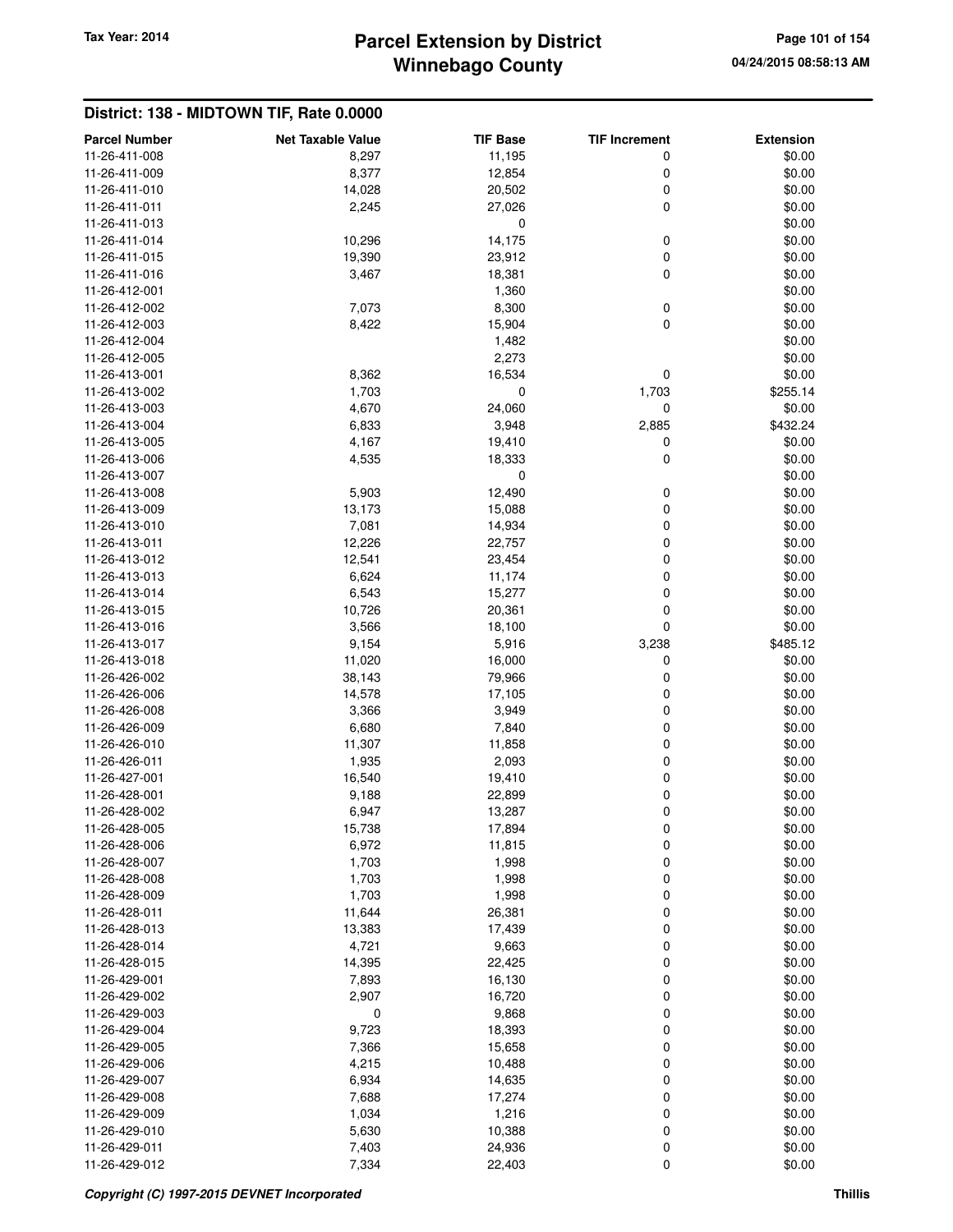# **Winnebago County** Tax Year: 2014 **Parcel Extension by District Page 102 of 154** Page 102 of 154

| <b>Parcel Number</b>           | <b>Net Taxable Value</b> | <b>TIF Base</b>  | <b>TIF Increment</b> | <b>Extension</b> |
|--------------------------------|--------------------------|------------------|----------------------|------------------|
| 11-26-429-013                  | 4,905                    | 15,778           | 0                    | \$0.00           |
| 11-26-429-014                  | 5,000                    | 23,972           | 0                    | \$0.00           |
| 11-26-429-015                  | 9,233                    | 14,437           | $\mathbf 0$          | \$0.00           |
| 11-26-430-001                  | 16,427                   | 19,275           | $\mathbf 0$          | \$0.00           |
| 11-26-430-002                  | 28,739                   | 33,726           | 0                    | \$0.00           |
| 11-26-430-003                  | 1,341                    | 1,574            | $\mathbf 0$          | \$0.00           |
| 11-26-430-004                  | 14,821                   | 17,342           | $\mathbf 0$          | \$0.00           |
| 11-26-430-007                  | 34,018                   | 39,920           | $\mathbf 0$          | \$0.00           |
| 11-26-430-012                  | 32,957                   | 38,675           | $\mathbf 0$          | \$0.00           |
| 11-26-432-003                  | 10,964                   | 19,532           | 0                    | \$0.00           |
| 11-26-432-004                  | 16,110                   | 18,903           | $\mathbf 0$          | \$0.00           |
| 11-26-432-005                  | 8,268                    | 0                | 8,268                | \$1,238.72       |
| 11-26-432-006                  | 5,793                    | 6,798            | 0                    | \$0.00           |
| 11-26-432-007                  | 9,417                    | 11,053           | $\mathbf 0$          | \$0.00           |
| 11-26-432-008                  | 18,826                   | 36,380           | 0                    | \$0.00           |
| 11-26-432-009                  | 4,799                    | 13,127           | 0                    | \$0.00           |
| 11-26-432-010                  | 6,322                    | 14,732           | $\mathbf 0$          | \$0.00           |
| 11-26-432-011                  | 6,752                    | 14,773           | $\mathbf 0$          | \$0.00           |
| 11-26-432-012                  | 7,670                    | 18,786           | 0                    | \$0.00           |
| 11-26-432-013                  | 6,717                    | 13,045           | 0                    | \$0.00           |
| 11-26-432-014                  | 1,168                    | 1,371            | $\mathbf 0$          | \$0.00           |
| 11-26-432-015                  | 14,694                   | 17,244           | $\mathbf 0$          | \$0.00           |
| 11-26-432-016                  | 12,460                   | 18,860           | $\mathbf 0$          | \$0.00           |
| 11-26-432-017                  |                          | $\mathbf 0$      |                      | \$0.00           |
| 11-26-435-006                  | 1,222                    | 1,433            | 0                    | \$0.00           |
| 11-26-438-001                  | 1,368                    | 18,599           | $\mathbf 0$          | \$0.00           |
| 11-26-438-002                  | 1,036                    | 27,417           | $\mathbf 0$          | \$0.00           |
| 11-26-438-003                  | 7,018                    | 22,486           | $\mathbf 0$          | \$0.00           |
| 11-26-438-004                  | 11,751                   | 12,783           | 0                    | \$0.00           |
| 11-26-438-005                  | 7,830                    | 16,117           | 0                    | \$0.00           |
| 11-26-438-006                  | 6,433                    | 13,396           | $\mathbf 0$          | \$0.00           |
| 11-26-438-007                  | 8,190                    | 17,469           | $\mathbf 0$          | \$0.00           |
| 11-26-438-008                  | 5,357                    | 10,666           | $\mathbf 0$          | \$0.00           |
| 11-26-438-009                  | 5,578                    | 9,350            | $\mathbf 0$          | \$0.00           |
| 11-26-438-012                  | 3,901                    | 10,061           | $\mathbf 0$          | \$0.00           |
| 11-26-438-013                  | 10,525                   | 4,695            | 5,830                | \$873.46         |
| 11-26-438-014                  | 8,842                    | 13,830           | 0                    | \$0.00           |
| 11-26-438-015                  | 6,589                    | 19,324           | 0                    | \$0.00           |
| 11-26-438-016                  | 7,844                    | 20,044           | 0                    | \$0.00           |
| 11-26-438-017                  | 11,500                   | 12,722           | $\mathbf 0$          | \$0.00           |
| 11-26-438-018                  | 5,708                    | 8,291            | 0                    | \$0.00           |
| 11-26-438-021                  | 13,855                   | 20,638           | $\mathbf 0$          | \$0.00           |
| 11-26-438-022                  | 11,867                   | 8,158            | 3,709                | \$555.68         |
| 11-26-438-023                  | 4,764                    | 14,034           | 0                    | \$0.00           |
| 11-26-438-024                  | 11,871                   | 17,159           | 0                    | \$0.00           |
| 11-26-451-009                  | 10,864                   | 20,607           | 0                    | \$0.00           |
| 11-26-451-010                  | 2,980                    | 5,392            | $\mathbf 0$          | \$0.00           |
| 11-26-451-011                  |                          | 1,753            |                      | \$0.00           |
| 11-26-451-012                  |                          | 0                |                      | \$0.00           |
| 11-26-451-014                  |                          | 0                |                      | \$0.00           |
| 11-26-451-015                  |                          | $\mathbf 0$      |                      | \$0.00           |
| 11-26-451-016                  |                          | $\mathbf 0$      |                      | \$0.00           |
| 11-26-451-017                  |                          | $\boldsymbol{0}$ |                      | \$0.00           |
| 11-26-451-018                  |                          | 0                |                      | \$0.00           |
| 11-26-451-019                  |                          | 0                |                      | \$0.00           |
| 11-26-451-020                  |                          | 2,783            |                      | \$0.00           |
| 11-26-452-001                  |                          | 0                |                      | \$0.00           |
| 11-26-452-002                  |                          | $\boldsymbol{0}$ |                      | \$0.00           |
| 11-26-452-003                  |                          | 0                |                      | \$0.00           |
| 11-26-452-004<br>11-26-452-005 |                          | 0<br>0           |                      | \$0.00<br>\$0.00 |
|                                |                          |                  |                      |                  |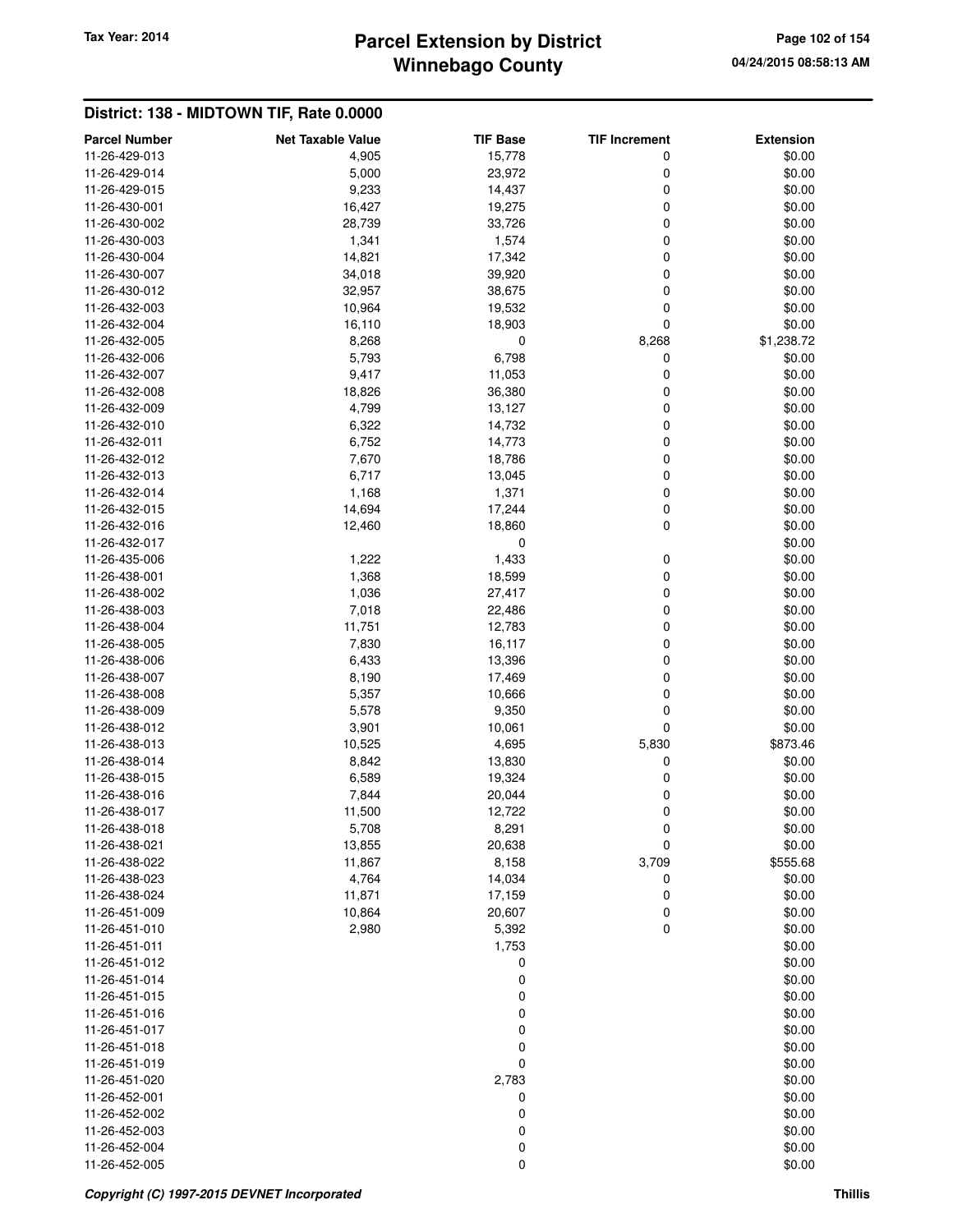## **Winnebago County Parcel Extension by District Tax Year: 2014 Page 103 of 154**

### **District: 138 - MIDTOWN TIF, Rate 0.0000**

| <b>Parcel Number</b>  | <b>Net Taxable Value</b> | <b>TIF Base</b> | <b>TIF Increment</b> | <b>Extension</b>           |
|-----------------------|--------------------------|-----------------|----------------------|----------------------------|
| 11-26-452-006         |                          | 0               |                      | \$0.00                     |
| 11-26-453-001         |                          | 0               |                      | \$0.00                     |
| 11-26-453-003         | 345                      | 810             | $\mathbf 0$          | \$0.00                     |
| 11-26-453-006         | 2,981                    | 18,156          | 0                    | \$0.00                     |
| 11-26-453-007         | 8,081                    | 10,476          | 0                    | \$0.00                     |
| 11-26-453-008         | 9,932                    | 15,380          | 0                    | \$0.00                     |
| 11-26-453-009         | 1,933                    | 19,388          | 0                    | \$0.00                     |
| 11-26-453-010         | 26,876                   | 31,539          | 0                    | \$0.00                     |
| 11-26-453-011         | 4,224                    | 4,957           | 0                    | \$0.00                     |
| 11-26-453-013         | 9,355                    | 17,974          | 0                    | \$0.00                     |
| 11-26-453-014         | 7,510                    | 15,632          | 0                    | \$0.00                     |
| 11-26-476-001         | 11,741                   | 17,050          | 0                    | \$0.00                     |
| 11-26-476-002         | 8,963                    | 16,753          | 0                    | \$0.00                     |
| 11-26-476-003         | 13,431                   | 24,972          | 0                    | \$0.00                     |
| 11-26-476-004         | 5,253                    | 6,002           | 0                    | \$0.00                     |
| 11-26-476-005         | 8,052                    | 12,335          | 0                    | \$0.00                     |
| 11-26-476-006         | 22,665                   | 35,183          | 0                    | \$0.00                     |
| 11-26-476-007         | $\mathbf 0$              | 163             | 0                    | \$0.00                     |
| 11-26-476-008         | 5,973                    | 7,008           | 0                    | \$0.00                     |
| 11-26-476-009         | 3,831                    | 4,496           | 0                    | \$0.00                     |
| 11-26-480-001         | 13,055                   | 15,319          | 0                    | \$0.00                     |
| 11-26-480-002         | 10,248                   | 13,397          | 0                    | \$0.00                     |
| 11-26-480-003         | 5,086                    | 11,965          | 0                    | \$0.00                     |
| 11-26-480-004         | 0                        | 1,847           | 0                    | \$0.00                     |
| 11-26-480-005         | 5,206                    | 9,967           | 0                    | \$0.00                     |
| 11-26-480-006         | 12,259                   | 23,059          | 0                    | \$0.00                     |
| 11-26-480-007         | 9,277                    | 14,002          | 0                    | \$0.00                     |
| 11-26-485-001         | 7,588                    | 14,434          | 0                    | \$0.00                     |
| 11-26-485-002         | 10,303                   | 14,036          | $\mathbf 0$          | \$0.00                     |
| 11-26-485-003         |                          | 0               |                      | \$0.00                     |
| 11-26-485-004         | 8,478                    | 6,849           | 1,629                | \$244.06                   |
| 11-26-485-005         | 6,543                    | 14,796          | 0                    | \$0.00                     |
| 11-26-485-006         | 14,308                   | 20,649          | 0                    | \$0.00                     |
| 11-26-485-007         | 8,082                    | 10,249          | 0                    | \$0.00                     |
| 11-26-486-001         | 12,517                   | 19,128          | 0                    | \$0.00                     |
| 11-26-486-002         | 11,429                   | 18,893          | 0                    | \$0.00                     |
| 11-26-486-003         | 3,168                    | 11,222          | 0                    | \$0.00                     |
| 11-26-486-004         | 1,717                    | 9,355           | 0                    | \$0.00                     |
| 11-26-486-005         | 10,698                   | 20,445          | 0                    | \$0.00                     |
| 11-26-486-006         | 8,209                    | 7,313           | 896                  | \$134.24                   |
| 11-26-486-007         | 9,390                    | 13,127          | 0                    | \$0.00                     |
| 11-26-486-008         | 12,217                   | 17,870          | $\mathbf 0$          | \$0.00                     |
| 11-26-486-009         | 14,779                   | 21,457          | 0                    | \$0.00                     |
| <b>Totals for 138</b> | 5,851,267                | 10,329,770      | 77,966               | \$11,680.96<br>619 Parcels |

### **District: 139 - KISHWAUKEE & HARRISON TIF #2, Rate 0.0000**

| <b>Parcel Number</b> | <b>Net Taxable Value</b> | <b>TIF Base</b> | <b>TIF Increment</b> | <b>Extension</b> |
|----------------------|--------------------------|-----------------|----------------------|------------------|
| 11-36-451-001        | 24.895                   | 29.214          |                      | \$0.00           |
| 11-36-451-002        | 361.725                  | 462.515         | n                    | \$0.00           |
| Totals for 139       | 386,620                  | 491.729         |                      | \$0.00           |
|                      |                          |                 |                      | 2 Parcels        |

### **District: 140 - FORMER BELOIT CORP TIF, Rate 0.0000**

| <b>Parcel Number</b> | Net Taxable Value | <b>TIF Base</b> | <b>TIF Increment</b> | Extension  |
|----------------------|-------------------|-----------------|----------------------|------------|
| 03-12-376-001        | 53.251            | 56.148          |                      | \$0.00     |
| 03-12-452-002        | 127.202           | 73.384          | 53.818               | \$5,509.46 |
| 03-12-452-003        | 270.160           | 284.859         |                      | \$0.00     |
| 03-12-476-001        | 53.935            | 56.871          |                      | \$0.00     |

#### **Copyright (C) 1997-2015 DEVNET Incorporated Thillis**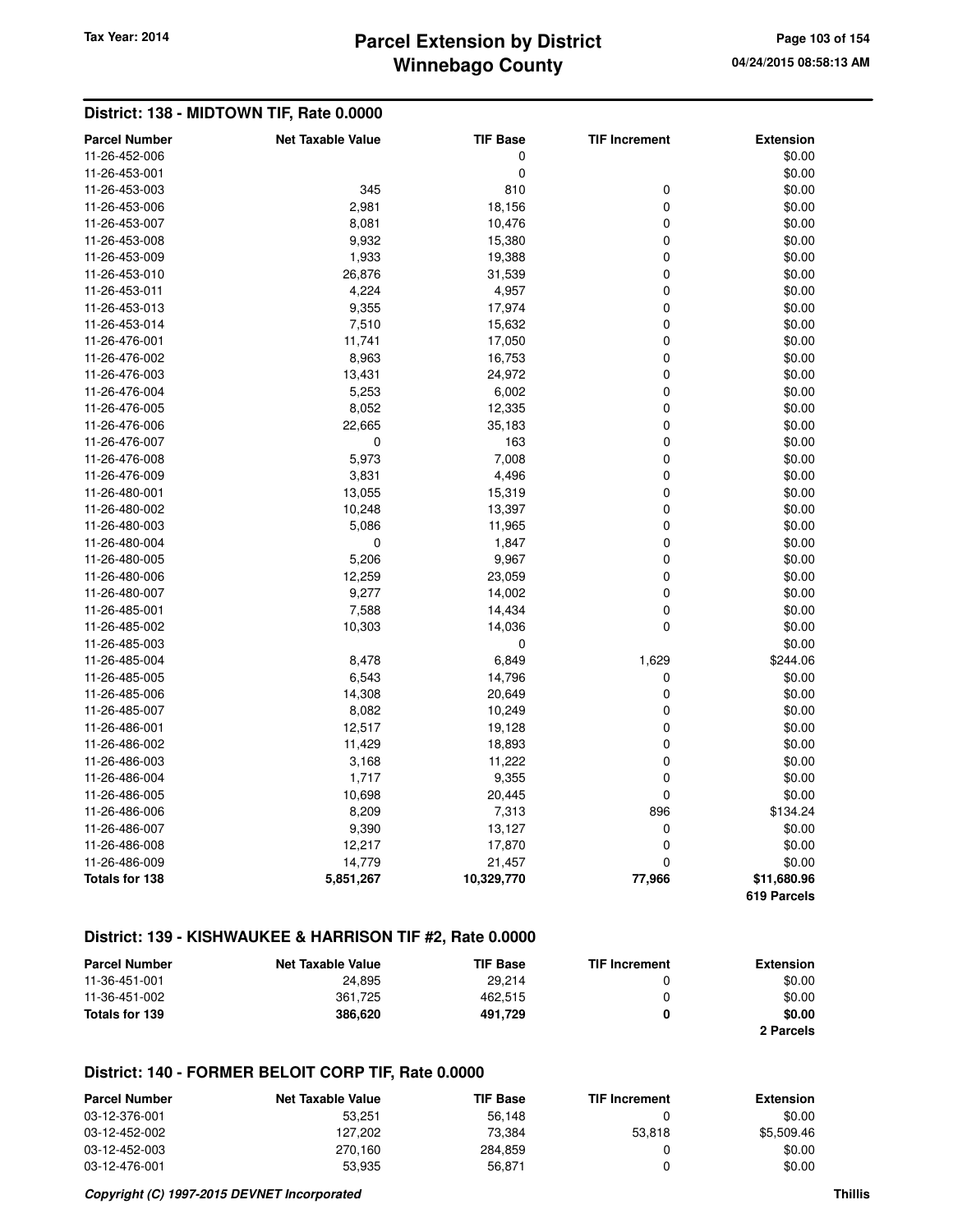### **District: 140 - FORMER BELOIT CORP TIF, Rate 0.0000**

| <b>Parcel Number</b> | Net Taxable Value | <b>TIF Base</b> | <b>TIF Increment</b> | <b>Extension</b> |
|----------------------|-------------------|-----------------|----------------------|------------------|
| 03-13-126-001        | 230,886           | 243.447         | 0                    | \$0.00           |
| 03-13-176-004        | 24,649            | 25.990          | 0                    | \$0.00           |
| 03-13-201-002        | 2,966,359         | 907,988         | 2,058,371            | \$210,719.56     |
| 03-13-226-027        | 20,042            | 21,134          | 0                    | \$0.00           |
| 03-13-226-029        | 24.524            | 25,858          | 0                    | \$0.00           |
| 03-13-226-035        | 3,492             | 3,723           | 0                    | \$0.00           |
| 03-13-226-036        | 18.982            | 19.899          | 0                    | \$0.00           |
| 03-13-226-037        | 22,254            | 23,360          | 0                    | \$0.00           |
| 03-13-231-001        | 18,575            | 19,548          | 0                    | \$0.00           |
| 03-13-252-001        | 9,908             | 5,360           | 4,548                | \$465.60         |
| 03-13-252-002        | 9.424             | 8.229           | 1.195                | \$122.34         |
| 04-07-351-001        | 1,333             | 1.406           | 0                    | \$0.00           |
| Totals for 140       | 3,854,976         | 1,777,204       | 2,117,932            | \$216,816.96     |
|                      |                   |                 |                      | 16 Parcels       |

### **District: 141 - GLOBAL TRADE TIF #3, Rate 0.0000**

| <b>Parcel Number</b> | <b>Net Taxable Value</b> | <b>TIF Base</b> | <b>TIF Increment</b> | <b>Extension</b> |
|----------------------|--------------------------|-----------------|----------------------|------------------|
| 15-11-102-003        |                          | 0               |                      | \$0.00           |
| 15-11-126-004        | 2,434                    | 5,750           | 0                    | \$0.00           |
| 15-11-126-005        | 68,605                   | 49,017          | 19,588               | \$2,934.68       |
| 15-11-126-006        | 7,253                    | 8,512           | 0                    | \$0.00           |
| 15-11-126-007        | 88,158                   | 103,455         | 0                    | \$0.00           |
| 15-11-126-008        |                          | 86,823          |                      | \$0.00           |
| 15-11-127-003        | 232,850                  | 409,479         | 0                    | \$0.00           |
| 15-11-127-004        | 44,009                   | 57,574          | 0                    | \$0.00           |
| 15-11-127-005        | 23,291                   | 30,667          | 0                    | \$0.00           |
| 15-11-127-006        | 6,248                    | 7,333           | 0                    | \$0.00           |
| 15-11-127-007        | 79,352                   | 93,123          | 0                    | \$0.00           |
| 15-11-127-010        | 55,202                   | 81,880          | 0                    | \$0.00           |
| 15-11-127-011        | 71,552                   | 83,967          | 0                    | \$0.00           |
| 15-11-127-012        | 94,232                   | 128,947         | 0                    | \$0.00           |
| 15-11-128-001        | 99,788                   | 140,343         | 0                    | \$0.00           |
| 15-11-128-002        | 40,110                   | 47,069          | 0                    | \$0.00           |
| 15-11-128-003        | 43,191                   | 50,687          | 0                    | \$0.00           |
| 15-11-128-004        | 54,851                   | 64,370          | 0                    | \$0.00           |
| 15-11-128-005        | 28,509                   | 33,457          | 0                    | \$0.00           |
| 15-11-128-006        | 51,724                   | 60,700          | 0                    | \$0.00           |
| 15-11-128-007        | 47,509                   | 55,753          | 0                    | \$0.00           |
| 15-11-128-008        | 21,099                   | 28,260          | 0                    | \$0.00           |
| 15-11-128-009        | 36,268                   | 42,560          | 0                    | \$0.00           |
| 15-11-151-001        | 864,954                  | 1,160,469       | 0                    | \$0.00           |
| 15-11-151-002        | 278,100                  | 822,466         | 0                    | \$0.00           |
| 15-11-151-004        | 38,852                   | 45,592          | 0                    | \$0.00           |
| 15-11-151-005        | 257,396                  | 398,551         | 0                    | \$0.00           |
| 15-11-176-002        | 113,098                  | 223,494         | 0                    | \$0.00           |
| 15-11-176-003        | 190,436                  | 223,494         | 0                    | \$0.00           |
| 15-11-176-010        | 18,865                   | 23,017          | 0                    | \$0.00           |
| 15-11-176-011        | 7,308                    | 8,574           | 0                    | \$0.00           |
| 15-11-176-013        |                          | $\mathbf 0$     |                      | \$0.00           |
| 15-11-176-014        |                          | $\mathbf 0$     |                      | \$0.00           |
| 15-11-176-015        | 352,296                  | 413,425         | 0                    | \$0.00           |
| 15-11-176-016        | 143,886                  | 231,831         | 0                    | \$0.00           |
| 15-11-201-001        |                          | $\mathbf 0$     |                      | \$0.00           |
| 15-11-201-002        |                          | $\pmb{0}$       |                      | \$0.00           |
| 15-11-226-003        | 168,806                  | 180,818         | 0                    | \$0.00           |
| 15-11-226-004        | 200,182                  | 204,408         | 0                    | \$0.00           |
| 15-11-226-006        | 167,584                  | 378,470         | 0                    | \$0.00           |
| 15-11-227-001        | 427,561                  | 1,007,571       | 0                    | \$0.00           |
| 15-11-227-002        | 195,790                  | 425,569         | 0                    | \$0.00           |
| 15-11-227-004        | 18,833                   | 22,099          | 0                    | \$0.00           |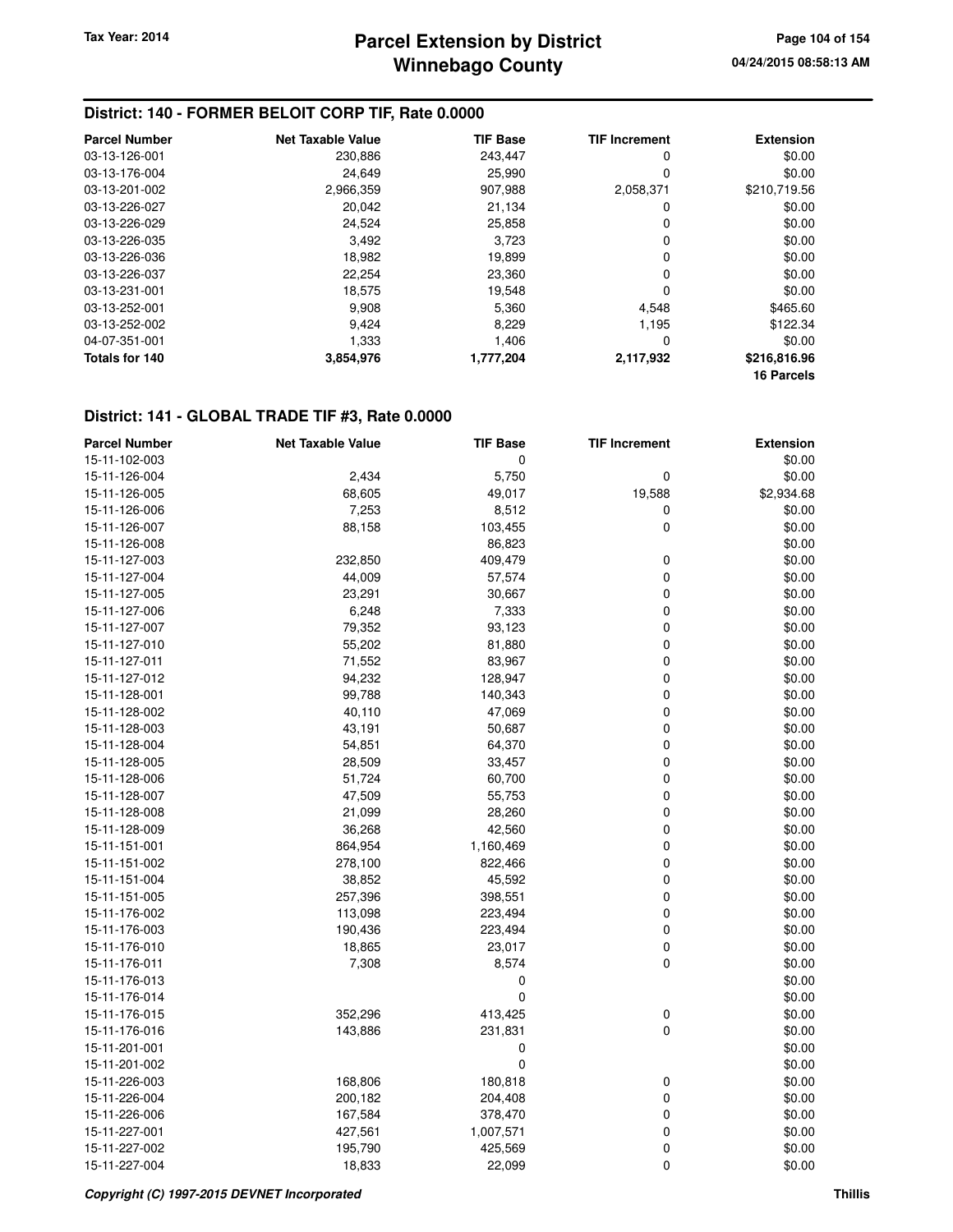## **Winnebago County Parcel Extension by District Tax Year: 2014 Page 105 of 154**

### **District: 141 - GLOBAL TRADE TIF #3, Rate 0.0000**

| <b>Parcel Number</b> | <b>Net Taxable Value</b> | <b>TIF Base</b>  | <b>TIF Increment</b> | <b>Extension</b> |
|----------------------|--------------------------|------------------|----------------------|------------------|
| 15-11-227-005        | 17,443                   | 20,470           | 0                    | \$0.00           |
| 15-11-251-003        | 313,767                  | 488,439          | 0                    | \$0.00           |
| 15-11-251-004        | 403,112                  | 473,057          | 0                    | \$0.00           |
| 15-11-251-005        | 470,650                  | 837,186          | 0                    | \$0.00           |
| 15-11-252-002        | 26,174                   | 30,715           | 0                    | \$0.00           |
| 15-11-252-003        | 28,785                   | 33,779           | 0                    | \$0.00           |
| 15-11-252-004        | 197,585                  | 294,185          | 0                    | \$0.00           |
| 15-11-276-001        |                          | 0                |                      | \$0.00           |
| 15-11-276-002        |                          | 7,167            |                      | \$0.00           |
| 15-11-276-003        |                          | 3,941            |                      | \$0.00           |
| 15-11-276-004        | 31,267                   | 36,690           | 0                    | \$0.00           |
| 15-11-276-005        | 458,296                  | 650,837          | 0                    | \$0.00           |
| 15-11-301-002        | 28,082                   | 32,954           | 0                    | \$0.00           |
| 15-11-301-003        | 61,886                   | 72,626           | 0                    | \$0.00           |
| 15-11-301-004        | 158,593                  | 186,113          | 0                    | \$0.00           |
| 15-11-301-005        | 268,854                  | 334,237          | 0                    | \$0.00           |
| 15-11-326-007        | 163,662                  | 192,059          | 0                    | \$0.00           |
| 15-11-326-011        | 661,550                  | 862,598          | 0                    | \$0.00           |
| 15-11-326-012        |                          | 0                |                      | \$0.00           |
| 15-11-326-013        |                          | 0                |                      | \$0.00           |
| 15-11-401-002        | 1,249,804                | 1,466,864        | 0                    | \$0.00           |
| 15-12-101-001        | 57,255                   | 70,523           | 0                    | \$0.00           |
| 15-12-101-002        | 564,780                  | 1,280,505        | 0                    | \$0.00           |
| 15-12-101-003        | 82,236                   | 126,708          | 0                    | \$0.00           |
| 15-12-101-004        | 99,026                   | 134,341          | 0                    | \$0.00           |
| 15-12-101-005        | 72,460                   | 85,033           | 0                    | \$0.00           |
| 15-12-126-001        | 131,622                  | 147,105          | 0                    | \$0.00           |
| 15-12-126-002        | 287,827                  | 364,825          | 0                    | \$0.00           |
| 15-12-126-003        | 4,877                    | 5,723            | 0                    | \$0.00           |
| 15-12-126-004        | 5,654                    | 10,905           | 0                    | \$0.00           |
| 15-12-126-005        | 15,607                   | 22,389           | 0                    | \$0.00           |
| 15-12-126-007        |                          | 0                |                      | \$0.00           |
| 15-12-126-008        | 114,733                  | 134,641          | 0                    | \$0.00           |
| 15-12-126-009        | 10,913                   | 18,467           | 0                    | \$0.00           |
| 15-12-126-010        | 8,304                    | 19,431           | 0                    | \$0.00           |
| 15-12-126-011        | 16,526                   | 19,011           | 0                    | \$0.00           |
| 15-12-126-012        | 13,399                   | 16,429           | 0                    | \$0.00           |
| 15-12-126-013        | 12,048                   | 17,840           | 0                    | \$0.00           |
| 15-12-126-014        | 9,727                    | 18,762           | 0                    | \$0.00           |
| 15-12-126-015        | 5,585                    | 14,718           | 0                    | \$0.00           |
| 15-12-126-016        | 2,876                    | 11,818           | 0                    | \$0.00           |
| 15-12-126-017        | 3,011                    | 5,511            | 0                    | \$0.00           |
| 15-12-127-001        | 18,796                   | 18,377           | 419                  | \$62.78          |
| 15-12-127-002        | 7,377                    | 9,877            | 0                    | \$0.00           |
| 15-12-127-003        | 2,515                    | 9,969            | 0                    | \$0.00           |
| 15-12-127-004        | 17,679                   | 27,776           | 0                    | \$0.00           |
| 15-12-127-005        | 2,738                    | 5,022            | 0                    | \$0.00           |
| 15-12-127-006        | 5,914                    | 8,414            | 0                    | \$0.00           |
| 15-12-127-007        | 15,984                   | 23,262           | 0                    | \$0.00           |
| 15-12-127-008        | 15,329                   | 21,587           | 0                    | \$0.00           |
| 15-12-127-009        | 6,275                    | 23,621           | 0                    | \$0.00           |
| 15-12-127-010        | 6,491                    | 5,130            | 1,361                | \$203.92         |
| 15-12-127-011        | 40,795                   | 62,713           | 0                    | \$0.00           |
| 15-12-127-012        | 13,320                   | 19,191           | 0                    | \$0.00           |
| 15-12-127-013        | 7,019                    | 10,043           | 0                    | \$0.00           |
| 15-12-127-014        | 8,514                    | 12,034           | 0                    | \$0.00           |
| 15-12-127-015        | 2,342                    | 2,749            | 0                    | \$0.00           |
| 15-12-127-016        |                          |                  | 0                    | \$0.00           |
| 15-12-127-017        |                          |                  |                      |                  |
|                      | 2,662                    | 3,123            |                      |                  |
| 15-12-127-018        | 21,963<br>15,408         | 30,418<br>16,077 | 0<br>0               | \$0.00<br>\$0.00 |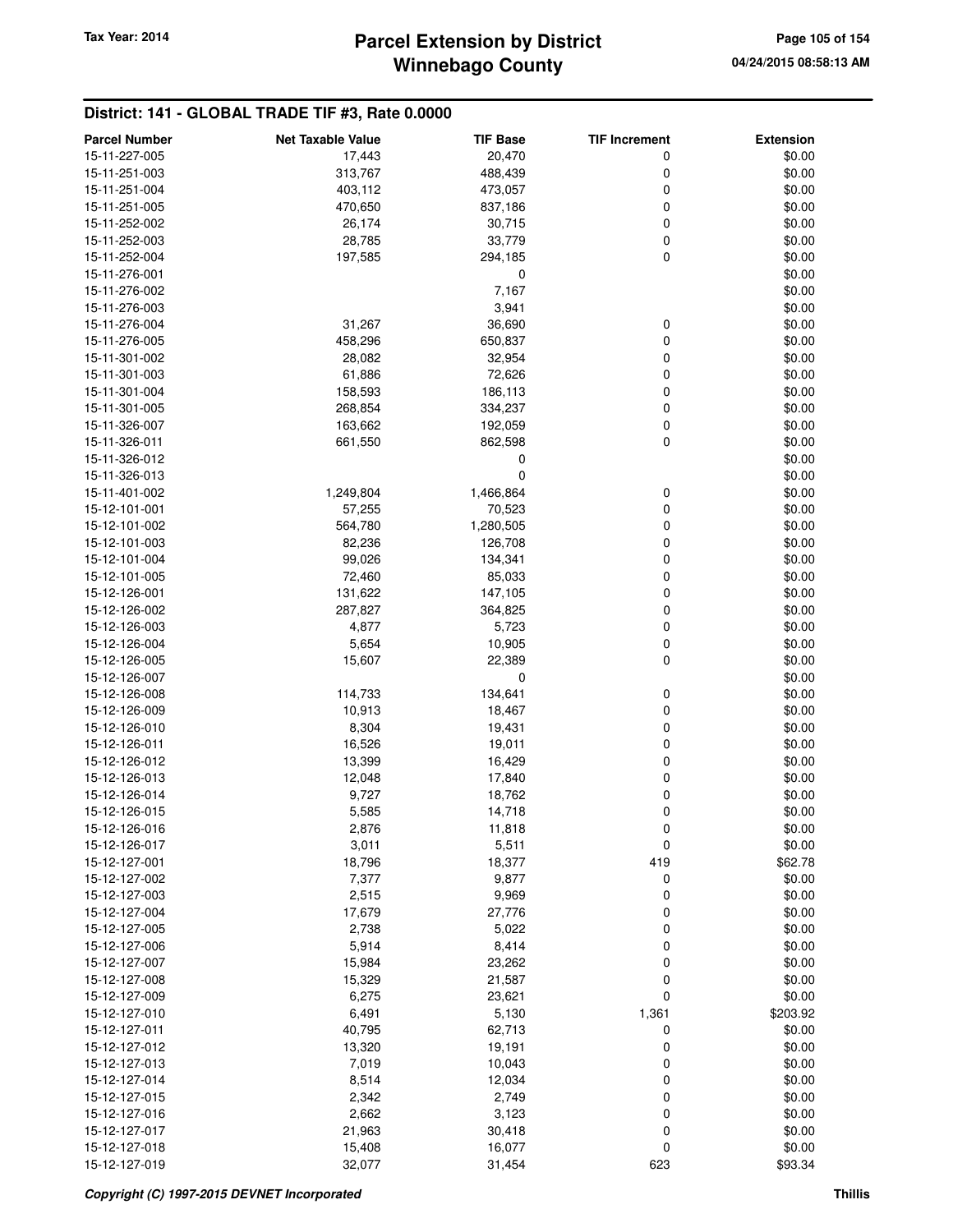## **Winnebago County Parcel Extension by District Tax Year: 2014 Page 106 of 154**

### **District: 141 - GLOBAL TRADE TIF #3, Rate 0.0000**

| <b>Parcel Number</b>  | <b>Net Taxable Value</b> | <b>TIF Base</b> | <b>TIF Increment</b> | <b>Extension</b> |
|-----------------------|--------------------------|-----------------|----------------------|------------------|
| 15-12-128-001         | 11,462                   | 15,492          | 0                    | \$0.00           |
| 15-12-128-002         | 2,208                    | 21,096          | 0                    | \$0.00           |
| 15-12-128-005         | 12,826                   | 22,054          | 0                    | \$0.00           |
| 15-12-128-006         | 14,597                   | 21,195          | 0                    | \$0.00           |
| 15-12-128-007         | 9,445                    | 4,261           | 5,184                | \$776.68         |
| 15-12-128-008         | 11,691                   | 17,464          | 0                    | \$0.00           |
| 15-12-128-009         | 14,842                   | 10,081          | 4,761                | \$713.30         |
| 15-12-128-010         | 9,768                    | 12,268          | 0                    | \$0.00           |
| 15-12-128-011         | 1,762                    | 2,067           | 0                    | \$0.00           |
| 15-12-128-012         | 14,491                   | 18,749          | 0                    | \$0.00           |
| 15-12-152-001         | 53,668                   | 62,980          | 0                    | \$0.00           |
| 15-12-152-004         | 147,670                  | 173,293         | 0                    | \$0.00           |
| 15-12-152-005         |                          | $\mathbf 0$     |                      | \$0.00           |
| 15-12-152-006         | 24,100                   | 28,281          | 0                    | \$0.00           |
| 15-12-152-007         | 477,336                  | 394,653         | 82,683               | \$12,387.58      |
| 15-12-176-001         | 10,706                   | 65,480          | 0                    | \$0.00           |
| 15-12-176-005         | 10,348                   | 54,793          | 0                    | \$0.00           |
| 15-12-176-006         | 94,842                   | 172,106         | 0                    | \$0.00           |
| 15-12-176-007         | 120,884                  | 141,860         | 0                    | \$0.00           |
| 15-12-302-001         | 28,204                   | 33,097          | 0                    | \$0.00           |
| 15-12-302-004         | 6,081                    | 7,136           | 0                    | \$0.00           |
| 15-12-302-005         | 101,273                  | 114,627         | 0                    | \$0.00           |
| 15-12-302-006         | 14,333                   | 14,333          | 0                    | \$0.00           |
| 15-12-303-002         | 112,158                  | 146,243         | 0                    | \$0.00           |
| 15-12-303-003         | 371,189                  | 568,335         | 0                    | \$0.00           |
| 15-12-326-001         | 116,667                  | 188,097         | 0                    | \$0.00           |
| 15-12-326-002         | 123,798                  | 161,420         | 0                    | \$0.00           |
| 15-12-326-003         | 5,581                    | 6,550           | 0                    | \$0.00           |
| 15-12-327-004         | 42,148                   | 49,368          | 0                    | \$0.00           |
| 15-12-327-020         | 67,171                   | 67,545          | 0                    | \$0.00           |
| 15-12-327-021         | 69,365                   | 81,399          | 0                    | \$0.00           |
| 15-12-328-017         | 2,680                    | 3,145           | 0                    | \$0.00           |
| 15-12-328-018         | 1,288                    | $\mathbf 0$     | 1,288                | \$192.98         |
| 15-12-328-019         | 102,687                  | 202,984         | 0                    | \$0.00           |
| <b>Totals for 141</b> | 13,148,625               | 19,211,465      | 115,907              | \$17,365.26      |
|                       |                          |                 |                      | 138 Parcels      |

## **District: 142 - RIVER DISTRICT NORTH TIF, Rate 0.0000**

| <b>Parcel Number</b> | <b>Net Taxable Value</b> | <b>TIF Base</b> | <b>TIF Increment</b> | <b>Extension</b> |
|----------------------|--------------------------|-----------------|----------------------|------------------|
| 11-14-359-001        | 5,934                    | 12,009          | 0                    | \$0.00           |
| 11-14-359-002        | 8,559                    | 6,555           | 2,004                | \$300.24         |
| 11-14-359-003        | 4,218                    | 4,218           | 0                    | \$0.00           |
| 11-14-360-004        | 5,602                    | 11,575          | 0                    | \$0.00           |
| 11-14-360-005        | 7,331                    | 13,059          | 0                    | \$0.00           |
| 11-14-360-006        | 11,110                   | 17,675          | 0                    | \$0.00           |
| 11-14-360-007        | 7,906                    | 15,049          | 0                    | \$0.00           |
| 11-14-360-008        | 12,404                   | 20,017          | 0                    | \$0.00           |
| 11-14-360-009        | 10,035                   | 14,878          | 0                    | \$0.00           |
| 11-14-360-010        | 11,361                   | 18,617          | 0                    | \$0.00           |
| 11-14-361-001        | 2,667                    | 14,405          | 0                    | \$0.00           |
| 11-14-361-002        | 13,004                   | 17,796          | 0                    | \$0.00           |
| 11-14-361-003        | 8,251                    | 18,846          | 0                    | \$0.00           |
| 11-14-361-004        | 13,330                   | 16,401          | 0                    | \$0.00           |
| 11-14-361-005        | 3,418                    | 9,234           | 0                    | \$0.00           |
| 11-22-281-011        | 59,615                   | 84,545          | 0                    | \$0.00           |
| 11-22-281-013        | 16,060                   | 18,847          | 0                    | \$0.00           |
| 11-22-281-014        | 30,342                   | 99,855          | 0                    | \$0.00           |
| 11-22-281-016        | 19,100                   | 22,046          | 0                    | \$0.00           |
| 11-22-284-004        | 24,093                   | 28,275          | 0                    | \$0.00           |
| 11-22-284-005        | 15,584                   | 22,035          | 0                    | \$0.00           |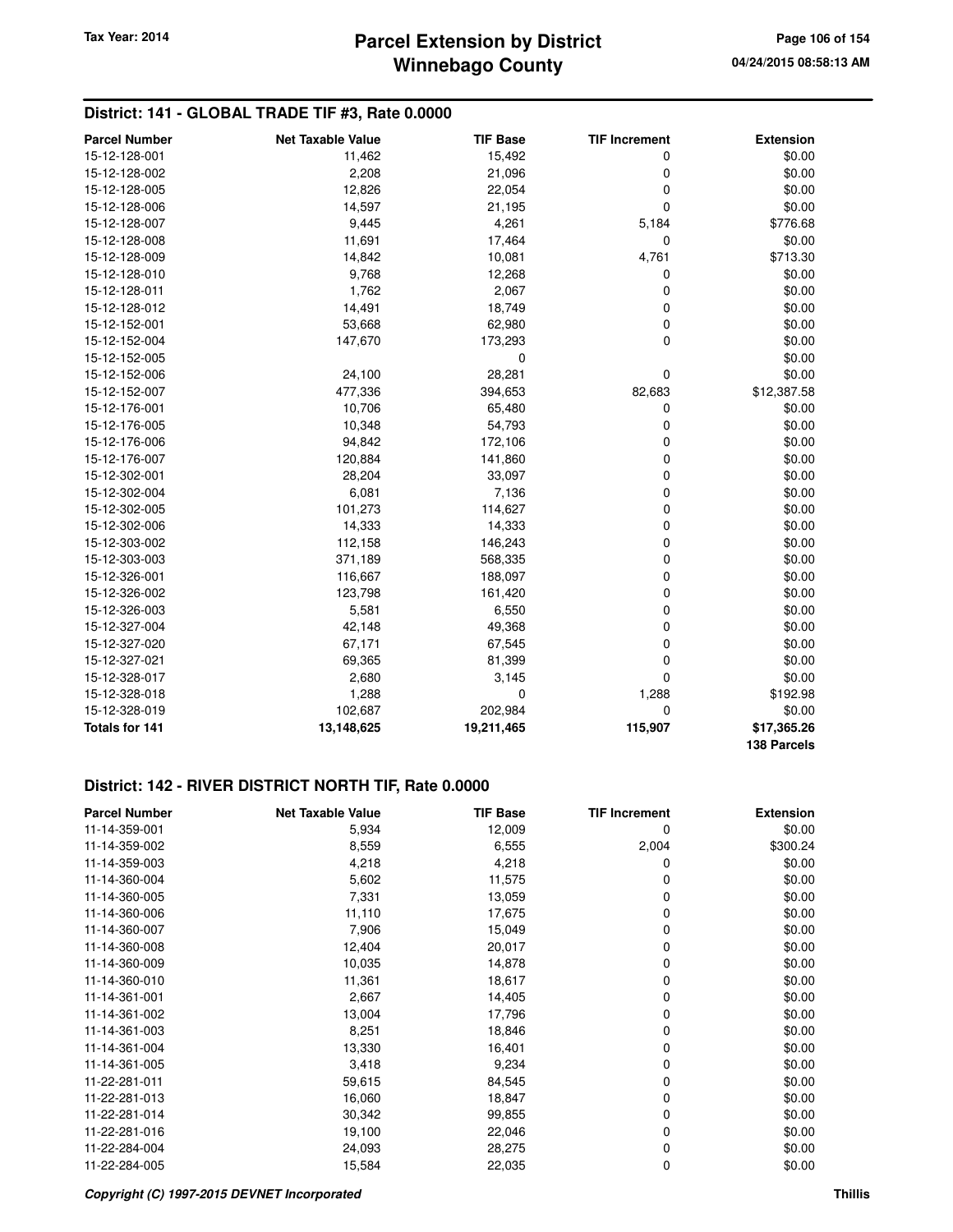### **District: 142 - RIVER DISTRICT NORTH TIF, Rate 0.0000**

| <b>Parcel Number</b> | <b>Net Taxable Value</b> | <b>TIF Base</b> | <b>TIF Increment</b> | <b>Extension</b> |
|----------------------|--------------------------|-----------------|----------------------|------------------|
| 11-22-284-006        | 4,180                    | 0               | 4,180                | \$626.26         |
| 11-22-284-007        | 4,484                    | 5,260           | 0                    | \$0.00           |
| 11-22-284-008        |                          | 4,636           |                      | \$0.00           |
| 11-22-284-011        | 13,384                   | 126,703         | 0                    | \$0.00           |
| 11-22-284-012        |                          | 0               |                      | \$0.00           |
| 11-22-285-001        | 75,475                   | 88,572          | 0                    | \$0.00           |
| 11-22-285-002        |                          | 0               |                      | \$0.00           |
| 11-22-285-003        |                          | 0               |                      | \$0.00           |
| 11-22-426-001        |                          | 0               |                      | \$0.00           |
| 11-22-426-002        |                          | 0               |                      | \$0.00           |
| 11-22-426-003        |                          | 0               |                      | \$0.00           |
| 11-22-426-004        |                          | 0               |                      | \$0.00           |
| 11-22-427-002        | 624                      | 732             | 0                    | \$0.00           |
| 11-22-427-003        |                          | 0               |                      | \$0.00           |
| 11-22-427-004        |                          | 0               |                      | \$0.00           |
| 11-22-427-006        | 986                      | 1,158           | 0                    | \$0.00           |
| 11-22-427-007        | 1,142                    | 1,339           | 0                    | \$0.00           |
| 11-22-427-008        | 9,214                    | 10,813          | 0                    | \$0.00           |
| 11-22-427-010        | 24,385                   | 28,616          | 0                    | \$0.00           |
| 11-22-427-011        | 7,094                    | 8,325           | 0                    | \$0.00           |
| 11-22-427-014        |                          | 0               |                      | \$0.00           |
| 11-22-427-015        | 14,559                   | 15,533          | 0                    | \$0.00           |
| 11-22-427-016        | 11,191                   | 14,517          | 0                    | \$0.00           |
| 11-22-427-018        | 30,293                   | 47,073          | 0                    | \$0.00           |
| 11-22-431-004        |                          | 0               |                      | \$0.00           |
| 11-22-431-005        |                          | 0               |                      | \$0.00           |
| 11-22-433-017        |                          | 0               |                      | \$0.00           |
| 11-23-101-003        | 5,463                    | 6,650           | 0                    | \$0.00           |
| 11-23-101-004        | 333                      | 4,299           | 0                    | \$0.00           |
| 11-23-101-005        | 429                      | 6,691           | 0                    | \$0.00           |
| 11-23-101-006        | 4,834                    | 15,409          | 0                    | \$0.00           |
| 11-23-102-002        | 15,036                   | 14,352          | 684                  | \$102.48         |
| 11-23-102-003        | 12,277                   | 16,860          | 0                    | \$0.00           |
| 11-23-102-004        | 5,544                    | 11,146          | 0                    | \$0.00           |
| 11-23-102-005        |                          | 17,644          |                      | \$0.00           |
| 11-23-102-006        | 6,910                    | 18,529          | 0                    | \$0.00           |
| 11-23-102-007        | 667                      | 784             | 0                    | \$0.00           |
| 11-23-102-008        | 11,806                   | 16,629          | 0                    | \$0.00           |
| 11-23-102-009        | 12,165                   | 17,215          | 0                    | \$0.00           |
| 11-23-102-010        | 299                      | 13,418          | 0                    | \$0.00           |
| 11-23-102-011        | 6,020                    | 10,153          | 0                    | \$0.00           |
| 11-23-102-012        | 4,649                    | 20,017          | 0                    | \$0.00           |
| 11-23-102-013        | 13,889                   | 13,834          | 55                   | \$8.24           |
| 11-23-102-014        | 6,416                    | 15,363          | 0                    | \$0.00           |
| 11-23-102-015        | 14,864                   | 20,935          | 0                    | \$0.00           |
| 11-23-102-016        | 10,927                   | 15,385          | 0                    | \$0.00           |
| 11-23-102-017        | 8,424                    | 18,412          | 0                    | \$0.00           |
| 11-23-102-018        | 14,883                   | 21,153          | 0                    | \$0.00           |
| 11-23-102-019        | 15,811                   | 22,359          | 0                    | \$0.00           |
| 11-23-102-020        | 676                      | 792             | 0                    | \$0.00           |
| 11-23-102-021        | 3,255                    | 5,598           | 0                    | \$0.00           |
| 11-23-102-022        |                          | 21,865          |                      | \$0.00           |
| 11-23-102-023        | 9,661                    | 14,416          | 0                    | \$0.00           |
| 11-23-104-006        | 6,120                    | 8,375           | 0                    | \$0.00           |
| 11-23-104-014        | 5,433                    | 11,827          | 0                    | \$0.00           |
| 11-23-104-017        | 6,456                    | 5,427           | 1,029                | \$154.16         |
| 11-23-104-018        | 682                      | 10,895          | 0                    | \$0.00           |
| 11-23-104-019        | 12,044                   | 16,810          | 0                    | \$0.00           |
| 11-23-104-020        | 11,124                   | 14,045          | $\mathbf 0$          | \$0.00           |
| 11-23-104-022        | 11,377                   | 20,499          | 0                    | \$0.00           |
| 11-23-104-023        | 10,355                   | 10,325          | 30                   | \$4.50           |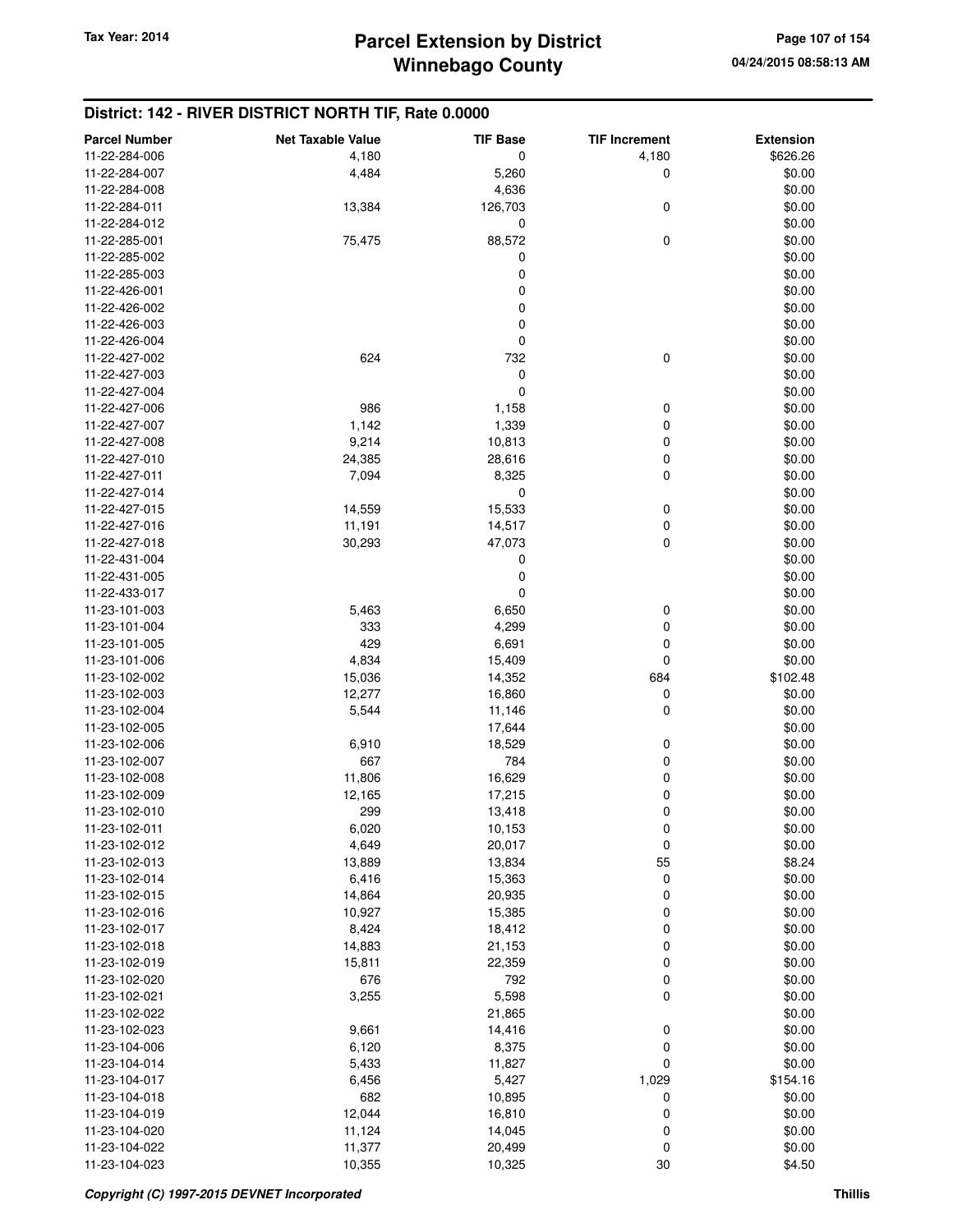## **Winnebago County Parcel Extension by District Tax Year: 2014 Page 108 of 154**

## **District: 142 - RIVER DISTRICT NORTH TIF, Rate 0.0000**

| <b>Parcel Number</b> | <b>Net Taxable Value</b> | <b>TIF Base</b> | <b>TIF Increment</b> | <b>Extension</b> |
|----------------------|--------------------------|-----------------|----------------------|------------------|
| 11-23-106-013        | 190                      | 223             | 0                    | \$0.00           |
| 11-23-106-014        | 7,497                    | 10,211          | 0                    | \$0.00           |
| 11-23-106-015        | 0                        | 17,580          | 0                    | \$0.00           |
| 11-23-106-016        | 3,168                    | 500             | 2,668                | \$399.72         |
| 11-23-106-017        | 9,068                    | 10,155          | 0                    | \$0.00           |
| 11-23-106-018        | 441                      | 516             | 0                    | \$0.00           |
| 11-23-106-019        | 3,994                    | 9,825           | 0                    | \$0.00           |
| 11-23-106-020        | 5,380                    | 5,673           | 0                    | \$0.00           |
| 11-23-106-021        | 357                      | 418             | 0                    | \$0.00           |
| 11-23-106-022        | 634                      | 745             | 0                    | \$0.00           |
| 11-23-106-023        | 9,924                    | 13,482          | 0                    | \$0.00           |
| 11-23-106-024        | 385                      | 451             | 0                    | \$0.00           |
| 11-23-106-025        | 4,718                    | 8,189           | 0                    | \$0.00           |
| 11-23-107-001        | 5,843                    | 7,377           | 0                    | \$0.00           |
| 11-23-107-002        | 320                      | 376             | 0                    | \$0.00           |
| 11-23-107-003        | 11,492                   | 6,761           | 4,731                | \$708.80         |
| 11-23-107-004        | 7,647                    | 9,790           | 0                    | \$0.00           |
| 11-23-107-005        | 15,871                   | 22,240          | 0                    | \$0.00           |
| 11-23-107-006        | 425                      | 529             | 0                    | \$0.00           |
| 11-23-107-007        |                          | 20,705          |                      | \$0.00           |
| 11-23-107-008        | 1,211                    | 1,423           | 0                    | \$0.00           |
| 11-23-107-009        | 4,649                    | 4,649           | 0                    | \$0.00           |
| 11-23-107-010        | 6,136                    | 10,392          | 0                    | \$0.00           |
| 11-23-107-011        | 6,845                    | 9,753           | 0                    | \$0.00           |
| 11-23-107-012        | 5,029                    | 11,231          | 0                    | \$0.00           |
| 11-23-107-013        | 0                        | 7,152           | 0                    | \$0.00           |
| 11-23-107-014        | 13,110                   | 4,342           | 8,768                | \$1,313.62       |
| 11-23-107-015        | 10,597                   | 9,211           | 1,386                | \$207.66         |
| 11-23-107-016        | 4,760                    | 4,729           | 31                   | \$4.64           |
| 11-23-107-017        | 411                      | 482             | 0                    | \$0.00           |
| 11-23-107-018        | 2,568                    | 4,146           | 0                    | \$0.00           |
| 11-23-107-021        | 8,424                    | 19,206          | 0                    | \$0.00           |
| 11-23-107-022        | 9,239                    | 13,972          | 0                    | \$0.00           |
| 11-23-107-023        | 12,894                   | 17,593          | 0                    | \$0.00           |
| 11-23-107-024        | 77,130                   | 173,360         | 0                    | \$0.00           |
| 11-23-107-025        | 28,547                   | 38,443          | 0                    | \$0.00           |
| 11-23-107-026        | 146,736                  | 171,379         | 0                    | \$0.00           |
| 11-23-107-027        | 13,609                   | 20,681          | 0                    | \$0.00           |
| 11-23-107-028        | 17,469                   | 25,084          | 0                    | \$0.00           |
| 11-23-107-030        | 526                      | 16,410          | 0                    | \$0.00           |
| 11-23-107-031        | 485                      | 15,495          | 0                    | \$0.00           |
| 11-23-107-032        | 12,484                   | 17,634          | 0                    | \$0.00           |
| 11-23-107-033        | 7,517                    | 18,367          | 0                    | \$0.00           |
| 11-23-107-035        | 334                      | 392             | 0                    | \$0.00           |
| 11-23-107-036        | 12,426                   | 31,693          | 0                    | \$0.00           |
| 11-23-107-037        | 13,830                   | 16,734          | 0                    | \$0.00           |
| 11-23-107-038        | 15,369                   | 21,530          | 0                    | \$0.00           |
| 11-23-107-039        | 11,718                   | 19,151          | 0                    | \$0.00           |
| 11-23-107-040        | 16,790                   | 18,508          | 0                    | \$0.00           |
| 11-23-107-041        | 13,482                   | 18,335          | 0                    | \$0.00           |
| 11-23-107-042        | 15,440                   | 28,011          | 0                    | \$0.00           |
| 11-23-107-043        | 5,863                    | 9,335           | 0                    | \$0.00           |
| 11-23-126-001        | 10,106                   | 20,772          | 0                    | \$0.00           |
| 11-23-126-004        | 7,138                    | 5,385           | 1,753                | \$262.64         |
| 11-23-126-005        |                          | 0               |                      | \$0.00           |
| 11-23-126-006        | 8,564                    | 19,728          | 0                    | \$0.00           |
| 11-23-126-007        | 3,498                    | 6,553           | 0                    | \$0.00           |
| 11-23-126-008        | 334                      | 392             | 0                    | \$0.00           |
| 11-23-126-009        | 657                      | 771             | 0                    | \$0.00           |
| 11-23-126-010        | 8,380                    | 14,254          | 0                    | \$0.00           |
| 11-23-126-011        | 0                        | 0               | 0                    | \$0.00           |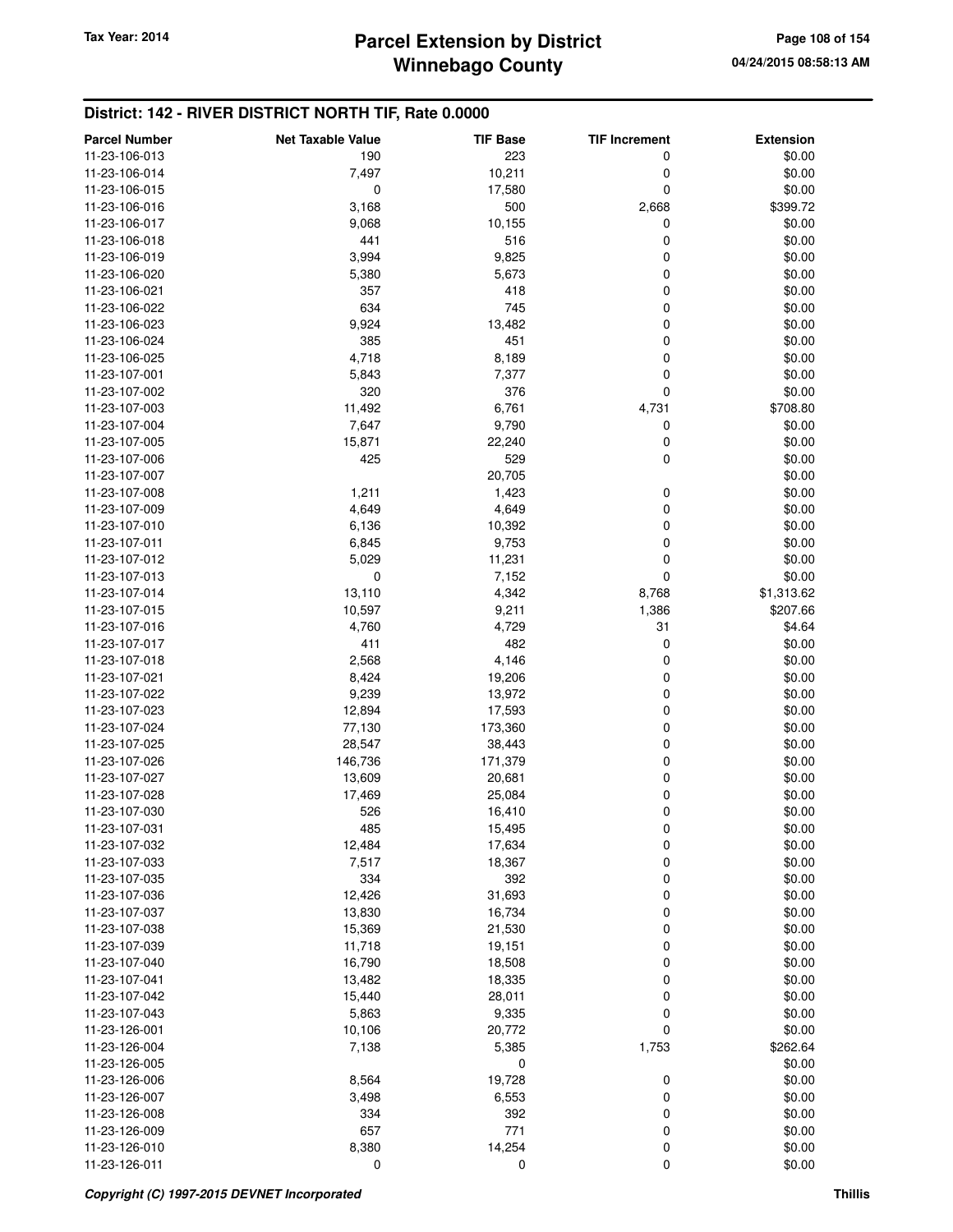| <b>Parcel Number</b> | <b>Net Taxable Value</b> | <b>TIF Base</b> | <b>TIF Increment</b> | <b>Extension</b> |
|----------------------|--------------------------|-----------------|----------------------|------------------|
| 11-23-126-012        | 11,094                   | 21,789          | 0                    | \$0.00           |
| 11-23-126-013        | 574                      | 674             | 0                    | \$0.00           |
| 11-23-126-014        | 7,886                    | 13,038          | 0                    | \$0.00           |
| 11-23-126-015        | 1,479                    | 8,730           | 0                    | \$0.00           |
| 11-23-126-016        | 9,958                    | 11,743          | 0                    | \$0.00           |
| 11-23-126-017        | 3,551                    | 7,444           | 0                    | \$0.00           |
| 11-23-126-018        | 4,996                    | 5,810           | 0                    | \$0.00           |
| 11-23-126-019        | 2,733                    | 7,498           | 0                    | \$0.00           |
| 11-23-126-020        | 5,659                    | 10,835          | 0                    | \$0.00           |
| 11-23-126-021        | 5,600                    | 10,416          | 0                    | \$0.00           |
| 11-23-126-022        | 5,532                    | 5,532           | 0                    | \$0.00           |
| 11-23-126-023        | 578                      | 2,568           | 0                    | \$0.00           |
| 11-23-126-024        | 1,903                    | 14,772          | 0                    | \$0.00           |
| 11-23-126-025        | 2,367                    | 12,728          | 0                    | \$0.00           |
| 11-23-126-026        | 5,287                    | 10,512          | 0                    | \$0.00           |
| 11-23-126-027        | 935                      | 4,771           | 0                    | \$0.00           |
| 11-23-126-028        | 5,127                    | 17,468          | 0                    | \$0.00           |
| 11-23-126-029        | 493                      | 4,700           | 0                    | \$0.00           |
| 11-23-126-030        | 14,667                   | 27,584          | 0                    | \$0.00           |
| 11-23-126-031        | 18,019                   | 23,476          | 0                    | \$0.00           |
| 11-23-126-032        | 7,530                    | 19,253          | 0                    | \$0.00           |
| 11-23-126-033        | 4,807                    | 21,291          | 0                    | \$0.00           |
| 11-23-126-034        | 695                      | 815             | 0                    | \$0.00           |
| 11-23-126-035        | 9,437                    | 21,523          | 0                    | \$0.00           |
| 11-23-126-036        | 10,226                   | 0               | 10,226               | \$1,532.06       |
| 11-23-126-037        | 9,318                    | 16,537          | 0                    | \$0.00           |
| 11-23-126-038        | 32,631                   | 37,929          | 0                    | \$0.00           |
| 11-23-126-039        | 67,376                   | 102,964         | 0                    | \$0.00           |
| 11-23-126-040        | 23,218                   | 34,124          | 0                    | \$0.00           |
| 11-23-126-041        | 21,612                   | 34,403          | 0                    | \$0.00           |
| 11-23-126-042        | 172,641                  | 202,578         | 0                    | \$0.00           |
| 11-23-126-043        | 8,533                    | 14,565          | 0                    | \$0.00           |
| 11-23-129-001        | 306,329                  | 343,607         | 0                    | \$0.00           |
| 11-23-129-002        | 84,318                   | 109,302         | 0                    | \$0.00           |
| 11-23-129-003        | 700                      | 822             | 0                    | \$0.00           |
| 11-23-129-004        | 8,907                    | 10,451          | 0                    | \$0.00           |
| 11-23-129-005        | 12,675                   | 16,004          | 0                    | \$0.00           |
| 11-23-129-007        | 1,129                    | 1,325           | 0                    | \$0.00           |
| 11-23-129-008        | 129,137                  | 202,170         | 0                    | \$0.00           |
| 11-23-129-009        | 1,505                    | 1,767           | 0                    | \$0.00           |
| 11-23-129-010        | 115,397                  | 135,423         | 0                    | \$0.00           |
| 11-23-129-011        | 15,136                   | 29,793          | 0                    | \$0.00           |
| 11-23-129-012        | 18,949                   | 23,082          | 0                    | \$0.00           |
| 11-23-129-013        | 85,526                   | 100,364         | 0                    | \$0.00           |
| 11-23-130-001        | 15,374                   | 24,259          | 0                    | \$0.00           |
| 11-23-130-002        | 10,158                   | 8,476           | 1,682                | \$252.00         |
| 11-23-130-003        | 246,430                  | 289,083         | 0                    | \$0.00           |
| 11-23-130-004        | 5,000                    | 22,036          | 0                    | \$0.00           |
| 11-23-130-005        | 100,406                  | 83,694          | 16,712               | \$2,503.80       |
| 11-23-130-006        | 4,254                    | 7,614           | 0                    | \$0.00           |
| 11-23-130-007        | 6,833                    | 8,815           | 0                    | \$0.00           |
| 11-23-130-008        | 12,788                   | 21,676          | 0                    | \$0.00           |
| 11-23-130-009        | 13,332                   | 13,073          | 259                  | \$38.80          |
| 11-23-130-010        | 10,220                   | 7,868           | 2,352                | \$352.38         |
| 11-23-130-011        | 682                      | 800             | 0                    | \$0.00           |
| 11-23-130-012        | 130,508                  | 158,257         | 0                    | \$0.00           |
| 11-23-130-013        | 4,499                    | 0               | 4,499                | \$674.04         |
| 11-23-130-014        | 6,412                    | 0               | 6,412                | \$960.66         |
| 11-23-130-015        | 17,257                   | 0               | 17,257               | \$2,585.44       |
| 11-23-130-016        | 7,844                    | 24,229          | 0                    | \$0.00           |
| 11-23-130-017        | 11,081                   | 13,687          | $\mathbf 0$          | \$0.00           |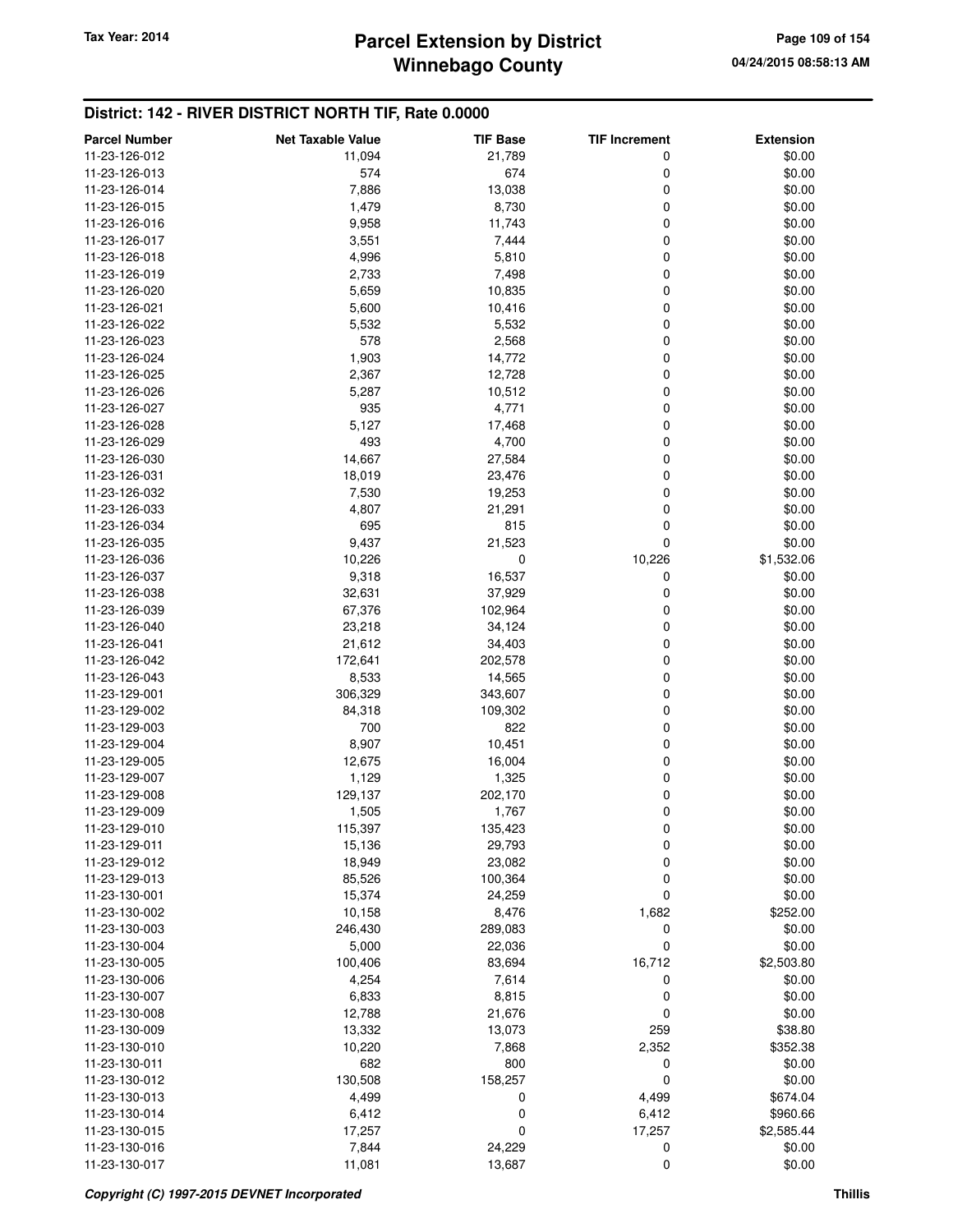| <b>Parcel Number</b>           | <b>Net Taxable Value</b> | <b>TIF Base</b> | <b>TIF Increment</b> | <b>Extension</b>   |
|--------------------------------|--------------------------|-----------------|----------------------|--------------------|
| 11-23-130-018                  | 79,862                   | 81,681          | 0                    | \$0.00             |
| 11-23-130-019                  | 25,266                   | 40,213          | 0                    | \$0.00             |
| 11-23-130-020                  | 6,591                    | 7,735           | 0                    | \$0.00             |
| 11-23-130-021                  | 14,714                   | 17,269          | $\mathbf 0$          | \$0.00             |
| 11-23-130-022                  |                          | 0               |                      | \$0.00             |
| 11-23-132-001                  | 25,883                   | 30,373          | 0                    | \$0.00             |
| 11-23-132-002                  | 27,611                   | 38,196          | 0                    | \$0.00             |
| 11-23-132-003                  | 16,741                   | 21,687          | $\mathbf 0$          | \$0.00             |
| 11-23-132-004                  |                          | 0               |                      | \$0.00             |
| 11-23-132-005                  |                          | 31,107          |                      | \$0.00             |
| 11-23-132-006                  | 8,053                    | 9,450           | 0                    | \$0.00             |
| 11-23-132-007                  | 71,779                   | 96,001          | 0                    | \$0.00             |
| 11-23-132-008                  | 45,345                   | 53,214          | 0                    | \$0.00             |
| 11-23-132-009                  | 9,383                    | 11,014          | $\mathbf 0$          | \$0.00             |
| 11-23-132-010                  | 4,896                    | 5,744           | $\mathbf 0$          | \$0.00             |
| 11-23-132-011                  | 22,376                   | 30,813          | $\mathbf 0$          | \$0.00             |
| 11-23-132-012                  | 24,086                   | 28,265          | $\mathbf 0$          | \$0.00             |
| 11-23-132-013                  | 16,882                   | 16,750          | 132                  | \$19.78            |
| 11-23-132-014                  |                          | 0               |                      | \$0.00             |
| 11-23-132-015                  |                          | $\mathbf 0$     |                      | \$0.00             |
| 11-23-132-016                  |                          | $\mathbf 0$     |                      | \$0.00             |
| 11-23-132-017                  |                          | $\pmb{0}$       |                      | \$0.00             |
| 11-23-132-018                  |                          | 0               |                      | \$0.00             |
| 11-23-151-004                  | 8,323                    | 10,094          | 0                    | \$0.00             |
| 11-23-151-005                  | 5,636                    | 13,938          | $\mathbf 0$          | \$0.00             |
| 11-23-151-006                  | 4,812                    | 14,663          | 0                    | \$0.00             |
| 11-23-151-007                  | 8,317                    | 6,867           | 1,450                | \$217.24           |
| 11-23-151-011                  | 731                      | 0<br>858        |                      | \$0.00             |
| 11-23-152-001<br>11-23-152-002 | 7,070                    | 3,491           | 0<br>3,579           | \$0.00<br>\$536.22 |
| 11-23-152-003                  | 6,666                    | 24,249          | 0                    | \$0.00             |
| 11-23-153-001                  | 814                      | 955             | 0                    | \$0.00             |
| 11-23-153-002                  | 465                      | 545             | 0                    | \$0.00             |
| 11-23-153-003                  | 569                      | 666             | 0                    | \$0.00             |
| 11-23-153-004                  | 509                      | 598             | 0                    | \$0.00             |
| 11-23-153-005                  | 4,649                    | 12,552          | $\mathbf 0$          | \$0.00             |
| 11-23-153-006                  | 356                      | 417             | 0                    | \$0.00             |
| 11-23-153-007                  | 6,683                    | 16,750          | $\mathbf 0$          | \$0.00             |
| 11-23-154-001                  | 47,065                   | 36,543          | 10,522               | \$1,576.42         |
| 11-23-154-002                  | 535                      | 627             | 0                    | \$0.00             |
| 11-23-154-003                  | 488                      | 0               | 488                  | \$73.12            |
| 11-23-154-004                  | 2,363                    | 3,215           | 0                    | \$0.00             |
| 11-23-154-005                  | 0                        | 5,314           | 0                    | \$0.00             |
| 11-23-154-006                  | 9,805                    | 12,190          | 0                    | \$0.00             |
| 11-23-154-007                  | 762                      | 895             | 0                    | \$0.00             |
| 11-23-154-008                  | 38,762                   | 48,938          | 0                    | \$0.00             |
| 11-23-154-009                  | 10,982                   | 23,449          | 0                    | \$0.00             |
| 11-23-154-010                  | 397                      | 4,230           | 0                    | \$0.00             |
| 11-23-154-011                  | 4,429                    | 6,030           | 0                    | \$0.00             |
| 11-23-154-012                  | 7,609                    | 16,495          | 0                    | \$0.00             |
| 11-23-154-013                  | 7,309                    | 9,012           | $\mathbf 0$          | \$0.00             |
| 11-23-154-014                  | 32,945                   | 27,260          | 5,685                | \$851.74           |
| 11-23-154-015                  | 9,029                    | 9,029           | 0                    | \$0.00             |
| 11-23-155-001                  |                          | 0               |                      | \$0.00             |
| 11-23-155-002                  | 15,211                   | 23,776          | 0                    | \$0.00             |
| 11-23-155-003                  | 10,650                   | 12,964          | 0                    | \$0.00             |
| 11-23-155-004                  | 14,753                   | 17,850          | 0                    | \$0.00             |
| 11-23-156-001                  | 12,835                   | 15,530          | $\mathbf 0$          | \$0.00             |
| 11-23-156-002                  | 12,254                   | 3,576           | 8,678                | \$1,300.14         |
| 11-23-156-003                  | 6,023                    | 11,134          | 0                    | \$0.00             |
| 11-23-156-004                  | 1,124                    | 1,319           | $\mathbf 0$          | \$0.00             |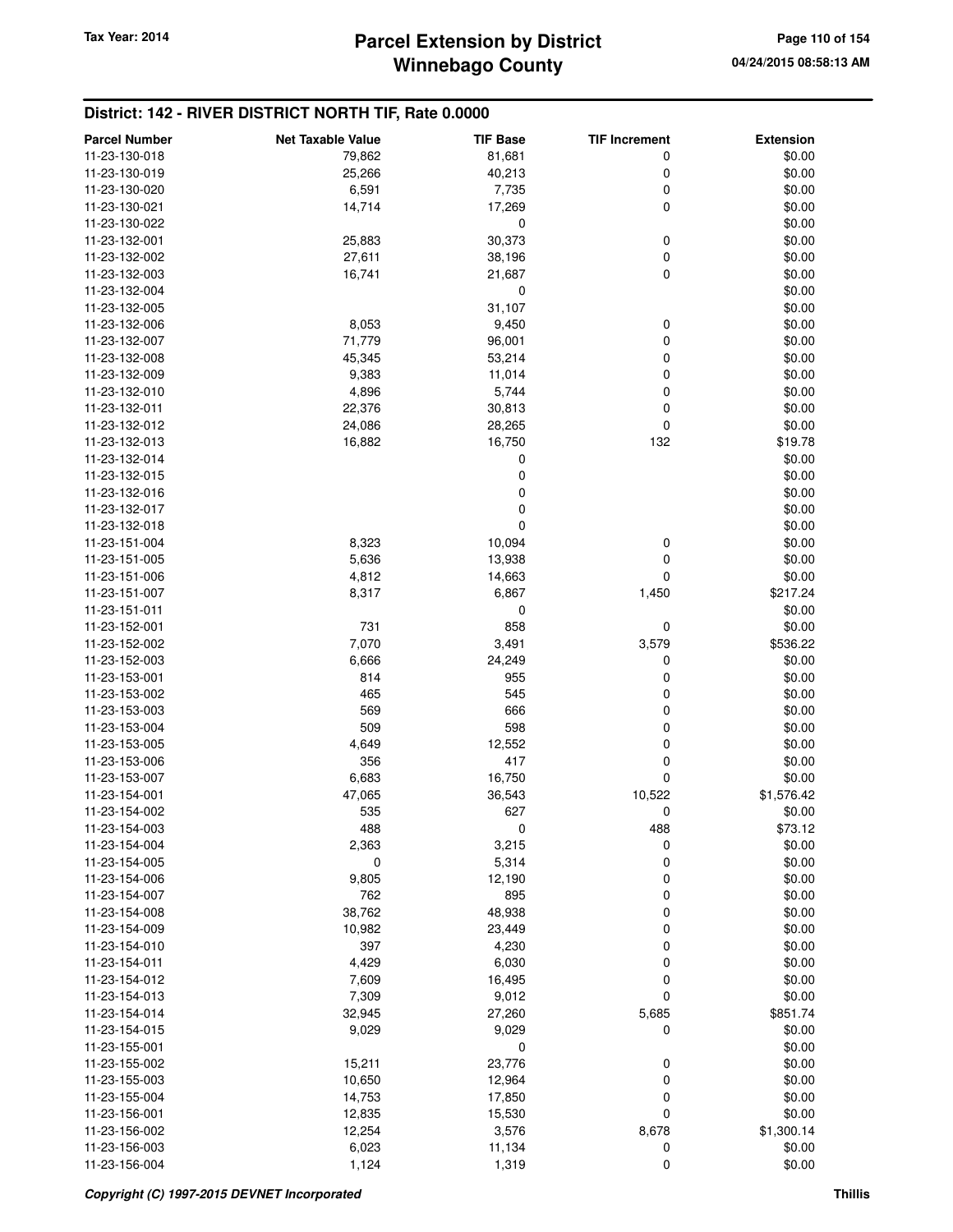### **Winnebago County Parcel Extension by District Tax Year: 2014 Page 111 of 154**

| <b>Parcel Number</b> | <b>Net Taxable Value</b> | <b>TIF Base</b> | <b>TIF Increment</b> | <b>Extension</b> |
|----------------------|--------------------------|-----------------|----------------------|------------------|
| 11-23-156-005        | 10,918                   | 13,785          | 0                    | \$0.00           |
| 11-23-156-006        | 4,160                    | 11,680          | 0                    | \$0.00           |
| 11-23-156-007        | 561                      | 761             | 0                    | \$0.00           |
| 11-23-156-008        | 11,751                   | 20,123          | 0                    | \$0.00           |
| 11-23-156-009        | 11,845                   | 16,088          | 0                    | \$0.00           |
| 11-23-156-010        | 9,329                    | 12,732          | 0                    | \$0.00           |
| 11-23-156-011        | 503                      | 590             | 0                    | \$0.00           |
| 11-23-156-012        | 40,560                   | 49,238          | 0                    | \$0.00           |
| 11-23-156-013        | 18,094                   | 22,122          | 0                    | \$0.00           |
| 11-23-156-014        | 58,152                   | 71,669          | 0                    | \$0.00           |
| 11-23-156-015        | 12,390                   | 14,988          | 0                    | \$0.00           |
| 11-23-157-001        | 4,573                    | 5,366           | 0                    | \$0.00           |
| 11-23-157-002        | 12,550                   | 20,844          | 0                    | \$0.00           |
| 11-23-157-003        | 12,550                   | 21,181          | 0                    | \$0.00           |
| 11-23-157-006        | 3,210                    | 3,934           | 0                    | \$0.00           |
| 11-23-157-007        | 15,689                   | 20,486          | 0                    | \$0.00           |
| 11-23-157-008        | 14,217                   | 16,952          | 0                    | \$0.00           |
| 11-23-157-010        |                          | 0               |                      | \$0.00           |
| 11-23-157-011        |                          | 15,578          |                      | \$0.00           |
| 11-23-157-012        |                          | 4,130           |                      | \$0.00           |
| 11-23-157-013        | 5,117                    | 7,088           | 0                    | \$0.00           |
| 11-23-157-014        | 27,298                   | 37,273          | 0                    | \$0.00           |
| 11-23-157-015        | 0                        | 346             | 0                    | \$0.00           |
| 11-23-157-016        |                          | 0               |                      | \$0.00           |
| 11-23-157-017        | 7,573                    | 22,704          | 0                    | \$0.00           |
| 11-23-158-001        | 0                        | 0               | 0                    | \$0.00           |
| 11-23-158-002        | 16,003                   | 8,888           | 7,115                | \$1,065.98       |
| 11-23-159-001        | 22,738                   | 424,135         | 0                    | \$0.00           |
| 11-23-159-002        | 105,122                  | 123,360         | 0                    | \$0.00           |
| 11-23-159-003        |                          | 0               |                      | \$0.00           |
| 11-23-159-004        | 24,117                   | 28,301          | 0                    | \$0.00           |
| 11-23-159-005        | 3,308                    | 4,538           | 0                    | \$0.00           |
| 11-23-160-003        |                          | 0               |                      | \$0.00           |
| 11-23-160-004        |                          | 0               |                      | \$0.00           |
| 11-23-176-001        |                          | 0               |                      | \$0.00           |
| 11-23-176-003        | 14,328                   | 17,334          | 0                    | \$0.00           |
| 11-23-176-004        | 53,684                   | 63,000          | 0                    | \$0.00           |
| 11-23-176-005        |                          | 0               |                      | \$0.00           |
| 11-23-176-006        |                          | 0               |                      | \$0.00           |
| 11-23-176-007        |                          | 0               |                      | \$0.00           |
| 11-23-176-008        | 47,297                   | 53,837          | 0                    | \$0.00           |
| 11-23-176-009        | 33,810                   | 39,914          | 0                    | \$0.00           |
| 11-23-176-010        |                          | 0               |                      | \$0.00           |
| 11-23-176-011        | 14,359                   | 17,372          | 0                    | \$0.00           |
| 11-23-176-012        | 446,649                  | 501,057         | 0                    | \$0.00           |
| 11-23-177-001        | 9,917                    | 15,256          | 0                    | \$0.00           |
| 11-23-177-002        | 23,630                   | 27,731          | 0                    | \$0.00           |
| 11-23-177-003        | 11,182                   | 15,321          | 0                    | \$0.00           |
| 11-23-177-004        |                          | 0               |                      | \$0.00           |
| 11-23-177-005        | 18,521                   | 0               | 18,521               | \$2,774.82       |
| 11-23-177-006        |                          | 0               |                      | \$0.00           |
| 11-23-177-007        |                          | 0               |                      | \$0.00           |
| 11-23-177-008        | 87,609                   | 102,811         | 0                    | \$0.00           |
| 11-23-177-009        | 11,626                   | 0               | 11,626               | \$1,741.82       |
| 11-23-177-010        |                          | 0               |                      | \$0.00           |
| 11-23-177-011        | 3,639                    | 0               | 3,639                | \$545.20         |
| 11-23-178-004        |                          | 0               |                      | \$0.00           |
| 11-23-179-002        | 553,798                  | 518,813         | 34,985               | \$5,241.46       |
| 11-23-179-003        |                          | 70,344          |                      | \$0.00           |
| 11-23-179-004        | 66,719                   | 75,443          | 0                    | \$0.00           |
| 11-23-179-005        |                          | 0               |                      | \$0.00           |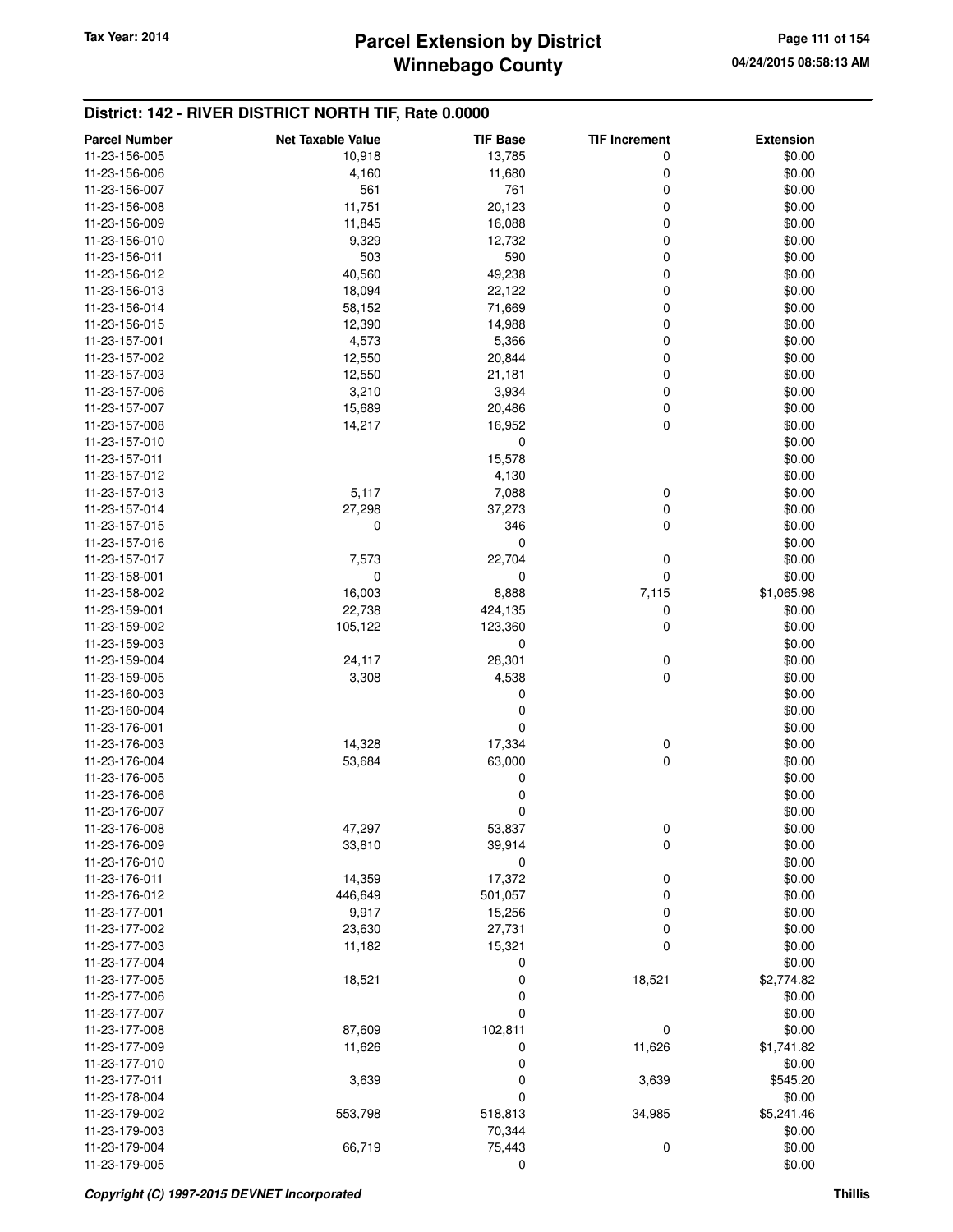## **Winnebago County** Tax Year: 2014 **Parcel Extension by District Page 112 of 154** Page 112 of 154

| <b>Parcel Number</b>           | <b>Net Taxable Value</b> | <b>TIF Base</b> | <b>TIF Increment</b> | <b>Extension</b> |
|--------------------------------|--------------------------|-----------------|----------------------|------------------|
| 11-23-179-006                  |                          | 0               |                      | \$0.00           |
| 11-23-179-015                  |                          | 0               |                      | \$0.00           |
| 11-23-179-021                  |                          | $\mathbf 0$     |                      | \$0.00           |
| 11-23-180-001                  | 71,350                   | 83,467          | 0                    | \$0.00           |
| 11-23-180-002                  | 1,669                    | 1,958           | $\mathbf 0$          | \$0.00           |
| 11-23-181-013                  |                          | 0               |                      | \$0.00           |
| 11-23-182-001                  | 1,937                    | 21,547          | 0                    | \$0.00           |
| 11-23-182-002                  | 14,154                   | 24,841          | $\mathbf 0$          | \$0.00           |
| 11-23-182-003                  | 14,154                   | 24,841          | $\mathbf 0$          | \$0.00           |
| 11-23-182-004                  | 14,154                   | 24,841          | 0                    | \$0.00           |
| 11-23-182-005                  | 9,437                    | 16,478          | 0                    | \$0.00           |
| 11-23-182-006                  | 14,154                   | 24,841          | 0                    | \$0.00           |
| 11-23-182-007                  | 14,154                   | 24,841          | 0                    | \$0.00           |
| 11-23-182-008                  | 14,154                   | 24,841          | 0                    | \$0.00           |
| 11-23-182-009                  | 283                      | 332             | 0                    | \$0.00           |
| 11-23-182-010                  | 283                      | 332             | 0                    | \$0.00           |
| 11-23-182-011                  | 283                      | 332             | 0                    | \$0.00           |
| 11-23-182-012                  | 283                      | 332             | 0                    | \$0.00           |
| 11-23-182-013                  | 283                      | 332             | $\mathbf 0$          | \$0.00           |
| 11-23-301-001                  | 16,003                   | 33,953          | $\mathbf 0$          | \$0.00           |
| 11-23-301-005                  |                          | $\mathbf 0$     |                      | \$0.00           |
|                                |                          |                 |                      | \$1,933.28       |
| 11-23-305-001<br>11-23-305-002 | 55,531                   | 42,627          | 12,904               |                  |
|                                | 149,039                  | 37,781          | 111,258              | \$16,668.68      |
| 11-23-305-004                  | 80,313                   | 117,265         | 0                    | \$0.00           |
| 11-23-306-005                  | 24,006                   | 66,500          | 0                    | \$0.00           |
| 11-23-306-013                  | 30,710                   | 23,660          | 7,050                | \$1,056.24       |
| 11-23-306-014                  | 54,910                   | 102,587         | 0                    | \$0.00           |
| 11-23-306-016                  | 17,306                   | 23,175          | 0                    | \$0.00           |
| 11-23-306-017                  | 8,375                    | 10,125          | 0                    | \$0.00           |
| 11-23-306-018                  | 10,486                   | 17,950          | 0                    | \$0.00           |
| 11-23-307-001                  | 15,011                   | 18,648          | 0                    | \$0.00           |
| 11-23-307-002                  | 15,396                   | 20,778          | 0                    | \$0.00           |
| 11-23-307-003                  | 77,415                   | 121,075         | 0                    | \$0.00           |
| 11-23-307-004                  | 54,909                   | 59,578          | $\mathbf 0$          | \$0.00           |
| 11-23-307-005                  | 17,257                   | 18,951          | 0                    | \$0.00           |
| 11-23-307-006                  | 15,925                   | 18,951          | 0                    | \$0.00           |
| 11-23-308-001                  |                          | 0               |                      | \$0.00           |
| 11-23-308-002                  |                          | 0               |                      | \$0.00           |
| 11-23-308-003                  |                          | 0               |                      | \$0.00           |
| 11-23-308-004                  |                          | 0               |                      | \$0.00           |
| 11-23-308-005                  |                          | $\mathbf 0$     |                      | \$0.00           |
| 11-23-308-006                  | 20,834                   | 24,656          | $\mathbf 0$          | \$0.00           |
| 11-23-308-008                  |                          | 0               |                      | \$0.00           |
| 11-23-308-009                  |                          | 0               |                      | \$0.00           |
| 11-23-308-010                  |                          | 0               |                      | \$0.00           |
| 11-23-308-011                  |                          | $\mathbf 0$     |                      | \$0.00           |
| 11-23-308-014                  | 16,972                   | 20,261          | $\boldsymbol{0}$     | \$0.00           |
| 11-23-308-015                  |                          | 0               |                      | \$0.00           |
| 11-23-310-001                  | 10,107                   | 33,160          | 0                    | \$0.00           |
| 11-23-310-002                  | 14,636                   | 17,369          | 0                    | \$0.00           |
| 11-23-310-003                  | 2,527                    | 6,012           | 0                    | \$0.00           |
| 11-23-310-004                  |                          | 0               |                      | \$0.00           |
| 11-23-310-005                  |                          | 0               |                      | \$0.00           |
| 11-23-311-003                  | 21,815                   | 31,149          | 0                    | \$0.00           |
| 11-23-311-004                  | 18,920                   | 22,313          | 0                    | \$0.00           |
| 11-23-311-005                  | 42,511                   | 134,827         | 0                    | \$0.00           |
| 11-23-311-009                  |                          | 0               |                      | \$0.00           |
| 11-23-312-005                  |                          | 0               |                      | \$0.00           |
| 11-23-312-008                  | 21,524                   | 32,764          | 0                    | \$0.00           |
| 11-23-312-009                  | 7,321                    | 0               | 7,321                | \$1,096.84       |
| 11-23-312-010                  |                          | 0               |                      | \$0.00           |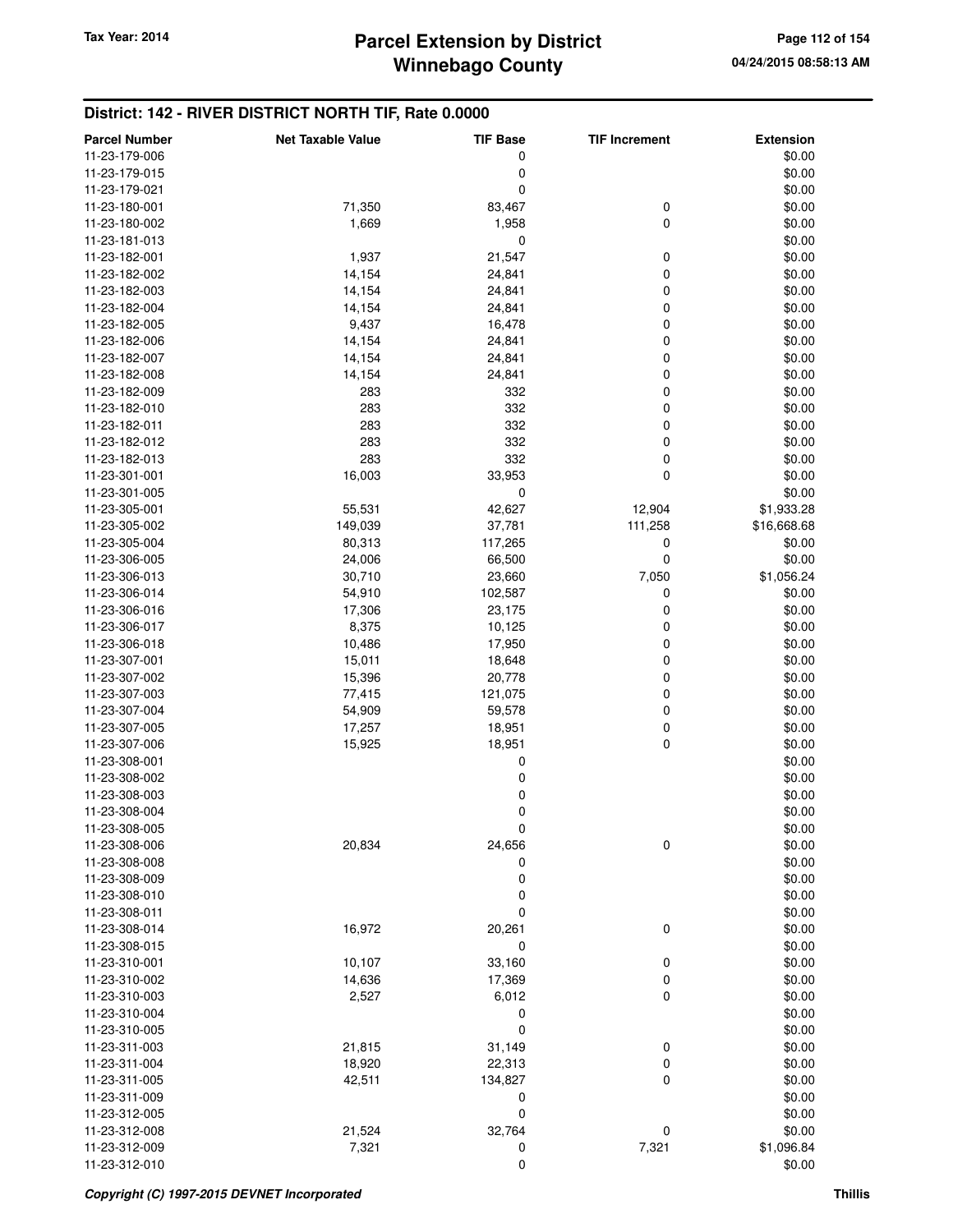### **District: 142 - RIVER DISTRICT NORTH TIF, Rate 0.0000**

| <b>Parcel Number</b> | <b>Net Taxable Value</b> | <b>TIF Base</b> | <b>TIF Increment</b> | <b>Extension</b>           |
|----------------------|--------------------------|-----------------|----------------------|----------------------------|
| 11-23-312-011        | 10,563                   | 29,228          | 0                    | \$0.00                     |
| 11-23-313-005        |                          | 0               |                      | \$0.00                     |
| 11-23-314-002        | 1.014                    | 1,267           | 0                    | \$0.00                     |
| 11-23-314-003        |                          | 0               |                      | \$0.00                     |
| 11-23-314-004        |                          | 0               |                      | \$0.00                     |
| 11-23-315-004        |                          | 0               |                      | \$0.00                     |
| 11-23-356-002        |                          | 0               |                      | \$0.00                     |
| 11-23-356-004        | 550,119                  | 955,404         | 0                    | \$0.00                     |
| Totals for 142       | 7,318,352                | 10,424,310      | 331,671              | \$49,691.12<br>395 Parcels |

| <b>Parcel Number</b> | <b>Net Taxable Value</b> | <b>TIF Base</b> | <b>TIF Increment</b> | <b>Extension</b> |
|----------------------|--------------------------|-----------------|----------------------|------------------|
| 11-25-357-001        | 2,434                    | 23,810          | 0                    | \$0.00           |
| 11-25-357-002        | 12,366                   | 18,918          | 0                    | \$0.00           |
| 11-25-357-003        | 16,626                   | 22,801          | 0                    | \$0.00           |
| 11-25-357-004        | 2,975                    | 3,659           | 0                    | \$0.00           |
| 11-25-357-005        | 16,546                   | 23,835          | 0                    | \$0.00           |
| 11-25-357-006        | 7,420                    | 10,017          | 0                    | \$0.00           |
| 11-25-357-007        | 1,603                    | 5,293           | $\mathbf 0$          | \$0.00           |
| 11-25-357-008        | 7,368                    | 14,718          | 0                    | \$0.00           |
| 11-25-357-009        | 7,486                    | 14,844          | 0                    | \$0.00           |
| 11-25-357-010        | 11,723                   | 13,068          | $\mathbf 0$          | \$0.00           |
| 11-25-357-011        | 3,145                    | 22,484          | 0                    | \$0.00           |
| 11-25-357-012        | 15,005                   | 23,758          | 0                    | \$0.00           |
| 11-25-357-013        | 3,145                    | 3,866           | 0                    | \$0.00           |
| 11-25-357-014        | 16,336                   | 22,684          | 0                    | \$0.00           |
| 11-25-357-015        | 13,366                   | 23,696          | $\pmb{0}$            | \$0.00           |
| 11-25-358-001        | 12,427                   | 12,813          | $\mathbf 0$          | \$0.00           |
| 11-25-358-002        | 9,893                    | 18,807          | 0                    | \$0.00           |
| 11-25-358-003        | 7,647                    | 15,473          | $\mathbf 0$          | \$0.00           |
| 11-25-358-004        | 4,769                    | 19,374          | 0                    | \$0.00           |
| 11-25-358-005        | 3,909                    | 13,951          | 0                    | \$0.00           |
| 11-25-358-006        | 8,876                    | 26,530          | 0                    | \$0.00           |
| 11-25-358-007        | 8,425                    | 18,097          | 0                    | \$0.00           |
| 11-25-358-008        | 10,981                   | 17,976          | $\mathbf 0$          | \$0.00           |
| 11-25-358-009        |                          |                 | $\mathbf 0$          | \$0.00           |
|                      | 6,260<br>19,223          | 14,986          | $\mathbf 0$          | \$0.00           |
| 11-25-358-010        |                          | 33,893          | $\mathbf 0$          | \$0.00           |
| 11-25-358-011        | 15,107<br>17,002         | 17,429          | 1,089                | \$163.16         |
| 11-25-358-012        |                          | 15,913          |                      |                  |
| 11-25-358-013        | 19,536                   | 30,183          | 0                    | \$0.00           |
| 11-25-358-014        | 8,767                    | 15,494          | 0                    | \$0.00           |
| 11-25-358-015        | 6,972                    | 13,982          | $\mathbf 0$          | \$0.00           |
| 11-25-358-016        | 15,384                   | 25,124          | $\mathbf 0$          | \$0.00           |
| 11-25-359-001        | 2,537                    | 3,118           | $\mathbf 0$          | \$0.00           |
| 11-25-359-002        | 6,449                    | 19,335          | 0                    | \$0.00           |
| 11-25-359-003        | 10,155                   | 18,385          | 0                    | \$0.00           |
| 11-25-359-004        | 12,093                   | 14,103          | 0                    | \$0.00           |
| 11-25-359-005        | 22,458                   | 53,826          | 0                    | \$0.00           |
| 11-25-359-006        | 34,197                   | 42,045          | 0                    | \$0.00           |
| 11-25-359-007        | 1,986                    | 2,443           | $\mathbf 0$          | \$0.00           |
| 11-25-359-008        | 8,722                    | 16,469          | 0                    | \$0.00           |
| 11-25-359-009        | 14,667                   | 21,626          | 0                    | \$0.00           |
| 11-25-359-010        | 15,519                   | 27,445          | 0                    | \$0.00           |
| 11-25-359-011        | 6,519                    | 13,714          | $\mathbf 0$          | \$0.00           |
| 11-25-359-012        | 10,586                   | 19,601          | 0                    | \$0.00           |
| 11-25-359-013        | 13,370                   | 21,027          | 0                    | \$0.00           |
| 11-25-359-014        | 16,391                   | 29,491          | 0                    | \$0.00           |
| 11-25-360-001        | 11,181                   | 20,430          | 0                    | \$0.00           |
| 11-25-360-002        | 9,274                    | 17,344          | $\mathbf 0$          | \$0.00           |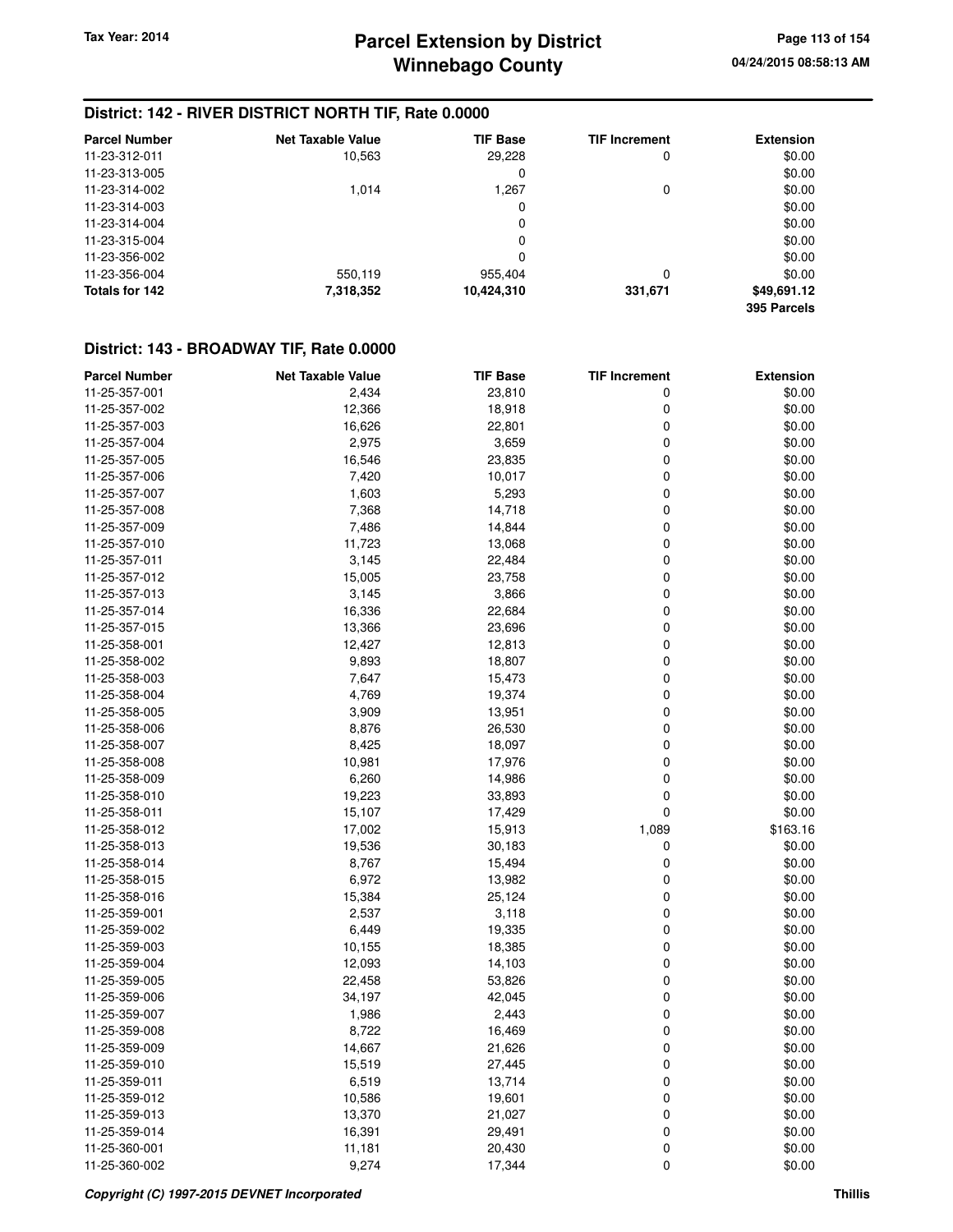# **Winnebago County** Tax Year: 2014 **Parcel Extension by District Page 114 of 154** Page 114 of 154

| <b>Parcel Number</b> | <b>Net Taxable Value</b> | <b>TIF Base</b> | <b>TIF Increment</b> | <b>Extension</b> |
|----------------------|--------------------------|-----------------|----------------------|------------------|
| 11-25-360-003        | 15,125                   | 26,351          | 0                    | \$0.00           |
| 11-25-360-004        | 2,232                    | 2,744           | 0                    | \$0.00           |
| 11-25-360-005        | 7,550                    | 16,959          | 0                    | \$0.00           |
| 11-25-360-006        | 3,348                    | 4,116           | 0                    | \$0.00           |
| 11-25-360-007        | 5,985                    | 13,900          | 0                    | \$0.00           |
| 11-25-360-008        | 2,992                    | 4,456           | 0                    | \$0.00           |
| 11-25-360-009        | 21,309                   | 26,200          | 0                    | \$0.00           |
| 11-25-360-010        | 14,241                   | 25,762          | 0                    | \$0.00           |
| 11-25-360-011        | 8,198                    | 9,332           | 0                    | \$0.00           |
| 11-25-360-012        | 9,253                    | 11,588          | 0                    | \$0.00           |
| 11-25-360-013        | 33,687                   | 58,365          | 0                    | \$0.00           |
| 11-25-360-014        | 7,567                    | 15,354          | 0                    | \$0.00           |
| 11-25-360-015        | 13,797                   | 22,719          | 0                    | \$0.00           |
| 11-25-360-016        | 6,913                    | 14,195          | 0                    | \$0.00           |
| 11-25-360-017        | 13,835                   | 21,358          | 0                    | \$0.00           |
| 11-25-360-018        | 3,834                    | 27,372          | 0                    | \$0.00           |
| 11-25-360-019        | 5,985                    | 11,678          | 0                    | \$0.00           |
| 11-25-360-020        | 13,465                   | 23,345          | 0                    | \$0.00           |
| 11-25-360-021        | 2,333                    | 16,961          | 0                    | \$0.00           |
| 11-25-360-022        | 4,398                    | 13,760          | 0                    | \$0.00           |
| 11-25-360-023        |                          | 26,083          | 0                    | \$0.00           |
|                      | 9,552                    |                 |                      |                  |
| 11-25-360-025        | 26,584                   | 33,008          | 0                    | \$0.00           |
| 11-25-360-027        | 7,436                    | 9,144           | 0                    | \$0.00           |
| 11-25-360-028        | 24,223                   | 34,311          | 0                    | \$0.00           |
| 11-25-361-001        | 19,140                   | 32,592          | 0                    | \$0.00           |
| 11-25-361-002        | 10,574                   | 16,123          | 0                    | \$0.00           |
| 11-25-361-003        | 7,205                    | 13,187          | 0                    | \$0.00           |
| 11-25-361-004        | 9,685                    | 18,690          | 0                    | \$0.00           |
| 11-25-361-005        | 4,437                    | 18,062          | 0                    | \$0.00           |
| 11-25-361-006        | 3,545                    | 21,279          | 0                    | \$0.00           |
| 11-25-361-007        | 9,523                    | 17,972          | 0                    | \$0.00           |
| 11-25-361-008        | 6,856                    | 14,065          | 0                    | \$0.00           |
| 11-25-361-009        | 10,669                   | 40,823          | 0                    | \$0.00           |
| 11-25-361-010        | 22,591                   | 40,884          | 0                    | \$0.00           |
| 11-25-361-011        | 23,076                   | 33,574          | 0                    | \$0.00           |
| 11-25-361-012        | 3,472                    | 30,230          | 0                    | \$0.00           |
| 11-25-361-013        | 31,063                   | 41,700          | 0                    | \$0.00           |
| 11-25-361-014        | 7,682                    | 16,012          | 0                    | \$0.00           |
| 11-25-361-015        | 7,884                    | 15,531          | 0                    | \$0.00           |
| 11-25-361-016        | 5,726                    | 19,507          | 0                    | \$0.00           |
| 11-25-361-017        | 44,317                   | 55,711          | 0                    | \$0.00           |
| 11-25-361-018        | 26,985                   | 33,179          | 0                    | \$0.00           |
| 11-25-361-019        | 6,250                    | 8,618           | 0                    | \$0.00           |
| 11-25-361-020        | 14,010                   | 20,137          | 0                    | \$0.00           |
| 11-25-362-001        | 7,762                    | 15,504          | 0                    | \$0.00           |
| 11-25-362-002        | 5,589                    | 14,937          | 0                    | \$0.00           |
| 11-25-362-003        | 7,553                    | 20,662          | 0                    | \$0.00           |
| 11-25-362-004        | 9,171                    | 22,821          | 0                    | \$0.00           |
| 11-25-362-005        | 8,820                    | 17,142          | 0                    | \$0.00           |
| 11-25-362-006        | 11,761                   | 21,665          | 0                    | \$0.00           |
| 11-25-362-007        | 10,975                   | 11,551          | 0                    | \$0.00           |
| 11-25-362-008        | 15,688                   | 18,812          | 0                    | \$0.00           |
| 11-25-362-009        | 7,379                    | 13,981          | 0                    | \$0.00           |
| 11-25-362-010        | 12,636                   | 19,919          | 0                    | \$0.00           |
| 11-25-362-011        | 8,219                    | 16,543          | 0                    | \$0.00           |
| 11-25-362-012        | 992                      | 1,220           | 0                    | \$0.00           |
| 11-25-362-013        | 27,514                   | 43,214          | 0                    | \$0.00           |
| 11-25-362-014        | 173                      | 213             | 0                    | \$0.00           |
| 11-25-362-015        | 26,043                   | 35,842          | 0                    | \$0.00           |
| 11-25-362-016        | 6,936                    | 14,645          | 0                    | \$0.00           |
| 11-25-362-017        | 12,151                   | 13,564          | 0                    | \$0.00           |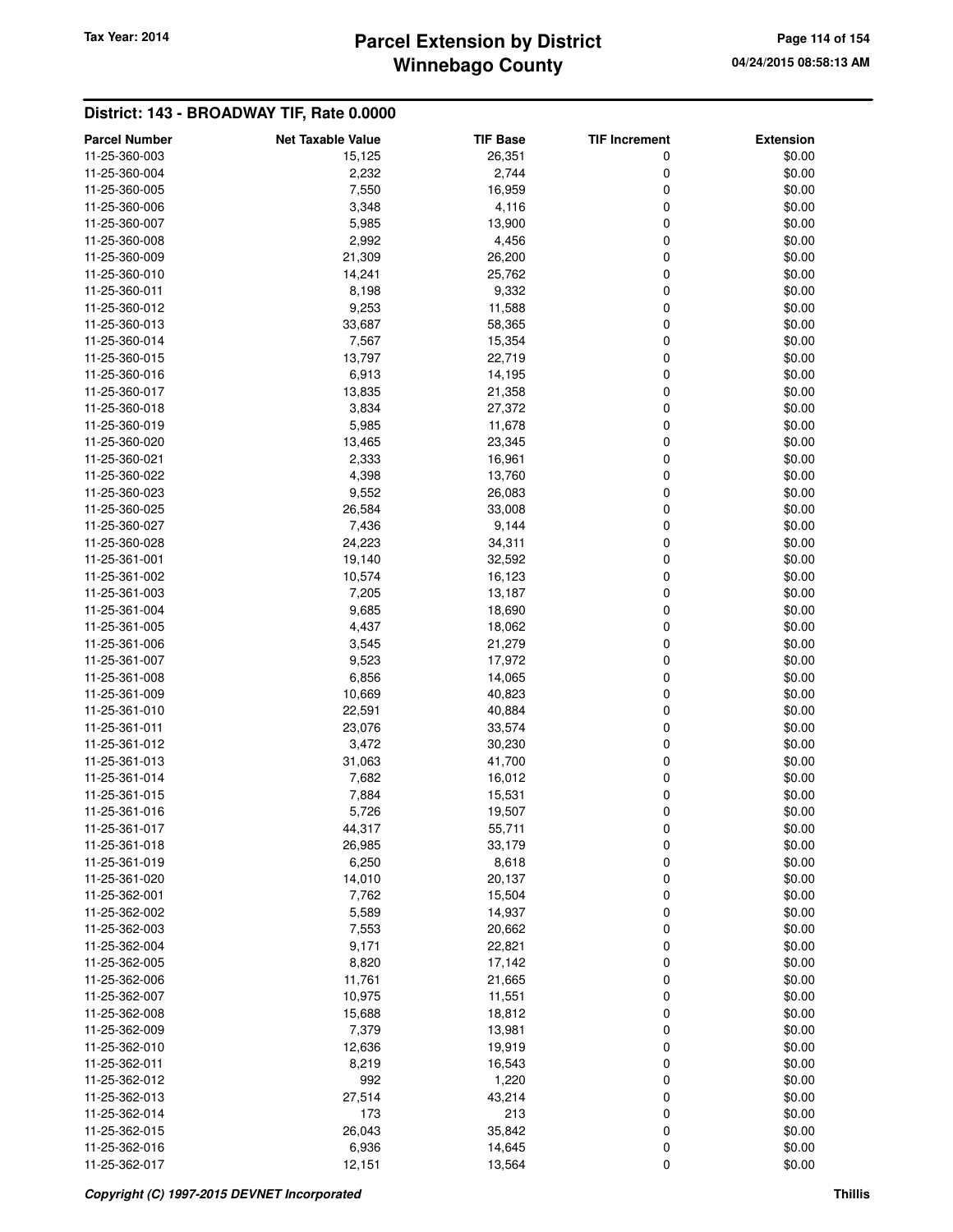# **Winnebago County** Tax Year: 2014 **Parcel Extension by District Page 115 of 154** Page 115 of 154

| <b>Parcel Number</b> | <b>Net Taxable Value</b> | <b>TIF Base</b> | <b>TIF Increment</b> | <b>Extension</b> |
|----------------------|--------------------------|-----------------|----------------------|------------------|
| 11-25-362-018        | 16,486                   | 22,864          | 0                    | \$0.00           |
| 11-25-362-019        | 15,045                   | 23,358          | 0                    | \$0.00           |
| 11-25-362-020        | 18,047                   | 28,306          | 0                    | \$0.00           |
| 11-25-362-021        | 9,993                    | 23,251          | 0                    | \$0.00           |
| 11-25-362-022        | 14,370                   | 21,666          | 0                    | \$0.00           |
| 11-25-362-023        | 13,055                   | 20,115          | 0                    | \$0.00           |
| 11-25-362-024        | 33,089                   | 41,561          | 0                    | \$0.00           |
| 11-25-362-025        | 25,834                   | 36,101          | 0                    | \$0.00           |
| 11-25-362-026        | 12,485                   | 17,326          | 0                    | \$0.00           |
| 11-25-362-027        | 30,897                   | 52,823          | 0                    | \$0.00           |
| 11-25-362-028        | 16,272                   | 41,246          | 0                    | \$0.00           |
| 11-25-362-029        | 29,078                   | 36,241          | 0                    | \$0.00           |
| 11-25-362-030        | 30,679                   | 42,361          | 0                    | \$0.00           |
| 11-25-378-002        | 27,822                   | 34,208          | 0                    | \$0.00           |
| 11-25-378-006        | 7,205                    | 13,224          | 0                    | \$0.00           |
| 11-25-378-007        |                          |                 |                      |                  |
|                      | 12,615                   | 20,709          | 0                    | \$0.00           |
| 11-25-378-008        | 8,874                    | 17,127          | 0                    | \$0.00           |
| 11-25-378-009        |                          | 0               |                      | \$0.00           |
| 11-25-378-010        | 32,825                   | 68,468          | 0                    | \$0.00           |
| 11-25-378-011        | 19,940                   | 27,939          | 0                    | \$0.00           |
| 11-25-379-001        | 254                      | 312             | 0                    | \$0.00           |
| 11-25-379-002        | 1,377                    | 1,695           | 0                    | \$0.00           |
| 11-25-379-003        | 8,629                    | 18,856          | 0                    | \$0.00           |
| 11-25-379-004        | 5,810                    | 16,373          | 0                    | \$0.00           |
| 11-25-379-005        | 12,085                   | 21,442          | 0                    | \$0.00           |
| 11-25-379-006        | 11,127                   | 18,018          | 0                    | \$0.00           |
| 11-25-379-007        | 55,474                   | 67,773          | 0                    | \$0.00           |
| 11-25-380-001        | 6,430                    | 7,907           | 0                    | \$0.00           |
| 11-25-380-002        | 5,083                    | 15,840          | 0                    | \$0.00           |
| 11-25-380-003        | 12,404                   | 16,625          | 0                    | \$0.00           |
| 11-25-380-004        | 12,757                   | 24,174          | 0                    | \$0.00           |
| 11-25-380-005        | 11,796                   | 25,147          | 0                    | \$0.00           |
| 11-25-380-006        | 9,731                    | 22,561          | 0                    | \$0.00           |
| 11-25-380-007        | 13,608                   | 17,105          | 0                    | \$0.00           |
| 11-25-380-008        | 12,411                   | 18,882          | 0                    | \$0.00           |
| 11-25-380-009        | 9,446                    | 17,628          | 0                    | \$0.00           |
| 11-25-380-010        | 6,509                    | 9,654           | 0                    | \$0.00           |
| 11-25-380-011        | 10,645                   | 13,088          | 0                    | \$0.00           |
| 11-25-380-012        | 5,348                    | 12,478          | 0                    | \$0.00           |
| 11-25-380-013        | 13,780                   | 19,184          | 0                    | \$0.00           |
| 11-25-380-014        | 12,243                   | 19,018          | 0                    | \$0.00           |
| 11-25-380-015        | 9,526                    | 18,013          | 0                    | \$0.00           |
| 11-25-380-016        | 1,000                    | 13,170          | 0                    | \$0.00           |
| 11-25-380-017        | 11,590                   | 20,696          | 0                    | \$0.00           |
| 11-25-380-018        | 7,101                    | 16,371          | 0                    | \$0.00           |
| 11-25-380-019        | 8,447                    | 16,446          | 0                    | \$0.00           |
| 11-25-380-020        | 7,031                    | 14,228          | 0                    | \$0.00           |
| 11-25-380-021        | 8,739                    | 16,989          | 0                    | \$0.00           |
| 11-25-380-022        | 24,872                   | 38,792          | 0                    | \$0.00           |
| 11-25-381-001        | 26,670                   | 41,560          | 0                    | \$0.00           |
| 11-25-381-002        | 852                      | 1,100           | 0                    | \$0.00           |
| 11-25-381-003        | 7,667                    | 14,851          | 0                    | \$0.00           |
| 11-25-381-004        | 4,706                    | 13,684          | 0                    | \$0.00           |
|                      |                          |                 |                      |                  |
| 11-25-381-005        | 6,588                    | 8,224           | 0                    | \$0.00           |
| 11-25-381-006        | 13,190                   | 16,218          | 0                    | \$0.00           |
| 11-25-381-007        | 20,395                   | 39,662          | 0                    | \$0.00           |
| 11-25-381-008        | 13,515                   | 20,486          | 0                    | \$0.00           |
| 11-25-381-009        | 12,151                   | 19,004          | 0                    | \$0.00           |
| 11-25-381-010        | 12,410                   | 19,440          | 0                    | \$0.00           |
| 11-25-381-011        | 10,032                   | 18,233          | 0                    | \$0.00           |
| 11-25-381-012        | 16,587                   | 31,235          | 0                    | \$0.00           |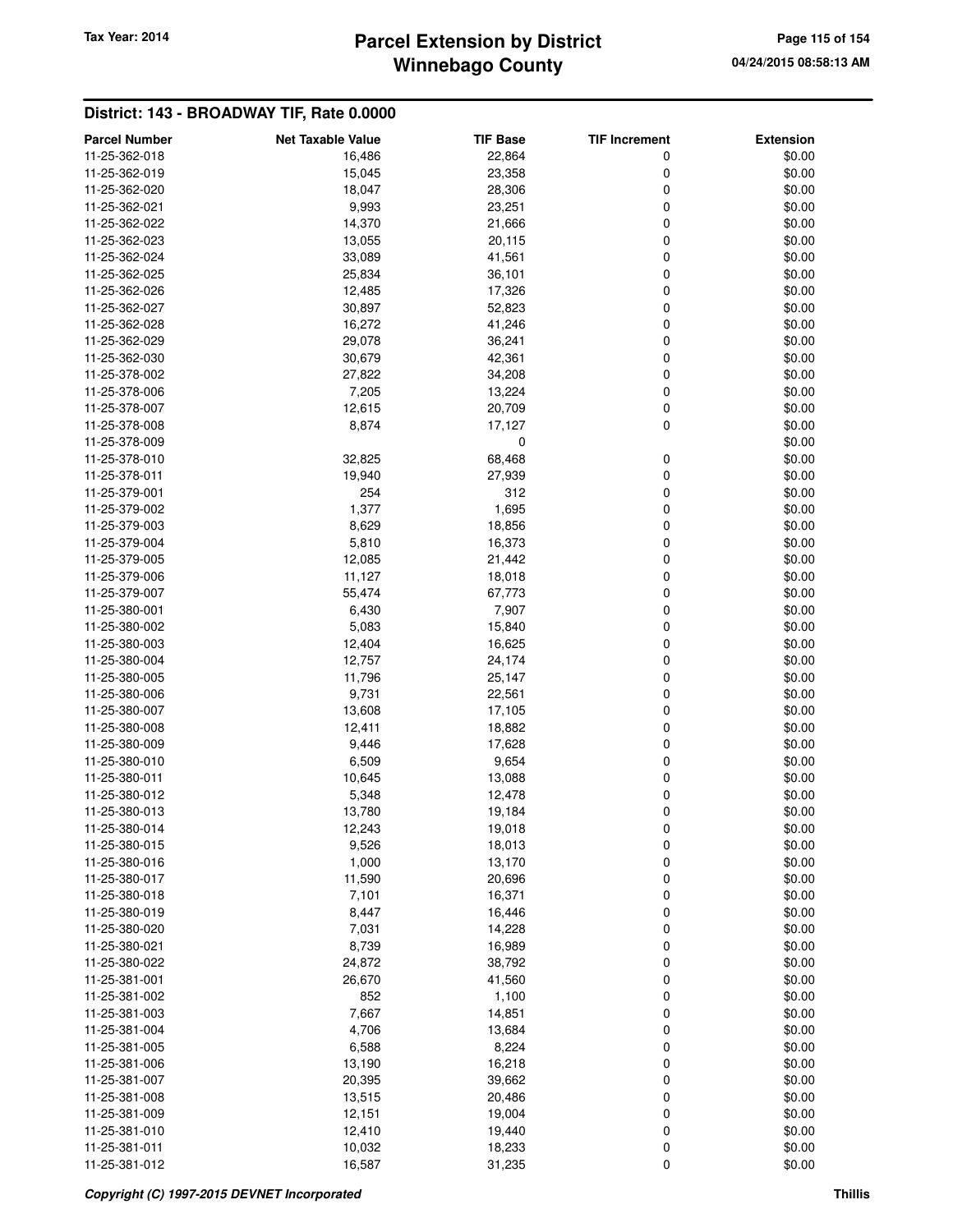# **Winnebago County** Tax Year: 2014 **Parcel Extension by District Page 116 of 154** Page 116 of 154

| <b>Parcel Number</b>           | <b>Net Taxable Value</b> | <b>TIF Base</b> | <b>TIF Increment</b> | <b>Extension</b> |
|--------------------------------|--------------------------|-----------------|----------------------|------------------|
| 11-25-381-013                  | 7,955                    | 15,893          | 0                    | \$0.00           |
| 11-25-381-014                  | 4,810                    | 8,821           | 0                    | \$0.00           |
| 11-25-382-001                  | 9,336                    | 17,947          | 0                    | \$0.00           |
| 11-25-382-002                  | 2,516                    | 3,094           | 0                    | \$0.00           |
| 11-25-382-003                  | 7,065                    | 12,669          | 0                    | \$0.00           |
| 11-25-382-004                  | 10,908                   | 13,472          | 0                    | \$0.00           |
| 11-25-382-006                  | 7,667                    | 14,141          | 0                    | \$0.00           |
| 11-25-382-007                  | 13,701                   | 16,666          | 0                    | \$0.00           |
| 11-25-382-008                  | 15,779                   | 24,464          | 0                    | \$0.00           |
| 11-25-382-009                  | 4,482                    | 17,657          | 0                    | \$0.00           |
| 11-25-382-010                  | 7,295                    | 14,732          | 0                    | \$0.00           |
| 11-25-382-011                  | 9,354                    | 12,111          | 0                    | \$0.00           |
| 11-25-382-012                  | 7,501                    | 9,835           | 0                    | \$0.00           |
| 11-25-382-013                  | 7,501                    | 9,835           | 0                    | \$0.00           |
| 11-25-382-014                  | 11,993                   | 15,356          | 0                    | \$0.00           |
| 11-25-382-015                  | 7,597                    | 9,953           | 0                    | \$0.00           |
| 11-25-382-016                  | 18,434                   | 28,826          | 0                    | \$0.00           |
| 11-25-382-017                  | 27,129                   | 28,172          | 0                    | \$0.00           |
| 11-25-382-018                  | 9,413                    | 40,734          | 0                    | \$0.00           |
| 11-25-382-019                  | 22,511                   | 28,288          | 0                    | \$0.00           |
| 11-25-382-020                  | 911                      |                 | 0                    | \$0.00           |
| 11-25-382-021                  | 911                      | 1,120           |                      | \$0.00           |
|                                |                          | 1,120<br>22,553 | 0<br>0               |                  |
| 11-25-383-001<br>11-25-383-002 | 9,658                    |                 |                      | \$0.00           |
|                                | 3,255                    | 17,683          | 0                    | \$0.00           |
| 11-25-383-003                  | 8,501                    | 20,430          | 0                    | \$0.00           |
| 11-25-383-004                  | 7,786                    | 24,408          | 0                    | \$0.00           |
| 11-25-383-005                  | 7,819                    | 19,010          | 0                    | \$0.00           |
| 11-25-383-006                  | 6,268                    | 17,691          | 0                    | \$0.00           |
| 11-25-383-007                  | 15,364                   | 15,559          | 0                    | \$0.00           |
| 11-25-383-008                  | 8,890                    | 17,262          | 0                    | \$0.00           |
| 11-25-383-009                  | 7,135                    | 14,643          | 0                    | \$0.00           |
| 11-25-383-010                  | 9,960                    | 12,189          | 0                    | \$0.00           |
| 11-25-383-011                  | 8,017                    | 11,451          | 0                    | \$0.00           |
| 11-25-383-012                  | 27,068                   | 42,083          | 0                    | \$0.00           |
| 11-25-383-013                  | 8,148                    | 11,731          | 0                    | \$0.00           |
| 11-25-383-016                  | 8,827                    | 22,100          | 0                    | \$0.00           |
| 11-25-383-017                  | 1,607                    | 5,624           | 0                    | \$0.00           |
| 11-25-383-018                  | 12,833                   | 22,607          | 0                    | \$0.00           |
| 11-25-383-019                  | 7,969                    | 23,571          | 0                    | \$0.00           |
| 11-25-384-004                  | 55,680                   | 68,458          | 0                    | \$0.00           |
| 11-25-460-001                  | 167,281                  | 205,669         | 0                    | \$0.00           |
| 11-25-460-002                  | 4,816                    | 10,937          | 0                    | \$0.00           |
| 11-26-351-001                  | 252,659                  | 363,061         | 0                    | \$0.00           |
| 11-26-351-002                  | 267,552                  | 438,856         | 0                    | \$0.00           |
| 11-26-352-001                  | 43,548                   | 53,541          | 0                    | \$0.00           |
| 11-26-352-002                  | 2,762                    | 3,396           | 0                    | \$0.00           |
| 11-26-352-003                  | 2,259                    | 2,777           | 0                    | \$0.00           |
| 11-26-352-004                  | 162                      | 3,835           | 0                    | \$0.00           |
| 11-26-352-005                  | 2,299                    | 2,825           | 0                    | \$0.00           |
| 11-26-352-006                  | 10,726                   | 17,024          | 0                    | \$0.00           |
| 11-26-352-007                  | 2,558                    | 3,145           | 0                    | \$0.00           |
| 11-26-352-008                  | 2,006                    | 2,467           | 0                    | \$0.00           |
| 11-26-352-009                  | 2,045                    | 2,516           | 0                    | \$0.00           |
| 11-26-352-010                  | 5,369                    | 10,780          | 0                    | \$0.00           |
| 11-26-352-012                  | 11,758                   | 16,908          | 0                    | \$0.00           |
| 11-26-352-013                  | 1,785                    | 2,194           | 0                    | \$0.00           |
| 11-26-354-001                  | 10,622                   | 19,664          | 0                    | \$0.00           |
| 11-26-354-002                  | 7,688                    | 27,470          | 0                    | \$0.00           |
| 11-26-354-003                  | 10,663                   | 15,781          | 0                    | \$0.00           |
| 11-26-354-004                  | 5,113                    | 5,113           | 0                    | \$0.00           |
| 11-26-354-005                  | 2,482                    | 3,052           | 0                    | \$0.00           |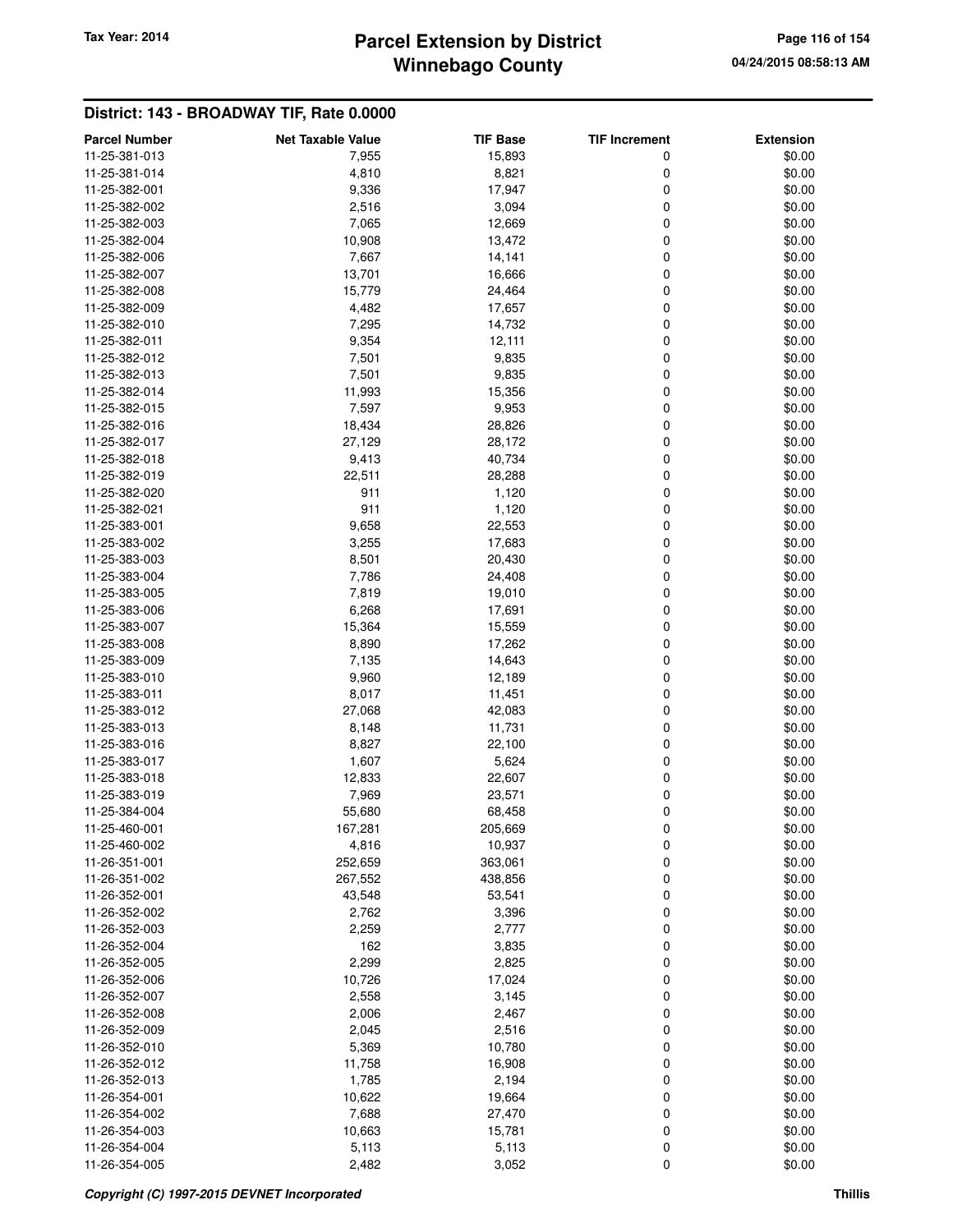### **Winnebago County Parcel Extension by District Tax Year: 2014 Page 117 of 154**

| <b>Parcel Number</b> | <b>Net Taxable Value</b> | <b>TIF Base</b> | <b>TIF Increment</b> | <b>Extension</b> |
|----------------------|--------------------------|-----------------|----------------------|------------------|
| 11-26-355-001        |                          | 0               |                      | \$0.00           |
| 11-26-355-002        | 7,855                    | 17,892          | 0                    | \$0.00           |
| 11-26-355-003        | 13,498                   | 25,901          | 0                    | \$0.00           |
| 11-26-355-004        | 1,950                    | 17,357          | 0                    | \$0.00           |
| 11-26-355-005        | 10,432                   | 19,679          | 0                    | \$0.00           |
| 11-26-355-006        | 11,171                   | 22,519          | 0                    | \$0.00           |
| 11-26-355-007        | 3,741                    | 10,291          | 0                    | \$0.00           |
| 11-26-355-008        | 2,287                    | 13,603          | 0                    | \$0.00           |
| 11-26-355-009        |                          |                 |                      |                  |
| 11-26-355-010        | 10,322                   | 9,096           | 1,226                | \$183.68         |
|                      | 14,387                   | 27,951          | 0                    | \$0.00           |
| 11-26-355-011        | 9,480                    | 17,272          | 0                    | \$0.00           |
| 11-26-355-012        | 4,915                    | 8,944           | 0                    | \$0.00           |
| 11-26-355-013        | 7,681                    | 13,025          | 0                    | \$0.00           |
| 11-26-355-014        | 7,507                    | 14,790          | 0                    | \$0.00           |
| 11-26-355-015        | 7,639                    | 14,282          | 0                    | \$0.00           |
| 11-26-356-001        | 8,252                    | 15,053          | 0                    | \$0.00           |
| 11-26-356-002        | 10,286                   | 9,093           | 1,193                | \$178.74         |
| 11-26-356-003        | 1,159                    | 9,967           | 0                    | \$0.00           |
| 11-26-356-004        | 27,677                   | 33,754          | 0                    | \$0.00           |
| 11-26-356-005        | 5,578                    | 8,834           | 0                    | \$0.00           |
| 11-26-356-006        | 11,790                   | 7,106           | 4,684                | \$701.76         |
| 11-26-356-007        | 1,262                    | 7,514           | $\mathbf 0$          | \$0.00           |
| 11-26-357-001        | 12,813                   | 8,896           | 3,917                | \$586.84         |
| 11-26-357-002        | 6,647                    | 11,830          | 0                    | \$0.00           |
| 11-26-357-003        | 11,348                   | 10,767          | 581                  | \$87.06          |
| 11-26-357-004        | 11,089                   | 15,863          | 0                    | \$0.00           |
| 11-26-357-005        | 11,558                   | 17,049          | 0                    | \$0.00           |
| 11-26-357-006        | 2,630                    | 14,286          | 0                    | \$0.00           |
| 11-26-357-007        | 3,041                    | 9,151           | 0                    | \$0.00           |
| 11-26-357-008        | 9,554                    | 8,488           | 1,066                | \$159.72         |
| 11-26-357-009        | 6,136                    | 11,969          | 0                    | \$0.00           |
| 11-26-357-010        | 7,303                    | 13,724          | 0                    | \$0.00           |
| 11-26-357-011        | 9,951                    | 9,027           | 924                  | \$138.44         |
| 11-26-357-012        | 6,391                    | 8,752           | 0                    | \$0.00           |
| 11-26-357-013        | 8,710                    | 12,424          | 0                    | \$0.00           |
| 11-26-357-014        | 8,446                    | 6,844           | 1,602                | \$240.02         |
| 11-26-358-001        |                          | $\mathbf 0$     |                      | \$0.00           |
| 11-26-358-002        | 7,336                    | 20,814          | 0                    | \$0.00           |
| 11-26-358-003        | 12,599                   | 12,614          | 0                    | \$0.00           |
| 11-26-358-004        | 16,475                   | 20,255          | 0                    | \$0.00           |
| 11-26-358-005        | 7,612                    | 10,421          | 0                    | \$0.00           |
| 11-26-358-006        |                          |                 |                      |                  |
|                      | 11,825<br>7,468          | 12,302          | 0                    | \$0.00           |
| 11-26-358-007        |                          | 6,343           | 1,125                | \$168.56         |
| 11-26-379-001        | 15,979                   | 23,243          | 0                    | \$0.00           |
| 11-26-379-003        |                          | 2,041           |                      | \$0.00           |
| 11-26-379-004        | 4,093                    | 25,985          | $\pmb{0}$            | \$0.00           |
| 11-26-379-005        | 11,980                   | 14,729          | 0                    | \$0.00           |
| 11-26-379-006        | 72,404                   | 89,020          | 0                    | \$0.00           |
| 11-26-379-007        |                          | 70,370          |                      | \$0.00           |
| 11-26-379-008        | 6,091                    | 7,490           | $\mathbf 0$          | \$0.00           |
| 11-26-379-009        |                          | 1,388           |                      | \$0.00           |
| 11-26-380-001        | 18,757                   | 23,062          | 0                    | \$0.00           |
| 11-26-380-002        | 21,509                   | 26,443          | 0                    | \$0.00           |
| 11-26-381-001        | 44,878                   | 55,176          | 0                    | \$0.00           |
| 11-26-381-004        | 10,806                   | 14,426          | 0                    | \$0.00           |
| 11-26-382-003        | 22,571                   | 27,751          | 0                    | \$0.00           |
| 11-26-383-001        | 124,453                  | 153,014         | 0                    | \$0.00           |
| 11-26-383-002        | 1,550                    | 1,907           | $\mathbf 0$          | \$0.00           |
| 11-26-383-003        | 3,266                    | 4,016           | 0                    | \$0.00           |
| 11-26-383-006        | 217,176                  | 0               | 217,176              | \$32,537.32      |
| 11-26-383-007        | 172,552                  | 202,049         | $\mathbf 0$          | \$0.00           |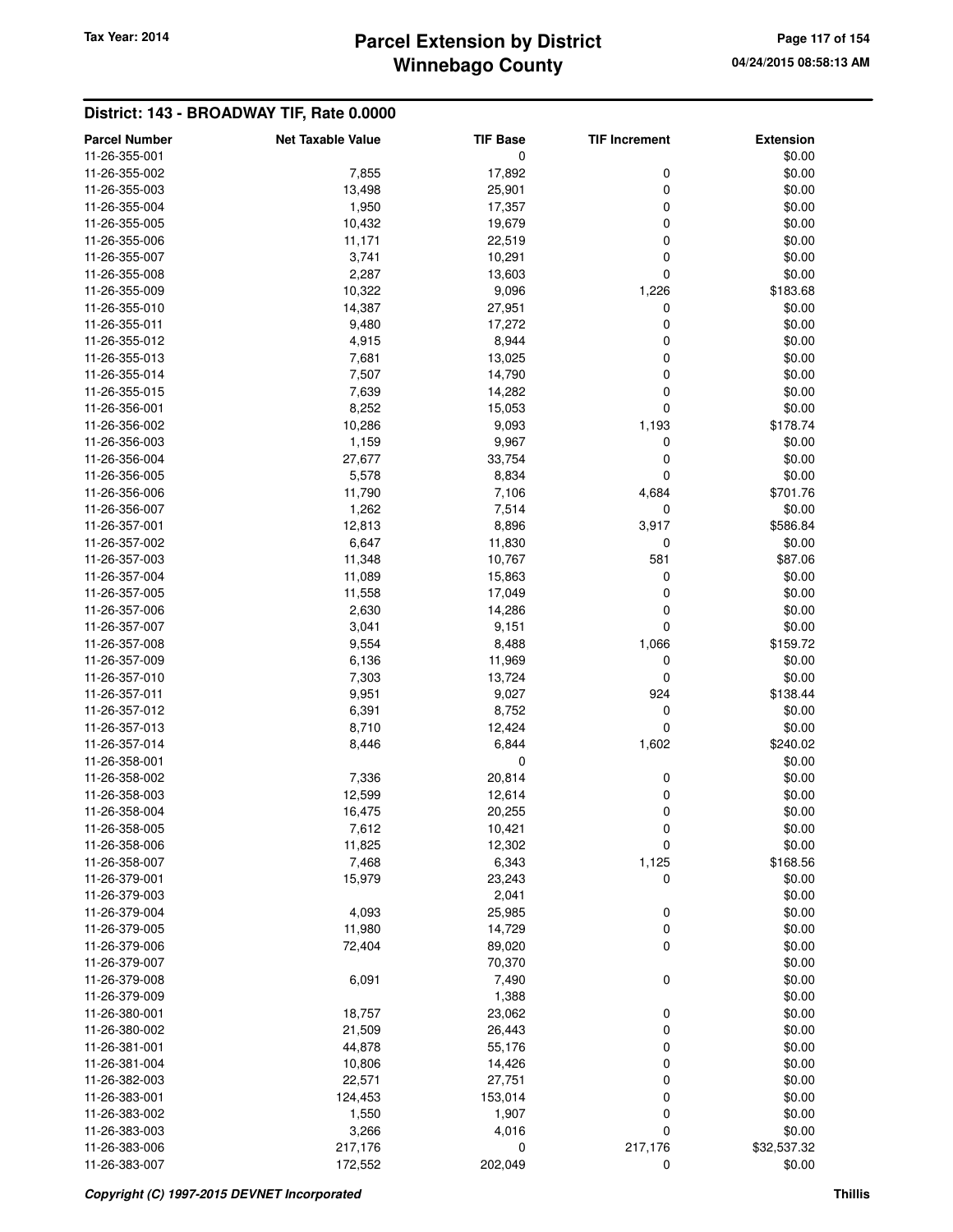# **Winnebago County** Tax Year: 2014 **Parcel Extension by District Page 118 of 154** Page 118 of 154

| <b>Parcel Number</b> | <b>Net Taxable Value</b> | <b>TIF Base</b>  | <b>TIF Increment</b> | <b>Extension</b> |
|----------------------|--------------------------|------------------|----------------------|------------------|
| 11-26-454-004        | 14,398                   | 27,802           | 0                    | \$0.00           |
| 11-26-454-006        |                          |                  | 0                    | \$0.00           |
| 11-26-454-007        | 47,355                   | 63,511           |                      |                  |
|                      |                          | 3,680<br>0       |                      | \$0.00<br>\$0.00 |
| 11-26-456-002        | 5,000                    |                  |                      | \$0.00           |
| 11-26-456-003        |                          | 24,452           | 0                    |                  |
| 11-26-456-004        | 30,749                   | 41,095           | 0                    | \$0.00           |
| 11-26-456-005        | 1,826                    | 2,326            | 0                    | \$0.00           |
| 11-26-456-007        | 46,381                   | 52,589           | 0                    | \$0.00           |
| 11-26-457-001        | 12,551                   | 22,512           | 0                    | \$0.00           |
| 11-26-457-002        | 14,795                   | 24,840           | 0                    | \$0.00           |
| 11-26-457-003        | 8,936                    | 18,559           | 0                    | \$0.00           |
| 11-26-457-004        | 14,079                   | 16,892           | 0                    | \$0.00           |
| 11-26-457-005        | 16,494                   | 25,102           | 0                    | \$0.00           |
| 11-26-457-006        | 7,716                    | 14,249           | 0                    | \$0.00           |
| 11-26-457-007        | 2,518                    | 7,883            | 0                    | \$0.00           |
| 11-26-457-008        | 5,466                    | 11,342           | 0                    | \$0.00           |
| 11-26-457-009        | 954                      | 1,173            | 0                    | \$0.00           |
| 11-26-457-010        | 11,273                   | 20,600           | 0                    | \$0.00           |
| 11-26-457-011        | 13,226                   | 22,379           | 0                    | \$0.00           |
| 11-26-457-012        | 11,155                   | 17,778           | 0                    | \$0.00           |
| 11-26-457-013        | 9,029                    | 18,828           | 0                    | \$0.00           |
| 11-26-458-012        | 5,659                    | 11,333           | 0                    | \$0.00           |
| 11-26-458-013        | 900                      | 1,107            | 0                    | \$0.00           |
| 11-26-458-014        | 7,667                    | 25,933           | 0                    | \$0.00           |
| 11-26-458-015        | $\mathbf 0$              | 89               | 0                    | \$0.00           |
| 11-26-458-018        | 81,580                   | 73,340           | 8,240                | \$1,234.52       |
| 11-26-458-027        | 2,067                    | 2,766            | 0                    | \$0.00           |
| 11-26-458-028        | 1,933                    | 2,459            | 0                    | \$0.00           |
| 11-26-458-029        | 1,591                    | 14,308           | 0                    | \$0.00           |
| 11-26-458-030        | 15,845                   | 26,657           | 0                    | \$0.00           |
| 11-26-458-031        | 6,521                    | 18,510           | 0                    | \$0.00           |
| 11-26-459-003        | 18,151                   | 22,419           | 0                    | \$0.00           |
| 11-26-459-004        | 29,808                   | 49,014           | 0                    | \$0.00           |
| 11-26-459-005        | 8,472                    | 24,128           | 0                    | \$0.00           |
| 11-26-459-006        | 14,553                   | 22,965           | 0                    | \$0.00           |
| 11-26-459-007        | 12,740                   | 18,079           | 0                    | \$0.00           |
| 11-26-459-012        | 3,095                    | 4,379            | 0                    | \$0.00           |
| 11-26-459-013        | 3,095                    | 4,418            | 0                    | \$0.00           |
| 11-26-459-014        | 12,450                   | 17,221           | 0                    | \$0.00           |
| 11-26-459-015        | 12,548                   | 17,353           | 0                    | \$0.00           |
| 11-26-459-016        | 45,814                   |                  |                      | \$0.00           |
| 11-26-459-017        |                          | 58,200           | 0                    | \$0.00           |
| 11-26-459-018        | 16,542<br>26,185         | 20,764<br>32,329 | 0<br>0               | \$0.00           |
| 11-26-460-001        |                          |                  |                      | \$0.00           |
|                      | 5,823                    | 7,159            | 0                    |                  |
| 11-26-460-002        | 1,449                    | 8,632            | 0                    | \$0.00           |
| 11-26-460-003        | 3,603                    | 16,759           | 0                    | \$0.00           |
| 11-26-460-004        | 727                      | 893              | 0                    | \$0.00           |
| 11-26-460-005        | 7,328                    | 14,826           | 0                    | \$0.00           |
| 11-26-460-006        | 6,317                    | 20,238           | 0                    | \$0.00           |
| 11-26-460-007        | 8,767                    | 12,475           | 0                    | \$0.00           |
| 11-26-460-008        | 5,810                    | 14,797           | 0                    | \$0.00           |
| 11-26-460-009        | 6,286                    | 12,683           | 0                    | \$0.00           |
| 11-26-460-010        | 8,763                    | 13,136           | 0                    | \$0.00           |
| 11-26-460-011        | 8,929                    | 18,443           | 0                    | \$0.00           |
| 11-26-460-012        | 8,274                    | 16,228           | 0                    | \$0.00           |
| 11-26-460-013        | 4,486                    | 10,888           | 0                    | \$0.00           |
| 11-26-460-014        | 5,139                    | 14,092           | 0                    | \$0.00           |
| 11-26-460-015        | 2,780                    | 12,651           | 0                    | \$0.00           |
| 11-26-461-001        | 7,294                    | 8,970            | 0                    | \$0.00           |
| 11-26-461-002        | 10,013                   | 19,590           | 0                    | \$0.00           |
| 11-26-461-003        | 7,657                    | 14,224           | 0                    | \$0.00           |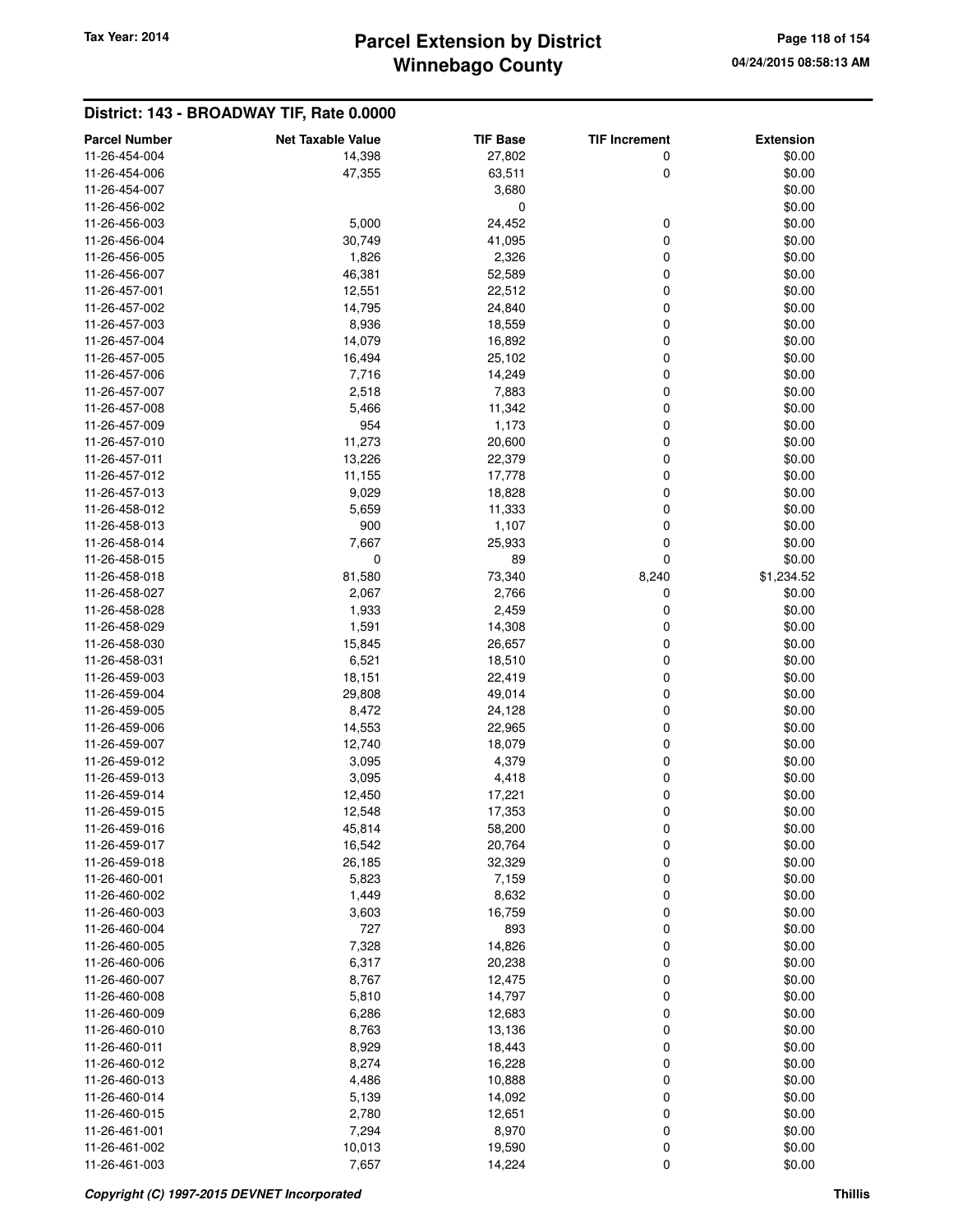# **Winnebago County** Tax Year: 2014 **Parcel Extension by District Page 119 of 154** Page 119 of 154

| <b>Parcel Number</b> | <b>Net Taxable Value</b> | <b>TIF Base</b> | <b>TIF Increment</b> | <b>Extension</b> |
|----------------------|--------------------------|-----------------|----------------------|------------------|
| 11-26-461-004        | 7,652                    | 15,460          | 0                    | \$0.00           |
| 11-26-461-005        | 7,076                    | 16,184          | 0                    | \$0.00           |
| 11-26-461-006        | 7,518                    | 12,478          | 0                    | \$0.00           |
| 11-26-461-007        | 7,322                    | 13,447          | 0                    | \$0.00           |
| 11-26-461-008        | 8,872                    | 17,394          | 0                    | \$0.00           |
| 11-26-461-009        | 15,340                   | 23,050          | 0                    | \$0.00           |
| 11-26-461-010        | 10,622                   | 21,283          | 0                    | \$0.00           |
| 11-26-461-011        | 7,749                    | 10,021          | 0                    | \$0.00           |
| 11-26-461-012        | 20,746                   | 29,461          | 0                    | \$0.00           |
| 11-26-461-013        | 9,226                    | 17,530          | 0                    | \$0.00           |
| 11-26-461-014        | 5,742                    | 20,646          | 0                    | \$0.00           |
| 11-26-461-015        | 8,637                    | 17,047          | 0                    | \$0.00           |
| 11-26-461-016        | 4,863                    | 23,820          | 0                    | \$0.00           |
| 11-26-461-017        | 22,688                   | 34,328          | 0                    | \$0.00           |
| 11-26-461-018        | 11,491                   | 18,429          | 0                    | \$0.00           |
| 11-26-461-019        | 9,467                    | 14,026          | 0                    | \$0.00           |
| 11-26-461-020        | 12,739                   | 13,294          | 0                    | \$0.00           |
| 11-26-461-021        | 8,540                    | 16,294          | 0                    | \$0.00           |
| 11-26-461-022        | 7,429                    | 9,134           | 0                    | \$0.00           |
| 11-26-461-023        | 29,631                   | 37,359          | 0                    | \$0.00           |
| 11-26-477-001        | 6,319                    | 18,768          | 0                    | \$0.00           |
| 11-26-477-002        | 15,352                   | 23,294          | 0                    | \$0.00           |
| 11-26-477-003        | 14,677                   | 25,502          | 0                    | \$0.00           |
| 11-26-478-001        | 9,737                    | 18,986          | 0                    | \$0.00           |
| 11-26-478-002        | 11,761                   | 18,345          | 0                    | \$0.00           |
| 11-26-478-003        | 11,263                   | 16,020          | 0                    | \$0.00           |
| 11-26-478-004        | 7,580                    | 21,281          | 0                    | \$0.00           |
| 11-26-478-005        | 11,901                   | 10,761          | 1,140                | \$170.80         |
| 11-26-478-006        | 4,303                    | 7,185           | 0                    | \$0.00           |
| 11-26-478-007        | 81,606                   | 102,731         | 0                    | \$0.00           |
| 11-26-478-008        | 11,958                   | 20,285          | 0                    | \$0.00           |
| 11-26-478-009        | 26,667                   | 41,871          | 0                    | \$0.00           |
| 11-26-479-001        | 8,836                    | 17,064          | 0                    | \$0.00           |
| 11-26-479-002        | 6,229                    | 13,918          | 0                    | \$0.00           |
| 11-26-479-003        | 857                      | 12,118          | 0                    | \$0.00           |
| 11-26-479-004        | 6,298                    | 15,392          | 0                    | \$0.00           |
| 11-26-479-005        | 4,734                    | 23,920          | 0                    | \$0.00           |
| 11-26-479-006        | 6,984                    | 15,194          | 0                    | \$0.00           |
| 11-26-479-007        | 6,496                    | 16,548          | 0                    | \$0.00           |
| 11-26-479-008        | 21,631                   | 26,597          | 0                    | \$0.00           |
| 11-26-479-009        | 10,377                   | 12,758          | 0                    | \$0.00           |
| 11-26-479-010        | 16,303                   | 20,043          | 0                    | \$0.00           |
| 11-26-479-011        | 8,472                    | 23,173          | 0                    | \$0.00           |
| 11-26-479-012        | 9,110                    | 19,715          | 0                    | \$0.00           |
| 11-26-479-013        | 3,297                    | 8,854           | 0                    | \$0.00           |
| 11-26-479-014        | 18,143                   | 22,307          | 0                    | \$0.00           |
| 11-26-479-015        |                          | 0               |                      | \$0.00           |
| 11-26-479-016        | 25,326                   | 31,138          | 0                    | \$0.00           |
| 11-26-479-017        | 3,256                    | 5,819           | 0                    | \$0.00           |
| 11-26-479-018        | 5,678                    | 7,446           | 0                    | \$0.00           |
| 11-26-479-019        | 19,409                   | 26,982          | 0                    | \$0.00           |
| 11-26-479-020        | 23,053                   | 31,177          | 0                    | \$0.00           |
| 11-26-479-021        | 43,595                   | 54,231          | 0                    | \$0.00           |
| 11-26-479-022        | 19,208                   | 23,775          | 0                    | \$0.00           |
| 11-26-479-023        | 36,904                   | 45,694          | 0                    | \$0.00           |
| 11-26-479-024        | 16,154                   | 20,680          | 0                    | \$0.00           |
| 11-26-479-025        | 11,412                   | 11,412          | 0                    | \$0.00           |
| 11-26-479-026        | 11,691                   | 11,691          | 0                    | \$0.00           |
| 11-26-479-027        | 26,076                   | 32,567          | 0                    | \$0.00           |
| 11-26-479-028        | 10,156                   | 12,486          | 0                    | \$0.00           |
| 11-26-481-001        | 15,033                   | 18,481          | 0                    | \$0.00           |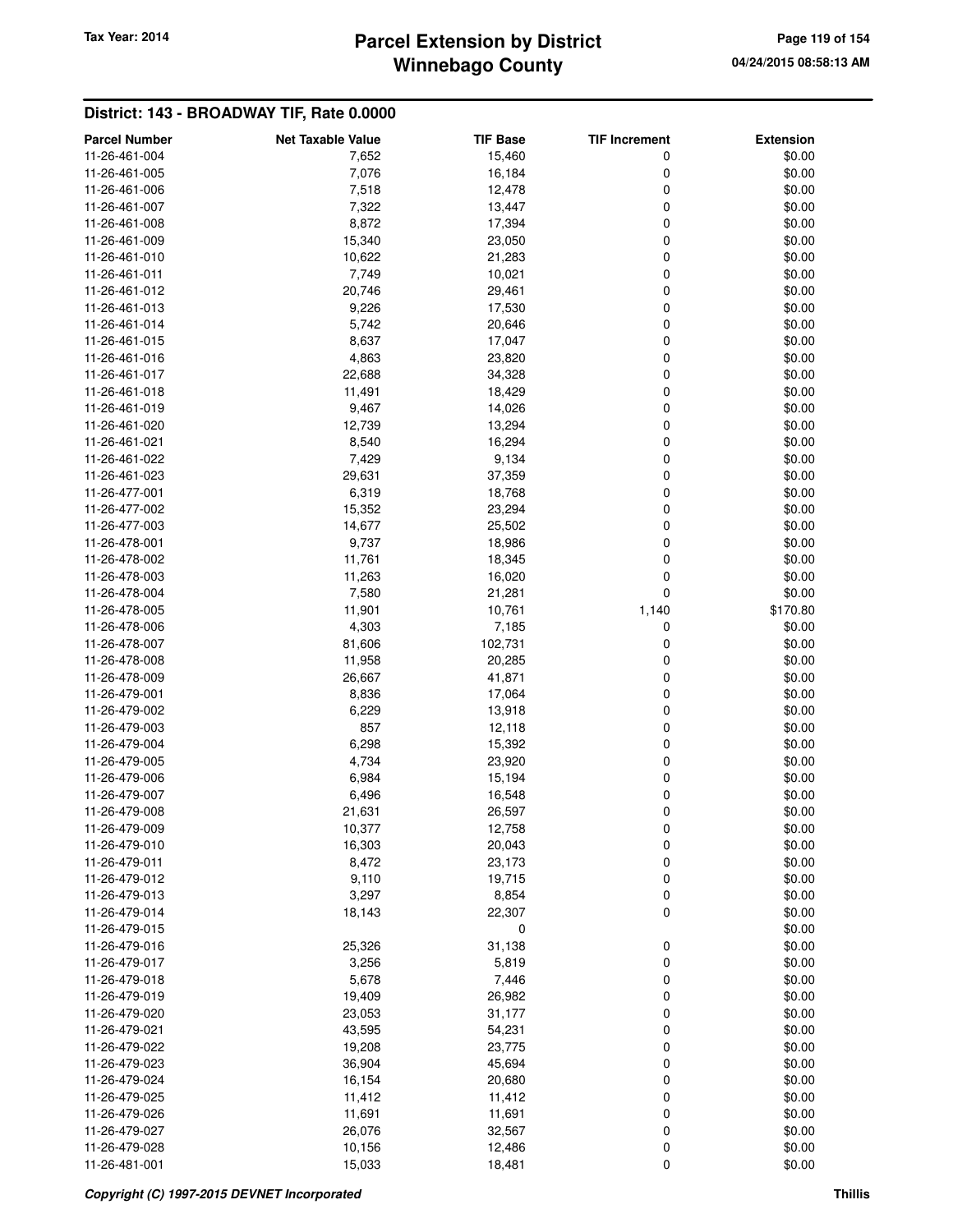# **Winnebago County** Tax Year: 2014 **Parcel Extension by District Page 120 of 154** Page 120 of 154

| <b>Parcel Number</b> | <b>Net Taxable Value</b> | <b>TIF Base</b> | <b>TIF Increment</b> | <b>Extension</b> |
|----------------------|--------------------------|-----------------|----------------------|------------------|
| 11-26-481-002        | 24,386                   | 24,603          | 0                    | \$0.00           |
| 11-26-481-003        | 10,839                   | 17,312          | 0                    | \$0.00           |
| 11-26-481-004        | 15,772                   | 18,954          | 0                    | \$0.00           |
| 11-26-481-005        | 10,352                   | 14,458          | 0                    | \$0.00           |
| 11-26-481-006        | 4,880                    | 11,045          | 0                    | \$0.00           |
| 11-26-481-007        | 11,449                   | 18,695          | 0                    | \$0.00           |
| 11-26-481-008        | 6,040                    | 13,621          | 0                    | \$0.00           |
| 11-26-482-001        | 1,765                    | 2,170           | 0                    | \$0.00           |
| 11-26-482-002        | 12,739                   | 15,288          | 0                    | \$0.00           |
| 11-26-482-003        | 11,247                   | 16,794          | 0                    | \$0.00           |
| 11-26-482-004        | 14,659                   | 22,199          | 0                    | \$0.00           |
| 11-26-482-005        | 8,515                    | 16,133          | 0                    | \$0.00           |
| 11-26-482-006        | 8,540                    | 11,271          | 0                    | \$0.00           |
| 11-26-482-007        | 7,751                    | 15,679          | 0                    | \$0.00           |
| 11-26-482-008        | 13,366                   | 11,470          | 1,896                | \$284.06         |
| 11-26-482-009        | 7,687                    | 18,566          | 0                    | \$0.00           |
| 11-26-482-010        | 17,201                   | 21,266          | 0                    | \$0.00           |
| 11-26-482-011        | 11,095                   | 18,078          | 0                    | \$0.00           |
| 11-26-482-012        | 1,548                    | 17,156          | 0                    | \$0.00           |
| 11-26-482-013        | 4,184                    | 15,418          | 0                    | \$0.00           |
| 11-26-482-014        |                          |                 | 0                    | \$0.00           |
|                      | 20,702                   | 25,520          |                      | \$0.00           |
| 11-26-482-015        | 8,865                    | 17,649          | 0                    |                  |
| 11-26-482-016        | 6,034                    | 23,079          | 0                    | \$0.00           |
| 11-26-482-017        | 9,498                    | 18,623          | 0                    | \$0.00           |
| 11-26-482-018        | 32,006                   | 69,589          | 0                    | \$0.00           |
| 11-26-482-019        | 11,285                   | 22,489          | 0                    | \$0.00           |
| 11-26-483-001        | 22,446                   | 47,174          | 0                    | \$0.00           |
| 11-26-483-002        | 3,012                    | 18,285          | 0                    | \$0.00           |
| 11-26-483-003        | 7,292                    | 0               | 7,292                | \$1,092.50       |
| 11-26-483-004        | 16,740                   | 31,152          | 0                    | \$0.00           |
| 11-26-483-005        | 8,345                    | 12,842          | 0                    | \$0.00           |
| 11-26-483-006        | 1,404                    | 8,995           | 0                    | \$0.00           |
| 11-26-483-007        | 15,292                   | 33,927          | 0                    | \$0.00           |
| 11-26-483-008        |                          | 0               |                      | \$0.00           |
| 11-26-483-009        | 12,087                   | 7,067           | 5,020                | \$752.10         |
| 11-26-483-010        |                          | 0               |                      | \$0.00           |
| 11-26-483-011        |                          | 0               |                      | \$0.00           |
| 11-26-483-012        |                          | $\mathbf 0$     |                      | \$0.00           |
| 11-26-483-013        |                          | $\mathbf 0$     |                      | \$0.00           |
| 11-26-483-014        |                          | $\mathbf 0$     |                      | \$0.00           |
| 11-26-483-015        | 13,828                   | 21,179          | 0                    | \$0.00           |
| 11-26-483-016        | 350                      | 6,990           | 0                    | \$0.00           |
| 11-26-483-017        | 1,019                    | 1,765           | 0                    | \$0.00           |
| 11-26-483-018        | 9,073                    | 19,601          | $\mathbf 0$          | \$0.00           |
| 11-26-483-019        |                          | 0               |                      | \$0.00           |
| 11-26-484-002        |                          | 121,150         |                      | \$0.00           |
| 11-26-484-003        |                          | $\mathbf 0$     |                      | \$0.00           |
| 11-26-484-005        | 33,465                   | 41,843          | 0                    | \$0.00           |
| 11-26-484-006        | 25,774                   | 32,306          | 0                    | \$0.00           |
| 11-26-484-007        | 11,067                   | 15,393          | 0                    | \$0.00           |
| 11-26-484-008        | 26,670                   | 33,295          | 0                    | \$0.00           |
| 11-26-484-009        | 19,957                   | 25,237          | 0                    | \$0.00           |
| 11-26-484-010        | 28,881                   | 36,206          | 0                    | \$0.00           |
| 11-26-484-011        | 79,177                   | 97,346          | $\mathbf 0$          | \$0.00           |
| 11-26-484-012        |                          | 20,293          |                      | \$0.00           |
| 11-26-484-013        |                          | 0               |                      | \$0.00           |
| 11-26-487-001        | 1,317                    | 1,620           | 0                    | \$0.00           |
| 11-26-487-002        | 12,130                   | 48,337          | 0                    | \$0.00           |
| 11-26-487-003        | 7,448                    | 16,822          | 0                    | \$0.00           |
| 11-26-487-004        | 10,992                   | 15,886          | 0                    | \$0.00           |
| 11-26-487-005        | 6,272                    | 15,368          | 0                    | \$0.00           |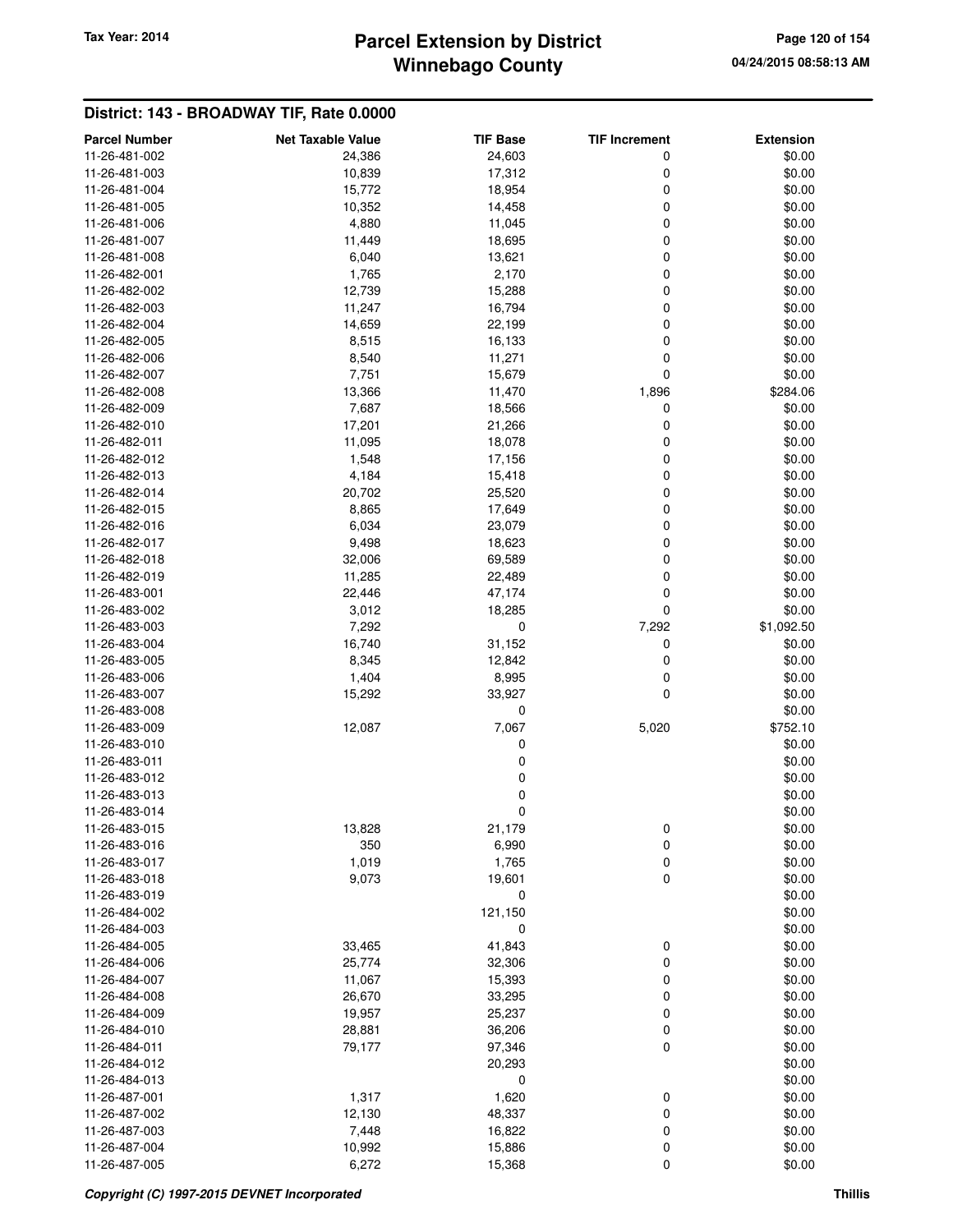# **Winnebago County** Tax Year: 2014 **Parcel Extension by District Page 121 of 154** Page 121 of 154

| <b>Parcel Number</b>           | <b>Net Taxable Value</b> | <b>TIF Base</b> | <b>TIF Increment</b> | <b>Extension</b> |
|--------------------------------|--------------------------|-----------------|----------------------|------------------|
| 11-26-487-006                  | 4,660                    | 2,918           | 1,742                | \$261.00         |
| 11-26-487-007                  | 8,191                    | 7,360           | 831                  | \$124.50         |
| 11-26-487-008                  | 9,682                    | 19,126          | 0                    | \$0.00           |
| 11-26-487-009                  | 12,363                   | 14,366          | $\mathbf 0$          | \$0.00           |
| 11-26-487-010                  | 9,032                    | 9,211           | 0                    | \$0.00           |
| 11-26-487-011                  | 4,834                    | 18,229          | 0                    | \$0.00           |
| 11-26-487-012                  | 14,794                   | 23,980          | 0                    | \$0.00           |
| 11-26-487-013                  | 9,645                    | 14,397          | 0                    | \$0.00           |
| 11-26-487-014                  | 6,478                    | 22,630          | 0                    | \$0.00           |
| 11-26-487-015                  | 10,755                   | 11,550          | 0                    | \$0.00           |
| 11-26-487-016                  | 13,663                   | 20,839          | 0                    | \$0.00           |
| 11-26-487-017                  | 8,146                    | 19,305          | 0                    | \$0.00           |
| 11-26-487-018                  | 10,396                   | 20,335          | 0                    | \$0.00           |
| 11-26-487-019                  | 11,679                   | 22,451          | $\mathbf 0$          | \$0.00           |
| 11-26-487-020                  | 11,126                   | 22,036          | 0                    | \$0.00           |
| 11-26-488-001                  | 9,198                    | 18,531          | 0                    | \$0.00           |
| 11-26-488-002                  | 5,392                    | 10,778          | 0                    | \$0.00           |
| 11-26-488-003                  | 1,298                    | 6,437           | 0                    | \$0.00           |
| 11-26-488-004                  | 10,512                   | 19,324          | 0                    | \$0.00           |
| 11-26-488-005                  | 9,095                    | 21,403          | 0                    | \$0.00           |
| 11-26-488-006                  | 6,752                    | 12,538          | 0                    | \$0.00           |
| 11-26-488-007                  | 2,581                    | 3,174           | 0                    | \$0.00           |
| 11-26-488-008                  | 61,388                   | 75,478          | 0                    | \$0.00           |
| 11-26-488-009                  | 3,129                    | 14,051          | 0                    | \$0.00           |
| 11-26-488-010                  | 6,671                    | 11,146          | 0                    | \$0.00           |
| 11-26-488-011                  |                          |                 | 0                    |                  |
| 11-26-488-012                  | 1,109<br>9,190           | 1,363<br>23,974 | 0                    | \$0.00<br>\$0.00 |
|                                |                          |                 | $\mathbf 0$          |                  |
| 11-26-488-013                  | 34,922                   | 42,936          |                      | \$0.00           |
| 11-26-488-014                  | 13,319                   | 11,736          | 1,583                | \$237.18         |
| 11-26-488-015<br>11-26-488-016 | 19,761                   | 24,347          | 0                    | \$0.00           |
|                                | 6,396                    | 13,470          | 0                    | \$0.00           |
| 11-26-488-017                  | 2,065                    | 12,686          | 0<br>0               | \$0.00           |
| 11-26-488-018                  | 5,812                    | 13,223          |                      | \$0.00           |
| 11-26-488-019                  | 6,975                    | 20,744          | 0                    | \$0.00           |
| 11-26-488-020                  | 5,810                    | 13,973          | 0                    | \$0.00           |
| 11-26-488-021                  | 2,663                    | 6,004           | 0                    | \$0.00           |
| 11-26-488-022                  | 7,699                    | 10,417          | 0                    | \$0.00           |
| 11-26-488-023                  | 6,738                    | 17,717          | 0                    | \$0.00           |
| 11-26-488-025                  | 4,852                    | 6,325           | 0                    | \$0.00           |
| 11-26-488-026                  | 37,835                   | 49,048          | 0                    | \$0.00           |
| 11-26-488-027                  | 14,154                   | 18,491          | $\mathbf 0$          | \$0.00           |
| 11-26-488-028                  | 21,198                   | 26,430          | $\boldsymbol{0}$     | \$0.00           |
| 11-26-488-029                  | 26,514                   | 36,405          | 0                    | \$0.00           |
| 11-26-488-030                  | 17,679                   | 23,985          | 0                    | \$0.00           |
| 11-26-488-031<br>11-26-488-032 | 17,881                   | 21,196          | 0                    | \$0.00           |
|                                |                          | 0               |                      | \$0.00           |
| 11-26-488-033                  | 6,310                    | 9,856           | $\pmb{0}$            | \$0.00           |
| 11-27-477-001                  | 21,275                   | 26,158          | $\mathbf 0$          | \$0.00           |
| 11-27-477-002                  |                          | 0               |                      | \$0.00           |
| 11-27-478-001                  | 4,157                    | 12,554          | 0                    | \$0.00           |
| 11-27-478-002                  | 1,560                    | 1,918           | $\mathbf 0$          | \$0.00           |
| 11-27-478-003                  | 1,595                    | 1,961           | 0                    | \$0.00           |
| 11-27-478-004                  | 2,821                    | 19,970          | $\mathbf 0$          | \$0.00           |
| 11-27-478-005                  | 6,298                    | 12,276          | 0                    | \$0.00           |
| 11-27-478-006                  | 9,710                    | 17,512          | 0                    | \$0.00           |
| 11-27-478-007                  | 6,820                    | 11,689          | 0                    | \$0.00           |
| 11-27-478-008                  | 8,286                    | 13,826          | 0                    | \$0.00           |
| 11-27-479-001                  | 11,295                   | 22,448          | 0                    | \$0.00           |
| 11-27-479-002                  | 8,785                    | 15,595          | 0                    | \$0.00           |
| 11-27-479-003                  | 9,794                    | 17,565          | 0                    | \$0.00           |
| 11-27-479-004                  | 7,065                    | 13,455          | $\mathbf 0$          | \$0.00           |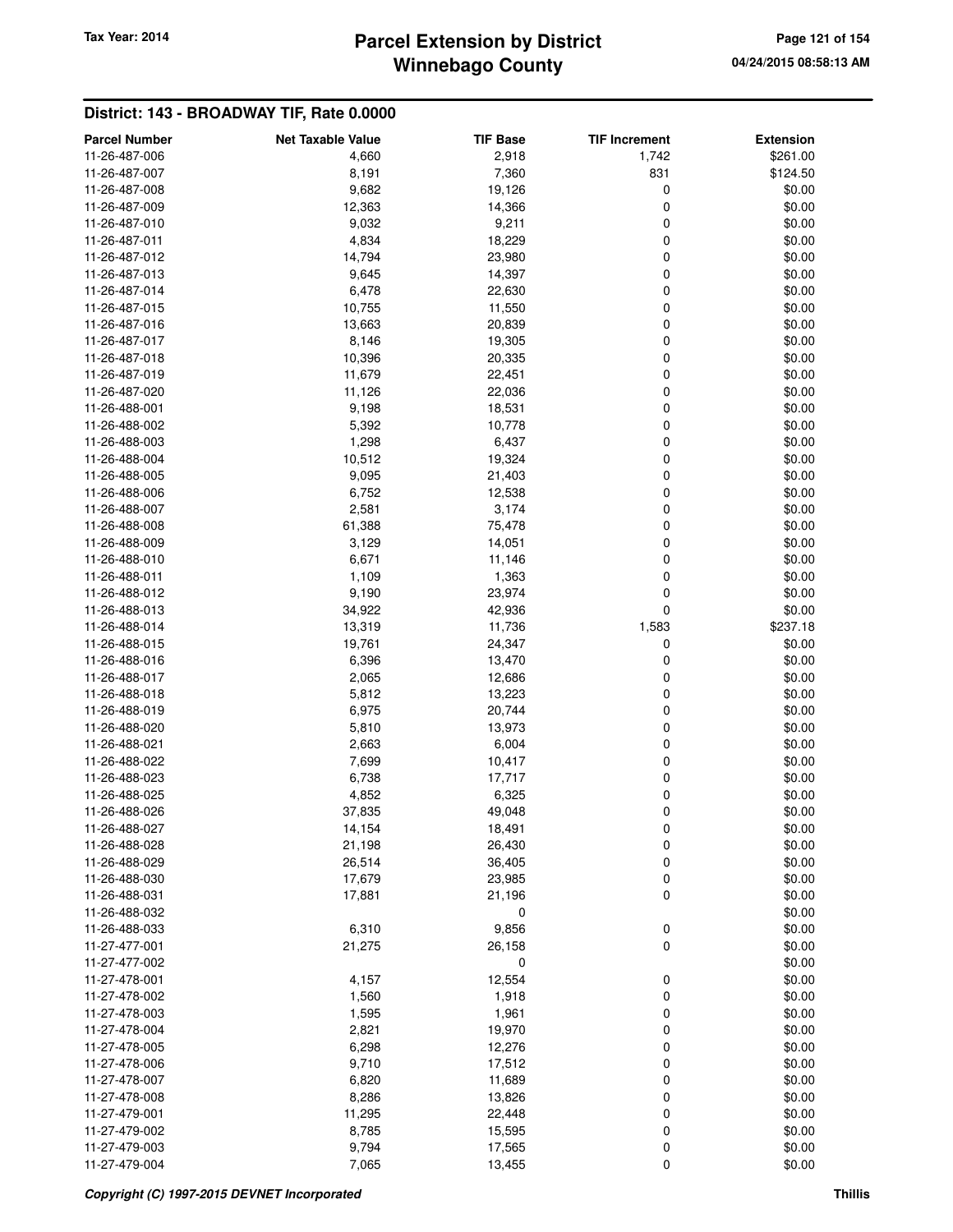# **Winnebago County** Tax Year: 2014 **Parcel Extension by District** Page 122 of 154

| <b>Parcel Number</b>           | <b>Net Taxable Value</b> | <b>TIF Base</b> | <b>TIF Increment</b> | <b>Extension</b> |
|--------------------------------|--------------------------|-----------------|----------------------|------------------|
| 11-27-479-005                  | 7,507                    | 12,187          | 0                    | \$0.00           |
| 11-27-479-006                  | 6,367                    | 15,595          | 0                    | \$0.00           |
| 11-27-479-007                  | 17,552                   | 20,425          | 0                    | \$0.00           |
| 11-27-479-008                  | 4,111                    | 18,708          | 0                    | \$0.00           |
| 11-27-479-009                  | 8,123                    | 10,046          | 0                    | \$0.00           |
| 11-27-479-010                  | 9,192                    | 14,025          | 0                    | \$0.00           |
| 11-27-479-011                  | 6,758                    | 12,821          | 0                    | \$0.00           |
| 11-27-479-012                  | 11,043                   | 15,955          | 0                    | \$0.00           |
| 11-27-479-013                  | 11,296                   | 16,239          | 0                    | \$0.00           |
| 11-27-479-014                  | 18,826                   | 23,525          | 0                    | \$0.00           |
| 11-27-479-015                  | 9,240                    | 20,207          | 0                    | \$0.00           |
| 11-27-480-001                  | 3,402                    | 8,202           | 0                    | \$0.00           |
| 11-27-480-002                  | 10,354                   | 23,588          | 0                    | \$0.00           |
| 11-27-480-003                  | 3,639                    | 11,285          | 0                    | \$0.00           |
| 11-27-480-004                  | 3,495                    | 8,842           | 0                    | \$0.00           |
| 11-27-480-005                  | 16,145                   | 24,614          | 0                    | \$0.00           |
| 11-27-480-006                  | 10,401                   | 11,630          | 0                    | \$0.00           |
| 11-27-480-007                  | 6,519                    | 13,584          | 0                    | \$0.00           |
| 11-27-480-008                  | 11,322                   | 16,476          | 0                    | \$0.00           |
| 11-27-480-009                  | 16,175                   | 24,102          | 0                    | \$0.00           |
| 11-27-480-010                  | 8,402                    | 14,669          | 0                    | \$0.00           |
| 11-27-480-011                  | 8,100                    | 19,637          | 0                    | \$0.00           |
| 11-27-480-012                  | 7,783                    | 20,874          | 0                    | \$0.00           |
| 11-27-480-013                  | 4,784                    | 13,890          | 0                    | \$0.00           |
| 11-27-480-014                  | 2,623                    | 6,401           | 0                    | \$0.00           |
| 11-27-480-015                  | 9,570                    | 17,278          | 0                    | \$0.00           |
| 11-27-481-001                  | 8,541                    | 10,787          | 0                    | \$0.00           |
| 11-27-481-002                  | 0                        | 7,694           | 0                    | \$0.00           |
| 11-27-481-003                  | 5,647                    | 19,778          | 0                    | \$0.00           |
| 11-27-481-004                  | 8,018                    | 12,251          | 0                    | \$0.00           |
| 11-27-481-005                  | 20,346                   | 21,129          | 0                    | \$0.00           |
| 11-27-481-006<br>11-27-481-007 | 5,439<br>17,966          | 7,353<br>26,810 | 0<br>0               | \$0.00<br>\$0.00 |
| 11-27-481-008                  | 13,612                   | 20,354          | 0                    | \$0.00           |
| 11-34-226-001                  | 11,601                   | 17,097          | 0                    | \$0.00           |
| 11-34-226-002                  | 11,123                   | 16,188          | 0                    | \$0.00           |
| 11-34-226-003                  | 0                        | 4,196           | 0                    | \$0.00           |
| 11-34-226-004                  | 9,669                    | 13,824          | 0                    | \$0.00           |
| 11-34-226-005                  | 12,324                   | 21,341          | 0                    | \$0.00           |
| 11-34-226-006                  | 11,481                   | 17,063          | 0                    | \$0.00           |
| 11-34-226-007                  | 3,986                    | 6,079           | 0                    | \$0.00           |
| 11-34-226-008                  | 4,427                    | 6,224           | 0                    | \$0.00           |
| 11-34-226-009                  | 14,241                   | 9,691           | 4,550                | \$681.68         |
| 11-34-226-010                  | 7,788                    | 5,958           | 1,830                | \$274.18         |
| 11-34-226-011                  | 10,761                   | 16,508          | 0                    | \$0.00           |
| 11-34-226-012                  | 6,844                    | 17,283          | 0                    | \$0.00           |
| 11-34-227-001                  | 4,741                    | 10,197          | 0                    | \$0.00           |
| 11-34-227-002                  | 3,131                    | 17,358          | 0                    | \$0.00           |
| 11-34-227-003                  | 10,002                   | 23,103          | 0                    | \$0.00           |
| 11-34-227-004                  | 2,182                    | 8,919           | 0                    | \$0.00           |
| 11-34-227-005                  | 1,322                    | 6,001           | 0                    | \$0.00           |
| 11-34-227-006                  | 9,825                    | 21,772          | 0                    | \$0.00           |
| 11-34-227-007                  | 14,526                   | 21,250          | 0                    | \$0.00           |
| 11-34-228-001                  | 5,380                    | 8,072           | 0                    | \$0.00           |
| 11-34-228-002                  | 7,495                    | 14,251          | 0                    | \$0.00           |
| 11-34-228-003                  | 16,011                   | 18,476          | 0                    | \$0.00           |
| 11-34-228-004                  | 18,951                   | 28,222          | 0                    | \$0.00           |
| 11-34-228-005                  | 2,452                    | 4,165           | 0                    | \$0.00           |
| 11-34-228-006                  | 13,697                   | 24,207          | 0                    | \$0.00           |
| 11-34-229-001                  | 4,864                    | 5,980           | 0                    | \$0.00           |
| 11-34-229-002                  | 4,864                    | 5,980           | 0                    | \$0.00           |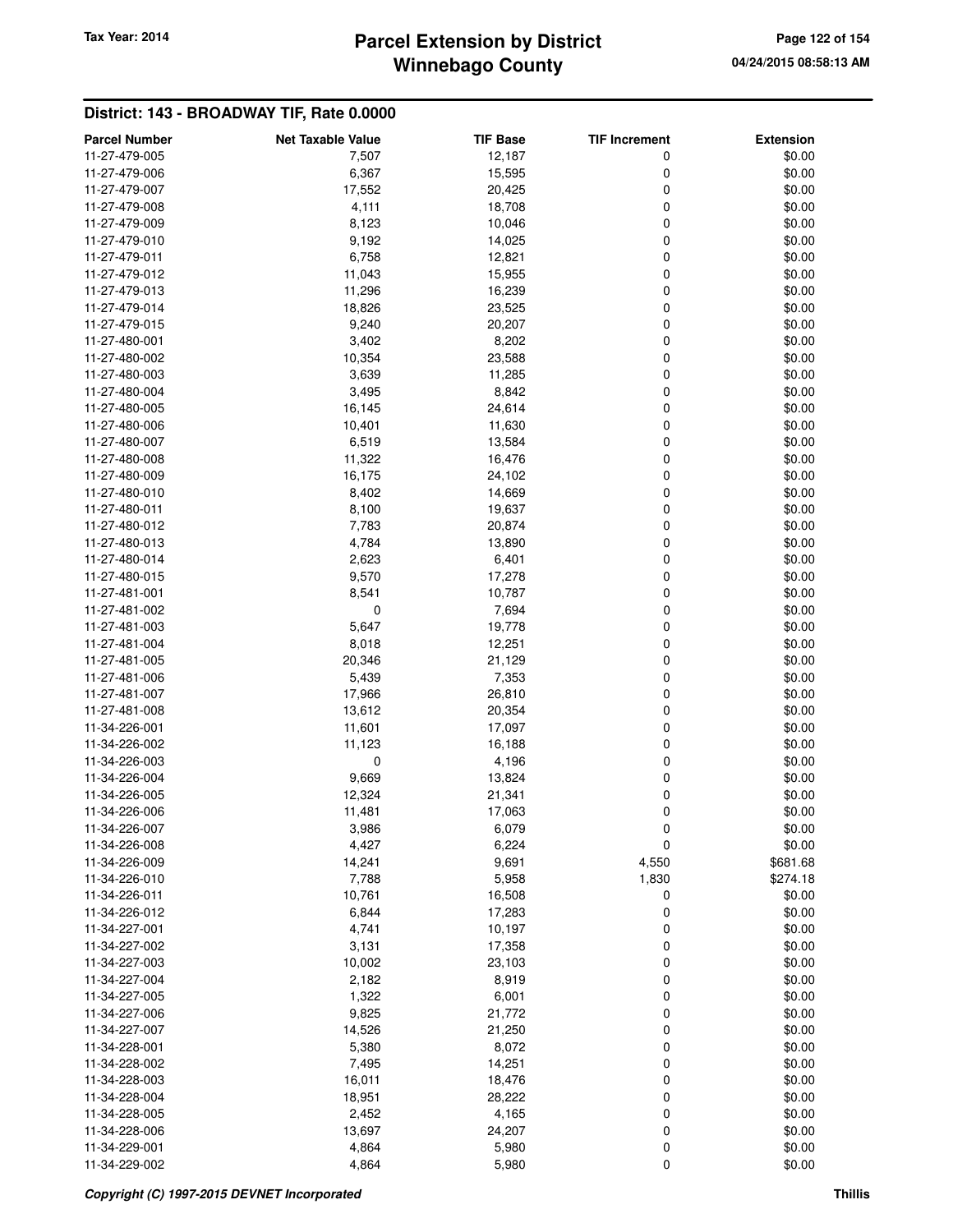### **Winnebago County Parcel Extension by District Tax Year: 2014 Page 123 of 154**

| <b>Parcel Number</b>           | <b>Net Taxable Value</b> | <b>TIF Base</b>  | <b>TIF Increment</b> | <b>Extension</b> |
|--------------------------------|--------------------------|------------------|----------------------|------------------|
| 11-34-229-003                  | 4,919                    | 6,048            | 0                    | \$0.00           |
| 11-34-229-006                  | 5,531                    | 8,806            | 0                    | \$0.00           |
| 11-34-229-007                  | 1,213                    | 1,493            | 0                    | \$0.00           |
| 11-34-229-008                  |                          | 0                |                      | \$0.00           |
| 11-34-229-009                  | 7,844                    | 14,918           | 0                    | \$0.00           |
| 11-34-229-010                  | 4,068                    | 5,174            | 0                    | \$0.00           |
| 11-34-229-011                  | 10,004                   | 22,393           | 0                    | \$0.00           |
| 11-34-229-012                  | 11,858                   | 26,935           | 0                    | \$0.00           |
| 11-34-229-013                  | 17,815                   | 26,889           | 0                    | \$0.00           |
| 11-34-229-015                  | 17,091                   | 16,160           | 931                  | \$139.48         |
| 11-34-229-016                  | 26,570                   | 32,667           | 0                    | \$0.00           |
| 11-34-229-017                  | 4,517                    | 5,879            | 0                    | \$0.00           |
| 11-34-229-018                  | 10,926                   | 11,169           | 0                    | \$0.00           |
| 11-34-229-023                  | 41,025                   | 50,440           | 0                    | \$0.00           |
| 11-34-229-024                  | 2,870                    | 6,555            | 0                    | \$0.00           |
| 11-34-229-025                  | 7,794                    | 25,582           | 0                    | \$0.00           |
| 11-34-229-026                  | 31,376                   | 70,514           | 0                    | \$0.00           |
| 11-34-230-001                  | 13,855                   | 24,524           | 0                    | \$0.00           |
| 11-34-230-002                  | 6,551                    | 17,107           | 0                    | \$0.00           |
| 11-34-230-003                  | 1,542                    | 1,896            | 0                    | \$0.00           |
| 11-34-230-004                  | 5,357                    | 8,289            | 0                    | \$0.00           |
| 11-34-230-005                  | 1,763                    | 14,179           | 0                    | \$0.00           |
| 11-34-230-006                  | 5,326                    | 8,206            | 0                    | \$0.00           |
| 11-34-230-007                  | 6,159                    | 11,134           | 0                    | \$0.00           |
| 11-34-230-008                  | 1,884                    | 3,165            | 0                    | \$0.00           |
| 11-34-230-009                  | 1,884                    | 3,165            | 0                    | \$0.00           |
| 11-34-230-010                  | 1,885                    | 3,165            | 0                    | \$0.00           |
| 11-34-230-011                  | 1,883                    | 3,165            | 0                    | \$0.00           |
| 11-34-230-012                  | 11,465                   | 20,853           | 0                    | \$0.00           |
| 11-34-230-013                  | 11,233                   | 20,450           | 0                    | \$0.00           |
| 11-34-230-014                  | 5,357                    | 6,253            | 0                    | \$0.00           |
| 11-34-231-001                  | 8,693                    | 18,559           | 0                    | \$0.00           |
| 11-34-231-002                  | 7,098                    | 15,830           | 0                    | \$0.00           |
| 11-34-231-003                  | 12,860                   | 18,869           | 0                    | \$0.00           |
| 11-34-231-004                  | 5,573                    | 10,915           | 0                    | \$0.00<br>\$0.00 |
| 11-34-231-005                  | 11,702                   | 12,932           | 0                    |                  |
| 11-34-231-006<br>11-34-231-007 | 10,320<br>19,890         | 22,198<br>24,016 | 0<br>0               | \$0.00<br>\$0.00 |
| 11-34-231-008                  | 3,126                    | 8,003            | 0                    | \$0.00           |
| 11-34-231-009                  | 13,986                   | 24,575           | 0                    | \$0.00           |
| 11-34-231-010                  | 22,325                   | 32,840           | 0                    | \$0.00           |
| 11-34-232-001                  | 6,498                    | 10,251           | 0                    | \$0.00           |
| 11-34-232-002                  | 44,477                   | 54,684           | 0                    | \$0.00           |
| 11-34-232-010                  | 11,430                   | 14,053           | 0                    | \$0.00           |
| 11-34-232-011                  | 1,154                    | 1,419            | 0                    | \$0.00           |
| 11-34-276-003                  | 60,015                   | 0                | 60,015               | \$8,991.46       |
| 11-35-101-001                  | 3,146                    | 14,414           | 0                    | \$0.00           |
| 11-35-101-002                  | 8,541                    | 13,261           | 0                    | \$0.00           |
| 11-35-101-003                  | 1,525                    | 8,113            | 0                    | \$0.00           |
| 11-35-101-004                  | 6,099                    | 15,932           | 0                    | \$0.00           |
| 11-35-101-005                  | 8,235                    | 15,038           | 0                    | \$0.00           |
| 11-35-101-006                  | 5,865                    | 20,706           | 0                    | \$0.00           |
| 11-35-101-007                  | 17,493                   | 20,789           | 0                    | \$0.00           |
| 11-35-102-001                  |                          | 0                |                      | \$0.00           |
| 11-35-102-002                  |                          | $\mathbf 0$      |                      | \$0.00           |
| 11-35-102-003                  | 5,927                    | 8,154            | 0                    | \$0.00           |
| 11-35-102-004                  | 7,553                    | 14,214           | 0                    | \$0.00           |
| 11-35-102-005                  |                          | 0                |                      | \$0.00           |
| 11-35-102-006                  | 16,220                   | 19,774           | 0                    | \$0.00           |
| 11-35-102-007                  | 11,700                   | 18,916           | 0                    | \$0.00           |
| 11-35-102-008                  |                          | $\mathbf 0$      |                      | \$0.00           |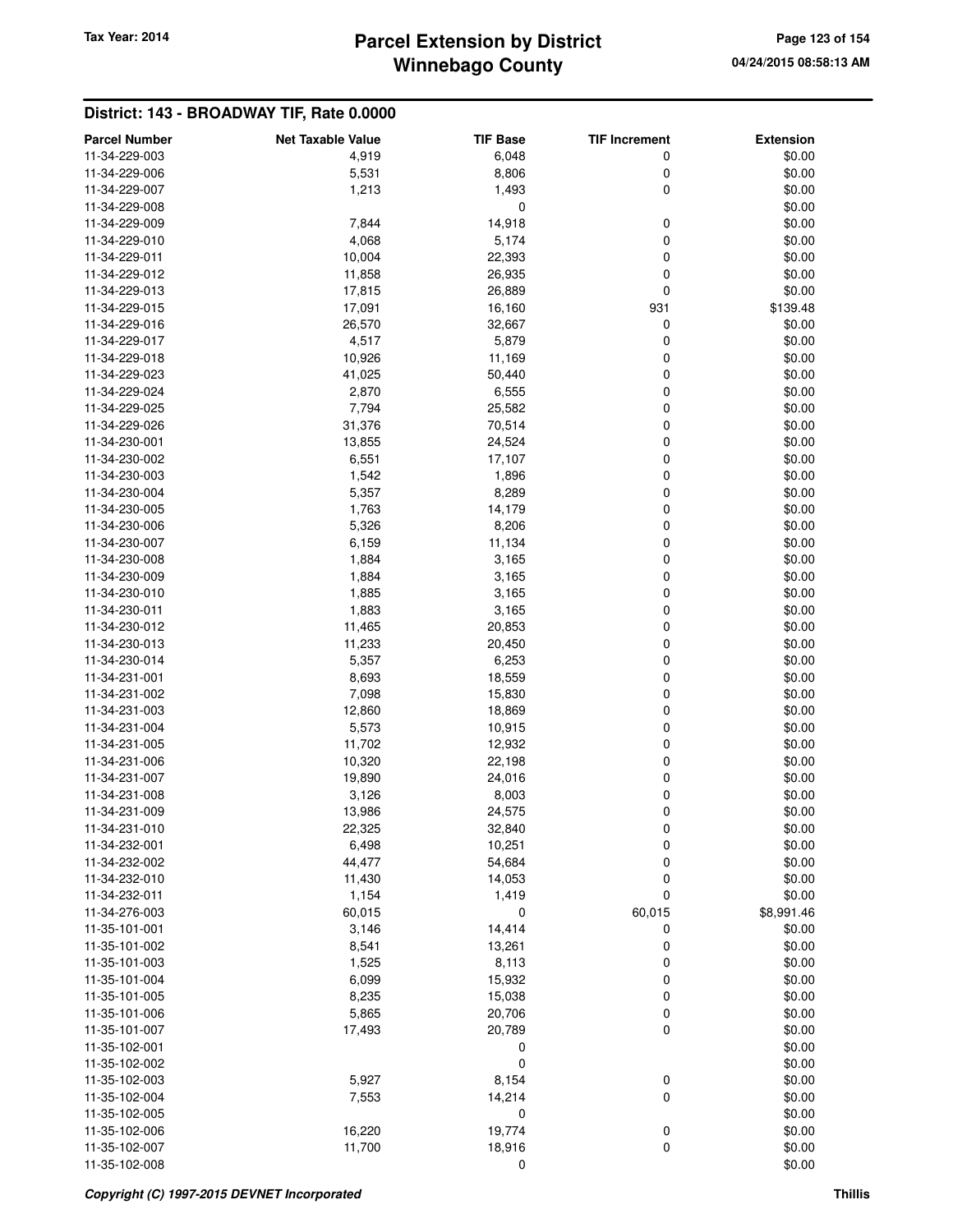### **Winnebago County Parcel Extension by District Tax Year: 2014 Page 124 of 154**

| <b>Parcel Number</b> | <b>Net Taxable Value</b> | <b>TIF Base</b> | <b>TIF Increment</b> | <b>Extension</b> |
|----------------------|--------------------------|-----------------|----------------------|------------------|
| 11-35-103-001        |                          | 0               |                      | \$0.00           |
| 11-35-103-002        | 7,234                    | 8,893           | 0                    | \$0.00           |
| 11-35-103-003        |                          | 0               |                      | \$0.00           |
| 11-35-104-001        | 10,709                   | 14,623          | 0                    | \$0.00           |
| 11-35-104-002        | 32,198                   | 39,587          | 0                    | \$0.00           |
| 11-35-104-003        | 32,198                   | 39,587          | 0                    | \$0.00           |
| 11-35-104-004        | 16,154                   | 19,862          | 0                    | \$0.00           |
| 11-35-104-005        | 1,563                    | 1,920           | 0                    | \$0.00           |
|                      |                          |                 |                      |                  |
| 11-35-126-002        | 17,709                   | 21,773          | 0                    | \$0.00           |
| 11-35-126-003        | 625                      | 768             | 0                    | \$0.00           |
| 11-35-126-004        | 17,847                   | 25,397          | 0                    | \$0.00           |
| 11-35-127-001        | 13,662                   | 16,892          | 0                    | \$0.00           |
| 11-35-128-001        | 3,953                    | 4,860           | 0                    | \$0.00           |
| 11-35-128-003        | 11,417                   | 24,568          | 0                    | \$0.00           |
| 11-35-128-016        | 9,821                    | 19,188          | 0                    | \$0.00           |
| 11-35-128-017        | 187,783                  | 230,879         | 0                    | \$0.00           |
| 11-35-128-018        | 5,307                    | 10,869          | 0                    | \$0.00           |
| 11-35-128-019        | 41,174                   | 53,130          | 0                    | \$0.00           |
| 11-35-128-020        | 2,157                    | 16,247          | 0                    | \$0.00           |
| 11-35-128-021        | 27,537                   | 34,954          | 0                    | \$0.00           |
| 11-35-128-022        | 18,174                   | 27,426          | 0                    | \$0.00           |
| 11-35-128-023        | 13,616                   | 25,519          | 0                    | \$0.00           |
| 11-35-201-005        | 115,590                  | 126,024         | 0                    | \$0.00           |
| 11-35-201-006        | 20,396                   | 32,538          | $\mathbf 0$          | \$0.00           |
| 11-35-201-007        | 20,395                   | 32,423          | $\mathbf 0$          | \$0.00           |
| 11-35-201-008        | 12,673                   | 23,849          | 0                    | \$0.00           |
| 11-35-201-009        | 20,452                   | 31,575          | 0                    | \$0.00           |
| 11-35-201-011        | 38,091                   | 52,985          | 0                    | \$0.00           |
| 11-35-201-012        | 7,377                    | 9,673           | 0                    | \$0.00           |
| 11-35-201-013        | 73,197                   | 90,908          | 0                    | \$0.00           |
| 11-35-201-014        | 16,521                   | 21,083          | 0                    | \$0.00           |
| 11-35-201-015        | 15,872                   | 23,022          | 0                    | \$0.00           |
| 11-35-202-001        | 43,398                   | 54,834          | 0                    | \$0.00           |
| 11-35-202-002        | 32,397                   | 40,703          | 0                    | \$0.00           |
| 11-35-202-003        | 9,215                    | 12,622          | 0                    | \$0.00           |
| 11-35-202-004        | 785                      | 965             | 0                    | \$0.00           |
| 11-35-202-005        | 9,610                    | 21,871          | 0                    | \$0.00           |
| 11-35-202-006        | 8,100                    | 16,756          | 0                    | \$0.00           |
| 11-35-202-007        | 20,395                   | 31,853          | 0                    | \$0.00           |
| 11-35-202-008        | 8,757                    | 18,631          | 0                    | \$0.00           |
| 11-35-202-009        | 5,962                    | 5,969           | 0                    | \$0.00           |
| 11-35-202-010        | 13,357                   | 16,889          | 0                    | \$0.00           |
| 11-35-202-011        | 1,929                    | 2,372           | 0                    | \$0.00           |
| 11-35-202-012        | 6,667                    | 23,442          |                      | \$0.00           |
| 11-35-202-013        | 13,532                   | 14,763          | 0<br>0               | \$0.00           |
| 11-35-202-014        |                          |                 |                      |                  |
| 11-35-202-015        | 11,644                   | 23,306          | $\pmb{0}$            | \$0.00           |
|                      | 9,185                    | 17,384          | 0                    | \$0.00           |
| 11-35-202-016        | 9,789                    | 22,858          | 0                    | \$0.00           |
| 11-35-202-017        | 13,672                   | 28,492          | 0                    | \$0.00           |
| 11-35-203-001        | 17,863                   | 25,092          | 0                    | \$0.00           |
| 11-35-203-002        | 5,333                    | 20,746          | 0                    | \$0.00           |
| 11-35-203-003        | 8,274                    | 18,202          | 0                    | \$0.00           |
| 11-35-203-004        | 9,394                    | 22,672          | 0                    | \$0.00           |
| 11-35-203-005        | 4,366                    | 11,286          | 0                    | \$0.00           |
| 11-35-203-006        | 2,309                    | 17,007          | 0                    | \$0.00           |
| 11-35-203-007        | 5,836                    | 17,064          | 0                    | \$0.00           |
| 11-35-203-010        | 11,546                   | 16,464          | 0                    | \$0.00           |
| 11-35-203-011        | 13,481                   | 25,105          | 0                    | \$0.00           |
| 11-35-203-012        | 8,942                    | 26,102          | 0                    | \$0.00           |
| 11-35-203-013        | 9,320                    | 17,036          | $\pmb{0}$            | \$0.00           |
| 11-35-203-014        | 8,100                    | 16,432          | $\mathbf 0$          | \$0.00           |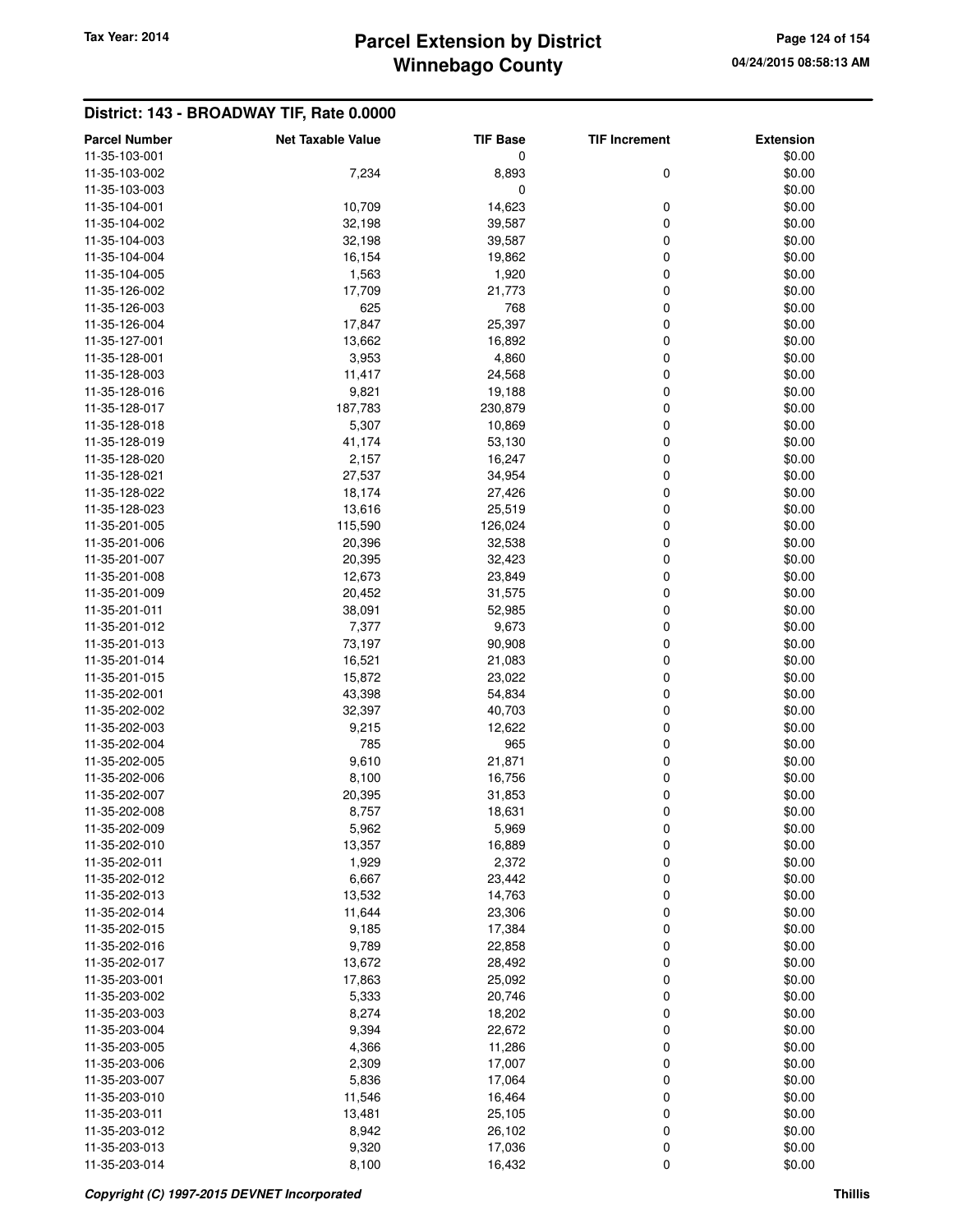# **Winnebago County Parcel Extension by District Tax Year: 2014 Page 125 of 154**

| <b>Parcel Number</b>           | <b>Net Taxable Value</b> | <b>TIF Base</b>   | <b>TIF Increment</b> | <b>Extension</b> |
|--------------------------------|--------------------------|-------------------|----------------------|------------------|
| 11-35-203-015                  | 17,410                   | 21,055            | 0                    | \$0.00           |
| 11-35-203-016                  | 13,465                   | 28,220            | 0                    | \$0.00           |
| 11-35-203-017                  | 3,999                    | 20,967            | 0                    | \$0.00           |
| 11-35-203-018                  | 3,500                    | 23,131            | 0                    | \$0.00           |
| 11-35-203-019                  | 5,544                    | 16,568            | 0                    | \$0.00           |
| 11-35-203-020                  | 312                      | 19,798            | 0                    | \$0.00           |
| 11-35-226-001                  | 41,302                   | 57,142            | 0                    | \$0.00           |
| 11-35-226-002                  | 14,453                   | 22,328            | 0                    | \$0.00           |
| 11-35-226-003                  | 9,400                    | 21,677            | 0                    | \$0.00           |
| 11-35-226-004                  | 8,000                    | 17,591            | 0                    | \$0.00           |
| 11-35-226-005                  | 13,282                   | 30,047            | 0                    | \$0.00           |
| 11-35-226-006                  | 3,622                    | 4,453             | 0                    | \$0.00           |
| 11-35-226-007                  | 10,459                   | 19,352            | 0                    | \$0.00           |
| 11-35-226-008                  | 10,036                   | 24,106            | 0                    | \$0.00           |
| 11-35-226-009                  | 10,213                   | 16,728            | 0                    | \$0.00           |
| 11-35-226-010                  | 6,918                    | 11,182            | 0                    | \$0.00           |
| 11-35-226-011                  | 24,167                   | 33,487            | 0                    | \$0.00           |
| 11-35-226-012                  | 20,045                   | 25,125            | 0                    | \$0.00           |
| 11-35-226-013                  | 28,565                   | 35,545            | 0                    | \$0.00           |
| 11-35-226-014                  | 11,346                   | 14,901            | 0                    | \$0.00           |
| 11-35-226-015                  | 15,329                   | 13,951            | 1,378                | \$206.46         |
| 11-35-226-018                  | 8,751                    | 15,890            | 0                    | \$0.00           |
| 11-35-226-019                  | 13,314                   | 21,395            | 0                    | \$0.00           |
| 11-35-226-020                  | 17,166                   | 29,867            | 0                    | \$0.00           |
| 11-35-227-001                  | 17,572                   | 34,040            | 0                    | \$0.00           |
| 11-35-227-002                  |                          | 0                 |                      | \$0.00           |
| 11-35-227-003                  | 8,136                    | 10,669            | 0                    | \$0.00           |
| 11-35-227-004                  | 25,602                   | 34,282            | 0                    | \$0.00           |
| 11-35-227-005                  | 22,482                   | 27,981            | 0                    | \$0.00           |
| 11-35-227-006                  | 76,391                   | 96,367            | 0                    | \$0.00           |
| 11-35-227-007                  | 9,000                    | 26,241            | 0                    | \$0.00           |
| 11-35-227-008                  | 17,177                   | 21,366            | 0                    | \$0.00           |
| 11-35-227-009                  | 35,744                   | 49,339            | 0                    | \$0.00           |
| 11-35-227-010                  | 22,820                   | 28,531            | 0                    | \$0.00           |
| 11-35-227-011                  | 40,703                   | 51,419            | 0                    | \$0.00           |
| 11-35-227-012                  | 39,853                   | 48,998            | 0                    | \$0.00           |
| 11-35-227-013                  | 112,934                  | 138,850           | 0                    | \$0.00           |
| 11-35-227-014                  | 6,769                    | 8,323             | 0                    | \$0.00           |
| 11-35-227-015                  | 4,251                    | 25,473            | 0                    | \$0.00           |
| 11-35-227-016                  | 5,982                    | 7,355             | 0                    | \$0.00           |
| 11-35-227-017                  | 15,415                   | 18,184            | 0                    | \$0.00           |
| 11-35-227-018                  | 8,717                    | 17,241            | 0                    | \$0.00           |
| 11-35-228-001                  | 23,935                   | 29,760            | 0                    | \$0.00           |
| 11-35-228-007                  | 7,168                    | 9,037             | 0                    | \$0.00           |
| 11-35-228-008                  | 10,825                   | 13,471            | 0                    | \$0.00           |
| 11-35-228-009                  | 5,196                    | 7,566             | 0                    | \$0.00           |
| 11-35-228-011                  | 9,385                    | 12,862            | 0                    | \$0.00           |
| 11-35-228-015                  | 9,106                    | 12,604            | 0                    | \$0.00           |
| 11-35-228-016                  | 9,106                    | 12,604            | 0                    | \$0.00           |
| 11-35-228-019                  | 5,569                    | 6,845             | 0                    | \$0.00           |
| 11-35-228-020                  | 4,574                    | 22,514            | 0                    | \$0.00           |
| 11-35-228-021<br>11-35-228-022 | 10,401<br>7,810          | 16,562<br>12,814  | 0<br>0               | \$0.00<br>\$0.00 |
|                                |                          |                   |                      |                  |
| 11-35-228-023<br>11-35-228-024 | 10,129                   | 20,735            | 0                    | \$0.00           |
| 11-35-228-040                  | 17,256<br>95,074         | 38,495<br>108,710 | 0<br>0               | \$0.00<br>\$0.00 |
| 11-35-228-042                  | 1,078                    | 1,414             | 0                    | \$0.00           |
| 11-35-228-043                  | 24,017                   | 29,528            | 0                    | \$0.00           |
| 11-35-228-045                  |                          | 0                 |                      | \$0.00           |
| 11-35-228-047                  | 4,409                    | 21,000            | 0                    | \$0.00           |
| 11-35-228-048                  | 48,765                   | 105,764           | 0                    | \$0.00           |
|                                |                          |                   |                      |                  |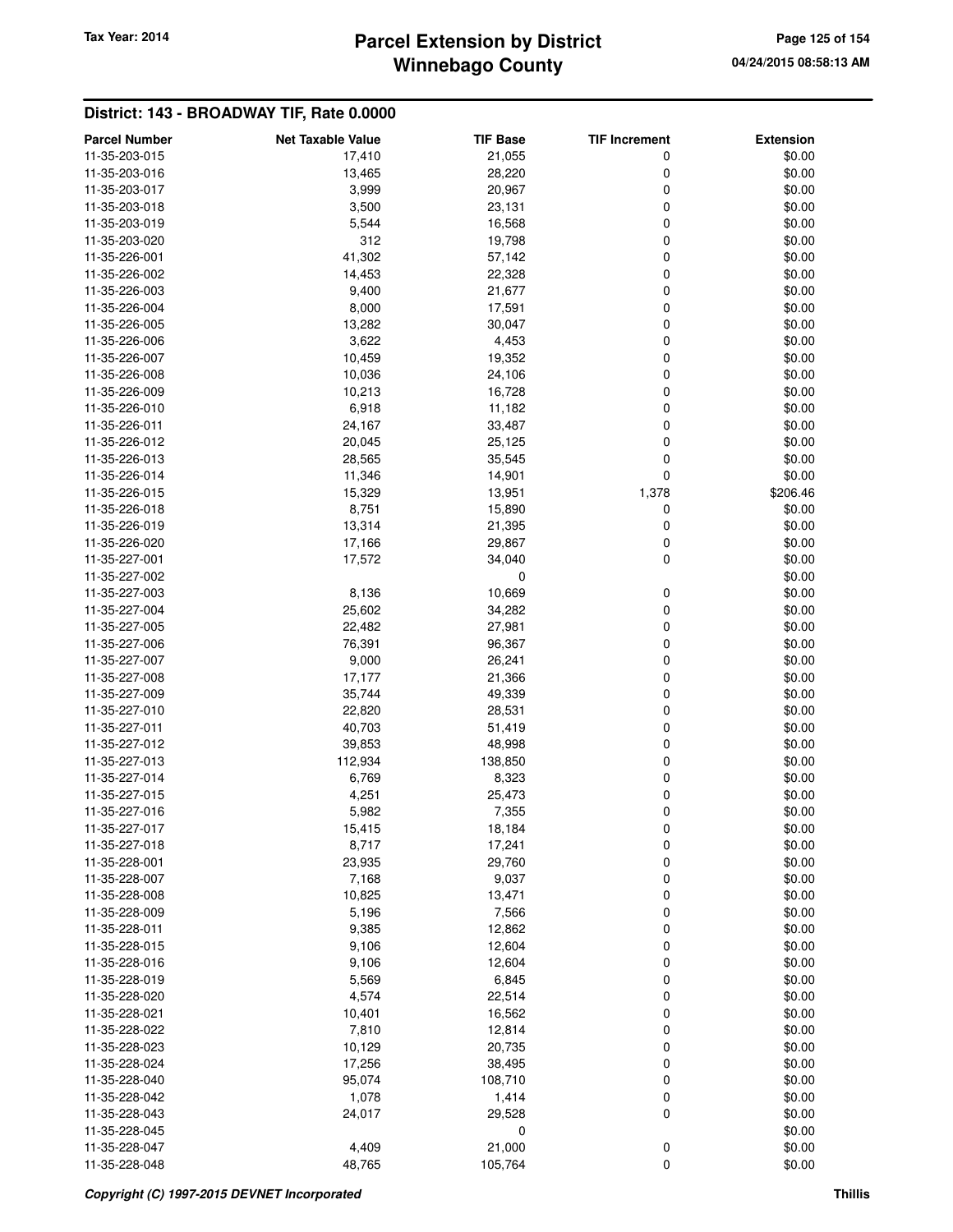### **Winnebago County Parcel Extension by District Tax Year: 2014 Page 126 of 154**

| <b>Parcel Number</b> | <b>Net Taxable Value</b> | <b>TIF Base</b> | <b>TIF Increment</b> | <b>Extension</b> |
|----------------------|--------------------------|-----------------|----------------------|------------------|
| 11-36-101-001        | 2,128                    | 2,780           | 0                    | \$0.00           |
| 11-36-101-002        | 2,355                    | 3,059           | 0                    | \$0.00           |
| 11-36-101-003        | 4,891                    | 6,339           | 0                    | \$0.00           |
| 11-36-101-004        | 4,652                    | 7,746           | 0                    | \$0.00           |
| 11-36-101-005        | 20,227                   | 23,099          | 0                    | \$0.00           |
| 11-36-101-006        | 16,169                   | 22,397          | 0                    | \$0.00           |
| 11-36-101-007        | 10,209                   | 5,111           | 5,098                | \$763.78         |
| 11-36-101-008        | 12,114                   | 15,074          | 0                    | \$0.00           |
| 11-36-101-009        | 35,518                   | 44,842          | 0                    | \$0.00           |
| 11-36-101-010        | 21,068                   | 45,521          | 0                    | \$0.00           |
| 11-36-101-011        | 21,055                   | 43,393          | 0                    | \$0.00           |
| 11-36-101-012        | 9,845                    | 68,426          | 0                    | \$0.00           |
| 11-36-101-017        | 16,468                   | 28,430          | 0                    | \$0.00           |
| 11-36-101-018        | 7,495                    | 33,058          | 0                    | \$0.00           |
| 11-36-101-019        | 11,155                   | 22,371          | 0                    | \$0.00           |
| 11-36-101-020        | 19,485                   | 33,875          | 0                    | \$0.00           |
| 11-36-101-021        | 5,916                    | 15,309          | 0                    | \$0.00           |
| 11-36-101-023        | 9,303                    | 19,605          | 0                    | \$0.00           |
| 11-36-102-001        | 19,773                   | 25,043          | 0                    | \$0.00           |
| 11-36-102-002        | 6,133                    | 7,892           | 0                    | \$0.00           |
| 11-36-102-003        | 7,479                    | 9,510           | $\mathbf 0$          | \$0.00           |
| 11-36-102-004        | 10,680                   | 13,914          | $\mathbf 0$          | \$0.00           |
| 11-36-102-005        | 11,942                   | 7,180           | 4,762                | \$713.44         |
| 11-36-102-008        | 10,796                   | 13,660          | 0                    | \$0.00           |
| 11-36-102-009        | 15,615                   | 21,032          | 0                    | \$0.00           |
| 11-36-102-010        | 20,000                   | 32,029          | 0                    | \$0.00           |
| 11-36-102-011        | 10,675                   | 23,166          | 0                    | \$0.00           |
| 11-36-102-012        | 7,674                    | 12,294          | 0                    | \$0.00           |
| 11-36-102-013        | 28,354                   | 45,301          | 0                    | \$0.00           |
| 11-36-102-014        | 12,225                   | 18,610          | 0                    | \$0.00           |
| 11-36-102-015        |                          | 0               |                      | \$0.00           |
| 11-36-102-016        | 3,169                    | 21,232          | 0                    | \$0.00           |
| 11-36-102-017        | 8,539                    | 10,500          | 0                    | \$0.00           |
| 11-36-102-018        | 12,343                   | 14,731          | 0                    | \$0.00           |
| 11-36-102-019        | 12,926                   | 31,931          | 0                    | \$0.00           |
| 11-36-102-020        | 11,160                   | 20,753          | 0                    | \$0.00           |
| 11-36-102-021        | 10,544                   | 14,611          | 0                    | \$0.00           |
| 11-36-102-022        | 10,765                   | 24,680          | 0                    | \$0.00           |
| 11-36-102-023        | 19,674                   | 24,980          | 0                    | \$0.00           |
| 11-36-103-001        |                          | 0               |                      | \$0.00           |
| 11-36-103-002        | 1,278                    | 1,676           | 0                    | \$0.00           |
| 11-36-103-003        | 11,418                   | 14,231          | 0                    | \$0.00           |
| 11-36-103-004        | 2,837                    | 3,691           | 0                    | \$0.00           |
| 11-36-103-005        | 2,938                    | 3,887           | 0                    | \$0.00           |
| 11-36-103-006        | 13,413                   | 20,917          | 0                    | \$0.00           |
| 11-36-103-007        | 9,689                    | 20,225          | 0                    | \$0.00           |
| 11-36-103-008        | 12,670                   | 19,950          | 0                    | \$0.00           |
| 11-36-103-009        | 6,000                    | 17,268          | 0                    | \$0.00           |
| 11-36-103-010        | 6,508                    | 13,535          | 0                    | \$0.00           |
| 11-36-103-011        | 5,437                    | 14,998          | 0                    | \$0.00           |
| 11-36-103-014        |                          | 0               |                      | \$0.00           |
| 11-36-103-015        | 1,409                    | 12,032          | 0                    | \$0.00           |
| 11-36-103-016        | 5,950                    | 13,240          | 0                    | \$0.00           |
| 11-36-103-017        | 2,968                    | 13,486          | 0                    | \$0.00           |
| 11-36-103-018        | 1,508                    | 1,978           | 0                    | \$0.00           |
| 11-36-103-019        | 3,928                    | 4,995           | 0                    | \$0.00           |
| 11-36-104-001        | 0                        | 0               | 0                    | \$0.00           |
| 11-36-104-002        | 26,062                   | 32,580          | 0                    | \$0.00           |
| 11-36-104-003        | 0                        | 0               | 0                    | \$0.00           |
| 11-36-104-005        | 7,118                    | 9,336           | 0                    | \$0.00           |
| 11-36-104-006        | 14,257                   | 17,528          | 0                    | \$0.00           |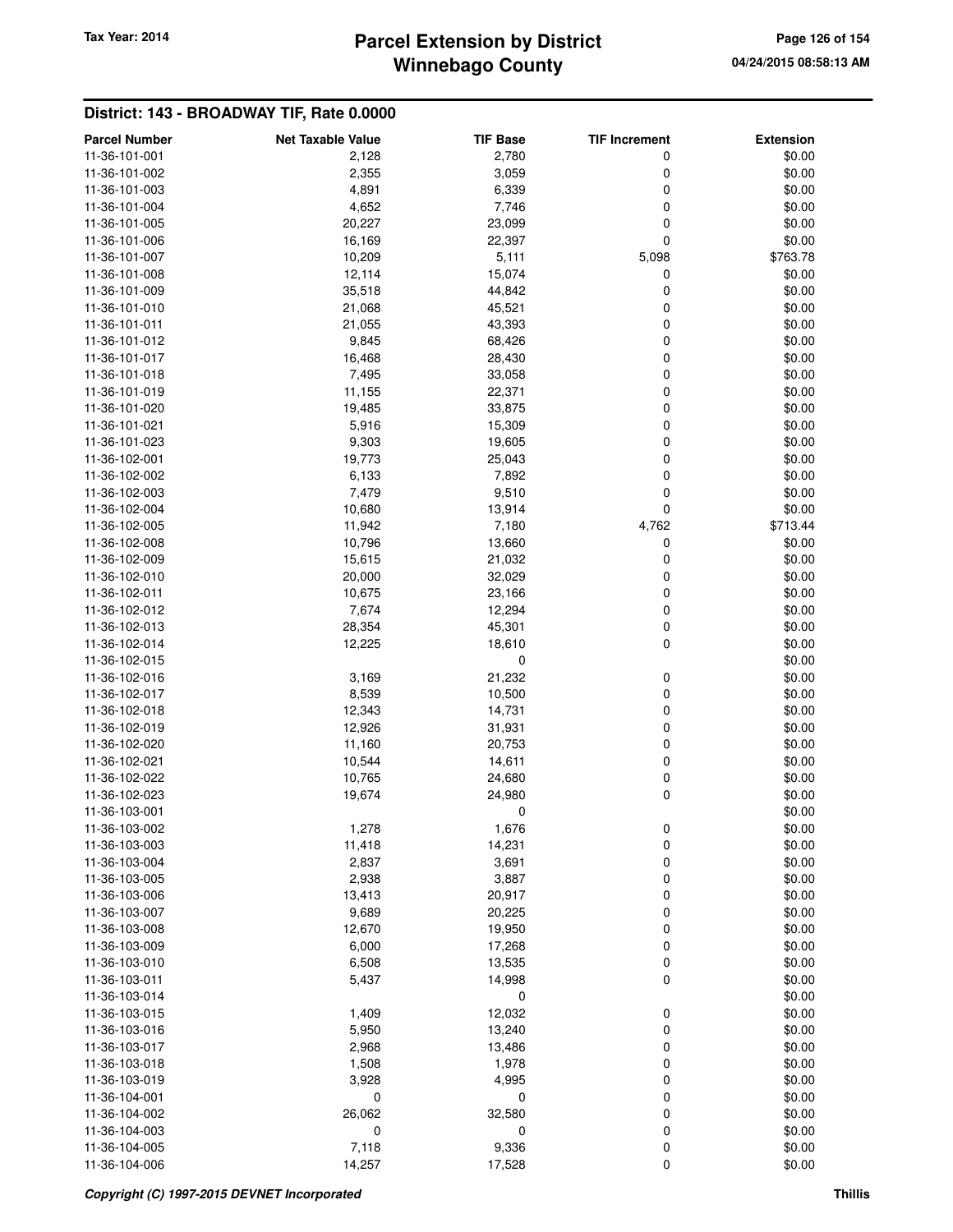### **Winnebago County Parcel Extension by District Tax Year: 2014 Page 127 of 154**

| <b>Parcel Number</b>           | <b>Net Taxable Value</b> | <b>TIF Base</b> | <b>TIF Increment</b> | <b>Extension</b> |
|--------------------------------|--------------------------|-----------------|----------------------|------------------|
| 11-36-104-007                  | 31,887                   | 29,854          | 2,033                | \$304.58         |
| 11-36-104-008                  | 212                      | 261             | 0                    | \$0.00           |
| 11-36-104-009                  | 6,775                    | 15,908          | 0                    | \$0.00           |
| 11-36-104-010                  | 23,532                   | 42,909          | 0                    | \$0.00           |
| 11-36-104-011                  |                          | $\mathbf 0$     |                      | \$0.00           |
| 11-36-104-012                  | 34,744                   | 43,752          | 0                    | \$0.00           |
| 11-36-126-002                  | 12,459                   | 22,918          | 0                    | \$0.00           |
| 11-36-126-003                  | 7,948                    | 21,256          | 0                    | \$0.00           |
| 11-36-126-004                  | 8,169                    | 17,184          | 0                    | \$0.00           |
| 11-36-126-005                  | 12,362                   | 32,688          | 0                    | \$0.00           |
| 11-36-126-006                  | 11,793                   | 33,313          | 0                    | \$0.00           |
| 11-36-126-007                  | 18,747                   | 32,407          | 0                    | \$0.00           |
| 11-36-126-008                  | 12,044                   | 25,771          | 0                    | \$0.00           |
| 11-36-126-009                  | 17,556                   | 31,208          | 0                    | \$0.00           |
| 11-36-126-010                  |                          | $\mathbf 0$     |                      | \$0.00           |
| 11-36-126-011                  | 9,835                    | 21,103          | 0                    | \$0.00           |
| 11-36-126-012                  | 10,059                   | 15,684          | 0                    | \$0.00           |
| 11-36-126-013                  | 20,394                   | 38,877          | 0                    | \$0.00           |
| 11-36-126-014                  | 29,807                   | 43,330          | 0                    | \$0.00           |
| 11-36-126-015                  | 10,924                   | 30,556          | 0                    | \$0.00           |
| 11-36-126-016                  | 34,065                   | 43,435          | 0                    | \$0.00           |
| 11-36-127-001                  | 11,026                   | 14,049          | 0                    | \$0.00           |
| 11-36-127-002                  | 9,686                    | 12,106          | 0                    | \$0.00           |
| 11-36-127-003                  | 23,386                   | 29,444          | 0                    | \$0.00           |
| 11-36-127-004                  | 13,639                   | 23,261          | 0                    | \$0.00           |
| 11-36-127-005                  | 20,353                   | 41,864          | 0                    | \$0.00           |
| 11-36-127-006                  | 23,822                   | 31,197          | 0                    | \$0.00           |
| 11-36-127-007                  | 15,776                   | 21,768          | 0                    | \$0.00           |
| 11-36-127-008                  | 16,329                   | 28,136          | 0                    | \$0.00           |
| 11-36-127-009                  | 14,959                   | 21,129          | 0                    | \$0.00           |
| 11-36-127-010                  | 13,730                   | 19,449          | 0                    | \$0.00           |
| 11-36-127-011                  | 17,632                   | 30,083          | 0                    | \$0.00           |
| 11-36-127-012                  | 23,532                   | 47,003          | 0                    | \$0.00           |
| 11-36-127-013                  | 20,000                   | 46,305          | 0                    | \$0.00           |
| 11-36-127-014                  | 15,319                   | 25,721          | 0                    | \$0.00           |
| 11-36-127-015                  | 15,262                   | 24,338          | 0                    | \$0.00           |
| 11-36-127-016                  | 13,854                   | 21,660          | 0                    | \$0.00           |
| 11-36-127-017                  | 8,418                    | 19,275          | 0                    | \$0.00           |
| 11-36-127-018                  | 10,547                   | 17,148          | 0                    | \$0.00           |
| 11-36-127-019                  | 7,158                    | 14,668          | 0                    | \$0.00           |
| 11-36-128-002                  | 1,788                    | 2,200           | 0                    | \$0.00           |
| 11-36-128-003                  | 54,612                   | 68,493          | 0                    | \$0.00           |
| 11-36-128-006                  | 12,978                   | 17,395          | 0                    | \$0.00           |
| 11-36-128-008                  | 51,387                   | 63,178          | 0                    | \$0.00           |
| 11-36-131-001                  | 14,120                   | 26,420          | 0                    | \$0.00           |
| 11-36-131-002                  | 16,176                   | 27,458          | 0                    | \$0.00           |
| 11-36-131-003                  | 5,644                    | 23,932          | 0                    | \$0.00           |
| 11-36-131-004<br>11-36-131-005 | 5,973                    | 21,493          | 0                    | \$0.00           |
|                                | 7,050                    | 21,911          | 0                    | \$0.00           |
| 11-36-131-006<br>11-36-201-004 | 27,615<br>4,239          | 29,281<br>4,239 | 0<br>0               | \$0.00<br>\$0.00 |
|                                |                          |                 | 0                    |                  |
| 11-36-201-005<br>11-36-202-001 | 16,234<br>3,761          | 19,961<br>4,624 | 0                    | \$0.00<br>\$0.00 |
| 11-36-202-002                  | 16,096                   | 24,673          | 0                    | \$0.00           |
| 11-36-202-003                  | 9,332                    | 17,719          | 0                    | \$0.00           |
| 11-36-202-004                  | 28,239                   | 47,228          | 0                    | \$0.00           |
| 11-36-202-005                  | 28,239                   | 51,589          | 0                    | \$0.00           |
| 11-36-202-006                  | 13,218                   | 20,341          | 0                    | \$0.00           |
| 11-36-202-007                  | 10,523                   | 20,189          | 0                    | \$0.00           |
| 11-36-202-008                  | 8,600                    | 14,783          | 0                    | \$0.00           |
| 11-36-202-009                  | 49,422                   | 60,764          | $\pmb{0}$            | \$0.00           |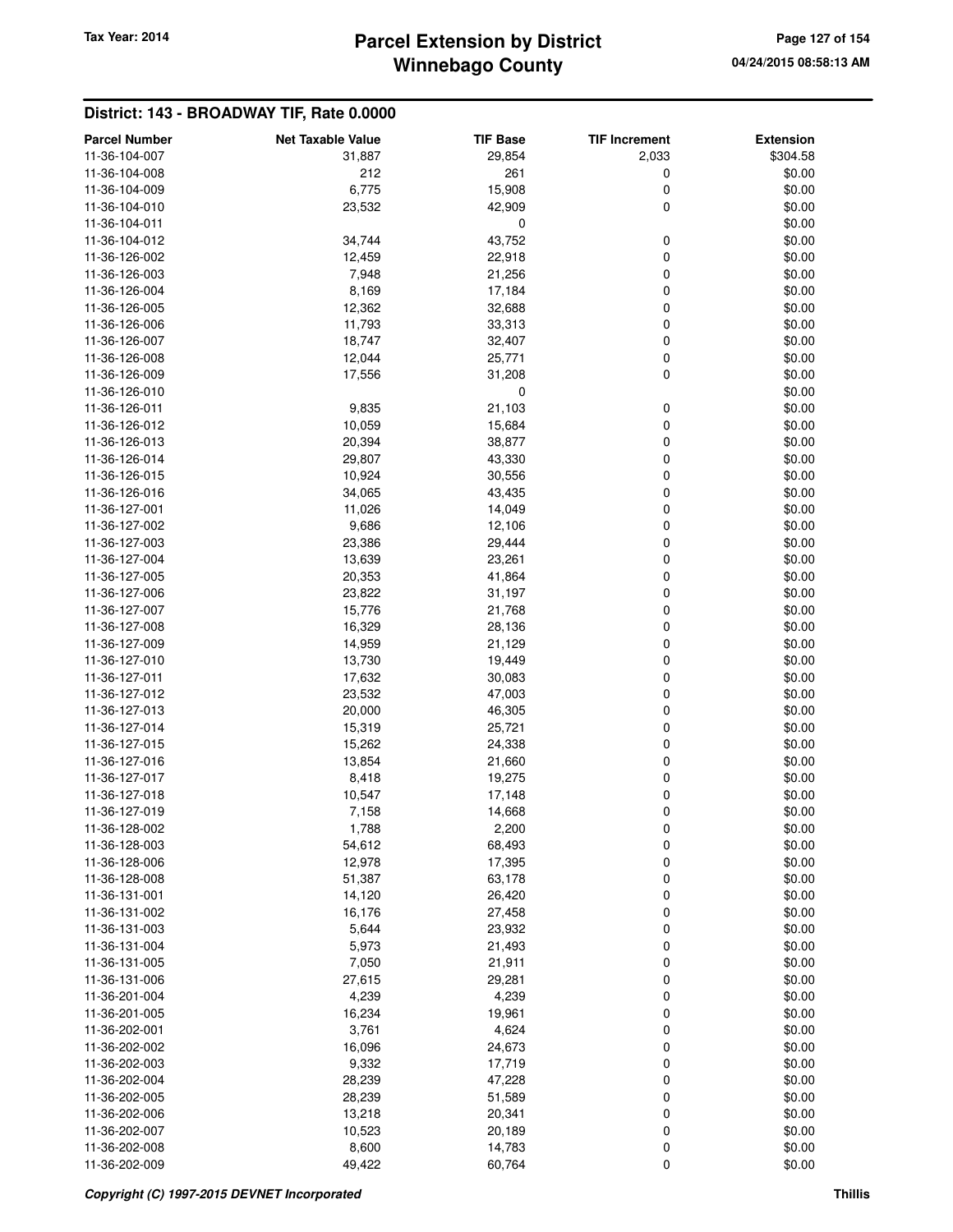## **Winnebago County Parcel Extension by District Tax Year: 2014 Page 128 of 154**

### **District: 143 - BROADWAY TIF, Rate 0.0000**

| <b>Parcel Number</b> | <b>Net Taxable Value</b> | <b>TIF Base</b> | <b>TIF Increment</b> | <b>Extension</b> |
|----------------------|--------------------------|-----------------|----------------------|------------------|
| 11-36-202-010        | 6,832                    | 8,399           | 0                    | \$0.00           |
| 11-36-202-011        | 6,642                    | 20,970          | 0                    | \$0.00           |
| 11-36-202-012        | 5,918                    | 9,500           | 0                    | \$0.00           |
| 11-36-202-013        | 9,511                    | 20,840          | 0                    | \$0.00           |
| 11-36-202-014        | 10,873                   | 8,580           | 2,293                | \$343.54         |
| 11-36-203-004        | 14,026                   | 18,291          | 0                    | \$0.00           |
| 11-36-203-005        | 7,065                    | 14,318          | 0                    | \$0.00           |
| 11-36-203-006        | 10,492                   | 21,381          | 0                    | \$0.00           |
| 11-36-203-007        | 8,263                    | 16,947          | 0                    | \$0.00           |
| 11-36-203-008        | 17,032                   | 23,996          | 0                    | \$0.00           |
| 11-36-203-009        | 8,704                    | 19,449          | 0                    | \$0.00           |
| 11-36-203-010        | 7,810                    | 20,270          | 0                    | \$0.00           |
| 11-36-203-011        | 7,667                    | 20,059          | 0                    | \$0.00           |
| 11-36-203-012        | 39,519                   | 53,985          | 0                    | \$0.00           |
| 11-36-204-004        | 12,418                   | 13,571          | 0                    | \$0.00           |
| 11-36-204-005        | 11,479                   | 14,115          | 0                    | \$0.00           |
| Totals for 143       | 12,411,575               | 19,647,900      | 345,217              | \$51,720.56      |
|                      |                          |                 |                      | 917 Parcels      |

| <b>Parcel Number</b> | <b>Net Taxable Value</b> | <b>TIF Base</b> | <b>TIF Increment</b> | <b>Extension</b> |
|----------------------|--------------------------|-----------------|----------------------|------------------|
| 11-23-251-005        | 52,602                   | 64,673          | 0                    | \$0.00           |
| 11-23-251-008        | 3,071                    | 3,776           | 0                    | \$0.00           |
| 11-23-251-009        | 3,019                    | 3,711           | 0                    | \$0.00           |
| 11-23-251-010        | 62,032                   | 76,267          | 0                    | \$0.00           |
| 11-23-251-011        | 78,255                   | 113,732         | 0                    | \$0.00           |
| 11-23-251-012        | 138,203                  | 169,919         | 0                    | \$0.00           |
| 11-23-251-013        | 12,615                   | 18,432          | 0                    | \$0.00           |
| 11-23-252-001        | 95,613                   | 117,554         | 0                    | \$0.00           |
| 11-23-252-002        | 1,744                    | 2,145           | 0                    | \$0.00           |
| 11-23-252-003        | 1,640                    | 2,015           | 0                    | \$0.00           |
| 11-23-252-004        | 1,744                    | 2,145           | 0                    | \$0.00           |
| 11-23-252-005        | 10,474                   | 25,198          | 0                    | \$0.00           |
| 11-23-253-001        | 6,636                    | 17,599          | 0                    | \$0.00           |
| 11-23-253-002        | 69,892                   | 85,929          | 0                    | \$0.00           |
| 11-23-253-003        | 41,396                   | 50,895          | 0                    | \$0.00           |
| 11-23-253-004        | 26,405                   | 52,707          | 0                    | \$0.00           |
| 11-23-253-005        | 2,035                    | 2,501           | 0                    | \$0.00           |
| 11-23-253-006        | 9,394                    | 11,439          | 0                    | \$0.00           |
| 11-23-253-007        | 134,503                  | 165,365         | 0                    | \$0.00           |
| 11-23-253-008        | 31,822                   | 62,380          | 0                    | \$0.00           |
| 11-23-253-011        | 13,945                   | 18,012          | 0                    | \$0.00           |
| 11-23-253-012        | 13,525                   | 20,612          | 0                    | \$0.00           |
| 11-23-253-013        | 14,669                   | 20,785          | 0                    | \$0.00           |
| 11-23-253-037        | 0                        | 18,020          | 0                    | \$0.00           |
| 11-23-276-001        | 54,160                   | 66,589          | 0                    | \$0.00           |
| 11-23-276-002        | 59,579                   | 82,812          | 0                    | \$0.00           |
| 11-23-276-003        | 36,614                   | 45,017          | 0                    | \$0.00           |
| 11-23-276-004        | 16,689                   | 27,253          | 0                    | \$0.00           |
| 11-23-276-005        | 7,844                    | 10,204          | 0                    | \$0.00           |
| 11-23-276-006        | 57,430                   | 70,610          | 0                    | \$0.00           |
| 11-23-276-007        | 2,035                    | 2,501           | 0                    | \$0.00           |
| 11-23-326-001        | 784,416                  | 124,726         | 659,690              | \$98,834.76      |
| 11-23-326-002        | 104,445                  | 128,414         | 0                    | \$0.00           |
| 11-23-327-002        |                          | 0               |                      | \$0.00           |
| 11-23-330-001        |                          | 0               |                      | \$0.00           |
| 11-23-331-002        | 1,027                    | 1,262           | 0                    | \$0.00           |
| 11-23-331-006        |                          | 0               |                      | \$0.00           |
| 11-23-332-001        |                          | 0               |                      | \$0.00           |
| 11-23-332-002        |                          | 0               |                      | \$0.00           |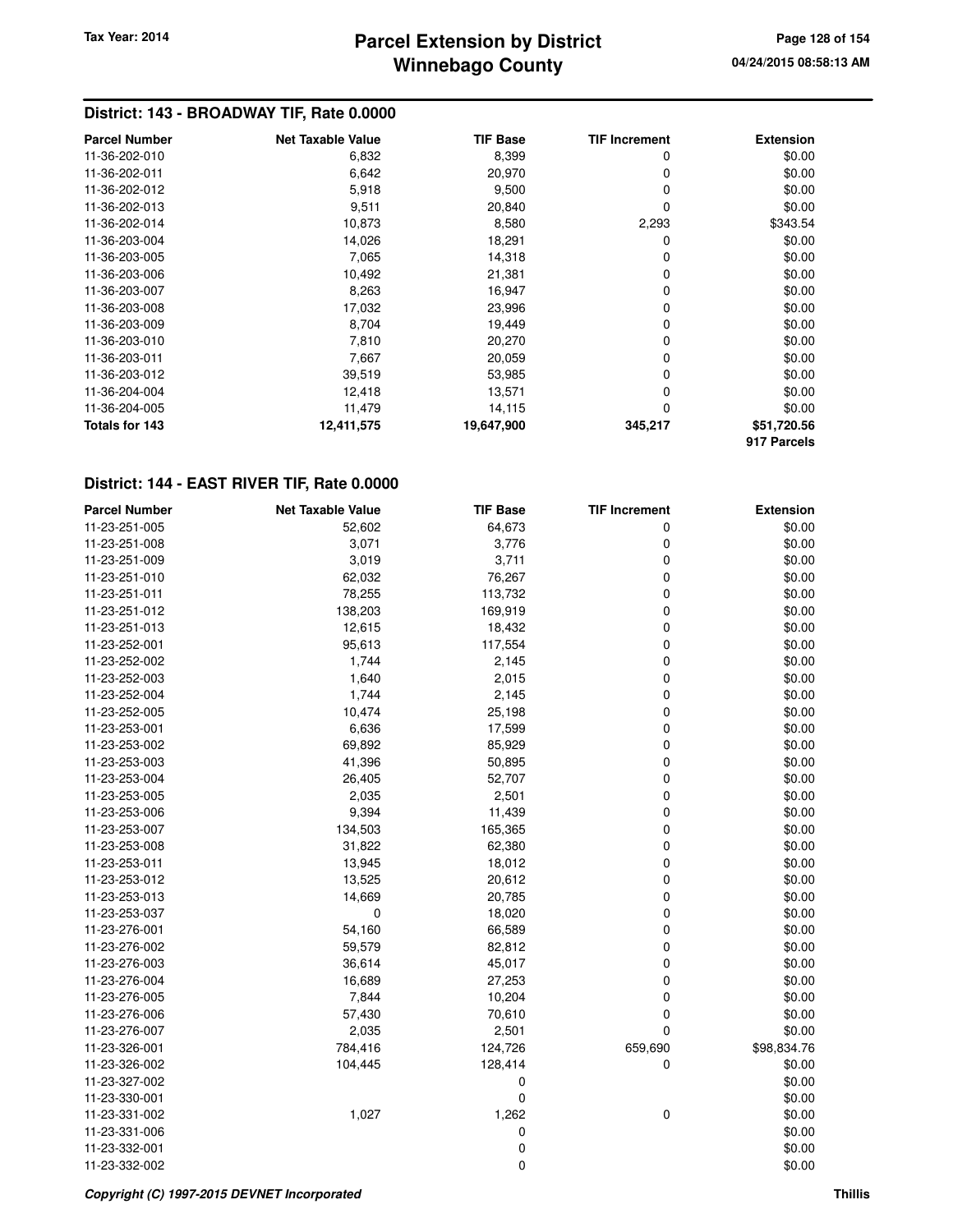# **Winnebago County** Tax Year: 2014 **Parcel Extension by District Page 129 of 154** Page 129 of 154

| <b>Parcel Number</b> | <b>Net Taxable Value</b> | <b>TIF Base</b> | <b>TIF Increment</b> | <b>Extension</b> |
|----------------------|--------------------------|-----------------|----------------------|------------------|
| 11-23-332-003        |                          | 0               |                      | \$0.00           |
| 11-23-333-001        | 20,823                   | 25,602          | 0                    | \$0.00           |
| 11-23-333-002        | 0                        | 1               | 0                    | \$0.00           |
| 11-23-333-004        | 13,366                   | 24,009          | 0                    | \$0.00           |
| 11-23-334-001        | 31,458                   | 43,917          | 0                    | \$0.00           |
| 11-23-334-002        | 15,398                   | 16,810          | 0                    | \$0.00           |
| 11-23-334-003        | 4,781                    | 5,878           | 0                    | \$0.00           |
| 11-23-334-004        | 13,619                   | 25,099          | 0                    | \$0.00           |
| 11-23-335-001        | 1,598                    | 15,658          | 0                    | \$0.00           |
| 11-23-335-002        | 8,847                    | 10,878          | 0                    | \$0.00           |
| 11-23-335-003        | 21,054                   | 30,676          | 0                    | \$0.00           |
| 11-23-335-004        | 87,711                   | 107,840         | 0                    | \$0.00           |
| 11-23-335-006        | 65,891                   | 86,892          | 0                    | \$0.00           |
| 11-23-335-007        | 72,423                   | 89,042          | 0                    | \$0.00           |
| 11-23-335-008        | 13,775                   | 27,690          | 0                    | \$0.00           |
| 11-23-335-009        | 23,672                   | 40,808          | 0                    | \$0.00           |
| 11-23-335-010        | 8,667                    | 19,042          | 0                    | \$0.00           |
| 11-23-335-011        | 26,670                   | 43,606          | 0                    | \$0.00           |
| 11-23-337-001        | 929                      | 190             | 739                  | \$110.72         |
| 11-23-337-002        | 647                      | 243             | 404                  | \$60.54          |
| 11-23-337-003        | 915                      | 225             | 690                  | \$103.38         |
| 11-23-337-004        | 1,265                    | 190             | 1,075                | \$161.06         |
| 11-23-337-005        | 474                      | 112             | 362                  | \$54.24          |
|                      | 992                      | 240             | 752                  |                  |
| 11-23-337-006        |                          |                 |                      | \$112.66         |
| 11-23-337-007        | 47,326                   | 9,315           | 38,011               | \$5,694.82       |
| 11-23-337-008        | 41,391                   | 11,902          | 29,489               | \$4,418.04       |
| 11-23-337-009        | 34,757                   | 11,021          | 23,736               | \$3,556.14       |
| 11-23-337-010        | 44,898                   | 9,320           | 35,578               | \$5,330.30       |
| 11-23-337-011        | 34,757                   | 11,771          | 22,986               | \$3,443.76       |
| 11-23-337-012        | 40,951                   | 11,115          | 29,836               | \$4,470.04       |
| 11-23-359-001        |                          | 0               |                      | \$0.00           |
| 11-23-360-001        |                          | 0               |                      | \$0.00           |
| 11-23-361-001        |                          | 0               |                      | \$0.00           |
| 11-23-361-002        | 1,755                    | 2,156           | 0                    | \$0.00           |
| 11-23-377-001        |                          | 0               |                      | \$0.00           |
| 11-23-377-002        | 11,670                   | 14,555          | 0                    | \$0.00           |
| 11-23-379-001        | 1,249                    | 1,535           | 0                    | \$0.00           |
| 11-23-379-002        | 21,964                   | 22,499          | 0                    | \$0.00           |
| 11-23-379-003        | 10,498                   | 13,115          | 0                    | \$0.00           |
| 11-23-379-004        | 8,171                    | 10,642          | 0                    | \$0.00           |
| 11-23-379-005        | 9,971                    | 11,486          | 0                    | \$0.00           |
| 11-23-379-006        | 18,826                   | 23,174          | 0                    | \$0.00           |
| 11-23-379-007        | 14,119                   | 16,183          | 0                    | \$0.00           |
| 11-23-379-008        | 14,120                   | 16,193          | 0                    | \$0.00           |
| 11-23-379-009        | 11,609                   | 13,131          | 0                    | \$0.00           |
| 11-23-379-010        | 4,949                    | 7,612           | 0                    | \$0.00           |
| 11-23-379-011        | 8,786                    | 11,366          | 0                    | \$0.00           |
| 11-23-379-012        | 46,751                   | 55,589          | 0                    | \$0.00           |
| 11-23-379-013        | 16,943                   | 19,769          | 0                    | \$0.00           |
| 11-23-379-014        | 145,901                  | 144,827         | 1,074                | \$160.92         |
| 11-23-380-006        | 21,963                   | 21,939          | 24                   | \$3.60           |
| 11-23-380-007        | 14,522                   | 18,154          | 0                    | \$0.00           |
| 11-23-380-008        | 18,109                   | 22,861          | 0                    | \$0.00           |
| 11-23-380-009        | 27,612                   | 28,180          | 0                    | \$0.00           |
| 11-23-380-010        | 24,444                   | 30,946          | 0                    | \$0.00           |
| 11-23-381-001        |                          | $\pmb{0}$       |                      | \$0.00           |
| 11-23-382-001        | 20,395                   | 40,501          | 0                    | \$0.00           |
| 11-23-382-003        | 88,130                   | 92,840          | 0                    | \$0.00           |
| 11-23-382-004        | 21,336                   | 20,234          | 1,102                | \$165.10         |
| 11-23-382-005        | 22,906                   | 22,442          | 464                  | \$69.52          |
| 11-23-382-011        | 37,556                   | 46,720          | 0                    | \$0.00           |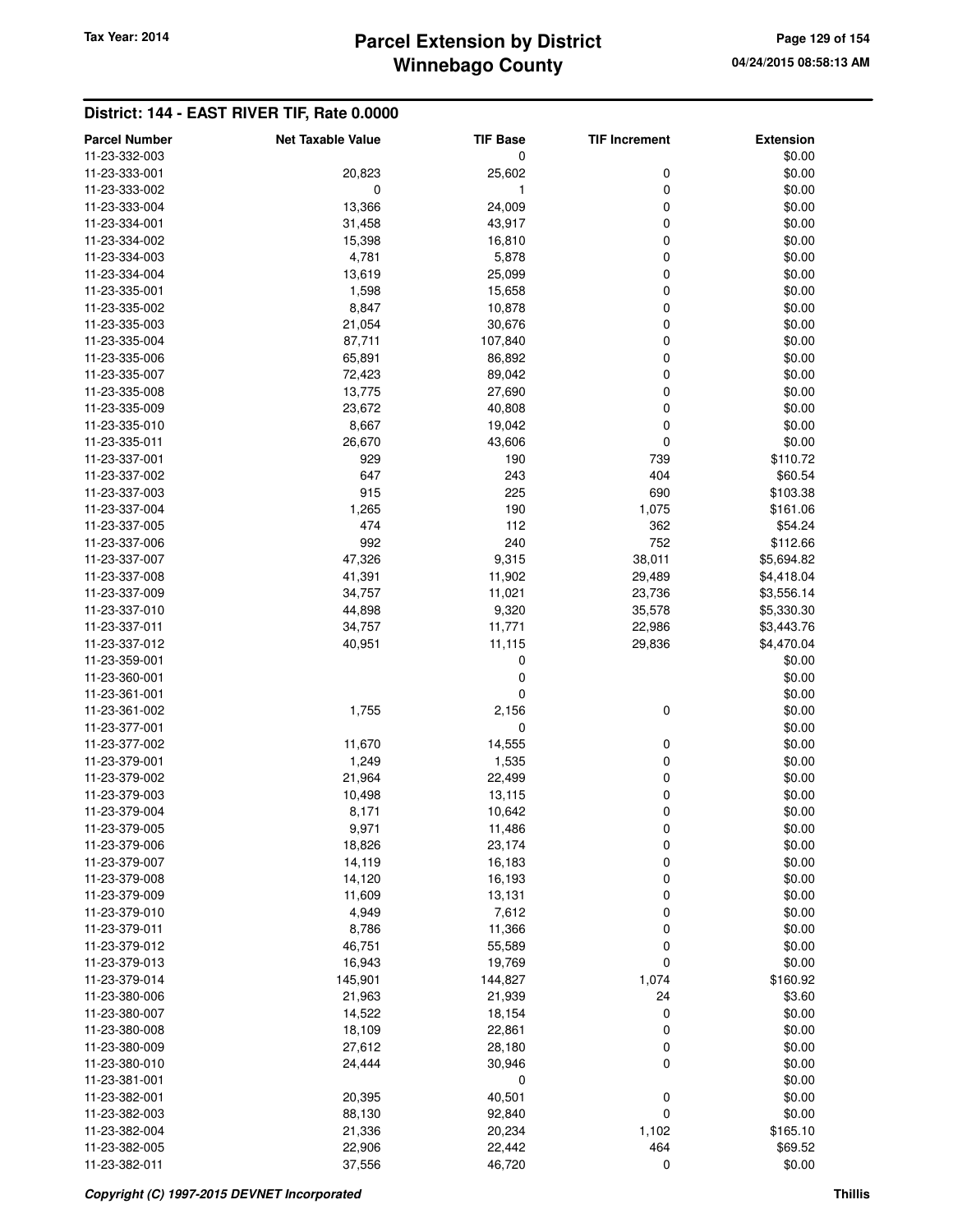## **Winnebago County Parcel Extension by District Tax Year: 2014 Page 130 of 154**

| <b>Parcel Number</b> | <b>Net Taxable Value</b> | <b>TIF Base</b> | <b>TIF Increment</b> | <b>Extension</b> |
|----------------------|--------------------------|-----------------|----------------------|------------------|
| 11-23-382-012        | 62,754                   | 63,103          | 0                    | \$0.00           |
| 11-23-382-013        | 13,491                   | 13,494          | 0                    | \$0.00           |
| 11-23-382-014        | 12,946                   | 16,512          | 0                    | \$0.00           |
| 11-23-382-015        | 890                      | 1,166           | 0                    | \$0.00           |
| 11-23-382-016        | 60,467                   | 26,889          | 33,578               | \$5,030.66       |
| 11-23-382-017        | 51,773                   | 67,937          | 0                    | \$0.00           |
| 11-23-382-018        | 19,230                   | 24,316          | 0                    | \$0.00           |
| 11-23-382-019        | 20,172                   | 24,959          | 0                    | \$0.00           |
| 11-23-382-021        | 1,748                    | 2,291           | 0                    | \$0.00           |
| 11-23-382-022        | 1,748                    | 2,291           | 0                    | \$0.00           |
| 11-23-382-023        | 5,344                    | 7,007           | 0                    | \$0.00           |
| 11-23-382-024        | 22,264                   | 25,497          | 0                    | \$0.00           |
| 11-23-382-026        |                          | 0               |                      | \$0.00           |
| 11-23-382-027        |                          | 0               |                      | \$0.00           |
| 11-23-382-029        | 21,964                   | 22,706          | 0                    | \$0.00           |
| 11-23-382-030        | 17,258                   | 18,139          | 0                    | \$0.00           |
| 11-23-383-008        |                          | 0               |                      | \$0.00           |
| 11-23-384-001        | 5,027                    | 0               | 5,027                | \$753.16         |
| 11-23-384-002        | 5,420                    | 0               | 5,420                | \$812.02         |
| 11-23-384-003        | 20,699                   | 25,449          | 0                    | \$0.00           |
| 11-23-384-004        | 1,883                    | 2,317           | 0                    | \$0.00           |
| 11-23-384-005        | 16,027                   | 24,457          | 0                    | \$0.00           |
| 11-23-384-006        | 5,168                    | 0               | 5,168                | \$774.28         |
| 11-23-384-007        | 91,282                   | 0               | 91,282               | \$13,675.88      |
| 11-23-386-001        | 8,442                    | 31,703          | 0                    | \$0.00           |
| 11-23-386-002        | 2,741                    | 3,671           | 0                    | \$0.00           |
| 11-23-386-003        | 38,688                   | 27,108          | 11,580               | \$1,734.92       |
| 11-23-386-004        |                          | 0               |                      | \$0.00           |
| 11-23-386-010        | 33,886                   | 33,563          | 323                  | \$48.40          |
| 11-23-386-011        | 13,376                   | 16,674          | 0                    | \$0.00           |
| 11-23-386-012        | 26,717                   | 33,302          | 0                    | \$0.00           |
| 11-23-386-013        | 9,727                    | 12,176          | 0                    | \$0.00           |
| 11-23-386-014        | 28,908                   | 14,806          | 14,102               | \$2,112.76       |
| 11-23-390-012        |                          | 0               |                      | \$0.00           |
| 11-23-390-013        |                          | 0               |                      | \$0.00           |
| 11-23-390-014        |                          | 0               |                      | \$0.00           |
| 11-23-390-018        | 788                      | 969             | 0                    | \$0.00           |
| 11-23-390-019        | 23,317                   | 28,861          | 0                    | \$0.00           |
| 11-23-401-001        | 377                      | 466             | 0                    | \$0.00           |
| 11-23-401-002        | 9,176                    | 11,282          | 0                    | \$0.00           |
| 11-23-401-003        | 15,331                   | 24,609          | 0                    | \$0.00           |
| 11-23-401-004        | 20,545                   | 25,262          | 0                    | \$0.00           |
| 11-23-402-001        | 5,160                    | 9,414           | 0                    | \$0.00           |
| 11-23-402-002        | 1,243                    | 1,529           | 0                    | \$0.00           |
| 11-23-402-003        | 1,395                    | 1,716           | 0                    | \$0.00           |
| 11-23-402-004        | 24,049                   | 33,181          | 0                    | \$0.00           |
| 11-23-402-005        | 40,601                   | 49,917          | 0                    | \$0.00           |
| 11-23-402-006        | 7,216                    | 8,872           | 0                    | \$0.00           |
| 11-23-402-007        | 7,597                    | 16,278          | 0                    | \$0.00           |
| 11-23-403-001        | 140,530                  | 172,781         | 0                    | \$0.00           |
| 11-23-404-001        | 9,758                    | 11,997          | 0                    | \$0.00           |
| 11-23-404-002        | 603                      | 741             | 0                    | \$0.00           |
| 11-23-404-003        | 17,914                   | 34,343          | 0                    | \$0.00           |
| 11-23-404-004        | 21,301                   | 34,123          | 0                    | \$0.00           |
| 11-23-404-005        | 11,992                   | 23,561          | 0                    | \$0.00           |
| 11-23-404-006        | 8,442                    | 14,236          | 0                    | \$0.00           |
| 11-23-404-007        | 41,186                   | 16,375          | 24,811               | \$3,717.18       |
| 11-23-404-008        | 7,415                    | 18,015          | 0                    | \$0.00           |
| 11-23-404-009        | 36,708                   | 45,133          | 0                    | \$0.00           |
| 11-23-408-001        |                          | 0               |                      | \$0.00           |
| 11-23-411-001        | 7,872                    | 36,717          | 0                    | \$0.00           |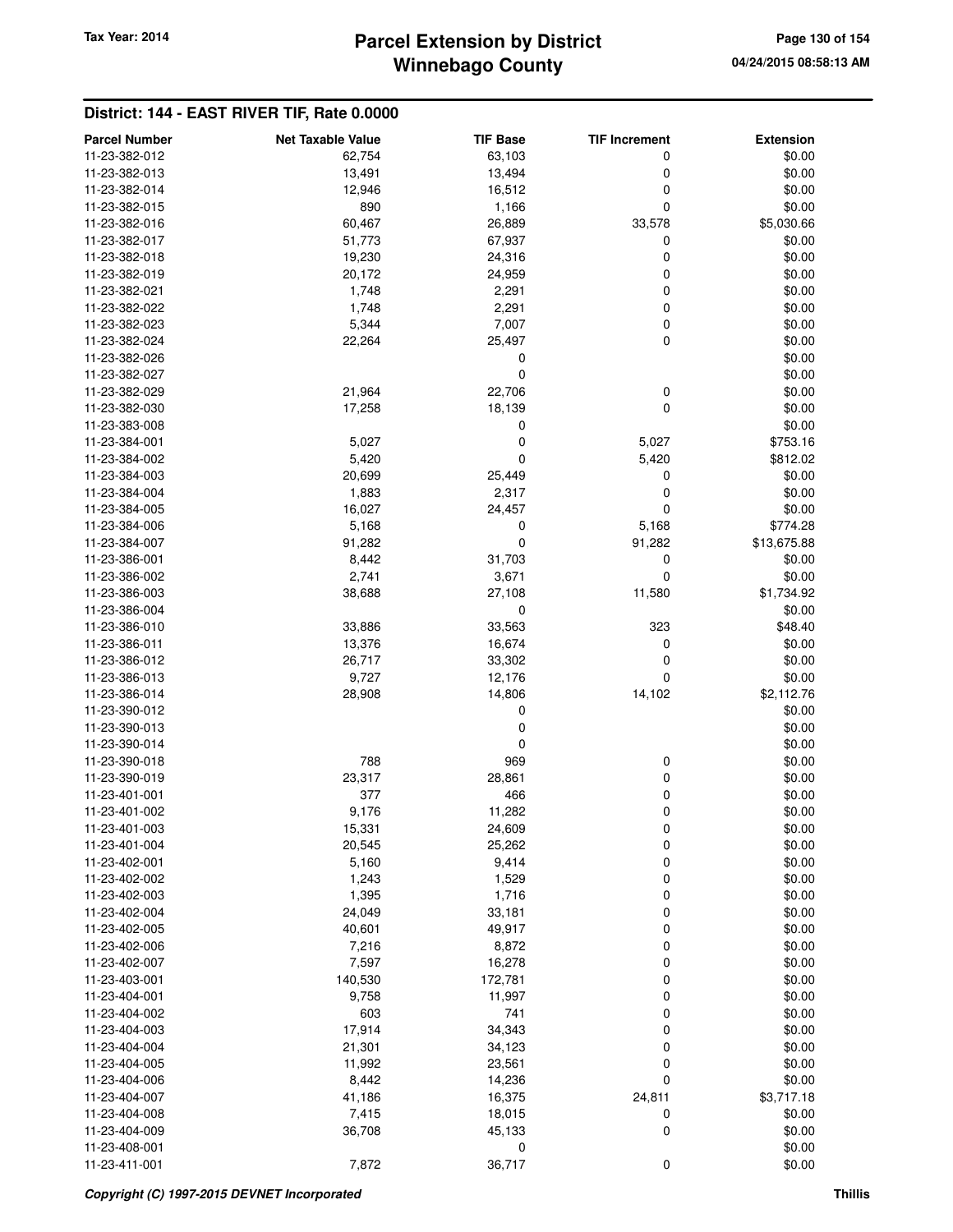## **Winnebago County** Tax Year: 2014 **Parcel Extension by District Page 131 of 154** Page 131 of 154

| <b>Parcel Number</b>           | <b>Net Taxable Value</b> | <b>TIF Base</b> | <b>TIF Increment</b> | <b>Extension</b> |
|--------------------------------|--------------------------|-----------------|----------------------|------------------|
| 11-23-411-002                  | 7,201                    | 17,726          | 0                    | \$0.00           |
| 11-23-411-003                  | 14,681                   | 22,166          | 0                    | \$0.00           |
| 11-23-411-004                  | 9,638                    | 13,606          | 0                    | \$0.00           |
| 11-23-411-005                  | 11,088                   | 12,695          | 0                    | \$0.00           |
| 11-23-411-006                  | 8,414                    | 19,860          | 0                    | \$0.00           |
| 11-23-411-007                  |                          | 0               |                      | \$0.00           |
| 11-23-411-008                  |                          | 0               |                      | \$0.00           |
| 11-23-411-011                  | 11,887                   | 14,615          | 0                    | \$0.00           |
| 11-23-451-001                  |                          | 0               |                      | \$0.00           |
| 11-23-456-001                  | 8,381                    | 21,941          | 0                    | \$0.00           |
| 11-23-456-007                  | 10,081                   | 18,626          | 0                    | \$0.00           |
| 11-23-456-008                  | 5,410                    | 22,381          | 0                    | \$0.00           |
| 11-23-456-009                  | 10,347                   | 20,599          | 0                    | \$0.00           |
| 11-23-456-010                  | 4,079                    | 19,641          | 0                    | \$0.00           |
| 11-23-456-011                  | 5,648                    | 19,968          | 0                    | \$0.00           |
| 11-23-456-012                  | 15,099                   | 22,907          | 0                    | \$0.00           |
| 11-23-456-013                  | 2,789                    | 3,429           | 0                    | \$0.00           |
| 11-23-456-014                  | 2,049                    | 2,520           | 0                    | \$0.00           |
| 11-23-456-015                  | 18,501                   | 22,712          | 0                    | \$0.00           |
| 11-23-456-016                  | 5,390                    | 13,245          | 0                    | \$0.00           |
| 11-23-456-017                  | 9,639                    | 18,602          | 0                    | \$0.00           |
| 11-23-457-002                  | 106,826                  | 126,580         | 0                    | \$0.00           |
| 11-23-457-006                  | 66,396                   | 112,662         | 0                    | \$0.00           |
| 11-23-458-001                  | 18,620                   | 25,436          | 0                    | \$0.00           |
| 11-23-458-002                  | 15,782                   | 46,850          | 0                    | \$0.00           |
| 11-23-458-003                  | 1,063                    | 1,307           | 0                    | \$0.00           |
| 11-23-458-004                  | 6,195                    | 7,618           | 0                    | \$0.00           |
| 11-23-458-005                  | 24,474                   | 86,317          | 0                    | \$0.00           |
| 11-23-458-006                  | 23,168                   | 36,269          | 0                    | \$0.00           |
| 11-23-458-007                  | 1,561                    | 0               | 1,561                | \$233.88         |
| 11-23-458-008                  | 13,334                   | 0               | 13,334               | \$1,997.70       |
| 11-23-458-009                  | 11,369                   | 20,919          | 0                    | \$0.00           |
| 11-23-458-010                  | 48,294                   | 58,959          | 0                    | \$0.00           |
| 11-23-458-011                  | 9,805                    | 19,255          | 0                    | \$0.00           |
| 11-23-458-012                  | 4,576                    | 5,627           | 0                    | \$0.00           |
| 11-23-458-013                  | 27,840                   | 34,045          | 0                    | \$0.00           |
| 11-23-458-014                  | 38,424                   | 52,050          | 0                    | \$0.00           |
| 11-23-458-015                  | 3,568                    | 4,387           | 0                    | \$0.00           |
| 11-23-462-001                  | 8,365                    | 10,286          | 0                    | \$0.00           |
| 11-23-462-002                  | 3,632                    | 4,466           | 0                    | \$0.00           |
| 11-23-462-003                  | 62,625                   | 76,304          | 0                    | \$0.00           |
| 11-23-462-004                  | 9,523                    | 14,004          | 0                    | \$0.00           |
| 11-23-462-005<br>11-23-463-001 | 12,148                   | 14,937          | 0                    | \$0.00           |
| 11-26-101-001                  | 77,457                   | 100,802         | 0<br>0               | \$0.00           |
| 11-26-102-001                  | 48,317                   | 59,407<br>0     |                      | \$0.00<br>\$0.00 |
| 11-26-102-003                  | 32,396                   | 39,832          | 0                    | \$0.00           |
| 11-26-102-004                  | 24,877                   | 56,639          | 0                    | \$0.00           |
| 11-26-103-001                  | 2,449                    | 3,013           | 0                    | \$0.00           |
| 11-26-103-002                  | 13,111                   | 17,997          | 0                    | \$0.00           |
| 11-26-103-003                  | 10,328                   | 14,209          | 0                    | \$0.00           |
| 11-26-103-004                  |                          | 0               |                      | \$0.00           |
| 11-26-103-005                  | 14,520                   | 20,610          | 0                    | \$0.00           |
| 11-26-103-006                  | 54,453                   | 66,950          | 0                    | \$0.00           |
| 11-26-103-007                  | 9,710                    | 18,098          | 0                    | \$0.00           |
| 11-26-103-008                  | 7,856                    | 21,605          | 0                    | \$0.00           |
| 11-26-103-009                  | 20,422                   | 26,986          | 0                    | \$0.00           |
| 11-26-103-010                  | 16,494                   | 20,279          | 0                    | \$0.00           |
| 11-26-104-001                  | 61,683                   | 86,677          | 0                    | \$0.00           |
| 11-26-104-002                  |                          | 0               |                      | \$0.00           |
| 11-26-126-001                  |                          | 0               |                      | \$0.00           |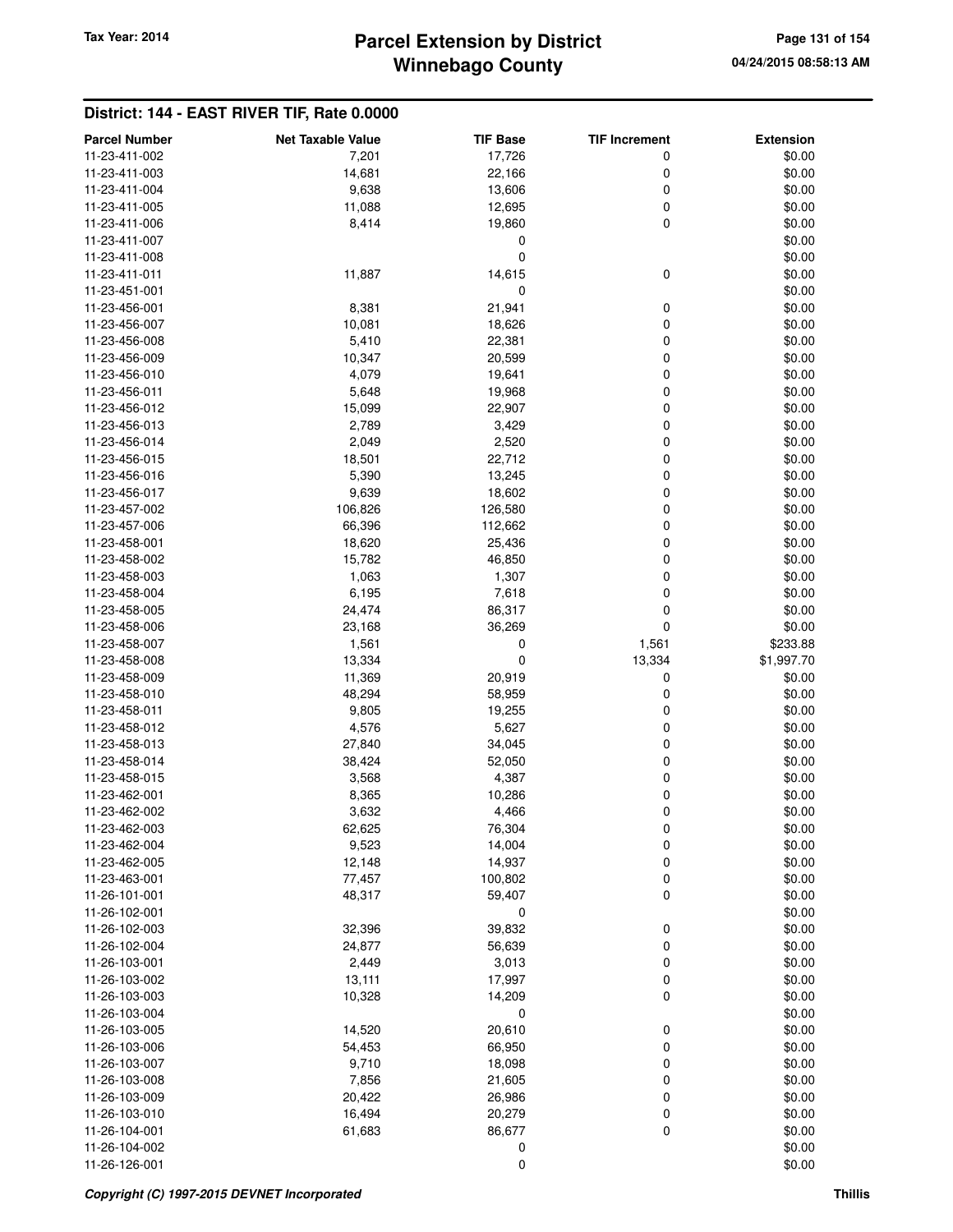| <b>Parcel Number</b> | <b>Net Taxable Value</b> | <b>TIF Base</b> | <b>TIF Increment</b> | <b>Extension</b> |
|----------------------|--------------------------|-----------------|----------------------|------------------|
| 11-26-127-001        | 9,853                    | 40,554          | 0                    | \$0.00           |
| 11-26-127-002        | 24,975                   | 36,814          | 0                    | \$0.00           |
| 11-26-127-003        | 35,742                   | 45,821          | $\mathbf 0$          | \$0.00           |
| 11-26-127-005        |                          | 0               |                      | \$0.00           |
| 11-26-127-006        |                          | 0               |                      | \$0.00           |
| 11-26-128-001        |                          | 0               |                      | \$0.00           |
| 11-26-128-002        | 24,814                   | 45,197          | 0                    | \$0.00           |
| 11-26-128-003        |                          | 0               |                      | \$0.00           |
| 11-26-128-004        | 18,385                   | 24,482          | 0                    | \$0.00           |
| 11-26-128-005        | 20,100                   | 26,625          | 0                    | \$0.00           |
| 11-26-128-006        | 12,765                   | 31,126          | 0                    | \$0.00           |
| 11-26-128-007        | 24,564                   | 30,202          | 0                    | \$0.00           |
| 11-26-128-008        | 14,587                   | 16,434          | 0                    | \$0.00           |
| 11-26-128-009        | 14,973                   | 22,663          | 0                    | \$0.00           |
| 11-26-128-010        | 4,492                    | 27,546          | $\mathbf 0$          | \$0.00           |
| 11-26-128-011        | 15,789                   | 9,913           | 5,876                | \$880.34         |
| 11-26-128-012        | 9,734                    | 23,914          | 0                    | \$0.00           |
| 11-26-128-013        | 14,077                   | 23,052          | 0                    | \$0.00           |
| 11-26-129-001        | 15,891                   | 21,416          | 0                    | \$0.00           |
| 11-26-129-002        | 15,728                   | 27,718          | 0                    | \$0.00           |
|                      |                          |                 | 0                    |                  |
| 11-26-129-003        | 16,437                   | 33,221          |                      | \$0.00           |
| 11-26-129-004        | 18,143                   | 23,649          | 0<br>0               | \$0.00           |
| 11-26-129-005        | 6,368                    | 14,704          |                      | \$0.00           |
| 11-26-129-006        | 13,887                   | 20,722          | 0                    | \$0.00           |
| 11-26-129-007        | 13,804                   | 24,526          | 0                    | \$0.00           |
| 11-26-129-008        | 12,774                   | 29,555          | 0                    | \$0.00           |
| 11-26-129-009        | 16,371                   | 24,405          | 0                    | \$0.00           |
| 11-26-129-010        | 15,641                   | 23,732          | 0                    | \$0.00           |
| 11-26-129-011        | 21,917                   | 26,970          | 0                    | \$0.00           |
| 11-26-129-012        | 8,827                    | 10,631          | $\mathbf 0$          | \$0.00           |
| 11-26-129-013        | 8,359                    | 24,148          | $\mathbf 0$          | \$0.00           |
| 11-26-129-014        | 11,778                   | 22,804          | 0                    | \$0.00           |
| 11-26-129-015        | 8,865                    | 21,244          | 0                    | \$0.00           |
| 11-26-129-016        | 5,666                    | 26,243          | 0                    | \$0.00           |
| 11-26-130-003        | 1,652                    | 2,031           | 0                    | \$0.00           |
| 11-26-130-004        | 6,402                    | 9,180           | $\mathbf 0$          | \$0.00           |
| 11-26-130-005        | 6,414                    | 3,486           | 2,928                | \$438.68         |
| 11-26-130-006        | 682                      | 838             | 0                    | \$0.00           |
| 11-26-130-007        | 4,268                    | 21,336          | 0                    | \$0.00           |
| 11-26-130-008        | 10,404                   | 26,217          | 0                    | \$0.00           |
| 11-26-130-009        |                          | 0               |                      | \$0.00           |
| 11-26-130-010        | 16,271                   | 17,171          | 0                    | \$0.00           |
| 11-26-130-011        | 19,354                   | 23,797          | 0                    | \$0.00           |
| 11-26-130-012        | 13,775                   | 27,462          | 0                    | \$0.00           |
| 11-26-130-013        | 22,703                   | 28,056          | 0                    | \$0.00           |
| 11-26-130-014        | 5,648                    | 15,394          | $\mathbf 0$          | \$0.00           |
| 11-26-130-015        |                          | 0               |                      | \$0.00           |
| 11-26-130-016        | 0                        | 14,694          | 0                    | \$0.00           |
| 11-26-130-017        | 0                        | 0               | $\mathbf 0$          | \$0.00           |
| 11-26-131-001        |                          | 0               |                      | \$0.00           |
| 11-26-131-002        | 20,098                   | 24,709          | $\boldsymbol{0}$     | \$0.00           |
| 11-26-131-003        | 816                      | 1,099           | 0                    | \$0.00           |
| 11-26-131-004        | 1,114                    | 1,486           | 0                    | \$0.00           |
| 11-26-131-005        | 3,937                    | 4,840           | $\mathbf 0$          | \$0.00           |
| 11-26-132-002        |                          | 0               |                      | \$0.00           |
| 11-26-132-003        |                          | 0               |                      | \$0.00           |
| 11-26-132-005        | 2,877                    | 3,536           | $\boldsymbol{0}$     | \$0.00           |
| 11-26-132-006        | 5,920                    | 7,279           | 0                    | \$0.00           |
| 11-26-132-007        | 5,461                    | 6,713           | 0                    | \$0.00           |
| 11-26-132-008        | 14,102                   | 19,360          | 0                    | \$0.00           |
| 11-26-132-009        | 16,115                   | 19,813          | $\mathbf 0$          | \$0.00           |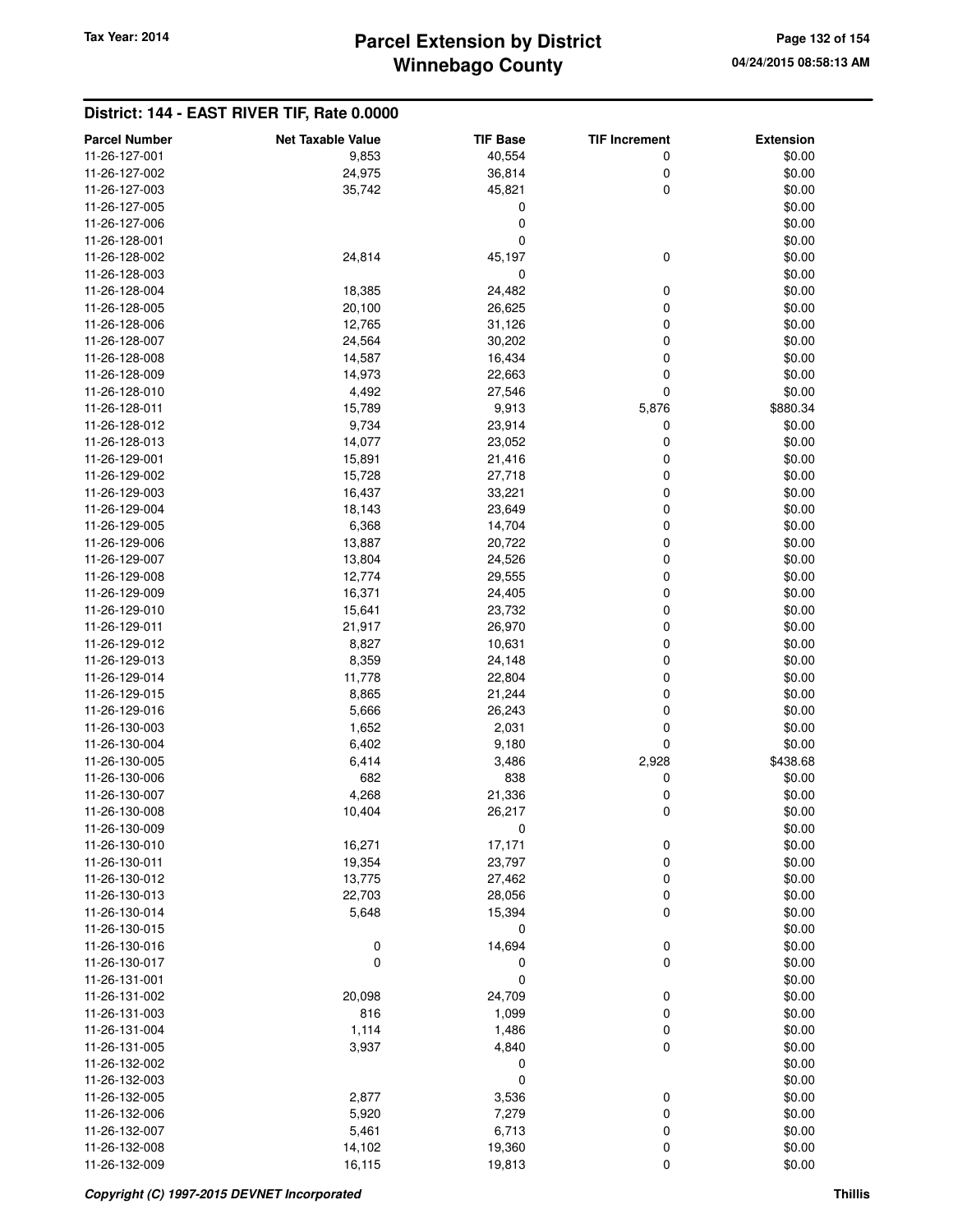# **Winnebago County** Tax Year: 2014 **Parcel Extension by District Page 133 of 154** Page 133 of 154

| <b>Parcel Number</b> | <b>Net Taxable Value</b> | <b>TIF Base</b> | <b>TIF Increment</b> | <b>Extension</b> |
|----------------------|--------------------------|-----------------|----------------------|------------------|
| 11-26-132-010        | 7,995                    | 32,889          | 0                    | \$0.00           |
| 11-26-132-011        | 17,551                   | 33,722          | 0                    | \$0.00           |
| 11-26-132-012        | 1,501                    | 1,846           | 0                    | \$0.00           |
| 11-26-132-013        |                          | 0               |                      | \$0.00           |
| 11-26-132-014        |                          | 0               |                      | \$0.00           |
| 11-26-132-015        |                          | 0               |                      | \$0.00           |
| 11-26-133-001        | 25,101                   | 33,812          | 0                    | \$0.00           |
| 11-26-133-002        | 21,546                   | 27,708          | 0                    | \$0.00           |
| 11-26-133-003        | 1,126                    | 9,408           | 0                    | \$0.00           |
| 11-26-133-004        | 11,602                   | 16,142          | 0                    | \$0.00           |
| 11-26-133-005        | 18,652                   | 24,810          | 0                    | \$0.00           |
| 11-26-133-006        | 20,148                   | 26,647          | 0                    | \$0.00           |
| 11-26-133-007        | 13,288                   | 32,412          | 0                    | \$0.00           |
| 11-26-133-008        | 21,611                   | 40,418          | 0                    | \$0.00           |
| 11-26-133-009        | 15,882                   | 31,271          | 0                    | \$0.00           |
| 11-26-133-010        | 27,085                   | 35,176          | 0                    | \$0.00           |
| 11-26-133-011        | 14,010                   | 46,512          | 0                    | \$0.00           |
| 11-26-133-012        | 29,289                   | 54,771          | 0                    | \$0.00           |
| 11-26-133-013        | 30,041                   | 31,433          | 0                    | \$0.00           |
| 11-26-134-001        | 10,333                   | 45,328          | 0                    | \$0.00           |
| 11-26-134-002        | 10,333                   | 45,328          | 0                    | \$0.00           |
| 11-26-134-003        | $\mathbf 0$              | 10,840          | 0                    | \$0.00           |
| 11-26-134-004        | 5,160                    | 10,840          | 0                    | \$0.00           |
| 11-26-134-005        |                          |                 |                      |                  |
| 11-26-134-006        | 7,926                    | 26,663          | 0<br>0               | \$0.00           |
| 11-26-134-007        | 2,710                    | 3,333<br>0      |                      | \$0.00           |
|                      |                          |                 |                      | \$0.00           |
| 11-26-134-008        | 16,369                   | 22,005          | 0                    | \$0.00           |
| 11-26-134-009        | 3,295                    | 4,050           | 0                    | \$0.00           |
| 11-26-134-010        | 26,138                   | 34,013          | 0                    | \$0.00           |
| 11-26-135-005        | 2,386                    | 3,080           | 0                    | \$0.00           |
| 11-26-135-006        | 4,379                    | 14,252          | 0                    | \$0.00           |
| 11-26-137-001        |                          | 0<br>0          |                      | \$0.00           |
| 11-26-137-002        |                          |                 |                      | \$0.00           |
| 11-26-137-004        | 14,731                   | 18,162          | 0                    | \$0.00           |
| 11-26-137-005        | 1,180                    | 1,452           | 0                    | \$0.00           |
| 11-26-137-006        | 13,000                   | 17,259          | 0                    | \$0.00           |
| 11-26-137-007        | 6,967                    | 10,441          | 0                    | \$0.00           |
| 11-26-137-008        | 12,531                   | 17,281          | 0                    | \$0.00           |
| 11-26-137-010        |                          | 0               |                      | \$0.00           |
| 11-26-137-011        | 21,537                   | 28,354          | 0                    | \$0.00           |
| 11-26-138-001        | 21,482                   | 26,193          | 0                    | \$0.00           |
| 11-26-138-002        | 13,379                   | 24,476          | 0                    | \$0.00           |
| 11-26-138-003        | 35,243                   | 45,761          | 0                    | \$0.00           |
| 11-26-138-004        |                          | 0               |                      | \$0.00           |
| 11-26-138-005        | 27,066                   | 34,709          | 0                    | \$0.00           |
| 11-26-138-006        |                          | 0               |                      | \$0.00           |
| 11-26-138-007        | 6,833                    | 23,555          | 0                    | \$0.00           |
| 11-26-138-008        | 14,613                   | 16,317          | 0                    | \$0.00           |
| 11-26-138-009        | 19,651                   | 27,173          | 0                    | \$0.00           |
| 11-26-138-010        |                          | 0               |                      | \$0.00           |
| 11-26-138-011        | 13,542                   | 24,674          | 0                    | \$0.00           |
| 11-26-138-012        | 15,573                   | 25,477          | 0                    | \$0.00           |
| 11-26-138-013        | 8,377                    | 23,210          | 0                    | \$0.00           |
| 11-26-139-001        |                          | 0               |                      | \$0.00           |
| 11-26-139-002        | 26,855                   | 37,041          | 0                    | \$0.00           |
| 11-26-139-003        |                          | 0               |                      | \$0.00           |
| 11-26-139-004        | 6,286                    | 18,296          | 0                    | \$0.00           |
| 11-26-139-006        | 6,890                    | 20,355          | 0                    | \$0.00           |
| 11-26-139-008        | 8,186                    | 21,090          | 0                    | \$0.00           |
| 11-26-139-009        | 14,690                   | 30,709          | 0                    | \$0.00           |
| 11-26-140-001        |                          | 0               |                      | \$0.00           |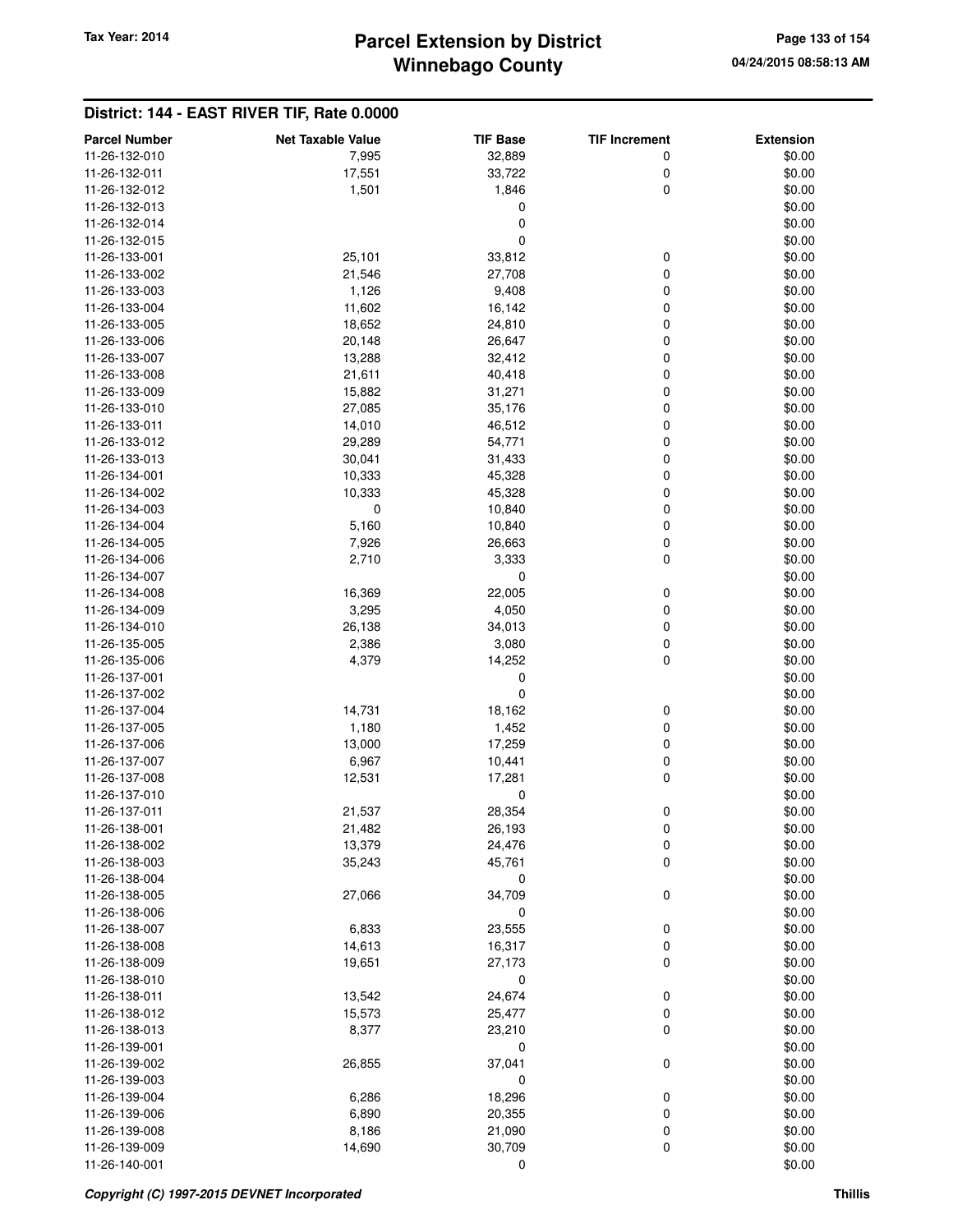## **Winnebago County** Tax Year: 2014 **Parcel Extension by District** Page 134 of 154

| <b>Parcel Number</b> | <b>Net Taxable Value</b> | <b>TIF Base</b> | <b>TIF Increment</b> | <b>Extension</b> |
|----------------------|--------------------------|-----------------|----------------------|------------------|
| 11-26-140-004        | 1,000                    | 5,253           | 0                    | \$0.00           |
| 11-26-140-007        | 3,277                    | 4,029           | 0                    | \$0.00           |
| 11-26-141-001        | 16,780                   | 20,630          | 0                    | \$0.00           |
| 11-26-141-002        | 29,218                   | 44,809          | 0                    | \$0.00           |
| 11-26-141-003        |                          |                 | 0                    |                  |
|                      | 10,355                   | 29,051          |                      | \$0.00           |
| 11-26-141-007        | 17,995                   | 29,871          | 0                    | \$0.00           |
| 11-26-141-008        | 7,988                    | 27,827          | 0                    | \$0.00           |
| 11-26-141-009        | 0                        | 7,469           | 0                    | \$0.00           |
| 11-26-157-001        |                          | 0               |                      | \$0.00           |
| 11-26-157-002        |                          | $\mathbf 0$     |                      | \$0.00           |
| 11-26-157-003        |                          | $\mathbf 0$     |                      | \$0.00           |
| 11-26-157-004        |                          | 0               |                      | \$0.00           |
| 11-26-157-005        |                          | $\mathbf 0$     |                      | \$0.00           |
| 11-26-157-006        | 82,947                   | 113,054         | 0                    | \$0.00           |
| 11-26-157-007        | 81,176                   | 102,899         | 0                    | \$0.00           |
| 11-26-158-001        |                          | 5,730           |                      | \$0.00           |
| 11-26-158-002        |                          | 4,829           |                      | \$0.00           |
| 11-26-158-003        |                          | 0               |                      | \$0.00           |
| 11-26-158-004        | 4,880                    | 4,207           | 673                  | \$100.84         |
| 11-26-158-005        | 7,657                    | 14,160          | 0                    | \$0.00           |
| 11-26-158-006        | 985                      | 1,214           | 0                    | \$0.00           |
| 11-26-158-007        | 7,065                    | 16,506          | 0                    | \$0.00           |
| 11-26-158-008        | 1,412                    | 9,837           | 0                    | \$0.00           |
| 11-26-158-009        |                          | 0               |                      | \$0.00           |
| 11-26-158-010        | 1,857                    | 6,206           | 0                    | \$0.00           |
| 11-26-158-011        | 4,798                    | 7,042           | 0                    | \$0.00           |
| 11-26-158-012        | 4,956                    | 7,158           | 0                    | \$0.00           |
| 11-26-158-013        | 9,192                    | 17,157          | 0                    | \$0.00           |
| 11-26-159-002        | 3,230                    | 4,147           | 0                    | \$0.00           |
| 11-26-159-005        | 8,891                    | 17,786          | 0                    | \$0.00           |
| 11-26-159-008        | 4,308                    | 8,475           | 0                    | \$0.00           |
| 11-26-159-009        | 5,137                    | 5,747           | 0                    | \$0.00           |
| 11-26-159-010        | 4,671                    | 11,412          | 0                    | \$0.00           |
| 11-26-159-011        | 8,146                    | 12,356          | 0                    | \$0.00           |
| 11-26-159-012        | 971                      | 1,194           | 0                    | \$0.00           |
| 11-26-159-013        | 171                      | 210             | 0                    | \$0.00           |
| 11-26-159-014        | 1,203                    | 1,478           | 0                    | \$0.00           |
| 11-26-159-015        | 7,194                    | 8,402           | 0                    | \$0.00           |
| 11-26-159-016        |                          | 0               |                      | \$0.00           |
| 11-26-159-017        | 11,100                   | 14,951          | 0                    | \$0.00           |
| 11-26-159-018        | 6,947                    | 13,432          | 0                    | \$0.00           |
| 11-26-159-019        | 9,171                    | 24,055          | 0                    | \$0.00           |
| 11-26-159-020        | 3,939                    | 7,547           | 0                    | \$0.00           |
| 11-26-159-021        | 1,252                    | 1,539           | 0                    | \$0.00           |
| 11-26-159-022        | 8,794                    | 16,498          | 0                    | \$0.00           |
| 11-26-159-023        |                          |                 |                      |                  |
| 11-26-159-024        | 13,271                   | 13,788          | 0                    | \$0.00           |
|                      | 0                        | 7,029           | 0                    | \$0.00           |
| 11-26-159-025        | 1,221                    | 4,598           | 0                    | \$0.00           |
| 11-26-160-001        | 6,749                    | 3,651           | 3,098                | \$464.14         |
| 11-26-160-002        | 10,240                   | 15,006          | 0                    | \$0.00           |
| 11-26-160-003        | 11,162                   | 22,434          | 0                    | \$0.00           |
| 11-26-160-004        | 7,322                    | 9,175           | 0                    | \$0.00           |
| 11-26-160-005        | 9,064                    | 10,451          | 0                    | \$0.00           |
| 11-26-160-006        |                          | 0               |                      | \$0.00           |
| 11-26-160-007        | 6,915                    | 8,532           | 0                    | \$0.00           |
| 11-26-160-008        | 11,439                   | 8,971           | 2,468                | \$369.76         |
| 11-26-160-009        | 11,458                   | 14,695          | 0                    | \$0.00           |
| 11-26-176-002        |                          | 0               |                      | \$0.00           |
| 11-26-176-003        | 146,295                  | $\mathbf 0$     | 146,295              | \$21,917.92      |
| 11-26-176-004        |                          | 0               |                      | \$0.00           |
| 11-26-177-001        | 11,288                   | 6,984           | 4,304                | \$644.84         |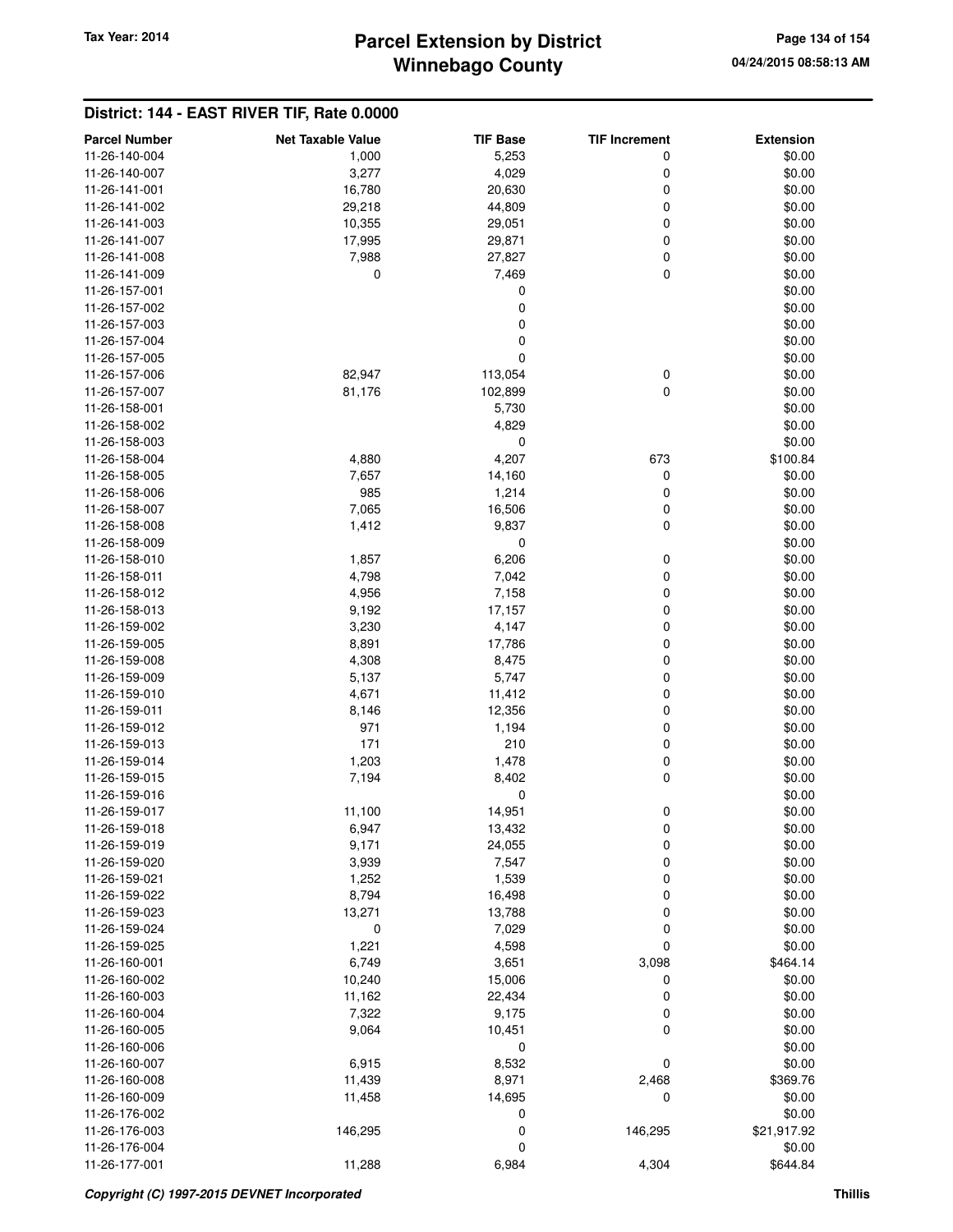# **Winnebago County Parcel Extension by District Tax Year: 2014 Page 135 of 154**

| 11-26-177-002<br>\$701.02<br>11,663<br>6,984<br>4,679<br>\$0.00<br>11-26-177-003<br>10,292<br>10,784<br>0<br>6,589<br>9,991<br>0<br>\$0.00<br>11-26-177-004<br>0<br>\$0.00<br>11-26-177-005<br>17,355<br>24,695<br>11-26-177-006<br>13,899<br>0<br>\$0.00<br>8,193<br>1,387<br>11-26-177-007<br>1,705<br>0<br>\$0.00<br>1,676<br>2,062<br>0<br>\$0.00<br>11-26-177-008<br>10,949<br>15,367<br>0<br>\$0.00<br>11-26-177-009<br>0<br>\$0.00<br>11-26-177-011<br>11,618<br>15,333<br>11-26-177-012<br>10,674<br>18,852<br>0<br>\$0.00<br>11-26-177-013<br>8,764<br>11,667<br>0<br>\$0.00<br>14,843<br>28,223<br>0<br>\$0.00<br>11-26-177-014<br>1,903<br>13,271<br>0<br>\$0.00<br>11-26-177-015<br>0<br>\$0.00<br>11-26-177-016<br>7,903<br>14,473<br>11-26-177-017<br>5,743<br>8,227<br>0<br>\$0.00<br>11-26-177-018<br>10,587<br>19,682<br>0<br>\$0.00<br>9,614<br>18,347<br>0<br>\$0.00<br>11-26-177-019<br>17,370<br>0<br>\$0.00<br>11-26-177-020<br>9,605<br>0<br>\$0.00<br>11-26-177-027<br>10,170<br>19,792<br>11-26-178-001<br>0<br>\$0.00<br>7,844<br>11-26-178-002<br>7,844<br>0<br>\$0.00<br>13,622<br>28,323<br>0<br>\$0.00<br>11-26-178-005<br>11,833<br>23,431<br>0<br>\$0.00<br>11-26-178-006<br>0<br>\$0.00<br>11-26-178-007<br>11,833<br>22,911<br>11-26-178-008<br>11,834<br>0<br>\$0.00<br>23,373<br>0<br>11-26-178-011<br>1,539<br>1,892<br>\$0.00<br>7,167<br>4,224<br>2,943<br>\$440.92<br>11-26-178-012<br>9,954<br>19,844<br>\$0.00<br>11-26-178-013<br>0<br>0<br>\$0.00<br>11-26-178-014<br>12,801<br>15,420<br>11-26-178-015<br>10,176<br>0<br>\$0.00<br>8,343<br>7,356<br>11-26-178-016<br>7,356<br>0<br>\$0.00<br>7,612<br>9,445<br>0<br>\$0.00<br>11-26-178-017<br>0<br>9,564<br>11,897<br>\$0.00<br>11-26-178-018<br>624<br>\$0.00<br>11-26-178-019<br>11-26-178-020<br>0<br>\$0.00<br>9,004<br>11-26-178-021<br>12,222<br>0<br>\$0.00<br>11,380<br>15,366<br>0<br>\$0.00<br>11-26-178-022<br>3,137<br>0<br>\$0.00<br>11-26-178-023<br>19,452<br>18,735<br>0<br>\$0.00<br>11-26-178-024<br>10,906<br>11-26-179-001<br>0<br>\$0.00<br>11-26-179-002<br>886<br>1,089<br>\$0.00<br>0<br>11-26-179-003<br>12,727<br>18,492<br>0<br>\$0.00<br>9,461<br>18,429<br>0<br>11-26-179-004<br>\$0.00<br>0<br>\$0.00<br>11-26-179-005<br>11-26-179-006<br>15,734<br>14,198<br>1,536<br>\$230.12<br>8,695<br>\$0.00<br>11-26-179-007<br>5,813<br>0<br>11-26-179-008<br>8,134<br>12,545<br>0<br>\$0.00<br>11-26-179-010<br>11,505<br>16,259<br>0<br>\$0.00<br>11-26-179-011<br>8,875<br>0<br>\$0.00<br>23,328<br>11-26-179-012<br>4,786<br>15,454<br>0<br>\$0.00<br>11-26-179-013<br>9,149<br>13,511<br>0<br>\$0.00<br>624<br>767<br>11-26-179-014<br>0<br>\$0.00<br>3,917<br>11-26-179-015<br>0<br>0<br>\$0.00<br>7,844<br>9,562<br>0<br>\$0.00<br>11-26-179-016<br>11-26-179-017<br>1,667<br>12,460<br>0<br>\$0.00<br>0<br>4,259<br>11-26-179-018<br>0<br>\$0.00<br>11-26-179-019<br>7,158<br>17,985<br>0<br>\$0.00<br>11-26-179-020<br>0<br>126<br>0<br>\$0.00<br>$\mathbf 0$<br>178<br>0<br>11-26-179-021<br>\$0.00 | <b>Parcel Number</b> | <b>Net Taxable Value</b> | <b>TIF Base</b> | <b>TIF Increment</b> | <b>Extension</b> |
|-------------------------------------------------------------------------------------------------------------------------------------------------------------------------------------------------------------------------------------------------------------------------------------------------------------------------------------------------------------------------------------------------------------------------------------------------------------------------------------------------------------------------------------------------------------------------------------------------------------------------------------------------------------------------------------------------------------------------------------------------------------------------------------------------------------------------------------------------------------------------------------------------------------------------------------------------------------------------------------------------------------------------------------------------------------------------------------------------------------------------------------------------------------------------------------------------------------------------------------------------------------------------------------------------------------------------------------------------------------------------------------------------------------------------------------------------------------------------------------------------------------------------------------------------------------------------------------------------------------------------------------------------------------------------------------------------------------------------------------------------------------------------------------------------------------------------------------------------------------------------------------------------------------------------------------------------------------------------------------------------------------------------------------------------------------------------------------------------------------------------------------------------------------------------------------------------------------------------------------------------------------------------------------------------------------------------------------------------------------------------------------------------------------------------------------------------------------------------------------------------------------------------------------------------------------------------------------------------------------------------------------------------------------------------------------------------------------------------------------------------------------------------------------------------------------------------------------------------------------------------------------------------------------------------------------------------------------------------------------------------------------------------------------|----------------------|--------------------------|-----------------|----------------------|------------------|
|                                                                                                                                                                                                                                                                                                                                                                                                                                                                                                                                                                                                                                                                                                                                                                                                                                                                                                                                                                                                                                                                                                                                                                                                                                                                                                                                                                                                                                                                                                                                                                                                                                                                                                                                                                                                                                                                                                                                                                                                                                                                                                                                                                                                                                                                                                                                                                                                                                                                                                                                                                                                                                                                                                                                                                                                                                                                                                                                                                                                                                     |                      |                          |                 |                      |                  |
|                                                                                                                                                                                                                                                                                                                                                                                                                                                                                                                                                                                                                                                                                                                                                                                                                                                                                                                                                                                                                                                                                                                                                                                                                                                                                                                                                                                                                                                                                                                                                                                                                                                                                                                                                                                                                                                                                                                                                                                                                                                                                                                                                                                                                                                                                                                                                                                                                                                                                                                                                                                                                                                                                                                                                                                                                                                                                                                                                                                                                                     |                      |                          |                 |                      |                  |
|                                                                                                                                                                                                                                                                                                                                                                                                                                                                                                                                                                                                                                                                                                                                                                                                                                                                                                                                                                                                                                                                                                                                                                                                                                                                                                                                                                                                                                                                                                                                                                                                                                                                                                                                                                                                                                                                                                                                                                                                                                                                                                                                                                                                                                                                                                                                                                                                                                                                                                                                                                                                                                                                                                                                                                                                                                                                                                                                                                                                                                     |                      |                          |                 |                      |                  |
|                                                                                                                                                                                                                                                                                                                                                                                                                                                                                                                                                                                                                                                                                                                                                                                                                                                                                                                                                                                                                                                                                                                                                                                                                                                                                                                                                                                                                                                                                                                                                                                                                                                                                                                                                                                                                                                                                                                                                                                                                                                                                                                                                                                                                                                                                                                                                                                                                                                                                                                                                                                                                                                                                                                                                                                                                                                                                                                                                                                                                                     |                      |                          |                 |                      |                  |
|                                                                                                                                                                                                                                                                                                                                                                                                                                                                                                                                                                                                                                                                                                                                                                                                                                                                                                                                                                                                                                                                                                                                                                                                                                                                                                                                                                                                                                                                                                                                                                                                                                                                                                                                                                                                                                                                                                                                                                                                                                                                                                                                                                                                                                                                                                                                                                                                                                                                                                                                                                                                                                                                                                                                                                                                                                                                                                                                                                                                                                     |                      |                          |                 |                      |                  |
|                                                                                                                                                                                                                                                                                                                                                                                                                                                                                                                                                                                                                                                                                                                                                                                                                                                                                                                                                                                                                                                                                                                                                                                                                                                                                                                                                                                                                                                                                                                                                                                                                                                                                                                                                                                                                                                                                                                                                                                                                                                                                                                                                                                                                                                                                                                                                                                                                                                                                                                                                                                                                                                                                                                                                                                                                                                                                                                                                                                                                                     |                      |                          |                 |                      |                  |
|                                                                                                                                                                                                                                                                                                                                                                                                                                                                                                                                                                                                                                                                                                                                                                                                                                                                                                                                                                                                                                                                                                                                                                                                                                                                                                                                                                                                                                                                                                                                                                                                                                                                                                                                                                                                                                                                                                                                                                                                                                                                                                                                                                                                                                                                                                                                                                                                                                                                                                                                                                                                                                                                                                                                                                                                                                                                                                                                                                                                                                     |                      |                          |                 |                      |                  |
|                                                                                                                                                                                                                                                                                                                                                                                                                                                                                                                                                                                                                                                                                                                                                                                                                                                                                                                                                                                                                                                                                                                                                                                                                                                                                                                                                                                                                                                                                                                                                                                                                                                                                                                                                                                                                                                                                                                                                                                                                                                                                                                                                                                                                                                                                                                                                                                                                                                                                                                                                                                                                                                                                                                                                                                                                                                                                                                                                                                                                                     |                      |                          |                 |                      |                  |
|                                                                                                                                                                                                                                                                                                                                                                                                                                                                                                                                                                                                                                                                                                                                                                                                                                                                                                                                                                                                                                                                                                                                                                                                                                                                                                                                                                                                                                                                                                                                                                                                                                                                                                                                                                                                                                                                                                                                                                                                                                                                                                                                                                                                                                                                                                                                                                                                                                                                                                                                                                                                                                                                                                                                                                                                                                                                                                                                                                                                                                     |                      |                          |                 |                      |                  |
|                                                                                                                                                                                                                                                                                                                                                                                                                                                                                                                                                                                                                                                                                                                                                                                                                                                                                                                                                                                                                                                                                                                                                                                                                                                                                                                                                                                                                                                                                                                                                                                                                                                                                                                                                                                                                                                                                                                                                                                                                                                                                                                                                                                                                                                                                                                                                                                                                                                                                                                                                                                                                                                                                                                                                                                                                                                                                                                                                                                                                                     |                      |                          |                 |                      |                  |
|                                                                                                                                                                                                                                                                                                                                                                                                                                                                                                                                                                                                                                                                                                                                                                                                                                                                                                                                                                                                                                                                                                                                                                                                                                                                                                                                                                                                                                                                                                                                                                                                                                                                                                                                                                                                                                                                                                                                                                                                                                                                                                                                                                                                                                                                                                                                                                                                                                                                                                                                                                                                                                                                                                                                                                                                                                                                                                                                                                                                                                     |                      |                          |                 |                      |                  |
|                                                                                                                                                                                                                                                                                                                                                                                                                                                                                                                                                                                                                                                                                                                                                                                                                                                                                                                                                                                                                                                                                                                                                                                                                                                                                                                                                                                                                                                                                                                                                                                                                                                                                                                                                                                                                                                                                                                                                                                                                                                                                                                                                                                                                                                                                                                                                                                                                                                                                                                                                                                                                                                                                                                                                                                                                                                                                                                                                                                                                                     |                      |                          |                 |                      |                  |
|                                                                                                                                                                                                                                                                                                                                                                                                                                                                                                                                                                                                                                                                                                                                                                                                                                                                                                                                                                                                                                                                                                                                                                                                                                                                                                                                                                                                                                                                                                                                                                                                                                                                                                                                                                                                                                                                                                                                                                                                                                                                                                                                                                                                                                                                                                                                                                                                                                                                                                                                                                                                                                                                                                                                                                                                                                                                                                                                                                                                                                     |                      |                          |                 |                      |                  |
|                                                                                                                                                                                                                                                                                                                                                                                                                                                                                                                                                                                                                                                                                                                                                                                                                                                                                                                                                                                                                                                                                                                                                                                                                                                                                                                                                                                                                                                                                                                                                                                                                                                                                                                                                                                                                                                                                                                                                                                                                                                                                                                                                                                                                                                                                                                                                                                                                                                                                                                                                                                                                                                                                                                                                                                                                                                                                                                                                                                                                                     |                      |                          |                 |                      |                  |
|                                                                                                                                                                                                                                                                                                                                                                                                                                                                                                                                                                                                                                                                                                                                                                                                                                                                                                                                                                                                                                                                                                                                                                                                                                                                                                                                                                                                                                                                                                                                                                                                                                                                                                                                                                                                                                                                                                                                                                                                                                                                                                                                                                                                                                                                                                                                                                                                                                                                                                                                                                                                                                                                                                                                                                                                                                                                                                                                                                                                                                     |                      |                          |                 |                      |                  |
|                                                                                                                                                                                                                                                                                                                                                                                                                                                                                                                                                                                                                                                                                                                                                                                                                                                                                                                                                                                                                                                                                                                                                                                                                                                                                                                                                                                                                                                                                                                                                                                                                                                                                                                                                                                                                                                                                                                                                                                                                                                                                                                                                                                                                                                                                                                                                                                                                                                                                                                                                                                                                                                                                                                                                                                                                                                                                                                                                                                                                                     |                      |                          |                 |                      |                  |
|                                                                                                                                                                                                                                                                                                                                                                                                                                                                                                                                                                                                                                                                                                                                                                                                                                                                                                                                                                                                                                                                                                                                                                                                                                                                                                                                                                                                                                                                                                                                                                                                                                                                                                                                                                                                                                                                                                                                                                                                                                                                                                                                                                                                                                                                                                                                                                                                                                                                                                                                                                                                                                                                                                                                                                                                                                                                                                                                                                                                                                     |                      |                          |                 |                      |                  |
|                                                                                                                                                                                                                                                                                                                                                                                                                                                                                                                                                                                                                                                                                                                                                                                                                                                                                                                                                                                                                                                                                                                                                                                                                                                                                                                                                                                                                                                                                                                                                                                                                                                                                                                                                                                                                                                                                                                                                                                                                                                                                                                                                                                                                                                                                                                                                                                                                                                                                                                                                                                                                                                                                                                                                                                                                                                                                                                                                                                                                                     |                      |                          |                 |                      |                  |
|                                                                                                                                                                                                                                                                                                                                                                                                                                                                                                                                                                                                                                                                                                                                                                                                                                                                                                                                                                                                                                                                                                                                                                                                                                                                                                                                                                                                                                                                                                                                                                                                                                                                                                                                                                                                                                                                                                                                                                                                                                                                                                                                                                                                                                                                                                                                                                                                                                                                                                                                                                                                                                                                                                                                                                                                                                                                                                                                                                                                                                     |                      |                          |                 |                      |                  |
|                                                                                                                                                                                                                                                                                                                                                                                                                                                                                                                                                                                                                                                                                                                                                                                                                                                                                                                                                                                                                                                                                                                                                                                                                                                                                                                                                                                                                                                                                                                                                                                                                                                                                                                                                                                                                                                                                                                                                                                                                                                                                                                                                                                                                                                                                                                                                                                                                                                                                                                                                                                                                                                                                                                                                                                                                                                                                                                                                                                                                                     |                      |                          |                 |                      |                  |
|                                                                                                                                                                                                                                                                                                                                                                                                                                                                                                                                                                                                                                                                                                                                                                                                                                                                                                                                                                                                                                                                                                                                                                                                                                                                                                                                                                                                                                                                                                                                                                                                                                                                                                                                                                                                                                                                                                                                                                                                                                                                                                                                                                                                                                                                                                                                                                                                                                                                                                                                                                                                                                                                                                                                                                                                                                                                                                                                                                                                                                     |                      |                          |                 |                      |                  |
|                                                                                                                                                                                                                                                                                                                                                                                                                                                                                                                                                                                                                                                                                                                                                                                                                                                                                                                                                                                                                                                                                                                                                                                                                                                                                                                                                                                                                                                                                                                                                                                                                                                                                                                                                                                                                                                                                                                                                                                                                                                                                                                                                                                                                                                                                                                                                                                                                                                                                                                                                                                                                                                                                                                                                                                                                                                                                                                                                                                                                                     |                      |                          |                 |                      |                  |
|                                                                                                                                                                                                                                                                                                                                                                                                                                                                                                                                                                                                                                                                                                                                                                                                                                                                                                                                                                                                                                                                                                                                                                                                                                                                                                                                                                                                                                                                                                                                                                                                                                                                                                                                                                                                                                                                                                                                                                                                                                                                                                                                                                                                                                                                                                                                                                                                                                                                                                                                                                                                                                                                                                                                                                                                                                                                                                                                                                                                                                     |                      |                          |                 |                      |                  |
|                                                                                                                                                                                                                                                                                                                                                                                                                                                                                                                                                                                                                                                                                                                                                                                                                                                                                                                                                                                                                                                                                                                                                                                                                                                                                                                                                                                                                                                                                                                                                                                                                                                                                                                                                                                                                                                                                                                                                                                                                                                                                                                                                                                                                                                                                                                                                                                                                                                                                                                                                                                                                                                                                                                                                                                                                                                                                                                                                                                                                                     |                      |                          |                 |                      |                  |
|                                                                                                                                                                                                                                                                                                                                                                                                                                                                                                                                                                                                                                                                                                                                                                                                                                                                                                                                                                                                                                                                                                                                                                                                                                                                                                                                                                                                                                                                                                                                                                                                                                                                                                                                                                                                                                                                                                                                                                                                                                                                                                                                                                                                                                                                                                                                                                                                                                                                                                                                                                                                                                                                                                                                                                                                                                                                                                                                                                                                                                     |                      |                          |                 |                      |                  |
|                                                                                                                                                                                                                                                                                                                                                                                                                                                                                                                                                                                                                                                                                                                                                                                                                                                                                                                                                                                                                                                                                                                                                                                                                                                                                                                                                                                                                                                                                                                                                                                                                                                                                                                                                                                                                                                                                                                                                                                                                                                                                                                                                                                                                                                                                                                                                                                                                                                                                                                                                                                                                                                                                                                                                                                                                                                                                                                                                                                                                                     |                      |                          |                 |                      |                  |
|                                                                                                                                                                                                                                                                                                                                                                                                                                                                                                                                                                                                                                                                                                                                                                                                                                                                                                                                                                                                                                                                                                                                                                                                                                                                                                                                                                                                                                                                                                                                                                                                                                                                                                                                                                                                                                                                                                                                                                                                                                                                                                                                                                                                                                                                                                                                                                                                                                                                                                                                                                                                                                                                                                                                                                                                                                                                                                                                                                                                                                     |                      |                          |                 |                      |                  |
|                                                                                                                                                                                                                                                                                                                                                                                                                                                                                                                                                                                                                                                                                                                                                                                                                                                                                                                                                                                                                                                                                                                                                                                                                                                                                                                                                                                                                                                                                                                                                                                                                                                                                                                                                                                                                                                                                                                                                                                                                                                                                                                                                                                                                                                                                                                                                                                                                                                                                                                                                                                                                                                                                                                                                                                                                                                                                                                                                                                                                                     |                      |                          |                 |                      |                  |
|                                                                                                                                                                                                                                                                                                                                                                                                                                                                                                                                                                                                                                                                                                                                                                                                                                                                                                                                                                                                                                                                                                                                                                                                                                                                                                                                                                                                                                                                                                                                                                                                                                                                                                                                                                                                                                                                                                                                                                                                                                                                                                                                                                                                                                                                                                                                                                                                                                                                                                                                                                                                                                                                                                                                                                                                                                                                                                                                                                                                                                     |                      |                          |                 |                      |                  |
|                                                                                                                                                                                                                                                                                                                                                                                                                                                                                                                                                                                                                                                                                                                                                                                                                                                                                                                                                                                                                                                                                                                                                                                                                                                                                                                                                                                                                                                                                                                                                                                                                                                                                                                                                                                                                                                                                                                                                                                                                                                                                                                                                                                                                                                                                                                                                                                                                                                                                                                                                                                                                                                                                                                                                                                                                                                                                                                                                                                                                                     |                      |                          |                 |                      |                  |
|                                                                                                                                                                                                                                                                                                                                                                                                                                                                                                                                                                                                                                                                                                                                                                                                                                                                                                                                                                                                                                                                                                                                                                                                                                                                                                                                                                                                                                                                                                                                                                                                                                                                                                                                                                                                                                                                                                                                                                                                                                                                                                                                                                                                                                                                                                                                                                                                                                                                                                                                                                                                                                                                                                                                                                                                                                                                                                                                                                                                                                     |                      |                          |                 |                      |                  |
|                                                                                                                                                                                                                                                                                                                                                                                                                                                                                                                                                                                                                                                                                                                                                                                                                                                                                                                                                                                                                                                                                                                                                                                                                                                                                                                                                                                                                                                                                                                                                                                                                                                                                                                                                                                                                                                                                                                                                                                                                                                                                                                                                                                                                                                                                                                                                                                                                                                                                                                                                                                                                                                                                                                                                                                                                                                                                                                                                                                                                                     |                      |                          |                 |                      |                  |
|                                                                                                                                                                                                                                                                                                                                                                                                                                                                                                                                                                                                                                                                                                                                                                                                                                                                                                                                                                                                                                                                                                                                                                                                                                                                                                                                                                                                                                                                                                                                                                                                                                                                                                                                                                                                                                                                                                                                                                                                                                                                                                                                                                                                                                                                                                                                                                                                                                                                                                                                                                                                                                                                                                                                                                                                                                                                                                                                                                                                                                     |                      |                          |                 |                      |                  |
|                                                                                                                                                                                                                                                                                                                                                                                                                                                                                                                                                                                                                                                                                                                                                                                                                                                                                                                                                                                                                                                                                                                                                                                                                                                                                                                                                                                                                                                                                                                                                                                                                                                                                                                                                                                                                                                                                                                                                                                                                                                                                                                                                                                                                                                                                                                                                                                                                                                                                                                                                                                                                                                                                                                                                                                                                                                                                                                                                                                                                                     |                      |                          |                 |                      |                  |
|                                                                                                                                                                                                                                                                                                                                                                                                                                                                                                                                                                                                                                                                                                                                                                                                                                                                                                                                                                                                                                                                                                                                                                                                                                                                                                                                                                                                                                                                                                                                                                                                                                                                                                                                                                                                                                                                                                                                                                                                                                                                                                                                                                                                                                                                                                                                                                                                                                                                                                                                                                                                                                                                                                                                                                                                                                                                                                                                                                                                                                     |                      |                          |                 |                      |                  |
|                                                                                                                                                                                                                                                                                                                                                                                                                                                                                                                                                                                                                                                                                                                                                                                                                                                                                                                                                                                                                                                                                                                                                                                                                                                                                                                                                                                                                                                                                                                                                                                                                                                                                                                                                                                                                                                                                                                                                                                                                                                                                                                                                                                                                                                                                                                                                                                                                                                                                                                                                                                                                                                                                                                                                                                                                                                                                                                                                                                                                                     |                      |                          |                 |                      |                  |
|                                                                                                                                                                                                                                                                                                                                                                                                                                                                                                                                                                                                                                                                                                                                                                                                                                                                                                                                                                                                                                                                                                                                                                                                                                                                                                                                                                                                                                                                                                                                                                                                                                                                                                                                                                                                                                                                                                                                                                                                                                                                                                                                                                                                                                                                                                                                                                                                                                                                                                                                                                                                                                                                                                                                                                                                                                                                                                                                                                                                                                     |                      |                          |                 |                      |                  |
|                                                                                                                                                                                                                                                                                                                                                                                                                                                                                                                                                                                                                                                                                                                                                                                                                                                                                                                                                                                                                                                                                                                                                                                                                                                                                                                                                                                                                                                                                                                                                                                                                                                                                                                                                                                                                                                                                                                                                                                                                                                                                                                                                                                                                                                                                                                                                                                                                                                                                                                                                                                                                                                                                                                                                                                                                                                                                                                                                                                                                                     |                      |                          |                 |                      |                  |
|                                                                                                                                                                                                                                                                                                                                                                                                                                                                                                                                                                                                                                                                                                                                                                                                                                                                                                                                                                                                                                                                                                                                                                                                                                                                                                                                                                                                                                                                                                                                                                                                                                                                                                                                                                                                                                                                                                                                                                                                                                                                                                                                                                                                                                                                                                                                                                                                                                                                                                                                                                                                                                                                                                                                                                                                                                                                                                                                                                                                                                     |                      |                          |                 |                      |                  |
|                                                                                                                                                                                                                                                                                                                                                                                                                                                                                                                                                                                                                                                                                                                                                                                                                                                                                                                                                                                                                                                                                                                                                                                                                                                                                                                                                                                                                                                                                                                                                                                                                                                                                                                                                                                                                                                                                                                                                                                                                                                                                                                                                                                                                                                                                                                                                                                                                                                                                                                                                                                                                                                                                                                                                                                                                                                                                                                                                                                                                                     |                      |                          |                 |                      |                  |
|                                                                                                                                                                                                                                                                                                                                                                                                                                                                                                                                                                                                                                                                                                                                                                                                                                                                                                                                                                                                                                                                                                                                                                                                                                                                                                                                                                                                                                                                                                                                                                                                                                                                                                                                                                                                                                                                                                                                                                                                                                                                                                                                                                                                                                                                                                                                                                                                                                                                                                                                                                                                                                                                                                                                                                                                                                                                                                                                                                                                                                     |                      |                          |                 |                      |                  |
|                                                                                                                                                                                                                                                                                                                                                                                                                                                                                                                                                                                                                                                                                                                                                                                                                                                                                                                                                                                                                                                                                                                                                                                                                                                                                                                                                                                                                                                                                                                                                                                                                                                                                                                                                                                                                                                                                                                                                                                                                                                                                                                                                                                                                                                                                                                                                                                                                                                                                                                                                                                                                                                                                                                                                                                                                                                                                                                                                                                                                                     |                      |                          |                 |                      |                  |
|                                                                                                                                                                                                                                                                                                                                                                                                                                                                                                                                                                                                                                                                                                                                                                                                                                                                                                                                                                                                                                                                                                                                                                                                                                                                                                                                                                                                                                                                                                                                                                                                                                                                                                                                                                                                                                                                                                                                                                                                                                                                                                                                                                                                                                                                                                                                                                                                                                                                                                                                                                                                                                                                                                                                                                                                                                                                                                                                                                                                                                     |                      |                          |                 |                      |                  |
|                                                                                                                                                                                                                                                                                                                                                                                                                                                                                                                                                                                                                                                                                                                                                                                                                                                                                                                                                                                                                                                                                                                                                                                                                                                                                                                                                                                                                                                                                                                                                                                                                                                                                                                                                                                                                                                                                                                                                                                                                                                                                                                                                                                                                                                                                                                                                                                                                                                                                                                                                                                                                                                                                                                                                                                                                                                                                                                                                                                                                                     |                      |                          |                 |                      |                  |
|                                                                                                                                                                                                                                                                                                                                                                                                                                                                                                                                                                                                                                                                                                                                                                                                                                                                                                                                                                                                                                                                                                                                                                                                                                                                                                                                                                                                                                                                                                                                                                                                                                                                                                                                                                                                                                                                                                                                                                                                                                                                                                                                                                                                                                                                                                                                                                                                                                                                                                                                                                                                                                                                                                                                                                                                                                                                                                                                                                                                                                     |                      |                          |                 |                      |                  |
|                                                                                                                                                                                                                                                                                                                                                                                                                                                                                                                                                                                                                                                                                                                                                                                                                                                                                                                                                                                                                                                                                                                                                                                                                                                                                                                                                                                                                                                                                                                                                                                                                                                                                                                                                                                                                                                                                                                                                                                                                                                                                                                                                                                                                                                                                                                                                                                                                                                                                                                                                                                                                                                                                                                                                                                                                                                                                                                                                                                                                                     |                      |                          |                 |                      |                  |
|                                                                                                                                                                                                                                                                                                                                                                                                                                                                                                                                                                                                                                                                                                                                                                                                                                                                                                                                                                                                                                                                                                                                                                                                                                                                                                                                                                                                                                                                                                                                                                                                                                                                                                                                                                                                                                                                                                                                                                                                                                                                                                                                                                                                                                                                                                                                                                                                                                                                                                                                                                                                                                                                                                                                                                                                                                                                                                                                                                                                                                     |                      |                          |                 |                      |                  |
|                                                                                                                                                                                                                                                                                                                                                                                                                                                                                                                                                                                                                                                                                                                                                                                                                                                                                                                                                                                                                                                                                                                                                                                                                                                                                                                                                                                                                                                                                                                                                                                                                                                                                                                                                                                                                                                                                                                                                                                                                                                                                                                                                                                                                                                                                                                                                                                                                                                                                                                                                                                                                                                                                                                                                                                                                                                                                                                                                                                                                                     |                      |                          |                 |                      |                  |
|                                                                                                                                                                                                                                                                                                                                                                                                                                                                                                                                                                                                                                                                                                                                                                                                                                                                                                                                                                                                                                                                                                                                                                                                                                                                                                                                                                                                                                                                                                                                                                                                                                                                                                                                                                                                                                                                                                                                                                                                                                                                                                                                                                                                                                                                                                                                                                                                                                                                                                                                                                                                                                                                                                                                                                                                                                                                                                                                                                                                                                     |                      |                          |                 |                      |                  |
|                                                                                                                                                                                                                                                                                                                                                                                                                                                                                                                                                                                                                                                                                                                                                                                                                                                                                                                                                                                                                                                                                                                                                                                                                                                                                                                                                                                                                                                                                                                                                                                                                                                                                                                                                                                                                                                                                                                                                                                                                                                                                                                                                                                                                                                                                                                                                                                                                                                                                                                                                                                                                                                                                                                                                                                                                                                                                                                                                                                                                                     |                      |                          |                 |                      |                  |
|                                                                                                                                                                                                                                                                                                                                                                                                                                                                                                                                                                                                                                                                                                                                                                                                                                                                                                                                                                                                                                                                                                                                                                                                                                                                                                                                                                                                                                                                                                                                                                                                                                                                                                                                                                                                                                                                                                                                                                                                                                                                                                                                                                                                                                                                                                                                                                                                                                                                                                                                                                                                                                                                                                                                                                                                                                                                                                                                                                                                                                     |                      |                          |                 |                      |                  |
|                                                                                                                                                                                                                                                                                                                                                                                                                                                                                                                                                                                                                                                                                                                                                                                                                                                                                                                                                                                                                                                                                                                                                                                                                                                                                                                                                                                                                                                                                                                                                                                                                                                                                                                                                                                                                                                                                                                                                                                                                                                                                                                                                                                                                                                                                                                                                                                                                                                                                                                                                                                                                                                                                                                                                                                                                                                                                                                                                                                                                                     |                      |                          |                 |                      |                  |
|                                                                                                                                                                                                                                                                                                                                                                                                                                                                                                                                                                                                                                                                                                                                                                                                                                                                                                                                                                                                                                                                                                                                                                                                                                                                                                                                                                                                                                                                                                                                                                                                                                                                                                                                                                                                                                                                                                                                                                                                                                                                                                                                                                                                                                                                                                                                                                                                                                                                                                                                                                                                                                                                                                                                                                                                                                                                                                                                                                                                                                     |                      |                          |                 |                      |                  |
|                                                                                                                                                                                                                                                                                                                                                                                                                                                                                                                                                                                                                                                                                                                                                                                                                                                                                                                                                                                                                                                                                                                                                                                                                                                                                                                                                                                                                                                                                                                                                                                                                                                                                                                                                                                                                                                                                                                                                                                                                                                                                                                                                                                                                                                                                                                                                                                                                                                                                                                                                                                                                                                                                                                                                                                                                                                                                                                                                                                                                                     |                      |                          |                 |                      |                  |
|                                                                                                                                                                                                                                                                                                                                                                                                                                                                                                                                                                                                                                                                                                                                                                                                                                                                                                                                                                                                                                                                                                                                                                                                                                                                                                                                                                                                                                                                                                                                                                                                                                                                                                                                                                                                                                                                                                                                                                                                                                                                                                                                                                                                                                                                                                                                                                                                                                                                                                                                                                                                                                                                                                                                                                                                                                                                                                                                                                                                                                     |                      |                          |                 |                      |                  |
|                                                                                                                                                                                                                                                                                                                                                                                                                                                                                                                                                                                                                                                                                                                                                                                                                                                                                                                                                                                                                                                                                                                                                                                                                                                                                                                                                                                                                                                                                                                                                                                                                                                                                                                                                                                                                                                                                                                                                                                                                                                                                                                                                                                                                                                                                                                                                                                                                                                                                                                                                                                                                                                                                                                                                                                                                                                                                                                                                                                                                                     |                      |                          |                 |                      |                  |
|                                                                                                                                                                                                                                                                                                                                                                                                                                                                                                                                                                                                                                                                                                                                                                                                                                                                                                                                                                                                                                                                                                                                                                                                                                                                                                                                                                                                                                                                                                                                                                                                                                                                                                                                                                                                                                                                                                                                                                                                                                                                                                                                                                                                                                                                                                                                                                                                                                                                                                                                                                                                                                                                                                                                                                                                                                                                                                                                                                                                                                     |                      |                          |                 |                      |                  |
|                                                                                                                                                                                                                                                                                                                                                                                                                                                                                                                                                                                                                                                                                                                                                                                                                                                                                                                                                                                                                                                                                                                                                                                                                                                                                                                                                                                                                                                                                                                                                                                                                                                                                                                                                                                                                                                                                                                                                                                                                                                                                                                                                                                                                                                                                                                                                                                                                                                                                                                                                                                                                                                                                                                                                                                                                                                                                                                                                                                                                                     |                      |                          |                 |                      |                  |
|                                                                                                                                                                                                                                                                                                                                                                                                                                                                                                                                                                                                                                                                                                                                                                                                                                                                                                                                                                                                                                                                                                                                                                                                                                                                                                                                                                                                                                                                                                                                                                                                                                                                                                                                                                                                                                                                                                                                                                                                                                                                                                                                                                                                                                                                                                                                                                                                                                                                                                                                                                                                                                                                                                                                                                                                                                                                                                                                                                                                                                     |                      |                          |                 |                      |                  |
|                                                                                                                                                                                                                                                                                                                                                                                                                                                                                                                                                                                                                                                                                                                                                                                                                                                                                                                                                                                                                                                                                                                                                                                                                                                                                                                                                                                                                                                                                                                                                                                                                                                                                                                                                                                                                                                                                                                                                                                                                                                                                                                                                                                                                                                                                                                                                                                                                                                                                                                                                                                                                                                                                                                                                                                                                                                                                                                                                                                                                                     | 11-26-179-022        | 1,091                    | 1,341           | 0                    | \$0.00           |
| 11-26-179-023<br>995<br>14,371<br>$\mathbf 0$<br>\$0.00                                                                                                                                                                                                                                                                                                                                                                                                                                                                                                                                                                                                                                                                                                                                                                                                                                                                                                                                                                                                                                                                                                                                                                                                                                                                                                                                                                                                                                                                                                                                                                                                                                                                                                                                                                                                                                                                                                                                                                                                                                                                                                                                                                                                                                                                                                                                                                                                                                                                                                                                                                                                                                                                                                                                                                                                                                                                                                                                                                             |                      |                          |                 |                      |                  |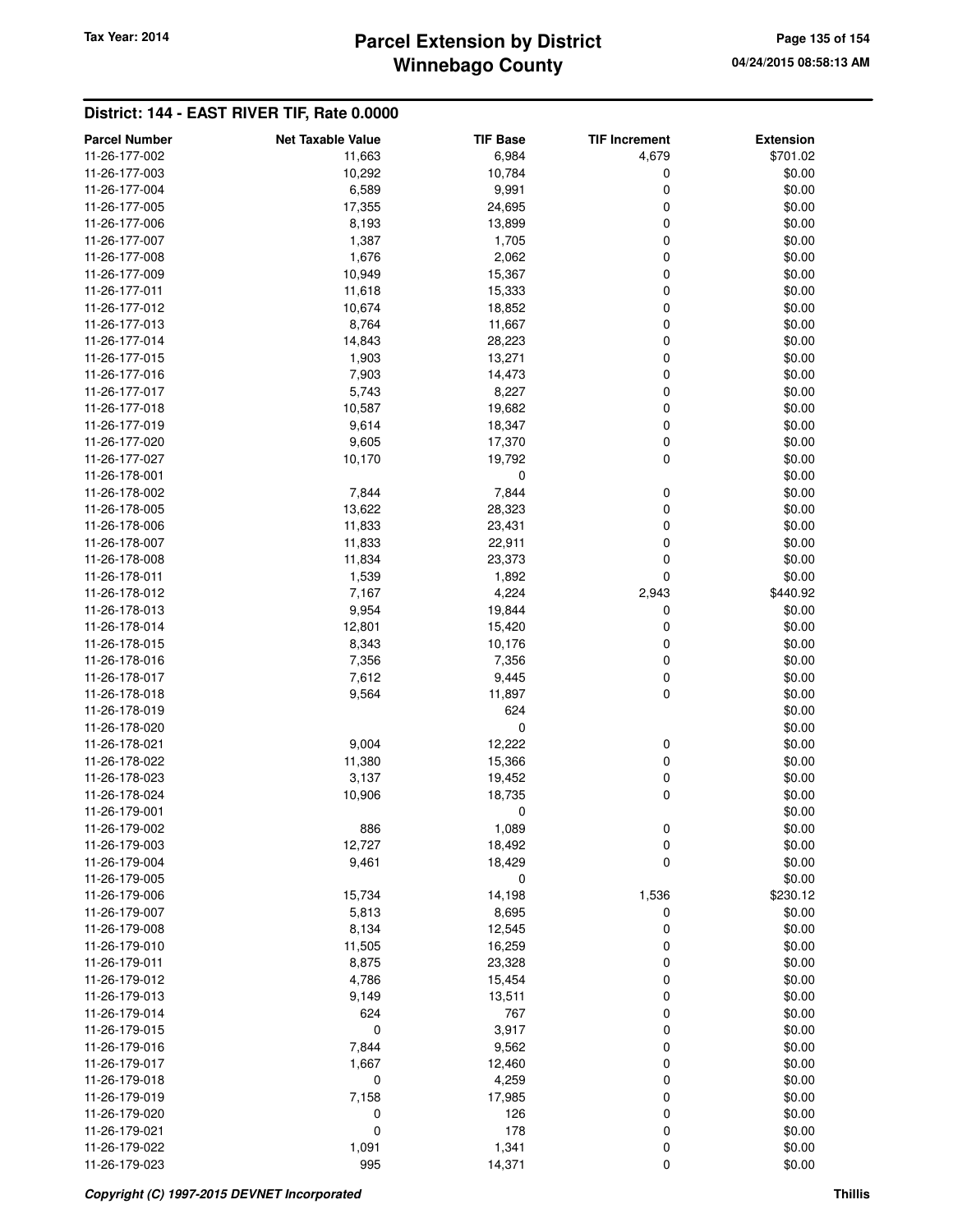# **Winnebago County** Tax Year: 2014 **Parcel Extension by District** Page 136 of 154

| <b>Parcel Number</b> | <b>Net Taxable Value</b> | <b>TIF Base</b> | <b>TIF Increment</b> | <b>Extension</b> |
|----------------------|--------------------------|-----------------|----------------------|------------------|
| 11-26-179-024        | 3,556                    | 4,480           | 0                    | \$0.00           |
| 11-26-179-033        | 66,137                   | 108,985         | 0                    | \$0.00           |
| 11-26-179-035        | 22,019                   | 24,987          | 0                    | \$0.00           |
| 11-26-179-036        | 17,745                   | 21,817          | 0                    | \$0.00           |
| 11-26-180-001        |                          | $\mathbf 0$     |                      | \$0.00           |
| 11-26-180-002        | 12,743                   | 19,251          | 0                    | \$0.00           |
| 11-26-180-003        | 5,281                    | 16,647          | 0                    | \$0.00           |
| 11-26-180-004        | 6,368                    | 12,626          | 0                    | \$0.00           |
| 11-26-180-006        | 5,927                    | 8,276           | 0                    | \$0.00           |
| 11-26-180-007        | 3,462                    | 4,500           | 0                    | \$0.00           |
| 11-26-180-008        | 16,348                   | 20,182          | 0                    | \$0.00           |
| 11-26-180-009        | 10,151                   | 20,421          | 0                    | \$0.00           |
| 11-26-180-010        | 21,744                   | 26,824          | 0                    | \$0.00           |
| 11-26-180-011        | 6,782                    | 13,381          | 0                    | \$0.00           |
| 11-26-180-012        | 27,987                   | 33,932          | 0                    | \$0.00           |
| 11-26-180-015        | 6,032                    | 18,620          | 0                    | \$0.00           |
| 11-26-180-016        | 1,423                    | 11,579          | 0                    | \$0.00           |
| 11-26-180-017        |                          | 0               |                      | \$0.00           |
| 11-26-180-018        | 4,483                    | 10,298          | 0                    | \$0.00           |
| 11-26-180-019        | 7,019                    | 17,092          | 0                    | \$0.00           |
| 11-26-180-020        | 1,413                    | 11,853          | 0                    | \$0.00           |
| 11-26-180-021        | 8,829                    | 22,422          | 0                    | \$0.00           |
| 11-26-201-001        |                          | 0               |                      | \$0.00           |
| 11-26-201-003        |                          | $\mathbf 0$     |                      | \$0.00           |
| 11-26-201-004        | 17,257                   | 103,719         | 0                    | \$0.00           |
| 11-26-201-005        |                          | 20,606          |                      | \$0.00           |
| 11-26-201-006        | 34,986                   | 43,413          | 0                    | \$0.00           |
| 11-26-201-008        | 19,247                   | 25,242          | 0                    | \$0.00           |
| 11-26-201-011        | 108,685                  | 136,072         | 0                    | \$0.00           |
| 11-26-201-012        | 10,563                   | 10,834          | 0                    | \$0.00           |
| 11-26-201-013        | 3,237                    | 3,980           | 0                    | \$0.00           |
| 11-26-201-014        | 5,258                    | 6,465           | 0                    | \$0.00           |
| 11-26-201-015        | 2,231                    | 2,743           | 0                    | \$0.00           |
| 11-26-201-018        | 3,155                    | 4,588           | 0                    | \$0.00           |
| 11-26-201-021        | 62,227                   | 78,833          | 0                    | \$0.00           |
| 11-26-201-023        |                          | 0               |                      | \$0.00           |
| 11-26-201-024        |                          | 0               |                      | \$0.00           |
| 11-26-203-008        | 67,083                   | 117,758         | 0                    | \$0.00           |
| 11-26-203-009        | 74,864                   | 152,464         | 0                    | \$0.00           |
| 11-26-302-001        |                          | 0               |                      | \$0.00           |
| 11-26-303-001        | 5,927                    | 5,927           | 0                    | \$0.00           |
| 11-26-303-002        | 6,032                    | 13,990          | 0                    | \$0.00           |
| 11-26-303-003        | 6,519                    | 9,518           | $\mathbf 0$          | \$0.00           |
| 11-26-303-004        | 10,823                   | 21,718          | 0                    | \$0.00           |
| 11-26-303-005        | 6,972                    | 14,027          | 0                    | \$0.00           |
| 11-26-303-006        | 10,622                   | 12,567          | 0                    | \$0.00           |
| 11-26-303-007        | 2,705                    | 7,948           | 0                    | \$0.00           |
| 11-26-303-008        | 7,705                    | 7,705           | 0                    | \$0.00           |
| 11-26-303-009        | 5,729                    | 5,729           | 0                    | \$0.00           |
| 11-26-303-011        | 11,670                   | 18,137          | 0                    | \$0.00           |
| 11-26-303-012        | 233                      | 285             | 0                    | \$0.00           |
| 11-26-303-013        |                          | 0               |                      | \$0.00           |
| 11-26-303-014        | 1,050                    | 0               | 1,050                | \$157.32         |
| 11-26-304-001        | 4,939                    | 14,615          | 0                    | \$0.00           |
| 11-26-304-002        | 8,402                    | 13,333          | 0                    | \$0.00           |
| 11-26-304-003        | 11,921                   | 7,858           | 4,063                | \$608.72         |
| 11-26-304-004        | 4,064                    | 14,764          | 0                    | \$0.00           |
| 11-26-304-005        | 5,927                    | 7,240           | 0                    | \$0.00           |
| 11-26-304-008        |                          | 0               |                      | \$0.00           |
| 11-26-304-009        | 19,244                   | 23,660          | 0                    | \$0.00           |
| 11-26-304-011        | 37,437                   | 46,026          | 0                    | \$0.00           |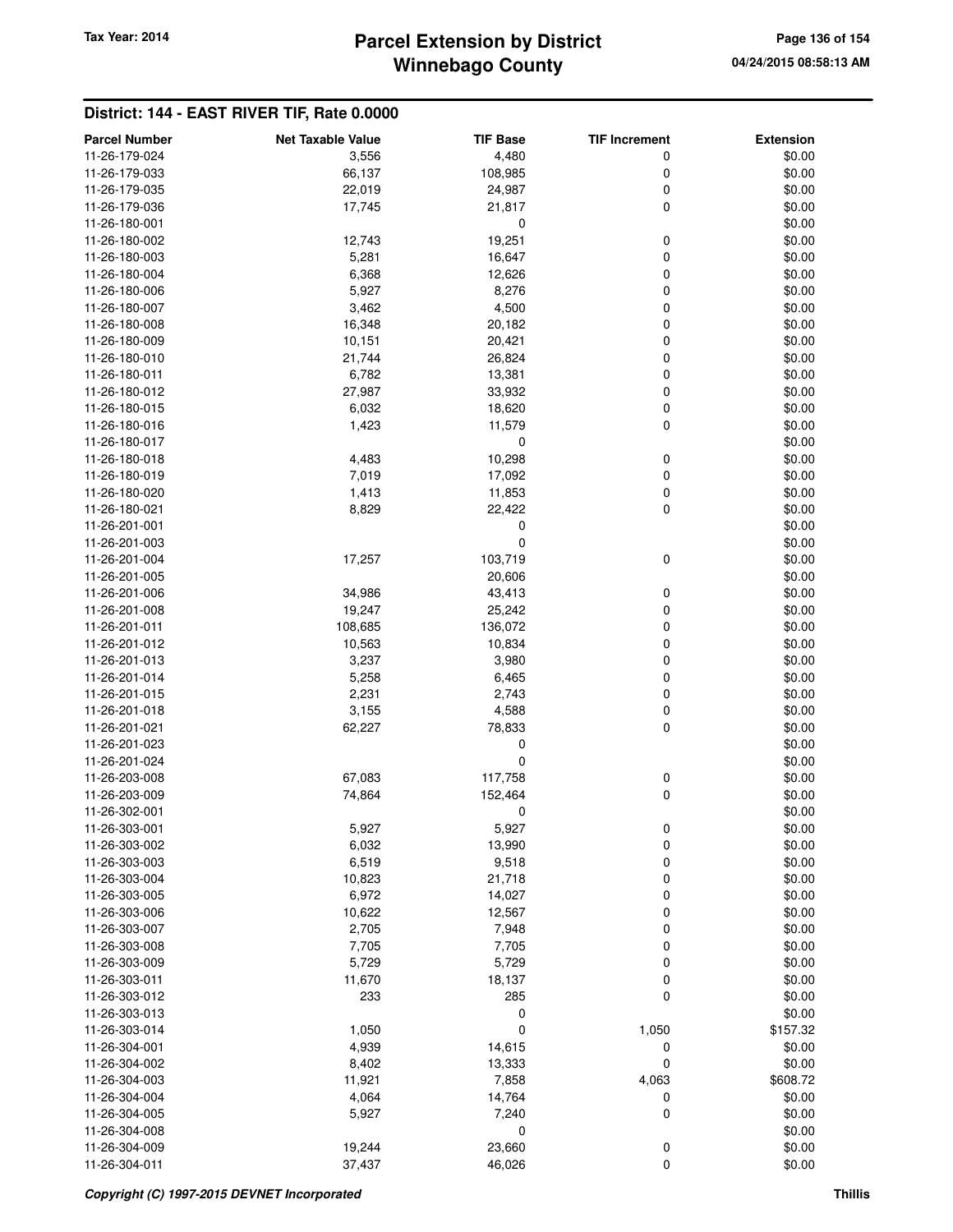# **Winnebago County** Tax Year: 2014 **Parcel Extension by District Page 137 of 154**

| <b>Parcel Number</b> | <b>Net Taxable Value</b> | <b>TIF Base</b> | <b>TIF Increment</b> | <b>Extension</b> |
|----------------------|--------------------------|-----------------|----------------------|------------------|
| 11-26-305-007        | 171,399                  | 217,267         | 0                    | \$0.00           |
| 11-26-326-001        | 7,414                    | 20,495          | 0                    | \$0.00           |
| 11-26-326-002        | 10,851                   | 25,614          | 0                    | \$0.00           |
| 11-26-326-003        | 2,052                    | 2,523           | 0                    | \$0.00           |
| 11-26-326-004        | 5,756                    | 8,758           | 0                    | \$0.00           |
| 11-26-326-005        | 6,757                    | 14,779          | 0                    | \$0.00           |
| 11-26-326-006        | 971                      | 1,194           | 0                    | \$0.00           |
| 11-26-326-007        | 11,291                   | 27,560          | 0                    | \$0.00           |
| 11-26-326-008        | 10,065                   | 20,315          | 0                    | \$0.00           |
| 11-26-326-009        | 4,366                    | 12,886          | 0                    | \$0.00           |
| 11-26-326-010        | 10,990                   | 10,755          | 235                  | \$35.22          |
| 11-26-326-011        | 12,352                   | 19,629          | 0                    | \$0.00           |
| 11-26-326-012        | 0                        | 5,732           | 0                    | \$0.00           |
| 11-26-326-013        | 8,530                    | 15,425          | 0                    | \$0.00           |
| 11-26-327-001        | 10,099                   | 16,979          | 0                    | \$0.00           |
| 11-26-327-002        | 7,670                    | 7,670           | 0                    | \$0.00           |
| 11-26-327-003        | 12,455                   | 18,777          | 0                    | \$0.00           |
| 11-26-327-004        | 4,299                    | 12,983          | 0                    | \$0.00           |
| 11-26-327-005        | 7,178                    | 10,105          | 0                    | \$0.00           |
| 11-26-327-006        | 15,181                   | 20,755          | 0                    | \$0.00           |
| 11-26-327-007        | 8,182                    | 12,151          | 0                    | \$0.00           |
| 11-26-327-008        | 923                      | 1,135           | 0                    | \$0.00           |
| 11-26-327-009        | 9,708                    | 9,296           | 412                  | \$61.74          |
| 11-26-327-010        | 9,912                    | 14,905          | 0                    | \$0.00           |
| 11-26-327-011        | 8,123                    | 10,259          | 0                    | \$0.00           |
| 11-26-327-012        | 6,972                    | 8,048           | 0                    | \$0.00           |
| 11-26-327-013        | 4,741                    | 10,589          | 0                    | \$0.00           |
| 11-26-327-014        | 6,508                    | 21,057          | 0                    | \$0.00           |
| 11-26-327-015        | 8,691                    | 17,399          | 0                    | \$0.00           |
| 11-26-327-016        | 9,483                    | 15,644          | 0                    | \$0.00           |
| 11-26-327-017        | 6,926                    | 16,170          | 0                    | \$0.00           |
| 11-26-327-018        | 1,061                    | 20,623          | 0                    | \$0.00           |
| 11-26-327-019        | 9,273                    | 17,737          | 0                    | \$0.00           |
| 11-26-327-020        | 15,197                   | 23,934          | 0                    | \$0.00           |
| 11-26-327-021        | 8,791                    | 10,024          | 0                    | \$0.00           |
| 11-26-327-022        | 14,270                   | 21,740          | 0                    | \$0.00           |
| 11-26-327-024        | 8,447                    | 18,422          | 0                    | \$0.00           |
| 11-26-327-032        | 39,007                   | 75,094          | 0                    | \$0.00           |
| 11-26-328-021        | 1,472                    | 1,217           | 255                  | \$38.20          |
| 11-26-328-022        | 2,163                    | 2,660           | 0                    | \$0.00           |
| 11-26-328-023        | 1,879                    | 2,310           | 0                    | \$0.00           |
| 11-26-328-024        |                          | 0               |                      | \$0.00           |
| 11-26-329-001        | 12,652                   | 18,193          | 0                    | \$0.00           |
| 11-26-329-002        | 11,669                   | 22,312          | 0                    | \$0.00           |
| 11-26-329-003        | 1,098                    | 1,350           | $\mathbf 0$          | \$0.00           |
| 11-26-329-004        | 7,437                    | 17,871          | 0                    | \$0.00           |
| 11-26-329-005        | 6,926                    | 7,847           | $\mathbf 0$          | \$0.00           |
| 11-26-329-006        | 7,017                    | 5,578           | 1,439                | \$215.60         |
| 11-26-329-007        | 4,205                    | 10,522          | 0                    | \$0.00           |
| 11-26-329-008        | 4,526                    | 6,464           | 0                    | \$0.00           |
| 11-26-329-009        | 6,987                    | 5,967           | 1,020                | \$152.82         |
| 11-26-329-010        | 6,614                    | 9,244           | 0                    | \$0.00           |
| 11-26-329-011        | 4,579                    | 4,579           | 0                    | \$0.00           |
| 11-26-329-012        | 7,349                    | 14,560          | 0                    | \$0.00           |
| 11-26-329-013        | 1,043                    | 1,282           | 0                    | \$0.00           |
| 11-26-329-014        | 1,164                    | 1,433           | $\mathbf 0$          | \$0.00           |
| 11-26-329-015        | 6,762                    | 4,601           | 2,161                | \$323.76         |
| 11-26-329-016        | 4,649                    | 4,981           | 0                    | \$0.00           |
| 11-26-329-017        | 1,164                    | 1,433           | 0                    | \$0.00           |
| 11-26-329-018        | 6,805                    | 25,851          | 0                    | \$0.00           |
| 11-26-329-019        | 1,334                    | 13,235          | $\mathbf 0$          | \$0.00           |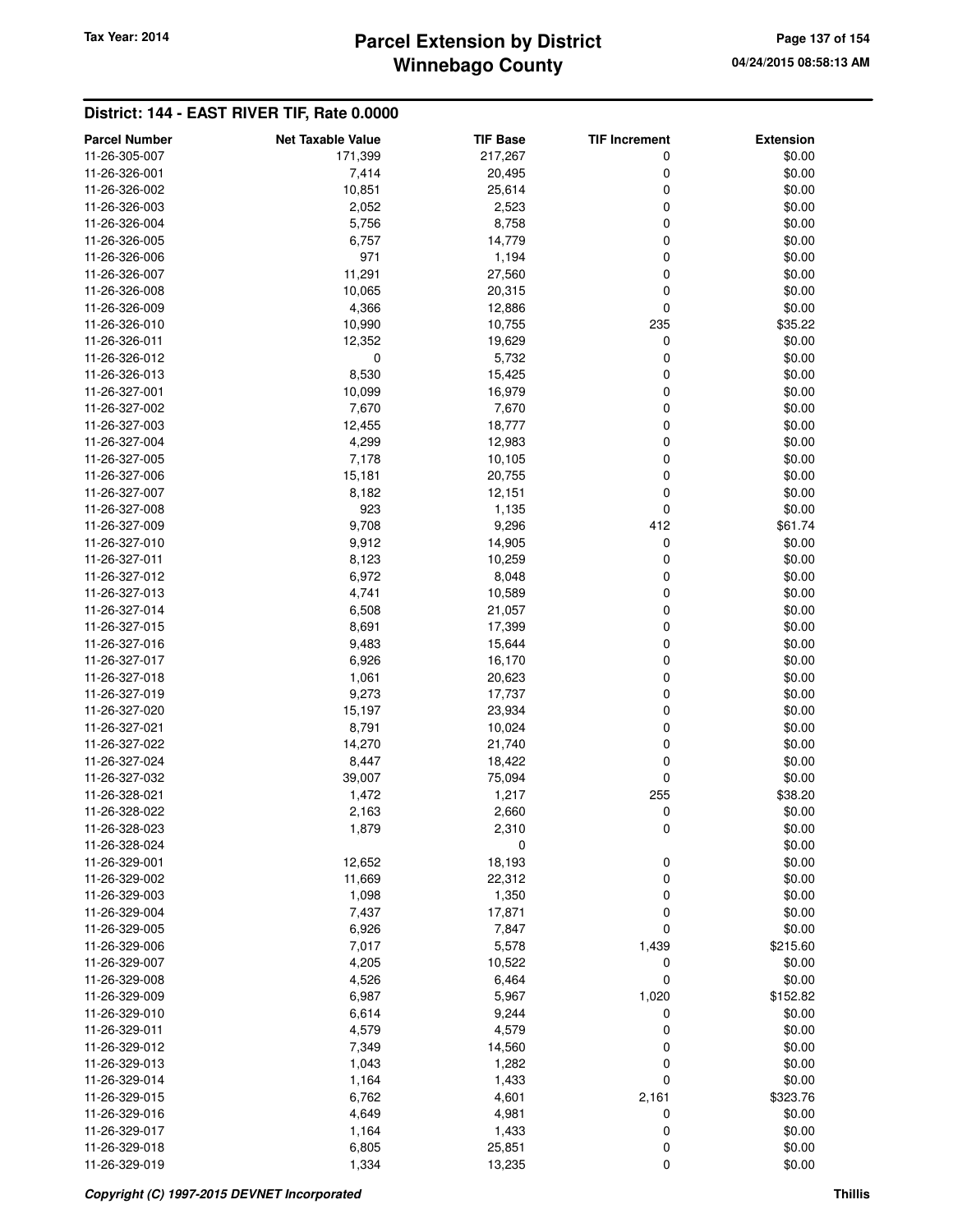# **Winnebago County Parcel Extension by District Tax Year: 2014 Page 138 of 154**

| <b>Parcel Number</b> | <b>Net Taxable Value</b> | <b>TIF Base</b> | <b>TIF Increment</b> | <b>Extension</b> |
|----------------------|--------------------------|-----------------|----------------------|------------------|
| 11-26-329-020        | 2,000                    | 24,674          | 0                    | \$0.00           |
| 11-26-329-021        | 1,072                    | 1,318           | 0                    | \$0.00           |
| 11-26-329-022        | 4,517                    | 20,492          | 0                    | \$0.00           |
| 11-26-329-023        | 12,980                   | 19,785          | 0                    | \$0.00           |
| 11-26-329-024        | 5,346                    | 16,125          | 0                    | \$0.00           |
| 11-26-329-025        | 6,461                    | 10,849          | 0                    | \$0.00           |
| 11-26-329-026        | 6,089                    | 11,531          | 0                    | \$0.00           |
| 11-26-329-027        | 1,652                    | 2,031           | 0                    | \$0.00           |
| 11-26-329-028        | 0                        | 7,696           | 0                    | \$0.00           |
| 11-26-329-029        | 4,334                    | 18,206          | 0                    | \$0.00           |
| 11-26-329-030        | 7,461                    | 18,690          | 0                    | \$0.00           |
| 11-26-329-031        | 9,108                    | 17,081          | 0                    | \$0.00           |
| 11-26-329-032        | 1,352                    | 1,663           | 0                    | \$0.00           |
| 11-26-329-033        | 0                        | 1,791           | 0                    | \$0.00           |
| 11-26-329-034        | 1,399                    | 1,720           | 0                    | \$0.00           |
| 11-26-330-001        | 8,738                    | 13,968          | 0                    | \$0.00           |
| 11-26-330-002        | 6,647                    | 6,647           | 0                    | \$0.00           |
| 11-26-330-003        | 7,763                    | 19,827          | 0                    | \$0.00           |
| 11-26-330-004        | 4,255                    | 17,319          | 0                    | \$0.00           |
| 11-26-330-005        | 7,032                    | 9,382           | 0                    | \$0.00           |
| 11-26-330-008        | 4,683                    | 6,734           | 0                    | \$0.00           |
| 11-26-330-009        | 1,072                    | 1,318           | 0                    | \$0.00           |
| 11-26-330-010        | 7,701                    | 2,623           | 5,078                | \$760.80         |
| 11-26-330-011        | 5,895                    | 7,532           | 0                    | \$0.00           |
| 11-26-330-012        | 3,648                    | 17,273          | 0                    | \$0.00           |
| 11-26-330-013        | 6,275                    | 14,237          | 0                    | \$0.00           |
| 11-26-330-014        | 2,667                    | 13,323          | 0                    | \$0.00           |
| 11-26-330-015        | 7,518                    | 11,414          | 0                    | \$0.00           |
| 11-26-330-016        | 14,350                   | 33,928          | 0                    | \$0.00           |
| 11-26-330-017        | 8,832                    | 10,871          | 0                    | \$0.00           |
|                      |                          |                 | 0                    | \$0.00           |
| 11-26-330-018        | 3,172                    | 5,578           |                      | \$0.00           |
| 11-26-330-019        | 10,833                   | 15,577          | 0                    |                  |
| 11-26-330-020        | 6,178                    | 8,739           | 0<br>0               | \$0.00           |
| 11-26-330-021        | 6,914                    | 10,494          |                      | \$0.00           |
| 11-26-330-022        | 2,971                    | 22,270          | 0                    | \$0.00           |
| 11-26-330-024        | 4,392                    | 14,191          | 0                    | \$0.00           |
| 11-26-330-025        | 8,170                    | 9,424           | 0                    | \$0.00           |
| 11-26-330-026        | 10,228                   | 19,805          | 0                    | \$0.00           |
| 11-26-330-027        | 3,137                    | 22,547          | 0                    | \$0.00           |
| 11-26-330-028        | 7,089                    | 11,971          | 0                    | \$0.00           |
| 11-26-330-029        | 13,674                   | 27,486          | 0                    | \$0.00           |
| 11-26-330-030        | 10,802                   | 21,801          | 0                    | \$0.00           |
| 11-26-331-001        | 578                      | 1,578           | 0                    | \$0.00           |
| 11-26-331-002        | 5,555                    | 10,847          | 0                    | \$0.00           |
| 11-26-331-003        | 4,317                    | 6,211           | 0                    | \$0.00           |
| 11-26-331-004        | 4,416                    | 4,416           | 0                    | \$0.00           |
| 11-26-331-008        | 7,803                    | 11,184          | 0                    | \$0.00           |
| 11-26-331-009        | 15,565                   | 20,230          | 0                    | \$0.00           |
| 11-26-331-010        | 6,508                    | 14,312          | 0                    | \$0.00           |
| 11-26-331-023        | 10,169                   | 19,988          | 0                    | \$0.00           |
| 11-26-331-024        | 1,201                    | 20,174          | 0                    | \$0.00           |
| 11-26-331-025        | 8,205                    | 20,114          | $\mathbf 0$          | \$0.00           |
| 11-26-331-026        |                          | 0               |                      | \$0.00           |
| 11-26-331-027        | 945                      | 1,162           | 0                    | \$0.00           |
| 11-26-331-029        | 1,190                    | 1,494           | 0                    | \$0.00           |
| 11-26-331-030        |                          | 5,163           |                      | \$0.00           |
| 11-26-331-031        | 822                      | 1,494           | 0                    | \$0.00           |
| 11-26-331-032        | 7,086                    | 9,551           | 0                    | \$0.00           |
| 11-26-353-006        | 121,148                  | 153,567         | $\mathbf 0$          | \$0.00           |
| 11-26-353-007        | 1,358                    | 0               | 1,358                | \$203.46         |
| 11-26-376-009        | 243,596                  | 336,020         | $\mathbf 0$          | \$0.00           |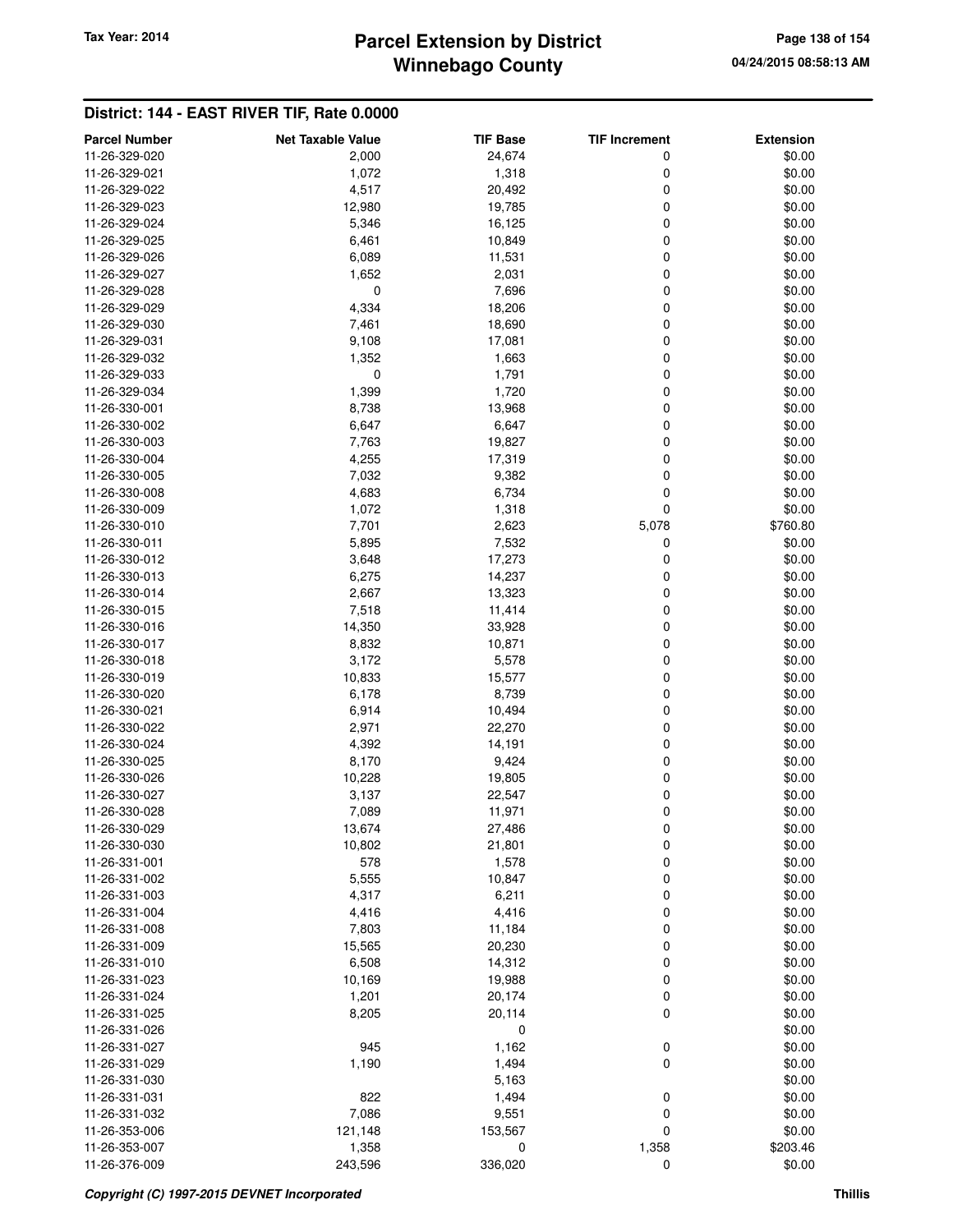### **Winnebago County Parcel Extension by District Tax Year: 2014 Page 139 of 154**

#### **District: 144 - EAST RIVER TIF, Rate 0.0000 Parcel Number 6 Consumer Consumer Accord Met Taxable Value 6 Consumer TIF Increment 6 Extension** 11-26-378-004 50,722 70,048 0 \$0.00 **Totals for 144 9,966,642 13,241,739 1,244,069 \$186,386.66 650 Parcels District: 145 - SUMNER ROAD / GROVE ST TIF, Rate 0.0000 Parcel Number 6 Consumer Consumer Accord Net Taxable Value 6 Consumer TIF Increment 6 Extension** 09-29-327-016 57,263 93,550 0 \$0.00 **Totals for 145 57,263 93,550 0 \$0.00 1 Parcels District: 146 - LOVES PARK CORP CENTER TIF, Rate 0.0000 Parcel Number Net Taxable Value TIF Base TIF Increment Extension** 08-35-379-002 3,606 2,242 1,364 \$155.08  $08-35-383-002$  \$0.00 08-35-400-006 7,889 9,804 0 \$0.00 08-35-400-007 2,986 1,899 1,087 \$121.40 08-35-400-009 1,554,127 1,931,441 0 \$0.00 08-35-400-010 118,600 147,394 0 \$0.00 08-35-400-013 1,371,928 327 1,371,601 \$153,176.28 12-02-126-011 2,194 1,361 833 \$95.70 12-02-127-008 0 0 0 \$0.00 12-02-127-010 2,489 12,049 0 \$0.00 12-02-178-002 348,281 558,340 0 \$0.00 12-02-178-003 320 199 121 \$13.90 12-02-178-004 415 258 157 \$18.04 12-02-178-005 630 390 240 \$27.58 12-02-178-006 928 575 353 \$40.56 12-02-178-007 293 182 111 \$12.76 12-02-178-008 429 267 162 \$18.62 12-02-178-009 27,152 33,935 0 \$0.00 12-02-179-004 333 228 105 \$12.06 12-02-179-005 400 273 127 \$14.60 12-02-179-006 37,658 47,297 0 \$0.00 12-02-179-007 \$0.00 12-02-179-008 536 672 0 \$0.00 12-02-201-003 1,851,223 1,835,109 16,114 \$1,851.08 **Totals for 146 5,332,417 4,584,242 1,392,375 \$155,557.66 24 Parcels**

### **District: 147 - WESTSTONE TIF, Rate 0.0000**

| <b>Parcel Number</b> | <b>Net Taxable Value</b> | <b>TIF Base</b> | <b>TIF Increment</b> | <b>Extension</b> |
|----------------------|--------------------------|-----------------|----------------------|------------------|
| 08-13-100-003        | 480                      | 342             | 138                  | \$14.92          |
| 08-13-300-009        | 2,175                    | 1,475           | 700                  | \$77.10          |
| 08-13-300-010        | 1,032                    | 660             | 372                  | \$40.98          |
| 08-13-300-011        | 43,162                   | 49,409          | 0                    | \$0.00           |
| 08-14-100-005        | 1,315                    | 906             | 409                  | \$44.24          |
| 08-14-200-003        | 2,693                    | 2,086           | 607                  | \$65.64          |
| 08-14-300-002        | 794                      | 537             | 257                  | \$27.80          |
| 08-14-300-014        | 10,471                   | 39,124          | 0                    | \$0.00           |
| 08-14-300-016        | 4,855                    | 3,049           | 1,806                | \$198.92         |
| 08-14-400-001        | 1,090                    | 742             | 348                  | \$37.64          |
| 08-14-400-007        | 6,197                    | 21,164          | $\Omega$             | \$0.00           |
| 08-14-400-008        | 1,272                    | 450             | 822                  | \$90.54          |
| 08-14-400-009        | 1,219,997                | 35,123          | 1,184,874            | \$130,504.40     |
| 08-14-400-010        | 913,019                  | 22,514          | 890,505              | \$98,082.00      |
| 08-14-400-011        | 114,882                  | 6,304           | 108,578              | \$11,959.00      |
| 08-14-400-012        | 9,622                    | 2,702           | 6,920                | \$762.18         |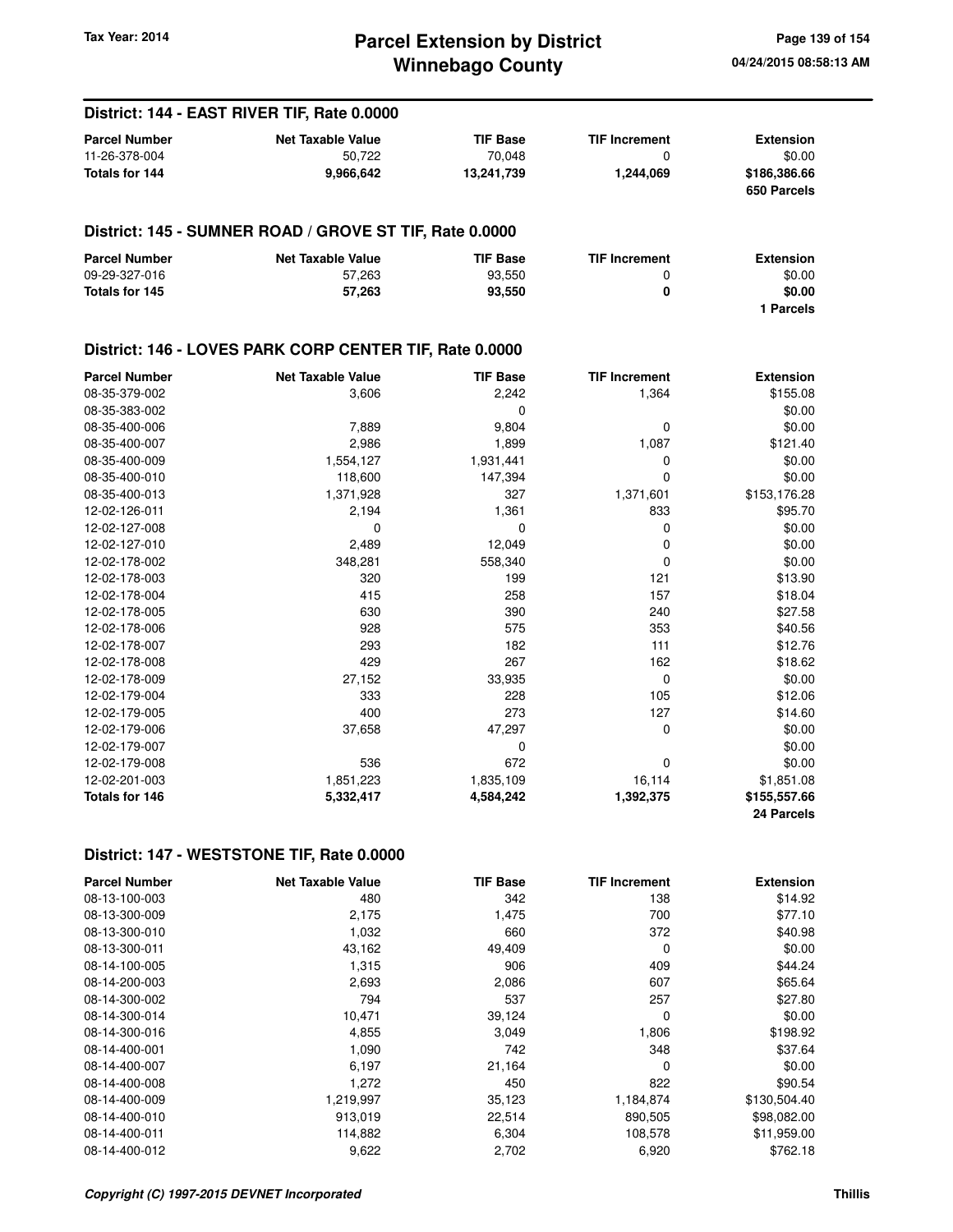### **District: 147 - WESTSTONE TIF, Rate 0.0000**

| <b>Parcel Number</b> | <b>Net Taxable Value</b> | <b>TIF Base</b> | <b>TIF Increment</b> | <b>Extension</b> |
|----------------------|--------------------------|-----------------|----------------------|------------------|
| 08-14-400-013        | 5.121                    | 801.ا           | 3.320                | \$365.68         |
| Totals for 147       | 2.338.177                | 188.388         | 2.199.656            | \$242.271.04     |
|                      |                          |                 |                      | 17 Parcels       |

### **District: 148 - NORTH WILLOW CREEK TIF, Rate 0.0000**

| <b>Parcel Number</b> | <b>Net Taxable Value</b> | <b>TIF Base</b> | <b>TIF Increment</b> | <b>Extension</b> |
|----------------------|--------------------------|-----------------|----------------------|------------------|
| 08-16-103-006        | 887                      | 627             | 260                  | \$30.04          |
| 08-16-151-011        | 472.192                  | 411.014         | 61,178               | \$7,067.84       |
| 08-17-276-002        | 51.725                   | 31.431          | 20.294               | \$2,344.56       |
| 08-17-276-005        | 866.037                  | 1,043,576       | 0                    | \$0.00           |
| Totals for 148       | 1.390.841                | 1,486,648       | 81.732               | \$9.442.44       |
|                      |                          |                 |                      | 4 Parcels        |

#### **District: 149 - SOUTH WILLOW CREEK TIF, Rate 0.0000**

| <b>Parcel Number</b> | <b>Net Taxable Value</b> | <b>TIF Base</b> | <b>TIF Increment</b> | <b>Extension</b> |
|----------------------|--------------------------|-----------------|----------------------|------------------|
| 08-17-277-005        | 187,245                  | 225,630         | 0                    | \$0.00           |
| 08-17-277-010        | 0                        | 97              | 0                    | \$0.00           |
| 08-17-277-012        | 18,712                   | 22,548          | 0                    | \$0.00           |
| 08-17-277-013        | 18,774                   | 22,623          | 0                    | \$0.00           |
| 08-17-378-005        | 140,747                  | 169,600         | 0                    | \$0.00           |
| 08-17-402-006        | 114,049                  | 137,430         | 0                    | \$0.00           |
| 08-17-402-015        | 218,915                  | 263,794         | 0                    | \$0.00           |
| 08-17-402-021        | 10,187                   | 12,275          | 0                    | \$0.00           |
| 08-17-402-024        | 239,850                  | 329,417         | 0                    | \$0.00           |
| 08-17-402-025        | 0                        | 97              | 0                    | \$0.00           |
| 08-17-402-027        | 0                        | 97              | 0                    | \$0.00           |
| 08-17-402-028        | 261,110                  | 326,752         | 0                    | \$0.00           |
| 08-17-402-031        | 427,860                  | 200,377         | 227,483              | \$26,280.88      |
| 08-17-402-032        | 4,029                    | 4,855           | 0                    | \$0.00           |
| 08-17-402-033        | 5,966                    | 7,189           | 0                    | \$0.00           |
| 08-17-402-034        | 131,855                  | 158,885         | 0                    | \$0.00           |
| 08-17-426-001        | 249,061                  | 300,118         | 0                    | \$0.00           |
| 08-17-426-003        | 159,900                  | 251,328         | 0                    | \$0.00           |
| 08-17-427-005        | 237,769                  | 238,949         | 0                    | \$0.00           |
| 08-17-427-006        | 106,339                  | 128,139         | 0                    | \$0.00           |
| 08-17-427-008        | 489                      | 19,768          | 0                    | \$0.00           |
| 08-17-427-009        | 75,488                   | 90,963          | 0                    | \$0.00           |
| 08-17-427-010        | 226,681                  | 273,150         | 0                    | \$0.00           |
| 08-17-427-011        | 152,236                  | 183,445         | 0                    | \$0.00           |
| 08-17-427-017        | 10,327                   | 12,445          | 0                    | \$0.00           |
| 08-17-427-018        | 1,031,210                | 1,009,449       | 21,761               | \$2,514.04       |
| 08-17-451-015        | 654,767                  | 788,995         | 0                    | \$0.00           |
| 08-17-451-016        | 0                        | 97              | 0                    | \$0.00           |
| 08-17-451-017        | $\pmb{0}$                | 97              | 0                    | \$0.00           |
| 08-17-451-018        | $\mathbf 0$              | 97              | 0                    | \$0.00           |
| 08-17-476-001        | 52,671                   | 63,468          | 0                    | \$0.00           |
| 08-17-476-002        | 115,712                  | 102,645         | 13,067               | \$1,509.62       |
| 08-17-476-003        | 84,710                   | 102,076         | 0                    | \$0.00           |
| 08-17-476-004        | 115,144                  | 138,749         | 0                    | \$0.00           |
| 08-17-476-009        | 1,696                    | 1,110           | 586                  | \$67.70          |
| 08-17-476-010        |                          | 2,605           |                      | \$0.00           |
| 08-17-476-011        | 0                        | 115             | 0                    | \$0.00           |
| 08-17-476-012        | 158,576                  | 116             | 158,460              | \$18,306.74      |
| 08-17-477-002        | 0                        | 298             | 0                    | \$0.00           |
| 08-17-477-003        | 0                        | 561             | 0                    | \$0.00           |
| 08-17-478-005        | 0                        | 97              | 0                    | \$0.00           |
| 08-17-478-006        | 80,406                   | 96,888          | 0                    | \$0.00           |
| 08-20-201-021        | 0                        | 97              | 0                    | \$0.00           |
| 08-20-225-013        | 513,650                  | 628,086         | 0                    | \$0.00           |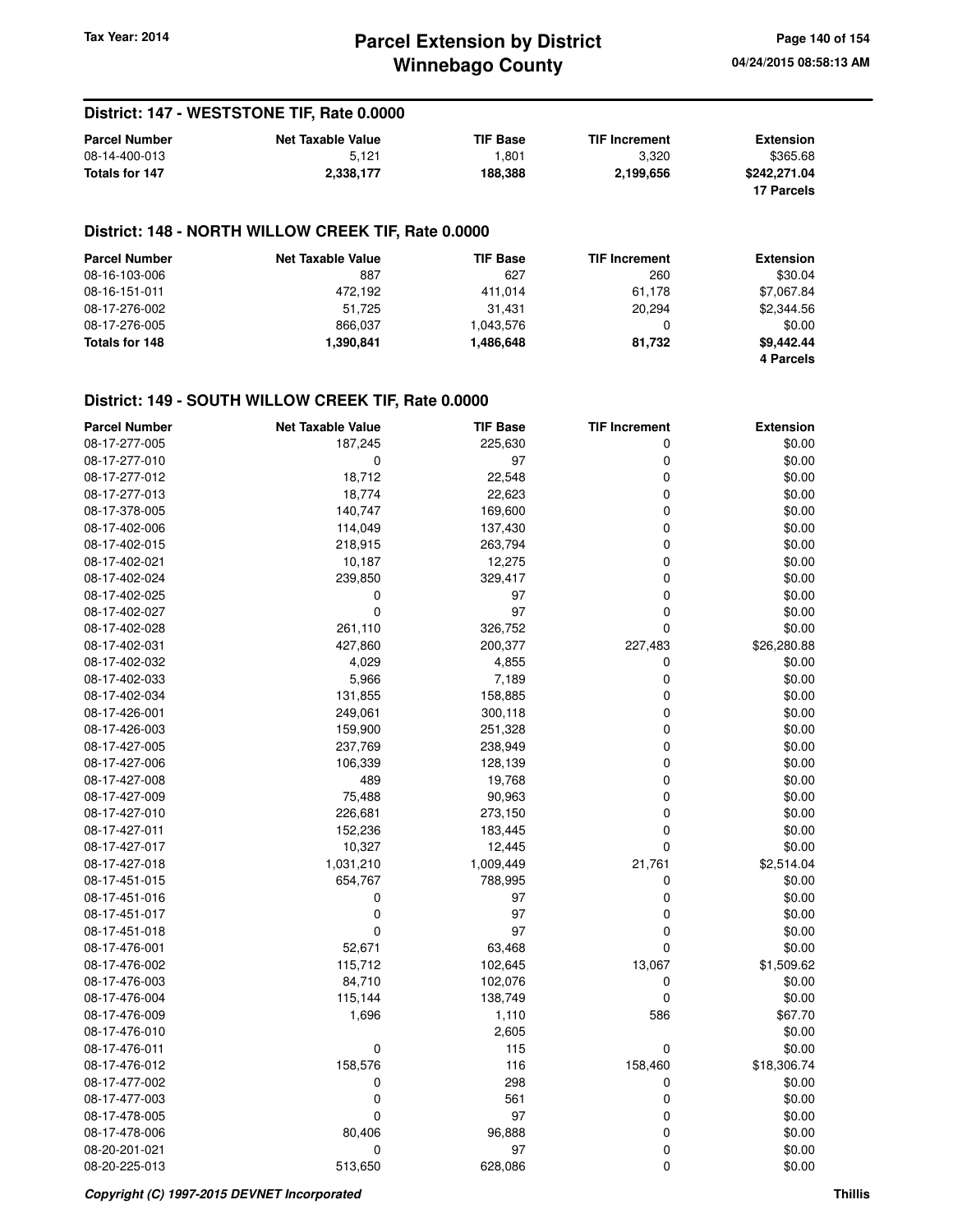### **District: 149 - SOUTH WILLOW CREEK TIF, Rate 0.0000**

| <b>Parcel Number</b> | <b>Net Taxable Value</b> | TIF Base  | <b>TIF Increment</b> | <b>Extension</b>  |
|----------------------|--------------------------|-----------|----------------------|-------------------|
| 08-20-225-014        | 70.747                   | 89.591    |                      | \$0.00            |
| 08-20-225-015        | 85.491                   | 109.501   |                      | \$0.00            |
| Totals for 149       | 5.962.369                | 6.514.709 | 421.357              | \$48,678.98       |
|                      |                          |           |                      | <b>46 Parcels</b> |

#### **District: 150 - GLOBAL TRADEPARK SOUTH TIF, Rate 0.0000**

| <b>Parcel Number</b> | <b>Net Taxable Value</b> | <b>TIF Base</b> | <b>TIF Increment</b> | <b>Extension</b> |
|----------------------|--------------------------|-----------------|----------------------|------------------|
| 15-28-452-002        | 5,317                    | 3,584           | 1,733                | \$225.10         |
| 15-28-477-002        | 6,556                    | 4,312           | 2,244                | \$291.48         |
| 15-33-100-006        | 11,393                   | 8,337           | 3,056                | \$396.94         |
| 15-33-200-004        | 25,303                   | 17,327          | 7,976                | \$1,036.00       |
| 15-33-200-005        | 14,905                   | 10,204          | 4,701                | \$610.60         |
| 15-33-300-002        | 17,326                   | 10,022          | 7,304                | \$948.70         |
| 15-33-300-004        | 3,804                    | 2,264           | 1,540                | \$200.04         |
| 15-33-400-002        | 7,454                    | 3,711           | 3,743                | \$486.18         |
| 15-33-400-003        | 7,670                    | 4,167           | 3,503                | \$455.00         |
| 15-33-400-004        | 8,439                    | 4,203           | 4,236                | \$550.22         |
| 15-33-400-005        | 7,520                    | 3,746           | 3,774                | \$490.20         |
| 15-33-400-006        | 1,600                    | 1,096           | 504                  | \$65.46          |
| 15-34-101-001        | 13,081                   | 7,742           | 5,339                | \$693.48         |
| 15-34-101-003        | 5,325                    | 3,006           | 2,319                | \$301.22         |
| 15-34-126-004        | 25,184                   | 14,836          | 10,348               | \$1,344.08       |
| 15-34-200-005        | 4,586                    | 3,068           | 1,518                | \$197.18         |
| 15-34-300-001        | 24,424                   | 13,657          | 10,767               | \$1,398.50       |
| 15-34-300-002        | 14,436                   | 10,359          | 4,077                | \$529.56         |
| 15-34-400-001        | 32,170                   | 36,356          | 0                    | \$0.00           |
| 15-34-400-003        | 13,150                   | 9,355           | 3,795                | \$492.92         |
| 15-35-300-001        | 20,075                   | 13,344          | 6,731                | \$874.28         |
| Totals for 150       | 269,718                  | 184,696         | 89,208               | \$11,587.14      |
|                      |                          |                 |                      | 21 Parcels       |

#### **District: 151 - I-39 / BAXTER ROAD TIF, Rate 0.0000**

| <b>Parcel Number</b> | <b>Net Taxable Value</b> | <b>TIF Base</b> | <b>TIF Increment</b> | <b>Extension</b> |
|----------------------|--------------------------|-----------------|----------------------|------------------|
| 16-28-300-009        | 8,621                    | 10,775          | 0                    | \$0.00           |
| 16-28-300-012        | 780                      | 536             | 244                  | \$27.40          |
| 16-28-300-017        | 3,232                    | 2,227           | 1,005                | \$112.84         |
| 16-28-300-018        | 6,510                    | 4,583           | 1,927                | \$216.34         |
| 16-28-300-019        | 374,517                  | 468,044         | 0                    | \$0.00           |
| 16-28-400-013        | 682                      | 468             | 214                  | \$24.30          |
| 16-28-400-014        | 13,353                   | 4,275           | 9,078                | \$1,030.64       |
| 16-28-400-015        | 8,331                    | 9,001           | 0                    | \$0.00           |
| 16-28-400-017        |                          | 20,821          |                      | \$0.00           |
| 16-29-100-010        | 9,793                    | 6,404           | 3,389                | \$375.52         |
| 16-29-200-002        | 8,887                    | 6,095           | 2,792                | \$309.38         |
| 16-29-326-002        | 9,797                    | 6,685           | 3,112                | \$344.84         |
| 16-29-351-001        | 1,248                    | 896             | 352                  | \$39.00          |
| 16-29-351-002        | 868                      | 529             | 339                  | \$37.56          |
| 16-29-351-003        | 30,275                   | 39,333          | 0                    | \$0.00           |
| 16-29-351-004        | 36,502                   | 48,602          | 0                    | \$0.00           |
| 16-29-376-001        | 2,270                    | 1,526           | 744                  | \$82.44          |
| 16-29-400-002        | 5,264                    | 3,359           | 1,905                | \$213.88         |
| 16-29-400-004        | 1,227                    | 837             | 390                  | \$43.22          |
| 16-29-400-005        | 0                        | 63              | 0                    | \$0.00           |
| 16-29-400-008        | 169,866                  | 212,024         | 0                    | \$0.00           |
| 16-29-400-011        | 346,832                  | 447,576         | 0                    | \$0.00           |
| 16-30-300-005        | 0                        | 21              | 0                    | \$0.00           |
| 16-30-300-009        | 4,902                    | 33,579          | 0                    | \$0.00           |
| 16-30-400-007        | 159                      | 93              | 66                   | \$7.32           |
| 16-30-400-008        | 19,231                   | 7,459           | 11,772               | \$1,304.42       |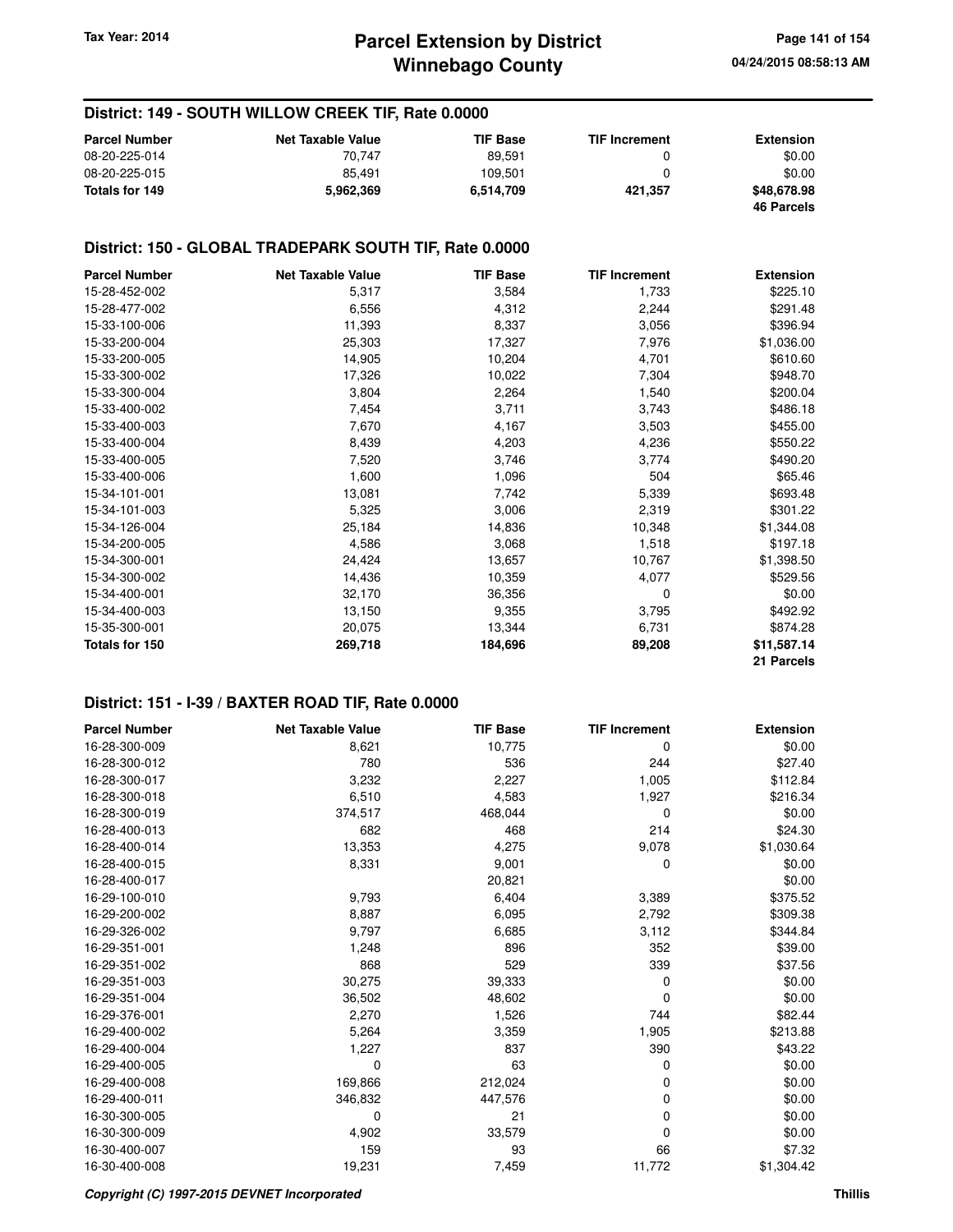### **District: 151 - I-39 / BAXTER ROAD TIF, Rate 0.0000**

| <b>Parcel Number</b> | <b>Net Taxable Value</b> | <b>TIF Base</b> | <b>TIF Increment</b> | <b>Extension</b>  |
|----------------------|--------------------------|-----------------|----------------------|-------------------|
| 16-30-400-009        | 620                      | 428             | 192                  | \$21.28           |
| 16-30-400-010        | 40,343                   | 51,916          | 0                    | \$0.00            |
| 16-30-400-011        | 18,505                   | 24,625          | 0                    | \$0.00            |
| 16-30-400-013        | 1,187                    | 889             | 298                  | \$33.02           |
| 16-30-400-014        | 28,613                   | 37,256          | 0                    | \$0.00            |
| 16-30-400-019        | 27,888                   | 34,852          | 0                    | \$0.00            |
| 16-30-400-020        | 105,798                  | 131,597         | 0                    | \$0.00            |
| 16-30-400-021        | 38,162                   | 97,982          | 0                    | \$0.00            |
| 16-31-100-023        | 14,832                   | 15,219          | 0                    | \$0.00            |
| 16-32-100-004        | 32,895                   | 40,447          | 0                    | \$0.00            |
| 16-32-200-001        | 334                      | 226             | 108                  | \$11.98           |
| 16-32-200-005        | 2,325                    | 1,604           | 721                  | \$79.90           |
| 16-33-100-009        | 10,221                   | 6,490           | 3,731                | \$418.88          |
| 16-33-100-012        | 22,942                   | 28,510          | 0                    | \$0.00            |
| 16-33-100-013        | 3,544                    | 2,158           | 1,386                | \$153.58          |
| 16-33-200-001        | 18,385                   | 12,741          | 5,644                | \$640.78          |
| Totals for 151       | 1,429,741                | 1,822,751       | 49,409               | \$5,528.52        |
|                      |                          |                 |                      | <b>42 Parcels</b> |

### **District: 152 - ZENITH CUTTER TIF, Rate 0.0000**

| <b>Parcel Number</b> | <b>Net Taxable Value</b> | <b>TIF Base</b> | <b>TIF Increment</b> | <b>Extension</b> |
|----------------------|--------------------------|-----------------|----------------------|------------------|
| 08-28-325-002        | 29,298                   | 23,880          | 5.418                | \$645.14         |
| 08-28-325-003        | 4.365                    | 3.674           | 691                  | \$82.28          |
| 08-28-325-004        | 464.713                  | 549.273         | 0                    | \$0.00           |
| 08-28-355-002        | 358,866                  | 432.432         | 0                    | \$0.00           |
| 08-28-376-008        | 325.223                  | 31.326          | 293.897              | \$34.994.90      |
| Totals for 152       | 1.182.465                | 1,040,585       | 300,006              | \$35.722.32      |
|                      |                          |                 |                      | 5 Parcels        |

### **District: 153 - SPRING CREEK LAKES TIF, Rate 0.0000**

| <b>Parcel Number</b> | <b>Net Taxable Value</b> | <b>TIF Base</b> | <b>TIF Increment</b> | <b>Extension</b> |
|----------------------|--------------------------|-----------------|----------------------|------------------|
| 08-25-300-006        | 21,654                   | 14,432          | 7,222                | \$725.02         |
| 08-26-400-013        |                          | 0               |                      | \$0.00           |
| 08-35-276-001        | 4,356                    | 5,249           | 0                    | \$0.00           |
| 08-35-400-014        | 8,805                    | 4,261           | 4,544                | \$507.46         |
| 08-35-400-015        | 1,600                    | 752             | 848                  | \$94.70          |
| 08-35-400-016        | 4,414                    | 3,386           | 1,028                | \$114.80         |
| 08-35-400-017        | 3,411                    | 2,661           | 750                  | \$83.76          |
| 08-36-100-001        | 1,929                    | 1,319           | 610                  | \$61.24          |
| 08-36-100-006        | 20,287                   | 13,624          | 6,663                | \$668.92         |
| 08-36-100-008        | 4,949                    | 3,382           | 1,567                | \$157.32         |
| 08-36-100-010        | 2,577                    | 1,762           | 815                  | \$81.82          |
| 08-36-100-011        | 5,806                    | 3,957           | 1,849                | \$185.62         |
| 08-36-100-012        | 22,982                   | 15,372          | 7,610                | \$763.98         |
| 08-36-300-015        | 3,020                    | 2,322           | 698                  | \$77.96          |
| 08-36-300-016        | 695                      | 540             | 155                  | \$17.32          |
| 08-36-300-017        | 941                      | 911             | 30                   | \$3.42           |
| 08-36-300-018        | 2,723                    | 2,459           | 264                  | \$30.02          |
| 08-36-300-019        | 1,791                    | 1,639           | 152                  | \$17.28          |
| 08-36-300-020        | 0                        | 91              | 0                    | \$0.00           |
| 08-36-300-021        | 2,174                    | 2,003           | 171                  | \$19.44          |
| 08-36-300-022        | 824                      | 728             | 96                   | \$10.92          |
| 08-36-300-023        | 7,828                    | 6,507           | 1,321                | \$147.54         |
| 08-36-300-024        | 1,357                    | 1,275           | 82                   | \$9.32           |
| 08-36-300-025        | 3,378                    | 2,539           | 839                  | \$93.70          |
| 08-36-300-026        | 8,929                    | 7,338           | 1,591                | \$177.68         |
| 12-02-226-004        | 4,294                    | 4,558           | 0                    | \$0.00           |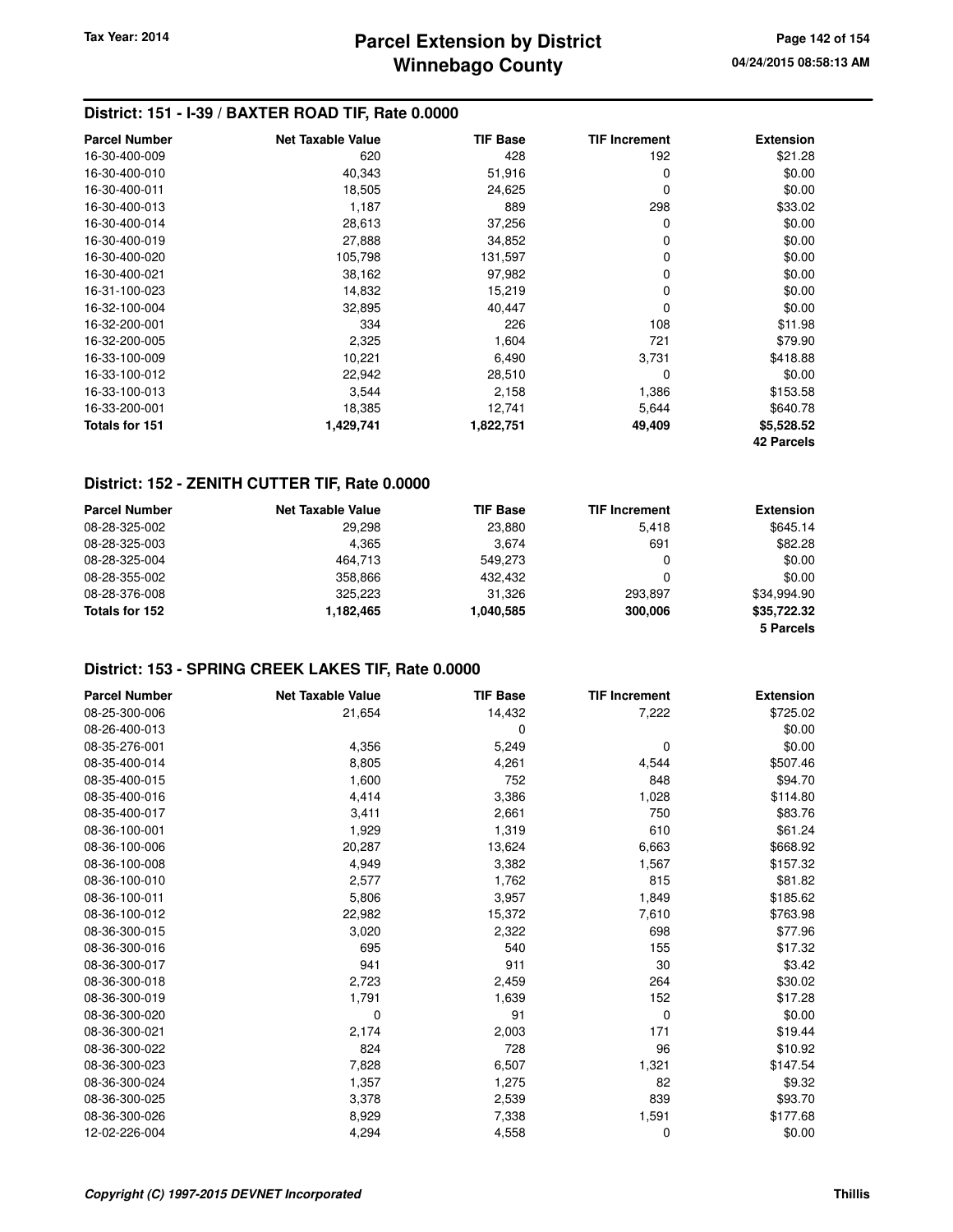#### **District: 153 - SPRING CREEK LAKES TIF, Rate 0.0000 Parcel Number Net Taxable Value TIF Base TIF Increment Extension** 12-02-226-005 6,797 7,128 0 \$0.00 **Totals for 153 147,521 110,195 38,905 \$4,049.24 27 Parcels District: 154 - FORMER WARNER ELECTRIC TIF, Rate 0.0000 Parcel Number 6 Consumer Consumer Accord Net Taxable Value 6 Consumer TIF Increment 6 Extension** 04-28-126-001 395,089 390,181 4,908 \$494.22 **Totals for 154 395,089 390,181 4,908 \$494.22 1 Parcels District: 157 - JEFFERSON / NORTH 3RD ST TIF, Rate 0.0000 Parcel Number Net Taxable Value TIF Base TIF Increment Extension** 11-23-411-009 5,472 9,599 0 \$0.00 11-23-411-010 9,355 6,699 2,656 \$397.92 11-23-411-012 5,667 17,319 0 \$0.00 11-23-411-013 7,396 13,388 0 \$0.00 11-23-411-014 7,520 13,279 0 \$0.00 11-23-411-015 1,194 1,441 0 \$0.00 11-23-453-020 3,172 3,829 0 \$0.00 11-23-453-021 129,191 129,191 39,488 89,703 \$13,439.30 11-23-454-001 17,994 21,725 0 \$0.00 11-23-454-004 **11,345** 13,697 0 \$0.00 11-23-454-005 10,416 12,576 0 \$0.00 11-23-454-006 5,205 6,284 0 \$0.00 11-23-454-007 4,146 5,007 0 \$0.00 11-23-454-008 10,167 12,275 0 \$0.00 11-23-454-009 12,713 17,054 0 \$0.00 11-23-456-002 4,395 5,307 0 \$0.00 11-23-456-003 3,987 4,815 0 \$0.00 11-23-456-004 40,937 60,992 0 \$0.00 11-23-456-005 5,080 6,132 0 \$0.00 11-23-456-006 3,280 3,960 0 \$0.00 **Totals for 157 298,632 274,866 92,359 \$13,837.22**

#### **District: 159 - MULFORD & EAST STATE STREET TIF, Rate 0.0000**

| <b>Parcel Number</b> | <b>Net Taxable Value</b> | <b>TIF Base</b> | <b>TIF Increment</b> | <b>Extension</b> |
|----------------------|--------------------------|-----------------|----------------------|------------------|
| 12-20-426-004        |                          | 0               |                      | \$0.00           |
| 12-20-451-002        |                          | 0               |                      | \$0.00           |
| 12-20-451-003        |                          | 0               |                      | \$0.00           |
| 12-20-451-004        |                          | 0               |                      | \$0.00           |
| 12-20-451-008        | 134,337                  | 169,431         | 0                    | \$0.00           |
| 12-20-451-009        |                          | 0               |                      | \$0.00           |
| 12-20-451-010        |                          | ი               |                      | \$0.00           |
| 12-20-451-011        | 20,636                   | 62,359          | $\Omega$             | \$0.00           |
| 12-20-451-012        | 234,210                  | 61,160          | 173,050              | \$25,926.36      |
| 12-20-476-001        |                          | 0               |                      | \$0.00           |
| 12-21-278-021        | 25,709                   | 33,191          | 0                    | \$0.00           |
| 12-21-278-022        | 6,467                    | 7,807           | 0                    | \$0.00           |
| 12-21-278-023        | 6,224                    | 7,514           | 0                    | \$0.00           |
| 12-21-278-024        | 55,223                   | 66,672          | 0                    | \$0.00           |
| 12-21-278-025        |                          | 0               |                      | \$0.00           |
| 12-21-329-006        |                          |                 |                      | \$0.00           |
| 12-21-330-005        | 258,858                  | 361,372         | 0                    | \$0.00           |
| 12-21-330-006        | 329,455                  | 413,499         | 0                    | \$0.00           |
| 12-21-351-001        |                          | 0               |                      | \$0.00           |
| 12-21-376-004        |                          | 0               |                      | \$0.00           |
| 12-21-376-014        | 423,585                  | 312,236         | 111,349              | \$16,682.32      |

**20 Parcels**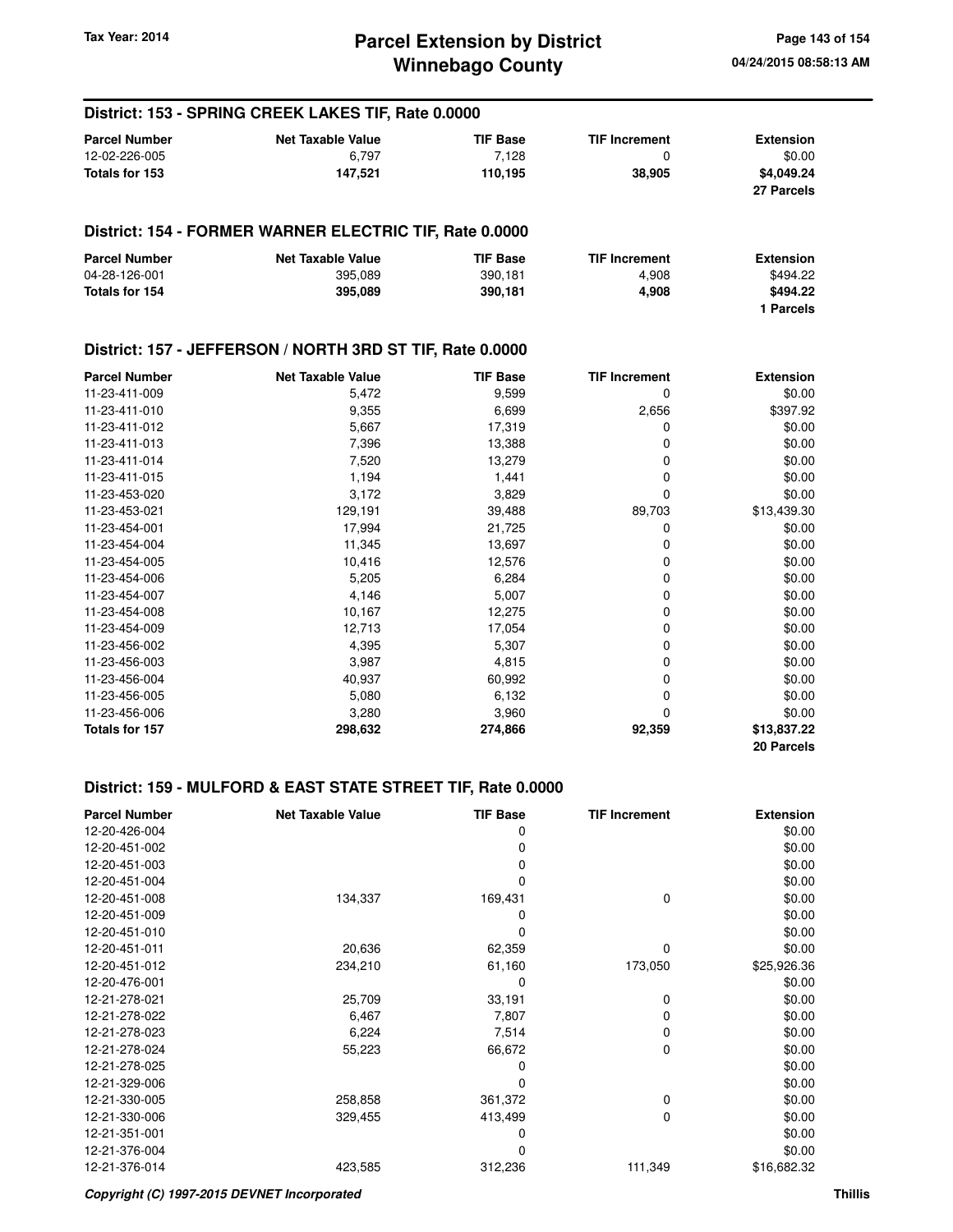### **District: 159 - MULFORD & EAST STATE STREET TIF, Rate 0.0000**

| <b>Parcel Number</b>           | <b>Net Taxable Value</b> | <b>TIF Base</b>  | <b>TIF Increment</b> | <b>Extension</b> |
|--------------------------------|--------------------------|------------------|----------------------|------------------|
| 12-21-376-015                  | 1,078,361                | 1,301,923        | 0                    | \$0.00           |
| 12-21-376-016                  | 182,925                  | 270,497          | 0                    | \$0.00           |
| 12-21-376-017                  | 1,170,005                | 1,439,445        | 0                    | \$0.00           |
| 12-21-377-010                  | 705,975                  | 974,433          | 0                    | \$0.00           |
| 12-21-377-012                  | 507,222                  | 661,754          | 0                    | \$0.00           |
| 12-21-377-014                  | 182,982                  | 220,918          | 0                    | \$0.00           |
| 12-21-401-002                  |                          | 0                |                      | \$0.00           |
| 12-21-426-001                  | 48,791                   | 63,872           | 0                    | \$0.00           |
| 12-21-426-002                  | 53,061                   | 69,467           | 0                    | \$0.00           |
| 12-21-426-003                  | 47,647                   | 62,231           | 0                    | \$0.00           |
| 12-21-426-004                  | 38,333                   | 50,543           | 0                    | \$0.00           |
| 12-21-426-005                  | 35,666                   | 60,786           | 0                    | \$0.00           |
| 12-21-426-006                  | 41,497                   | 53,380           | 0                    | \$0.00           |
| 12-21-426-007                  | 39,418                   | 47,591           | 0                    | \$0.00           |
| 12-21-426-008                  | 26,652                   | 46,489           | 0                    | \$0.00           |
| 12-21-426-009                  | 40,373                   | 48,741           | 0                    | \$0.00           |
| 12-21-426-010                  | 50,452                   | 57,554           | 0                    | \$0.00           |
| 12-21-426-011                  | 41,030                   | 55,773           | 0                    | \$0.00           |
| 12-21-426-012                  | 18,752                   | 27,812           | 0                    | \$0.00           |
| 12-21-426-013                  | 32,416                   | 44,268           | 0                    | \$0.00           |
| 12-21-426-014                  | 30,319                   | 36,605           | 0                    | \$0.00           |
| 12-21-426-015                  | 30,880                   | 37,283           | 0                    | \$0.00           |
| 12-21-426-016                  | 33,688                   | 40,672           | 0                    | \$0.00           |
| 12-21-427-001                  | 39,444                   | 47,622           | 0                    | \$0.00           |
| 12-21-427-002                  | 39,445                   | 58,941           | 0                    | \$0.00           |
| 12-21-427-003                  | 39,444                   | 54,880           | 0                    | \$0.00           |
| 12-21-427-004                  | 39,645                   | 54,229           | 0                    | \$0.00           |
| 12-21-427-005                  | 45,479                   | 60,836           | 0                    | \$0.00           |
| 12-21-427-006                  | 39,479                   | 56,965           | 0                    | \$0.00           |
| 12-21-427-007                  | 44,917                   | 59,039           | 0                    | \$0.00           |
| 12-21-427-008                  | 44,917                   | 60,245           | 0                    | \$0.00           |
| 12-21-427-009                  | 42,942                   | 57,885           | 0                    | \$0.00           |
| 12-21-427-010                  | 42,942                   | 51,845           | 0                    | \$0.00           |
| 12-21-427-011                  | 42,942                   | 57,926           | 0                    | \$0.00           |
| 12-21-427-012                  | 53,620                   | 73,742           | 0                    | \$0.00           |
| 12-21-427-013                  | 50,296                   | 72,011           | 0                    | \$0.00           |
| 12-21-427-014                  | 48,010                   | 57,963           | 0                    | \$0.00           |
| 12-21-427-015                  | 47,335                   | 58,932           | 0                    | \$0.00           |
| 12-21-427-016                  | 44,811                   | 54,100           | 0                    | \$0.00           |
| 12-21-427-017                  | 42,898                   | 55,585           | 0                    | \$0.00           |
| 12-21-427-018                  | 35,515                   | 53,179           | 0                    | \$0.00           |
| 12-21-428-001<br>12-21-428-002 | 37,343                   | 45,083           | 0                    | \$0.00           |
|                                | 48,005                   | 65,677           | 0<br>0               | \$0.00<br>\$0.00 |
| 12-21-428-003<br>12-21-428-004 | 48,005                   | 64,511           | 0                    | \$0.00           |
| 12-21-428-008                  | 51,821<br>43,018         | 70,384<br>58,428 | 0                    | \$0.00           |
| 12-21-428-009                  | 51,695                   | 70,214           | 0                    | \$0.00           |
| 12-21-428-013                  | 144,031                  | 173,891          | 0                    | \$0.00           |
| 12-21-429-001                  | 40,041                   | 46,144           | 0                    | \$0.00           |
| 12-21-429-002                  | 43,927                   | 61,184           | 0                    | \$0.00           |
| 12-21-429-003                  | 48,010                   | 57,963           | 0                    | \$0.00           |
| 12-21-429-004                  | 48,517                   | 58,575           | 0                    | \$0.00           |
| 12-21-429-005                  | 42,407                   | 57,597           | 0                    | \$0.00           |
| 12-21-429-006                  | 47,335                   | 57,147           | 0                    | \$0.00           |
| 12-21-429-007                  | 42,898                   | 61,355           | 0                    | \$0.00           |
| 12-21-429-008                  | 44,074                   | 58,717           | 0                    | \$0.00           |
| 12-21-429-009                  | 44,074                   | 59,114           | 0                    | \$0.00           |
| 12-21-429-010                  | 43,334                   | 64,482           | 0                    | \$0.00           |
| 12-21-429-011                  | 36,445                   | 54,563           | 0                    | \$0.00           |
| 12-21-429-012                  | 52,429                   | 72,379           | 0                    | \$0.00           |
| 12-21-429-013                  | 48,562                   | 65,957           | 0                    | \$0.00           |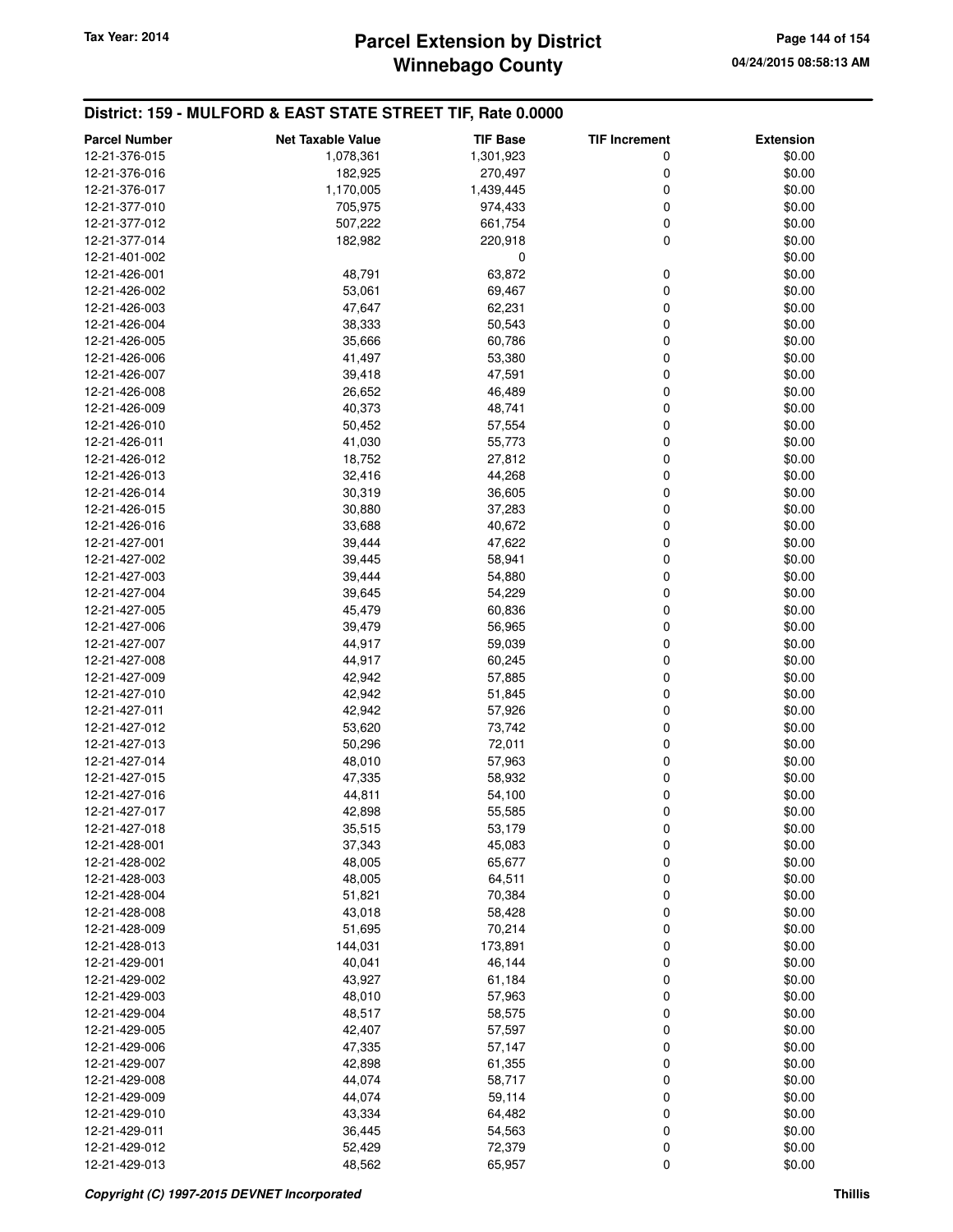**District: 159 - MULFORD & EAST STATE STREET TIF, Rate 0.0000**

#### **Parcel Number Net Taxable Value TIF Base TIF Increment Extension** 12-21-429-014 48,544 58,608 0 \$0.00 12-21-429-017 \$0.00 12-21-429-018 0 \$0.00 12-21-429-019 \$0.00 \$0.00 \$0.00 \$0.00 \$0.00 \$0.00 \$0.00 \$0.00 \$0.00 \$0.00 \$0.00 \$0.00 \$0.00 \$0.00 \$0.00 \$0.00 12-21-429-020 \$0.00 \$0.00 \$0.00 \$0.00 \$0.00 \$0.00 \$0.00 \$0.00 \$0.00 \$0.00 \$1.00 \$1.00 \$1.00 \$1.00 \$1.00 \$1.00 \$1 12-21-429-021 \$0.00 12-21-429-022 \$0.00 12-21-429-023 \$0.00 12-21-429-025 0 \$0.00 12-21-429-028 85,246 102,919 0 \$0.00 12-21-430-001 8,598 11,624 0 \$0.00 12-21-430-002 14,598 22,381 0 \$0.00 12-21-451-001 \$0.000 \$0.000 \$0.000 \$0.000 \$0.000 \$0.000 \$0.000 \$0.000 \$0.000 \$0.000 \$0.000 \$0.000 \$0.000 \$0.00 12-21-452-001 17,267 20,847 0 \$0.00 12-21-452-002 141,195 154,501 0 \$0.00 12-21-452-003 28,444 34,341 0 \$0.00 12-21-452-004 26,556 32,061 0 \$0.00 12-21-452-005 109,818 104,159 5,659 \$847.84 12-21-452-007 813,566 982,231 0 \$0.00 12-21-453-001 161,420 194,886 0 \$0.00 12-21-453-002 122,013 147,309 0 \$0.00 12-21-454-001 43,514 52,536 0 \$0.00 12-21-454-002 44,940 54,257 0 \$0.00 12-21-454-003 43,514 52,536 0 \$0.00 12-21-476-001 379,658 343,132 36,526 \$5,472.34 12-21-476-002 310,629 301,126 301,126 9,503 \$1,423.74 12-21-477-001 8.852 10.688 0 \$0.00 12-21-477-002 **152,588 184,223** 0 \$0.00 12-21-477-003 99,676 133,713 0 \$0.00 12-21-477-004 **14,615** 17,647 0 \$0.00 12-21-477-005 245,466 296,353 0 \$0.00 12-21-477-006 253,855 306,482 0 \$0.00 12-21-477-008 66,541 80,335 0 \$0.00 12-21-477-010 474 573 0 \$0.00 12-21-477-011 35,141 33,811 1,330 \$199.26 12-21-477-014 1,876,325 1,300,827 575,498 \$86,221.12 12-22-351-001 6,630 10,005 0 \$0.00 12-22-352-002 1,586,667 1,867,468 0 \$0.00 12-22-353-004 448,713 541,739 0 \$0.00 12-22-353-005 432,072 521,648 0 \$0.00 12-22-353-011 32,391 47,935 0 \$0.00 12-22-353-012 18,785 22,680 0 \$0.00 12-22-353-014 35,657 52,114 0 \$0.00 12-22-353-015 210,548 254,200 0 \$0.00 12-27-101-002 200,000 811,289 0 \$0.00 12-27-103-014 84,810 118,102 0 \$0.00 12-27-105-001 1,218 1,958 0 \$0.00  $12-28-101-003$  \$0.00 12-28-101-007 1,177 331,139 0 \$0.00 12-28-101-008 263 63,933 0 \$0.00 12-28-101-009 230 63,933 0 \$0.00 12-28-101-014 290,856 396,986 0 \$0.00 12-28-101-015 146,446 207,855 0 \$0.00 12-28-101-016 336,898 \$0.00 12-28-126-003 0 \$0.00 12-28-126-006 92,193 126,937 0 \$0.00 12-28-126-007 488 589 0 \$0.00 12-28-126-008 106,089 142,522 0 \$0.00 12-28-126-010 406,484 543,446 0 \$0.00 12-28-126-011 88,477 116,859 0 \$0.00 12-28-126-012 245,348 320,344 0 \$0.00

#### **Copyright (C) 1997-2015 DEVNET Incorporated Thillis**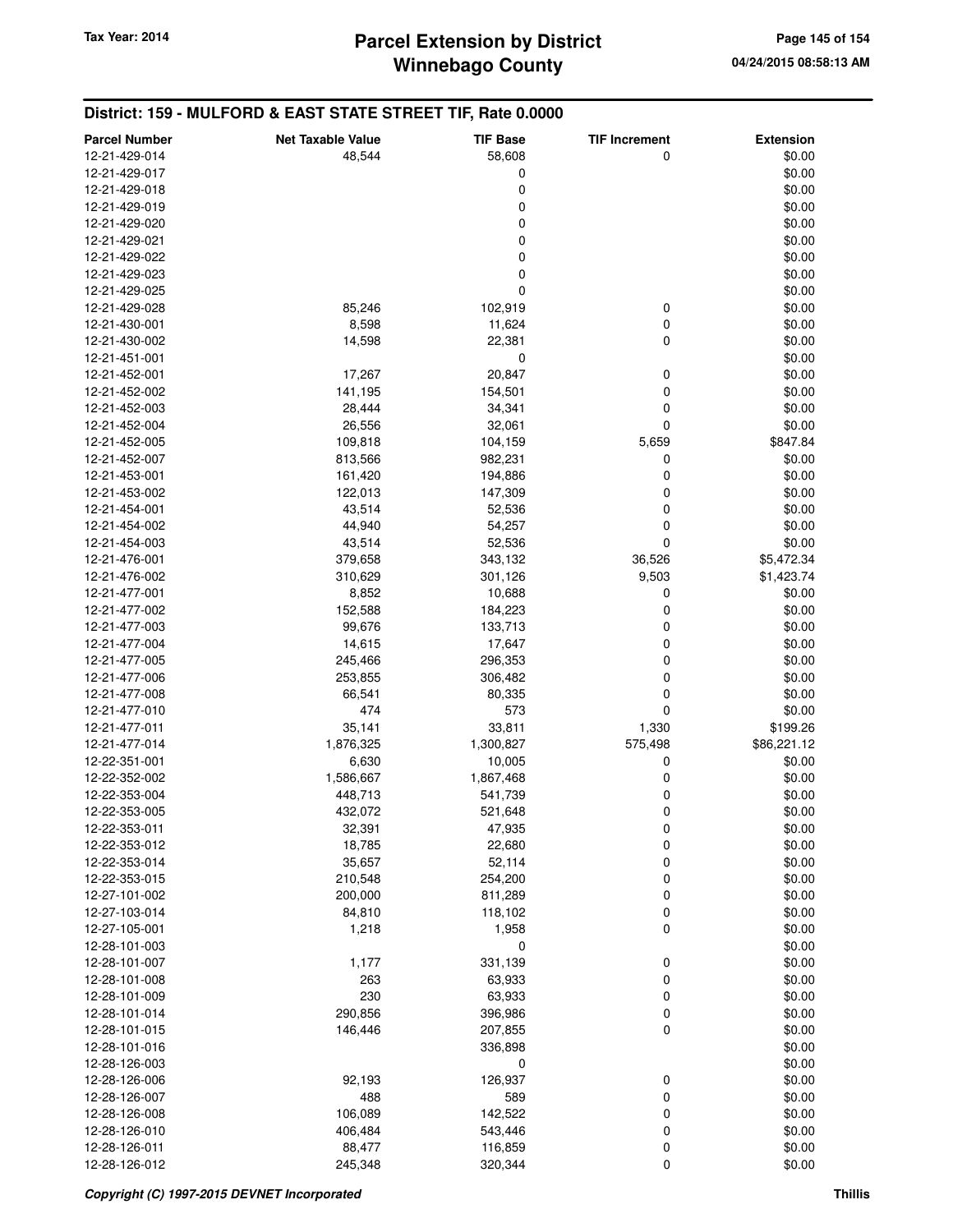# **Winnebago County** Tax Year: 2014 **Parcel Extension by District** Page 146 of 154

| <b>Parcel Number</b>           | <b>Net Taxable Value</b> | <b>TIF Base</b>    | <b>TIF Increment</b> | <b>Extension</b>      |
|--------------------------------|--------------------------|--------------------|----------------------|-----------------------|
| 12-28-126-013                  | 444,695                  | 1,286,251          | 0                    | \$0.00                |
| 12-28-126-014                  | 469,758                  | 567,145            | 0                    | \$0.00                |
| 12-28-126-016                  | 213,895                  | 267,833            | 0                    | \$0.00                |
| 12-28-126-017                  | 72,880                   | 87,989             | $\mathbf 0$          | \$0.00                |
| 12-28-127-004                  | 586,858                  | 661,317            | $\mathbf 0$          | \$0.00                |
| 12-28-127-008                  | 106,506                  | 154,775            | $\mathbf 0$          | \$0.00                |
| 12-28-127-009                  | 224,587                  | 271,147            | $\mathbf 0$          | \$0.00                |
| 12-28-127-010                  | 115,135                  | 151,519            | $\mathbf 0$          | \$0.00                |
| 12-28-127-011                  | 306,265                  | 372,386            | $\mathbf 0$          | \$0.00                |
| 12-28-151-010                  | 1,004,054                | 1,304,893          | 0                    | \$0.00                |
| 12-28-151-011                  | 1,411,950                | 1,594,801          | $\mathbf 0$          | \$0.00                |
| 12-28-151-022                  | 40,120                   | 56,206             | 0                    | \$0.00                |
| 12-28-151-023                  | 27,624                   | 66,703             | $\mathbf 0$          | \$0.00                |
| 12-28-151-025                  |                          | 0                  |                      | \$0.00                |
| 12-28-151-026                  | 54,537                   | 81,447             | 0                    | \$0.00                |
| 12-28-151-027                  | 125,506                  | 189,996            | 0                    | \$0.00                |
| 12-28-151-028                  | 46,728                   | 80,951             | 0                    | \$0.00                |
| 12-28-176-011                  | 69,873                   | 99,246             | $\mathbf 0$          | \$0.00                |
| 12-28-201-003                  |                          | 0                  |                      | \$0.00                |
| 12-28-202-002                  | 884,684                  | 1,112,797          | 0                    | \$0.00                |
| 12-28-202-003                  | 148,255                  | 183,108            | 0                    | \$0.00                |
| 12-28-202-004                  | 461,075                  | 588,402            | $\mathbf 0$          | \$0.00                |
| 12-28-202-005                  |                          | 0                  |                      | \$0.00                |
| 12-28-203-003                  | 1,056                    | 1,275              | 0                    | \$0.00                |
| 12-28-203-005                  | 76,559                   | 90,431             | 0                    | \$0.00                |
| 12-28-203-006                  | 225,773                  | 302,030            | 0                    | \$0.00                |
| 12-28-203-007                  | 753,040                  | 965,234            | $\pmb{0}$            | \$0.00                |
| 12-28-204-012                  |                          | 0                  |                      | \$0.00                |
| 12-28-204-013                  |                          | 0                  |                      | \$0.00                |
| 12-28-204-014                  | 6,116                    | 9,227              | 0                    | \$0.00                |
| 12-28-204-017                  | 336,667                  | 461,725            | 0                    | \$0.00                |
| 12-28-204-018                  | 122,916                  | 148,398            | 0                    | \$0.00                |
| 12-28-204-023                  | 704,123                  | 850,100            | $\mathbf 0$          | \$0.00                |
| 12-28-204-036                  | 941                      | 1,386              | $\mathbf 0$          | \$0.00                |
| 12-28-204-037                  | 237,946                  | 287,277            | $\mathbf 0$          | \$0.00                |
| 12-28-204-038                  | 66,703                   | 104,268            | $\mathbf 0$          | \$0.00                |
| 12-28-204-039                  | 86,634                   | 104,595            | 0                    | \$0.00                |
| 12-28-204-040                  | 221,888                  | 288,795            | 0                    | \$0.00                |
| 12-28-226-001                  | 23,063                   | 27,845             | $\pmb{0}$            | \$0.00                |
| 12-28-226-002                  |                          | 0                  |                      | \$0.00                |
| 12-28-226-004                  | 157,302                  | 202,373            | 0                    | \$0.00                |
| 12-28-226-008<br>12-28-226-009 | 192,272<br>268,171       | 293,705            | $\mathbf 0$          | \$0.00                |
| 12-28-226-010                  | 234,612                  | 119,169<br>306,911 | 149,002<br>0         | \$22,323.48<br>\$0.00 |
| 12-28-227-001                  | 529,016                  | 705,236            | 0                    | \$0.00                |
| 12-28-227-002                  | 413,405                  | 546,731            | 0                    | \$0.00                |
| 12-28-227-003                  | 128,719                  | 172,919            | 0                    | \$0.00                |
| 12-28-227-004                  | 161,180                  | 221,344            | $\mathbf 0$          | \$0.00                |
| 12-28-227-006                  | 1,242,516                | 1,505,868          | $\mathbf 0$          | \$0.00                |
| 12-28-227-017                  | 248,720                  | 309,607            | 0                    | \$0.00                |
| 12-29-201-001                  | 110,480                  | 139,400            | $\mathbf 0$          | \$0.00                |
| 12-29-201-002                  | 9,429                    | 13,975             | 0                    | \$0.00                |
| 12-29-201-003                  | 33,446                   | 40,380             | 0                    | \$0.00                |
| 12-29-201-004                  | 8,578                    | 12,946             | $\mathbf 0$          | \$0.00                |
| 12-29-201-005                  | 8,578                    | 12,946             | 0                    | \$0.00                |
| 12-29-201-006                  | 8,578                    | 12,946             | $\mathbf 0$          | \$0.00                |
| 12-29-201-007                  | 48,552                   | 61,207             | 0                    | \$0.00                |
| 12-29-201-008                  | 47,960                   | 60,494             | 0                    | \$0.00                |
| 12-29-201-009                  | 10,034                   | 12,113             | 0                    | \$0.00                |
| 12-29-201-010                  | 8,220                    | 9,925              | 0                    | \$0.00                |
| 12-29-201-011                  | 8,220                    | 9,925              | $\mathbf 0$          | \$0.00                |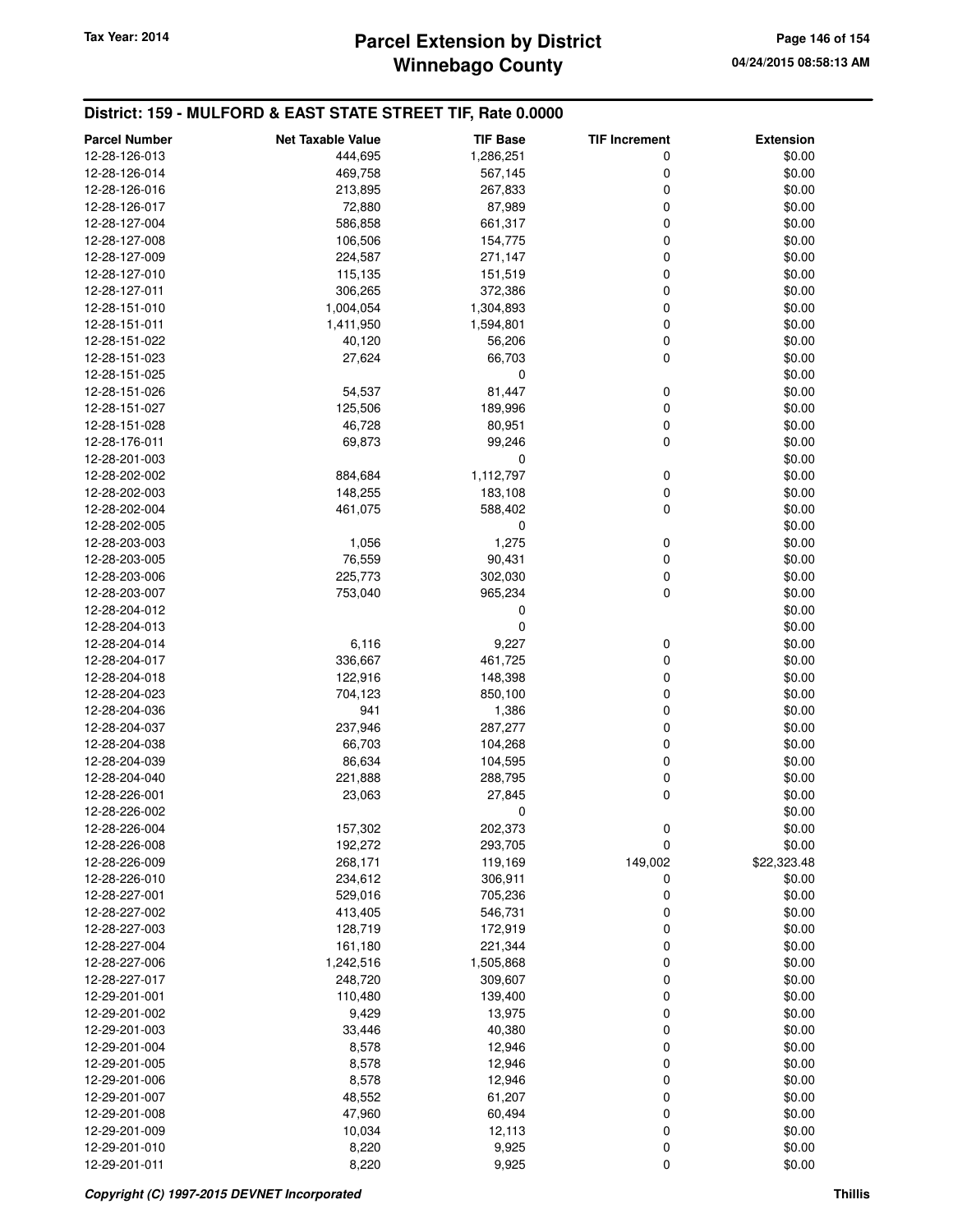# **Winnebago County** Tax Year: 2014 **Parcel Extension by District Page 147 of 154** Page 147 of 154

| <b>Parcel Number</b> | <b>Net Taxable Value</b> | <b>TIF Base</b> | <b>TIF Increment</b> | <b>Extension</b> |
|----------------------|--------------------------|-----------------|----------------------|------------------|
| 12-29-201-012        | 3,058                    | 3,693           | 0                    | \$0.00           |
| 12-29-201-013        | 3,058                    | 3,693           | 0                    | \$0.00           |
| 12-29-201-014        | 8,099                    | 9,779           | 0                    | \$0.00           |
| 12-29-201-015        | 8,906                    | 10,754          | 0                    | \$0.00           |
| 12-29-201-016        | 6,135                    | 7,407           | 0                    | \$0.00           |
| 12-29-201-017        | 2,549                    | 3,078           | 0                    | \$0.00           |
| 12-29-201-018        | 19,302                   | 30,098          | 0                    | \$0.00           |
| 12-29-202-001        | 89,613                   | 123,757         | 0                    | \$0.00           |
| 12-29-202-002        | 51,241                   | 61,864          | 0                    | \$0.00           |
| 12-29-202-003        | 15,063                   | 23,404          | 0                    | \$0.00           |
| 12-29-202-004        |                          | 0               |                      | \$0.00           |
| 12-29-202-005        |                          | $\mathbf 0$     |                      | \$0.00           |
| 12-29-202-008        | 79,140                   | 95,546          | 0                    | \$0.00           |
| 12-29-202-009        | 21,475                   | 30,133          | 0                    | \$0.00           |
| 12-29-202-010        | 17,775                   | 27,378          | 0                    | \$0.00           |
| 12-29-202-011        | 15,240                   | 23,916          | 0                    | \$0.00           |
| 12-29-202-012        | 15,729                   | 24,711          | 0                    | \$0.00           |
| 12-29-202-013        | 16,057                   | 24,992          | 0                    | \$0.00           |
| 12-29-202-014        | 14,427                   | 22,822          | 0                    | \$0.00           |
| 12-29-202-017        | 18,431                   | 27,937          | 0                    | \$0.00           |
| 12-29-202-018        | 9,647                    | 32,064          | 0                    | \$0.00           |
| 12-29-203-001        | 45,935                   | 55,459          | 0                    | \$0.00           |
| 12-29-203-002        | 42,918                   | 51,815          | 0                    | \$0.00           |
| 12-29-203-003        | 16,798                   | 26,404          | 0                    | \$0.00           |
| 12-29-203-004        | 18,941                   | 24,765          | 0                    | \$0.00           |
| 12-29-203-005        | 3,058                    | 3,693           | 0                    | \$0.00           |
| 12-29-203-006        | 18,098                   | 28,297          | 0                    | \$0.00           |
| 12-29-203-007        | 16,543                   | 22,741          | 0                    | \$0.00           |
| 12-29-203-008        | 13,399                   | 21,040          | 0                    | \$0.00           |
| 12-29-203-009        | 43,417                   | 52,417          | 0                    | \$0.00           |
| 12-29-203-010        | 23,221                   | 34,069          | 0                    | \$0.00           |
| 12-29-203-011        | 23,890                   | 35,965          | 0                    | \$0.00           |
| 12-29-203-012        | 3,058                    | 3,693           | 0                    | \$0.00           |
| 12-29-203-013        | 14,334                   | 20,083          | 0                    | \$0.00           |
| 12-29-203-014        | 12,192                   | 23,058          | 0                    | \$0.00           |
| 12-29-203-015        | 14,696                   | 27,148          | 0                    | \$0.00           |
| 12-29-203-016        | 17,497                   | 24,504          | 0                    | \$0.00           |
| 12-29-204-006        | 14,940                   | 23,703          | 0                    | \$0.00           |
| 12-29-204-007        | 8,413                    | 24,375          | 0                    | \$0.00           |
| 12-29-204-008        | 14,259                   | 29,588          | 0                    | \$0.00           |
| 12-29-204-009        | 9,739                    | 17,916          | 0                    | \$0.00           |
| 12-29-204-010        | 20,190                   | 31,339          | 0                    | \$0.00           |
| 12-29-204-011        | 8,702                    | 24,316          | 0                    | \$0.00           |
| 12-29-204-012        | 10,487                   | 23,361          | 0                    | \$0.00           |
| 12-29-204-013        | 3,058                    | 3,693           | 0                    | \$0.00           |
| 12-29-205-001        | 15,569                   | 27,183          | 0                    | \$0.00           |
| 12-29-205-002        | 14,229                   | 26,348          | 0                    | \$0.00           |
| 12-29-205-003        | 11,619                   | 32,029          | 0                    | \$0.00           |
| 12-29-205-006        | 9,410                    | 18,570          | 0                    | \$0.00           |
| 12-29-205-007        | 13,350                   | 21,311          | 0                    | \$0.00           |
| 12-29-205-008        | 8,910                    | 17,663          | 0                    | \$0.00           |
| 12-29-205-009        | 14,715                   | 18,189          | 0                    | \$0.00           |
| 12-29-205-013        | 18,225                   | 28,481          | 0                    | \$0.00           |
| 12-29-205-014        | 3,058                    | 3,693           | 0                    | \$0.00           |
| 12-29-205-015        | 9,000                    | 28,732          | 0                    | \$0.00           |
| 12-29-205-016        |                          | 0               |                      | \$0.00           |
| 12-29-205-017        | 22,879                   | 25,997          | 0                    | \$0.00           |
| 12-29-205-018        | 18,794                   | 28,732          | 0                    | \$0.00           |
| 12-29-205-019        | 16,999                   | 25,655          | 0                    | \$0.00           |
| 12-29-205-020        | 16,764                   | 25,696          | 0                    | \$0.00           |
| 12-29-205-021        | 41,617                   | 53,783          | 0                    | \$0.00           |
|                      |                          |                 |                      |                  |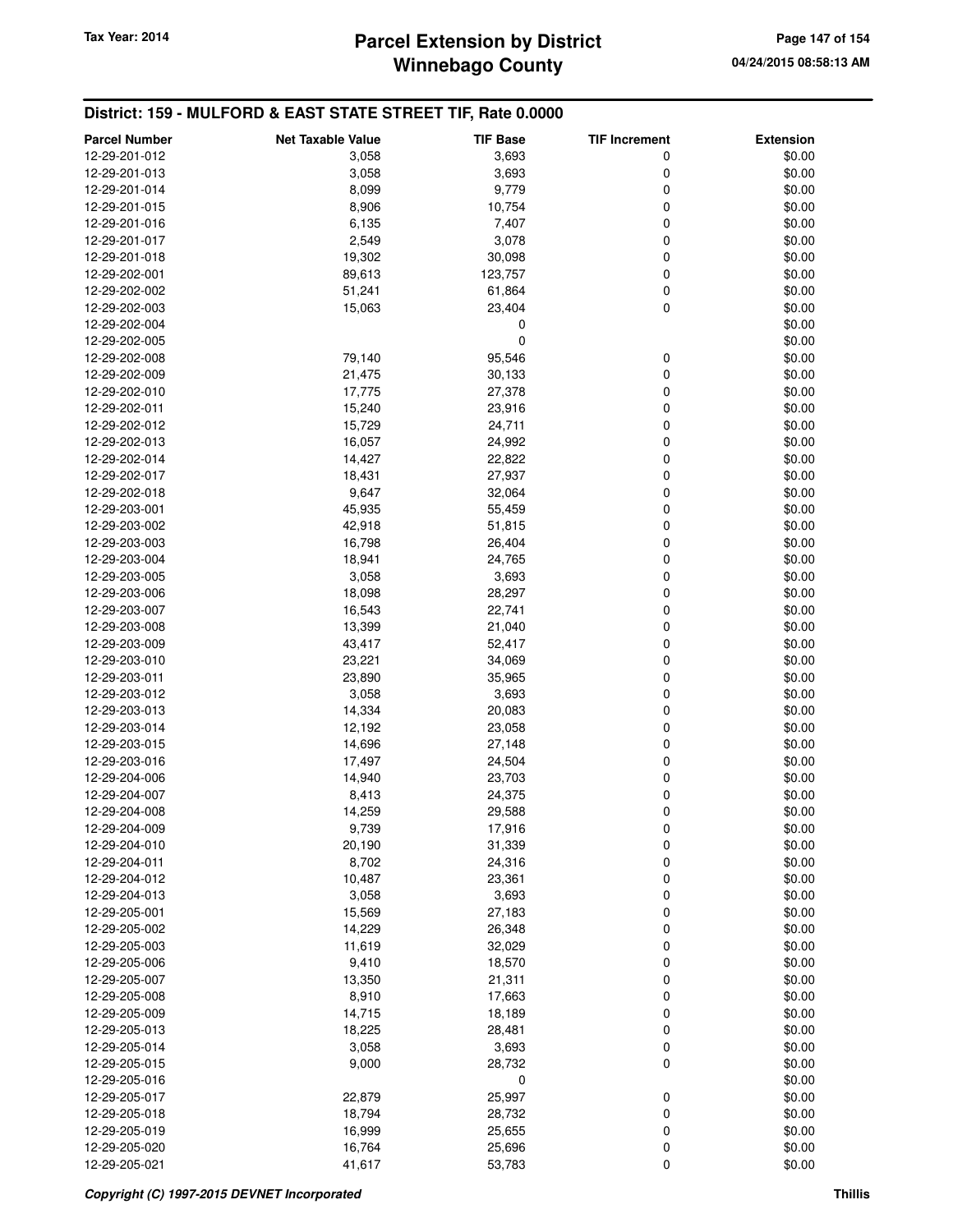# **Winnebago County** Tax Year: 2014 **Parcel Extension by District Page 148 of 154** Page 148 of 154

| <b>Parcel Number</b> | <b>Net Taxable Value</b> | <b>TIF Base</b> | <b>TIF Increment</b> | <b>Extension</b> |
|----------------------|--------------------------|-----------------|----------------------|------------------|
| 12-29-205-022        | 29,999                   | 42,982          | 0                    | \$0.00           |
| 12-29-205-026        | 27,006                   | 39,256          | 0                    | \$0.00           |
| 12-29-205-027        | 13,088                   | 16,581          | 0                    | \$0.00           |
| 12-29-206-001        | 21,791                   | 33,301          | 0                    | \$0.00           |
| 12-29-206-002        | 15,491                   | 24,010          | 0                    | \$0.00           |
| 12-29-206-003        | 14,530                   | 23,106          | 0                    | \$0.00           |
| 12-29-206-004        | 15,482                   | 24,493          | 0                    | \$0.00           |
| 12-29-206-005        | 16,796                   | 26,402          | 0                    | \$0.00           |
| 12-29-206-006        | 14,525                   | 23,100          | 0                    | \$0.00           |
| 12-29-206-007        | 15,508                   | 24,530          | 0                    | \$0.00           |
| 12-29-206-008        | 17,668                   | 27,450          | 0                    | \$0.00           |
| 12-29-206-009        | 25,840                   | 36,074          | 0                    | \$0.00           |
| 12-29-206-011        | 14,080                   | 26,259          | 0                    | \$0.00           |
| 12-29-206-012        | 15,743                   | 24,871          | 0                    | \$0.00           |
| 12-29-206-013        | 11,203                   | 28,950          | 0                    | \$0.00           |
| 12-29-206-016        | 17,180                   | 27,069          | 0                    | \$0.00           |
| 12-29-206-017        | 18,634                   | 28,931          | 0                    | \$0.00           |
| 12-29-206-020        | 22,696                   | 31,775          | 0                    | \$0.00           |
| 12-29-206-021        | 16,787                   | 20,044          | 0                    | \$0.00           |
| 12-29-206-022        | 13,584                   | 21,472          | 0                    | \$0.00           |
| 12-29-206-023        | 2,877                    | 3,473           | 0                    | \$0.00           |
| 12-29-206-026        | 13,551                   | 13,551          | 0                    | \$0.00           |
| 12-29-206-027        | 13,203                   | 32,024          | 0                    | \$0.00           |
| 12-29-226-001        | 43,375                   | 52,367          | 0                    | \$0.00           |
| 12-29-226-002        | 42,626                   | 51,462          | 0                    | \$0.00           |
| 12-29-226-003        | 3,090                    | 3,731           | 0                    | \$0.00           |
| 12-29-226-004        | 13,333                   | 29,400          | 0                    | \$0.00           |
| 12-29-226-005        | 27,161                   | 38,332          | 0                    | \$0.00           |
| 12-29-226-006        | 23,704                   | 33,178          | 0                    | \$0.00           |
| 12-29-226-007        | 6,473                    | 17,520          | 0                    | \$0.00           |
| 12-29-226-008        | 29,639                   | 27,563          | 2,076                | \$311.04         |
| 12-29-226-013        | 24,920                   | 43,841          | 0                    | \$0.00           |
| 12-29-226-014        | 24,434                   | 36,742          | 0                    | \$0.00           |
| 12-29-226-015        | 27,186                   | 31,781          | 0                    | \$0.00           |
| 12-29-226-016        | 224,048                  | 270,498         | 0                    | \$0.00           |
| 12-29-226-017        | 37,294                   | 49,448          | 0                    | \$0.00           |
| 12-29-226-018        | 38,273                   | 49,205          | 0                    | \$0.00           |
| 12-29-226-019        | 41,283                   | 52,988          | 0                    | \$0.00           |
| 12-29-226-020        | 32,880                   | 43,946          | 0                    | \$0.00           |
| 12-29-226-021        | 91,123                   | 152,339         | 0                    | \$0.00           |
| 12-29-226-022        | 91,122                   | 148,973         | $\mathbf 0$          | \$0.00           |
| 12-29-226-023        | 91,123                   | 74,565          | 16,558               | \$2,480.72       |
| 12-29-226-024        | 71,004                   | 117,730         | 0                    | \$0.00           |
| 12-29-226-025        | 71,005                   | 71,176          | 0                    | \$0.00           |
| 12-29-226-026        | 71,962                   | 86,881          | 0                    | \$0.00           |
| 12-29-226-027        | 88,000                   | 71,149          | 16,851               | \$2,524.62       |
| 12-29-226-028        | 88,000                   | 96,934          | 0                    | \$0.00           |
| 12-29-226-029        | 109,346                  | 180,345         | 0                    | \$0.00           |
| 12-29-226-030        | 25,878                   | 33,586          | 0                    | \$0.00           |
| 12-29-226-031        | 24,250                   | 33,287          | 0                    | \$0.00           |
| 12-29-227-001        | 7,547                    | 14,330          | 0                    | \$0.00           |
| 12-29-227-002        | 9,547                    | 14,330          | 0                    | \$0.00           |
| 12-29-227-003        | 9,547                    | 12,641          | 0                    | \$0.00           |
| 12-29-227-004        | 15,547                   | 17,964          | 0                    | \$0.00           |
| 12-29-227-005        | 15,547                   | 20,330          | 0                    | \$0.00           |
| 12-29-227-006        | 15,547                   | 14,330          | 1,217                | \$182.34         |
| 12-29-227-007        | 15,547                   | 20,330          | 0                    | \$0.00           |
| 12-29-227-008        | 15,547                   | 20,330          | 0                    | \$0.00           |
| 12-29-228-001        | 49,081                   | 63,081          | 0                    | \$0.00           |
| 12-29-228-002        | 31,786                   | 45,011          | 0                    | \$0.00           |
| 12-29-228-003        | 75,799                   | 91,512          | 0                    | \$0.00           |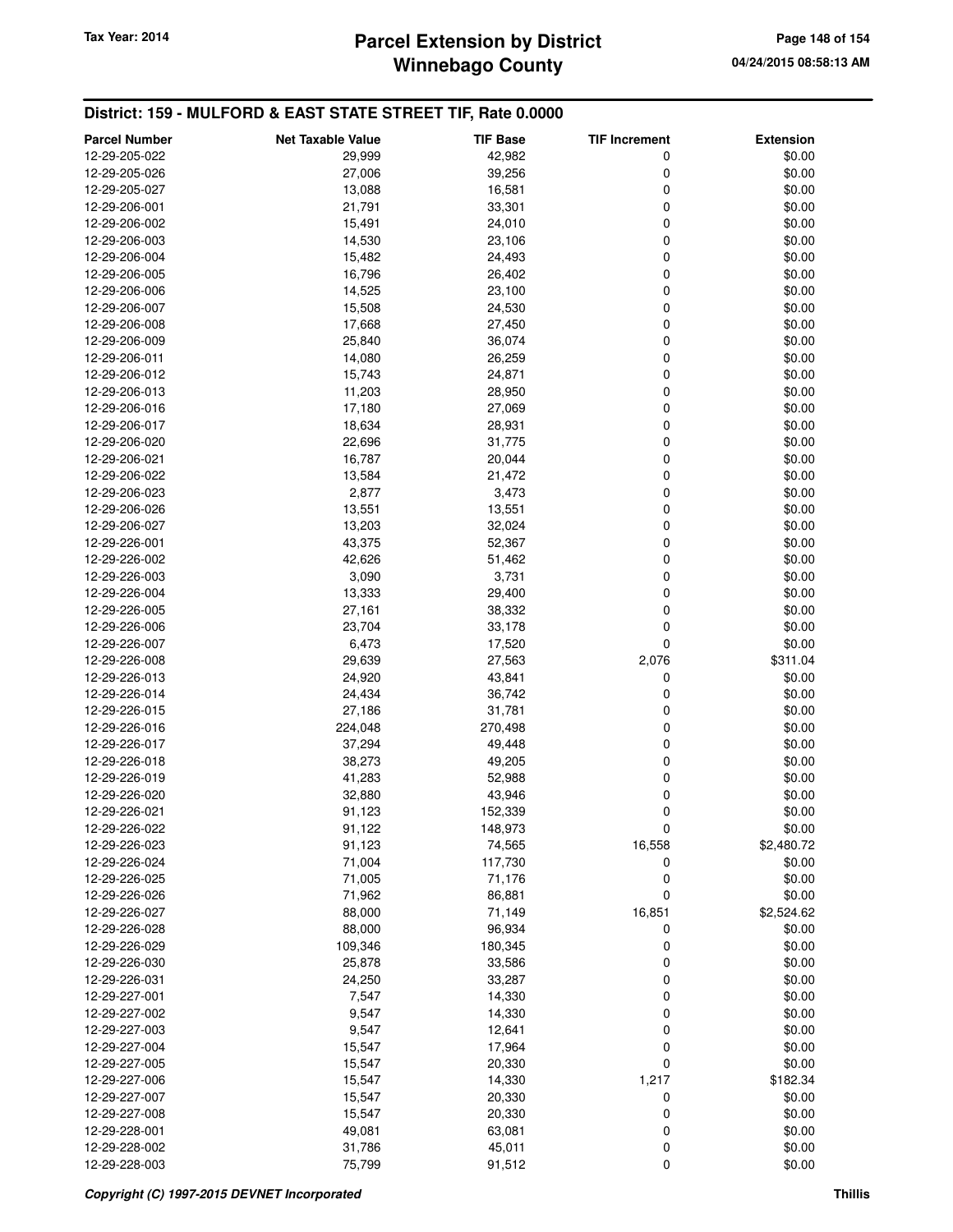# **Winnebago County** Tax Year: 2014 **Parcel Extension by District Page 149 of 154** Page 149 of 154

| <b>Parcel Number</b> | <b>Net Taxable Value</b> | <b>TIF Base</b> | <b>TIF Increment</b> | <b>Extension</b> |
|----------------------|--------------------------|-----------------|----------------------|------------------|
| 12-29-228-004        | 91,121                   | 154,741         | 0                    | \$0.00           |
| 12-29-228-005        | 74,667                   | 118,449         | 0                    | \$0.00           |
| 12-29-228-006        | 22,699                   | 39,852          | 0                    | \$0.00           |
| 12-29-228-007        | 39,114                   | 50,284          | 0                    | \$0.00           |
| 12-29-228-008        | 39,638                   | 51,005          | 0                    | \$0.00           |
| 12-29-228-009        |                          | 0               |                      | \$0.00           |
| 12-29-228-010        | 26,667                   | 49,629          |                      | \$0.00           |
|                      | 20,395                   |                 | 0<br>0               |                  |
| 12-29-228-011        |                          | 49,797          |                      | \$0.00           |
| 12-29-228-012        | 91,121                   | 98,578          | 0                    | \$0.00           |
| 12-29-228-013        | 99,099                   | 119,642         | 0                    | \$0.00           |
| 12-29-228-014        | 57,691                   | 72,455          | 0                    | \$0.00           |
| 12-29-228-015        | 57,692                   | 72,455          | 0                    | \$0.00           |
| 12-29-228-017        | 3,579                    | 4,320           | 0                    | \$0.00           |
| 12-29-228-018        | 6,182                    | 7,463           | 0                    | \$0.00           |
| 12-29-228-019        | 10,872                   | 13,126          | 0                    | \$0.00           |
| 12-29-228-020        | 15,076                   | 18,200          | 0                    | \$0.00           |
| 12-29-228-021        | 41,877                   | 57,964          | 0                    | \$0.00           |
| 12-29-228-024        | 172,635                  | 208,424         | 0                    | \$0.00           |
| 12-29-228-025        | 135,527                  | 163,623         | 0                    | \$0.00           |
| 12-29-229-005        |                          | 0               |                      | \$0.00           |
| 12-29-229-011        |                          | 2,674           |                      | \$0.00           |
| 12-29-229-012        |                          | 3,555           |                      | \$0.00           |
| 12-29-229-015        | 234,516                  | 370,323         | 0                    | \$0.00           |
| 12-29-229-016        | 271,408                  | 402,526         | 0                    | \$0.00           |
| 12-29-229-019        |                          | 0               |                      | \$0.00           |
| 12-29-229-020        |                          | 4,049           |                      | \$0.00           |
| 12-29-229-023        | 344,530                  | 444,389         | 0                    | \$0.00           |
| 12-29-229-024        | 488,154                  | 637,601         | 0                    | \$0.00           |
| 12-29-229-025        |                          | 119,190         |                      | \$0.00           |
| 12-29-251-006        | 204,974                  | 280,314         | 0                    | \$0.00           |
| 12-29-251-013        | 530,586                  | 640,584         | 0                    | \$0.00           |
| 12-29-251-014        | 17,875                   | 32,345          | 0                    | \$0.00           |
| 12-29-257-001        | 117,699                  | 155,712         | 0                    | \$0.00           |
| 12-29-257-002        | 22,905                   | 27,652          | 0                    | \$0.00           |
| 12-29-276-002        | 17,740                   | 24,832          | 0                    | \$0.00           |
| 12-29-276-003        | 30,835                   | 43,164          | 0                    | \$0.00           |
| 12-29-276-004        | 17,481                   | 23,051          | 0                    | \$0.00           |
| 12-29-276-005        | 32,150                   | 42,391          | 0                    | \$0.00           |
| 12-29-276-006        | 26,817                   | 35,358          | 0                    | \$0.00           |
| 12-29-276-007        | 26,656                   | 35,149          | 0                    | \$0.00           |
| 12-29-276-008        | 29,165                   | 38,977          | O                    | \$0.00           |
| 12-29-276-009        | 35,907                   | 47,289          | 0                    | \$0.00           |
| 12-29-276-010        | 32,195                   | 42,437          | 0                    | \$0.00           |
| 12-29-276-011        | 30,885                   | 41,212          | 0                    | \$0.00           |
| 12-29-276-012        |                          |                 | 0                    |                  |
|                      | 32,667                   | 52,418          |                      | \$0.00           |
| 12-29-276-013        | 26,431                   | 35,383          | 0                    | \$0.00           |
| 12-29-276-014        | 23,010                   | 27,780          | 0                    | \$0.00           |
| 12-29-276-015        | 23,010                   | 27,780          | 0                    | \$0.00           |
| 12-29-276-017        | 20,066                   | 26,319          | 0                    | \$0.00           |
| 12-29-276-018        | 21,544                   | 28,258          | 0                    | \$0.00           |
| 12-29-276-019        | 35,947                   | 48,055          | 0                    | \$0.00           |
| 12-29-276-020        | 37,083                   | 48,641          | 0                    | \$0.00           |
| 12-29-276-021        | 22,363                   | 29,332          | 0                    | \$0.00           |
| 12-29-276-022        | 35,068                   | 45,995          | 0                    | \$0.00           |
| 12-29-276-023        | 24,011                   | 31,494          | 0                    | \$0.00           |
| 12-29-276-024        | 33,776                   | 43,897          | 0                    | \$0.00           |
| 12-29-276-025        | 33,776                   | 43,897          | 0                    | \$0.00           |
| 12-29-276-026        | 18,360                   | 24,079          | 0                    | \$0.00           |
| 12-29-276-027        | 19,463                   | 25,528          | 0                    | \$0.00           |
| 12-29-277-001        | 7,844                    | 30,028          | 0                    | \$0.00           |
| 12-29-277-002        | 18,302                   | 31,348          | 0                    | \$0.00           |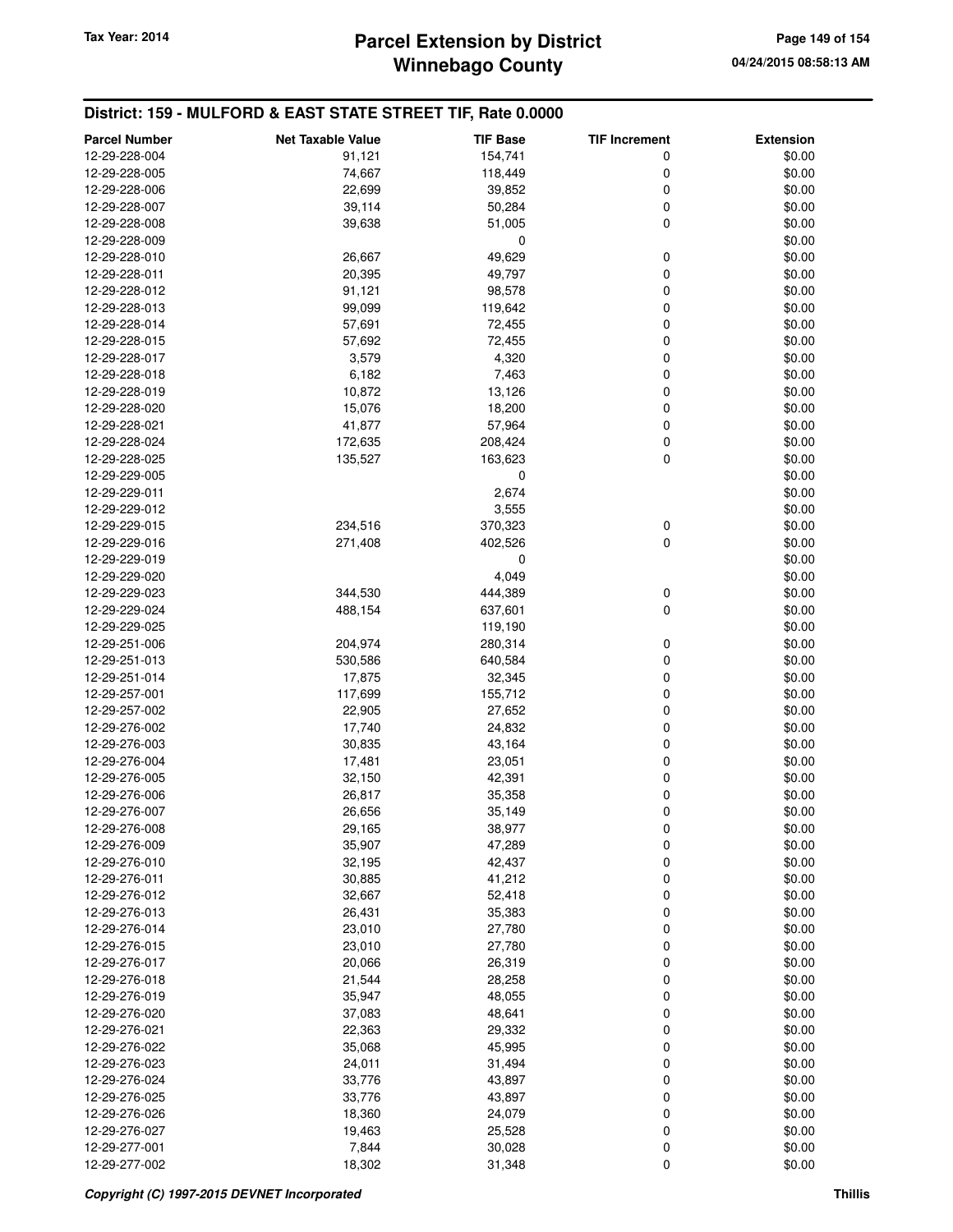### **District: 159 - MULFORD & EAST STATE STREET TIF, Rate 0.0000**

| <b>Parcel Number</b> | <b>Net Taxable Value</b> | <b>TIF Base</b> | <b>TIF Increment</b> | <b>Extension</b>            |
|----------------------|--------------------------|-----------------|----------------------|-----------------------------|
| 12-29-277-003        | 101,406                  | 135,821         | 0                    | \$0.00                      |
| 12-29-277-004        | 53,253                   | 67.787          | 0                    | \$0.00                      |
| 12-29-277-005        | 95,267                   | 124,880         | 0                    | \$0.00                      |
| 12-29-277-006        | 160,287                  | 214,318         | 0                    | \$0.00                      |
| 12-29-277-007        | 147,162                  | 349.229         | 0                    | \$0.00                      |
| 12-29-277-008        |                          | 0               |                      | \$0.00                      |
| 12-29-277-011        | 9.023                    | 13.616          | 0                    | \$0.00                      |
| 12-29-277-012        | 37,005                   | 89.354          | 0                    | \$0.00                      |
| Totals for 159       | 38,599,150               | 49,938,279      | 1,098,619            | \$164,595.18<br>395 Parcels |

### **District: 164 - AUBURN STREET TIF, Rate 0.0000**

| <b>Parcel Number</b> | <b>Net Taxable Value</b> | <b>TIF Base</b> | <b>TIF Increment</b> | <b>Extension</b> |
|----------------------|--------------------------|-----------------|----------------------|------------------|
| 11-14-160-002        | 12,066                   | 12,818          | 0                    | \$0.00           |
| 11-14-160-013        | 160,215                  | 154,733         | 5,482                | \$821.32         |
| 11-14-301-022        | 4,719                    | 5,013           | 0                    | \$0.00           |
| 11-14-301-023        | 4,800                    | 5,099           | $\mathbf 0$          | \$0.00           |
| 11-14-301-024        | 63,741                   | 67,715          | 0                    | \$0.00           |
| 11-15-156-003        | 29,305                   | 31,133          | 0                    | \$0.00           |
| 11-15-156-004        | 767                      | 815             | 0                    | \$0.00           |
| 11-15-156-005        |                          | $\mathbf 0$     |                      | \$0.00           |
| 11-15-156-007        | 10,540                   | 11,197          | 0                    | \$0.00           |
| 11-15-156-008        | 74,772                   | 79,435          | 0                    | \$0.00           |
| 11-15-156-009        | 66,674                   | 70,832          | $\mathbf 0$          | \$0.00           |
| 11-15-156-010        | 64,114                   | 68,113          | 0                    | \$0.00           |
| 11-15-156-011        | 1,838                    | 1,952           | 0                    | \$0.00           |
| 11-15-156-012        |                          |                 | 0                    | \$0.00           |
|                      | 43,410                   | 46,117          | 0                    | \$0.00           |
| 11-15-156-013        | 8,393                    | 8,916           |                      |                  |
| 11-15-156-014        | 5,568                    | 5,915           | 0                    | \$0.00           |
| 11-15-156-015        | 5,540                    | 5,885           | 0                    | \$0.00           |
| 11-15-156-017        | 13,042                   | 13,855          | 0                    | \$0.00           |
| 11-15-156-018        | 44,298                   | 47,061          | $\mathbf 0$          | \$0.00           |
| 11-15-156-019        | 15,654                   | 16,630          | 0                    | \$0.00           |
| 11-15-156-020        | 27,134                   | 28,826          | 0                    | \$0.00           |
| 11-15-156-025        | 42,684                   | 45,346          | 0                    | \$0.00           |
| 11-15-156-026        | 11,059                   | 11,748          | 0                    | \$0.00           |
| 11-15-156-027        | 19,202                   | 20,399          | 0                    | \$0.00           |
| 11-15-156-028        | 201,857                  | 203,221         | 0                    | \$0.00           |
| 11-15-156-029        | 9,277                    | 9,856           | $\mathbf 0$          | \$0.00           |
| 11-15-156-030        | 5,371                    | 5,706           | 0                    | \$0.00           |
| 11-15-156-031        | 5,371                    | 5,706           | 0                    | \$0.00           |
| 11-15-156-032        | 59,809                   | 63,539          | 0                    | \$0.00           |
| 11-15-156-033        | 2,769                    | 2,942           | 0                    | \$0.00           |
| 11-15-156-034        | 2,769                    | 2,942           | 0                    | \$0.00           |
| 11-15-156-035        | 2,769                    | 2,942           | 0                    | \$0.00           |
| 11-15-156-038        | 6,313                    | 6,706           | 0                    | \$0.00           |
| 11-15-156-041        | 44,183                   | 46,938          | 0                    | \$0.00           |
| 11-15-156-042        | 6,445                    | 6,847           | 0                    | \$0.00           |
| 11-15-156-043        | 33,103                   | 32,667          | 436                  | \$65.32          |
| 11-15-184-003        | 52,914                   | 56,214          | 0                    | \$0.00           |
| 11-15-184-007        | 52,617                   | 55,898          | 0                    | \$0.00           |
| 11-15-184-008        | 25,743                   | 27,348          | 0                    | \$0.00           |
| 11-15-184-009        | 6,610                    | 7,022           | 0                    | \$0.00           |
| 11-15-184-011        | 11,760                   | 12,493          | 0                    | \$0.00           |
| 11-15-184-012        | 29,846                   | 31,708          | 0                    | \$0.00           |
| 11-15-184-013        | 75,797                   | 80,524          | 0                    | \$0.00           |
| 11-15-185-005        | 14,167                   | 15,051          | 0                    | \$0.00           |
| 11-15-185-006        | 4,790                    | 5,089           | 0                    | \$0.00           |
| 11-15-185-007        | 19,799                   | 21,033          | 0                    | \$0.00           |
| 11-15-186-001        | 2,130                    | 2,263           | $\Omega$             | \$0.00           |
|                      |                          |                 |                      |                  |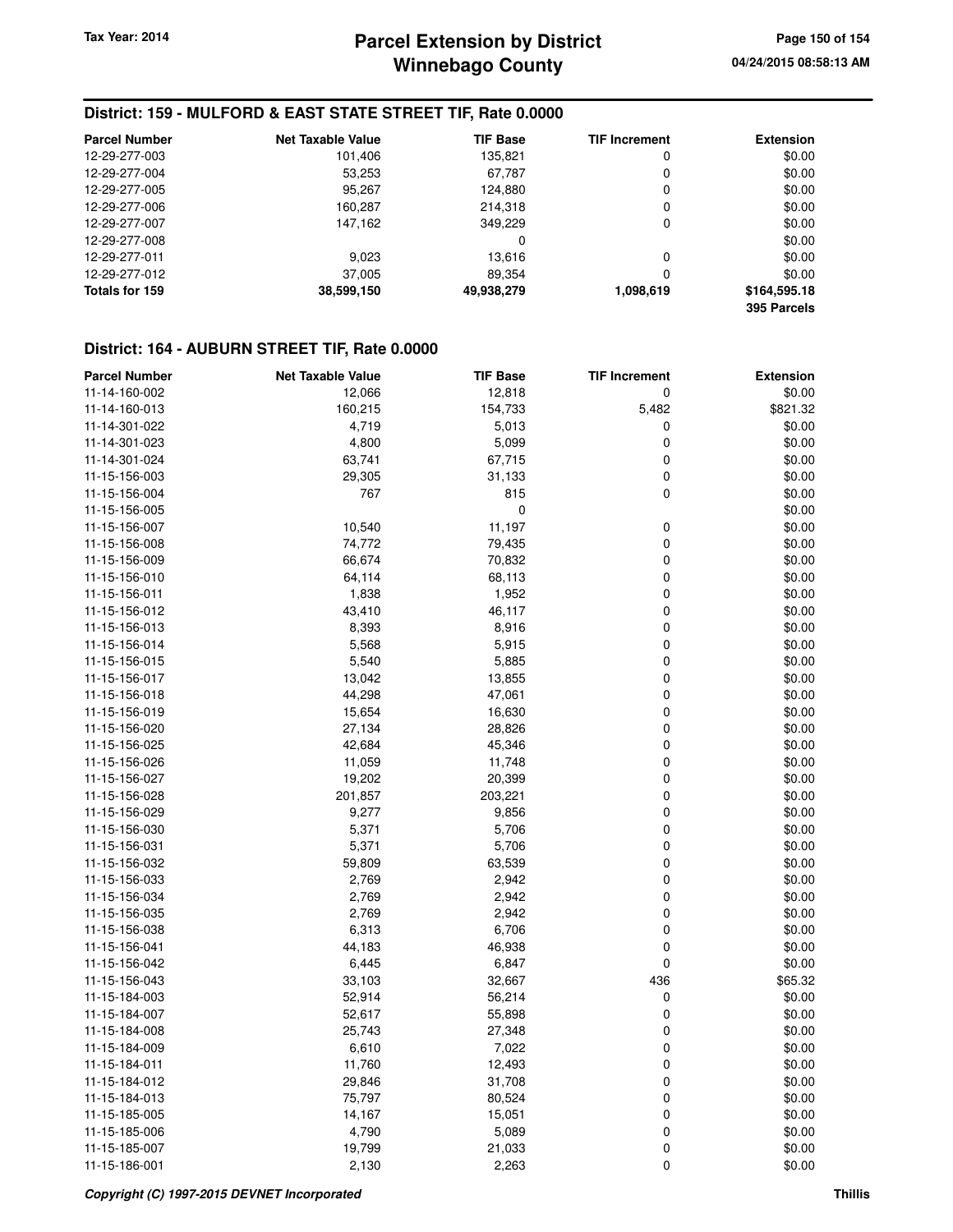### **District: 164 - AUBURN STREET TIF, Rate 0.0000**

| <b>Parcel Number</b> | <b>Net Taxable Value</b> | <b>TIF Base</b> | <b>TIF Increment</b> | <b>Extension</b> |
|----------------------|--------------------------|-----------------|----------------------|------------------|
| 11-15-186-002        | 14,200                   | 15,086          | 0                    | \$0.00           |
| 11-15-186-003        |                          | 0               |                      | \$0.00           |
| 11-15-186-004        |                          | 0               |                      | \$0.00           |
| 11-15-186-005        |                          | 0               |                      | \$0.00           |
| 11-15-187-001        |                          | 0               |                      | \$0.00           |
| 11-15-187-002        |                          | 0               |                      | \$0.00           |
| 11-15-187-003        | 66,737                   | 70,899          | 0                    | \$0.00           |
| 11-15-253-011        | 21,040                   | 22,352          | 0                    | \$0.00           |
| 11-15-253-012        | 27,156                   | 28,849          | 0                    | \$0.00           |
| 11-15-253-013        | 25,641                   | 27,240          | 0                    | \$0.00           |
| 11-15-253-014        | 8,046                    | 8,547           | 0                    | \$0.00           |
| 11-15-253-015        | 13,567                   | 14,413          | 0                    | \$0.00           |
| 11-15-253-016        | 8,334                    | 12,713          | 0                    | \$0.00           |
| 11-15-253-017        |                          | 0               |                      | \$0.00           |
| 11-15-253-018        | 26,791                   | 28,461          | 0                    | \$0.00           |
|                      |                          |                 | 0                    |                  |
| 11-15-253-019        | 6,527                    | 6,934           |                      | \$0.00           |
| 11-15-253-020        | 24,917<br>9,952          | 26,471          | 0<br>0               | \$0.00           |
| 11-15-254-001        |                          | 10,573          |                      | \$0.00           |
| 11-15-254-002        | 6,152                    | 6,535           | 0                    | \$0.00           |
| 11-15-254-005        | 25,678                   | 27,279          | 0                    | \$0.00           |
| 11-15-254-006        | 15,757                   | 16,740          | 0                    | \$0.00           |
| 11-15-254-007        | 8,562                    | 9,096           | 0                    | \$0.00           |
| 11-15-254-008        | 10,309                   | 10,952          | 0                    | \$0.00           |
| 11-15-254-009        | 4,291                    | 4,559           | 0                    | \$0.00           |
| 11-15-254-010        | 5,371                    | 5,706           | 0                    | \$0.00           |
| 11-15-254-011        |                          | 0               |                      | \$0.00           |
| 11-15-254-012        |                          | 0               |                      | \$0.00           |
| 11-15-254-014        |                          | 0               |                      | \$0.00           |
| 11-15-254-015        | 6,014                    | 6,389           | 0                    | \$0.00           |
| 11-15-254-016        | 10,723                   | 11,392          | 0                    | \$0.00           |
| 11-15-254-019        | 213                      | 226             | 0                    | \$0.00           |
| 11-15-254-020        | 13,849                   | 14,712          | 0                    | \$0.00           |
| 11-15-254-021        | 4,352                    | 4,624           | 0                    | \$0.00           |
| 11-15-254-022        | 82,024                   | 82,989          | 0                    | \$0.00           |
| 11-15-254-023        | 165,754                  | 160,084         | 5,670                | \$849.48         |
| 11-15-254-024        | 28,362                   | 30,130          | 0                    | \$0.00           |
| 11-15-254-025        | 3,137                    | 3,333           | 0                    | \$0.00           |
| 11-15-256-004        | 5,667                    | 6,020           | 0                    | \$0.00           |
| 11-15-256-005        | 2,401                    | 2,551           | 0                    | \$0.00           |
| 11-15-256-006        | 14,793                   | 15,715          | 0                    | \$0.00           |
| 11-15-256-009        | 26,154                   | 27,785          | 0                    | \$0.00           |
| 11-15-256-010        | 2,349                    | 2,496           | 0                    | \$0.00           |
| 11-15-256-034        | 1,420                    | 1,509           | 0                    | \$0.00           |
| 11-15-256-035        | 1,420                    | 1,509           | 0                    | \$0.00           |
| 11-15-256-036        | 1,420                    | 1,509           | 0                    | \$0.00           |
| 11-15-256-037        | 1,420                    | 1,509           | 0                    | \$0.00           |
| 11-15-256-038        | 1,420                    | 1,509           | 0                    | \$0.00           |
| 11-15-256-039        | 3,483                    | 3,700           | 0                    | \$0.00           |
| 11-15-256-043        | 113,101                  | 114,432         | 0                    | \$0.00           |
| 11-15-256-044        | 12,574                   | 13,358          | 0                    | \$0.00           |
| 11-15-277-032        | 12,347                   | 13,118          | 0                    | \$0.00           |
| 11-15-277-034        | 14,110                   | 14,990          | 0                    | \$0.00           |
| 11-15-278-028        | 50,763                   | 53,928          | 0                    | \$0.00           |
| 11-15-281-014        | 15,638                   | 16,613          | 0                    | \$0.00           |
| 11-15-281-016        | 33,660                   | 35,759          | 0                    | \$0.00           |
| 11-15-281-018        | 34,974                   | 37,155          | 0                    | \$0.00           |
| 11-15-281-019        | 85,167                   | 95,892          | 0                    | \$0.00           |
| 11-15-281-020        |                          | 0               |                      | \$0.00           |
| 11-15-281-021        | 35,091                   | 37,279          | 0                    | \$0.00           |
| 11-15-301-001        | 191,197                  | 193,448         | 0                    | \$0.00           |
| 11-15-302-001        | 3,385                    | 3,596           | 0                    | \$0.00           |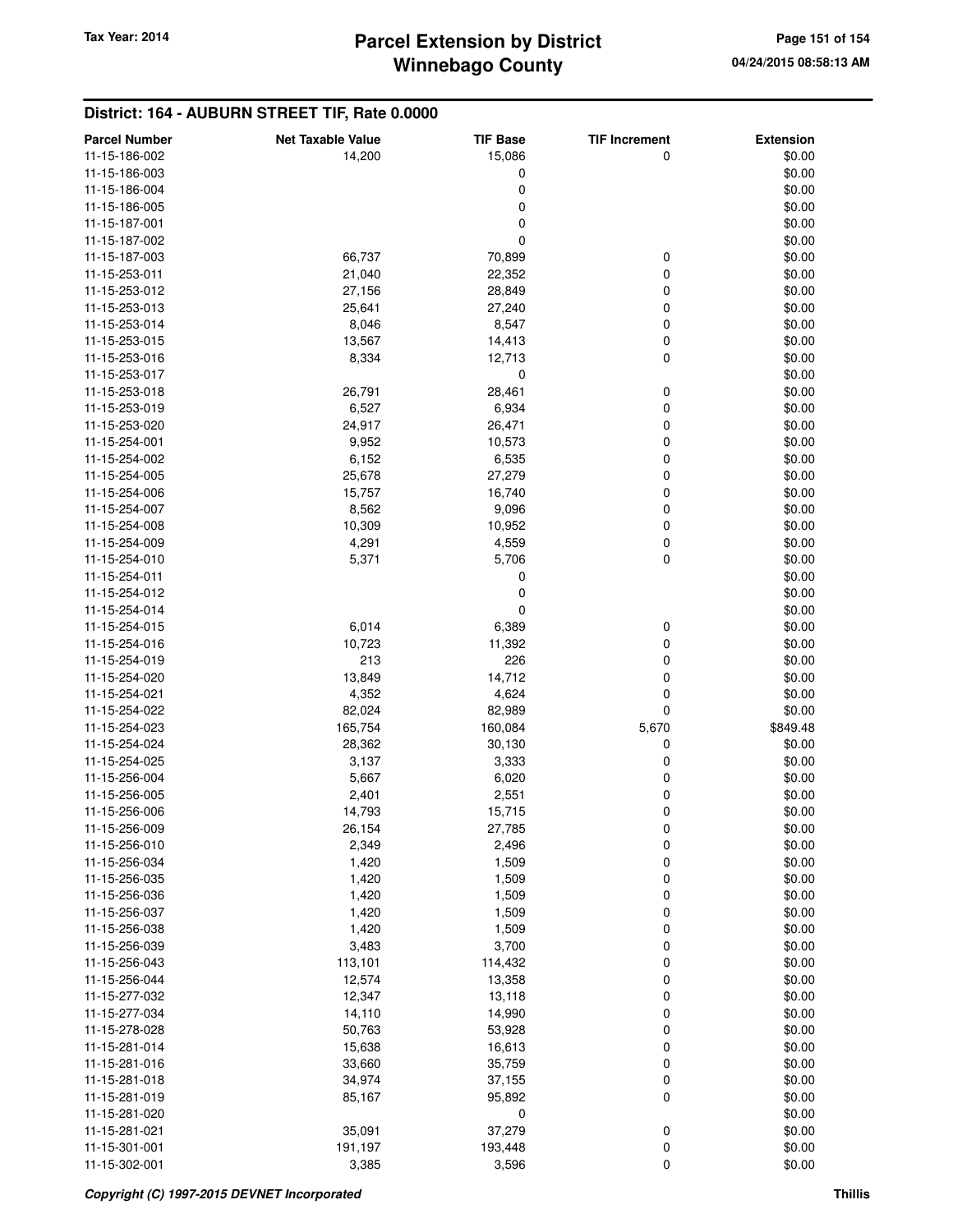# **Winnebago County Parcel Extension by District Tax Year: 2014 Page 152 of 154**

### **District: 164 - AUBURN STREET TIF, Rate 0.0000**

| <b>Parcel Number</b> | <b>Net Taxable Value</b> | <b>TIF Base</b> | <b>TIF Increment</b> | <b>Extension</b> |
|----------------------|--------------------------|-----------------|----------------------|------------------|
| 11-15-302-002        | 3,439                    | 3,653           | 0                    | \$0.00           |
| 11-15-302-003        | 30,202                   | 29,169          | 1,033                | \$154.76         |
| 11-15-302-005        | 4,869                    | 5,172           | 0                    | \$0.00           |
| 11-15-328-005        | 9,895                    | 10,512          | 0                    | \$0.00           |
| 11-15-328-006        | 46,967                   | 49,896          | 0                    | \$0.00           |
| 11-15-328-007        | 28,834                   | 30,632          | 0                    | \$0.00           |
| 11-15-328-008        | 5,932                    | 6,301           | 0                    | \$0.00           |
| 11-15-328-009        | 5,515                    | 5,858           | 0                    | \$0.00           |
| 11-15-328-010        | 111,006                  | 117,929         | 0                    | \$0.00           |
| 11-15-331-006        |                          | 0               |                      | \$0.00           |
| 11-15-331-008        | 108,909                  | 104,361         | 4,548                | \$681.38         |
| 11-15-401-001        | 18,755                   | 19,924          | 0                    | \$0.00           |
| 11-15-401-002        | 48,046                   | 51,042          | 0                    | \$0.00           |
| 11-15-401-003        | 159,189                  | 169,116         | 0                    | \$0.00           |
| 11-15-401-009        |                          | 0               |                      | \$0.00           |
| 11-15-401-010        |                          | 0               |                      | \$0.00           |
| 11-15-402-001        |                          | 0               |                      | \$0.00           |
| 11-15-402-002        | 56,267                   | 59,776          | 0                    | \$0.00           |
| 11-15-402-003        | 29,599                   | 31,445          | 0                    | \$0.00           |
| 11-15-402-004        | 1,886                    | 2,004           | 0                    | \$0.00           |
| 11-15-403-003        | 16,020                   | 17,019          | 0                    | \$0.00           |
| 11-15-403-004        | 66,667                   | 86,602          | 0                    | \$0.00           |
| 11-15-403-005        | 38,315                   | 40,704          | 0                    | \$0.00           |
| 11-15-403-006        | 19,956                   | 21,200          | 0                    | \$0.00           |
| 11-15-403-007        | 1,522                    | 1,617           | 0                    | \$0.00           |
| 11-15-403-008        | 24,069                   | 25,570          | 0                    | \$0.00           |
| 11-15-404-001        | 59,154                   | 62,843          | 0                    | \$0.00           |
| 11-15-404-002        | 251,855                  | 267,561         | 0                    | \$0.00           |
| 11-15-404-003        | 4,118                    | 4,375           | 0                    | \$0.00           |
| 11-15-404-004        | 3,182                    | 3,380           | 0                    | \$0.00           |
| 11-15-404-005        | 228,799                  | 243,067         | 0                    | \$0.00           |
| 11-15-404-006        | 9,385                    | 9,970           | 0                    | \$0.00           |
| 11-15-404-008        | 9,564                    | 10,160          | 0                    | \$0.00           |
| 11-15-405-001        | 10,395                   | 11,043          | 0                    | \$0.00           |
| 11-15-405-002        | 4,447                    | 4,724           | 0                    | \$0.00           |
| 11-15-405-003        | 299                      | 318             | 0                    | \$0.00           |
| 11-15-405-004        | 5,192                    | 5,516           | 0                    | \$0.00           |
| 11-15-405-005        | 43,607                   | 46,327          | 0                    | \$0.00           |
| 11-15-405-006        | 45,659                   | 48,507          | 0                    | \$0.00           |
| 11-15-405-007        | 15,043                   | 11,981          | 3,062                | \$458.76         |
| 11-15-405-008        | 9,118                    | 9,686           | 0                    | \$0.00           |
| 11-15-405-009        | 10,739                   | 11,408          | 0                    | \$0.00           |
| 11-15-406-001        | 6,058                    | 6,436           | 0                    | \$0.00           |
| 11-15-406-005        | 11,681                   | 12,409          | 0                    | \$0.00           |
| 11-15-406-006        | 1,226                    | 1,302           | 0                    | \$0.00           |
| 11-15-426-025        | 4,158                    | 4,417           | 0                    | \$0.00           |
| 11-15-426-040        | 90,826                   | 96,489          | 0                    | \$0.00           |
| 11-15-426-041        | 66,551                   | 70,701          | 0                    | \$0.00           |
| 11-15-427-003        | 4,706                    | 5,000           | 0                    | \$0.00           |
| 11-15-427-012        | 11,772                   | 12,506          | 0                    | \$0.00           |
| 11-15-427-022        | 125,442                  | 121,150         | 4,292                | \$643.04         |
| 11-15-428-016        | 76,494                   | 81,264          | 0                    | \$0.00           |
| 11-16-185-015        | 2,065                    | 2,193           | 0                    | \$0.00           |
| 11-16-185-016        | 3,059                    | 3,249           | 0                    | \$0.00           |
| 11-16-185-017        | 122,207                  | 129,827         | 0                    | \$0.00           |
| 11-16-185-018        | 3,059                    | 3,249           | 0                    | \$0.00           |
| 11-16-185-019        | 3,059                    | 3,249           | 0                    | \$0.00           |
| 11-16-185-020        | 3,059                    | 3,249           | 0                    | \$0.00           |
| 11-16-185-021        | 4,091                    | 4,346           | 0                    | \$0.00           |
| 11-16-252-015        | 6,373                    | 6,771           | 0                    | \$0.00           |
| 11-16-252-016        | 4,844                    | 5,146           | 0                    | \$0.00           |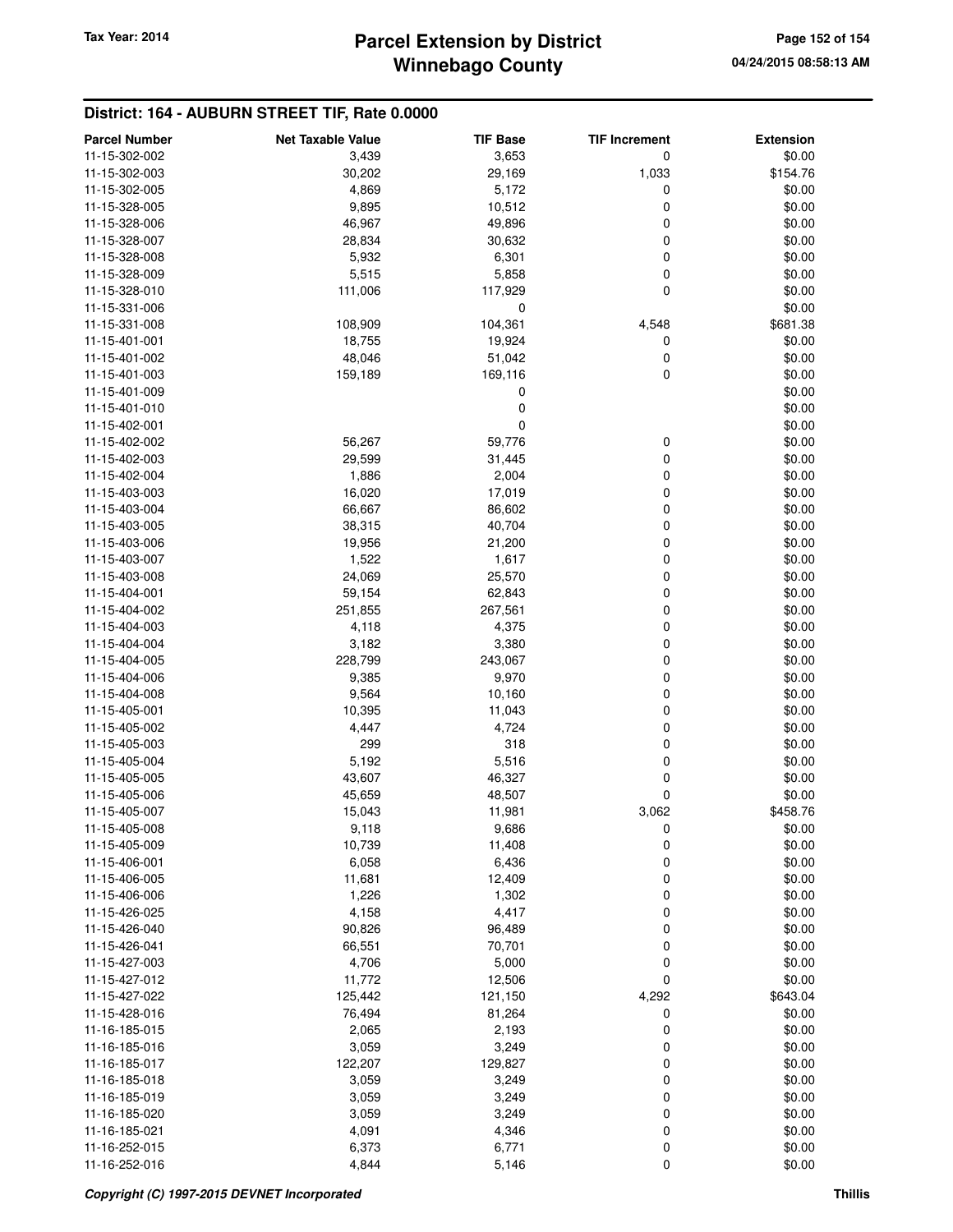### **District: 164 - AUBURN STREET TIF, Rate 0.0000**

| <b>Parcel Number</b> | <b>Net Taxable Value</b> | <b>TIF Base</b> | <b>TIF Increment</b> | <b>Extension</b> |
|----------------------|--------------------------|-----------------|----------------------|------------------|
| 11-16-252-017        | 4,219                    | 4,482           | 0                    | \$0.00           |
| 11-16-252-018        | 4,219                    | 4,482           | 0                    | \$0.00           |
| 11-16-252-019        | 20,868                   | 22,169          | 0                    | \$0.00           |
| 11-16-253-017        | 684                      | 727             | 0                    | \$0.00           |
| 11-16-253-018        | 2,376                    | 1,210           | 1,166                | \$174.70         |
| 11-16-253-019        | 601                      | 6,274           | 0                    | \$0.00           |
| 11-16-253-021        | 14,165                   | 15,049          | 0                    | \$0.00           |
| 11-16-253-022        |                          | 0               |                      | \$0.00           |
| 11-16-276-003        | 60,077                   | 63,823          | 0                    | \$0.00           |
| 11-16-276-008        | 232,835                  | 247,354         | $\Omega$             | \$0.00           |
| 11-16-276-009        | 324,174                  | 311,617         | 12,557               | \$1,881.30       |
| 11-16-276-010        | 15,158                   | 16,103          | 0                    | \$0.00           |
| 11-16-277-001        | 384,228                  | 408,189         | 0                    | \$0.00           |
| 11-16-277-002        | 23,722                   | 25,201          | 0                    | \$0.00           |
| 11-16-277-003        | 242,797                  | 257,938         | 0                    | \$0.00           |
| 11-16-277-004        | 77,698                   | 82,543          | 0                    | \$0.00           |
| 11-16-328-001        | 33,689                   | 35,789          | 0                    | \$0.00           |
| 11-16-328-002        |                          | 0               |                      | \$0.00           |
| 11-16-328-003        |                          | 0               |                      | \$0.00           |
| 11-16-328-004        |                          | 0               |                      | \$0.00           |
| 11-16-328-005        |                          | 0               |                      | \$0.00           |
| 11-16-401-005        | 22,057                   | 23,432          | 0                    | \$0.00           |
| 11-16-401-006        | 17,441                   | 18,528          | 0                    | \$0.00           |
| 11-16-401-007        | 12,212                   | 12,974          | 0                    | \$0.00           |
| 11-16-401-008        | 23,452                   | 24,914          | 0                    | \$0.00           |
| 11-16-426-001        | 73,421                   | 78,000          | $\Omega$             | \$0.00           |
| 11-16-429-001        | 38,196                   | 32,462          | 5,734                | \$859.08         |
| 11-16-429-002        | 11,512                   | 12,230          | 0                    | \$0.00           |
| 11-16-429-003        | 12,414                   | 13,188          | 0                    | \$0.00           |
| 11-16-429-004        | 40,155                   | 42,659          | 0                    | \$0.00           |
| Totals for 164       | 6,502,669                | 6,801,530       | 43,980               | \$6,589.14       |
|                      |                          |                 |                      | 199 Parcels      |

### **District: 165 - FOREST HILLS ROAD TIF, Rate 0.0000**

| <b>Parcel Number</b> | <b>Net Taxable Value</b> | <b>TIF Base</b> | <b>TIF Increment</b> | <b>Extension</b> |
|----------------------|--------------------------|-----------------|----------------------|------------------|
| 12-05-126-007        | 621,135                  | 659,869         | 0                    | \$0.00           |
| 12-05-152-001        | 55,962                   | 73,774          | 0                    | \$0.00           |
| 12-05-152-002        | 106,306                  | 136,735         | 0                    | \$0.00           |
| 12-05-152-003        | 5,249                    | 5,576           | 0                    | \$0.00           |
| 12-05-152-005        | 1,821                    | 1,935           | 0                    | \$0.00           |
| 12-05-152-006        | 15,768                   | 16,751          | 0                    | \$0.00           |
| 12-05-152-007        | 90,570                   | 96,218          | 0                    | \$0.00           |
| 12-05-176-004        | 380,636                  | 404,372         | 0                    | \$0.00           |
| 12-05-176-012        | 7,660                    | 8,138           | 0                    | \$0.00           |
| 12-05-176-013        | 7,751                    | 8,235           | 0                    | \$0.00           |
| 12-05-176-014        | 106,716                  | 113,370         | 0                    | \$0.00           |
| 12-05-176-015        | 146,446                  | 141,435         | 5,011                | \$602.64         |
| 12-05-176-016        | 44,690                   | 47,477          | 0                    | \$0.00           |
| 12-05-176-017        | 207,086                  | 220,000         | 0                    | \$0.00           |
| 12-05-176-019        | 185,757                  | 197,341         | 0                    | \$0.00           |
| 12-05-176-020        | 3,800                    | 4,037           | 0                    | \$0.00           |
| 12-05-176-021        | 57,223                   | 60,791          | 0                    | \$0.00           |
| 12-05-176-023        | 242,173                  | 257,275         | 0                    | \$0.00           |
| 12-05-176-026        | 113,306                  | 120,372         | 0                    | \$0.00           |
| 12-05-176-027        |                          | 0               |                      | \$0.00           |
| 12-05-176-028        | 30,346                   | 32,239          | 0                    | \$0.00           |
| 12-05-201-001        | 24,643                   | 26,180          | 0                    | \$0.00           |
| 12-05-201-002        | 57,146                   | 60,710          | 0                    | \$0.00           |
| 12-05-201-004        | 9,773                    | 10,383          | 0                    | \$0.00           |
| 12-05-201-005        | 23,160                   | 24,604          | 0                    | \$0.00           |